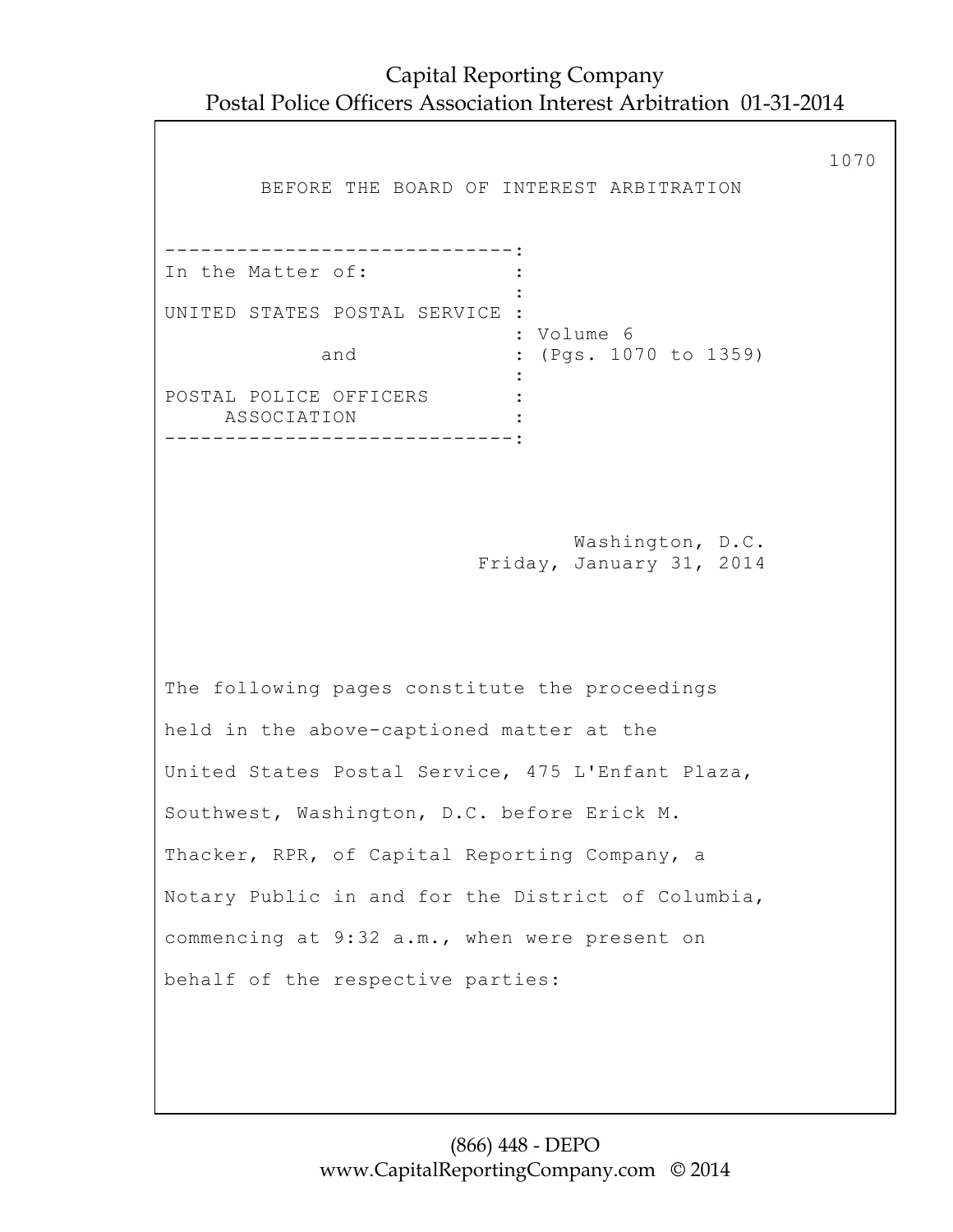┯

٦

Г

|                                                                                                                                 | 1071                                                                                                                                                                                                                                                                                                                                                                                                                                                                                                                                                                                                                                                                                                                                                                                                                                         |                                                                                                                         | 1073                                                                                                                                                                                                                                                                                                                                                                                                                                                                                                                                                                                                                                                                                                                                                                                                          |
|---------------------------------------------------------------------------------------------------------------------------------|----------------------------------------------------------------------------------------------------------------------------------------------------------------------------------------------------------------------------------------------------------------------------------------------------------------------------------------------------------------------------------------------------------------------------------------------------------------------------------------------------------------------------------------------------------------------------------------------------------------------------------------------------------------------------------------------------------------------------------------------------------------------------------------------------------------------------------------------|-------------------------------------------------------------------------------------------------------------------------|---------------------------------------------------------------------------------------------------------------------------------------------------------------------------------------------------------------------------------------------------------------------------------------------------------------------------------------------------------------------------------------------------------------------------------------------------------------------------------------------------------------------------------------------------------------------------------------------------------------------------------------------------------------------------------------------------------------------------------------------------------------------------------------------------------------|
| -1<br>2<br>3<br>$\overline{4}$<br>5<br>6<br>7<br>8<br>9<br>11<br>12<br>13<br>14<br>15<br>16<br>17<br>18<br>19<br>20<br>21<br>22 | <b>APPEARANCES</b><br><b>Before Arbitrators:</b><br>James C. Oldham, Impartial Chair<br>Robert A. Dufek, USPS Member<br>James Bjork, PPOA Member<br>On behalf of the PPOA:<br>ARLUS J. STEPHENS, ESQUIRE<br>DONNA MCKINNON, ESQUIRE<br>MURPHY ANDERSON, PLLC<br>1701 K Street, Northwest<br>Suite 210<br>Washington, D.C. 20006<br>$(202)$ 223-2620<br>10 On behalf of the U.S. Postal Service:<br>TERESA A. GONSALVES, ESQUIRE<br>JULIENNE BRAMESCO, ESQUIRE<br>United States Postal Service<br>475 L'Enfant Plaza, Southwest<br>Washington, D.C. 20260<br>$(202)$ 268-6704<br><b>ALSO PRESENT:</b><br>Chris Vitolo, PPOA<br>Eric Freeman, PPOA<br>Joshua Pierce, PPOA<br>Mike Plaugher, PPOA<br>Shawn Fletcher, PPOA<br>Joe Alexandrovich, USPS<br>Sonya J. Penn, USPS<br>Katherine P. Sullivan, USPS<br>Janet Peterson, USPS<br>* * * * * | 1<br>2<br>3<br>4<br>5<br>6<br>7<br>8<br>9<br>10<br>11<br>12<br>13<br>14<br>15<br>16<br>17<br>18<br>19<br>20<br>21<br>22 | PROCEEDINGS<br>ARBITRATOR OLDHAM: All right. I think<br>it looks like we're all here, and we can get<br>started when you're ready.<br>MS. BRAMESCO: The Postal Service would<br>like to call David Bowers.<br>ARBITRATOR OLDHAM: Mr. Bowers, you<br>know the drill.<br>WHEREUPON,<br><b>DAVID BOWERS</b><br>called as a witness, and having been first duly<br>sworn, was examined and testified as follows:<br>THE WITNESS: I do.<br>MS. BRAMESCO: Good morning, INC<br>Bowers.<br>THE WITNESS: Good morning.<br>MS. BRAMESCO: Good morning, panel.<br>INC Bowers' presentation is at D-2 in Volume 2 in<br>the Postal Service exhibits, and we will be<br>referring to several exhibits this morning. We<br>will be referring to exhibits at D-11, D-12 and<br>D-13. We'll also be referring to some of the |
| 1<br>4<br>5<br>6<br>7<br>8<br>9<br>10<br>11                                                                                     | 1072<br>CONTENTS<br>2 WITNESS:<br>DIRECT CROSS REDIRECT<br><b>RECROSS</b><br>3 DAVID BOWERS<br>1074 1119<br>JENNIFER MCDANIEL 1149 1193<br><b>LAWRENCE KATZ</b><br>1226 1285                                                                                                                                                                                                                                                                                                                                                                                                                                                                                                                                                                                                                                                                 | 1<br>2<br>3<br>4<br>5<br>6<br>8<br>9<br>10<br>11                                                                        | 1074<br>exhibits that have already been identified, and<br>we will let you know as we go there.<br>DIRECT EXAMINATION BY COUNSEL FOR<br><b>THE</b><br>POSTAL SERVICE<br>BY MS. BRAMESCO<br>Q So, INC Bowers, could you please state<br>and spell your name for the record?<br>A Sure. David Bowers. B, as in boy,<br>$O-W-E-R-S$ .<br>And what is your current employment?<br>$\overline{Q}$<br>I work for the U.S. Postal Service.<br>$\mathsf{A}$                                                                                                                                                                                                                                                                                                                                                           |
| 12<br>13<br>14<br>15<br>16<br>17<br>18                                                                                          |                                                                                                                                                                                                                                                                                                                                                                                                                                                                                                                                                                                                                                                                                                                                                                                                                                              | 12<br>13<br>14<br>15<br>16<br>17                                                                                        | I'm Inspector in Charge of Security and Crime<br>Prevention here at national headquarters.<br>Q Okay. Can you tell me what that --<br>what that position does?<br>A Sure. I'm in charge of dangerous mail<br>investigations. I'm in charge of executive                                                                                                                                                                                                                                                                                                                                                                                                                                                                                                                                                       |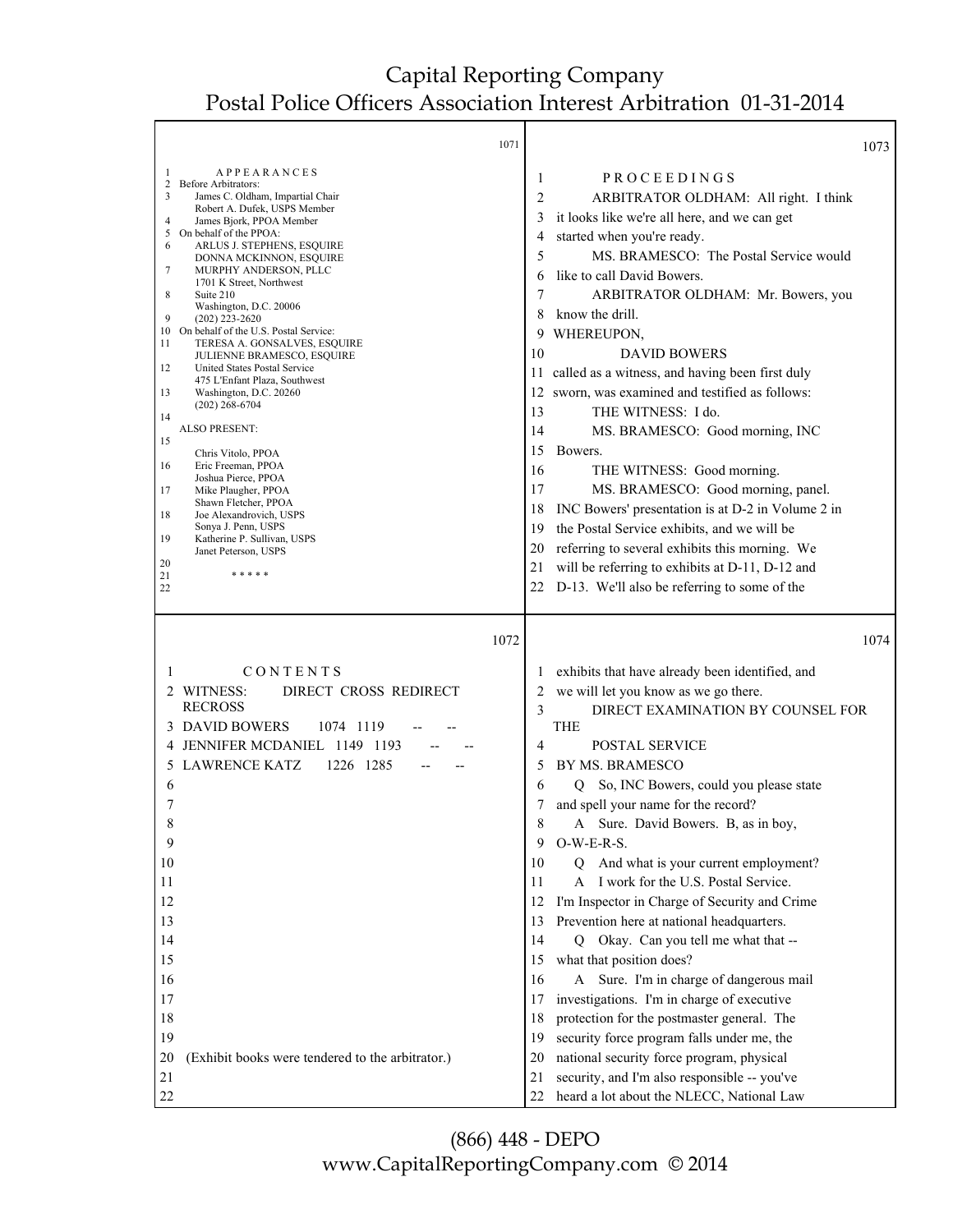|          |                                                                                         | 1075 |          |                                                                                                       | 1077 |
|----------|-----------------------------------------------------------------------------------------|------|----------|-------------------------------------------------------------------------------------------------------|------|
| 1        | Enforcement Communications Center. I have                                               |      |          | inspector in charge of Security and Crime                                                             |      |
| 2        | responsibility for that along with technical                                            |      | 2        | Prevention in August of last year.                                                                    |      |
| 3        | services. And the Postal Police in this                                                 |      | 3        | Q Now, if you turn to the next slide,                                                                 |      |
| 4        | building, the captain is a direct report to me                                          |      | 4        | Slide 2, which would you please tell us the                                                           |      |
| 5        | here.                                                                                   |      | 5        | topics that your presentation this morning will                                                       |      |
| 6        | And can you briefly describe your<br>Q                                                  |      | 6        | cover?                                                                                                |      |
| 7        | employment history -- history with the Postal                                           |      | 7        | A Yeah. I will cover how PPOs are                                                                     |      |
| 8        | Service?                                                                                |      | 8        | classified, whether as security guards or police                                                      |      |
| 9        | A Sure. 27-year veteran with the post                                                   |      | 9        | under the Service Contract Act, and I also will                                                       |      |
| 10       | office, the last 16 years as a Postal Inspector.                                        |      | 10       | be discussing factors under the Office of                                                             |      |
| 11       | I started as an industrial engineer and became a                                        |      | 11       | Personnel Management classification system.                                                           |      |
| 12       | Postal Inspector in '98. Right before I became                                          |      | 12       | MS. BRAMESCO: So turning to Slide No.                                                                 |      |
| 13       | an inspector, I was an acting plant manager at a                                        |      | 13       | 3, I would like to point to -- the panel onto --                                                      |      |
| 14       | medium-size facility.                                                                   |      | 14       | everyone in the room that the excerpts from the                                                       |      |
| 15       | I was outplaced in the North Division                                                   |      | 15       | Service Contract Act, the occupation directory,                                                       |      |
| 16       | as a -- as a field inspector, worked at -- worked                                       |      | 16       | are documents that we have seen before.                                                               |      |
| 17       | on the Amerithrax anthrax investigation, and then                                       |      | 17       | For everyone's convenience, they are in                                                               |      |
| 18       | came here as the program manager at national                                            |      | 18       | the Postal Service exhibit book at Volume 2 at                                                        |      |
| 19       | headquarters, worked dangerous mail                                                     |      | 19       | Exhibit D-11. I don't think there's any need to                                                       |      |
| 20       | investigations, response, our -- our response                                           |      | 20       | turn it to it. Now he's going to be referring to                                                      |      |
| 21       | program for Postal Inspectors for dangerous mail                                        |      | 21       | it, but that's where it is, and, again, this is a                                                     |      |
| 22       | and biohazard detection; then promoted to                                               |      | 22       | document that we have seen before.                                                                    |      |
|          |                                                                                         |      |          |                                                                                                       |      |
|          |                                                                                         | 1076 |          |                                                                                                       | 1078 |
| 1        | assistant inspector in charge in the New York                                           |      |          | BY MS. BRAMESCO                                                                                       |      |
| 2        | Division, and in my responsibility in the                                               |      | 2        | So, INC Bowers, can you just tell us<br>Q                                                             |      |
| 3        | division, I had the Postal Police as a direct                                           |      |          | what the Service Contract Act is from your                                                            |      |
| 4        | report. The colonel reported to me there along                                          |      | 4        | understanding?                                                                                        |      |
| 5        | with the narcotics team. Homeland Security,                                             |      | 5        | A Yeah. It's a law that sets minimum                                                                  |      |
| 6        | dangerous mails were -- were a report. I worked                                         |      | 6        | wage for private sector employees who work on                                                         |      |
| 7        | at the Universal Postal Union for five years,                                           |      | 7        | government service contracts.                                                                         |      |
| 8        | came back and was subsequently promoted to the                                          |      | 8        | Q And are you familiar with the SCA job                                                               |      |
|          | position that I -- that I sit in now.                                                   |      | 9        | descriptions?                                                                                         |      |
| 10       | Q Okay. And can you describe your                                                       |      | 10       | A Yes. I'm familiar with the job duties                                                               |      |
| 11       | familiarity with the day-to-day duties of the                                           |      | 11       | and classifications.                                                                                  |      |
| 12       | PPOs?                                                                                   |      | 12       | Okay. Can you identify the occupations<br>Q                                                           |      |
| 13       | Sure. So, certainly, as -- in my<br>A                                                   |      | 13       | that are associated with law enforcement?                                                             |      |
| 14       | position as assistant inspector in charge in New                                        |      | 14       | A Yeah. As you'll see on the -- on the                                                                |      |
| 15       | York, having the Postal Police as a direct                                              |      | 15       | chart is the Guard I, Guard II and Police Officer                                                     |      |
| 16       | report, I'm familiar there. Plus, in my                                                 |      | 16       | I and Police Officer II.                                                                              |      |
| 17       | day-to-day duties here, I have the captain as a                                         |      | 17       | And would you tell us what<br>Q                                                                       |      |
| 18       | direct report.                                                                          |      | 18       | classification most closely matches the job                                                           |      |
| 19       | And can you just tell us the dates that<br>Q                                            |      | 19       | performed by the PPOs and explain why?                                                                |      |
| 20       | you were in New York?                                                                   |      | 20       | A Sure. Guard II, 27102 -- and I think                                                                |      |
| 21<br>22 | A I was in -- I'm sorry -- in New York,<br>2005 to 2007, and I was promoted here as the |      | 21<br>22 | it's best to -- to go into the -- to the exhibit.<br>I'll read from the exhibit, because I -- I think |      |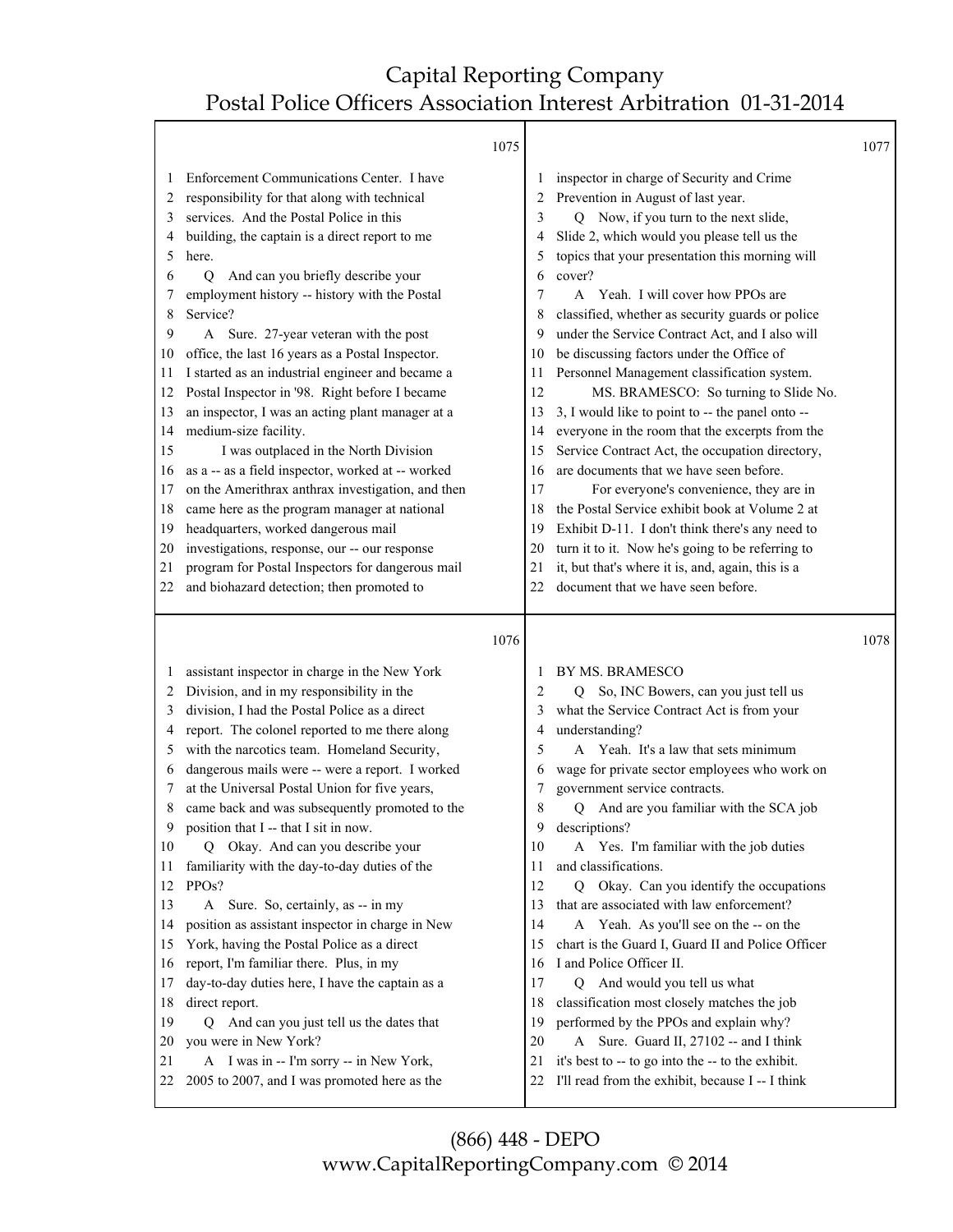|              |                                                   | 1079 |                |                                                       | 1081 |
|--------------|---------------------------------------------------|------|----------------|-------------------------------------------------------|------|
| $\mathbf{I}$ | that that best explains the difference. So under  |      | 1              | П.                                                    |      |
| 2            | Guard II --                                       |      | $\overline{2}$ | And, again, with a police officer                     |      |
| 3            | Which appears --<br>Q                             |      | 3              | general and specific, PPOs are specific in            |      |
| 4            | On D-11 on page --<br>A                           |      |                | their -- in their role, specific to postal            |      |
| 5            | Which would be on page 100 of the<br>Q            |      | 5              | property and assets; whereas, a police will be        |      |
| 6            | excerpt on D-11.                                  |      |                | more general and enforce the general laws of an       |      |
| 7            | Right. So the guard --<br>A                       |      | 7              | area, where we're -- we're -- we're geared to --      |      |
| 8            | Hang on.<br>Q                                     |      | 8              | well, as you heard DCI Milke yesterday, postal        |      |
| 9            | I'm sorry.<br>A                                   |      | 9              | property and assets.                                  |      |
| 10           | I think they're still pulling it.<br>O            |      | 10             | Q All right. Now, turning back to the                 |      |
| 11           | ARBITRATOR OLDHAM: All right.                     |      | 11             | slides, if we look at Slide 4, INC Bowers, are        |      |
| 12           | THE WITNESS: Ready? Okay.                         |      | 12             | you familiar with the OPM system of classifying       |      |
| 13           | Guard II enforces regulations and                 |      | 13             | security guards and police employees?                 |      |
| 14           | procedures to design -- to prevent breaches of    |      | 14             | A Yes.                                                |      |
| 15           | security, exercises judgment and uses discretion  |      | 15             | MS. BRAMESCO: We're going to be                       |      |
| 16           | in responding to incidents and emergencies,       |      | 16             | talking about a decision -- a classification          |      |
| 17           | determining whether to intervene directly, ask    |      | 17             | decision that was identified in Teresa's opening.     |      |
| 18           | for assistance as time permits, keep situation    |      | 18             | It's at Exhibit A-6. It is the significant --         |      |
| 19           | under control or surveillance or to report        |      | 19             | significant classification decisions and              |      |
| 20           | incident or situation to the appropriate          |      | 20             | opinions, No. 8, from April 1986, and this            |      |
| 21           | authority for handling. Duties require            |      | 21             | witness is going to be going through the factors.     |      |
| 22           | specialized training in methods and techniques of |      | 22             |                                                       |      |
|              |                                                   |      |                |                                                       |      |
|              |                                                   | 1080 |                |                                                       | 1082 |
|              |                                                   |      |                |                                                       |      |
|              | protecting controlled areas. Commonly, Guard II   |      |                | BY MS. BRAMESCO                                       |      |
| 2            | is required to demonstrate proficiency with       |      | 2              | So what is the significance of that<br>$\overline{Q}$ |      |
| 3            | firearms and other special weapons. It goes on    |      | 3              | decision?                                             |      |
| 4            | to say, and also meet rigorous physical fitness   |      | 4              | That -- that there's overlap in job<br>A              |      |
| 5            | standards. So with our mission of protecting      |      | 5              | duties, but it provides the framework for making      |      |
| 6            | postal property and assets, clearly, that -- that |      | 6              | the distinction between security guard duties and     |      |
| 7            | fits that description.                            |      | 7              | police duties.                                        |      |
| 8            | If you go into Officer I, Police                  |      | 8              | And according to that specific<br>O                   |      |
| 9            | Officer I, this officer carries out general and   |      | 9              | decision, how does OPM distinguish between            |      |

- 9 decision, how does OPM distinguish between
- 10 security and police duties?
- 11 A As you can see on the chart on the
- 12 PowerPoint, the decision outlined four indicators
- 13 to determine proper classification, basic
- 14 mission, arrest authority, training and patterns 15 of work.
- 16 Q Okay. Let's turn to the next slide,
- 17 and let's go through them one at a time.
- 18 So turning to the first factor that the
- 19 classify decision considered, what is the general
- 20 mission of the Postal Police and does that favor
- 21 security guard or police status?
- 22 A The mission is to protect postal

10 specific assignments from superior officers in 11 accordance with established rules and procedures, 12 maintains order, enforces law and ordinances and 13 protects life and property in an assigned patrol 14 district or beat by performing a combination of 15 duties. And it just goes on and says, you know, 16 apprehending and arresting suspects. Officer may 17 participate with detectives and investigators in

18 conducting surveillance operations. 19 So, certainly, in here, there are some 20 duties in here that certainly the PPOs perform, 21 but not enough of them to -- to warrant a 22 classification in my -- in my mind to -- to Guard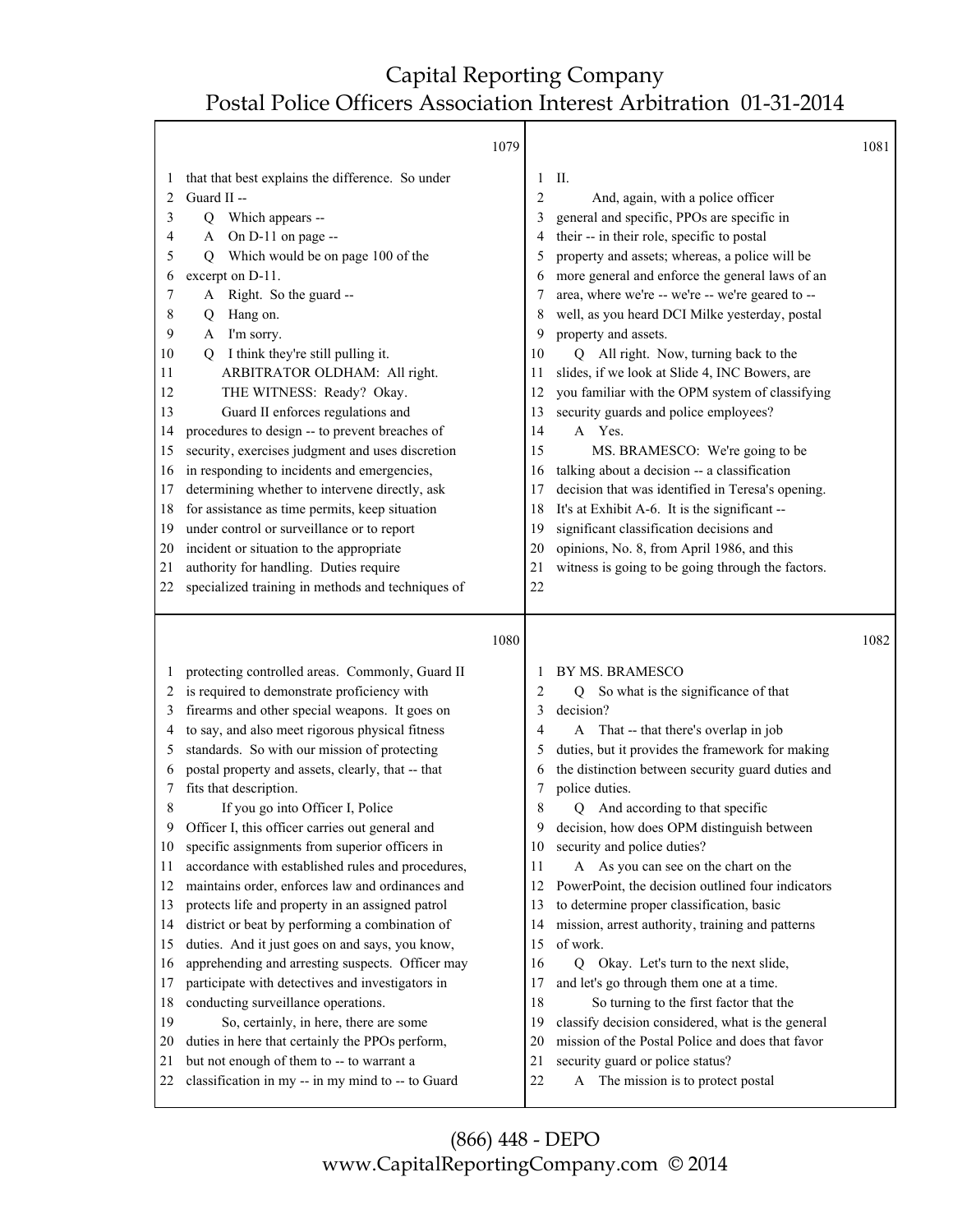|                                                                                                                         | 1083                                                                                                                                                                                                                                                                                                                                                                                                                                                                                                                                                                                                                                                                                                                                                                                                                                                                |                                                                                                                         |                                                                                                                                                                                                                                                                                                                                                                                                                                                                                                                                                                                                                                                                                                                                                                                                                                                                                                           | 1085 |
|-------------------------------------------------------------------------------------------------------------------------|---------------------------------------------------------------------------------------------------------------------------------------------------------------------------------------------------------------------------------------------------------------------------------------------------------------------------------------------------------------------------------------------------------------------------------------------------------------------------------------------------------------------------------------------------------------------------------------------------------------------------------------------------------------------------------------------------------------------------------------------------------------------------------------------------------------------------------------------------------------------|-------------------------------------------------------------------------------------------------------------------------|-----------------------------------------------------------------------------------------------------------------------------------------------------------------------------------------------------------------------------------------------------------------------------------------------------------------------------------------------------------------------------------------------------------------------------------------------------------------------------------------------------------------------------------------------------------------------------------------------------------------------------------------------------------------------------------------------------------------------------------------------------------------------------------------------------------------------------------------------------------------------------------------------------------|------|
| 1<br>2<br>3<br>4<br>5<br>6<br>7<br>8<br>9<br>10<br>11<br>12<br>13<br>14<br>15<br>16<br>17<br>18<br>19<br>20<br>21<br>22 | property and assets and the -- under -- under<br>this fact -- factor, we would favor security.<br>And why is that?<br>O<br>A Because, as I said before, it's a<br>specific mission, so the training relates to<br>protection of postal property and assets. It's<br>limited in scope. We're not about enforcing<br>general law enforcement or protecting the peace.<br>It's limited -- our training is limited. Our<br>scope is limited to protecting postal property<br>and assets.<br>ARBITRATOR OLDHAM: May I ask a<br>question?<br>THE WITNESS: Sure.<br>ARBITRATOR OLDHAM: I'm not quite sure<br>why that's a differentiating factor between<br>security guard and Postal Police. You're<br>favoring security guard.<br>THE WITNESS: Yeah. It's --<br>ARBITRATOR OLDHAM: Whereas, the --<br>THE WITNESS: Yeah. We're --<br>ARBITRATOR OLDHAM: -- Postal Police | 1<br>2<br>3<br>4<br>5<br>6<br>7<br>8<br>9<br>10<br>11<br>12<br>13<br>14<br>15<br>16<br>17<br>18<br>19<br>20<br>21<br>22 | spare us all that, but<br>ARBITRATOR OLDHAM: Okay. I think I<br>managed to -- Jim, have you got it?<br>ARBITRATOR BJORK: (Nodding.)<br>BY MS. BRAMESCO<br>So can you point in the decision<br>Q<br>what -- where you're looking for the first<br>factor?<br>$A$ In the --<br>Where does that appear?<br>$\overline{Q}$<br>So in the resolution, the second<br>A<br>paragraph. Despite the similarities, there are<br>four indicators which can be used to determine<br>proper series. The first indicator is basic<br>mission of the organization. Guard organizations<br>are established primarily to protect government<br>property and secondarily to protect persons in<br>and around the property. Police organizations<br>primarily exist to enforce law and order,<br>preserve peace, protect life and civil rights and<br>secondarily to protect property.<br>So what I was -- well, I mean -- so |      |
|                                                                                                                         | 1084                                                                                                                                                                                                                                                                                                                                                                                                                                                                                                                                                                                                                                                                                                                                                                                                                                                                |                                                                                                                         |                                                                                                                                                                                                                                                                                                                                                                                                                                                                                                                                                                                                                                                                                                                                                                                                                                                                                                           | 1086 |
| 1<br>2<br>3<br>4<br>5<br>6<br>7<br>8                                                                                    | are about postal property; security guard can be<br>a general classification.<br>THE WITNESS: Security guard could be a<br>general classification, but the duties for the<br>Postal Police are more aligned with security than<br>they are -- even though there is an overlap, than<br>with police. They do police -- they do firearms.<br>They do defense tactics. They do officer                                                                                                                                                                                                                                                                                                                                                                                                                                                                                 | 2<br>3<br>4<br>5<br>6<br>7<br>8                                                                                         | our -- our world is around postal property and<br>assets; whereas, the world of a police officer is<br>more broad, is more general than -- than just<br>protection of property and assets.<br>So would you say that difference is<br>$\overline{O}$<br>that the PPOs have more of a security mission<br>than a police mission and can you explain how you<br>get there?                                                                                                                                                                                                                                                                                                                                                                                                                                                                                                                                   |      |

9 survival. We train them on the threat continuum.

- 10 So there is an overlap.
- 11 ARBITRATOR OLDHAM: Yes. But I'm just 12 not clear on why the facts that Postal Police are 13 postal property specific favors the security 14 guard classification. 15 THE WITNESS: The -- the -- if you --16 if you go to -- 17 MS. BRAMESCO: If the panel would like 18 to turn to A -- A-6 behind -- in Volume 1, that's 19 where the decision appears. 15 swing over to Police I.
- 20 ARBITRATOR OLDHAM: A challenge, but we 21 will -- 22 MS. BRAMESCO: I know. I was trying to
- 9 A Well, certainly -- certainly, security
- 10 mission, but knowing that there's -- there's
- 11 overall -- they do -- they do do police -- you
- 12 know, we train them on firearms and defensive
- 13 tactics and officer survival, so there is that
- 14 overlap, but not enough of an overlap to make the
- 16 Q All right. I'm going to ask you to
- 17 move to the next slide, but I'm going to suggest
- 18 that the panel stay with this decision. I think
- 19 it's probably more helpful to look at this.
- 20 So the next factor would be arrest
- 21 authority. And so can you explain how the arrest
- 22 authority -- whether -- what that factor is under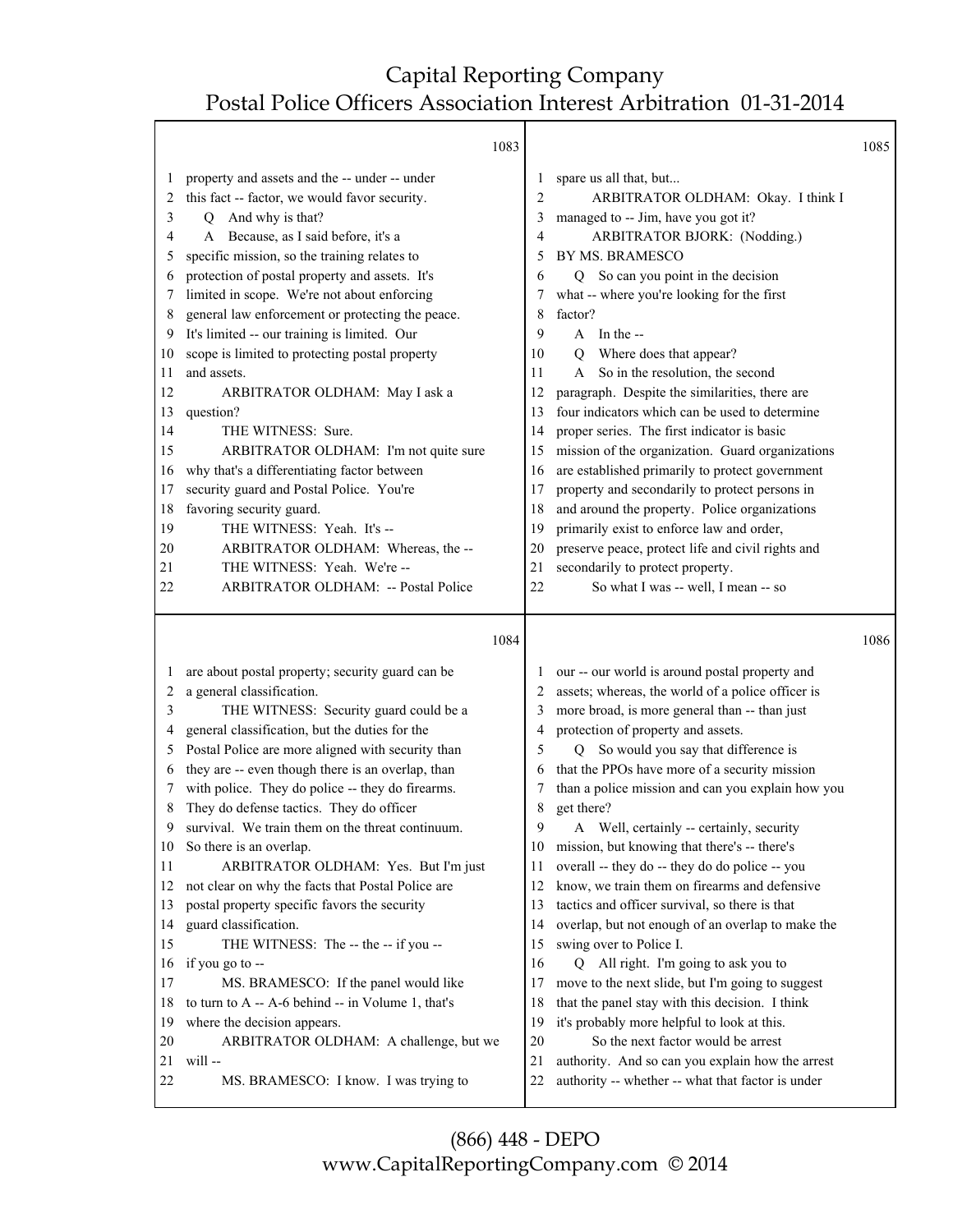Τ

 $\overline{\phantom{a}}$ 

|          | 1087                                                    |          |                                                                                              | 1089 |
|----------|---------------------------------------------------------|----------|----------------------------------------------------------------------------------------------|------|
| 1        | this decision and how that impacts whether PPOs         | 1        | Yeah. It's Poster 7. It's referred to<br>A                                                   |      |
| 2        | are security force or police?                           | 2        | as Poster 7, rules and regulations governing                                                 |      |
| 3        | So, obviously, we had a lot of<br>A                     | 3        | conduct on Postal Service property. The                                                      |      |
| 4        | discussion on this yesterday. So Postal Police          | 4        | applicability is, Rules and regulations apply to                                             |      |
| 5        | can make arrests while on postal property or            | 5        | all real property under the charge and control of                                            |      |
| 6        | pursuing a suspect from postal property. Now, we        | 6        | U.S. Postal Service until a -- until a person's                                              |      |
| 7        | got into the hot pursuit, you know, certainly, in       | 7        | entering in or on such property.                                                             |      |
| 8        | a vehicle, but if they -- I think we said that if       | 8        | If we go -- turn to the end, on                                                              |      |
| 9        | they saw it, that we can -- we can effect an            | 9        | enforcement, Security force personnel will                                                   |      |
| 10       | arrest.                                                 | 10       | exercise the powers of special police and are --                                             |      |
| 11       | But the key point here is, if you go                    | 11       | and are responsible for enforcing the regulations                                            |      |
| 12       | outside of that scope and you're not related to         | 12       | in this notice in the manner that will protect                                               |      |
| 13       | postal property or assets and you see someone           | 13       | U.S. Postal Service property.                                                                |      |
| 14       | throw a rock through a storefront window that's         | 14       | It also goes on to talk about Postal                                                         |      |
| 15       | not related to postal property or assets, then          | 15       | Inspectors and special agents of the inspector                                               |      |
| 16       | it's outside their scope. It's -- they don't            | 16       | general for the post office. And it goes into                                                |      |
| 17       | have authority other than as a private citizen.         | 17       | preservation of property, gambling, alcohol on                                               |      |
| 18       | So if they do something -- and DCI Milke                | 18       | premises, firearms on postal premises, public                                                |      |
| 19       | testified to this yesterday -- they do something        | 19       | assembly, public address, soliciting and so on                                               |      |
| 20       | outside of that scope, they definitely open             | 20       | and so forth.                                                                                |      |
| 21       | themselves up to civil or criminal liability.           | 21       | Q So what does this exhibit have to do                                                       |      |
| 22       | I'm not saying that they -- something would             | 22       | with -- what's the relation between this exhibit                                             |      |
|          |                                                         |          |                                                                                              |      |
|          |                                                         |          |                                                                                              |      |
|          |                                                         |          |                                                                                              |      |
|          | 1088                                                    |          |                                                                                              | 1090 |
| 1        | happen, but they would definitely open themselves       | 1        | and the role of the PPOs?                                                                    |      |
| 2        | up to that.                                             | 2        | A Well, it goes right to protecting --                                                       |      |
| 3        | And I believe yesterday, DCI Milke<br>О                 | 3        | protecting property and assets.                                                              |      |
| 4        | referred to rules and regulations on postal             | 4        | Q And in terms of arrest authority, what                                                     |      |
| 5        | property, and we have an exhibit that describes         | 5        | is it that the Postal Police can -- how can they                                             |      |
| 6        | the rules and regulations.                              | 6        | exercise their authority, their arrest authority?                                            |      |
| 7        | So, in Volume 2, at Tab D-12, would you                 | 7        | A Well, if there's a violation of the --                                                     |      |
| 8        | please identify that document for us?                   | 8        | they certainly can -- can effect an arrest                                                   |      |
| 9        | A Sure. It's -- it's called poster --                   | 9        | related to this.                                                                             |      |
| 10       | Wait, wait, wait.<br>Q                                  | 10       | Related to this meaning Exhibit D-11?<br>Q                                                   |      |
| 11       | A Okay.                                                 | 11       | Yes.<br>A                                                                                    |      |
| 12       | MS. GONSALVES: What are you having him                  | 12       | Okay. And so does this factor -- does<br>$\overline{O}$                                      |      |
| 13       | turn to?                                                | 13       | the arrest authority favor security guard or                                                 |      |
| 14       | MS. BRAMESCO: So turn to D-12 in                        | 14       | police status for the PPOs?                                                                  |      |
| 15       | Volume 2.                                               | 15       | A It's close, because they have arrest                                                       |      |
| 16       | ARBITRATOR DUFEK: All right.                            | 16       | authority, but because it's limited, it favors                                               |      |
| 17       | MS. BRAMESCO: Okay. All right.                          | 17       | security.                                                                                    |      |
| 18       | ARBITRATOR OLDHAM: Go ahead.                            | 18       | Q Okay. Now, the third indicator in the                                                      |      |
| 19       | BY MS. BRAMESCO                                         | 19       | classification decision is training, and there's                                             |      |
| 20       | INC Bowers, can you --<br>Q                             | 20       | going to be a Postal Inspection Service witness                                              |      |
| 21<br>22 | Sure.<br>A<br>-- identify this document?<br>$\mathbf Q$ | 21<br>22 | who's going to talk in great detail about the<br>training. But just briefly, can you tell us |      |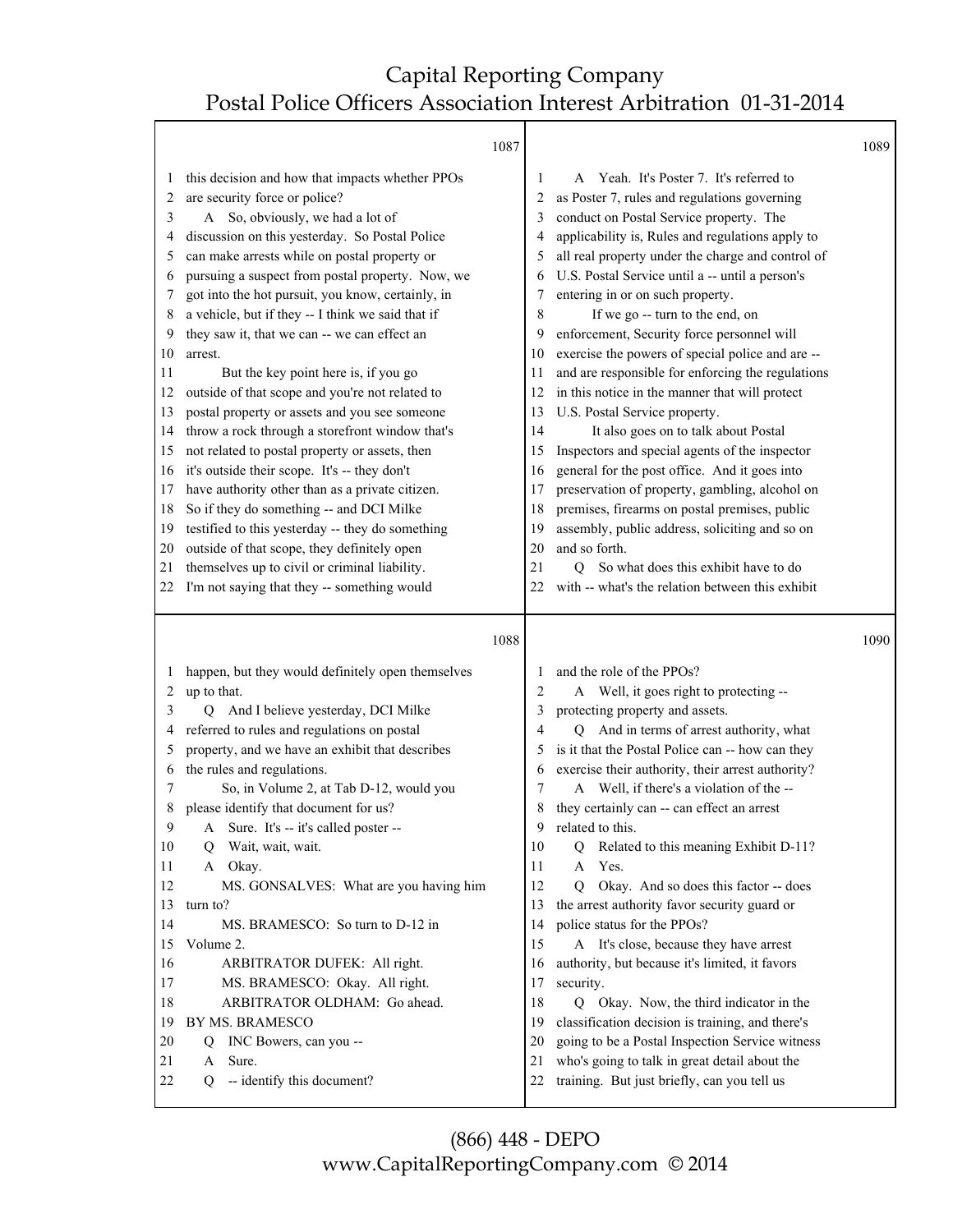┯

|              |                                                          | 1091 |                |                                                                       | 1093 |
|--------------|----------------------------------------------------------|------|----------------|-----------------------------------------------------------------------|------|
| $\mathbf{I}$ | about the training function as it relates to             |      |                | placed on the preservation of law and order,                          |      |
| 2            | whether PPOs are security or police?                     |      | 2              | protection of human life and civil rights, court                      |      |
| 3            | A Yeah. It's -- it's an eight-week                       |      | 3              | procedures, crowd control, accident investigation                     |      |
| 4            | program at our Career Development Unit in -- in          |      | 4              | and arrest procedures.                                                |      |
| 5            | Potomac, Maryland, and it -- the whole training          |      | 5              | The primary emphasis for guard training                               |      |
| 6            | is designed around teaching new PPOs around              |      | 6              | is on the principled methods and techniques                           |      |
| 7            | protection of property and assets.                       |      | 7              | involved in protecting government property.                           |      |
| 8            | And, obviously, you're going to hear                     |      | 8              | Stress may be placed on the methods for detecting                     |      |
| 9            | testimony on -- from the assistant inspector in          |      | 9              | effects to the breach of security system and                          |      |
| 10           | charge in detail about the training that's               |      | 10             | means for preventing espionage and sabotage.                          |      |
| 11           | provided, but it's -- the training's limited to          |      | 11             | Guards who exercise police-type authority may                         |      |
| 12           | our security function, and we're training as --          |      | 12             | receive advanced training in arrest procedures,                       |      |
| 13           | for armed security.                                      |      | 13             | investigation procedures, crowd control and riot                      |      |
| 14           | And how does that differ from the kind<br>О              |      | 14             | procedures, rights of suspects.                                       |      |
| 15           | of training that police would receive?                   |      | 15             | BY MS. BRAMESCO                                                       |      |
| 16           | A Well, I mean, if you -- if a police                    |      | 16             | And so your -- your -- your testimony<br>Q                            |      |
| 17           | officer -- I'm familiar somewhat -- if you --            |      | 17             | is that this factor favors PPOs being security                        |      |
| 18           | with the training, let's say in New York, where,         |      | 18             | guards?                                                               |      |
| 19           | for NYPD, their training is, you know, six months        |      | 19             | Security.<br>A                                                        |      |
| 20           | long and goes over a wide variety of -- of laws          |      | 20             | And just so that we're complete, could<br>Q                           |      |
| 21           | and gets into -- well, it's just -- it's more            |      | 21             | you just go back and read the second indicator,                       |      |
| 22           | broad. There's more laws. There's more --                |      | 22             | the arrest-                                                           |      |
|              |                                                          |      |                |                                                                       |      |
|              |                                                          | 1092 |                |                                                                       | 1094 |
|              |                                                          |      |                |                                                                       |      |
|              | they're -- they're patrolling specific areas             |      | 1              | Sure.<br>A                                                            |      |
| 2            | into -- into enforcement of general law                  |      | $\overline{c}$ | -- authority?<br>0                                                    |      |
| 3            | enforcement and keeping the peace, where -- I'll         |      | 3              | The second indicator is the arrest<br>A                               |      |
| 4            | just say it's much more broad than the training          |      | 4              | authority. Police officers are designated by                          |      |
| 5            | that we give. Our training is geared towards --          |      | 5              | public law, statute and other official act. As                        |      |
| 6            | very specifically to the post office and the             |      | 6              | agency or local enforcement officers, they                            |      |
| 7            | protection of assets and -- and property.                |      |                | enforce a wide variety of federal, state, county                      |      |
| 8            | Returning to the decision at Tab A-6,<br>Q               |      | 8<br>9         | and local laws -- or local laws. Guards,                              |      |
| 9<br>10      | can you tell us where these -- the third                 |      | 10             | however, usually have arrest authority consistent                     |      |
| 11           | indicator where training appears?                        |      | 11             | with that of a private citizen. In some cases,                        |      |
|              | A On the bottom of page 6 under Tab 6.                   |      | 12             | they may have the same powers as sheriffs and                         |      |
| 12<br>13     | Q And are there --                                       |      |                | constables.                                                           |      |
| 14           | ARBITRATOR DUFEK: Why don't you just<br>read that to us? |      | 13<br>14       | Q All right. Now, the fourth                                          |      |
|              |                                                          |      | 15             | indicator -- can you tell us where the fourth                         |      |
| 15<br>16     | THE WITNESS: Sure.<br>MS. BRAMESCO: Okay.                |      | 16             | indicator appears in A-6?<br>A On the -- on page 7, second paragraph. |      |
| 17           | THE WITNESS: Sure.                                       |      | 17             | Okay. And would you go ahead and read<br>Q                            |      |
| 18           | MS. BRAMESCO: That would be --                           |      | 18             | that, please?                                                         |      |
| 19           | THE WITNESS: The third indicator is                      |      | 19             | A Sure. The fourth indicator is patterns                              |      |
| 20           | training. The primary emphasis of police                 |      | 20             | of work. Essentially, guards are oriented toward                      |      |
| 21           | training is the techniques, methods and                  |      | 21             | protection of property. Police officers are                           |      |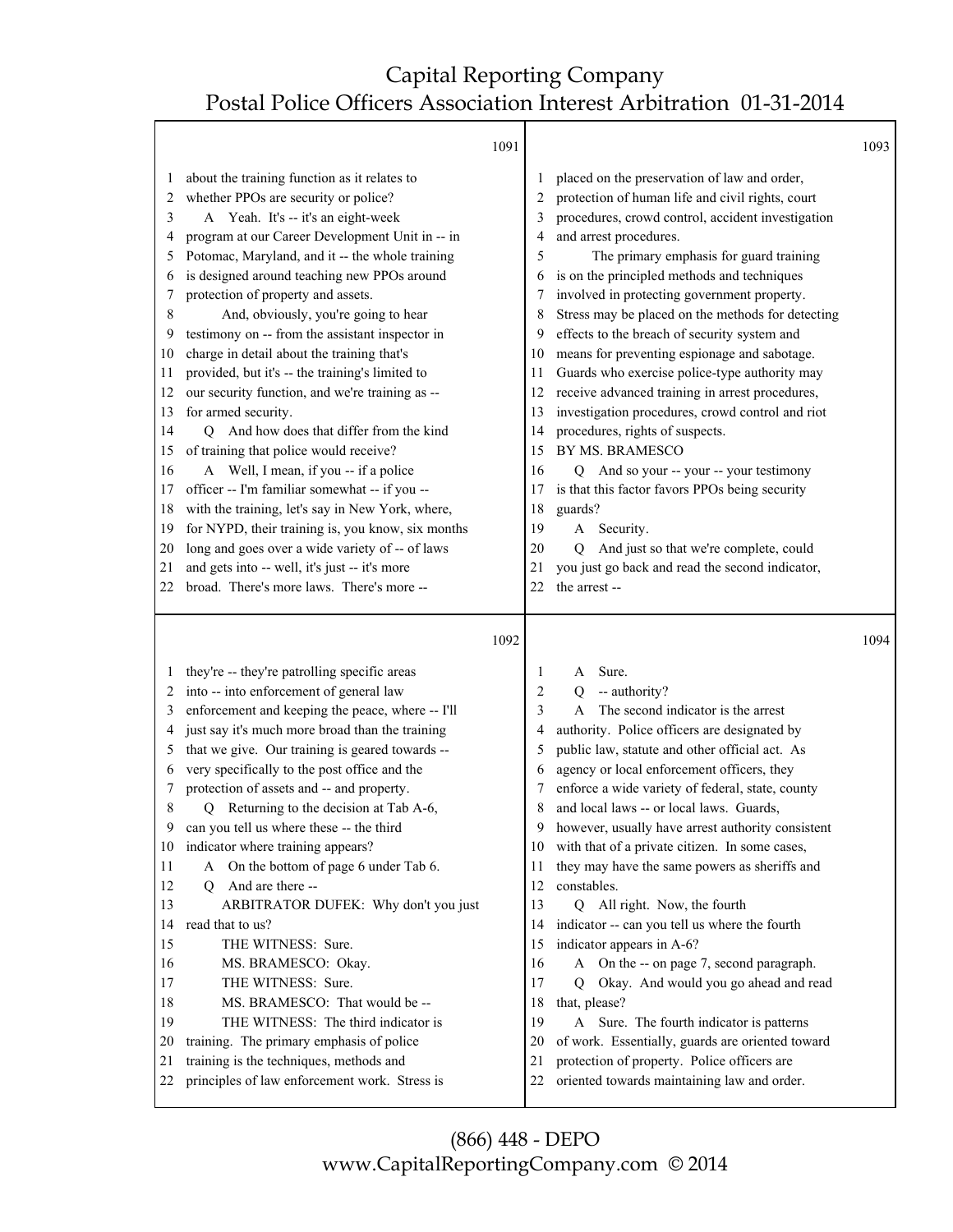Τ

|    |                                                   | 1095 |                | 1097                                              |
|----|---------------------------------------------------|------|----------------|---------------------------------------------------|
| 1  | However, the orientation of guard positions       |      | 1              | outside the preliminary fact-finding, then I      |
| 2  | located at large installations tends to broaden   |      | 2              | would -- I would argue that -- that their duties  |
| 3  | to encompass and include a law enforcement        |      | 3              | are more -- comparing the Postal Police to the    |
| 4  | emphasis. This is particularly true in those      |      | 4              | Pentagon Police --                                |
| 5  | situations in which the guard organization is not |      | 5              | ARBITRATOR OLDHAM: Sure.                          |
| 6  | only responsible for protection of valuable       |      | 6              | THE WITNESS: -- I would want to look              |
| 7  | property, but also for control of large acreage   |      | 7              | at their duties to compare, and I can't remember, |
| 8  | containing large facilities. Typically, such an   |      | 8              | because it was early on, whether they actually    |
| 9  | installation is complemented by a large number of |      | 9              | had some investigative --                         |
| 10 | persons and vehicles necessitating the law        |      | 10             | ARBITRATOR OLDHAM: But you understand             |
| 11 | enforcement effort --                             |      | 11             | the point of --                                   |
| 12 | Q Okay.                                           |      | 12             | THE WITNESS: No, I do --                          |
| 13 | A -- effort to some degree.                       |      | 13             | ARBITRATOR OLDHAM: -- my question.                |
| 14 | Okay. And does this factor favor<br>O             |      | 14             | THE WITNESS: -- understand the point              |
| 15 | inclusion of the PPOs as security guards to be    |      | 15             | of your question.                                 |
| 16 | properly classified as security guards or as      |      | 16             | BY MS. BRAMESCO                                   |
| 17 | police?                                           |      | 17             | INC Bowers, have you met with any<br>Q            |
| 18 | Security, again, because of the<br>A              |      | 18             | Postal Service experts to review the OPM          |
| 19 | protection of postal property and assets.         |      | 19             | classification system?                            |
| 20 | Okay. And so taking into account all<br>O         |      | 20             | A Yeah. Yes. I met with Tom Pavlik, our           |
| 21 | four factors, where do you -- where does the      |      | 21             | independent consultant.                           |
| 22 | Inspection Service feel that the PPOs' job falls? |      | 22             | Okay. And just tell me briefly what<br>Q          |
|    |                                                   |      |                |                                                   |
|    |                                                   | 1096 |                | 1098                                              |
| 1  | A Recognizing that there's overlap in             |      | 1              | happened during that meeting.                     |
|    |                                                   |      |                |                                                   |
| 2  | some duties, but not enough to swing it to        |      | $\overline{2}$ | A Yeah. We went through the Office of             |
| 3  | police, that they're under -- they would be under |      | 3              | Personnel Management classification system and -- |
| 4  | security.                                         |      | 4              | and the associated factors.                       |
| 5  | $Q$ Now --                                        |      | 5              | Okay. And Tom Pavlik is going to<br>O             |
| 6  | ARBITRATOR OLDHAM: I don't mean to                |      | 6              | testify, but can you tell us from your            |
| 7  | anticipate what may be pursued on                 |      | 7              | perspective what that conclusion was?             |
| 8  | cross-examination or -- but I'm just articulating |      | 8              | That after going through all of the<br>A          |
| 9  | a thought as you've been speaking.                |      | 9              | factors that -- under the OPM classification      |
| 10 | Would it follow from your testimony               |      | 10             | system, PPOs are classified as security guards.   |
| 11 | that, for example, at the Pentagon, all of the    |      | 11             | Q Okay. Now, if you turn to the next              |
| 12 | factors would favor security guards as well as    |      | 12             | slide, Slide 9 -- again, it's probably more       |
| 13 | here, because their primary duty is to protect    |      | 13             | helpful to be looking at the exhibit, which is -- |
| 14 | the Pentagon --                                   |      | 14             | ARBITRATOR DUFEK: Before you leave                |
| 15 | THE WITNESS: I --                                 |      | 15             | this exhibit, this -- I just -- why don't you     |
| 16 | ARBITRATOR OLDHAM: -- property?                   |      | 16             | give the panel a little bit more background as to |
| 17 | THE WITNESS: -- can't remember from               |      | 17             | what this is, this -- I'm talking now about this  |
| 18 | his testimony whether they got into               |      | 18             | OPM decision.                                     |
| 19 | investigations and whether that would be in one   |      | 19             | ARBITRATOR OLDHAM: A-6.                           |
| 20 | of the factors. I -- I would have to go back and  |      | 20             | ARBITRATOR DUFEK: A-6.                            |
| 21 | look. So if their -- if they -- if their          |      | 21<br>22       | MS. BRAMESCO: A-6.                                |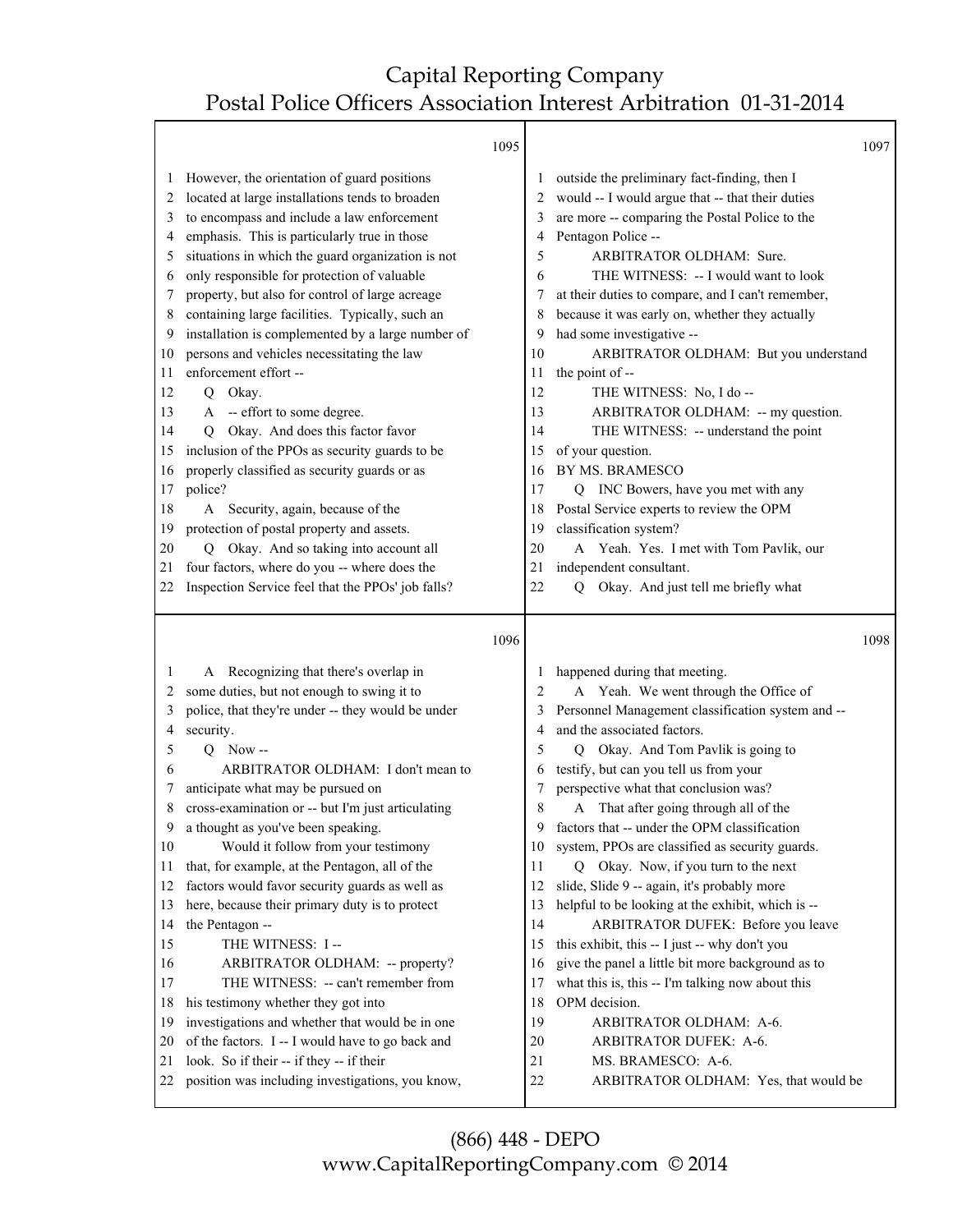Τ

|         |                                                   | 1099 |                                                       | 1101 |
|---------|---------------------------------------------------|------|-------------------------------------------------------|------|
| 1       | helpful.                                          |      | function was to protect government property. The<br>1 |      |
| 2       | ARBITRATOR DUFEK: That would be very              |      | appellant had arrest authority consistent with<br>2   |      |
| 3       | helpful. And particularly, it seems to me, in     |      | that of a private citizen and he was not<br>3         |      |
| 4       | the last paragraph of this, they're actually      |      | considered a peace officer, however, received<br>4    |      |
| 5       | making a decision, and the panel has not been     |      | specialized training related to -- the<br>5           |      |
| 6       | told what this was a decision over.               |      | appellant's position was located in a large<br>6      |      |
| 7       | THE WITNESS: So want me to go into                |      | installation, which led to the performance of<br>7    |      |
| 8       | the -- the last paragraph there?                  |      | police-type duties in connection with the<br>8        |      |
| 9       | BY MS. BRAMESCO                                   |      | safeguard of government materials.<br>9               |      |
| 10      | Q Yes, please.                                    | 10   | MS. BRAMESCO: And I would submit to                   |      |
| 11      | Yeah. Well, I'll just read instead of<br>A        | 11   | the panel -- this witness wouldn't know that --       |      |
| 12      | me paraphrasing. Generally, positions are         | 12   | but this is the most recent case on this and --       |      |
| 13      | classifiable to police occupation when the four   | 13   | the most recent and only case.                        |      |
| 14      | indicators reflect a definitive and positive      | 14   | ARBITRATOR BJORK: I just -- I have a                  |      |
| 15      | police orientation --                             | 15   | question. In the last paragraph you read prior        |      |
| 16      | David, you need to slow down.<br>Q                | 16   | to what you just related, it does say basic           |      |
| 17      | Oh, I'm sorry. I'll start again.<br>A             | 17   | mission of organization, not basic mission of the     |      |
| 18      | Remember that the court reporter is --<br>Q       | 18   | position, correct?                                    |      |
| 19      | And I apologize.<br>A                             | 19   | THE WITNESS: Basic mission of -- it                   |      |
| 20      | -- taking it as well as --<br>Q                   | 20   | says basic mission of the appellant's                 |      |
| 21      | Generally, positions are classifiable<br>A        | 21   | organization was to protect government property,      |      |
| 22      | to the police occupation when the four indicators | 22   | correct.                                              |      |
|         |                                                   |      |                                                       |      |
|         |                                                   |      |                                                       | 1102 |
|         |                                                   |      |                                                       |      |
|         |                                                   | 1100 |                                                       |      |
| $\perp$ | reflect a definite positive police orientation in |      | ARBITRATOR BJORK: So that would be the<br>1           |      |
| 2       | all of the posts to which the employee is         |      | basic mission of the Postal Inspection Service,<br>2  |      |
| 3       | regularly assigned. In this particular case,      |      | not the basic mission of the Postal Police<br>3       |      |
| 4       | although the employee performed a mixture of      |      | position?<br>4                                        |      |
| 5       | guard and police-type duties and it had received  |      | 5<br>THE WITNESS: Well, but the postal --             |      |
| 6       | training for both, this combination is typical    |      | the Postal Police would -- it would be a<br>6         |      |
| 7       | for guard positions at large installations. The   |      | cascading effect. So the basic mission of the<br>7    |      |
| 8       | basic mission of the appellant's organization was |      | Postal Inspection Service, it would follow that<br>8  |      |
| 9       | to protect government property. The arrest        |      | the Postal Police would --<br>9                       |      |
| 10      | authority did not match that of police officers.  | 10   | ARBITRATOR BJORK: But what's the basic                |      |
| 11      | The Office of Personnel Management concluded that | 11   | $\overline{\phantom{a}}$                              |      |
| 12      | the position was properly classified in the       | 12   | MS. BRAMESCO: The document speaks for                 |      |
| 13      | GS-0085 guard series because a definite and       | 13   | itself. I'm not sure if this witness knows            |      |
| 14      | positive police orientation did not exist.        | 14   | exactly what that was -- what was intended by the     |      |
| 15      | Q Okay. And if you look at the -- the             | 15   | word "organization" in that paragraph. He can         |      |
| 16      | top of the page, the top of the first page,       | 16   | certainly testify what he -- what he -- what he       |      |
| 17      | there's a description as to how the issue arose.  | 17   | interprets for it.                                    |      |
| 18      | A The issue arose in a position                   | 18   | ARBITRATOR BJORK: What's the basic                    |      |
| 19      | classification appeal decided by OPM. The         | 19   | mission of the Postal Inspection Service?             |      |
| 20      | appellant worked for an agency that had           | 20   | THE WITNESS: Just to protect                          |      |
| 21      | determined that his position was properly placed  | 21   | employees, facilities and finances.                   |      |
| 22      | in the guard series, GS-85, because his primary   | 22   | ARBITRATOR BJORK: Okay. Thank you.                    |      |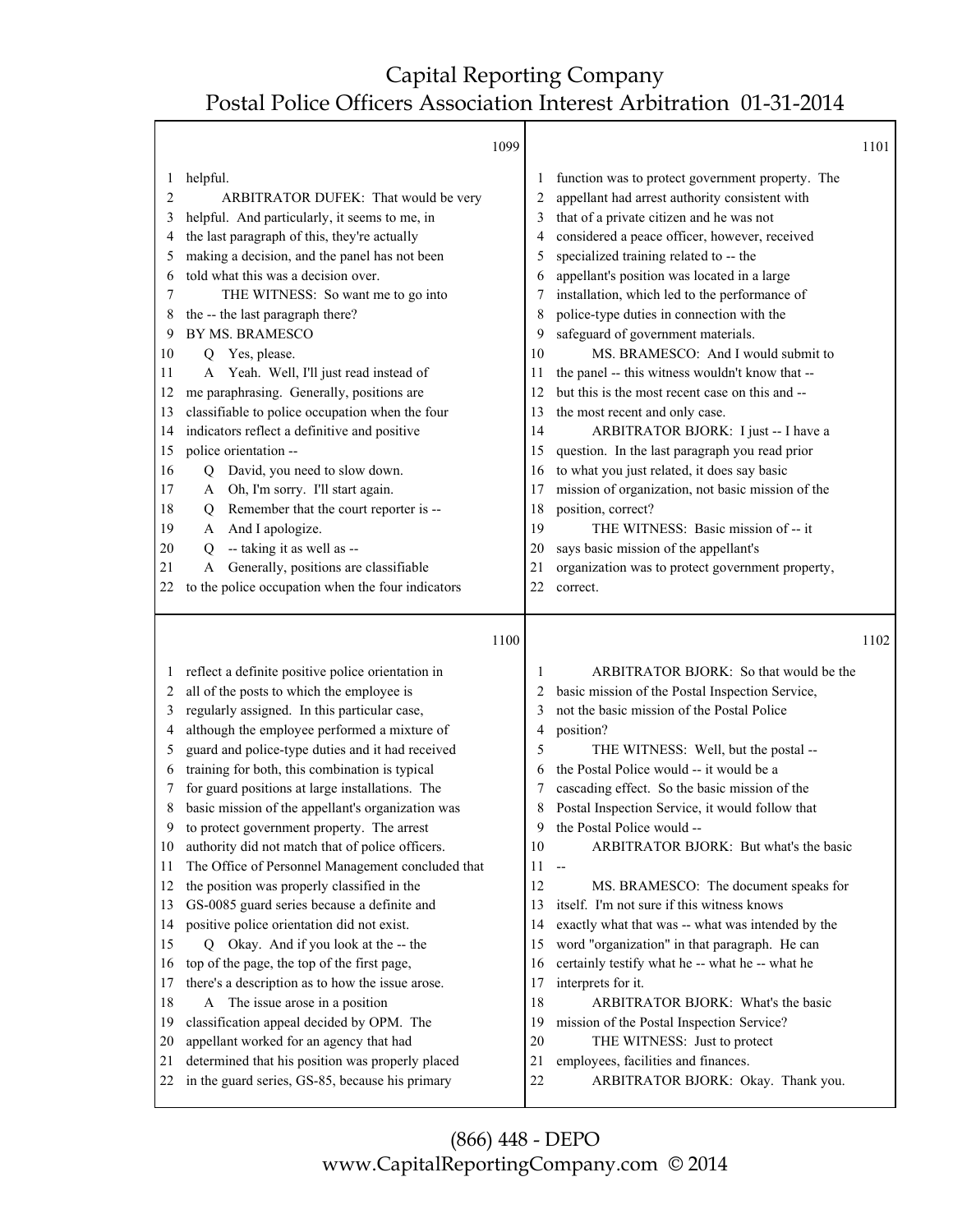$\top$ 

|          | 1103                                                                                                 |                |                                                                             | 1105 |
|----------|------------------------------------------------------------------------------------------------------|----------------|-----------------------------------------------------------------------------|------|
| 1        | MS. BRAMESCO: Okay. So getting back                                                                  | 1              | page 4.                                                                     |      |
| 2        | to your conversations with Tom Pavlik, again, if                                                     | $\overline{c}$ | The primary mission of police officers                                      |      |
| 3        | you would turn to Slide 9.                                                                           | 3              | in the federal service is to maintain law and                               |      |
| 4        | And I'm going to suggest to the panel                                                                | 4              | order. In carrying out this mission, police                                 |      |
| 5        | that it probably -- if the panel would turn to                                                       | 5              | officers protect life, property and the civil                               |      |
| 6        | Exhibit D-13, we're now going to be talking about                                                    | 6              | rights of individuals. They prevent, detect and                             |      |
| 7        | the grade evaluation guide for police and                                                            | 7              | investigate violations of laws, rules and                                   |      |
| 8        | security guard positions in Series GS-0083 and                                                       | 8              | regulations involving accidents, crimes and                                 |      |
| 9        | GS-0085.                                                                                             | 9              | misconduct involving misdemeanors and felonies.                             |      |
| 10       | BY MS. BRAMESCO                                                                                      | 10             | They arrest violators, assist in the prosecution                            |      |
| 11       | INC Bowers, are you familiar with this<br>О                                                          | 11             | of criminals and serve as a source of assistance                            |      |
| 12       | document?                                                                                            | 12             | to persons in emergent situations.                                          |      |
| 13       | A Yes.                                                                                               | 13             | In the middle of the second paragraph,                                      |      |
| 14       | And are you familiar with the<br>О                                                                   | 14             | it starts with "within." It's the second -- it's                            |      |
| 15       | classification system that's used by this                                                            | 15             | the second sentence. Within their jurisdiction,                             |      |
| 16       | document?                                                                                            | 16             | police officers enforce a wide variety of                                   |      |
| 17       | A Yes.                                                                                               | 17             | federal, state, county and municipal laws and                               |      |
| 18       |                                                                                                      |                |                                                                             |      |
|          | Okay. Now I'd suggest everyone turn to<br>0<br>page 4. And would you talk about the nature of        | 18<br>19       | ordinances and agency rules and regulations<br>relating to law enforcement. |      |
| 19       |                                                                                                      |                |                                                                             |      |
| 20<br>21 | police work? And do PPOs perform police work as<br>described in this document?                       | 20<br>21       | If you turn to the -- I mean,                                               |      |
| 22       |                                                                                                      | 22             | obviously, I'm not going to -- if you turn to the                           |      |
|          | And what I would suggest, if you are                                                                 |                | bottom of page 7, the second to last paragraph                              |      |
|          |                                                                                                      |                |                                                                             |      |
|          | 1104                                                                                                 |                |                                                                             | 1106 |
|          |                                                                                                      |                |                                                                             |      |
| 1        | pointing to specific provisions of this section,                                                     | 1              | that starts with "uniformed officers," and this                             |      |
| 2        | if you would just identify what you're looking at                                                    | 2              | gets into investigations. It says, Uniformed                                |      |
| 3        | so we can follow along.                                                                              | 3              | officers may perform detectives duties on a                                 |      |
| 4        | Sure. So I think it's -- if you go to<br>A                                                           | 4              | regular and --                                                              |      |
| 5        | page 4 within the -- what exhibit was it?                                                            | 5              | ARBITRATOR DUFEK: Wait.                                                     |      |
| 6        | It's Exhibit 13.<br>Q                                                                                | 6              | MS. BRAMESCO: I don't have it.                                              |      |
| 7        | Thirteen.<br>A                                                                                       | 7              | ARBITRATOR DUFEK: I'm not with you.                                         |      |
| 8        | ARBITRATOR OLDHAM: And just let me say                                                               | 8              | THE WITNESS: Oh, I'm sorry. Bottom of                                       |      |
| 9        | for the record that this appears to be an                                                            | 9              | page 5.                                                                     |      |
| 10       | official OPM document; is that correct?                                                              | 10             | MS. BRAMESCO: It's the bottom of page                                       |      |
| 11       | MS. BRAMESCO: Correct.                                                                               | 11             | 5.                                                                          |      |
| 12       | THE WITNESS: So I think -- I think                                                                   | 12             | ARBITRATOR DUFEK: Oh, you said seven.                                       |      |
| 13       | it's helpful if we -- I just have some -- some                                                       | 13             | MS. BRAMESCO: He did say seven, but                                         |      |
| 14       | excerpts from -- from this, so let me just make                                                      | 14             | it's the --                                                                 |      |
| 15       | an overarching statement.                                                                            | 15             | THE WITNESS: I'm on page 5.                                                 |      |
| 16       | So you -- so you go through this,                                                                    | 16             | MS. BRAMESCO: -- full paragraph.                                            |      |
| 17       | nature of police work, nature of security guard                                                      | 17             | BY MS. BRAMESCO                                                             |      |
| 18       | in the overall summary, but then, obviously,                                                         | 18             | Is it the last full paragraph you're<br>O                                   |      |
| 19       | there's each factor that goes into it                                                                | 19             | looking at?                                                                 |      |
| 20       | specifically. So I'm just going to go over the                                                       | 20             | A It's the last full paragraph. It                                          |      |
| 21<br>22 | first part, which I think is important, the first<br>paragraph on the nature of police on the top of | 21<br>22       | starts "uniformed officers" --<br>ARBITRATOR OLDHAM: Yes, we've got it.     |      |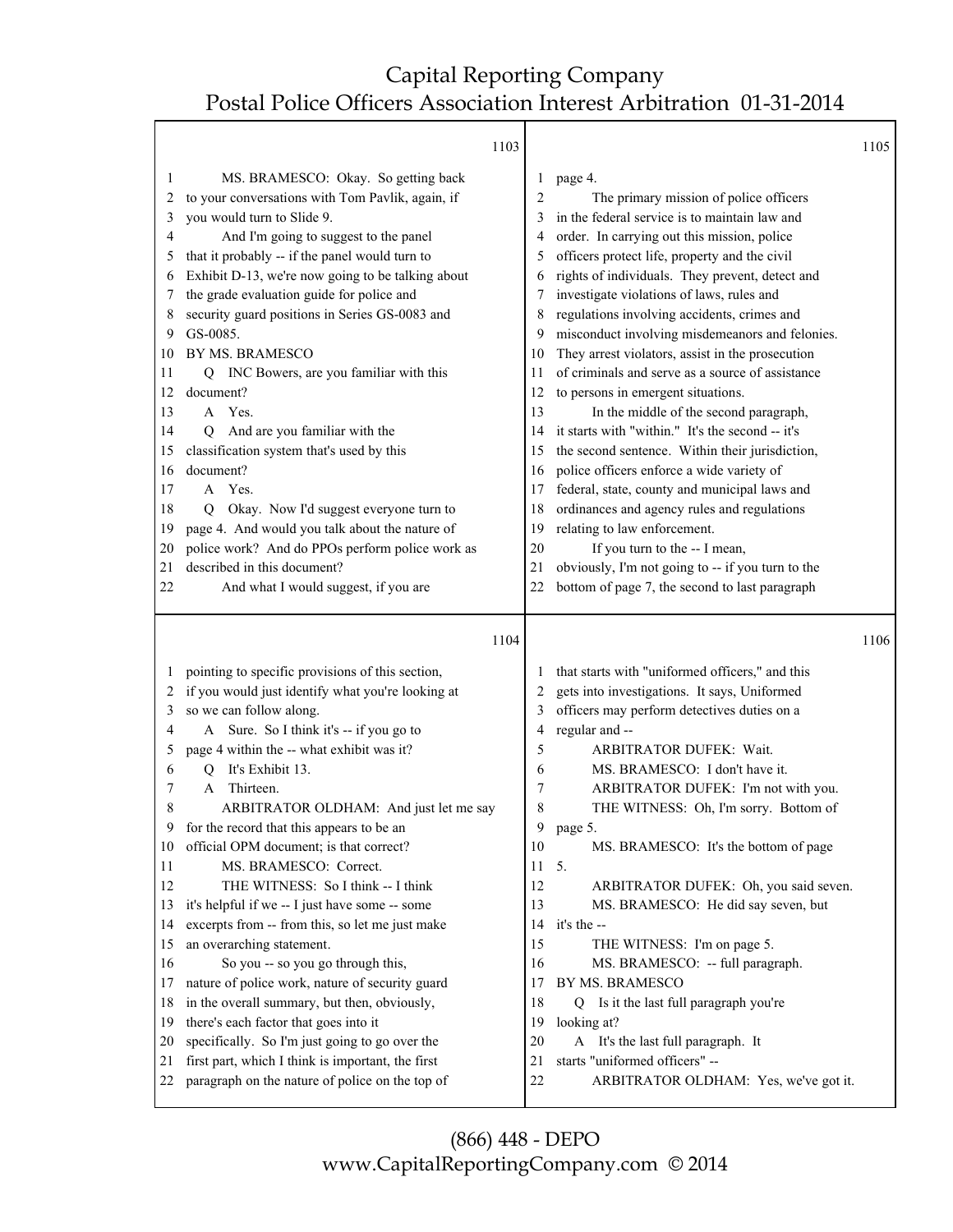|    |                                                                                          | 1107 |         |                                                                                     | 1109 |
|----|------------------------------------------------------------------------------------------|------|---------|-------------------------------------------------------------------------------------|------|
| 1  | Sorry about that.                                                                        |      | $\perp$ | use of military ranks and working titles.                                           |      |
| 2  | THE WITNESS: Uniformed officers may                                                      |      | 2       | Security guards apprehend and detain violators of                                   |      |
| 3  | perform detective duties on a regular and                                                |      | 3       | laws, rules and regulations and turn them over to                                   |      |
| 4  | recurring basis when following up on cases                                               |      | 4       | federal or civil police or other law enforcement                                    |      |
| 5  | originating during their regular assigned patrol                                         |      | 5       | officers for arrest and/or posting of collateral.                                   |      |
| 6  | or response activities. In some police forces                                            |      | 6       | Security guards serve at fixed posts or                                             |      |
| 7  | and jurisdictions, some uniformed officers may                                           |      | 7       | patrol assigned areas on foot or by vehicle and                                     |      |
| 8  | perform many or all of the functions commonly                                            |      | 8       | perform a variety of protective duties. They                                        |      |
| 9  | assigned to other jurisdictions -- in other                                              |      | 9       | enforce pertinent administrative rules and                                          |      |
| 10 | jurisdictions to plainclothes detectives. In                                             |      | 10      | regulations, government -- governing traffic                                        |      |
| 11 | evaluating police officer positions under this                                           |      | 11      | control, parking, building or other facility                                        |      |
| 12 | guide, the amount and kind of investigative work                                         |      | 12      | access for breaches in physical security                                            |      |
| 13 | performed may influence the selection at                                                 |      | 13      | controls, locks, fences, gates or other barriers.                                   |      |
| 14 | appropriate factor levels.                                                               |      | 14      | When enforcing rules and regulations                                                |      |
| 15 | And then continuing, same page, bottom                                                   |      | 15      | established to accomplish the protective mission,                                   |      |
| 16 | of page 5, Federal police officers enforce a wide                                        |      | 16      | guards control the movement of persons and                                          |      |
| 17 | range of laws. Federal courts commonly                                                   |      | 17      | protect lives and personal property in and around                                   |      |
| 18 | assimilate local laws for application to and                                             |      | 18      | federal property being protected. I'll just stop                                    |      |
| 19 | enforcement within federal jurisdictions in many                                         |      | 19      | there.                                                                              |      |
| 20 | jurisdictions. Therefore, officers must be aware                                         |      | 20      | Okay. So what about the primary<br>Q                                                |      |
| 21 | and enforce some combination of federal, state,                                          |      | 21      | emphasis of security guard training, which                                          |      |
| 22 | county and local law ordinances. So I think                                              |      | 22      | appears at the bottom of page 7?                                                    |      |
|    |                                                                                          |      |         |                                                                                     |      |
|    |                                                                                          | 1108 |         |                                                                                     | 1110 |
| 1  |                                                                                          |      | 1       |                                                                                     |      |
| 2  | that's --                                                                                |      | 2       | The primary -- so bottom of page 7,<br>A                                            |      |
| 3  | $Q$ So --                                                                                |      | 3       | last paragraph. The primary emphasis in security                                    |      |
| 4  | A -- what I wanted to say on -- on                                                       |      | 4       | guard training is typically directed to the                                         |      |
| 5  | police.<br>O                                                                             |      | 5       | methods and techniques involved in protecting --                                    |      |
| 6  | So that's a description of police. And<br>how does that -- how does that square with the |      | 6       | protecting specific government property.<br>Q                                       |      |
| 7  | duties of the PPO?                                                                       |      |         | Okay. So reviewing this -- this<br>classification guide, what is your conclusion as |      |
| 8  | A So if you -- if you go to the bottom of                                                |      | 8       | to whether or not PPOs are properly classified as                                   |      |
| 9  | page 6, nature of security guard work -- we're                                           |      | 9       | security guards or more properly classified as                                      |      |
| 10 | all there?                                                                               |      | 10      | police officers?                                                                    |      |
| 11 | It starts, The primary mission -- The                                                    |      | 11      | A Well, having -- having read that and                                              |      |
| 12 | primary mission of security guard programs is to                                         |      | 12      | then having gone through the factors with -- with                                   |      |
| 13 | protect federal property from hazards such as                                            |      | 13      | OPM, it would favor security.                                                       |      |
| 14 | sabotage, espionage, trespass, theft, fire and                                           |      | 14      | Q Okay. And how comfortable are you with                                            |      |
| 15 | accidental or willful damage and obstruction.                                            |      | 15      | that conclusion?                                                                    |      |
| 16 | Security guards are employed in government-owned                                         |      | 16      | Very comfortable.<br>A                                                              |      |
| 17 | or controlled buildings, hospitals, museums,                                             |      | 17      | All right. Now, I'd like to direct<br>Q                                             |      |
| 18 | libraries, manufacturing plants, warehouses,                                             |      | 18      | your attention to Slide No. 10. We've looked at                                     |      |
| 19 | military and certain other facilities.                                                   |      | 19      | different ways of evaluating the PPO duties, so                                     |      |
| 20 | Security guards wear uniforms, display                                                   |      | 20      | I'd ask you to summarize your testimony -- oh,                                      |      |
| 21 | badges of authority and may carry weapons. They                                          |      | 21      | excuse me. Before we go there, let me go back                                       |      |
| 22 | are often organized along military lines and make                                        |      | 22      | for a second.                                                                       |      |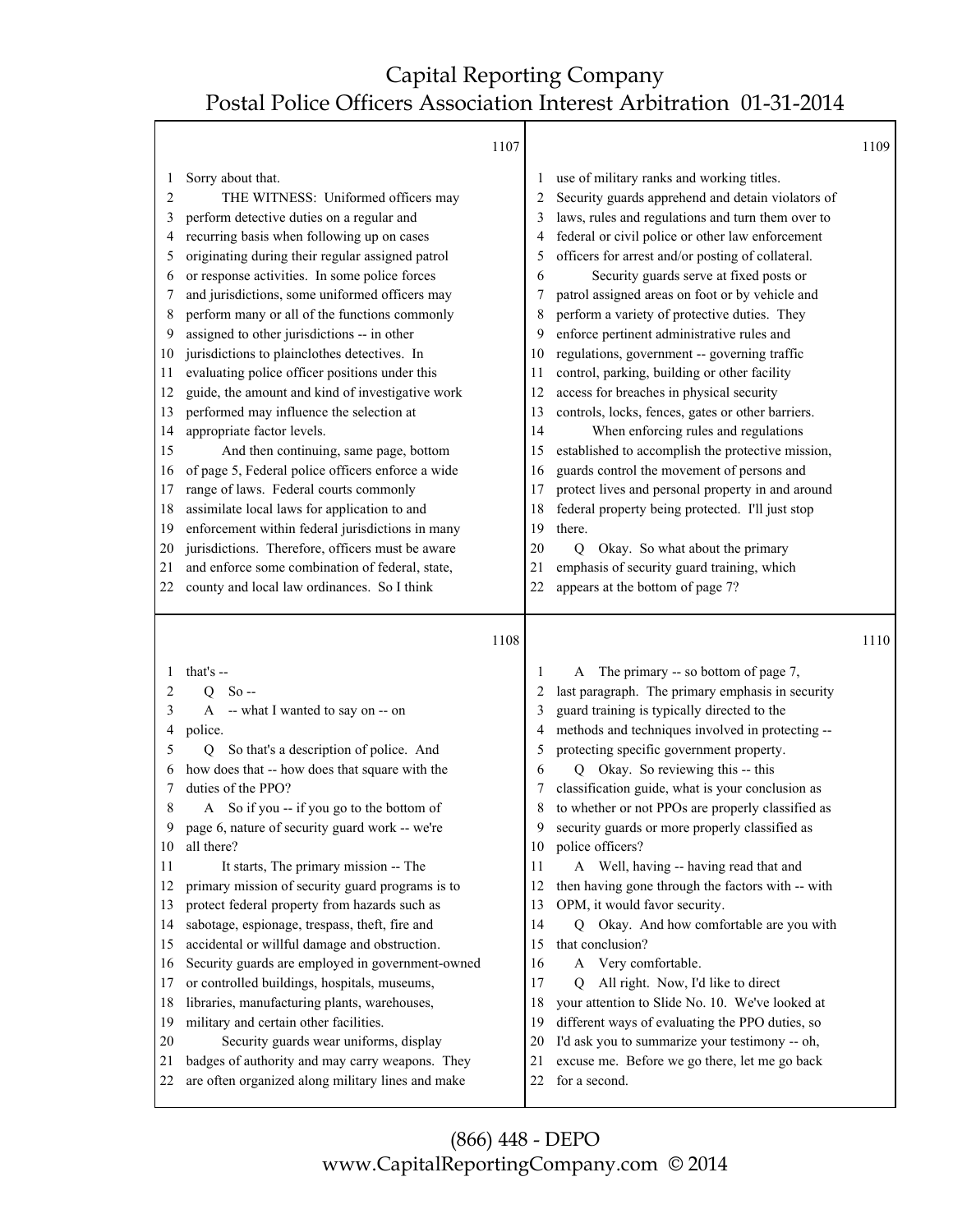Τ

ן

Г

|              | 1111                                                                                                |    |                                                                                                      | 1113 |
|--------------|-----------------------------------------------------------------------------------------------------|----|------------------------------------------------------------------------------------------------------|------|
| 1            | You talked about -- in the OPM                                                                      | 1  | Subsequent to that meeting, we                                                                       |      |
| 2            | decision, at the top of page 7, the first full --                                                   | 2  | conducted a survey for PPO managers, and as part                                                     |      |
| 3            | full paragraph in the guide. Excuse me. D-13.                                                       | 3  | of that survey, one of the survey questions was,                                                     |      |
| 4            | You talked about fixed posts for patrol                                                             | 4  | do you perform either -- do you perform more                                                         |      |
| 5            | assigned areas on foot and vehicle?                                                                 | 5  | posts -- fixed posts or mobile post duties? So                                                       |      |
| 6            | A Yeah.                                                                                             | 6  | that was the question. And a third of the                                                            |      |
| 7            | ARBITRATOR DUFEK: What page are you                                                                 | 7  | divisions came back and said they performed more                                                     |      |
| 8            | on?                                                                                                 | 8  | fixed post duties versus mobile post duties. So                                                      |      |
| 9            | MS. BRAMESCO: Page 7 of D-13.                                                                       | 9  | that's somewhat -- you know, I'll just -- I'll                                                       |      |
| 10           | BY MS. BRAMESCO                                                                                     | 10 | leave it at that.                                                                                    |      |
| 11           | Q We've heard a lot of --                                                                           | 11 | So that's -- and that was a survey that                                                              |      |
| 12           | ARBITRATOR OLDHAM: Just a moment,                                                                   | 12 | was conducted in -- subsequent to the meeting                                                        |      |
| 13           | please.                                                                                             | 13 | that we had in July, so I think it took a little                                                     |      |
| 14           | MS. BRAMESCO: I'm sorry.                                                                            | 14 | time to compile the survey. So I'm thinking                                                          |      |
| 15           | ARBITRATOR DUFEK: Okay.                                                                             | 15 | maybe in August, September time frame is when we                                                     |      |
| 16           | BY MS. BRAMESCO                                                                                     | 16 | actually sent the survey out and get the results.                                                    |      |
| 17           | So we've heard a lot of testimony over<br>O.                                                        | 17 | And we did get the results back from all                                                             |      |
| 18           | the course of this hearing about fixed posts                                                        | 18 | divisions.                                                                                           |      |
| 19           | or -- or mobile posts. Do security guards serve                                                     | 19 | BY MS. BRAMESCO                                                                                      |      |
| 20           | at fixed posts currently?                                                                           | 20 | Q Okay. And so that survey went to all                                                               |      |
| 21           | A Yes.                                                                                              | 21 | locations where PPOs are deployed?                                                                   |      |
| 22           | Okay. And do you have any idea of how<br>О                                                          | 22 | Correct. It went to the PPO<br>A                                                                     |      |
|              |                                                                                                     |    |                                                                                                      |      |
|              |                                                                                                     |    |                                                                                                      |      |
|              |                                                                                                     |    |                                                                                                      |      |
|              | 1112                                                                                                |    |                                                                                                      | 1114 |
| $\mathbf{I}$ |                                                                                                     |    |                                                                                                      |      |
| 2            | often security or how much of their job is<br>involved in serving at fixed posts?                   | 2  | management, yes. So it would have gone to all                                                        |      |
| 3            | A Yeah. So--                                                                                        | 3  | locations where they were employed. I think --<br>And what --<br>O                                   |      |
| 4            |                                                                                                     | 4  |                                                                                                      |      |
| 5            | ARBITRATOR DUFEK: Excuse me. Are you<br>talking about Postal Police now?                            | 5  | A -- it was a general question saying,                                                               |      |
| 6            | MS. BRAMESCO: Postal --                                                                             | 6  | just in general, do you perform more fixed posts                                                     |      |
| 7            | THE WITNESS: Postal Police.                                                                         | 7  | or more mobile posts, and a third said they                                                          |      |
| 8            | ARBITRATOR DUFEK: You used the term                                                                 | 8  | performed more fixed posts. So, yes, there are<br>more fixed posts out there.                        |      |
| 9            | "security guards."                                                                                  | 9  | And what is your understanding of a<br>Q                                                             |      |
| 10           | MS. BRAMESCO: Thank you. I'm sorry.                                                                 | 10 | mobile post?                                                                                         |      |
| 11           | Postal Police.                                                                                      | 11 |                                                                                                      |      |
| 12           | THE WITNESS: So we had a Postal Police                                                              | 12 | A Well, a mobile post is as DCI Milke                                                                |      |
| 13           | summit in July of last year where we had all of                                                     | 13 | explained yesterday. So if you can -- so the<br>primary mission is -- and as -- as DCI Milke said    |      |
| 14           | the Postal Police managers and associated                                                           | 14 | yesterday, you need to make sure that the                                                            |      |
| 15           | assistant inspector in charges from the 14 field                                                    | 15 |                                                                                                      |      |
| 16           |                                                                                                     | 16 | facility that you're at is secure, and if the                                                        |      |
| 17           | divisions and national headquarters represented,<br>where we discussed -- DCI Milke and myself      | 17 | facility is secure, then it gives you the ability                                                    |      |
| 18           |                                                                                                     | 18 | to go out beyond that. So then you could go out<br>and do a mobile post, not a mobile patrol, a      |      |
| 19           | addressed division management about a lot of the                                                    | 19 | mobile post.                                                                                         |      |
| 20           | things that we're discussing here and what you                                                      | 20 |                                                                                                      |      |
| 21           | can do and what you can't do in an open forum                                                       | 21 | So I go out from the processing and                                                                  |      |
| 22           | about -- talking about, you know, the variety of<br>issues that we deal with on a day-to-day basis. | 22 | distribution center, and I go to post office A,<br>and then I -- on my way or I might be -- I may go |      |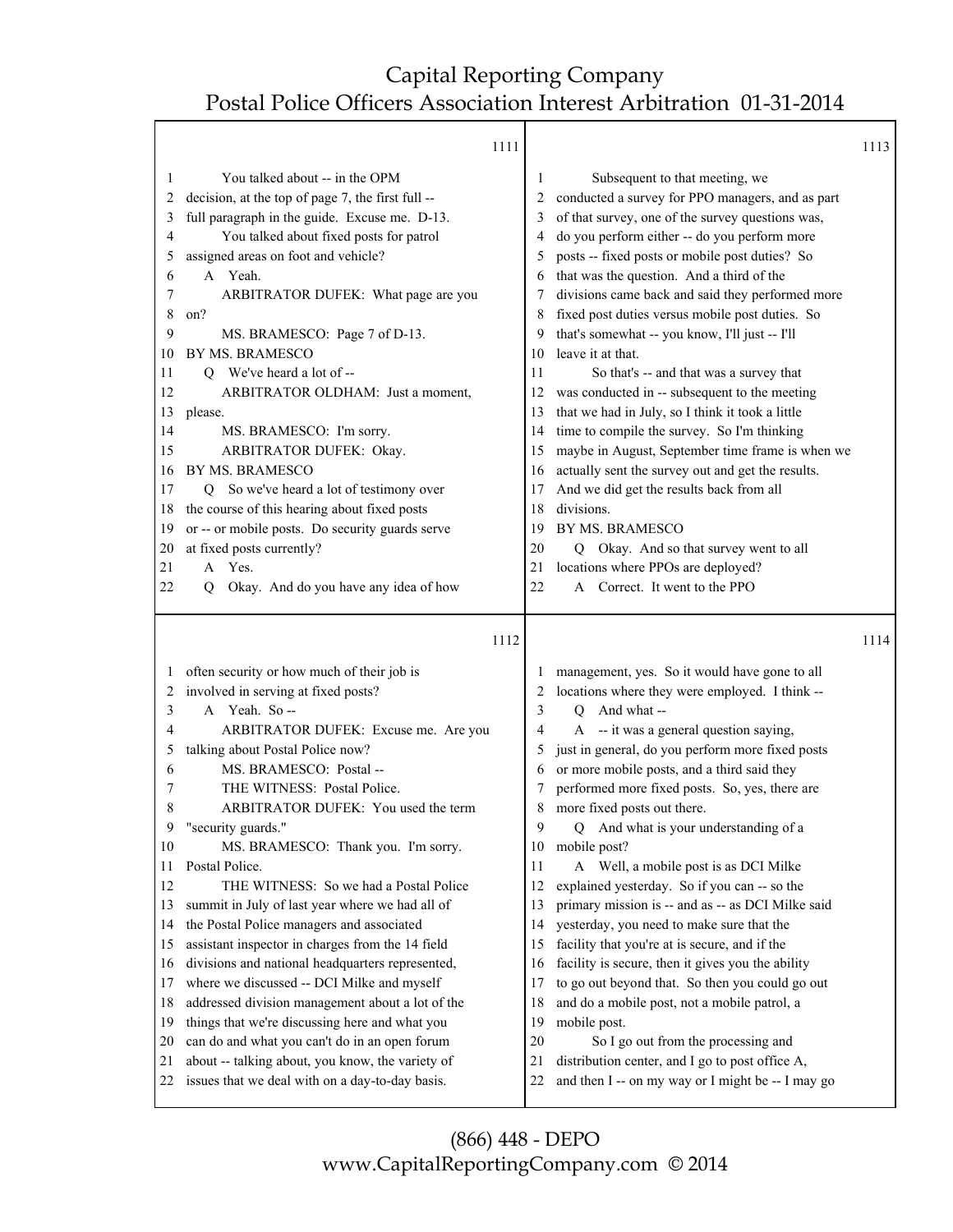Τ

|                                                                                                                              | 1115                                                                                                                                                                                                                                                                                                                                                                                                                                                                                                                                                                                                                                                                                                                                                                                                                                                                                                                                                                                                                                                |                                                                                                                          |                                                                                                                                                                                                                                                                                                                                                                                                                                                                                                                                                                                                                                                                                                                                                                                                                                                                                                                                                                        | 1117 |
|------------------------------------------------------------------------------------------------------------------------------|-----------------------------------------------------------------------------------------------------------------------------------------------------------------------------------------------------------------------------------------------------------------------------------------------------------------------------------------------------------------------------------------------------------------------------------------------------------------------------------------------------------------------------------------------------------------------------------------------------------------------------------------------------------------------------------------------------------------------------------------------------------------------------------------------------------------------------------------------------------------------------------------------------------------------------------------------------------------------------------------------------------------------------------------------------|--------------------------------------------------------------------------------------------------------------------------|------------------------------------------------------------------------------------------------------------------------------------------------------------------------------------------------------------------------------------------------------------------------------------------------------------------------------------------------------------------------------------------------------------------------------------------------------------------------------------------------------------------------------------------------------------------------------------------------------------------------------------------------------------------------------------------------------------------------------------------------------------------------------------------------------------------------------------------------------------------------------------------------------------------------------------------------------------------------|------|
| $\mathbf{I}$<br>2<br>3<br>4<br>5<br>6<br>7<br>8<br>9<br>10<br>11<br>12<br>13<br>14<br>15<br>16<br>17<br>18<br>19<br>20<br>21 | out and see a specific carrier and check on that<br>carrier's well-being, check on the -- on the<br>vehicle that's -- satchel, if they're on a walk<br>out route, and then go to the next post, which<br>would be another post office.<br>Now, we do not have -- so, you know, I<br>heard some about patrolling an area. With 465<br>Postal Police Officers nationally deployed at 21<br>locations, we can't afford to have Postal Police<br>roving a particular area looking for problems.<br>It opened up a number of things.<br>So, strategically, you want to go<br>from -- from post to post, and then in -- in the<br>meantime, obviously, if you see a carrier, check<br>on the carrier's well-being. If I have a Postal<br>Police Officer going through an area looking fro<br>issues or looking for -- for carriers, it's --<br>that is not the best use of that carrier -- of<br>that Postal Police Officer's time. It's not<br>strategic.<br>And what is the purpose of those mobile<br>Q<br>posts? What's -- what's the point of having | $\perp$<br>2<br>3<br>4<br>5<br>6<br>8<br>9<br>10<br>11<br>12<br>13<br>14<br>15<br>16<br>17<br>18<br>19<br>20<br>21<br>22 | me. I think -- I think, just stating it<br>differently, if you're on a mobile patrol going<br>from post to post, it's more likely you're<br>stopping at a place where there's no Postal<br>Police.<br>THE WITNESS: Oh, yeah. No,<br>absolutely. Yeah. No, absolutely. I'm sorry.<br>Yeah. So the fixed posts would be at -- you<br>know, at the processing and distribution center<br>at the vehicle entrances, maybe an employee<br>entrance; whereas, there would be no fixed posts<br>certainly at that -- absolutely would be no fixed<br>post at that post office that I'm going to.<br>There wouldn't be a need to at that point.<br>ARBITRATOR OLDHAM: I understand.<br>BY MS. BRAMESCO<br>All right. Now, going back to Slide<br>Q<br>10, if I could ask you to summarize -- we talked<br>about -- she'll get it. We've talked about<br>different ways of -- of -- different ways that<br>you can classify PPO duties.<br>So can you summarize for us, please? |      |
| 22                                                                                                                           |                                                                                                                                                                                                                                                                                                                                                                                                                                                                                                                                                                                                                                                                                                                                                                                                                                                                                                                                                                                                                                                     |                                                                                                                          |                                                                                                                                                                                                                                                                                                                                                                                                                                                                                                                                                                                                                                                                                                                                                                                                                                                                                                                                                                        |      |
|                                                                                                                              |                                                                                                                                                                                                                                                                                                                                                                                                                                                                                                                                                                                                                                                                                                                                                                                                                                                                                                                                                                                                                                                     |                                                                                                                          |                                                                                                                                                                                                                                                                                                                                                                                                                                                                                                                                                                                                                                                                                                                                                                                                                                                                                                                                                                        |      |
|                                                                                                                              | 1116                                                                                                                                                                                                                                                                                                                                                                                                                                                                                                                                                                                                                                                                                                                                                                                                                                                                                                                                                                                                                                                |                                                                                                                          |                                                                                                                                                                                                                                                                                                                                                                                                                                                                                                                                                                                                                                                                                                                                                                                                                                                                                                                                                                        | 1118 |
|                                                                                                                              | these --                                                                                                                                                                                                                                                                                                                                                                                                                                                                                                                                                                                                                                                                                                                                                                                                                                                                                                                                                                                                                                            | 1                                                                                                                        | Let me get my slide.<br>A                                                                                                                                                                                                                                                                                                                                                                                                                                                                                                                                                                                                                                                                                                                                                                                                                                                                                                                                              |      |
| 2                                                                                                                            | A Well, it's to -- to -- again, to -- to                                                                                                                                                                                                                                                                                                                                                                                                                                                                                                                                                                                                                                                                                                                                                                                                                                                                                                                                                                                                            | 2                                                                                                                        | Okay.<br>Q                                                                                                                                                                                                                                                                                                                                                                                                                                                                                                                                                                                                                                                                                                                                                                                                                                                                                                                                                             |      |
| 3                                                                                                                            | expand that security envelope, the security of                                                                                                                                                                                                                                                                                                                                                                                                                                                                                                                                                                                                                                                                                                                                                                                                                                                                                                                                                                                                      | 3                                                                                                                        | MS. GONSALVES: Sorry, guys, I'm a                                                                                                                                                                                                                                                                                                                                                                                                                                                                                                                                                                                                                                                                                                                                                                                                                                                                                                                                      |      |
| 4                                                                                                                            | the assets, the security of the post office, to                                                                                                                                                                                                                                                                                                                                                                                                                                                                                                                                                                                                                                                                                                                                                                                                                                                                                                                                                                                                     | 4                                                                                                                        | lawyer, not an IT --                                                                                                                                                                                                                                                                                                                                                                                                                                                                                                                                                                                                                                                                                                                                                                                                                                                                                                                                                   |      |
| 5                                                                                                                            | make sure the doors are locked, people are                                                                                                                                                                                                                                                                                                                                                                                                                                                                                                                                                                                                                                                                                                                                                                                                                                                                                                                                                                                                          | 5                                                                                                                        | THE WITNESS: You're doing good.                                                                                                                                                                                                                                                                                                                                                                                                                                                                                                                                                                                                                                                                                                                                                                                                                                                                                                                                        |      |
| 6<br>7                                                                                                                       | wearing badges, interact with -- with the                                                                                                                                                                                                                                                                                                                                                                                                                                                                                                                                                                                                                                                                                                                                                                                                                                                                                                                                                                                                           | 6<br>7                                                                                                                   | So -- so summarizing on -- under the<br>Service Contract Act and under the OPM                                                                                                                                                                                                                                                                                                                                                                                                                                                                                                                                                                                                                                                                                                                                                                                                                                                                                         |      |
| 8                                                                                                                            | employees at that facility to make sure that that                                                                                                                                                                                                                                                                                                                                                                                                                                                                                                                                                                                                                                                                                                                                                                                                                                                                                                                                                                                                   | 8                                                                                                                        |                                                                                                                                                                                                                                                                                                                                                                                                                                                                                                                                                                                                                                                                                                                                                                                                                                                                                                                                                                        |      |
| 9                                                                                                                            | facility is secure --<br>Q Okay.                                                                                                                                                                                                                                                                                                                                                                                                                                                                                                                                                                                                                                                                                                                                                                                                                                                                                                                                                                                                                    | 9                                                                                                                        | classification system, under those two very<br>specific -- you know, the analysis, the Postal                                                                                                                                                                                                                                                                                                                                                                                                                                                                                                                                                                                                                                                                                                                                                                                                                                                                          |      |
| 10                                                                                                                           | -- that post office.<br>A                                                                                                                                                                                                                                                                                                                                                                                                                                                                                                                                                                                                                                                                                                                                                                                                                                                                                                                                                                                                                           | 10                                                                                                                       | Police are -- are classified -- are properly                                                                                                                                                                                                                                                                                                                                                                                                                                                                                                                                                                                                                                                                                                                                                                                                                                                                                                                           |      |
| 11                                                                                                                           | Okay.<br>Q                                                                                                                                                                                                                                                                                                                                                                                                                                                                                                                                                                                                                                                                                                                                                                                                                                                                                                                                                                                                                                          | 11                                                                                                                       | classified as security guards.                                                                                                                                                                                                                                                                                                                                                                                                                                                                                                                                                                                                                                                                                                                                                                                                                                                                                                                                         |      |
| 12                                                                                                                           | ARBITRATOR OLDHAM: Would it be --                                                                                                                                                                                                                                                                                                                                                                                                                                                                                                                                                                                                                                                                                                                                                                                                                                                                                                                                                                                                                   | 12                                                                                                                       | So they -- you know, they -- they don't                                                                                                                                                                                                                                                                                                                                                                                                                                                                                                                                                                                                                                                                                                                                                                                                                                                                                                                                |      |
| 13                                                                                                                           | would it be right to say that most of the mobile                                                                                                                                                                                                                                                                                                                                                                                                                                                                                                                                                                                                                                                                                                                                                                                                                                                                                                                                                                                                    | 13                                                                                                                       | meet the factors in the test. Their mission is                                                                                                                                                                                                                                                                                                                                                                                                                                                                                                                                                                                                                                                                                                                                                                                                                                                                                                                         |      |
| 14                                                                                                                           | patrols, in the manner you're describing,                                                                                                                                                                                                                                                                                                                                                                                                                                                                                                                                                                                                                                                                                                                                                                                                                                                                                                                                                                                                           | 14                                                                                                                       | to protect postal property and assets. They                                                                                                                                                                                                                                                                                                                                                                                                                                                                                                                                                                                                                                                                                                                                                                                                                                                                                                                            |      |
| 15                                                                                                                           | superintend or inspect facilities where there are                                                                                                                                                                                                                                                                                                                                                                                                                                                                                                                                                                                                                                                                                                                                                                                                                                                                                                                                                                                                   | 15                                                                                                                       | receive limited training. Again, it's very --                                                                                                                                                                                                                                                                                                                                                                                                                                                                                                                                                                                                                                                                                                                                                                                                                                                                                                                          |      |
| 16                                                                                                                           | no fixed posts?                                                                                                                                                                                                                                                                                                                                                                                                                                                                                                                                                                                                                                                                                                                                                                                                                                                                                                                                                                                                                                     | 16                                                                                                                       | it's limited and specific versus broad, enforcing                                                                                                                                                                                                                                                                                                                                                                                                                                                                                                                                                                                                                                                                                                                                                                                                                                                                                                                      |      |
| 17                                                                                                                           | I don't know if that question makes                                                                                                                                                                                                                                                                                                                                                                                                                                                                                                                                                                                                                                                                                                                                                                                                                                                                                                                                                                                                                 | 17                                                                                                                       | general -- general laws and protecting the -- and                                                                                                                                                                                                                                                                                                                                                                                                                                                                                                                                                                                                                                                                                                                                                                                                                                                                                                                      |      |
| 18                                                                                                                           | sense, but the reason I asked it was that I'm                                                                                                                                                                                                                                                                                                                                                                                                                                                                                                                                                                                                                                                                                                                                                                                                                                                                                                                                                                                                       | 18                                                                                                                       | keeping the peace; whereas, a police officer in,                                                                                                                                                                                                                                                                                                                                                                                                                                                                                                                                                                                                                                                                                                                                                                                                                                                                                                                       |      |
| 19                                                                                                                           | imagining if there are fixed posts at facilities,                                                                                                                                                                                                                                                                                                                                                                                                                                                                                                                                                                                                                                                                                                                                                                                                                                                                                                                                                                                                   | 19                                                                                                                       | say, New York City would have much more broad                                                                                                                                                                                                                                                                                                                                                                                                                                                                                                                                                                                                                                                                                                                                                                                                                                                                                                                          |      |
| 20                                                                                                                           | then what is the purpose of having them -- a                                                                                                                                                                                                                                                                                                                                                                                                                                                                                                                                                                                                                                                                                                                                                                                                                                                                                                                                                                                                        | 20                                                                                                                       | jurisdiction authority than a Postal Police                                                                                                                                                                                                                                                                                                                                                                                                                                                                                                                                                                                                                                                                                                                                                                                                                                                                                                                            |      |
| 21<br>22                                                                                                                     | mobile patrol go from one to the other?<br>ARBITRATOR DUFEK: It makes sense to                                                                                                                                                                                                                                                                                                                                                                                                                                                                                                                                                                                                                                                                                                                                                                                                                                                                                                                                                                      | 21<br>22                                                                                                                 | Officer has.                                                                                                                                                                                                                                                                                                                                                                                                                                                                                                                                                                                                                                                                                                                                                                                                                                                                                                                                                           |      |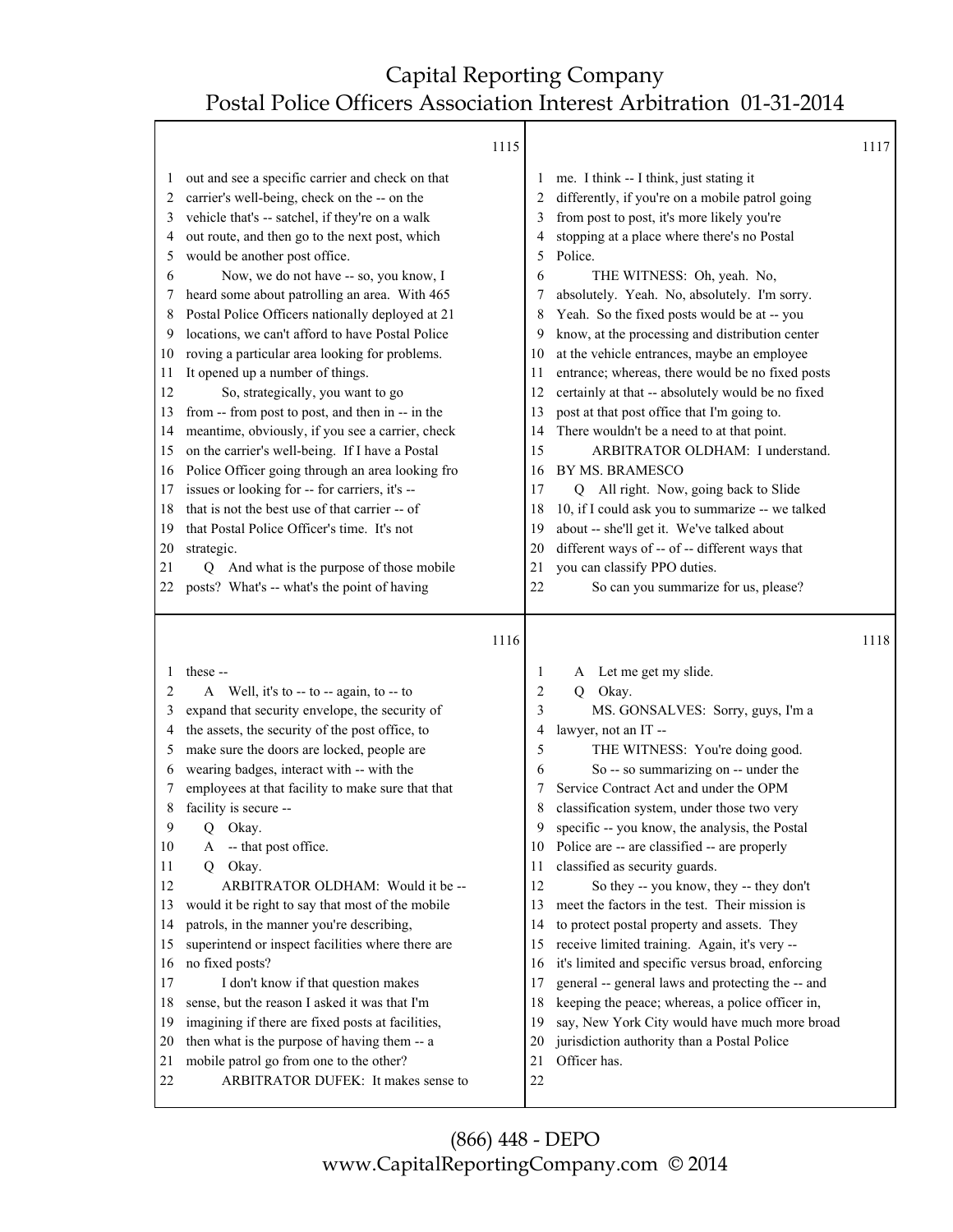Т

|              | 1119                                              |    |                                                   | 1121 |
|--------------|---------------------------------------------------|----|---------------------------------------------------|------|
| $\mathbf{I}$ | BY MS. BRAMESCO                                   |    | without question, a law enforcement agent,        |      |
| 2            | Q And how strong is that conclusion?              | 2  | correct?                                          |      |
| 3            | A Very strong.                                    | 3  | A Well, a Postal Inspector is law                 |      |
| 4            | MS. BRAMESCO: Thank you. Now, if you              | 4  | enforcement, correct.                             |      |
| 5            | would address -- that's all the questions I have, | 5  | But they have far less training than a<br>Q       |      |
| 6            | so I'm sure that Arlus will have some questions   | 6  | New York City policeman; is that right?           |      |
| 7            | for you.                                          | 7  | That's not correct.<br>A                          |      |
| 8            | MR. STEPHENS: Is it okay with the                 | 8  | I believe you said --<br>Q                        |      |
| 9            | panel if we take maybe five or ten minutes?       | 9  | A Well-                                           |      |
| 10           | ARBITRATOR DUFEK: Sure.                           | 10 | Q I believe you said six --                       |      |
| 11           | ARBITRATOR OLDHAM: Fine.                          | 11 | A -- explain your --                              |      |
| 12           | (Brief recess.)                                   | 12 | Q -- months of training for New York City         |      |
| 13           | CROSS-EXAMINATION BY COUNSEL FOR                  | 13 | police, as opposed to --                          |      |
|              | THE                                               | 14 | A Okay.                                           |      |
| 14           | <b>UNION</b>                                      | 15 | -- two months for a Postal Police<br>Q            |      |
| 15           | BY MR. STEPHENS                                   | 16 | Officer.                                          |      |
| 16           | Good morning, sir.<br>Q                           | 17 | A That's the basic academy. I'll give             |      |
| 17           | Good morning.<br>A                                | 18 | you an example.                                   |      |
| 18           | First a preliminary question, if I<br>Q           | 19 | Sure.<br>Q                                        |      |
| 19           | might. Can you state -- you stated that Postal    | 20 | A So a dangerous mail investigator, so            |      |
| 20           | Police are members of the post -- they're         | 21 | responding to -- and this is just one -- so we    |      |
| 21           | employed by the Postal Inspection Service; is     | 22 | have in-service training that we offer --         |      |
| 22           | that correct?                                     |    |                                                   |      |
|              |                                                   |    |                                                   |      |
|              |                                                   |    |                                                   |      |
|              | 1120                                              |    |                                                   | 1122 |
| $\mathbf{I}$ | Correct.<br>A                                     | 1  | Q There's also in-service training for            |      |
| 2            | As are inspectors, correct?<br>Q                  | 2  | Postal Police Officers; is that correct?          |      |
| 3            | Correct.<br>A                                     | 3  | MS. BRAMESCO: Arlus, can you let him              |      |
| 4            | What is the mission of the Inspection<br>O.       | 4  | finish?                                           |      |
| 5            | Service, just to be clear for the record?         | 5  | <b>BY MR. STEPHENS</b>                            |      |
| 6            | A Protect employees, facilities and               | 6  | Q We can go on. I just want to make the           |      |
| 7            | finances.                                         | 7  | point that Postal Police Officers also have       |      |
| 8            | Okay. So they both are working for the<br>Q       | 8  | in-service training, correct?                     |      |
| 9            | same mission; is that right?                      | 9  | A They have, but not to the extent that           |      |
| 10           | Sure. Correct.<br>A                               | 10 | Postal Inspectors have in-service training.       |      |
| 11           | And the jurisdiction of inspectors is<br>O        | 11 | Q That was all my question was.                   |      |
| 12           | limited to having a postal nexus; is that         | 12 | I believe, at one point, you testified            |      |
| 13           | correct?                                          | 13 | that you were very comfortable that Postal Police |      |
| 14           | A Yeah. There's 200 federal statutes              | 14 | Officers were security guards and -- and at       |      |
| 15           | that we enforce, so, yeah, there's postal nexus.  | 15 | another point, at the end, you said your          |      |
| 16           | But it's only postal, correct?<br>Q               | 16 | conclusion was very strong; is that right?        |      |
| 17           | A Yeah, but it's -- when we do the                | 17 | That's what I said.<br>A                          |      |
| 18           | investigations -- yeah, it's postal -- the postal | 18 | Okay. Before you, one of the binders<br>0         |      |
| 19           | nexus.                                            | 19 | is USPS exhibits, Volume No. 1. And I'd like to   |      |
| 20           | Q Okay. But that doesn't affect your --           | 20 | direct your attention to Tab 9 and in particular  |      |
| 21           | not assuming facts not yet in evidence, I would   | 21 | to page 35. There was a reference made early on   |      |
| 22           | assume that you would state that an inspector is, | 22 | about a report by the Office of the Inspector     |      |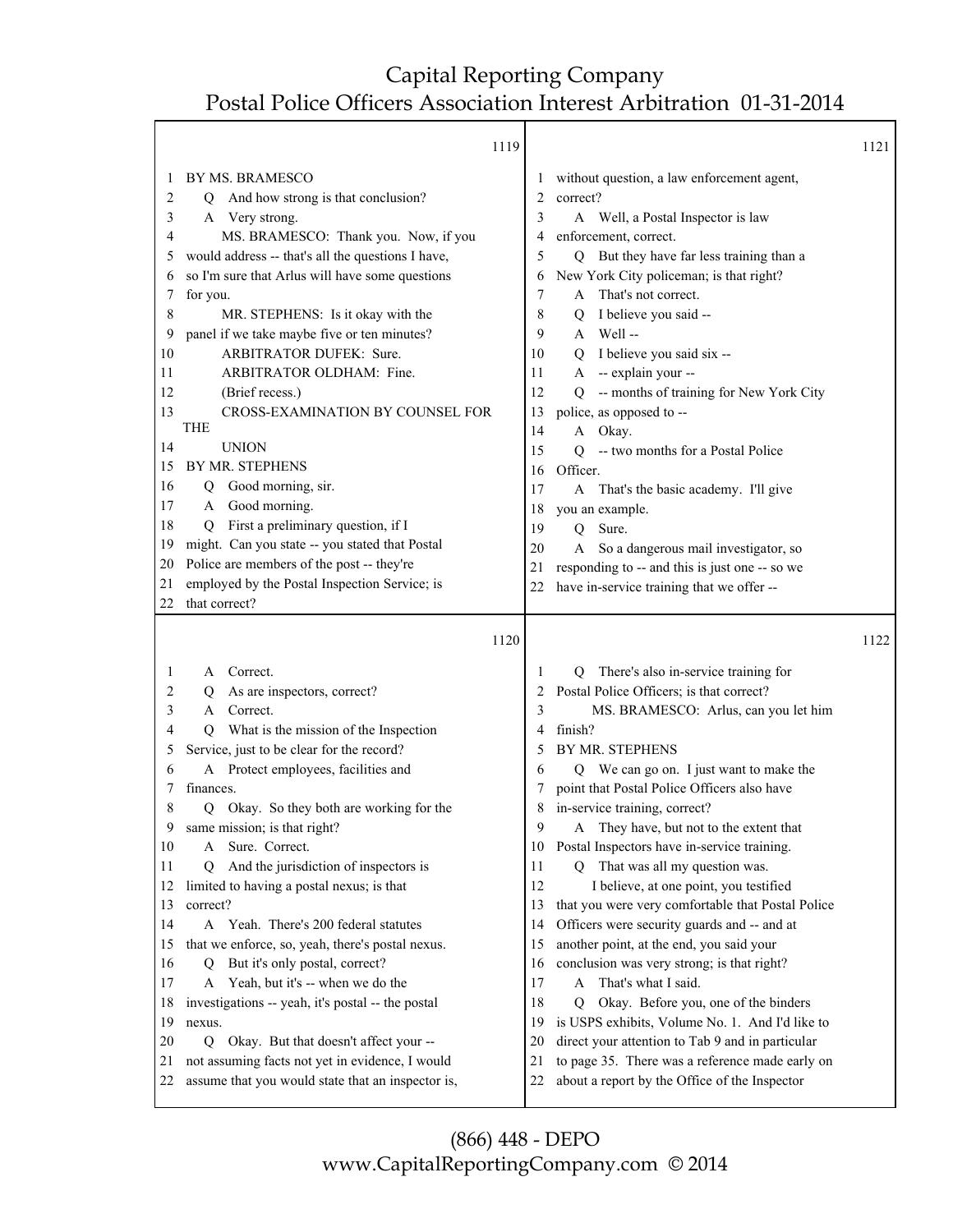#### 1123

|                                                                                                             | 1123                                                                                                                                                                                                                                                                                                                                                                                                                                                                                                                                                                                                                                                                                                                                                                                                         |                                                                                                             |                                                                                                                                                                                                                                                                                                                                                                                                                                                                                                                                                                                                                                                                                                                                        | 1125 |
|-------------------------------------------------------------------------------------------------------------|--------------------------------------------------------------------------------------------------------------------------------------------------------------------------------------------------------------------------------------------------------------------------------------------------------------------------------------------------------------------------------------------------------------------------------------------------------------------------------------------------------------------------------------------------------------------------------------------------------------------------------------------------------------------------------------------------------------------------------------------------------------------------------------------------------------|-------------------------------------------------------------------------------------------------------------|----------------------------------------------------------------------------------------------------------------------------------------------------------------------------------------------------------------------------------------------------------------------------------------------------------------------------------------------------------------------------------------------------------------------------------------------------------------------------------------------------------------------------------------------------------------------------------------------------------------------------------------------------------------------------------------------------------------------------------------|------|
| 1<br>2<br>3<br>4<br>5<br>6<br>7<br>8<br>9<br>10<br>11<br>12<br>13<br>14<br>15<br>16<br>17<br>18<br>19<br>20 | General recommending any number of changes at the<br>Inspection Service, some of them affecting<br>inspectors, some of them affecting Postal Police.<br>But if you can review the -- the response that<br>the Inspection Service provided here on page --<br>it's 35 at the bottom --<br>A Do you just want me to read it to<br>myself?<br>Just read it to yourself, and I'm going<br>O.<br>to ask you a question about it. And I'm -- my<br>question is going to be about the third<br>paragraph.<br>ARBITRATOR OLDHAM: Arlus, we would<br>need to know something more about what you're<br>looking at.<br>MR. STEPHENS: Oh, I'm sorry.<br>BY MR. STEPHENS<br>Q If I can -- maybe starting you off,<br>sir, if I can direct your attention to the first<br>page of this document before I direct you to the | 1<br>2<br>3<br>4<br>5<br>6<br>7<br>8<br>9<br>10<br>11<br>12<br>13<br>14<br>15<br>16<br>17<br>18<br>19<br>20 | management, employee benefits. That's the<br>objective of the -- according to this.<br>MS. BRAMESCO: If I could just remind<br>you to keep your voice up.<br>THE WITNESS: I'm sorry.<br>BY MR. STEPHENS<br>Q And the Inspection Service was invited<br>to give a response to this report, which was<br>included in the report that the inspector general<br>presented to the postmaster general; is that<br>correct?<br>A Yes, as we do with all IG reports we<br>have, responses to the IG reports.<br>MS. BRAMESCO: Objection. It<br>was the -- Tony Vigliante is not part of the<br>Inspection Service, so I think you<br>mischaracterized the statement that you just<br>made.<br>BY MR. STEPHENS<br>Okay. Can you -- well --<br>Q |      |
| 21                                                                                                          | first page.                                                                                                                                                                                                                                                                                                                                                                                                                                                                                                                                                                                                                                                                                                                                                                                                  | 21                                                                                                          | Well, I mean, it was -- the letter was<br>A                                                                                                                                                                                                                                                                                                                                                                                                                                                                                                                                                                                                                                                                                            |      |
| 22                                                                                                          | A Okay.                                                                                                                                                                                                                                                                                                                                                                                                                                                                                                                                                                                                                                                                                                                                                                                                      | 22                                                                                                          | addressed -- maybe it was -- the postmaster -- it                                                                                                                                                                                                                                                                                                                                                                                                                                                                                                                                                                                                                                                                                      |      |
|                                                                                                             |                                                                                                                                                                                                                                                                                                                                                                                                                                                                                                                                                                                                                                                                                                                                                                                                              |                                                                                                             |                                                                                                                                                                                                                                                                                                                                                                                                                                                                                                                                                                                                                                                                                                                                        |      |
|                                                                                                             | 1124                                                                                                                                                                                                                                                                                                                                                                                                                                                                                                                                                                                                                                                                                                                                                                                                         |                                                                                                             |                                                                                                                                                                                                                                                                                                                                                                                                                                                                                                                                                                                                                                                                                                                                        | 1126 |
| 1                                                                                                           | Do you recognize this document?<br>Q                                                                                                                                                                                                                                                                                                                                                                                                                                                                                                                                                                                                                                                                                                                                                                         | 1                                                                                                           | was addressed to the postmaster general. Tony                                                                                                                                                                                                                                                                                                                                                                                                                                                                                                                                                                                                                                                                                          |      |
| 2                                                                                                           | A It's -- I haven't -- I recognize the                                                                                                                                                                                                                                                                                                                                                                                                                                                                                                                                                                                                                                                                                                                                                                       | 2                                                                                                           | Vigliante was the HR postal -- chief postal                                                                                                                                                                                                                                                                                                                                                                                                                                                                                                                                                                                                                                                                                            |      |
| 3                                                                                                           | document, yes.                                                                                                                                                                                                                                                                                                                                                                                                                                                                                                                                                                                                                                                                                                                                                                                               | 3                                                                                                           | inspector, and Marie Therese Dominguez, who's in                                                                                                                                                                                                                                                                                                                                                                                                                                                                                                                                                                                                                                                                                       |      |
| 4                                                                                                           | What -- what -- what is the document,<br>Q                                                                                                                                                                                                                                                                                                                                                                                                                                                                                                                                                                                                                                                                                                                                                                   | 4                                                                                                           | charge of government relations. That's who I --                                                                                                                                                                                                                                                                                                                                                                                                                                                                                                                                                                                                                                                                                        |      |
| 5                                                                                                           | sir?                                                                                                                                                                                                                                                                                                                                                                                                                                                                                                                                                                                                                                                                                                                                                                                                         | 5                                                                                                           | who I understand it was addressed to, you know,                                                                                                                                                                                                                                                                                                                                                                                                                                                                                                                                                                                                                                                                                        |      |
| 6                                                                                                           | It's an audit report directed to the<br>A                                                                                                                                                                                                                                                                                                                                                                                                                                                                                                                                                                                                                                                                                                                                                                    | 6                                                                                                           | and one of the chief postal inspectors, so that's                                                                                                                                                                                                                                                                                                                                                                                                                                                                                                                                                                                                                                                                                      |      |
| 7                                                                                                           | PM, postmaster general, chief postal inspector,                                                                                                                                                                                                                                                                                                                                                                                                                                                                                                                                                                                                                                                                                                                                                              | 7                                                                                                           | my boss.                                                                                                                                                                                                                                                                                                                                                                                                                                                                                                                                                                                                                                                                                                                               |      |
| 8                                                                                                           | government relations and -- and HR VPs --                                                                                                                                                                                                                                                                                                                                                                                                                                                                                                                                                                                                                                                                                                                                                                    | 8                                                                                                           | BY MR. STEPHENS                                                                                                                                                                                                                                                                                                                                                                                                                                                                                                                                                                                                                                                                                                                        |      |
| 9                                                                                                           | Q<br>-- And                                                                                                                                                                                                                                                                                                                                                                                                                                                                                                                                                                                                                                                                                                                                                                                                  | 9                                                                                                           | And again, this is a -- an exhibit<br>O                                                                                                                                                                                                                                                                                                                                                                                                                                                                                                                                                                                                                                                                                                |      |
| 10                                                                                                          | A -- on -- I haven't reviewed this                                                                                                                                                                                                                                                                                                                                                                                                                                                                                                                                                                                                                                                                                                                                                                           | 10                                                                                                          | that -- that -- it's a post office exhibit, but                                                                                                                                                                                                                                                                                                                                                                                                                                                                                                                                                                                                                                                                                        |      |
| 11<br>12                                                                                                    | document -- I mean, I'm familiar with the<br>document, but I haven't reviewed this any time                                                                                                                                                                                                                                                                                                                                                                                                                                                                                                                                                                                                                                                                                                                  | 11<br>12                                                                                                    | it -- is it correct that this document, at the                                                                                                                                                                                                                                                                                                                                                                                                                                                                                                                                                                                                                                                                                         |      |
| 13                                                                                                          | recently.                                                                                                                                                                                                                                                                                                                                                                                                                                                                                                                                                                                                                                                                                                                                                                                                    | 13                                                                                                          | back, is the response from -- it says Appendix D,<br>beginning at page 32. It's management's response                                                                                                                                                                                                                                                                                                                                                                                                                                                                                                                                                                                                                                  |      |
| 14                                                                                                          | Is it fair to say that this is a report<br>Q                                                                                                                                                                                                                                                                                                                                                                                                                                                                                                                                                                                                                                                                                                                                                                 | 14                                                                                                          | to -- regarding the -- the comments about                                                                                                                                                                                                                                                                                                                                                                                                                                                                                                                                                                                                                                                                                              |      |
| 15                                                                                                          | from the Office of the Inspector General                                                                                                                                                                                                                                                                                                                                                                                                                                                                                                                                                                                                                                                                                                                                                                     | 15                                                                                                          | inspectors and PPOs.                                                                                                                                                                                                                                                                                                                                                                                                                                                                                                                                                                                                                                                                                                                   |      |
| 16                                                                                                          | recommending any number of changes to the                                                                                                                                                                                                                                                                                                                                                                                                                                                                                                                                                                                                                                                                                                                                                                    | 16                                                                                                          | Are we on page 35 now?<br>A                                                                                                                                                                                                                                                                                                                                                                                                                                                                                                                                                                                                                                                                                                            |      |
| 17                                                                                                          | Inspection Service?                                                                                                                                                                                                                                                                                                                                                                                                                                                                                                                                                                                                                                                                                                                                                                                          | 17                                                                                                          | Almost.<br>Q                                                                                                                                                                                                                                                                                                                                                                                                                                                                                                                                                                                                                                                                                                                           |      |
| 18                                                                                                          | A It says here the objective of the audit                                                                                                                                                                                                                                                                                                                                                                                                                                                                                                                                                                                                                                                                                                                                                                    | 18                                                                                                          | Okay. No, I--<br>A                                                                                                                                                                                                                                                                                                                                                                                                                                                                                                                                                                                                                                                                                                                     |      |
| 19                                                                                                          | was to evaluate Postal Service opportunities to                                                                                                                                                                                                                                                                                                                                                                                                                                                                                                                                                                                                                                                                                                                                                              | 19                                                                                                          | We're actually on page 32, because<br>Q                                                                                                                                                                                                                                                                                                                                                                                                                                                                                                                                                                                                                                                                                                |      |
| 20                                                                                                          | increase efficiency and reduce costs associated                                                                                                                                                                                                                                                                                                                                                                                                                                                                                                                                                                                                                                                                                                                                                              | 20                                                                                                          | that's the first page of this appendix, the first                                                                                                                                                                                                                                                                                                                                                                                                                                                                                                                                                                                                                                                                                      |      |
| 21<br>22                                                                                                    | with U.S. Inspection Postal Service's activities<br>and armed security force -- forces, postal                                                                                                                                                                                                                                                                                                                                                                                                                                                                                                                                                                                                                                                                                                               | 21<br>22                                                                                                    | page of this memo.<br>ARBITRATOR DUFEK: Maybe I can help the                                                                                                                                                                                                                                                                                                                                                                                                                                                                                                                                                                                                                                                                           |      |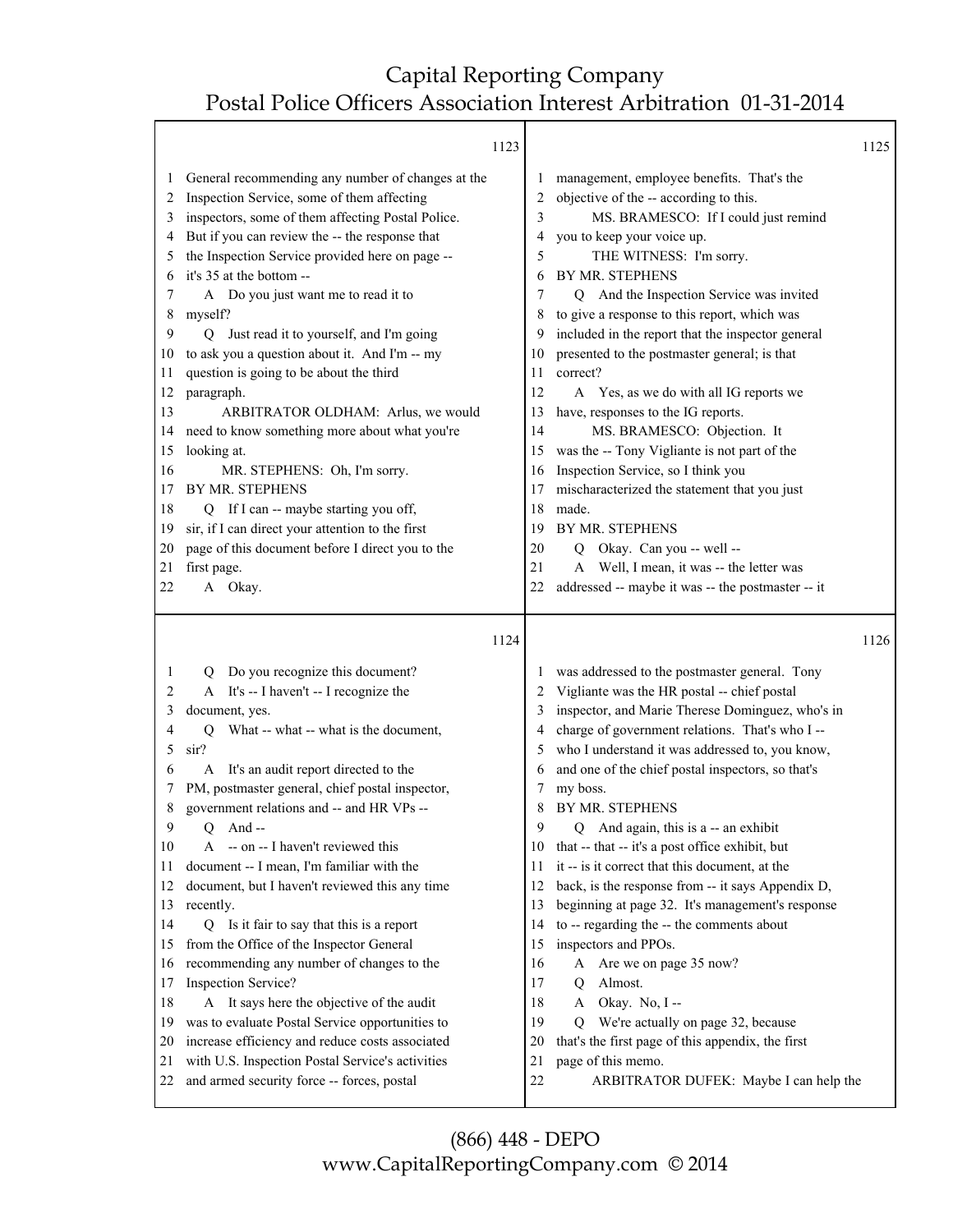Т

|                                                                                                                   |                                                                                                                                                                                                                                                                                                                                                                                                                                                                                                                                                                                                                                                                                                                                                                                                                                                                                                                                             | 1127 |                                                                                                                   |                                                                                                                                                                                                                                                                                                                                                                                                                                                                                                                                                                                                                                                                                                                                                                                                                           | 1129 |
|-------------------------------------------------------------------------------------------------------------------|---------------------------------------------------------------------------------------------------------------------------------------------------------------------------------------------------------------------------------------------------------------------------------------------------------------------------------------------------------------------------------------------------------------------------------------------------------------------------------------------------------------------------------------------------------------------------------------------------------------------------------------------------------------------------------------------------------------------------------------------------------------------------------------------------------------------------------------------------------------------------------------------------------------------------------------------|------|-------------------------------------------------------------------------------------------------------------------|---------------------------------------------------------------------------------------------------------------------------------------------------------------------------------------------------------------------------------------------------------------------------------------------------------------------------------------------------------------------------------------------------------------------------------------------------------------------------------------------------------------------------------------------------------------------------------------------------------------------------------------------------------------------------------------------------------------------------------------------------------------------------------------------------------------------------|------|
| 1<br>2<br>3<br>4<br>5<br>6<br>7<br>8<br>9<br>10<br>11<br>12<br>13<br>14<br>15<br>16<br>17<br>18<br>19<br>20<br>21 | panel a little bit, because I know I'm<br>struggling, too. But I think what this is, so<br>that we can get to the core of it, is an<br>evaluation of the security forces of the United<br>States Postal Service by the Office of the<br>Inspector General, OIG, of the Postal Service.<br>And what Arlus is looking at are the<br>collective response, if you will, to that OIG<br>report by the U.S. Postal Inspection Service and<br>the chief human resources officer of the United<br><b>States Postal Service.</b><br>Is that a fair characterization?<br>MR. STEPHENS: I believe so, yes.<br>Thank you.<br>ARBITRATOR DUFEK: I think that's -- I<br>think that's -- I just wanted you to have the<br>context, the panel to have the context.<br>The Office of the Inspector General,<br>too, as background, generally has the<br>jurisdiction to look at fraud and abuse and waste<br>within the United States Postal Service to make |      | 1<br>2<br>3<br>4<br>5<br>6<br>7<br>8<br>9<br>10<br>11<br>12<br>13<br>14<br>15<br>16<br>17<br>18<br>19<br>20<br>21 | The Inspection Service initiated a<br>A<br>comprehensive review of its Postal Police Force<br>operations prior to the issuance of the IG audit<br>report.<br>Okay.<br>Q<br>Want me to keep going?<br>A<br>Well, the -- my question is about the<br>Q<br>third paragraph, and I don't intend to spend a<br>whole lot of time here, but I just wanted to -- I<br>just wanted this to be recognized to ask you<br>a question about it.<br>A Want me to just read it?<br>If you can just read the third<br>Q<br>paragraph, yes sir.<br>Out loud?<br>A<br>Yes, sir.<br>Q<br>Further, we do not agree with the<br>A<br>methodology utilized in determining the number of<br>work hours which could be saved by contracting<br>out armed security services. The report did not<br>reflect the individual differences in security |      |
| 22                                                                                                                | recommendations concerning efficiencies. Sorry,                                                                                                                                                                                                                                                                                                                                                                                                                                                                                                                                                                                                                                                                                                                                                                                                                                                                                             |      | 22                                                                                                                | needs at the various work sites. Additionally,                                                                                                                                                                                                                                                                                                                                                                                                                                                                                                                                                                                                                                                                                                                                                                            |      |
|                                                                                                                   |                                                                                                                                                                                                                                                                                                                                                                                                                                                                                                                                                                                                                                                                                                                                                                                                                                                                                                                                             | 1128 |                                                                                                                   |                                                                                                                                                                                                                                                                                                                                                                                                                                                                                                                                                                                                                                                                                                                                                                                                                           | 1130 |
| 1<br>2                                                                                                            | Arlus.                                                                                                                                                                                                                                                                                                                                                                                                                                                                                                                                                                                                                                                                                                                                                                                                                                                                                                                                      |      |                                                                                                                   | we do not at this point agree that the comparison                                                                                                                                                                                                                                                                                                                                                                                                                                                                                                                                                                                                                                                                                                                                                                         |      |
| 3<br>4<br>5<br>6<br>7<br>8<br>9<br>10<br>11<br>12<br>13<br>14<br>15<br>16<br>17<br>18<br>19<br>20<br>21           | MR. STEPHENS: No, no, no, no, no.<br>Thank you. No, no. I -- the context is --<br>that's good.<br><b>BY MR. STEPHENS</b><br>Q And now, sir -- and I apologize for<br>the -- not setting it up correctly, but now we're<br>at page 35, which is the fourth page of this<br>response document. And if I can ask you just to<br>read out loud the third paragraph under response.<br>Okay. Further note that the<br>A<br>responsible -- and I'm not saying that the<br>responsible official is the chief postal<br>inspector, but I'm not sure who prepared this<br>response. I wasn't here when we did this.<br>Q And if I can direct you -- maybe this<br>helps; maybe it doesn't. The first paragraph<br>under response.<br>You want me to read that?<br>A<br>Well, just read it to -- yeah, you<br>O<br>can -- you -- just read the first sentence, if                                                                                     |      | 3<br>4<br>5<br>6<br>7<br>8<br>9<br>10<br>11<br>12<br>13<br>14<br>15<br>16<br>17<br>18<br>19<br>20<br>21           | to the Department of Labor Guard II accurately<br>reflects all of the duties performed by PPOs.<br>And did you play role in preparing this<br>Q<br>response?<br>A I did not.<br>Okay. Do you disagree with this, or do<br>Q<br>you agree with this?<br>A First off, I don't know who prepared<br>this, if this was Tony Vigliante that prepared<br>this, and I -- I don't know who prepared -- I was<br>out of the country at this time when this was<br>prepared, so I don't --<br>Q Okay.<br>ARBITRATOR OLDHAM: I think the<br>document is signed by Tony Vigliante.<br>THE WITNESS: And Tony -- he was --<br>he's retired now. He was the VP of human<br>resources.<br>MR. STEPHENS: Okay.<br>THE WITNESS: He puts down there, the                                                                                     |      |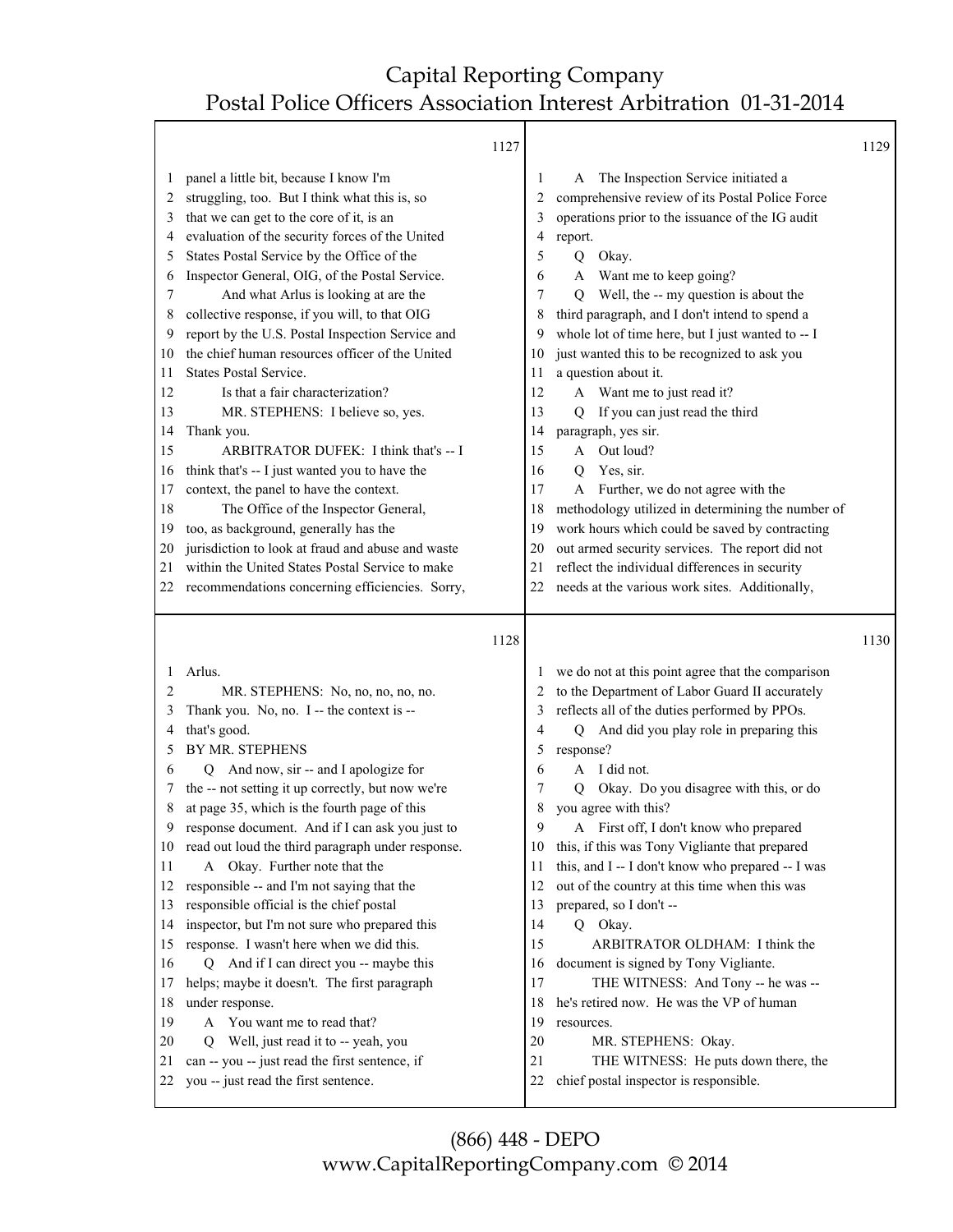1133

1131

|              | 1121                                                      |              |                                                                                       | 1122 |
|--------------|-----------------------------------------------------------|--------------|---------------------------------------------------------------------------------------|------|
|              | BY MR. STEPHENS                                           | $\mathbf{I}$ | you can -- some people can score better than                                          |      |
| 2            | Q And what is your -- you testified about                 | 2            | others, right?                                                                        |      |
| 3            | the Service Contract Act. What is your expertise          | 3            | A Correct.                                                                            |      |
| 4            | in the Service Contract Act?                              | 4            | And if you're a veteran, you get an<br>Q                                              |      |
| 5            | A I don't think I said I had any                          | 5            | extra ten points, correct?                                                            |      |
| 6            | expertise in it. I think I have a general                 | 6            | A Correct.                                                                            |      |
| 7            | understanding of it.                                      | 7            | Q Can I direct -- and you testified, I                                                |      |
| 8            | Q And from where did you obtain that                      | 8            | believe, that you -- you talked with Mr. Pavlik.                                      |      |
| 9            | understanding?                                            | 9            | And when did you talk with him?                                                       |      |
| 10           | A In preparation for today's -- for                       | 10           | A I think our meeting was in December.                                                |      |
| 11           | testimony.                                                | 11           | I'd have to look to see exactly when it was. It                                       |      |
| 12           | So prior to this -- prior to this --<br>O.                | 12           | was either November or December, probably                                             |      |
| 13           | this arbitration hearing, you had no experience           | 13           | December, but I'd have to go back and look to see                                     |      |
| 14           | with the Service Contract Act?                            | 14           | definitively what date we met.                                                        |      |
| 15           | A I did not.                                              | 15           | Q And the purpose was to prepare him so                                               |      |
| 16           | Okay. So your expertise has been<br>Q                     | 16           | that he could testify as an expert in these                                           |      |
| 17           | learned in order to testify as an expert?                 | 17           | proceedings; is that right?                                                           |      |
| 18           | MS. BRAMESCO: Objection. I never                          | 18           | A I don't think I -- I need to review the                                             |      |
| 19           | qualified him as an expert, and he never said he          | 19           | document and the factors myself, and we went                                          |      |
| 20           | had expertise.                                            | 20           | through the document together.                                                        |      |
| 21           | THE WITNESS: I think I just said I had                    | 21           | Q Okay. But it was a pretty careful                                                   |      |
| 22           | understanding of the job duties and                       | 22           | review of the document that --                                                        |      |
|              |                                                           |              |                                                                                       |      |
|              | 1132                                                      |              |                                                                                       | 1134 |
|              |                                                           |              |                                                                                       |      |
| $\mathbf{I}$ | qualifications --                                         | 1            | A It was a careful review, certainly, on                                              |      |
| 2            | MR. STEPHENS: Okay.                                       |              | my part. I mean, he had already visited sites.                                        |      |
| 3            | THE WITNESS: -- which I do.                               |              | It was reviewed to see where I felt the duties --                                     |      |
| 4            | BY MR. STEPHENS                                           | 4            | what the duties of the Postal Police. He                                              |      |
| 5            | Q But nevertheless -- I'm sorry.                          | 5            | didn't -- he determined -- he had his own                                             |      |
| 6            | Not withstanding that you -- you did                      | 6            | assessment that he had done. He didn't do his                                         |      |
| 7            | not have a background before --                           | 7            | own his assessment there. It was to have me walk                                      |      |
| 8            | $A$ I am $-$                                              | 8            | through the document.                                                                 |      |
| 9            | Q -- preparing for this?                                  | 9            | Q Okay. And after your review, you --                                                 |      |
| $10\,$       | A -- no expert in the Service Contract                    | 10           | and his review, you had a strong -- this is where                                     |      |
| 11           | Act. $I -$                                                | 11           | the very firm conviction had come that we were --                                     |      |
| 12           | Does that -- do -- do you still feel --<br>0              | 12           | the Postal Police were security guards; is that                                       |      |
| 13           | A But I -- but I am reasonably                            | 13           | right?                                                                                |      |
| 14           | intelligent, and I can --                                 | 14           | A So it was certainly -- as I walked<br>through the factors, certainly, when you come |      |
| 15           | ARBITRATOR OLDHAM: We can --                              | 15           |                                                                                       |      |
| 16           | MR. STEPHENS: Okay. All right.<br>BY MR. STEPHENS         | 16           | through and you go through factor by factor,                                          |      |
| 17           |                                                           | 17<br>18     | it's -- it comes out clearly that it's security.                                      |      |
| 18           | In terms of hiring Postal Police<br>Q                     | 19           | Q Can I direct you to the third page of                                               |      |
| 19           | Officers, you were here yesterday with testimony          | 20           | that -- this is D-13. This is the OPM guide.<br>ARBITRATOR OLDHAM: Which page, Arlus? |      |
| 20           |                                                           |              |                                                                                       |      |
|              | that there's a test given to PPOs, correct?               |              |                                                                                       |      |
| 21<br>22     | A Correct.<br>And you get a score -- the rank score,<br>О | 21<br>22     | MR. STEPHENS: The third page.                                                         |      |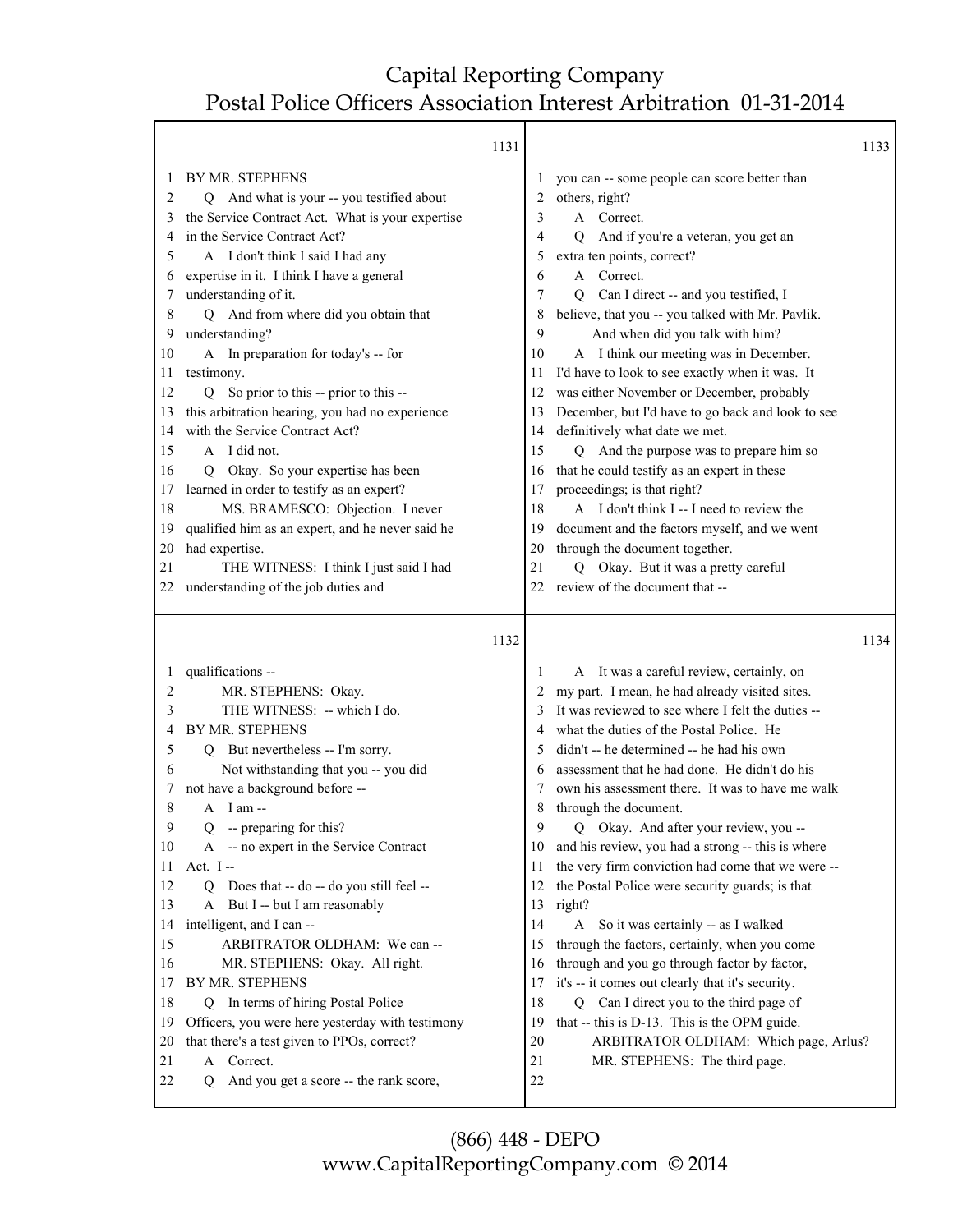|    |                                                   | 1135 |         |                                                                        | 1137 |
|----|---------------------------------------------------|------|---------|------------------------------------------------------------------------|------|
| 1  | BY MR. STEPHENS                                   |      | $\perp$ | counsel to the -- to the Inspection Service, and                       |      |
| 2  | Q And can I direct your attention -- see          |      | 2       | he is the appropriate witness to be asking these                       |      |
| 3  | the paragraph in the bottom, beginning, "in some  |      | 3       | questions. This witness is not a lawyer.                               |      |
| 4  | instances"?                                       |      | 4       | MR. STEPHENS: That's fine. I'm -- I'm                                  |      |
| 5  | A Uh-huh.                                         |      | 5       | happy to -- happy to save these exhibits and                           |      |
| 6  | Can I direct your attention to the<br>Q           |      | 6       | introduce them.                                                        |      |
| 7  | paragraph immediately preceding that one and ask  |      | 7       | ARBITRATOR OLDHAM: Let's do that. And                                  |      |
| 8  | you to read that out loud?                        |      | 8       | I just might say that, in general, in proceedings                      |      |
| 9  | A As required by 5 U.S.C. 3310 and 5 CFR          |      | 9       | such as this, I do not get very concerned about                        |      |
| 10 | 330.401, guard positions are restricted to        |      | 10      | whether cross-examination is within the scope of                       |      |
| 11 | preference eligibles. Non-veterans may be         |      | 11      | the direct. That's an evidentiary rule, and I'm                        |      |
| 12 | appointed to guard positions only if no qualified |      | 12      | not inclined to worry about that very much.                            |      |
| 13 | preference eligibles are available or through no  |      | 13      | But if there's a better witness with                                   |      |
| 14 | certain -- noncompetitive actions or temporary    |      | 14      | these exhibits, let's hold them.                                       |      |
| 15 | employment. There is no such restrictions for     |      | 15      | MR. STEPHENS: That's fine.                                             |      |
| 16 | appointment to police officer positions.          |      | 16      | MS. BRAMESCO: Okay.                                                    |      |
| 17 | It's important, then, to know whether<br>Q        |      | 17      | <b>BY MR. STEPHENS</b>                                                 |      |
| 18 | someone is a police officer or a security guard   |      | 18      | Q And directing you once again, sir, to                                |      |
| 19 | because there's legal ramifications for an agency |      | 19      | the previous exhibit here -- flip back to -- once                      |      |
| 20 | in terms of who it may hire for those positions;  |      | 20      | I find it, I'll tell you what it is. I believe                         |      |
| 21 | is that correct?                                  |      | 21      | it is --                                                               |      |
| 22 | A I can't speak to that issue.                    |      | 22      | I feel for the panel going back and<br>A                               |      |
|    |                                                   |      |         |                                                                        |      |
|    |                                                   |      |         |                                                                        |      |
|    |                                                   | 1136 |         |                                                                        | 1138 |
| 1  | MR. STEPHENS: Okay. But we have the               |      | $\perp$ |                                                                        |      |
| 2  | laws and we'd like to introduce them into         |      | 2       | forth. I feel their pain.<br>Q It's a lot of paper. I believe it's the |      |
| 3  | evidence. So -- and there will be three of them.  |      | 3       | same binder you had. It should be the third                            |      |
| 4  | That's okay. Donna's -- we're moving too fast.    |      | 4       | exhibit. It's D-3, which is a compilation of                           |      |
| 5  | These will be Union Exhibits 93, 94, 95 and 96,   |      | 5       | laws.                                                                  |      |
| 6  | which, subject to the panel's agreement, will     |      | 6       | MR. STEPHENS: And, actually, you know                                  |      |
| 7  | show that that is the requirement of federal law  |      | 7       | what? I will hold this for the next -- the other                       |      |
| 8  | and that the post office is similarly bound by    |      | 8       | witness.                                                               |      |
| 9  | those requirements.                               |      | 9       | ARBITRATOR OLDHAM: Fine.                                               |      |
| 10 | MS. BRAMESCO: I'm going to object on              |      | 10      | BY MR. STEPHENS                                                        |      |
| 11 | the grounds of -- first of all, it exceeds the    |      | 11      | Q And following up, sir, on one -- your                                |      |
| 12 | bounds of -- it exceeds the bounds of the direct  |      | 12      | colloquy in -- you and Mr. Oldham regarding the                        |      |
| 13 | examination. Second of all, this witness has not  |      | 13      | Pentagon Police -- and I just wanted to clarify                        |      |
| 14 | testified that he has any expertise in the        |      | 14      | the reason why you're testifying that Postal                           |      |
| 15 | federal laws. He has no -- he has demonstrated    |      | 15      | Police Officers are not police officers. And is                        |      |
| 16 | no particular knowledge in this area, did not --  |      | 16      | it because --                                                          |      |
| 17 | this was not covered in the direct testimony, and |      | 17      | ARBITRATOR OLDHAM: Not security --                                     |      |
| 18 | this witness is not the appropriate witness to be |      | 18      | BY MR. STEPHENS                                                        |      |
| 19 | asking these questions.                           |      | 19      | Q Are -- I'm sorry. Why they are                                       |      |
| 20 | MR. STEPHENS: Well-                               |      | 20      | security guards. And I believe you said it was                         |      |
| 21 | MS. BRAMESCO: There will be a later               |      | 21      | because of a limited jurisdiction; is that                             |      |
| 22 | witness who is an expert who was a former chief   |      | 22      | correct?                                                               |      |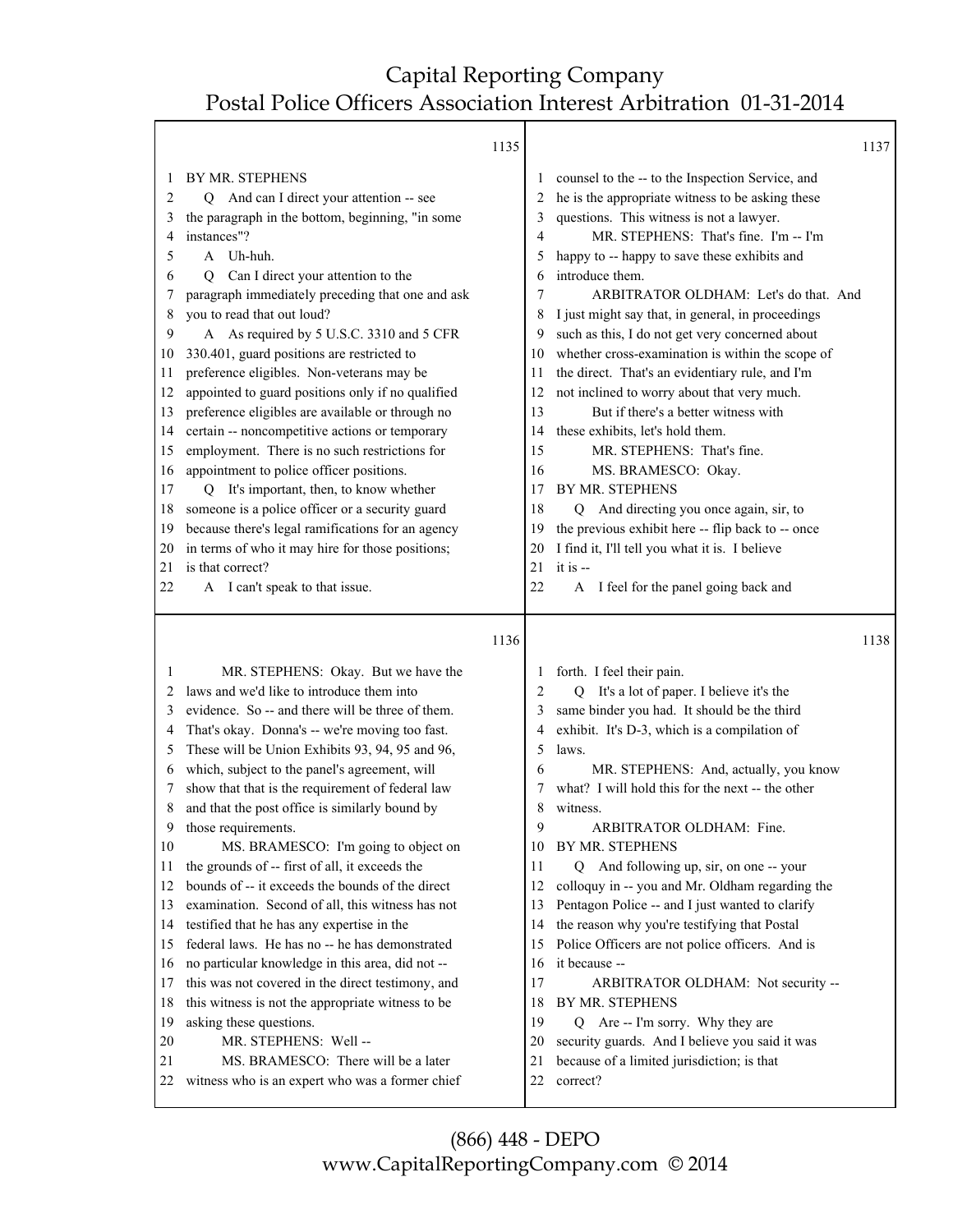т

|                                                                                                                         | 1139                                                                                                                                                                                                                                                                                                                                                                                                                                                                                                                                                                                                                                                                                                                                                                                                                                                                                         |                                                                                                                                 |                                                                                                                                                                                                                                                                                                                                                                                                                                                                                                                                                                                                                                                                                                                                                                                                                                                                                                                         | 1141 |
|-------------------------------------------------------------------------------------------------------------------------|----------------------------------------------------------------------------------------------------------------------------------------------------------------------------------------------------------------------------------------------------------------------------------------------------------------------------------------------------------------------------------------------------------------------------------------------------------------------------------------------------------------------------------------------------------------------------------------------------------------------------------------------------------------------------------------------------------------------------------------------------------------------------------------------------------------------------------------------------------------------------------------------|---------------------------------------------------------------------------------------------------------------------------------|-------------------------------------------------------------------------------------------------------------------------------------------------------------------------------------------------------------------------------------------------------------------------------------------------------------------------------------------------------------------------------------------------------------------------------------------------------------------------------------------------------------------------------------------------------------------------------------------------------------------------------------------------------------------------------------------------------------------------------------------------------------------------------------------------------------------------------------------------------------------------------------------------------------------------|------|
| 1<br>2<br>3<br>4<br>5<br>6<br>7<br>8<br>9<br>10<br>11<br>12<br>13<br>14<br>15<br>16<br>17<br>18<br>19<br>20<br>21<br>22 | I don't think that I said limited<br>A<br>jurisdiction. I think my comment to Arbitrator<br>Oldham was I couldn't remember what the<br>investigative duties of the Pentagon Police were.<br>I couldn't remember. I don't have the memory<br>$of -$<br>ARBITRATOR OLDHAM: Yes. You did. You<br>did say that, but that was -- but the premise for<br>the question was that -- your testimony about why<br>the Postal Police Officers in these<br>classification systems were more appropriate<br>under the security guard category than the police<br>officer category was predominantly because of the<br>Postal Police Officers' focus exclusively on<br>postal property and assets --<br>THE WITNESS: Right.<br>ARBITRATOR OLDHAM: -- correct?<br>MR. STEPHENS: Yes.<br>THE WITNESS: So --<br>ARBITRATOR OLDHAM: Now--<br><b>BY MR. STEPHENS</b><br>So assuming -- the transcript will<br>О | $\overline{c}$<br>3<br>4<br>5<br>6<br>7<br>8<br>9<br>10<br>11<br>12<br>13<br>14<br>15<br>16<br>17<br>18<br>19<br>20<br>21<br>22 | say -- interject since I got us into this<br>earlier. I think everyone understood the reason<br>why I asked the question, but I don't expect this<br>witness to have expertise about the Pentagon --<br>MR. STEPHENS: Sure.<br>ARBITRATOR OLDHAM: -- Police. And if<br>it's appropriate to pursue that in another<br>moment, fine, we can do that.<br>BY MR. STEPHENS<br>Q Just a couple more questions, sir.<br>There was a slide yesterday, a chart,<br>the 5305 chart. You remember it?<br>A Uh-huh. Yes, I do remember it.<br>Did you play a role in creating that?<br>O<br>I did not.<br>$\mathsf{A}$<br>But there was -- there was an emphasis<br>O<br>that there's quite -- according to the testimony,<br>there was a lot of training given to the Postal<br>Police Officers; is that right?<br>A There was discussion of training in<br>the -- if I remember correctly, the admin part<br>of -- of that chart. |      |
|                                                                                                                         | 1140                                                                                                                                                                                                                                                                                                                                                                                                                                                                                                                                                                                                                                                                                                                                                                                                                                                                                         |                                                                                                                                 |                                                                                                                                                                                                                                                                                                                                                                                                                                                                                                                                                                                                                                                                                                                                                                                                                                                                                                                         | 1142 |
| 1<br>2<br>3<br>4<br>5<br>6<br>7<br>8<br>9                                                                               | show -- but assuming that the answer was that the<br>investigative duties were limited to preliminary<br>fact-finding, would you --<br>A But that's one of the -- I mean,<br>obviously, as you go through the Office of<br>Personnel Management classification system, it's<br>not one factor that made the determination<br>whether somebody was police or security, and you<br>can't stick to -- to just one. It's a series of                                                                                                                                                                                                                                                                                                                                                                                                                                                             | 1<br>2<br>3<br>4<br>5<br>6<br>7<br>8<br>9                                                                                       | Yes, sir.<br>O<br>A I -- actually, I need to go back -- I<br>mean, I'm not -- I didn't make up the chart, but<br>I certainly want to make sure that -- I need to<br>know what makes up that number so I have the<br>program manager that's in charge of that to -- to<br>give clarification to what makes that it up. So<br>I don't know specifically what it makes up. I<br>know training's a part of that, but there's                                                                                                                                                                                                                                                                                                                                                                                                                                                                                                |      |

- 10 probably other things that are a part of that,
- 11 admin, also.
- 12 Q Does -- is it -- is it correct, though,
- 13 that -- that Postal Police Officers do receive
- 14 not just their basic academy training but ongoing
- 15 in-service training on a number of subjects?
- 16 A They receive firearms training,
- 17 defensive tactics, officer survival training on a
- 18 biannual basis, just like Postal Police -- just
- 19 like Postal Inspectors.
- 20 Q And they often receive it together with
- 21 the inspectors, correct?
- 22 A They do receive it together for varying

(866) 448 - DEPO www.CapitalReportingCompany.com © 2014

10 things, as you -- and very specific as you go 11 through each. Is it police work? Do they do all 12 of these duties? Well, they do this one and this 13 one, but they don't do these other ten, so you 14 don't get points for that particular category

16 So I think, pointing to one, I was just 17 giving an example. I wasn't sure whether they

19 Certainly, we do preliminary fact-finding with

22 ARBITRATOR OLDHAM: And let me just

18 had -- so, certainly, that's a factor.

20 Postal Police Officers. We don't do

15 within that factor.

21 investigations.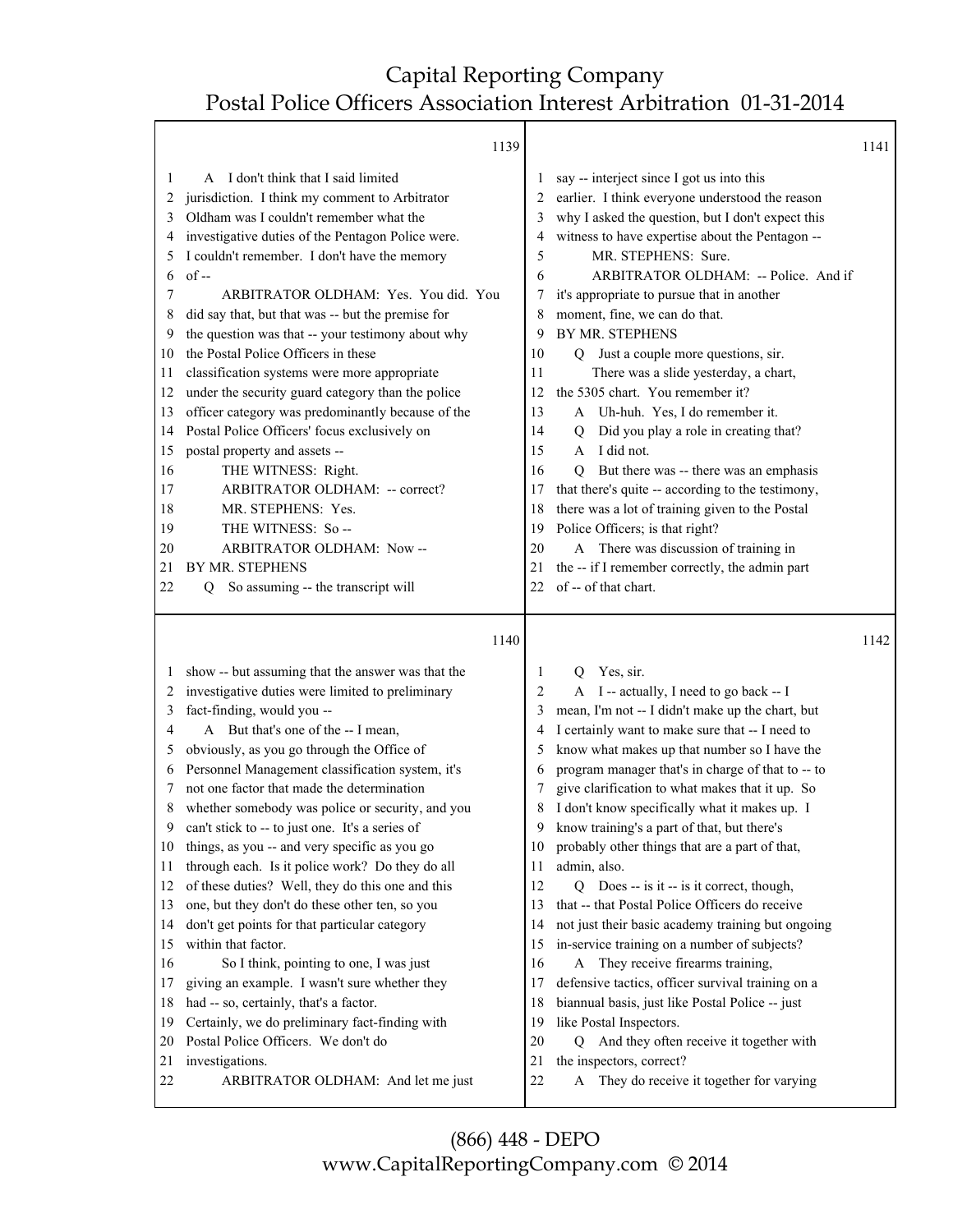Т

|              |                                                                                                   | 1143     |                                                   | 1145 |
|--------------|---------------------------------------------------------------------------------------------------|----------|---------------------------------------------------|------|
| $\mathbf{I}$ | reason, but they do receive the training                                                          |          | go to any field division and certainly will plan  |      |
| 2            | together.                                                                                         |          | to go to field divisions in the future. So,       |      |
| 3            | And some of those instructors are<br>O.                                                           | 3        | yeah, it was about headquarters operations, what  |      |
| 4            | Postal Police Officers, correct?                                                                  | 4        | we're doing and what we're doing this fiscal      |      |
| 5            | That's correct.<br>A                                                                              | 5        | year, how we're looking to move forward.          |      |
| 6            | In terms of the -- I believe -- you<br>Q                                                          | 6        | Q There was a discussion of the --                |      |
| 7            | testified about a summit.                                                                         | 7        | without going into the -- all of the -- but it    |      |
| 8            | You -- there was summit last year in                                                              | 8        | was -- would it be fair to say it was a           |      |
| 9            | New York of all of the New York Division Postal                                                   | 9        | relatively high-level discussion of certain       |      |
| 10           | Police Officers; is that correct?                                                                 | 10       | current threats and possible threats to the -- to |      |
| 11           | A There was summit in -- that was on                                                              | 11       | the agency that the Inspection Service was --     |      |
| 12           | October 5th, on a Sunday, where the inspector in                                                  | 12       | wanted the PPOs to be aware of?                   |      |
| 13           | charge of the New York Division, Phil Bartlett,                                                   | 13       | A Can you refresh my -- I do a lot of             |      |
| 14           | held an all-hands Postal Police meeting, and I                                                    | 14       | presentations. I'm not sure exactly what I said.  |      |
| 15           | attended on invitation of the INC.                                                                | 15       | I have my notes that -- I can't remember --       |      |
| 16           | Q And all Postal Police Officers who were                                                         | 16       | Q It's an unfair question to raise,               |      |
| 17           | not on vacation or --                                                                             | 17       | except that it left an impression on a lot of the |      |
| 18           | Attended.<br>A                                                                                    | 18       | PPOs because it was a -- it was an impressive     |      |
| 19           | -- were required to attend, correct?<br>Q                                                         | 19       | presentation, I'm -- I'm reporting.               |      |
| 20           | Correct.<br>A                                                                                     | 20       | And my question was going to be if that           |      |
| 21           | And you spoke at that, correct?<br>Q                                                              | 21       | would be a presentation that would have been an   |      |
| 22           | I did.<br>A                                                                                       | 22       | inappropriate one to make to a group of security  |      |
|              |                                                                                                   | 1144     |                                                   | 1146 |
| 1            | Q Do you remember the topic of your                                                               | 1        | guards. That would be my question.                |      |
| 2            | presentation?                                                                                     | 2        | A Yeah, I -- to be honest with you, I --          |      |
| 3            | A The topic was headquarters operations,                                                          | 3        | I do a lot of presentations. I can't remember     |      |
| 4            | my -- what we're doing at headquarters, not                                                       | 4        | specifically what I said. I -- and if I did, I    |      |
| 5            | unlike the -- when DCI Milke and I visit field                                                    | 5        | would tell you.                                   |      |
| 6            | divisions to talk about -- to talk about                                                          | 6        | BY MR. STEPHENS                                   |      |
| 7            | operations and what we're doing this fiscal year,                                                 | 7        | Q Okay. Thank you. Just one moment. I             |      |
| 8            | what we're -- what we're looking to do, what I'm                                                  | 8        | may be done. One final question, sir.             |      |
| 9            |                                                                                                   |          |                                                   |      |
| 10           |                                                                                                   |          |                                                   |      |
| 11           | working on right now, projects.                                                                   | 9        | A Sure.                                           |      |
|              | It's always good to get -- having                                                                 | 10       | Maybe two. But the --<br>Q                        |      |
|              | worked both in the field and at headquarters,                                                     | 11       | No.<br>A                                          |      |
| 12           | it's always good to hear from -- because you get                                                  | 12       | Hopefully not too many.<br>0                      |      |
| 13           | very centric into your operation, so it's always                                                  | 13       | MS. BRAMESCO: We know that's --                   |      |
| 14           | nice to hear, one, what we're doing at national                                                   | 14       | THE WITNESS: You're already on the                |      |
| 15           | headquarters and conversely to get the input from                                                 | 15       | record.                                           |      |
| 16           | the field. So, certainly, I don't want to be a                                                    | 16       | MR. STEPHENS: Now, I want to refer you            |      |
| 17           | manager, an executive at headquarters, and be out                                                 | 17       | back to the OPM guide, and I'm not sure which     |      |
| 18           | of touch with the field.                                                                          | 18       | document that was.                                |      |
| 19           | So when the invitation came, I                                                                    | 19       | MS. BRAMESCO: Thirteen.                           |      |
| 20           | certainly welcomed it, especially since I grew up                                                 | 20       | MS. GONSALVES: D-13. I have it                    |      |
| 21<br>22     | in New Jersey and I've worked in the New York<br>Division. So it's -- for me, it was -- well, I'd | 21<br>22 | memorized.<br>MS. BRAMESCO: So do I.              |      |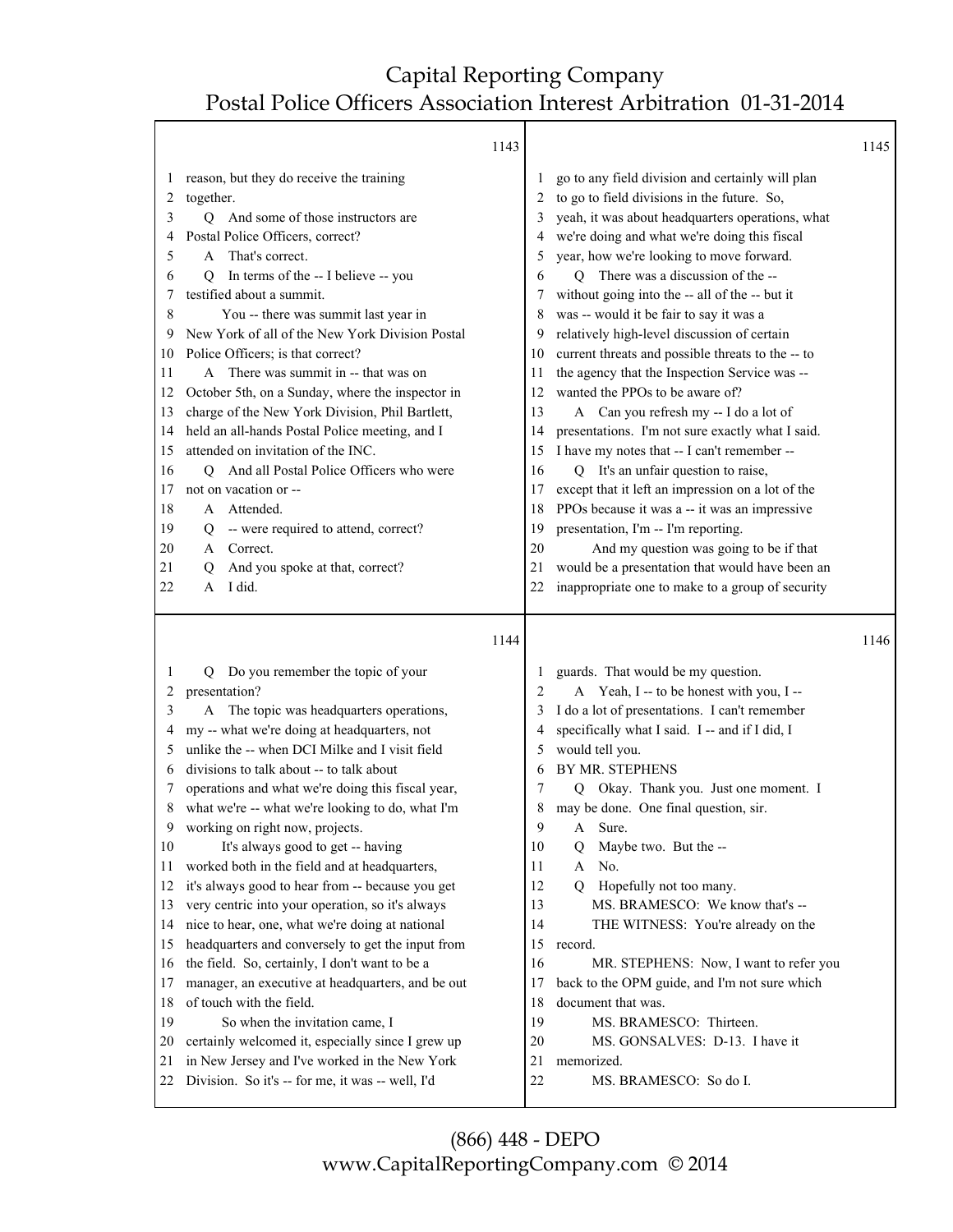Τ

|         | 1147                                             |                |                                                   | 1149 |
|---------|--------------------------------------------------|----------------|---------------------------------------------------|------|
| $\perp$ | BY MR. STEPHENS                                  | 1              | WHEREUPON,                                        |      |
| 2       | Q And can you just tell us what is the           | $\overline{2}$ | <b>JENNIFER MCDANIEL</b>                          |      |
| 3       | date on this document? It should be up at the    | 3              | called as a witness, and having been first duly   |      |
| 4       | top right.                                       |                | sworn, was examined and testified as follows:     |      |
| 5       | A April 19, '88.                                 | 5              | THE WITNESS: I do.                                |      |
| 6       | Okay. So this document is<br>Q                   | 6              | DIRECT EXAMINATION BY COUNSEL FOR                 |      |
| 7       | approximately twenty --                          |                | <b>THE</b>                                        |      |
| 8       | A Six.                                           | 7              | POSTAL SERVICE                                    |      |
| 9       | -- six years -- twenty --<br>Q                   | 8              | <b>BY MS. GONSALVES</b>                           |      |
| 10      | Almost 26.<br>A                                  | 9              | Good morning.<br>Q                                |      |
| 11      | Twenty-six. I'm sorry. Twenty-six<br>O           | 10             | Good morning.<br>A                                |      |
| 12      | years old. At that time, the Postal Police       | 11             | Could you please introduce yourself to<br>Q       |      |
| 13      | Officers powers were not contained within 18     | 12             | the panel?                                        |      |
| 14      | U.S.C. 3061; is that correct? If you know.       | 13             | My name is Jennifer McDaniel. I'm the<br>A        |      |
| 15      | A I don't know.                                  | 14             | assistant inspector in charge of the Career       |      |
| 16      | MR. STEPHENS: Okay. I'll ask another             | 15             | Development Unit. I have basic responsibility     |      |
| 17      | witness. Thank you, sir.                         | 16             | for managing the basic training programs, to      |      |
| 18      | THE WITNESS: Thank you.                          | 17             | include the BIT program, B-I-T, which is the      |      |
| 19      | MR. STEPHENS: No further questions.              | 18             | basic inspector training program, as well as the  |      |
| 20      | MS. BRAMESCO: No redirect.                       | 19             | PPO BT, Postal Police Officer basic training      |      |
| 21      | ARBITRATOR OLDHAM: All right. Thank              | 20             | program.                                          |      |
| 22      | you very much.                                   | 21             | I also manage our polygraph examiners,            |      |
|         |                                                  | 22             | and I have oversight of our two training          |      |
|         | 1148                                             |                |                                                   | 1150 |
|         |                                                  |                |                                                   |      |
| 1       | THE WITNESS: Thank you.                          | $\mathbf{I}$   | facilities in Potomac, Maryland and Newcastle,    |      |
| 2       | (Witness excused.)                               | 2              | Delaware, and I'm physically located in -- at the |      |
| 3       | MS. GONSALVES: After a minor -- we               | 3              |                                                   |      |
| 4       |                                                  |                | Bolger Center in Potomac, Maryland.               |      |
|         | will be ready with the next witness in probably  | 4              | Q Lucky you.                                      |      |
| 5       | about two minutes. There's no PowerPoint for     | 5              | Yes. It's very pretty.<br>A                       |      |
| 6       | this witness, but she'll be referring to Postal  | 6              | So you said that you were the assistant<br>Q      |      |
| 7       | Exhibits D-13, the Grade Evaluation Guide, and   | 7              | inspector in charge of the Career Development     |      |
| 8       | then a new exhibit, which is behind Tab E. It's  | 8              | Unit. Is that known by any other names?           |      |
| 9       | the only exhibit behind Tab E.                   | 9              | A It's known by a variety of names, as            |      |
| 10      | ARBITRATOR OLDHAM: Teresa --                     | 10             | you've heard throughout this proceeding.          |      |
| 11      | MS. GONSALVES: Yes.                              | 11             | Currently, it's the Career Development Unit. It   |      |
| 12      | ARBITRATOR OLDHAM: -- my binder -- oh,           | 12             | has been known as the Career Development          |      |
| 13      | I see.                                           | 13             | Division, a/k/a, CDD, also CDU, and I think I     |      |
| 14      | MS. GONSALVES: You got it. That's the            | 14             | refer to them interchangeably.                    |      |
| 15      | only one.                                        | 15             | Q I would like you to just briefly go             |      |
| 16      | ARBITRATOR OLDHAM: E-1. Yes.                     | 16             | through your work history at the Postal Service   |      |
| 17      | MS. GONSALVES: Yeah, the only E.                 | 17             | and maybe beginning with what you did right       |      |
| 18      | Yeah. You don't have a one unless you have a     | 18             | before you came to the Postal Service.            |      |
| 19      | two, but I guess they were worried we'd add more | 19             | A Yes, ma'am. I became a Postal                   |      |
| 20      | at the last minute.                              | 20             | Inspector in September of 1999. I entered into    |      |
| 21      |                                                  | 21             | the Postal Service or the Postal Inspection from  |      |
| 22      |                                                  | 22             | local law enforcement, where I was with local law |      |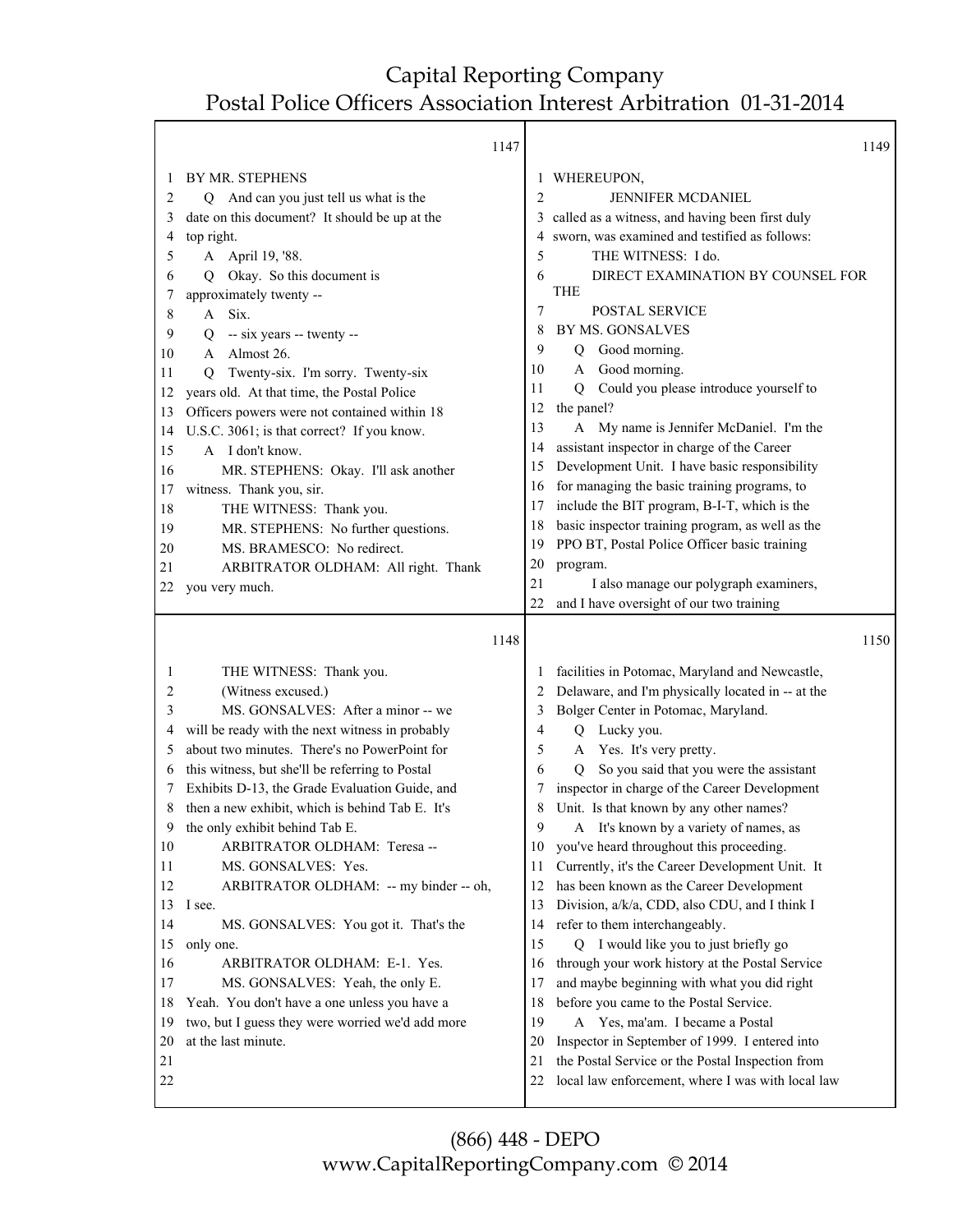#### 1151

|                                                                                                                         | 1151                                                                                                                                                                                                                                                                                                                                                                                                                                                                                                                                                                                                                                                                                                                                                                                                                                                                                                                                                           |                                                                                                                         |                                                                                                                                                                                                                                                                                                                                                                                                                                                                                                                                                                                                                                                                                                                                                                                                                                                                                                                             | 1153 |
|-------------------------------------------------------------------------------------------------------------------------|----------------------------------------------------------------------------------------------------------------------------------------------------------------------------------------------------------------------------------------------------------------------------------------------------------------------------------------------------------------------------------------------------------------------------------------------------------------------------------------------------------------------------------------------------------------------------------------------------------------------------------------------------------------------------------------------------------------------------------------------------------------------------------------------------------------------------------------------------------------------------------------------------------------------------------------------------------------|-------------------------------------------------------------------------------------------------------------------------|-----------------------------------------------------------------------------------------------------------------------------------------------------------------------------------------------------------------------------------------------------------------------------------------------------------------------------------------------------------------------------------------------------------------------------------------------------------------------------------------------------------------------------------------------------------------------------------------------------------------------------------------------------------------------------------------------------------------------------------------------------------------------------------------------------------------------------------------------------------------------------------------------------------------------------|------|
| 1<br>2<br>3<br>4<br>5<br>6<br>7<br>8<br>9<br>10<br>11<br>12<br>13<br>14<br>15<br>16<br>17<br>18<br>19<br>20<br>21       | enforcement for about five years in Virginia. I<br>was appointed to the position of Postal Inspector<br>in '99.<br>After successful completion of my basic<br>training in December of '99, I was assigned to<br>the Tallahassee, Florida domicile in the Miami<br>Division. I believe then it was called the<br>Florida Division. I was assigned to a<br>miscellaneous team, which basically means we<br>worked a variety of different criminal<br>assignments. I've worked cases in mail theft,<br>identity theft, prohibited mail and narcotics,<br>financial investigations, fraudulent workers'<br>comp and internal crimes investigations.<br>In October of 2006, I was promoted to a<br>position of instructor, program manager, at our<br>Career Development Division, and I was an<br>instructor for our basic inspector training<br>program, primarily teaching defensive tactics and<br>officer survival.<br>In March of 2012, I was promoted to the | 1<br>2<br>3<br>4<br>5<br>6<br>7<br>8<br>9<br>10<br>11<br>12<br>13<br>14<br>15<br>16<br>17<br>18<br>19<br>20<br>21       | Accreditation, FLETA.<br>There are 52 standards that we have to<br>meet for program accreditation. Those standards<br>cover topics of program administration, training<br>delivery, training staff and then training<br>development. For academy accreditation, you have<br>to meet an additional 20 standards that cover<br>your academy administration.<br>Q How many programs at CDD are<br>accredited?<br>A Currently, we have three programs<br>accredited. Our BIT training, our PPO BT<br>training, Postal Police Officer basic training,<br>and our instructor development program, they're<br>all accredited.<br>Through this particular accreditation,<br>$\overline{Q}$<br>are PPOs certified as police officers, and if<br>not, what does it do?<br>A The accreditation does not certify the<br>graduates of any particular program. The agency<br>certified those graduates. Upon successful                   |      |
| 22                                                                                                                      | position I currently have.                                                                                                                                                                                                                                                                                                                                                                                                                                                                                                                                                                                                                                                                                                                                                                                                                                                                                                                                     | 22                                                                                                                      | completion of the PPO BT program, they are                                                                                                                                                                                                                                                                                                                                                                                                                                                                                                                                                                                                                                                                                                                                                                                                                                                                                  |      |
|                                                                                                                         | 1152                                                                                                                                                                                                                                                                                                                                                                                                                                                                                                                                                                                                                                                                                                                                                                                                                                                                                                                                                           |                                                                                                                         |                                                                                                                                                                                                                                                                                                                                                                                                                                                                                                                                                                                                                                                                                                                                                                                                                                                                                                                             | 1154 |
| 1<br>2<br>3<br>4<br>5<br>6<br>7<br>8<br>9<br>10<br>11<br>12<br>13<br>14<br>15<br>16<br>17<br>18<br>19<br>20<br>21<br>22 | So you've been in that position for<br>O.<br>approximately two years?<br>A Yes, ma'am. And I've done two details<br>where I was acting assistant inspector in charge<br>for about a year-and-a-half during that time<br>period.<br>So it's about three-and-a-half years<br>О<br>total?<br>Correct.<br>A<br>And I hear you can take big officers<br>Q<br>down.<br>Yes. I am a certified defensive<br>A<br>tactics instructor.<br>Is the CDU or CDD an accredited<br>O.<br>academy?<br>A Yes, ma'am, it is an accredited<br>academy.<br>Can you tell us what that means?<br>Q<br>Basically, that means that we've set<br>A<br>all the standards as set forth by our accrediting<br>body. And our accrediting body is known as<br>FLETA, Federal Law Enforcement Training                                                                                                                                                                                         | 1<br>2<br>3<br>4<br>5<br>6<br>7<br>8<br>9<br>10<br>11<br>12<br>13<br>14<br>15<br>16<br>17<br>18<br>19<br>20<br>21<br>22 | certified as Postal Police Officers through the<br>agency.<br>Q Let's talk a little bit about your<br>areas of expertise, although I think you've<br>already alluded to them. So you're familiar with<br>basic training for PPOs?<br>Yes.<br>A<br>Are you also familiar with the annual<br>$\overline{O}$<br>in-service training of PPOs?<br>Yes, ma'am, I am.<br>A<br>And how about basic training and annual<br>О<br>training for Postal Inspector?<br>A Yes, ma'am. As I previously mentioned,<br>I am a certified defensive tactics instructor,<br>and I've been one since 2003. I'm also a<br>certified officer survival instructor, and I've<br>been that since 2005. I have taught defensive<br>tactics and officer survival to BIT classes, PPO<br>BT classes as well as in the in-service area.<br>Q When you say "PPO BT," you've already<br>said this, but that's PPO basic training, right?<br>Yes, ma'am.<br>A |      |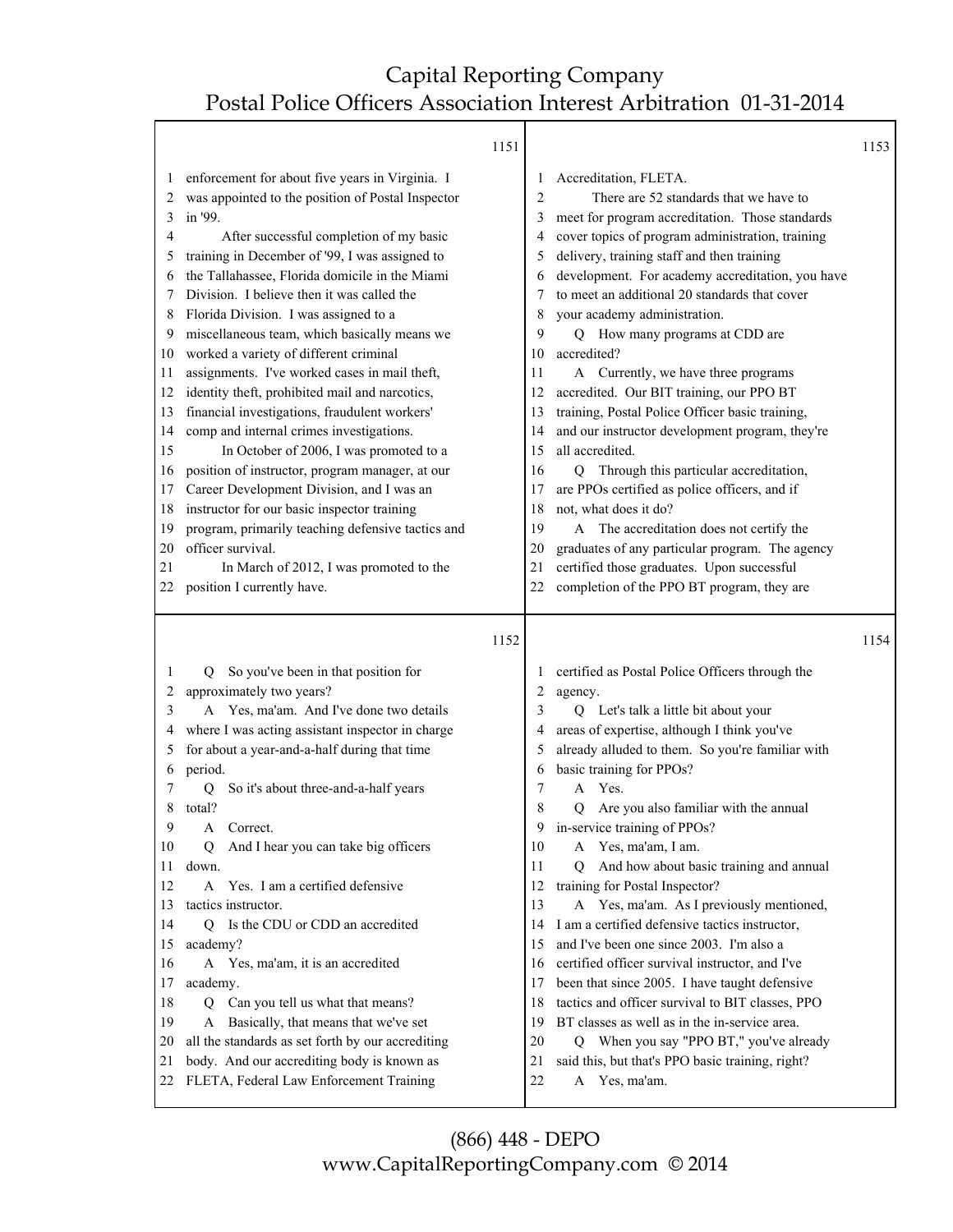Т

|                                                                                                                                                                                                                                                                                     |                                                                                                                                                                                                                                                                                                                                                                                                                                                                                                                                                                                                                                                                                                                                                                                                                                                 | 1155 |                                                                                                                    |                                                                                                                                                                                                                                                                                                                                                                                                                                                                                                                                                                                                                                                                                                                                                                                                                                                                                                                                                                                                                     | 1157 |
|-------------------------------------------------------------------------------------------------------------------------------------------------------------------------------------------------------------------------------------------------------------------------------------|-------------------------------------------------------------------------------------------------------------------------------------------------------------------------------------------------------------------------------------------------------------------------------------------------------------------------------------------------------------------------------------------------------------------------------------------------------------------------------------------------------------------------------------------------------------------------------------------------------------------------------------------------------------------------------------------------------------------------------------------------------------------------------------------------------------------------------------------------|------|--------------------------------------------------------------------------------------------------------------------|---------------------------------------------------------------------------------------------------------------------------------------------------------------------------------------------------------------------------------------------------------------------------------------------------------------------------------------------------------------------------------------------------------------------------------------------------------------------------------------------------------------------------------------------------------------------------------------------------------------------------------------------------------------------------------------------------------------------------------------------------------------------------------------------------------------------------------------------------------------------------------------------------------------------------------------------------------------------------------------------------------------------|------|
| 1<br>O.<br>2<br>3<br>4<br>5<br>Association?<br>6<br>A Yes, ma'am.<br>7<br>8<br>$\circ$<br>9<br>10<br>11<br>12<br>13<br>14<br>15<br>actually doing in the field.<br>16<br>17<br>Q<br>that?<br>18<br>19<br>A<br>20<br>21<br>22                                                        | I'd like to just talk to you for a<br>moment about your general reactions to the<br>testimony that you've heard to date.<br>You've been present in all of the days<br>of testimony by the Postal Police Officers<br>Do you have any general reactions to<br>that training as it -- as it relates specifically<br>to your area of expertise training?<br>A In terms of training, I did have some<br>general thoughts and concerns about that. In<br>listening to the officers testify, it sounded as<br>if they're going beyond the scope of their<br>training in doing some of the things that they're<br>Can you provide a couple of examples of<br>Collecting evidence would be one,<br>surveillance, conducting surveillance, going out<br>on search warrants, canvassing neighborhoods,<br>just some of those -- conducting investigations. |      | 2<br>3<br>4<br>5<br>6<br>7<br>8<br>9<br>10<br>11<br>12<br>13<br>14<br>15<br>16<br>17<br>18<br>19<br>20<br>21<br>22 | started attending training in FLETC in 1994, and<br>they continued to do so until about the year<br>2004. In 2004, the training was actually brought<br>back to be done -- in house is what I call it --<br>which is done by the Inspection Service. So the<br>basic training was then done by the Inspection<br>Service in 2004.<br>Q So to your knowledge, prior to 1994,<br>were PPOs trained at CDD or something like CDD?<br>A Yes. I don't know what it was called<br>before CDD, but they were trained in house by the<br>Inspection Service before they were sent to FLETC<br>in 1994.<br>Q And do you -- do you know why the<br>Inspection Service decided to move the training<br>from FLETC?<br>A Basically, they were being trained in<br>duties and responsibilities that weren't part of<br>what their duties and responsibilities as a PPO<br>were. Once the graduates returned back to the<br>Inspection Service, there was some disappointment<br>by the graduates in what their actual duties and |      |
|                                                                                                                                                                                                                                                                                     |                                                                                                                                                                                                                                                                                                                                                                                                                                                                                                                                                                                                                                                                                                                                                                                                                                                 | 1156 |                                                                                                                    |                                                                                                                                                                                                                                                                                                                                                                                                                                                                                                                                                                                                                                                                                                                                                                                                                                                                                                                                                                                                                     | 1158 |
| 1<br>2<br>3<br>to do at the academy.<br>4<br>5<br>О<br>6<br>basic training, right?<br>7<br>8<br>A<br>9<br>basic training.<br>10<br>11<br>this later in your testimony --<br>12<br>13<br>Okay.<br>A<br>14<br>Ő<br>15<br>16<br>17<br>18<br>training at FLETC.<br>19<br>20<br>21<br>22 | They didn't go into great detail about how these<br>investigations were conducted, but just going<br>past preliminary fact-finding that they're taught<br>And when you talk about it goes beyond<br>their training, you're not just talking about the<br>The basic training and their in-service<br>training that they receive once they graduate<br>Q Okay. We'll talk a little bit about<br>-- on these different topics that you<br>just touched on, but let's -- let's talk -- I<br>just want -- I want to start out just to create a<br>context. And we've had a little bit of testimony<br>about this, but I want to talk about PPO basic<br>Can you tell us about when that<br>began -- when it began and when it ended?<br>A To my knowledge, Postal Police Officers                                                                    |      | 2<br>3<br>4<br>5<br>6<br>7<br>8<br>9<br>10<br>11<br>12<br>13<br>14<br>15<br>16<br>17<br>18<br>19<br>20<br>21<br>22 | responsibilities were. And I believe some of the<br>field divisions had concern that they weren't<br>trained on the duties and responsibilities of<br>being a Postal Police Officer.<br>Additionally, at the time, we were also<br>going through the process to become an accredited<br>academy. So the idea was to, under our<br>accreditation, create an accredited program<br>specifically tailored to the Postal Police<br>Officers' duties and responsibilities. And so<br>that's what was done, and it was accredited in<br>2006.<br>Q<br>So let's talk about that. What is the<br>primary focus of PPO training?<br>A The primary focus of the PPO training<br>is the security aspect that they play protecting<br>postal property, postal personnel and -- and<br>postal assets.<br>Q And what are some of the secondary<br>topics that are covered by the training?<br>A The other topics covered by the<br>training include -- they are new employees to the                                              |      |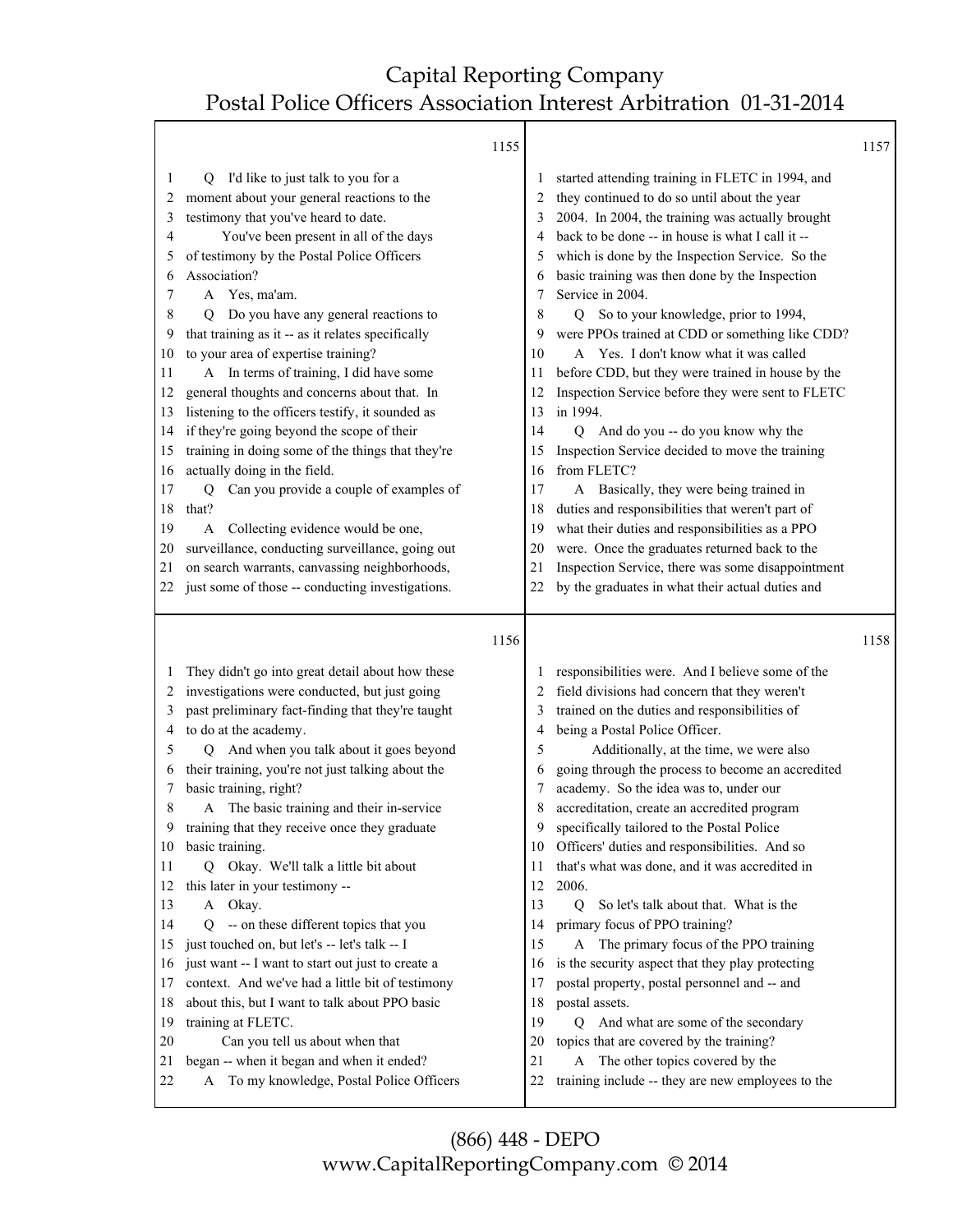T

|    | 1159                                                |                |                                                   | 1161 |
|----|-----------------------------------------------------|----------------|---------------------------------------------------|------|
| 1  | to the Inspection Service, not the Postal           |                | investigators, so the training, the BIT training, |      |
| 2  | Service, but to the Inspection Service, so they     |                | is focused on teaching them their duties and      |      |
| 3  | are trained or given information about that --      | 3              | their responsibilities to conduct criminal        |      |
| 4  | the agency, the Inspection Service.                 |                | investigations in the federal arena.              |      |
| 5  | They're also given tools that they have             | 5              | MS. GONSALVES: And just so that the               |      |
| 6  | to use and be expected to use for threat            | 6              | panel understands, this is sort of a separate     |      |
| 7  | management issues in dealing with different         | 7              | topic, but it's related to the 1003(c) analysis.  |      |
| 8  | threat management, such as the firearm that         | 8              | That's why we're talking a little bit about this. |      |
| 9  | they're issued. They're issued handguns and an      | 9              | BY MS. GONSALVES                                  |      |
| 10 | expandable baton, so they have to be taught how     | 10             | Q Could you please compare and contrast           |      |
| 11 | to use all of that equipment.                       | 11             | various topics of training between the PPOs and   |      |
| 12 | They're also our first responders, so               | 12             | the inspectors? And what I'd like you to do is    |      |
| 13 | they have to be taught how to respond to            | 13             | turn to tab -- I believe it's Volume 2, Postal    |      |
| 14 | different situations and contain or secure those    | 14             | Service E-1. What is this?                        |      |
| 15 | situations so that it's -- the area is safe.        | 15             | A This is a document that I created, and          |      |
| 16 | They secure the facility to protect any evidence    | 16             | the way that I created this was -- each class has |      |
| 17 | that may be there and, you know, hold that scene    | 17             | a separate calendar. The Postal Police Officer    |      |
| 18 | until Postal Inspectors can arrive.                 | 18             | basic training has an eight-week training         |      |
| 19 | To what extent, if any, do Postal<br>Q              | 19             | calendar. The basic inspector training program    |      |
| 20 | Police Officers receive training in                 | 20             | has a 12-week calendar. I took all the modules    |      |
| 21 | investigations?                                     | 21             | for the Postal Police Officer basic training, and |      |
| 22 | A None.                                             | 22             | that's the information that you see on the        |      |
|    |                                                     |                |                                                   |      |
|    | 1160                                                |                |                                                   | 1162 |
| 1  | What are they trained in?                           |                | left-hand side.                                   |      |
| 2  | Q<br>They're trained in how to gather<br>A          | $\overline{2}$ | The second column is number of hours              |      |
| 3  | preliminary evidence at the scene, once they        | 3              | dedicated within the program to that specific     |      |
| 4  | respond, asking questions, identifying victims,     | 4              | module or exercise. Then what I tried to do is I  |      |
| 5  | identifying possibly suspects, maybe getting a      | 5              | looked at the basic inspection training calendar  |      |
| 6  | good description of a suspect so they can put       | 6              | and determined what was similar and what was      |      |
| 7  | that out over the radio so responding units can     |                | different between the two different programs.     |      |
| 8  | maybe identify that individual, but that            | 8              | And that's what you see on the right-hand side is |      |
| 9  | preliminary information of the initial response     | 9              | the basic inspector training modules and          |      |
|    | 10 is what they're trained to gather.               | 10             | exercises and courseload. And then the last       |      |
| 11 | And you don't consider that to be<br>$\overline{Q}$ | 11             | column is how many hours are devoted to that in   |      |
| 12 | investigations?                                     | 12             | the basic inspector training program.             |      |
| 13 | A No, ma'am.                                        | 13             | You'll actually see that there are some           |      |
| 14 | I guess we'll talk a little bit<br>$\overline{Q}$   | 14             | similarities in -- in the programs, which I can   |      |
| 15 | about -- a little more about that later as well.    | 15             | talk about.                                       |      |
| 16 | Let's just quickly touch on Postal                  | 16             | Q I'd like you to talk about that, but            |      |
|    |                                                     |                |                                                   |      |
|    |                                                     |                |                                                   |      |
| 17 | Inspector basic training, which you call BIT, I     | 17             | before you do that, I just wanted to ask: Are     |      |
| 18 | believe?                                            | 18             | they always exact matches?                        |      |
| 19 | Yes, ma'am. BIT, B-I-T.<br>$\mathbf{A}$             | 19             | A No, they're not always exact matches,           |      |
| 20 | What is the focus of Postal Inspector<br>O          | 20             | and that's why I put similar when there were some |      |
| 21 | training?                                           | 21             | that were similar in terms of the information     |      |
| 22 | They are federal criminal<br>A                      | 22             | that's given.                                     |      |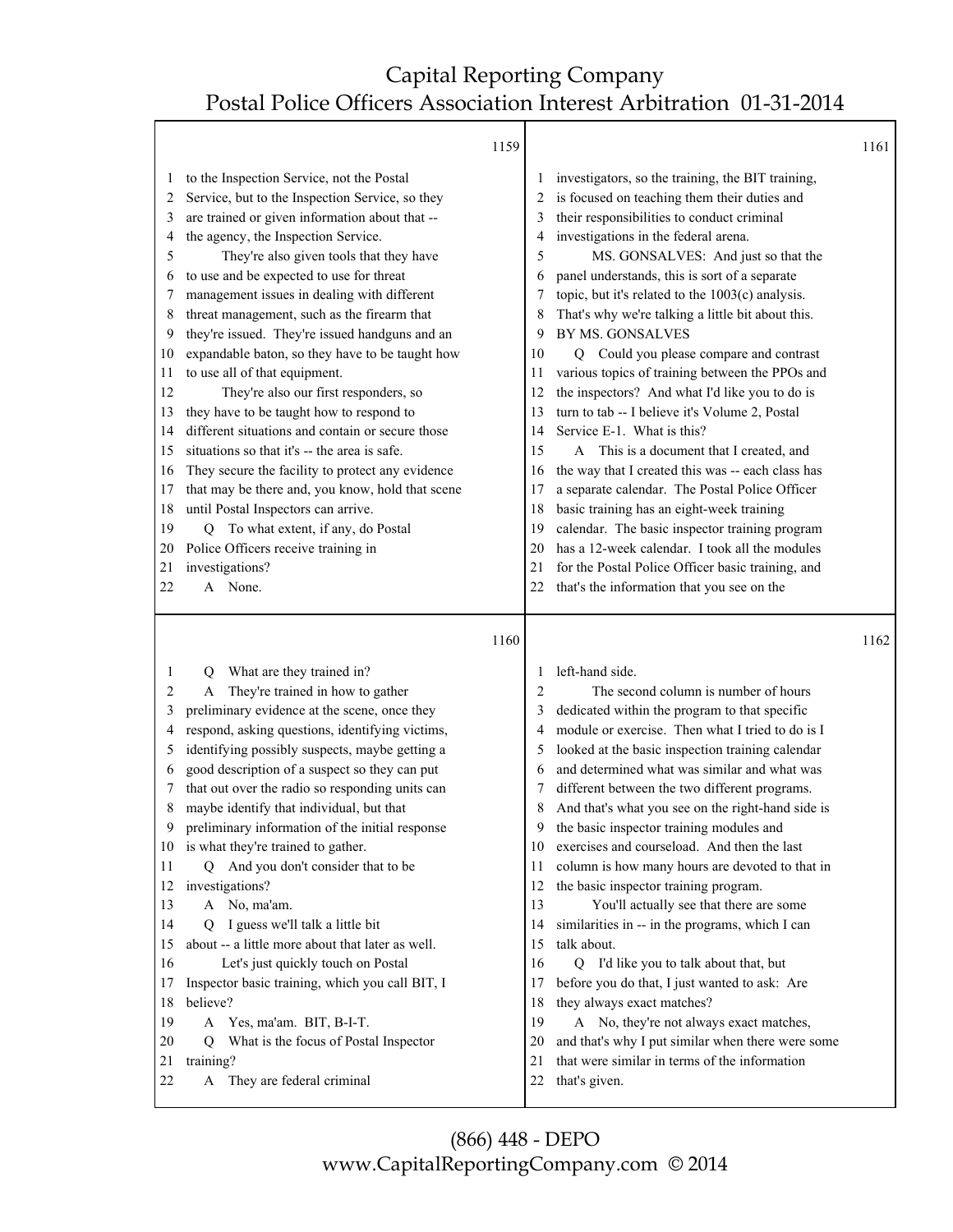|          | 1163                                                                                      |          |                                                                                                   | 1165 |
|----------|-------------------------------------------------------------------------------------------|----------|---------------------------------------------------------------------------------------------------|------|
| 1        | And you're familiar with the content of<br>Q.                                             |          | effective teams, which is what I call UBET                                                        |      |
| 2        | each of the modules, right?                                                               | 2        | (phonetic), and that's basically the same course                                                  |      |
| 3        | A Yes, I am familiar. I don't have it                                                     |          | for the BIT side of the house. On that one, you                                                   |      |
| 4        | all memorized, but I am familiar with the                                                 | 4        | may notice, however, that there is an actual hour                                                 |      |
| 5        | content, yes.                                                                             | 5        | difference between the PPO side and the BIT side.                                                 |      |
| 6        | Okay. So you were the right person to<br>Q.                                               | 6        | The reason for that is because PPOs are hourly                                                    |      |
| 7        | make these comparisons?                                                                   | 7        | employees.                                                                                        |      |
| 8        | A Yes. And I'm actually the one that                                                      | 8        | This course actually involves a                                                                   |      |
| 9        | creates these calendars. I create a new one for                                           | 9        | behavioral analysis assessment that they have to                                                  |      |
| 10       | every class that comes in.                                                                | 10       | do to go through this -- this day-long course.                                                    |      |
| 11       | So why don't you just walk us through<br>O.                                               | 11       | The BIT students are assigned that as a homework                                                  |      |
| 12       | this chart. I don't think you need to go through                                          | 12       | exercise. The PPO students, since they are                                                        |      |
| 13       | each one, but just highlight the important ones                                           | 13       | hourly, we pay for them to do that in the                                                         |      |
| 14       | or -- whatever you think. Use your judgment.                                              | 14       | classroom environment.                                                                            |      |
| 15       | A Okay. Just to explain what you're                                                       | 15       | So could you just pause there for one<br>Q                                                        |      |
| 16       | looking at, if you look at line No. 1, where it                                           | 16       | moment?                                                                                           |      |
| 17       | says introduction on the PPO BT side,<br>introduction to U.S. Postal Service -- Service,  | 17       | A Yes.                                                                                            |      |
| 18       | Inspection Service and Security Force, and then,                                          | 18       | You just talked about -- so what you're<br>Q                                                      |      |
| 19<br>20 | on the BIT side, you see the intro to USPS and                                            | 19<br>20 | saying is that these hours that are on the far<br>right don't include homework, but the hours for |      |
| 21       | intro to USPIS.                                                                           | 21       | the PPOs do include homework; is that correct?                                                    |      |
| 22       | So, if you look at that, you'll see                                                       | 22       | Is that what you just said?                                                                       |      |
|          |                                                                                           |          |                                                                                                   |      |
|          |                                                                                           |          |                                                                                                   |      |
|          | 1164                                                                                      |          |                                                                                                   | 1166 |
| 1        | that there's different hours associated with                                              | 1        | A Correct. Yes. There are homework                                                                |      |
| 2        | those two courses. The courses are similar, but                                           | 2        | assignments within the BIT program that the --                                                    |      |
| 3        | the content may be a little bit different because                                         | 3        | the BIT students have to do, where the PPO                                                        |      |
| 4        | of the employees that are brought into the                                                | 4        | program is self-contained. They don't have                                                        |      |
| 5        | agency. Most of our basic inspector training                                              | 5        | homework assignments. Any assignments that                                                        |      |
| 6        | students are from outside of the Postal Service.                                          | 6        | they're given, they're given time to complete                                                     |      |
| 7        | Our PPOs are from inside of the Postal Service,                                           | 7        | those in the classroom. Sometimes, it's not                                                       |      |
| 8        | so we assume they have a general understanding of                                         | 8        | really preferred, but we do pay overtime if their                                                 |      |
| 9        | the Postal Service before they come over to the                                           | 9        | day extends past their eight hours.                                                               |      |
| 10       | Inspection Service side. Whereas, the BIT                                                 | 10       | With the BIT students, they don't get                                                             |      |
| 11       | students typically don't have that much of an                                             | 11       | overtime, so, typically, their days are between                                                   |      |
| 12       | understanding, so we have to give them a little                                           | 12       | nine hours, ten hours or sometimes even longer,                                                   |      |
| 13       | bit more in depth into that.                                                              | 13       | and that doesn't include study time and preparing                                                 |      |
| 14       | And then if you see on -- on the                                                          | 14       | for different practical exercises that they may                                                   |      |
| 15       | column, you'll see where there are some blank                                             | 15       | have to do.                                                                                       |      |
| 16       | spaces, for instance, the second one where's                                              | 16       | So when you --<br>$\overline{Q}$                                                                  |      |
| 17       | there's following and giving directions. That's                                           | 17       | ARBITRATOR OLDHAM: So -- so the                                                                   |      |
| 18       | two-and-a-half hours on the PPO side, but the BIT                                         | 18       | difference is just because of the fact that                                                       |      |
| 19       | side doesn't have anything that's comparable to                                           | 19       | you've got salaried employees in one category and                                                 |      |
| 20       | that module.                                                                              | 20       | you've got hourly employees in the other, right?                                                  |      |
| 21<br>22 | And then, the third one, you'll see the<br>understanding -- or using differences to build | 21<br>22 | THE WITNESS: Yes, sir.<br>ARBITRATOR OLDHAM: So that means that                                   |      |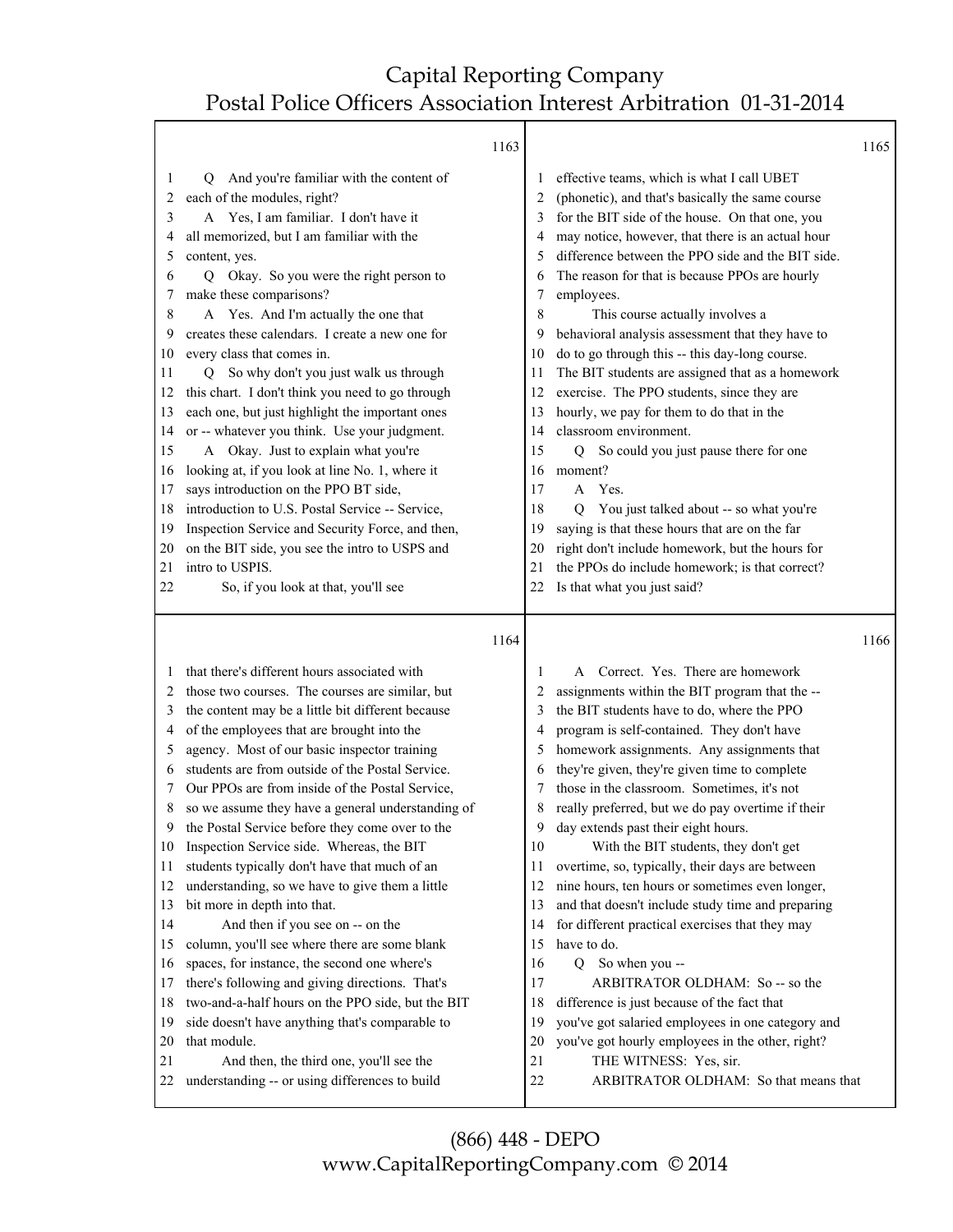|          | 1167                                                                                             |          |                                                                                                     | 1169 |
|----------|--------------------------------------------------------------------------------------------------|----------|-----------------------------------------------------------------------------------------------------|------|
| 1        | some of these hours in the basic inspector                                                       | 1        | And I'm sorry. I'm going to do it<br>Q                                                              |      |
| 2        | training column are understated?                                                                 | 2        | again to you, but --                                                                                |      |
| 3        | THE WITNESS: Yes, sir.                                                                           | 3        | Okay. That's all right.<br>A                                                                        |      |
| 4        | ARBITRATOR OLDHAM: Thank you.                                                                    | 4        | Does this evidence number, eight hours<br>$\mathbf Q$                                               |      |
| 5        | BY MS. GONSALVES                                                                                 | 5        | for -- on the basic inspector training program,                                                     |      |
| 6        | Q So just to -- to bring that point, make                                                        | 6        | does that cover all of the evidence work that                                                       |      |
| 7        | it a little clearer -- I hate to take you out of                                                 | 7        | inspectors -- or training that inspectors get?                                                      |      |
| 8        | order, but if you don't mind, the number is on                                                   | 8        | A No. There's -- there's a lot more, and                                                            |      |
| 9        | the far left. If you go down to No. 24, could                                                    | 9        | it's actually on the next page of this exhibit.                                                     |      |
| 10       | you just explain how that fits into this?                                                        | 10       | Q Would you rather wait to talk about                                                               |      |
| 11       | A Yeah. If you see No. 24, that's the --                                                         | 11       | that until we get there?                                                                            |      |
| 12       | on the PPO side, you'll see study hall/TM. TM                                                    | 12       | Well, I can point that out now, if you<br>A                                                         |      |
| 13       | means threat management, and that's TM practice.                                                 | 13       | like.                                                                                               |      |
| 14       | So, typically, what we'll do is we'll divide the                                                 | 14       | Okay.<br>Q                                                                                          |      |
| 15       | class. A couple hours, they'll be in their                                                       | 15       | Well actually, before we go to the next<br>A                                                        |      |
| 16       | classroom and they'll be studying in a structured                                                | 16       | page, if you look at line No. 19, you'll see                                                        |      |
| 17       | study hall environment, and then the other half                                                  | 17       | there's a crime lab tour for the Postal Police                                                      |      |
| 18       | of the class might be the defensive tactics room                                                 | 18       | Officers. Our crime lab is actually located in                                                      |      |
| 19       | with their instructors practicing the different                                                  | 19       | Virginia. We do take them to the crime lab, the                                                     |      |
| 20       | techniques, and then they'll switch. And that<br>way, they get a little bit of threat management | 20<br>21 | Postal Police Officers, and they do, like, what I                                                   |      |
| 21<br>22 | practice, and they get their study hall time                                                     | 22       | call a walking tour, where they walk around, and<br>the lab personnel show them different things.   |      |
|          |                                                                                                  |          |                                                                                                     |      |
|          |                                                                                                  |          |                                                                                                     |      |
|          | 1168                                                                                             |          |                                                                                                     | 1170 |
|          | included there as well.                                                                          | 1        | If you look at the BIT side of the                                                                  |      |
| 2        | And how many hours is that?<br>O                                                                 | 2        | house, you'll see that there is -- the crime lab                                                    |      |
| 3        | That is 31 hours.<br>A                                                                           | 3        | tour, which they get the walking tour, but then                                                     |      |
| 4        | Okay. So let's go ahead and go back<br>O                                                         | 4        | they spend about eight hours, a full day, at the                                                    |      |
| 5        | up. And I kind of took you out of your -- going                                                  | 5        | crime lab doing hands-on processing of evidence                                                     |      |
| 6        | down the -- the row, but what else would you like                                                | 6        | with what I call the experts, who are our crime                                                     |      |
| 7        | to highlight?                                                                                    | 7        | lab personnel, on how to properly lift                                                              |      |
| 8        | Well, I was just kind of explaining, if<br>A                                                     | 8        | fingerprints, how to do cast moldings, how to                                                       |      |
| 9        | you're looking at this chart, why you see some                                                   | 9        | collect blood evidence. The PPOs don't get that                                                     |      |
| 10       | blanks in certain areas. And one of the things                                                   | 10       | hands-on practical exercises for collecting                                                         |      |
| 11       | that has come up is the handling of evidence.                                                    | 11       | evidence.                                                                                           |      |
| 12       | And if you look at row 17, you'll see the                                                        | 12       | And then, as I said, if you flip to                                                                 |      |
| 13       | handling evidence course for Postal Police                                                       | 13       | page 2 --                                                                                           |      |
| 14       | Officers is an hour, and then the evidence                                                       | 14       | Q Wait. Before you go there, how                                                                    |      |
| 15       | handling for the BIT students is eight hours.                                                    | 15       | about -- how about No. 23? Could you compare the                                                    |      |
| 16       | So there is difference between -- a                                                              | 16       | two there?                                                                                          |      |
| 17       | significant difference between the handling                                                      | 17       | A Okay. No. 23 talks about interview                                                                |      |
| 18       | evidence versus Postal Police Officers receive                                                   | 18       | skills. That's a -- a two-hour block that                                                           |      |
| 19       | and the BIT students receive. And as I go a                                                      | 19       | addresses interview skills in terms of initial                                                      |      |
| 20       | little bit further down --                                                                       | 20       | respondents, when they're first to the scene,                                                       |      |
| 21<br>22 | Wait. Before you go further down --<br>Q<br>Okay.<br>A                                           | 21<br>22 | asking the right questions, the who, what, where,<br>when, why and how, eliciting that information, |      |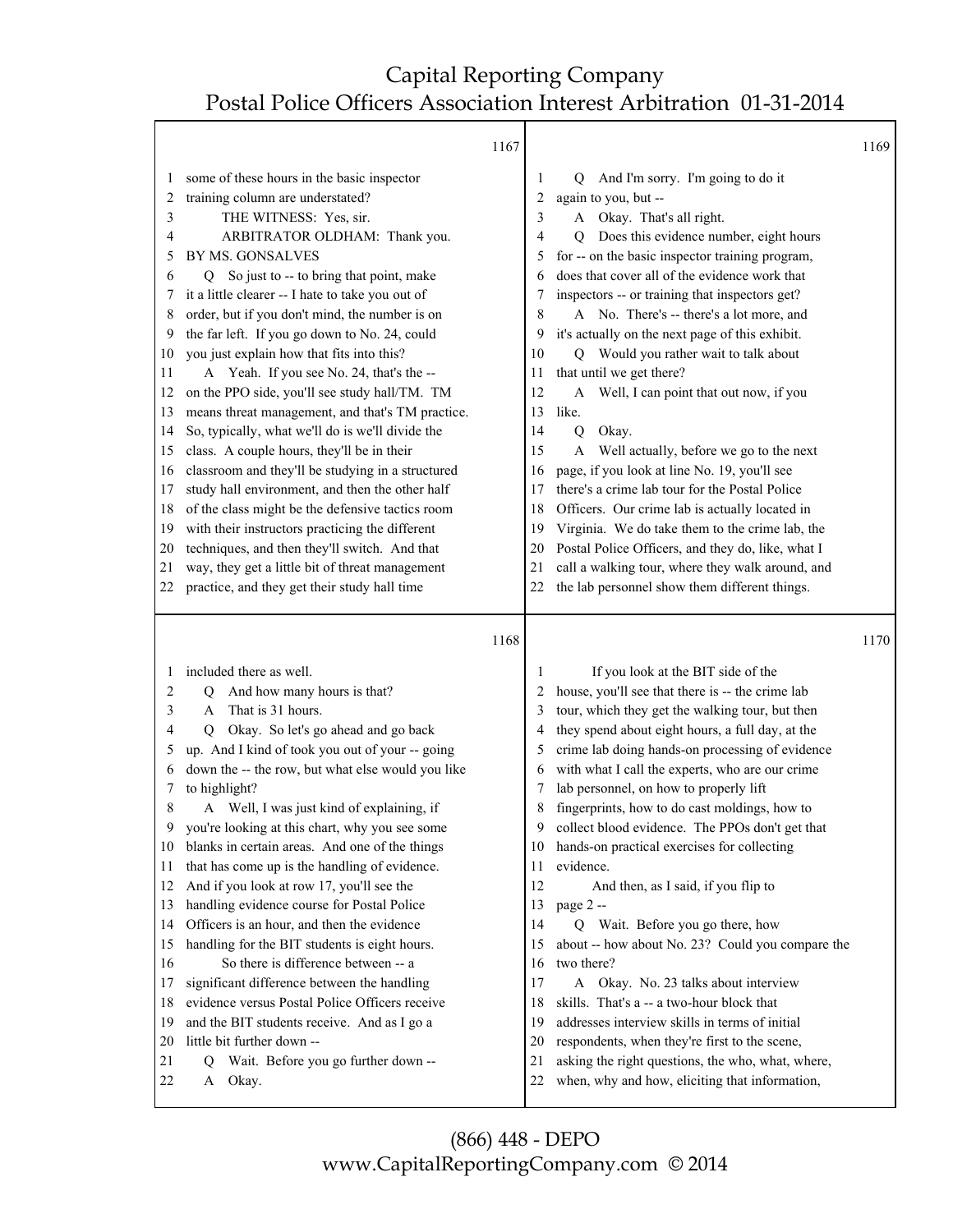Т

|          | 1171                                                                                        |          |                                                                                                    | 1173 |
|----------|---------------------------------------------------------------------------------------------|----------|----------------------------------------------------------------------------------------------------|------|
| 1        | going from the open-ended questions to the                                                  |          | scenarios that they have to respond to and work a                                                  |      |
| 2        | narrowing questions so they can get that good                                               | 2        | crime scene under the supervision of our staff                                                     |      |
| 3        | preliminary information to put in their incident                                            | 3        | instructors and our crime lab personnel.                                                           |      |
| 4        | report.                                                                                     | 4        | And then the last one, which is digital                                                            |      |
| 5        | And then on the -- the BIT side, it's                                                       | 5        | evidence, which is only an hour, but it covers                                                     |      |
| 6        | interviews and interrogations, and that's 19                                                | 6        | how to collect digital evidence properly. If you                                                   |      |
| 7        | hours of strictly classroom time that -- that                                               | 7        | go somewhere and there's a computer and the                                                        |      |
| 8        | they have, and that deals with not only the                                                 | 8        | computer is on, what would you do with it? If                                                      |      |
| 9        | initial interview, but then narrowing it down in                                            | 9        | you recover a thumb drive, you know, how to                                                        |      |
| 10       | terms of deceptive behavior, recognizing                                                    | 10       | handle that digital evidence so you don't, you                                                     |      |
| 11       | deceptive behavior, all the way up to the point                                             | 11       | know, taint it somehow.                                                                            |      |
| 12       | of conducting interrogations of suspects.                                                   | 12       | Q Now, earlier on in your testimony, you                                                           |      |
| 13       | And that kind of goes along the line --                                                     | 13       | talked about the fact that -- that PPOs were not                                                   |      |
| 14       | correlates with line 28 on page 2. These are                                                | 14       | trained to do surveillance.                                                                        |      |
| 15       | interview and interrogation -- that's II --                                                 | 15       | Could you talk about the coursework                                                                |      |
| 16       | practical exercises, where there's about 25 hours                                           | 16       | that addresses that topic?                                                                         |      |
| 17       | that the BIT students receive where they're                                                 | 17       | A Sure. Under -- I believe it's line --                                                            |      |
| 18       | conducting actual interviews or interrogations,                                             | 18       | yeah, 46 and 47, which covers surveillance and                                                     |      |
| 19       | and it runs throughout the 12 weeks of training                                             | 19       | then surveillance practical exercise. So the 3.5                                                   |      |
| 20       | that they attend.                                                                           | 20       | hours is classroom surveillance, giving them                                                       |      |
| 21       | Q So that's in addition to the hours you                                                    | 21       | instruction on how to conduct foot surveillance,                                                   |      |
| 22       | already listed on the first page?                                                           | 22       | how to conduct moving surveillance, how to take                                                    |      |
|          |                                                                                             |          |                                                                                                    |      |
|          |                                                                                             |          |                                                                                                    |      |
|          |                                                                                             |          |                                                                                                    | 1174 |
|          | 1172                                                                                        |          |                                                                                                    |      |
| 1        | That's in addition to the 19 hours.<br>A                                                    |          | photos while you're conducting that surveillance.                                                  |      |
| 2        | What else would you like to talk about<br>O                                                 | 2        | And then the second part, which is the                                                             |      |
| 3        | on this page? We were going to talk about                                                   | 3        | surveillance practicals, there's actually two                                                      |      |
| 4        | evidence, but if you would like to do it in a                                               | 4        | practical exercises that they do. One of those                                                     |      |
| 5        | different order, feel free.                                                                 | 5        | is a night surveillance exercise, where they                                                       |      |
| 6        | A Actually, evidence could come up. If                                                      | 6        | do -- after class hours, one of the staff                                                          |      |
| 7        | you look at lines 37 through 40 on page 2, the                                              |          | instructors will give them a scenario. Maybe                                                       |      |
| 8        | BIT students received some instruction and                                                  | 8        | they're investigating an individual for the theft                                                  |      |
| 9        | practical exercise in terms of crime scene                                                  | 9        | of mail and they need to do surveillance on that                                                   |      |
| 10       | photography, which is about two hours, how to                                               | 10       | individual.                                                                                        |      |
| 11       | take the appropriate photographs at a crime                                                 | 11       | So they will actually follow the staff                                                             |      |
| 12       | scene, how to document that. Then they have a                                               | 12       | instructor throughout any part of Maryland,                                                        |      |
| 13       | crime scene management class that they go                                                   | 13       | depending on where the staff instructor would                                                      |      |
| 14       | through, which is about three hours, talking                                                | 14       | like to take them. And, usually, they'll stop                                                      |      |
| 15       | about how to manage a crime scene, which evidence                                           | 15       | somewhere. They'll drop some evidence. The                                                         |      |
| 16       | to collect first, taking photographs, assigning                                             | 16       | students will have to be responsible for                                                           |      |
| 17       | different controls and responsibilities for                                                 | 17       | collecting that evidence. And then the next --                                                     |      |
| 18       | the -- the team that's at the crime scene.                                                  | 18       | the -- and that's about four hours.                                                                |      |
| 19       | Then the next one down is the crime                                                         | 19       | Then they have an all-day surveillance                                                             |      |
| 20       | scene practical. That's six hours. That's a                                                 | 20       | exercise, which -- they're divided up into two                                                     |      |
| 21<br>22 | practical exercise where they go through --<br>they're divided up into teams, and they have | 21<br>22 | teams, and they basically have a scenario, and<br>they follow staff instructors for the entire day |      |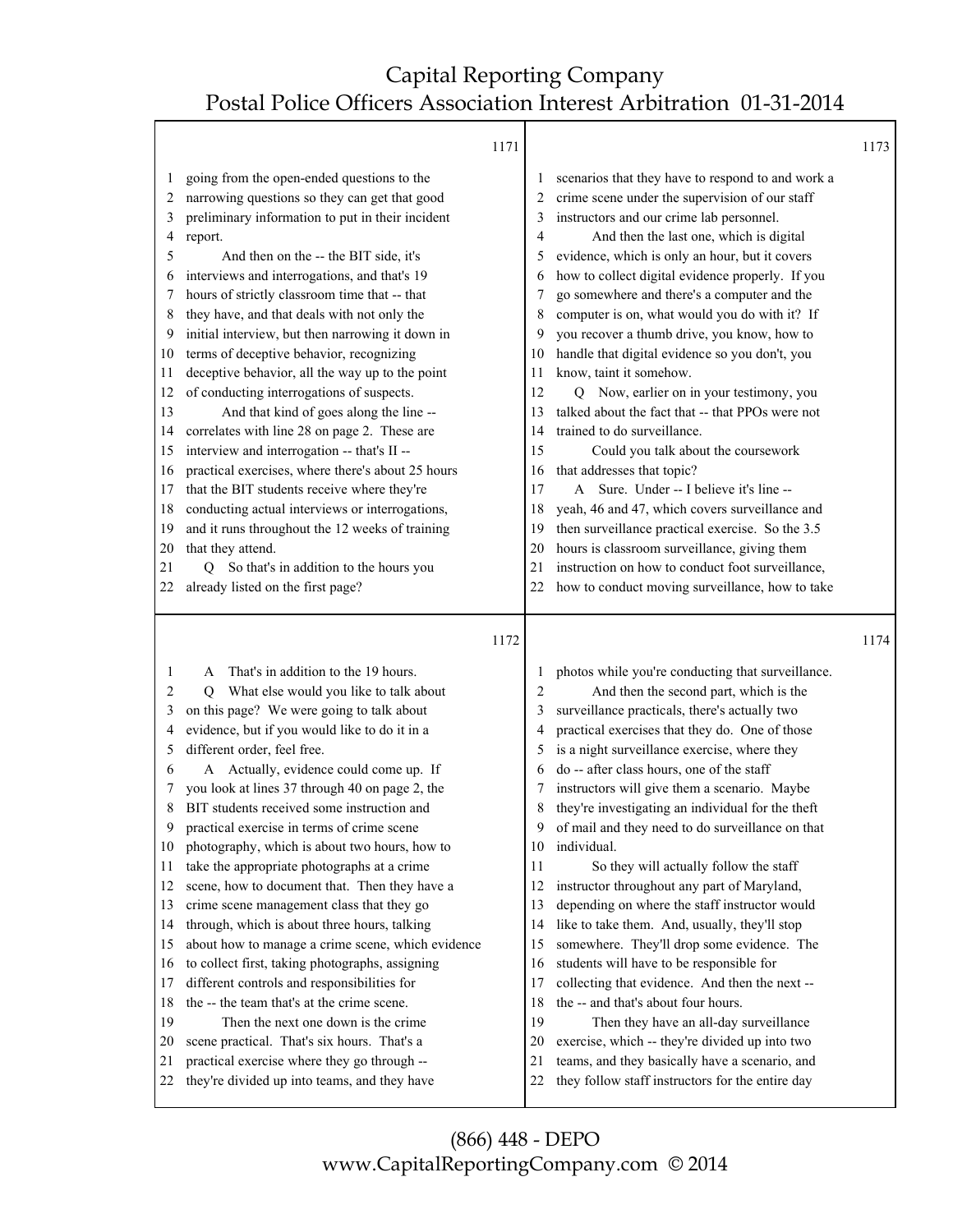T

|          |                                                                                                       | 1175 |          |                                                                                                      | 1177 |
|----------|-------------------------------------------------------------------------------------------------------|------|----------|------------------------------------------------------------------------------------------------------|------|
| 1<br>2   | based upon the case that they're working. And so<br>that's their surveillance practical exercises     |      | 2        | program and the basic inspector training program<br>are, number one, they get an introduction to all |      |
| 3        | that they do.                                                                                         |      |          | of our criminal assignments. If you look at                                                          |      |
| 4        | You may see, also on here, line 43,                                                                   |      |          | line -- I believe it's 49 -- you'll see                                                              |      |
| 5        | where it talks about electronic surveillance, and                                                     |      | 5        | prohibited mailings, narcotics. That's one of                                                        |      |
| 6        | then it says practice. The electronic                                                                 |      | 6        | our criminal assignments.                                                                            |      |
| 7        | surveillance basically deals with undercover                                                          |      | 7        | And then the next probably five or six                                                               |      |
| 8        | surveillance, wiring up individuals for                                                               |      | 8        | lines after that, you'll see mail theft, violent                                                     |      |
| 9        | consensual or nonconsensual surveillance.                                                             |      | 9        | crimes, prohibited mailing, child exploitations.                                                     |      |
| 10       | And then all the tools, as I call them,                                                               |      | 10       | Those are different criminal assignments that an                                                     |      |
| 11       | or the electronic equipment that we have at our                                                       |      | 11       | inspector may be assigned to once they get to the                                                    |      |
| 12       | disposal, they practice wiring each other up,                                                         |      | 12       | field.                                                                                               |      |
| 13       | walking around the facility and, you know, making                                                     |      | 13       | Typically, most of our students don't                                                                |      |
| 14       | sure that they're doing it correctly so they get                                                      |      | 14       | know what team they will be assigned to before                                                       |      |
| 15       | good audio or video, because there are practical                                                      |      | 15       | they actually arrive in their division, but this                                                     |      |
| 16       | exercises in the training where they actually --                                                      |      | 16       | gives them a basic foundation in all of our                                                          |      |
| 17       | it's part of their exercise that they have to                                                         |      | 17       | criminal assignments, so no matter what team                                                         |      |
| 18       | wire someone up. So we want to make sure they                                                         |      | 18       | they're put on, they have a general idea of what                                                     |      |
| 19       | know how to do that before they're put into that                                                      |      | 19       | the work will be.                                                                                    |      |
| 20       | situation.                                                                                            |      | 20       | The -- also along with that, you'll see                                                              |      |
| 21       | Q I think you testified earlier that the                                                              |      | 21       | some practical exercises that they go through.                                                       |      |
| 22       | PPOs don't receive this training?                                                                     |      | 22       | For instance, one of the big ones that they do is                                                    |      |
|          |                                                                                                       |      |          |                                                                                                      |      |
|          |                                                                                                       | 1176 |          |                                                                                                      | 1178 |
| 1        | A                                                                                                     |      |          |                                                                                                      |      |
| 2        | No, ma'am.<br>Q                                                                                       |      |          | line 45. It's a robbery practical exercise that                                                      |      |
| 3        | Okay. Go ahead.<br>A                                                                                  |      |          | basically runs the entire course of the training,                                                    |      |
| 4        | The other thing I wanted to point out<br>which -- and I hate to refer you -- keep                     |      |          | where they do a investigation into the robbery of<br>a letter carrier. And it will start out with -- |      |
| 5        | referring back to page -- pages, but on page 1, a                                                     |      | 5        | they interview a witness, and then they have to                                                      |      |
| 6        | portion of the training on line 27 -- it's the                                                        |      | 6        | take the leads that they develop from that                                                           |      |
| 7        | last line of page 1 -- is actually their physical                                                     |      | 7        | interview, and they work it through the entire                                                       |      |
| 8        | training. Postal Inspectors, the BIT students,                                                        |      | 8        | basic training. And it basically culminates in                                                       |      |
| 9        | are required to participate in basic -- I mean,                                                       |      | 9        | the arrest of their robbery suspect.                                                                 |      |
| 10       | physical training. Typically, it's two hours a                                                        |      | 10       | They have a burglary practical                                                                       |      |
| 11       | week that they do the PT with their staff                                                             |      | 11       | exercise, where they have to respond to a                                                            |      |
| 12       | instructors, and then they're required to do one                                                      |      | 12       | burglary exercise, process a crime scene,                                                            |      |
| 13       | PT session on their own a week.                                                                       |      | 13       | interview the witness, do an accountability at                                                       |      |
| 14       | Typically, the PT involves running or                                                                 |      | 14       | the office, and they work that all the way                                                           |      |
| 15       | calisthenics. I prefer the running since we get                                                       |      | 15       | through. That's only a day-long exercise, so it                                                      |      |
| 16       | to run through the beautiful neighborhoods in                                                         |      | 16       | kind of happens like you see on TV, where it's                                                       |      |
| 17       | Potomac. And then it culminates in a 4.7-mile                                                         |      | 17       | solved very quickly. But they basically work                                                         |      |
| 18       | run in the last week of the training. The PPO                                                         |      | 18       | that through to where they arrest the suspect,                                                       |      |
| 19       | students do not do the physical training.                                                             |      | 19       | and then they end up processing the suspect and                                                      |      |
| 20       | The other -- just -- the other thing --                                                               |      | 20       | doing the interview of the -- of the suspect.                                                        |      |
| 21<br>22 | a couple of things I wanted to point out that's,<br>I think, a significant difference between the PPO |      | 21<br>22 | There's also a controlled delivery<br>practical exercise where they receive information              |      |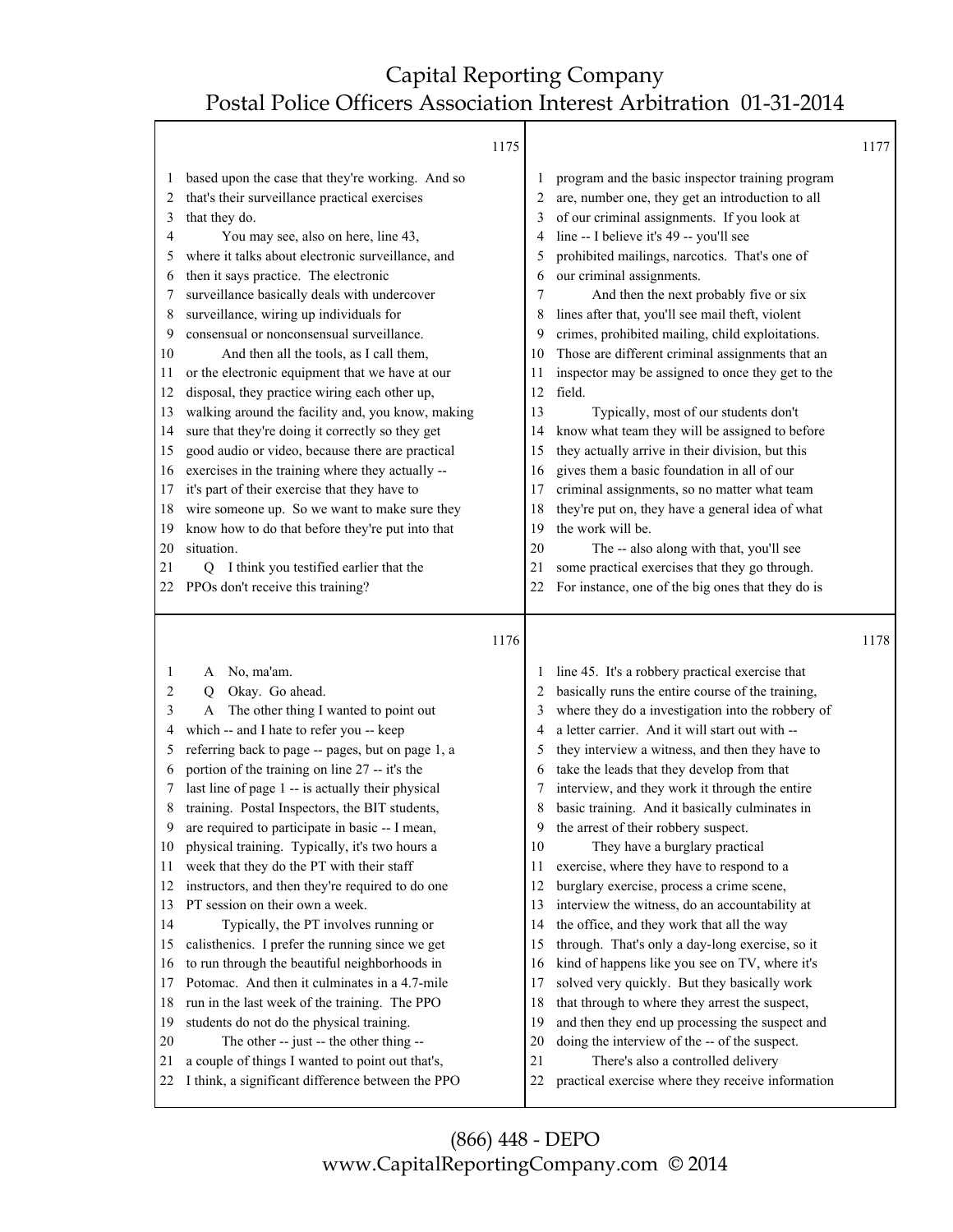#### 1179

|          |                                                                                                | 1179 |          |                                                                                                    | 1181 |
|----------|------------------------------------------------------------------------------------------------|------|----------|----------------------------------------------------------------------------------------------------|------|
| 1        | about a drug parcel coming in. They'll intercept                                               |      | 1        | that talks about security guards are trained.                                                      |      |
| 2        | the drug parcel and get the affidavit and search                                               |      | 2        | Then, when you talk about -- they're typically                                                     |      |
| 3        | warrant for the parcel and do a delivery of that                                               |      | 3        | trained to prevent respond to and/or resist                                                        |      |
| 4        | parcel and, again, culminating with the arrest                                                 |      | 4        | attempted violations -- that's what our Postal                                                     |      |
| 5        | and processing and interview of the suspect at                                                 |      | 5        | Police Officers respond to -- they're trained to                                                   |      |
| 6        | that time.                                                                                     |      | 6        | respond and contain or secure the situation, and                                                   |      |
| 7        | Q Okay. So if you go to Postal Service                                                         |      | 7        | then they turn over those investigations to the                                                    |      |
| 8        | exhibits, Volume 2, and you turn to Exhibit                                                    |      | 8        | Postal Inspectors.                                                                                 |      |
| 9        | D-3 -- let's make sure everybody's on the -- it's                                              |      | 9        | And sometimes to local police?<br>Q                                                                |      |
| 10       | not D-3. It's D-13. Excuse me. I forgot the                                                    |      | 10       | Correct.<br>A                                                                                      |      |
| 11       | one. You'll see the -- we just had some                                                        |      | 11       | All right. I just want to spend a<br>O                                                             |      |
| 12       | testimony about this.                                                                          |      | 12       | little bit of time on in-service training.                                                         |      |
| 13       | A Is that the Grade Evaluation Guide?                                                          |      | 13       | What sort of in-service training,                                                                  |      |
| 14       | You've got it.<br>Q<br>A Okay.                                                                 |      | 14       | generally, do PPOs receive? I think we've<br>already had some testimony on this.                   |      |
| 15<br>16 | And I'd like you to just review, if you<br>O                                                   |      | 15<br>16 | A Postal Police Officers receive the                                                               |      |
| 17       | would, Inspector McDaniel, the language that                                                   |      | 17       | mandated threat management training, which                                                         |      |
| 18       | begins halfway down on page 3 and then beginning                                               |      | 18       | encompasses firearms, defensive -- defensive                                                       |      |
| 19       | at the top of page 7. It's just a couple of                                                    |      | 19       | tactics and officer survival training. They                                                        |      |
| 20       | pages on -- a couple of paragraphs on page 3.                                                  |      | 20       | also -- periodically, they'll receive a field                                                      |      |
| 21       | You'll see the language that relates to training,                                              |      | 21       | legal training, and some of them may be certified                                                  |      |
| 22       | and then at the top of page 7.                                                                 |      | 22       | as threat management instructors, either in                                                        |      |
|          |                                                                                                |      |          |                                                                                                    |      |
|          |                                                                                                |      |          |                                                                                                    |      |
|          |                                                                                                | 1180 |          |                                                                                                    | 1182 |
| 1        | Okay.<br>A                                                                                     |      |          | defensive tactics, firearms or officer survival,                                                   |      |
| 2        | The other one's just the first real<br>О                                                       |      |          | and I believe we've heard testimony that some of                                                   |      |
| 3        | paragraph on page 7, I think.                                                                  |      | 3        | them are certified.                                                                                |      |
| 4        | A Is that --                                                                                   |      | 4        | Q I forgot to ask this question to you                                                             |      |
| 5        | I think I'm wrong. It's the last<br>O                                                          |      | 5        | earlier, but I think we can put it into your                                                       |      |
| 6        | paragraph on page 7. Excuse me. It starts out                                                  |      | 6        | answer here.                                                                                       |      |
| 7        | with "the primary emphasis."                                                                   |      | 7        | Are the scenarios used in the training                                                             |      |
| 8        | Okay.<br>A                                                                                     |      | 8        | of PPOs and inspectors the same?                                                                   |      |
| 9        | You ready?<br>Q                                                                                |      | 9        | No, they're not the same.<br>A                                                                     |      |
| 10       | Yes, ma'am.<br>A                                                                               |      | 10       | Could you explain that?<br>Q                                                                       |      |
| 11       | Okay. As the Postal Service's training<br>O                                                    |      | 11       | In terms of the -- are you asking about<br>A                                                       |      |
| 12       | expert, is the training based upon these                                                       |      | 12       | the fact pattern?                                                                                  |      |
| 13       | descriptions closer to -- of the -- of the                                                     |      | 13       | Yes.<br>$\overline{Q}$                                                                             |      |
| 14       | PPOs -- is the training of the PPOs closer to                                                  |      | 14       | A<br>The scenarios that are developed for                                                          |      |
| 15       | security guard or police?                                                                      |      | 15       | both of the basic training programs and even                                                       |      |
| 16       | A The training that the Postal Police                                                          |      | 16       | in-service training are geared toward their                                                        |      |
| 17       | Officers receive is more consistent with the --                                                |      | 17       | response and their -- their job duties, I guess.                                                   |      |
| 18       | what's described in here as security guards.                                                   |      | 18       | For instance, I'll -- it would probably be better                                                  |      |
| 19       | And why do you say that?<br>Q                                                                  |      | 19       | if I give you an example.                                                                          |      |
| 20       | Because they're trained in terms of<br>A                                                       |      | 20       | If you're doing a scenario for Postal                                                              |      |
| 21<br>22 | protecting the postal property, and this last<br>paragraph or this paragraph that -- on page 3 |      | 21<br>22 | Police Officers covering building entry, you may<br>create a scenario that you're responding to an |      |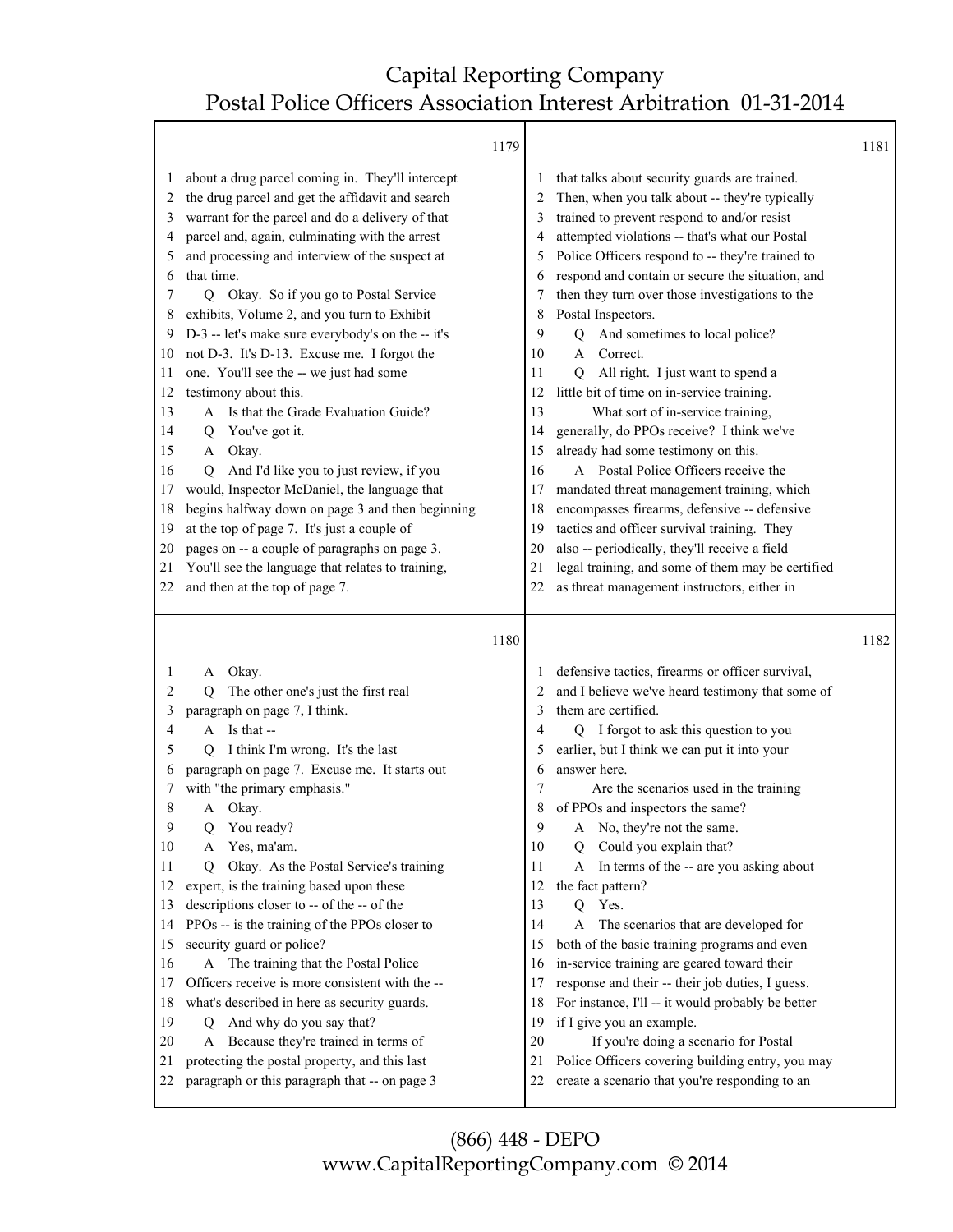|                                                                                                                               | 1183                                                                                                                                                                                                                                                                                                                                                                                                                                                                                                                                                                                                                                                                                                                                                                                                                                                                                                                                                                   |                                                                                                                               |                                                                                                                                                                                                                                                                                                                                                                                                                                                                                                                                                                                                                                                                                                                                                                                                                                                                                                                                                             | 1185 |
|-------------------------------------------------------------------------------------------------------------------------------|------------------------------------------------------------------------------------------------------------------------------------------------------------------------------------------------------------------------------------------------------------------------------------------------------------------------------------------------------------------------------------------------------------------------------------------------------------------------------------------------------------------------------------------------------------------------------------------------------------------------------------------------------------------------------------------------------------------------------------------------------------------------------------------------------------------------------------------------------------------------------------------------------------------------------------------------------------------------|-------------------------------------------------------------------------------------------------------------------------------|-------------------------------------------------------------------------------------------------------------------------------------------------------------------------------------------------------------------------------------------------------------------------------------------------------------------------------------------------------------------------------------------------------------------------------------------------------------------------------------------------------------------------------------------------------------------------------------------------------------------------------------------------------------------------------------------------------------------------------------------------------------------------------------------------------------------------------------------------------------------------------------------------------------------------------------------------------------|------|
| $\perp$<br>2<br>3<br>4<br>5<br>6<br>7<br>8<br>9<br>10<br>11<br>12<br>13<br>14<br>15<br>16<br>17<br>18<br>19<br>20<br>21<br>22 | alarm activation at the Potomac post office, and<br>so that would be their scenario. If you have<br>inspectors and you're training them, their<br>scenario may be you have a search warrant for a<br>residence located in Potomac, Maryland.<br>Basically, the fact pattern of the<br>scenario may be a little bit different, but in<br>that example that I gave, you're looking for the<br>same techniques, because they're taught the same<br>techniques in terms of building entry and room<br>clearing procedures.<br>Q Okay. So that -- that's about the<br>overlap in the training that takes place? There<br>is some overlap?<br>A In terms of in-service?<br>In terms of skills. Yes, in-service.<br>$\mathsf{Q}$<br>Yes.<br>A<br>Yes, in-service.<br>Q<br>Yeah. Yes. I mean, there is overlap<br>A<br>in terms of in-service training. There is no --<br>the two basic training programs do not overlap at<br>all. They don't do anything together or there's | $\perp$<br>2<br>3<br>4<br>5<br>6<br>7<br>8<br>9<br>10<br>11<br>12<br>13<br>14<br>15<br>16<br>17<br>18<br>19<br>20<br>21<br>22 | the in-service training similarities between the<br>PPOs and the inspectors in terms of, I guess,<br>threat management. You've already alluded to<br>this.<br>A I guess I don't understand --<br>Q Well, they all get trained in weapons,<br>for example.<br>A Correct. They're all trained in -- in<br>the use of their firearm. They're all trained in<br>the use of their defensive tactics and officer<br>survival skills, so those are the same training<br>that they receive in terms of the threat<br>management.<br>$Q$ Are --<br>ARBITRATOR OLDHAM: Just to be clear,<br>how are we supposed to be understanding the<br>expression "in-service" as opposed to what we<br>just finished?<br>MS. GONSALVES: Okay. So how often --<br>I can -- I can quantify -- I can have her<br>quantify how often they get trained in each area.<br>ARBITRATOR OLDHAM: But basically, what                                                                        |      |
|                                                                                                                               | 1184                                                                                                                                                                                                                                                                                                                                                                                                                                                                                                                                                                                                                                                                                                                                                                                                                                                                                                                                                                   |                                                                                                                               |                                                                                                                                                                                                                                                                                                                                                                                                                                                                                                                                                                                                                                                                                                                                                                                                                                                                                                                                                             | 1186 |
| $\perp$<br>2<br>3<br>4<br>5<br>6<br>7<br>8<br>9<br>10<br>11<br>12<br>13<br>14<br>15<br>16<br>17<br>18<br>19<br>20<br>21<br>22 | no threat management training together with the<br>basic training programs.<br>Q Okay.<br>ARBITRATOR OLDHAM: What you just said,<br>that they were the same skills, I take it that<br>comment -- what did you mean by that comment?<br>THE WITNESS: They are the same skills,<br>but --<br>ARBITRATOR OLDHAM: And what are the<br>they?<br>THE WITNESS: Building clearing<br>techniques in terms of entering a room. You<br>know, if you're going to clear a room, there are<br>techniques in how to clear that room. The<br>techniques are the same for a Postal Police<br>Officer as it is a basic inspector training<br>student, but they're -- in the basic training<br>program, they're not in the same classroom or the<br>same scenarios.<br>BY MS. GONSALVES<br>So let's talk about the common -- in<br>O.<br>terms of in-service training, let's talk about                                                                                                   | 2<br>3<br>4<br>5<br>6<br>7<br>8<br>10<br>11<br>12<br>13<br>14<br>15<br>16<br>17<br>18<br>19<br>20<br>21<br>22                 | you're talking about now are things -- ongoing<br>training that occurs after the basic training --<br>MS. GONSALVES: Yes.<br>ARBITRATOR OLDHAM: -- that they're --<br>THE WITNESS: Yes.<br>MS. GONSALVES: I apologize for not<br>making that clear. Let me also say that -- I was<br>trying to expedite this, make it shorter, so I<br>wasn't going through each aspect, but -- but we<br>can do that quickly.<br>BY MS. GONSALVES<br>First, let's talk about firearms<br>Q<br>training. What does firearms training focus on?<br>A And just so I'm clear for Arbitrator<br>Oldham, we are talking -- when I say in-service,<br>that's post-graduate, basically, you know, what<br>they're doing in the field after they've<br>completed their basic training.<br>For firearms, the in-service component<br>of what they have to do, they have to qualify<br>twice a year. And when I say "they," it's Postal<br>Police Officers and inspectors. We have to |      |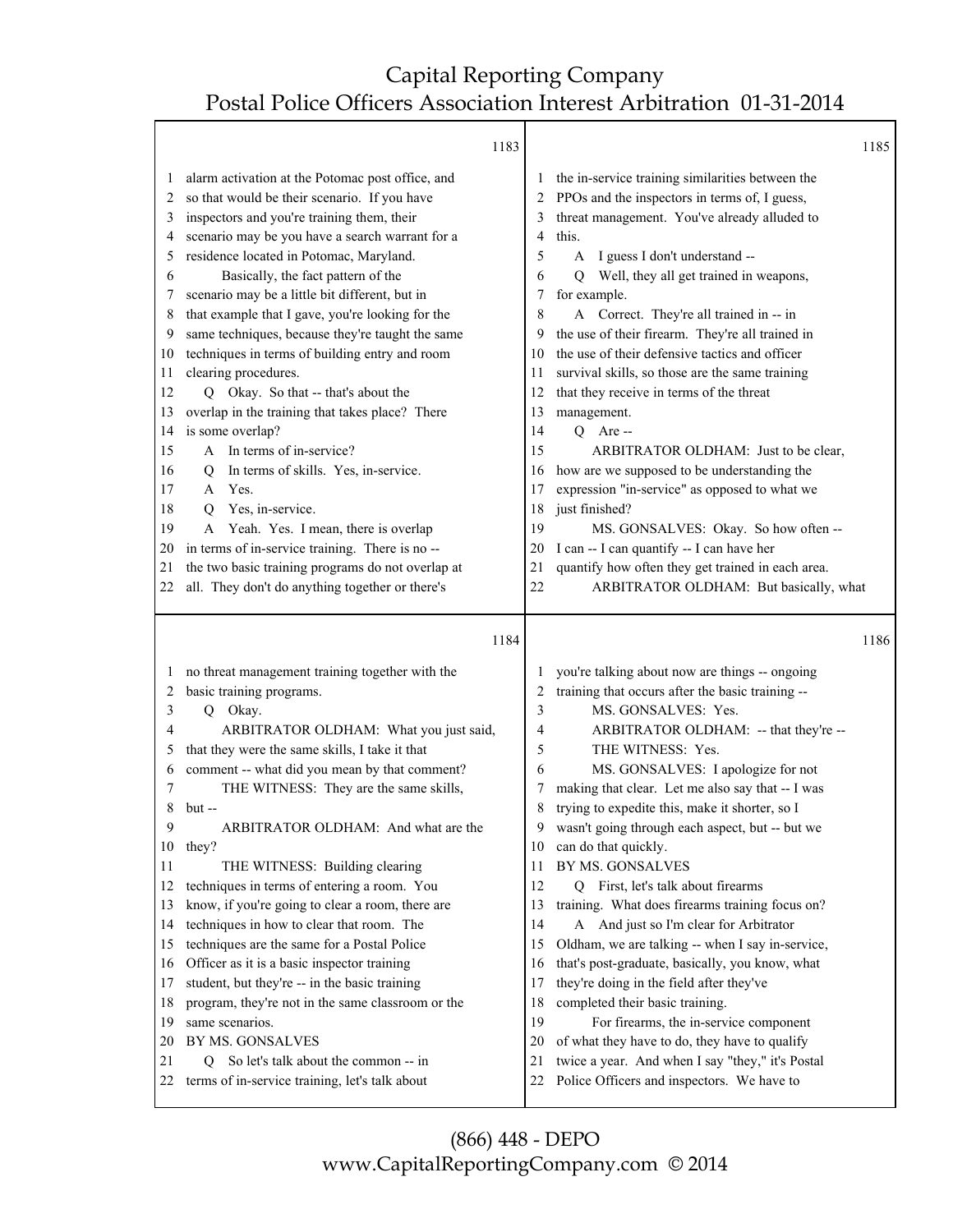Τ

|                                                                                                                   |                                                                                                                                                                                                                                                                                                                                                                                                                                                                                                                                                                                                                                                                                                                                                                                                                                                                                                                                                          | 1187 |                                                                                                              |                                                                                                                                                                                                                                                                                                                                                                                                                                                                                                                                                                                                                                                                                                                                                                                                                                                                                                    | 1189 |
|-------------------------------------------------------------------------------------------------------------------|----------------------------------------------------------------------------------------------------------------------------------------------------------------------------------------------------------------------------------------------------------------------------------------------------------------------------------------------------------------------------------------------------------------------------------------------------------------------------------------------------------------------------------------------------------------------------------------------------------------------------------------------------------------------------------------------------------------------------------------------------------------------------------------------------------------------------------------------------------------------------------------------------------------------------------------------------------|------|--------------------------------------------------------------------------------------------------------------|----------------------------------------------------------------------------------------------------------------------------------------------------------------------------------------------------------------------------------------------------------------------------------------------------------------------------------------------------------------------------------------------------------------------------------------------------------------------------------------------------------------------------------------------------------------------------------------------------------------------------------------------------------------------------------------------------------------------------------------------------------------------------------------------------------------------------------------------------------------------------------------------------|------|
| 1<br>2<br>3<br>4<br>5<br>6<br>7<br>8<br>9<br>10<br>11<br>12<br>13<br>14<br>15<br>16<br>17<br>18<br>19<br>20<br>21 | qualify with our weapon twice a year. We also<br>have to demonstrate proficiency in certain<br>techniques and tactics. Some of those techniques<br>we have to do twice a year, for instance,<br>handcuffing. We have to demonstrate proficiency<br>in handcuffing twice a year. We have to<br>demonstrate proficiency with our expandable<br>baton.<br>For some other techniques, then we only<br>have to demonstrate proficiency once a year. An<br>example of that would be with firearms. We set<br>up a stress course or we do low-light firing,<br>where you don't have as much light, so you have<br>to practice your firing skills in a low-light<br>situation. We do that once a year. There are<br>some defensive tactics skills and officer<br>survival skills that we only do once a year.<br>Felony vehicle stops, we only do once a year.<br>Building clearing techniques, we only do once a<br>year.<br>Okay. So, whereas, with basic<br>Q |      | 1<br>2<br>3<br>4<br>5<br>6<br>8<br>9<br>10<br>11<br>12<br>13<br>14<br>15<br>16<br>17<br>18<br>19<br>20<br>21 | that at least familiarization with the training.<br>So if we make an entry with an MP5 operator and<br>that MP5 operator goes down, we should be able to<br>pick that weapon up in a deadly-force situation<br>and be able to utilize that weapon.<br>With the Postal Police Officers,<br>they're not required to have that MP5<br>familiarization. I do know, in some divisions,<br>they do it for them, but they're not required to<br>have that.<br>Q And I think you've already said this,<br>but none are certified on it?<br>A Correct.<br>So have you now covered all the<br>Q<br>in-service training for PPOs, threat management,<br>legal? You talked about the periodic legal<br>training. Is there anything else there?<br>A No, ma'am.<br>Okay. What about in-service training<br>Q<br>for inspectors? And I think you've already<br>testified that they do the same threat management |      |
| 22                                                                                                                | training, the instruction is completely separate,                                                                                                                                                                                                                                                                                                                                                                                                                                                                                                                                                                                                                                                                                                                                                                                                                                                                                                        |      | 22                                                                                                           | part with the -- I don't know all the -- officer                                                                                                                                                                                                                                                                                                                                                                                                                                                                                                                                                                                                                                                                                                                                                                                                                                                   |      |
|                                                                                                                   |                                                                                                                                                                                                                                                                                                                                                                                                                                                                                                                                                                                                                                                                                                                                                                                                                                                                                                                                                          |      |                                                                                                              |                                                                                                                                                                                                                                                                                                                                                                                                                                                                                                                                                                                                                                                                                                                                                                                                                                                                                                    |      |
|                                                                                                                   |                                                                                                                                                                                                                                                                                                                                                                                                                                                                                                                                                                                                                                                                                                                                                                                                                                                                                                                                                          | 1188 |                                                                                                              |                                                                                                                                                                                                                                                                                                                                                                                                                                                                                                                                                                                                                                                                                                                                                                                                                                                                                                    | 1190 |
|                                                                                                                   | is this -- is it correct to call this refresher                                                                                                                                                                                                                                                                                                                                                                                                                                                                                                                                                                                                                                                                                                                                                                                                                                                                                                          |      | $\perp$                                                                                                      | survival, defensive tactics, and I want to say                                                                                                                                                                                                                                                                                                                                                                                                                                                                                                                                                                                                                                                                                                                                                                                                                                                     |      |
| 2                                                                                                                 | training?                                                                                                                                                                                                                                                                                                                                                                                                                                                                                                                                                                                                                                                                                                                                                                                                                                                                                                                                                |      | 2                                                                                                            | weapons, but it's not called that.                                                                                                                                                                                                                                                                                                                                                                                                                                                                                                                                                                                                                                                                                                                                                                                                                                                                 |      |
| 3                                                                                                                 | Correct.<br>A                                                                                                                                                                                                                                                                                                                                                                                                                                                                                                                                                                                                                                                                                                                                                                                                                                                                                                                                            |      | 3                                                                                                            | Firearms.<br>A                                                                                                                                                                                                                                                                                                                                                                                                                                                                                                                                                                                                                                                                                                                                                                                                                                                                                     |      |
| 4                                                                                                                 | This refresher training takes place<br>Q                                                                                                                                                                                                                                                                                                                                                                                                                                                                                                                                                                                                                                                                                                                                                                                                                                                                                                                 |      | 4                                                                                                            | Firearms. What other sort of<br>0                                                                                                                                                                                                                                                                                                                                                                                                                                                                                                                                                                                                                                                                                                                                                                                                                                                                  |      |
| 5                                                                                                                 | with both PPOs and inspectors, correct?                                                                                                                                                                                                                                                                                                                                                                                                                                                                                                                                                                                                                                                                                                                                                                                                                                                                                                                  |      | 5                                                                                                            | in-service training do inspectors receive?                                                                                                                                                                                                                                                                                                                                                                                                                                                                                                                                                                                                                                                                                                                                                                                                                                                         |      |
| 6<br>7                                                                                                            | A Yes.<br>I wanted to just -- since we've had<br>О                                                                                                                                                                                                                                                                                                                                                                                                                                                                                                                                                                                                                                                                                                                                                                                                                                                                                                       |      | 6<br>7                                                                                                       | They also have periodic field legal<br>A<br>refresher training, but in addition to those two                                                                                                                                                                                                                                                                                                                                                                                                                                                                                                                                                                                                                                                                                                                                                                                                       |      |
| 8                                                                                                                 | some testimony about it, I wanted to ask you                                                                                                                                                                                                                                                                                                                                                                                                                                                                                                                                                                                                                                                                                                                                                                                                                                                                                                             |      | 8                                                                                                            | types of training, they can become threat                                                                                                                                                                                                                                                                                                                                                                                                                                                                                                                                                                                                                                                                                                                                                                                                                                                          |      |
| 9                                                                                                                 | about submachine guns, MP5s. Could you just talk                                                                                                                                                                                                                                                                                                                                                                                                                                                                                                                                                                                                                                                                                                                                                                                                                                                                                                         |      | 9                                                                                                            | management instructors. They also receive job                                                                                                                                                                                                                                                                                                                                                                                                                                                                                                                                                                                                                                                                                                                                                                                                                                                      |      |
| 10                                                                                                                | about the differences there?                                                                                                                                                                                                                                                                                                                                                                                                                                                                                                                                                                                                                                                                                                                                                                                                                                                                                                                             |      | 10                                                                                                           | specific to their criminal assignment training.                                                                                                                                                                                                                                                                                                                                                                                                                                                                                                                                                                                                                                                                                                                                                                                                                                                    |      |
| 11                                                                                                                | A The MP5 is a weapon that -- as a                                                                                                                                                                                                                                                                                                                                                                                                                                                                                                                                                                                                                                                                                                                                                                                                                                                                                                                       |      | 11                                                                                                           | I can -- you know, advanced mail theft,                                                                                                                                                                                                                                                                                                                                                                                                                                                                                                                                                                                                                                                                                                                                                                                                                                                            |      |
|                                                                                                                   | inspector, we receive familiarization training                                                                                                                                                                                                                                                                                                                                                                                                                                                                                                                                                                                                                                                                                                                                                                                                                                                                                                           |      | 12                                                                                                           | advanced mail fraud. We have basic mail fraud,                                                                                                                                                                                                                                                                                                                                                                                                                                                                                                                                                                                                                                                                                                                                                                                                                                                     |      |
| 12<br>13                                                                                                          | with that weapon. We're shown how to load it,                                                                                                                                                                                                                                                                                                                                                                                                                                                                                                                                                                                                                                                                                                                                                                                                                                                                                                            |      | 13                                                                                                           | basic mail theft, robbery/burglary training,                                                                                                                                                                                                                                                                                                                                                                                                                                                                                                                                                                                                                                                                                                                                                                                                                                                       |      |
| 14                                                                                                                | how to unload it, how to render it safe, how to                                                                                                                                                                                                                                                                                                                                                                                                                                                                                                                                                                                                                                                                                                                                                                                                                                                                                                          |      | 14                                                                                                           | dangerous mail investigations training,                                                                                                                                                                                                                                                                                                                                                                                                                                                                                                                                                                                                                                                                                                                                                                                                                                                            |      |
| 15                                                                                                                | fire it. We have the opportunity to fire it.                                                                                                                                                                                                                                                                                                                                                                                                                                                                                                                                                                                                                                                                                                                                                                                                                                                                                                             |      | 15                                                                                                           | prohibited mailing narcotics training, prohibited                                                                                                                                                                                                                                                                                                                                                                                                                                                                                                                                                                                                                                                                                                                                                                                                                                                  |      |
| 16                                                                                                                | But that is a weapon that you have to be a                                                                                                                                                                                                                                                                                                                                                                                                                                                                                                                                                                                                                                                                                                                                                                                                                                                                                                               |      | 16                                                                                                           | mailing child exploitation training, revenue                                                                                                                                                                                                                                                                                                                                                                                                                                                                                                                                                                                                                                                                                                                                                                                                                                                       |      |
| 17                                                                                                                | certified operator on, and only an inspector can                                                                                                                                                                                                                                                                                                                                                                                                                                                                                                                                                                                                                                                                                                                                                                                                                                                                                                         |      | 17                                                                                                           | investigations training. That's kind of all I                                                                                                                                                                                                                                                                                                                                                                                                                                                                                                                                                                                                                                                                                                                                                                                                                                                      |      |
| 18                                                                                                                | be a certified operator on that weapon. And                                                                                                                                                                                                                                                                                                                                                                                                                                                                                                                                                                                                                                                                                                                                                                                                                                                                                                              |      | 18                                                                                                           | can think off the top of my head, but --                                                                                                                                                                                                                                                                                                                                                                                                                                                                                                                                                                                                                                                                                                                                                                                                                                                           |      |
| 19                                                                                                                | that's an additional one week worth of training                                                                                                                                                                                                                                                                                                                                                                                                                                                                                                                                                                                                                                                                                                                                                                                                                                                                                                          |      | 19                                                                                                           | So, on E-1, Postal Service E-1, you<br>Q                                                                                                                                                                                                                                                                                                                                                                                                                                                                                                                                                                                                                                                                                                                                                                                                                                                           |      |
| 20                                                                                                                | on just that weapon that you have to go through                                                                                                                                                                                                                                                                                                                                                                                                                                                                                                                                                                                                                                                                                                                                                                                                                                                                                                          |      | 20                                                                                                           | were kind of talking about the -- that there was                                                                                                                                                                                                                                                                                                                                                                                                                                                                                                                                                                                                                                                                                                                                                                                                                                                   |      |
| 21<br>22                                                                                                          | to become a certified MP5 operator.<br>PPOs -- inspectors are mandated to have                                                                                                                                                                                                                                                                                                                                                                                                                                                                                                                                                                                                                                                                                                                                                                                                                                                                           |      | 21<br>22                                                                                                     | a large -- on this second page, you said that<br>these are some of the topic areas that they're                                                                                                                                                                                                                                                                                                                                                                                                                                                                                                                                                                                                                                                                                                                                                                                                    |      |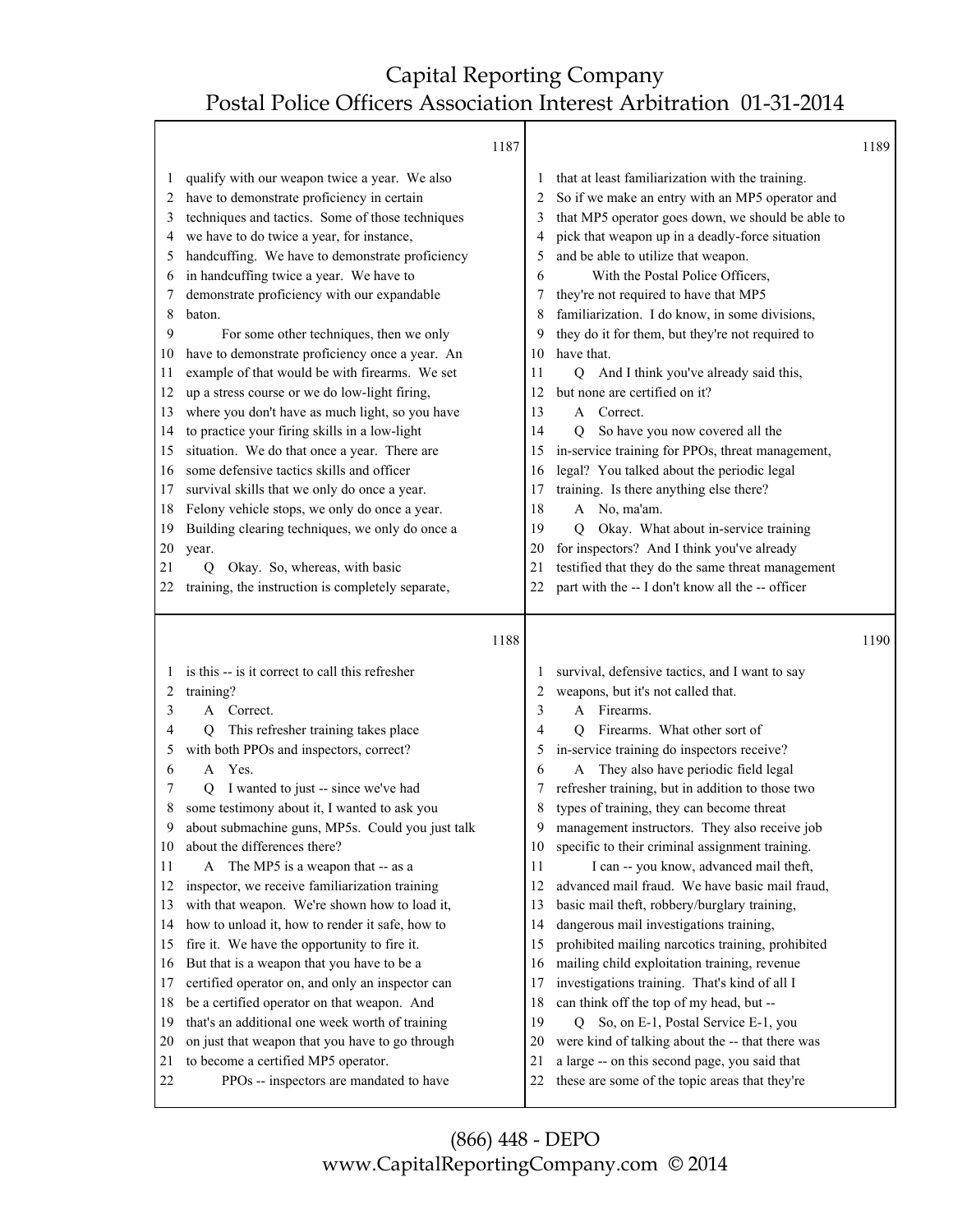Т

1

|    |                                                   | 1191 |    |                                                           | 1193 |
|----|---------------------------------------------------|------|----|-----------------------------------------------------------|------|
| 1  | exposed to --                                     |      |    | the -- the -- some of the differences that --             |      |
| 2  | Yes.<br>A                                         |      | 2  | that I pointed out through my testimony. I think          |      |
| 3  | -- because they don't yet know what<br>Q          |      | 3  | that would be about it.                                   |      |
| 4  | their assignment is, but they kind of get this    |      | 4  | As to -- as to the OPM guide<br>Q                         |      |
| 5  | broad overview?                                   |      | 5  | classification, what would you conclude in                |      |
| 6  | A Right.                                          |      | 6  | that -- on that point?                                    |      |
| 7  | Would the additional in-service<br>O              |      | 7  | A Based upon these documents, that they                   |      |
| 8  | training be on one of those subject areas?        |      | 8  | are more -- the training that they receive is             |      |
| 9  | A Correct. If they leave the academy and          |      | 9  | more consistent with the security guard as                |      |
| 10 | they're assigned to a mail fraud team, most       |      | 10 | described in this document.                               |      |
| 11 | likely, they're going to be sent to the next      |      | 11 | MS. GONSALVES: Thank you, Inspector                       |      |
| 12 | available mail fraud training, and then, probably |      | 12 | McDaniel.                                                 |      |
| 13 | down the road, they'll go to advanced mail fraud  |      | 13 | CROSS-EXAMINATION BY COUNSEL FOR                          |      |
| 14 | training. So it's not just the basic foundation   |      |    | <b>THE</b>                                                |      |
| 15 | that they received at our academy. They receive   |      | 14 | <b>UNION</b>                                              |      |
| 16 | more in-depth training on how to specifically     |      | 15 | BY MR. STEPHENS                                           |      |
| 17 | conduct those investigations.                     |      | 16 | Good morning.<br>Q                                        |      |
| 18 | It's more than an hour?<br>$\overline{Q}$         |      | 17 | Good morning, sir.<br>A                                   |      |
| 19 | Oh, absolutely. Some are a week or<br>A           |      | 18 | Inspector McDaniel, you were questioned<br>$\overline{Q}$ |      |
| 20 | longer.                                           |      | 19 | about the -- the academy. It's accredited by the          |      |
| 21 | Q Okay. So, Inspector McDaniel, could             |      | 20 | Federal Law Enforcement Training --                       |      |
| 22 | you please summarize your testimony?              |      | 21 | Accreditation.<br>A                                       |      |
|    |                                                   |      | 22 | -- Accreditation. And why is that --<br>O                 |      |
|    |                                                   |      |    |                                                           |      |
|    |                                                   |      |    |                                                           |      |
|    |                                                   | 1192 |    |                                                           | 1194 |
| 1  | A Basically, in summary, I -- there are           |      |    | what are the minimum requirements for that                |      |
| 2  | some similarities between the PPO BT program and  |      | 2  | accreditation? Just without going into great              |      |
| 3  | the BIT training program, and I've pointed those  |      | 3  | detail, which I'm sure there is a lot of detail,          |      |
| 4  | out. But there are some significant differences   |      | 4  | can you just give us a brief overview of that?            |      |
| 5  | to the BIT and PPO basic training program. Both   |      | 5  | A Well, basically, as I testified, there                  |      |
| 6  | training programs were created on their job       |      | 6  | are 52 standards for just the program. On top of          |      |
| 7  | duties and responsibilities. The PPO basic        |      | 7  | those 52, there's an additional 20 standards that         |      |
| 8  | training program was created on their job duties  |      | 8  | we have to meet for our academy accreditation.            |      |
| 9  | and responsibilities to provide security for the  |      | 9  | So, in total, we have 72 standards that we have           |      |
| 10 | Postal Service in terms of property, assets and   |      | 10 | to meet for our academy accreditation.                    |      |
| 11 | personnel. And the Inspection Service training    |      | 11 | And that accreditation is a<br>0                          |      |
| 12 | was created to their job duties and               |      | 12 | certification of what exactly?                            |      |
| 13 | responsibilities, conducting criminal             |      | 13 | A It's basically certification that our                   |      |
| 14 | investigations.                                   |      | 14 | training has been created and it meets all the            |      |
| 15 | The PPOs don't receive in-depth                   |      | 15 | standards under these guidelines that have been           |      |
| 16 | investigation training or any investigation       |      | 16 | set forth by federal law enforcement.                     |      |
| 17 | training of how to conduct an investigation.      |      | 17 | Q While I've been on my phone, it has not                 |      |
| 18 | They don't receive training on collecting         |      | 18 | just been texting. It's actually -- I wanted to           |      |
| 19 | evidence. They may receive an introductory        |      | 19 | pull up what the FLETA described itself as, and I         |      |
| 20 | course in how to secure evidence, but not         |      | 20 | wonder if you'll -- without, of course, having an         |      |
| 21 | collecting evidence. They receive no training on  |      | 21 | exhibit, I'll represent to you -- and tell me if          |      |
| 22 | surveillance. And, you know, I think those are    |      | 22 | I'm right in saying this -- that the -- the               |      |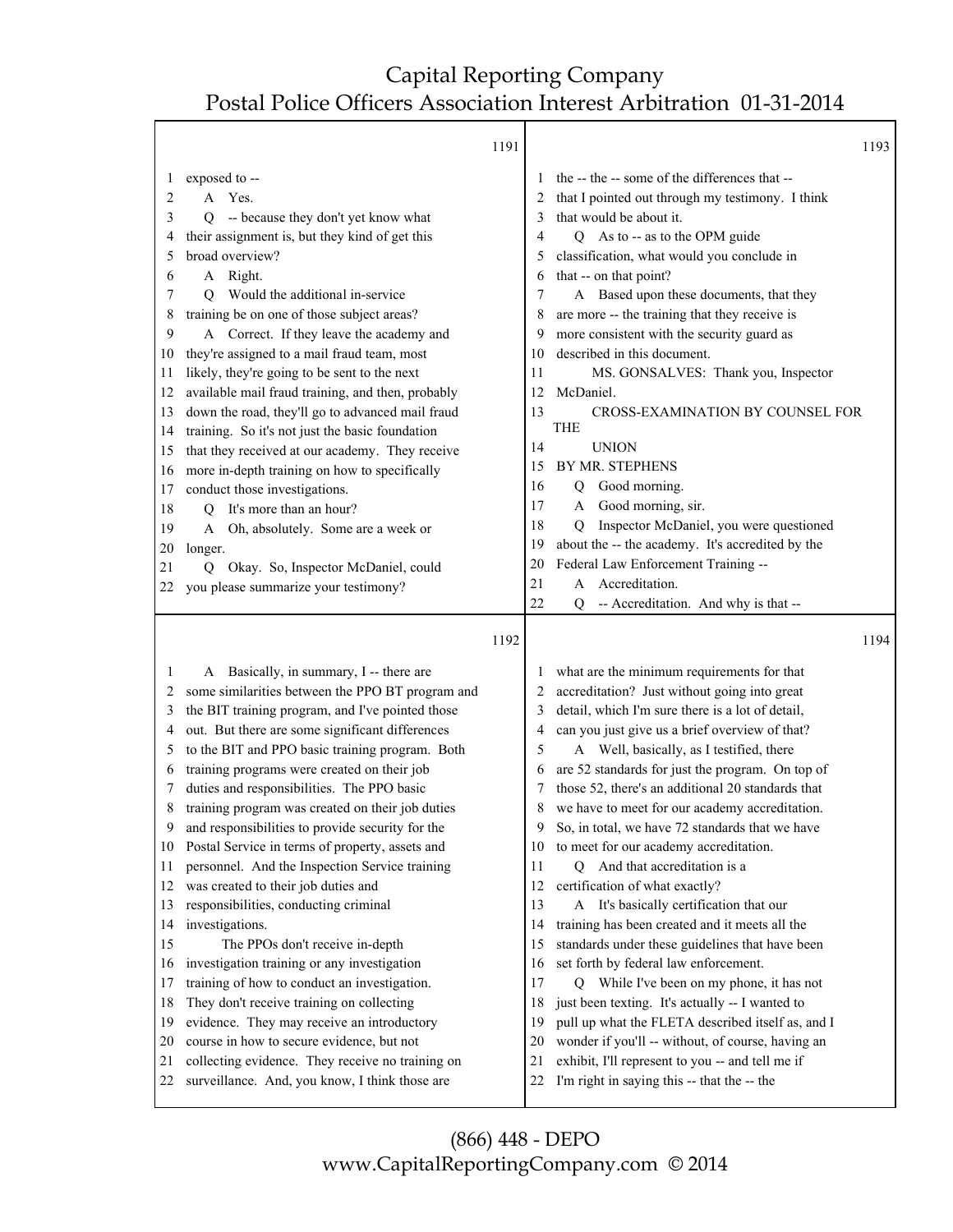Г

|    | 1195                                             |                |                                                         | 1197 |
|----|--------------------------------------------------|----------------|---------------------------------------------------------|------|
|    | accreditation of a federal law enforcement       |                | are PPOs trained to identify themselves when            |      |
| 2  | academy or program provides assurance to the     | $\mathfrak{D}$ | they're in a security situation and have to             |      |
| 3  | citizens they serve that they have voluntarily   | 3              | approach an individual, a suspect?                      |      |
| 4  | submitted to a process of self-regulation and    | 4              | A Police.                                               |      |
|    | have successfully achieved compliance with a set | 5              | And why is that?<br>$\overline{O}$                      |      |
| 6  | of standards that have been collectively         | 6              | The instant recognition. Postal<br>A                    |      |
|    | established by their peers within their          | 7              | Inspectors are also trained -- some say Postal          |      |
| 8  | professional community that demonstrate their    | 8              | Inspector, and we tell them to say police. So           |      |
| 9  | adherence to quality, effectiveness and          | 9              | you get that instant recognition and that instant       |      |
| 10 | integrity.                                       | 10             | adherence to your authority.                            |      |
| 11 | Would you agree with that statement of           | 11             | Q But is it appropriate for them to                     |      |
| 12 | what FLETA accreditation is for?                 | 12             | identify themselves as police?                          |      |
| 13 | A You read that correctly.                       | 13             | A Yes.                                                  |      |
| 14 | Okay. Thank you. I appreciate your<br>O          | 14             | Why is that?<br>$\Omega$                                |      |
| 15 | trust. But FLETA --                              | 15             | Because they're Postal Police Officers.<br>$\mathsf{A}$ |      |
| 16 | ARBITRATOR OLDHAM: But the answer was            | 16             | Are -- are Postal Police Officers at<br>$\Omega$        |      |
| 17 | nonresponsive.                                   | 17             | the academy told at one or more points that, as a       |      |
| 18 | MR. STEPHENS: I'm betting that's one             | 18             | result of their training, they no longer have the       |      |
| 19 | to check the transcript.                         | 19             | luxury of calling the police if an incident             |      |
| 20 | THE WITNESS: Yes, sir.                           | 20             | arises because they now are police?                     |      |
| 21 | <b>BY MR. STEPHENS</b>                           | 21             | ARBITRATOR OLDHAM: I don't understand                   |      |
| 22 | And FLETA also -- the -- there's you<br>O        | 22             | the question.                                           |      |
|    |                                                  |                |                                                         |      |
|    | 1196                                             |                |                                                         | 1198 |
|    | referenced FLETC. Can you just briefly describe  | 1              | MR. STEPHENS: I'm sorry.                                |      |
| 2  | what FLETC is?                                   | $\overline{2}$ | ARBITRATOR OLDHAM: Do it again.                         |      |
|    | A ELETC is the Eederal Law Enforcement           |                | MD STEDHENS: Okay I it's a                              |      |

| 3  | A FLETC is the Federal Law Enforcement           | 3  | MR. STEPHENS: Okay. I -- it's a                          |
|----|--------------------------------------------------|----|----------------------------------------------------------|
| 4  | Training Center.                                 | 4  | long-winded question.                                    |
| 5  | And what is -- can you -- who all is<br>O        | 5  | BY MR. STEPHENS                                          |
| 6  | trained at FLETC, just without an exhaustive     | 6  | Are -- are the PPOs informed that they<br>$\overline{O}$ |
|    | list, if you -- if you know?                     |    | are police? Is that something that they're               |
| 8  | A I--I've never been to FLETC. I do              | 8  | instructed at the academy?                               |
| 9  | know other federal agencies do do a lot of their | 9  | A They're instructed that they're Postal                 |
| 10 | training at FLETC.                               | 10 | Police Officers, and if they respond to a                |
| 11 | Q Now, FLETC has to be accredited by             | 11 | scenario -- some -- I'll give you an example, if         |
| 12 | FLETA in much the same way as the CDU, CDD,      | 12 | I may.                                                   |
| 13 | correct?                                         | 13 | Sure.<br>$\Omega$                                        |
| 14 | A They don't have to be, but it is               | 14 | They may be told they're responding to<br>A              |
| 15 | becoming a best practice, I think. But, yes,     | 15 | a fight on the workroom floor between two                |
| 16 | they are accredited.                             | 16 | employees, and when they respond to that scene,          |
| 17 | By FLETA?<br>O                                   | 17 | wherever it may be, it may be two employees              |
| 18 | A Yes.                                           | 18 | physically fighting on the -- we don't have              |
| 19 | In the same way that the post office<br>0        | 19 | workroom floors in Potomac, but the simulated            |
| 20 | academy is also accredited by FLETA?             | 20 | area -- so they have to respond and deal with the        |
| 21 | Correct.<br>$\mathsf{A}$                         | 21 | situation.                                               |
| 22 | When -- how are -- in the academy, how<br>O      | 22 | I do know that sometimes we have Postal                  |
|    |                                                  |    |                                                          |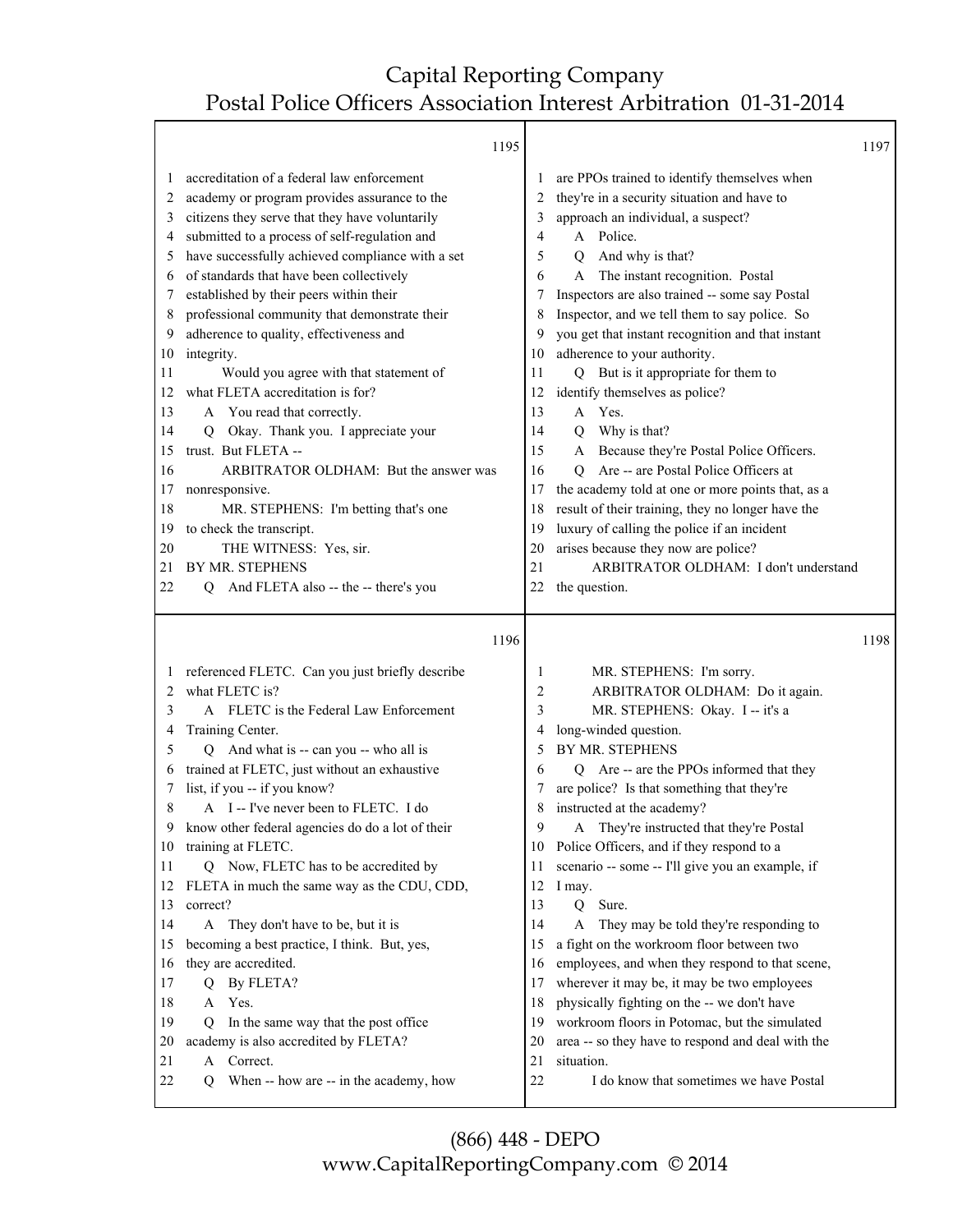Τ

|          | 1199                                                                                          |          |                                                                                    | 1201 |
|----------|-----------------------------------------------------------------------------------------------|----------|------------------------------------------------------------------------------------|------|
| $\perp$  | Police Officers and even basic inspector training                                             |          | supposed to act as if they were the police?                                        |      |
| 2        | students who do not have a law enforcement                                                    | 2        | They're given training to respond to<br>A                                          |      |
| 3        | background that will stand there and not do                                                   | 3        | that situation. It's -- it's really not much                                       |      |
| 4        | anything. And the monitor at that point will                                                  |          | different than the training we received in the                                     |      |
| 5        | prompt them, and they will say, well, I would                                                 | 5        | past in terms of dealing with and stopping a                                       |      |
| 6        | call the police. And the monitor would most                                                   | 6        | threat. It's a person with a gun.                                                  |      |
| 7        | likely say, well, you are the police. You need                                                | 7        | I guess regardless of whether or not it<br>Q                                       |      |
| 8        | to go and -- and intervene in this situation.                                                 | 8        | would change, the -- the response is to act as if                                  |      |
| 9        | Q And in the event of a -- there has been                                                     | 9        | they are the police, correct, not to call another                                  |      |
| 10       | some discussion of different kinds of training                                                | 10       | agency that might actually be the police?                                          |      |
| 11       | given to postal employees in the event of an                                                  | 11       | Is that a fair statement?                                                          |      |
| 12       | active shooter situation in a postal building.                                                | 12       | They are armed, so they are trained,<br>A                                          |      |
| 13       | Is it correct that the -- the                                                                 | 13       | and they're -- they're given techniques to                                         |      |
| 14       | instruction given to Postal Police Officers and                                               | 14       | respond to an active shooter.                                                      |      |
| 15       | inspectors is different than the instruction                                                  | 15       | Q Is it fair to say that Postal Police                                             |      |
| 16       | given to general postal employees about what                                                  | 16       | Officers are training to be first responders to                                    |      |
| 17       | their instincts should be if there is an active                                               | 17       | certain situations?                                                                |      |
| 18       | shooter?                                                                                      | 18       | A Yes.                                                                             |      |
| 19       | A There are two different active shooter                                                      | 19       | And that they're not trained, based on<br>$\overline{Q}$                           |      |
| 20       | trainings that are currently out there. We have                                               | 20       | your testimony, in conducting investigations; is                                   |      |
| 21       | an active shooter training program that we                                                    | 21       | that correct?                                                                      |      |
| 22       | developed for our postal employees, and the basic                                             | 22       | A No. They're not trained to conduct                                               |      |
|          |                                                                                               |          |                                                                                    |      |
|          |                                                                                               |          |                                                                                    |      |
|          | 1200                                                                                          |          |                                                                                    | 1202 |
|          |                                                                                               |          |                                                                                    |      |
| 1        | components are that -- and we've heard testimony                                              | 1        | investigations.                                                                    |      |
| 2        | on parts of it -- is to call out, get out, hide                                               | 2        | Q Their first responder training includes                                          |      |
| 3        | out and take out. Those are the four components                                               | 3        | first aid and CPR and AED; is that correct?                                        |      |
| 4        | to that active shooter training that we're giving                                             | 4        | At the academy, it does, yes.<br>A                                                 |      |
| 5        | to postal employees.                                                                          | 5        | And they're trained in -- in -- in<br>O                                            |      |
| 6        | The active shooter training for our                                                           | 6        | sizing up -- doing the initial assessment of a                                     |      |
| 7        | armed personnel is a component of our officer                                                 | 7        | crime scene, and they're trained in preliminary                                    |      |
| 8        | survival training, and that's basically tactics                                               | 8        | fact-finding, correct?                                                             |      |
| 9        | and techniques to respond and address a threat of                                             | 9        | A I don't understand what you mean by                                              |      |
| 10       | an active shooter.                                                                            |          | 10 sizing up --                                                                    |      |
| 11       | Q And is one of the components for the                                                        | 11       | Q Okay.                                                                            |      |
| 12       | Postal Police to pick up the telephone and call                                               | 12       | -- a crime scene.<br>A                                                             |      |
| 13       | the -- and if it happened in D.C., are they                                                   | 13       | Maybe I'll -- they are -- what is<br>$\overline{Q}$                                |      |
| 14       | supposed to pick up the phone and call the                                                    | 14       | preliminary fact-finding?                                                          |      |
| 15       | Metropolitan Police Department to come and handle                                             | 15       | A Getting general information, like I                                              |      |
| 16       | the situation?                                                                                | 16       | said, the who, what, when, where, why, that                                        |      |
| 17       | A In what type of -- you mean an active                                                       | 17       | information, identifying -- you know, if you walk                                  |      |
| 18       | shooter-                                                                                      | 18       | into a room and there's two people in the room                                     |      |
| 19       | In an active shooter --<br>Q                                                                  | 19       | and you're responding to someone who's been                                        |      |
| 20       | -- situation?<br>A                                                                            | 20       | assaulted, well, who's the victim? Is the                                          |      |
| 21<br>22 | -- correct. I guess my question is:<br>Q<br>Are they supposed to call the police, or are they | 21<br>22 | suspect in here? What does the suspect look<br>like? That preliminary information. |      |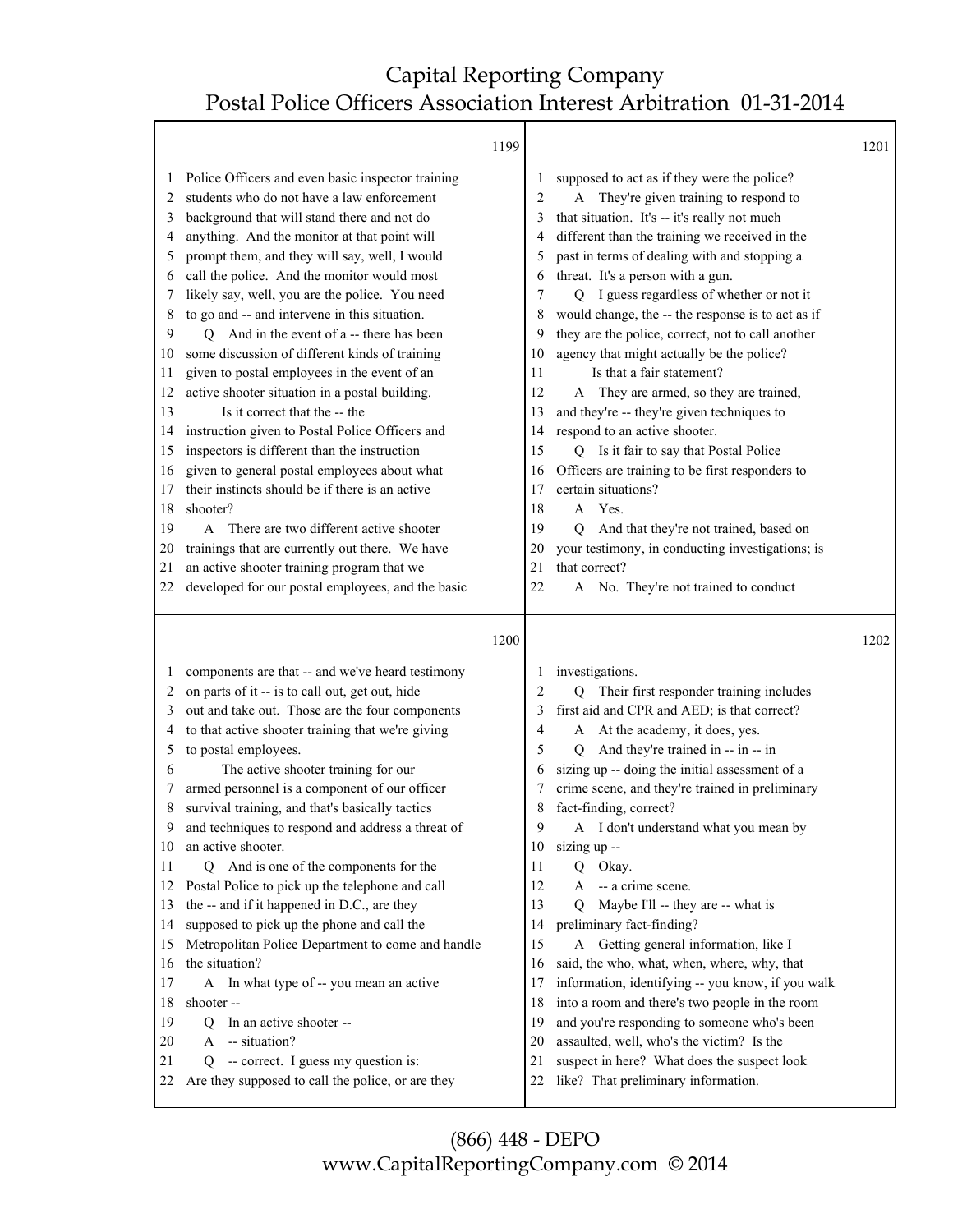Τ

|              | 1203                                                                                               |                |                                                                                       | 1205 |
|--------------|----------------------------------------------------------------------------------------------------|----------------|---------------------------------------------------------------------------------------|------|
| 1            | And that preliminary information is<br>O.                                                          |                | that door frame because that frames them.                                             |      |
| 2            | then given to inspectors, who then handle the                                                      | $\overline{c}$ | Basically, it's a fatal funnel. So we want them                                       |      |
| 3            | investigation; is that correct?                                                                    | 3              | to break through that fatal funnel as quick as                                        |      |
| 4            | A Correct.                                                                                         | 4              | possible or clear that fatal funnel as quick as                                       |      |
| 5            | But they are trained in -- Postal<br>O.                                                            | 5              | possible so they're not a frame to where, if                                          |      |
| 6            | Police Officers are trained in the importance of                                                   | 6              | someone were hiding in this room, would basically                                     |      |
| 7            | being accurate in the preliminary fact-finding                                                     | 7              | have that person framed up to possibly shoot or                                       |      |
| 8            | that they perform; is that correct?                                                                | 8              | harm.                                                                                 |      |
| 9            | A Correct.                                                                                         | 9              | Just one moment, please.<br>Q                                                         |      |
| 10           | Would you describe the -- would you<br>O                                                           | 10             | A Okay.                                                                               |      |
| 11           | say -- is it fair to say that Postal Police                                                        | 11             | Ms. McDaniel -- Inspector McDaniel,<br>O.                                             |      |
| 12           | Officers are trained in responding to hazards                                                      | 12             | just one -- one moment, please. Sorry.                                                |      |
| 13           | that other -- some other postal employees who                                                      | 13             | Inspector, the -- just in terms of the                                                |      |
| 14           | don't work for the Inspection Service would not                                                    | 14             | ongoing training that Postal Police Officers                                          |      |
| 15           | regularly come across? Is that true?                                                               | 15             | receive, does it include -- or can it include --                                      |      |
| 16           | MS. GONSALVES: Objection. I think                                                                  | 16             | well, first, is it -- is it sometimes different                                       |      |
| 17           | that's a little too general for her to respond                                                     | 17             | in different divisions, the -- the in-service                                         |      |
| 18           | to.                                                                                                | 18             | training that Postal Police Officers receive,                                         |      |
| 19           | BY MR. STEPHENS                                                                                    | 19             | if -- if you know?                                                                    |      |
| 20           | Q Well, are -- are they -- are -- are --                                                           | 20             | A We have mandated training. They may                                                 |      |
| 21           | in terms of the hazards, are Postal Police                                                         | 21             | receive additional depending upon the division.                                       |      |
| 22           | Officers trained, for example, in -- let me ask                                                    | 22             | In some divisions, do they receive<br>О                                               |      |
|              |                                                                                                    |                |                                                                                       |      |
|              |                                                                                                    |                |                                                                                       |      |
|              |                                                                                                    |                |                                                                                       |      |
|              | 1204                                                                                               |                |                                                                                       | 1206 |
| $\mathbf{I}$ | you -- let me back up. I'm sorry.                                                                  | $\perp$        | training in felony car stops?                                                         |      |
| 2            | Can you tell us -- what is the fatal                                                               | $\overline{c}$ | That's part of the mandated training.<br>A                                            |      |
| 3            | funnel?                                                                                            | 3              | Okay. And in the felony car stop<br>$\overline{O}$                                    |      |
| 4            | A It's commonly referred to. It's a door                                                           | 4              | training, if there is both an inspector and a PPO                                     |      |
| 5            | or a hallway. It's -- or a staircase.                                                              | 5              | present, is it the training that the officer who                                      |      |
| 6            | Basically, if you're in that fatal funnel, you're                                                  | 6              | should perform the stop should be the one who's                                       |      |
| 7            | framing yourself up for a target if someone were                                                   | 7              | more tactically sound?                                                                |      |
| 8            | in the room on -- or on the other side of the                                                      | 8              | Correct.<br>$\mathsf{A}$                                                              |      |
| 9            | door.                                                                                              | 9              | And that could be a Postal Police<br>$\overline{Q}$                                   |      |
| 10           | And are PPOs trained in how to approach<br>Q                                                       |                | 10 Officer; is that right?                                                            |      |
| 11           | that -- how to -- how to avoid making themselves                                                   | 11             | A They could be. I don't -- I would have                                              |      |
| 12           | a victim in that kind of a situation?                                                              | 12             |                                                                                       |      |
| 13           | Staying out of the fatal funnel, yes.<br>A                                                         | 13             | to do an assessment of the two individuals. I<br>don't know.                          |      |
| 14           | O.                                                                                                 | 14             |                                                                                       |      |
| 15           | Okay. And why is that training                                                                     | 15             | Q Does it include training on how to<br>handle emotionally disturbed persons? Is that |      |
| 16           | something that they are given? Is it something<br>that they -- they come across in their           | 16             |                                                                                       |      |
| 17           |                                                                                                    | 17             | in-service training?                                                                  |      |
| 18           | employment?                                                                                        | 18             | A That's not a specific mandated                                                      |      |
| 19           | A That's part of their officer survival                                                            | 19             | training. I mean, you have to learn to deal with                                      |      |
|              | training. If they are responding to an alarm                                                       |                | different people, but that's not a specific                                           |      |
| 20<br>21     | activation and they have to clear a room -- say,                                                   | 20             | component of the training like a felony vehicle                                       |      |
| 22           | for instance, if they were going to come in and<br>clear this room, we don't want them standing in | 21<br>22       | stop or handcuffing.<br>How about crowd control? Is that<br>O                         |      |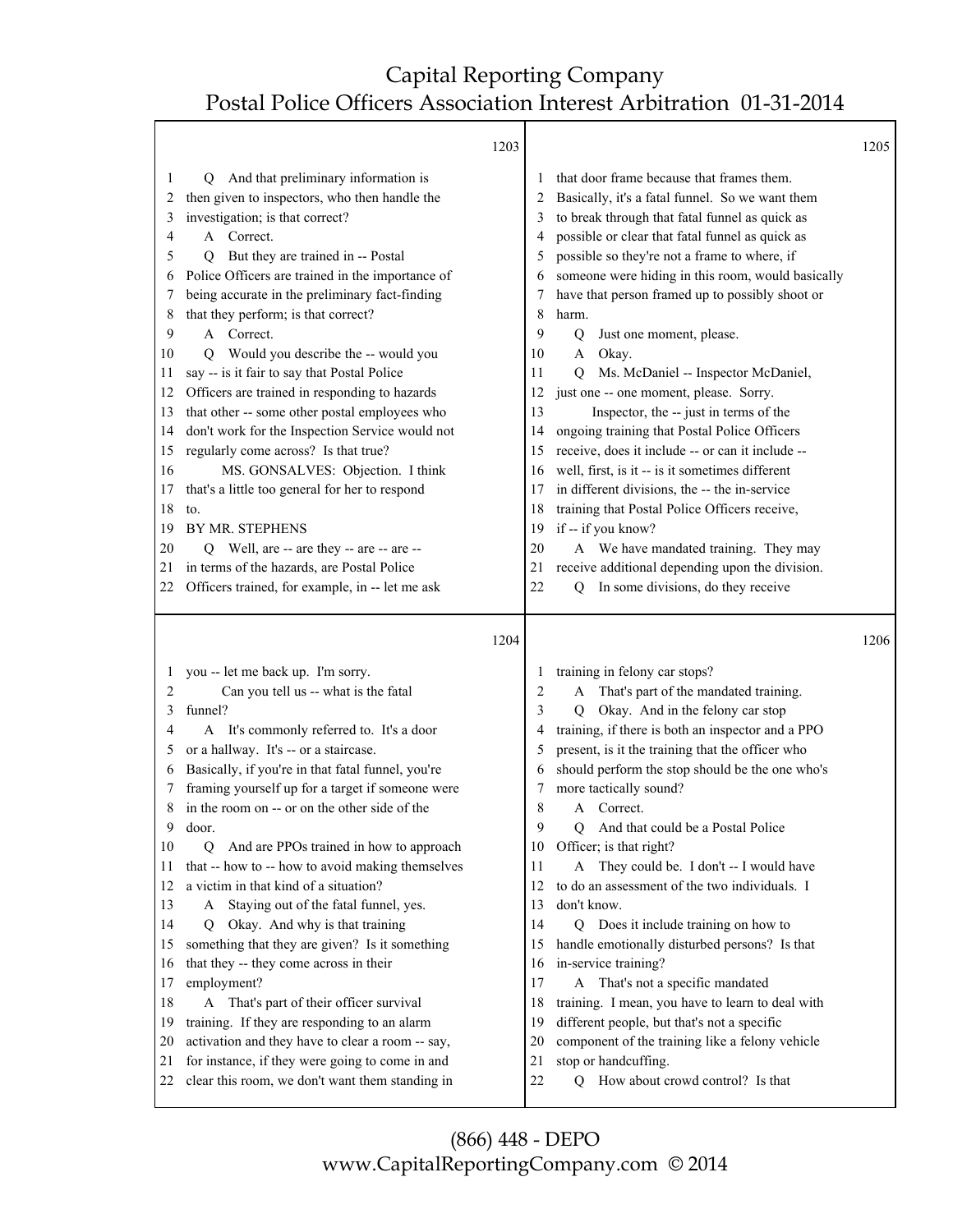Т

|          | 1207                                              |          |                                                                                                    | 1209 |
|----------|---------------------------------------------------|----------|----------------------------------------------------------------------------------------------------|------|
| 1        | something that PPOs receive training in?          |          | however, that we do not have an issue of whether                                                   |      |
| 2        | A That's part of their basic training             |          | the PPOs ought properly be characterized as CIs.                                                   |      |
| 3        | program.                                          | 3        | That's not a question we're pursuing.                                                              |      |
| 4        | And how about responding to hazardous<br>О        | 4        | One of the things that came out when                                                               |      |
| 5        | materials?                                        | 5        | the union's case was put on was the suggestion by                                                  |      |
| 6        | That's part of their basic training.<br>A         | 6        | many of the PPOs who testified that in the world                                                   |      |
| 7        | There's been some discussion of<br>Q              | 7        | of policing, in municipalities, for example, the                                                   |      |
| 8        | ballistic shields. Is that new training, or is    | 8        | comparison really would be for -- between -- the                                                   |      |
| 9        | that something that they get at the academy?      | 9        | CI would be comparable to a detective, and the                                                     |      |
| 10       | A They don't get any at the academy.              | 10       | police then would turn to the detective for the                                                    |      |
| 11       | They may get an introduction, just -- this is a   | 11       | investigation in much the same way as has been                                                     |      |
| 12       | ballistic shield. Once you get to the field, you  | 12       | described here from the PPO to the CI.                                                             |      |
| 13       | may see them. But they don't get any -- get any   | 13       | I wonder if you would comment on                                                                   |      |
| 14       | specific training on ballistic shields.           | 14       | whether that seems fair or accurate, that general                                                  |      |
| 15       | We are actually purchasing -- we have             | 15       | comparison, if you are in a position to.                                                           |      |
| 16       | purchased new ballistic shields at this point,    | 16       | THE WITNESS: I -- I can only speak to                                                              |      |
| 17       | which they will probably receive training on      | 17       | my -- my experiences and -- and what I can bring                                                   |      |
| 18       | those shields in an in-service capacity sometime  | 18       | to the table. I -- I came from a local law                                                         |      |
| 19       | in the future.                                    | 19       | enforcement arena, where we did have -- we didn't                                                  |      |
| 20       | Okay. So those shields have been --<br>O.         | 20       | call them detectives. We called them                                                               |      |
| 21       | have been deployed, but there has not been full   | 21       | investigators. And I was a uniformed patrol                                                        |      |
| 22       | training on them yet; is that correct?            | 22       | officer for five years before I became an                                                          |      |
|          | 1208                                              |          |                                                                                                    | 1210 |
| 1        | A They have been deployed. There has              |          | inspector. And over these last few days, I've                                                      |      |
| 2        | been some initial shield training from our        | 2        | tried to relate my experience to our Postal                                                        |      |
| 3        | previous shields, but these shields are a little  | 3        | Police Officers and my duties as a uniformed                                                       |      |
| 4        | different. So there is some -- some training      |          |                                                                                                    |      |
|          |                                                   |          |                                                                                                    |      |
|          |                                                   | 4        | patrol officer compared to our investigators or,                                                   |      |
| 5        | that they will receive in the field specific to   | 5        | as people say, detectives. And I know the                                                          |      |
| 6        | those shields.                                    | 6        | training I went through to become a -- I was a                                                     |      |
| 7        | Specific to the -- the --<br>Q<br>A               | 7        | deputy sheriff, but we didn't have police in my                                                    |      |
| 8<br>9   | The new shields.                                  | 8<br>9   | county, so we did patrol function.                                                                 |      |
|          | -- new shields.<br>Q                              |          | And based on the training that that                                                                |      |
| 10<br>11 | A Right.                                          | 10<br>11 | Postal Police Officers receive, it's more geared                                                   |      |
| 12       | MR. STEPHENS: I see. Inspector                    | 12       | toward the security and a security guard in terms                                                  |      |
| 13       | McDaniel, thank you very much. I have no further  | 13       | of the training that they receive. If their job<br>duties were to be increased, then we would have |      |
| 14       | questions for you.<br>MS. GONSALVES: No redirect. | 14       | to reevaluate their training based upon those new                                                  |      |
| 15       | ARBITRATOR OLDHAM: We have a few, I               | 15       | job duties. But based upon their training and                                                      |      |
| 16       | think.                                            | 16       | the exhibits that I've testified to, it's more                                                     |      |
| 17       | THE WITNESS: Okay.                                | 17       | equivalent with a security guard.                                                                  |      |
| 18       | ARBITRATOR OLDHAM: Inspector McDaniel,            | 18       | Now, in terms of investigator,                                                                     |      |
| 19       | thank you for your testimony. It was very clear   | 19       | detective, police officer, I think those are                                                       |      |
| 20       | and informative for us.                           | 20       | titles. And I deal with training, and I can't --                                                   |      |
| 21       | THE WITNESS: No problem.                          | 21       | we don't develop a training program for a title.                                                   |      |
| 22       | ARBITRATOR OLDHAM: We all understand,             | 22       | We develop a training program for job duties and                                                   |      |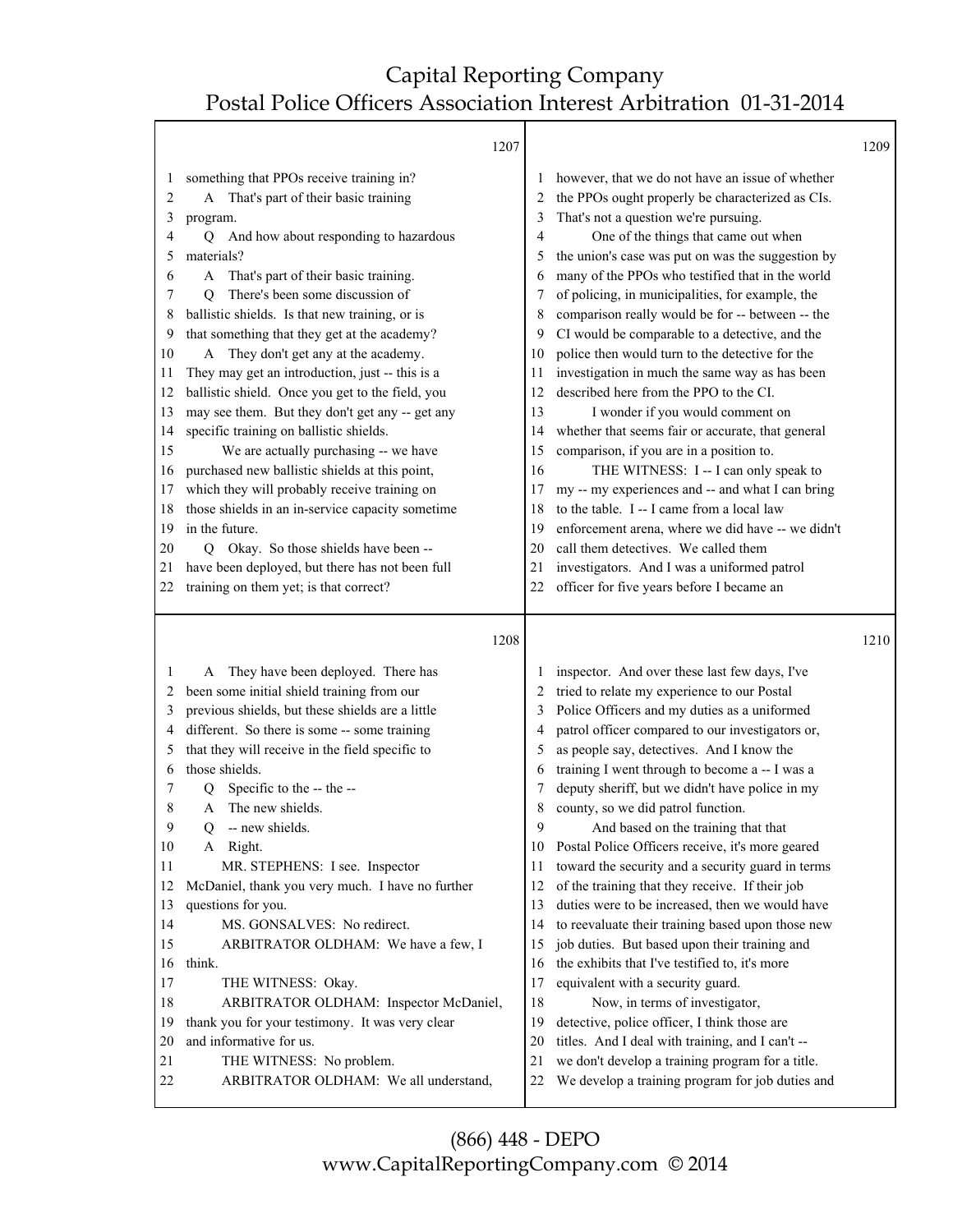Т

|                                                                                                                         | 1211                                                                                                                                                                                                                                                                                                                                                                                                                                                                                                                                                                                                                                                                                                                                                                                                                                                                                                                                                                                                                                               |                                                                                                                         |                                                                                                                                                                                                                                                                                                                                                                                                                                                                                                                                                                                                                                                                                                                                                                                                                                                                                                                                                                                                                                                     | 1213 |
|-------------------------------------------------------------------------------------------------------------------------|----------------------------------------------------------------------------------------------------------------------------------------------------------------------------------------------------------------------------------------------------------------------------------------------------------------------------------------------------------------------------------------------------------------------------------------------------------------------------------------------------------------------------------------------------------------------------------------------------------------------------------------------------------------------------------------------------------------------------------------------------------------------------------------------------------------------------------------------------------------------------------------------------------------------------------------------------------------------------------------------------------------------------------------------------|-------------------------------------------------------------------------------------------------------------------------|-----------------------------------------------------------------------------------------------------------------------------------------------------------------------------------------------------------------------------------------------------------------------------------------------------------------------------------------------------------------------------------------------------------------------------------------------------------------------------------------------------------------------------------------------------------------------------------------------------------------------------------------------------------------------------------------------------------------------------------------------------------------------------------------------------------------------------------------------------------------------------------------------------------------------------------------------------------------------------------------------------------------------------------------------------|------|
| 1<br>2<br>3<br>4<br>5<br>6<br>7<br>8<br>9<br>10<br>11<br>12<br>13<br>14<br>15<br>16<br>17<br>18<br>19<br>20<br>21<br>22 | descriptions, and they're trained to be Postal<br>Police Officers, which is our security force. So<br>I don't know if I answered your question or not.<br>ARBITRATOR OLDHAM: I don't think so,<br>but you did what you had to do. And -- fair<br>enough. You -- I mean, of course, the starting<br>point here is that these employees are called<br>police officers. They're not called security<br>guards because the Postal Service doesn't have<br>that job classification, as far as I understand<br>it. Maybe it does. But I believe all of the<br>subcontracting that has gone out has been to<br>people who are called security guards, and that<br>background just may not be relevant to us.<br>But, you know, this is a world that's<br>new to me, to Jim, too, some of it, but -- so<br>we're doing a lot of learning here, and that's<br>why I just asked that broad question.<br>THE WITNESS: And my expertise is<br>certainly not in job classifications.<br>ARBITRATOR OLDHAM: Right. I think Jim<br>has a question or two for you. | 1<br>2<br>3<br>4<br>5<br>6<br>7<br>8<br>9<br>10<br>11<br>12<br>13<br>14<br>15<br>16<br>17<br>18<br>19<br>20<br>21<br>22 | In your experience as a patrol officer,<br>were you trained significantly -- significantly<br>in each one of those aspects, or were you given<br>kind of a broad general training to encompass<br>many of those things?<br>THE WITNESS: In my previous training,<br>before I became an inspector, we were given a<br>basic foundation in a lot of these different<br>topics. I actually received a lot more training<br>in the areas of rape and sexual assault, because<br>I was the only female patrol officer we had. So<br>I had to interview and work on those cases with<br>the investigators, so I received specialty<br>training dealing with that.<br>And depending upon different interests<br>in our department and different things happening,<br>we actually had -- you could go and receive<br>additional training. I went to a crime scene<br>photography course for a week in terms of taking<br>photographs at a scene. But in our basic<br>training, we only received a basic foundation in<br>a lot of these different subjects. |      |
|                                                                                                                         |                                                                                                                                                                                                                                                                                                                                                                                                                                                                                                                                                                                                                                                                                                                                                                                                                                                                                                                                                                                                                                                    |                                                                                                                         |                                                                                                                                                                                                                                                                                                                                                                                                                                                                                                                                                                                                                                                                                                                                                                                                                                                                                                                                                                                                                                                     |      |
|                                                                                                                         |                                                                                                                                                                                                                                                                                                                                                                                                                                                                                                                                                                                                                                                                                                                                                                                                                                                                                                                                                                                                                                                    |                                                                                                                         |                                                                                                                                                                                                                                                                                                                                                                                                                                                                                                                                                                                                                                                                                                                                                                                                                                                                                                                                                                                                                                                     |      |
|                                                                                                                         | 1212                                                                                                                                                                                                                                                                                                                                                                                                                                                                                                                                                                                                                                                                                                                                                                                                                                                                                                                                                                                                                                               |                                                                                                                         |                                                                                                                                                                                                                                                                                                                                                                                                                                                                                                                                                                                                                                                                                                                                                                                                                                                                                                                                                                                                                                                     | 1214 |
| 1                                                                                                                       | ARBITRATOR BJORK: Yeah, just three                                                                                                                                                                                                                                                                                                                                                                                                                                                                                                                                                                                                                                                                                                                                                                                                                                                                                                                                                                                                                 | 1                                                                                                                       | ARBITRATOR BJORK: Okay. And the                                                                                                                                                                                                                                                                                                                                                                                                                                                                                                                                                                                                                                                                                                                                                                                                                                                                                                                                                                                                                     |      |
| 2                                                                                                                       | quick ones. Can a security guard -- can a                                                                                                                                                                                                                                                                                                                                                                                                                                                                                                                                                                                                                                                                                                                                                                                                                                                                                                                                                                                                          | 2                                                                                                                       | second part right below that is for security                                                                                                                                                                                                                                                                                                                                                                                                                                                                                                                                                                                                                                                                                                                                                                                                                                                                                                                                                                                                        |      |
| 3                                                                                                                       | security guard identify themselves as police when                                                                                                                                                                                                                                                                                                                                                                                                                                                                                                                                                                                                                                                                                                                                                                                                                                                                                                                                                                                                  | 3                                                                                                                       | guards training. And if you go down to the third                                                                                                                                                                                                                                                                                                                                                                                                                                                                                                                                                                                                                                                                                                                                                                                                                                                                                                                                                                                                    |      |
| 4                                                                                                                       | confronting a subject?                                                                                                                                                                                                                                                                                                                                                                                                                                                                                                                                                                                                                                                                                                                                                                                                                                                                                                                                                                                                                             | 4                                                                                                                       | line in that paragraph, it says, "train to                                                                                                                                                                                                                                                                                                                                                                                                                                                                                                                                                                                                                                                                                                                                                                                                                                                                                                                                                                                                          |      |
| 5                                                                                                                       | THE WITNESS: I don't know.                                                                                                                                                                                                                                                                                                                                                                                                                                                                                                                                                                                                                                                                                                                                                                                                                                                                                                                                                                                                                         | 5                                                                                                                       | apprehend and detain."                                                                                                                                                                                                                                                                                                                                                                                                                                                                                                                                                                                                                                                                                                                                                                                                                                                                                                                                                                                                                              |      |
| 6                                                                                                                       | ARBITRATOR BJORK: Okay. The second                                                                                                                                                                                                                                                                                                                                                                                                                                                                                                                                                                                                                                                                                                                                                                                                                                                                                                                                                                                                                 | 6                                                                                                                       | Now, "apprehend" and "detain" are terms                                                                                                                                                                                                                                                                                                                                                                                                                                                                                                                                                                                                                                                                                                                                                                                                                                                                                                                                                                                                             |      |
| 7                                                                                                                       | one is on page 3 of D-13.                                                                                                                                                                                                                                                                                                                                                                                                                                                                                                                                                                                                                                                                                                                                                                                                                                                                                                                                                                                                                          | 7                                                                                                                       | of art that differ from the term of art "arrest,"                                                                                                                                                                                                                                                                                                                                                                                                                                                                                                                                                                                                                                                                                                                                                                                                                                                                                                                                                                                                   |      |
| 8                                                                                                                       | THE WITNESS: I'm sorry. Could you                                                                                                                                                                                                                                                                                                                                                                                                                                                                                                                                                                                                                                                                                                                                                                                                                                                                                                                                                                                                                  | 8<br>9                                                                                                                  | correct?                                                                                                                                                                                                                                                                                                                                                                                                                                                                                                                                                                                                                                                                                                                                                                                                                                                                                                                                                                                                                                            |      |
| 9                                                                                                                       | speak -- speak up, because there's a fan --                                                                                                                                                                                                                                                                                                                                                                                                                                                                                                                                                                                                                                                                                                                                                                                                                                                                                                                                                                                                        |                                                                                                                         | THE WITNESS: I think that might be                                                                                                                                                                                                                                                                                                                                                                                                                                                                                                                                                                                                                                                                                                                                                                                                                                                                                                                                                                                                                  |      |
| 10<br>11                                                                                                                | ARBITRATOR BJORK: Oh, I'm sorry.                                                                                                                                                                                                                                                                                                                                                                                                                                                                                                                                                                                                                                                                                                                                                                                                                                                                                                                                                                                                                   | 10                                                                                                                      | better suited for a legal mind --                                                                                                                                                                                                                                                                                                                                                                                                                                                                                                                                                                                                                                                                                                                                                                                                                                                                                                                                                                                                                   |      |
| 12                                                                                                                      | THE WITNESS: -- and I can't quite --                                                                                                                                                                                                                                                                                                                                                                                                                                                                                                                                                                                                                                                                                                                                                                                                                                                                                                                                                                                                               | 11<br>12                                                                                                                | ARBITRATOR BJORK: Okay.<br>THE WITNESS: -- to address that issue.                                                                                                                                                                                                                                                                                                                                                                                                                                                                                                                                                                                                                                                                                                                                                                                                                                                                                                                                                                                   |      |
| 13                                                                                                                      | ARBITRATOR BJORK: Page 3 of D-13.<br>THE WITNESS: D-13. Okay.                                                                                                                                                                                                                                                                                                                                                                                                                                                                                                                                                                                                                                                                                                                                                                                                                                                                                                                                                                                      | 13                                                                                                                      | ARBITRATOR BJORK: All right. Thank                                                                                                                                                                                                                                                                                                                                                                                                                                                                                                                                                                                                                                                                                                                                                                                                                                                                                                                                                                                                                  |      |
| 14                                                                                                                      | ARBITRATOR BJORK: The paragraph,                                                                                                                                                                                                                                                                                                                                                                                                                                                                                                                                                                                                                                                                                                                                                                                                                                                                                                                                                                                                                   | 14                                                                                                                      | you. And my last question is on page 4 of that                                                                                                                                                                                                                                                                                                                                                                                                                                                                                                                                                                                                                                                                                                                                                                                                                                                                                                                                                                                                      |      |
| 15                                                                                                                      | "police are specifically trained." And then it                                                                                                                                                                                                                                                                                                                                                                                                                                                                                                                                                                                                                                                                                                                                                                                                                                                                                                                                                                                                     | 15                                                                                                                      | same document. And if you can, the first                                                                                                                                                                                                                                                                                                                                                                                                                                                                                                                                                                                                                                                                                                                                                                                                                                                                                                                                                                                                            |      |
| 16                                                                                                                      | goes on and says --                                                                                                                                                                                                                                                                                                                                                                                                                                                                                                                                                                                                                                                                                                                                                                                                                                                                                                                                                                                                                                | 16                                                                                                                      | paragraph of the nature of police work, I'd like                                                                                                                                                                                                                                                                                                                                                                                                                                                                                                                                                                                                                                                                                                                                                                                                                                                                                                                                                                                                    |      |
| 17                                                                                                                      | ARBITRATOR OLDHAM: Middle of the page.                                                                                                                                                                                                                                                                                                                                                                                                                                                                                                                                                                                                                                                                                                                                                                                                                                                                                                                                                                                                             | 17                                                                                                                      | you to point out anything in that paragraph that                                                                                                                                                                                                                                                                                                                                                                                                                                                                                                                                                                                                                                                                                                                                                                                                                                                                                                                                                                                                    |      |
| 18                                                                                                                      | ARBITRATOR BJORK: Yeah, right in the                                                                                                                                                                                                                                                                                                                                                                                                                                                                                                                                                                                                                                                                                                                                                                                                                                                                                                                                                                                                               | 18                                                                                                                      | doesn't relate to the duties performed by PPOs.                                                                                                                                                                                                                                                                                                                                                                                                                                                                                                                                                                                                                                                                                                                                                                                                                                                                                                                                                                                                     |      |
| 19                                                                                                                      | middle -- to deal with misdemeanors and felonies,                                                                                                                                                                                                                                                                                                                                                                                                                                                                                                                                                                                                                                                                                                                                                                                                                                                                                                                                                                                                  | 19                                                                                                                      | THE WITNESS: The paragraph that starts                                                                                                                                                                                                                                                                                                                                                                                                                                                                                                                                                                                                                                                                                                                                                                                                                                                                                                                                                                                                              |      |
| 20                                                                                                                      | which can range from petty theft, and it goes on                                                                                                                                                                                                                                                                                                                                                                                                                                                                                                                                                                                                                                                                                                                                                                                                                                                                                                                                                                                                   | 20                                                                                                                      | with "primary mission"?                                                                                                                                                                                                                                                                                                                                                                                                                                                                                                                                                                                                                                                                                                                                                                                                                                                                                                                                                                                                                             |      |
| 21<br>22                                                                                                                | to number of other felonious types of crimes.<br>Now, that's a range of training.                                                                                                                                                                                                                                                                                                                                                                                                                                                                                                                                                                                                                                                                                                                                                                                                                                                                                                                                                                  | 21<br>22                                                                                                                | ARBITRATOR BJORK: The primary mission,<br>yeah.                                                                                                                                                                                                                                                                                                                                                                                                                                                                                                                                                                                                                                                                                                                                                                                                                                                                                                                                                                                                     |      |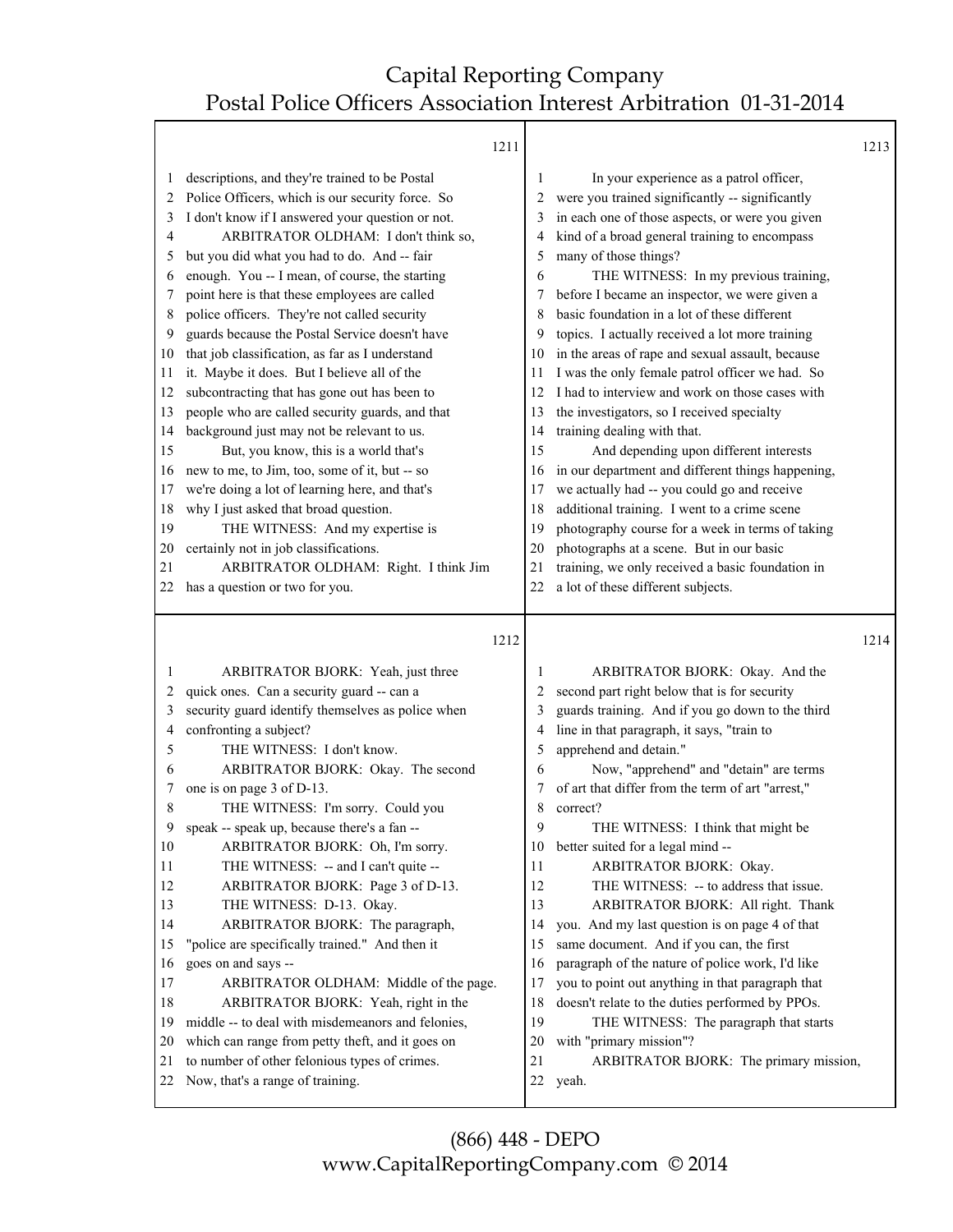|                                                                                                                         | 1215                                                                                                                                                                                                                                                                                                                                                                                                                                                                                                                                                                                                                                                                                                                                                                                                                                                                                                                                                                                                                 |                                                                                                                         |                                                                                                                                                                                                                                                                                                                                                                                                                                                                                                                                                                                                                                                                                                                                                                                                                                                                                                                                                                                                                     | 1217 |
|-------------------------------------------------------------------------------------------------------------------------|----------------------------------------------------------------------------------------------------------------------------------------------------------------------------------------------------------------------------------------------------------------------------------------------------------------------------------------------------------------------------------------------------------------------------------------------------------------------------------------------------------------------------------------------------------------------------------------------------------------------------------------------------------------------------------------------------------------------------------------------------------------------------------------------------------------------------------------------------------------------------------------------------------------------------------------------------------------------------------------------------------------------|-------------------------------------------------------------------------------------------------------------------------|---------------------------------------------------------------------------------------------------------------------------------------------------------------------------------------------------------------------------------------------------------------------------------------------------------------------------------------------------------------------------------------------------------------------------------------------------------------------------------------------------------------------------------------------------------------------------------------------------------------------------------------------------------------------------------------------------------------------------------------------------------------------------------------------------------------------------------------------------------------------------------------------------------------------------------------------------------------------------------------------------------------------|------|
| 1<br>2<br>3<br>4<br>5<br>6<br>7<br>8<br>9<br>10<br>11<br>12<br>13<br>14<br>15<br>16<br>17<br>18<br>19<br>20<br>21<br>22 | MS. GONSALVES: You realize this isn't<br>specific to training, right?<br><b>ARBITRATOR BJORK: Yes.</b><br>MS. GONSALVES: This is general --<br>ARBITRATOR BJORK: Yeah. Well, and I'm<br>asking that from the standpoint that you develop<br>your training based on what PPOs do.<br>So are these duties -- do these duties<br>equate with what PPOs could be expected to do on<br>the job?<br>THE WITNESS: I -- the one thing that<br>jumps out at me here is the "investigate<br>violation of laws, rules and regulations<br>involving accident, crimes and misconduct."<br>ARBITRATOR BJORK: Now, could that also<br>be preliminary investigation, though?<br>THE WITNESS: The preliminary<br>fact-finding? I mean, I don't think that's<br>investigating. I think that's asking preliminary<br>questions. I don't consider that investigating<br>violations.<br>ARBITRATOR DUFEK: I just had one                                                                                                                  | 1<br>2<br>3<br>4<br>5<br>6<br>7<br>8<br>9<br>10<br>11<br>12<br>13<br>14<br>15<br>16<br>17<br>18<br>19<br>20<br>21<br>22 | assignment or area that we were responsible for<br>patrolling at night or whatever shift we were<br>working, but in addition to that, we had<br>enforcement powers of, you know, traffic<br>enforcement. We worked motor vehicle accidents.<br>We arrested drunk drivers. On a limited<br>capacity, we served -- I wouldn't say<br>prosecutors, but sometimes, on misdemeanor cases<br>or traffic citations, we appeared before the<br>judge and we testified and basically acted on<br>behalf of the Commonwealth as a prosecutor in<br>terms of presenting the case to them. So I spent<br>a lot of time -- on my off days, it usually ended<br>up in court.<br>I also did surveillance with the<br>investigators in our department. We -- if they<br>had a big operation and they needed manpower, we<br>would go out with them and do the surveillance<br>exercise.<br>We did limited investigations into<br>different crimes. Sometimes, if we expressed an<br>interest, we could do more investigative effort |      |
|                                                                                                                         |                                                                                                                                                                                                                                                                                                                                                                                                                                                                                                                                                                                                                                                                                                                                                                                                                                                                                                                                                                                                                      | 1216                                                                                                                    |                                                                                                                                                                                                                                                                                                                                                                                                                                                                                                                                                                                                                                                                                                                                                                                                                                                                                                                                                                                                                     | 1218 |
| 1<br>2<br>3<br>4<br>5<br>6<br>7<br>8<br>9<br>10<br>11<br>12<br>13<br>14<br>15<br>16<br>17<br>18<br>19<br>20<br>21<br>22 | question for you. You heard Inspector Bowers'<br>testimony about -- as to his view of the<br>difference between general police work in the<br>community and the role of a Postal Police Officer<br>within the United States Postal Service. I think<br>you might be singularly situated to elaborate on<br>that given your background. Inspector Bowers<br>talked about the breadth and scope of -- of<br>metropolitan police or county or city or state<br>police officer.<br>What's your perspective on the<br>differences between police officer in a<br>metropolitan department or a county or state and<br>the Postal Police?<br>THE WITNESS: Again, I can only speak<br>to my limited scope of experience based upon my<br>previous occupation and -- and talk to a training<br>perspective of the training that I received in<br>that job, plus the duties that I did.<br>I mean, I was in uniformed patrol for<br>three years, and I was also on the bike patrol<br>for two years, where we had a particular | 1<br>2<br>3<br>4<br>5<br>6<br>7<br>8<br>9<br>10<br>11<br>12<br>13<br>14<br>15<br>16<br>17<br>18<br>19<br>20<br>21       | if -- if -- if time allowed for that and we were<br>willing to do something like that. I was kind of<br>unique because I was the only female, so I got to<br>be involved in a lot of the investigations, as I<br>said, being -- you know, for the rape and the<br>sexual assaults.<br>So I think in terms of the training<br>that I was -- received based upon what I was<br>doing on my job there was more involved than the<br>training that Postal Police Officers receive that<br>we give them to perform and fulfill their jobs.<br>ARBITRATOR OLDHAM: Thank you very<br>much.<br>THE WITNESS: Okay.<br>ARBITRATOR OLDHAM: I think that<br>concludes your testimony.<br>(Witness excused.)<br>MS. GONSALVES: I just wanted to<br>explain -- I know it doesn't -- the comparison<br>between inspector and police may not make sense<br>now, but it will once we get to the 1003(c)                                                                                                                              |      |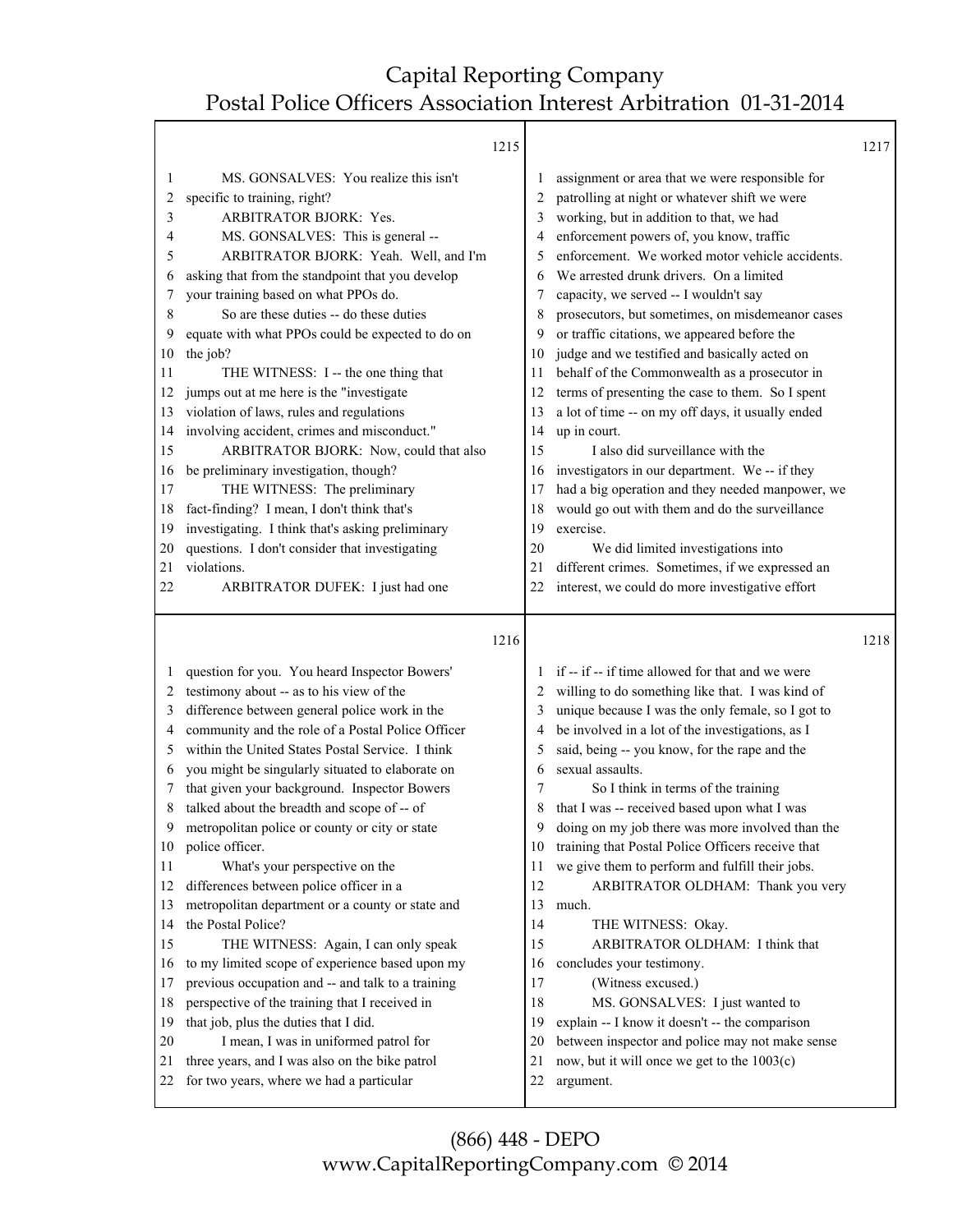|                                   | 1219                                                                                                                                                                                                                                                                                                                                                                                                                                                                                                                                                                                                                                                                                                                                                                                                                                                                                                                                                                                                                                                                                                                                                                                                                                                     |                                                                                                                                                                                                                                                                                                                                                                                                                                                                                                                                                                                                                                                                                                                                                                                                                                                                                                                                                                                                                 | 1221 |
|-----------------------------------|----------------------------------------------------------------------------------------------------------------------------------------------------------------------------------------------------------------------------------------------------------------------------------------------------------------------------------------------------------------------------------------------------------------------------------------------------------------------------------------------------------------------------------------------------------------------------------------------------------------------------------------------------------------------------------------------------------------------------------------------------------------------------------------------------------------------------------------------------------------------------------------------------------------------------------------------------------------------------------------------------------------------------------------------------------------------------------------------------------------------------------------------------------------------------------------------------------------------------------------------------------|-----------------------------------------------------------------------------------------------------------------------------------------------------------------------------------------------------------------------------------------------------------------------------------------------------------------------------------------------------------------------------------------------------------------------------------------------------------------------------------------------------------------------------------------------------------------------------------------------------------------------------------------------------------------------------------------------------------------------------------------------------------------------------------------------------------------------------------------------------------------------------------------------------------------------------------------------------------------------------------------------------------------|------|
|                                   |                                                                                                                                                                                                                                                                                                                                                                                                                                                                                                                                                                                                                                                                                                                                                                                                                                                                                                                                                                                                                                                                                                                                                                                                                                                          |                                                                                                                                                                                                                                                                                                                                                                                                                                                                                                                                                                                                                                                                                                                                                                                                                                                                                                                                                                                                                 |      |
| ARBITRATOR OLDHAM: All right. And | 1<br>3<br>4<br>5<br>7<br>8<br>9<br>11<br>12<br>13<br>14<br>15<br>17<br>19<br>20<br>21<br>22                                                                                                                                                                                                                                                                                                                                                                                                                                                                                                                                                                                                                                                                                                                                                                                                                                                                                                                                                                                                                                                                                                                                                              | comparability has always been the standard for<br>PPOs. And I want to look at the two documents<br>that have set this standard. The first is the<br>fact-finding panel, the fact-finding award that<br>was issued in 1994. At that point, the Postal<br>Police Officers wanted to be compared to<br>municipal police officers. And in that report,<br>the panel expressly found that, quote, consistent<br>with the finding of previous Postal Service<br>interest arbitration panels which embraced the<br>statutory directive of private sector<br>comparability and recognized the concept of<br>moderate restraint in wage determination, the<br>fact-finding panel finds no indication in the act<br>that the public -- that public sector<br>comparisons -- this isn't qualified -- are<br>appropriate for PPOs.<br>So there's no indication that public<br>sector comparisons are appropriate. So I believe<br>this was an exhibit to my opening statement, and<br>it's exhibit --<br>MS. BRAMESCO: Ten. |      |
|                                   |                                                                                                                                                                                                                                                                                                                                                                                                                                                                                                                                                                                                                                                                                                                                                                                                                                                                                                                                                                                                                                                                                                                                                                                                                                                          |                                                                                                                                                                                                                                                                                                                                                                                                                                                                                                                                                                                                                                                                                                                                                                                                                                                                                                                                                                                                                 | 1222 |
| $(1:05 \text{ p.m.})$             | 1<br>2<br>3<br>4<br>5<br>6<br>7<br>8<br>10<br>11<br>12<br>13<br>17<br>21<br>22                                                                                                                                                                                                                                                                                                                                                                                                                                                                                                                                                                                                                                                                                                                                                                                                                                                                                                                                                                                                                                                                                                                                                                           | MS. GONSALVES: That's okay. We can<br>find it later.<br>And, secondly, in 2008, the Postal<br>Police Officers wanted to be compared to the<br>federal sector generally. This one's really<br>important, because this issue was fully and<br>fairly litigated and it was finally decided upon<br>by the panel. And it was rejected in the award,<br>and that award is behind Joint Exhibit 2. And in<br>that award, at page 9 -- so if you turn to Joint<br>Exhibit 2, which should be in the joint exhibits<br>binder, turning at the -- the very beginning of<br>that, under subsection B -- C.<br>ARBITRATOR DUFEK: What page is this?<br>MS. GONSALVES: Page 9. Turning to<br>wages and benefits -- oh, are you with -- I'll<br>wait a moment while they're --<br>ARBITRATOR BJORK: Oh, it's okay.<br>MS. GONSALVES: It's okay?<br>ARBITRATOR BJORK: Go ahead.<br>MS. GONSALVES: Turning to wages and<br>benefits, the union presented evidence of the                                                       |      |
|                                   | what's your preference now, Teresa?<br>ARBITRATOR DUFEK: It's 12:08.<br>MS. GONSALVES: 12:08. I think lunch<br>might be in order.<br>ARBITRATOR OLDHAM: All right. Let's<br>break for lunch and let's resume at one o'clock.<br>(Whereupon, at 12:08 p.m., a<br>luncheon recess was taken.)<br>AFTERNOON SESSION<br>ARBITRATOR OLDHAM: Folks, everybody's<br>back. Let's go forward.<br>MS. GONSALVES: So I'm going to begin<br>just with an attorney presentation, which I<br>talked about a little bit earlier. The attorney<br>presentation is on Section 1003 of Title 39. And<br>then we will have Larry Katz testify about that<br>statute, among others.<br>So, as I have noted a couple times, the<br>Postal Service was quite surprised to hear this<br>argument that Postal Police Officers should be<br>considered under the standard that's set forth in<br>$1003(c)$ , and the reason, as expressed earlier,<br>was because this argument had never been made<br>before, and -- although the argument that they<br>should be compared to the public sector has been<br>made and it's consistently been rejected. This<br>new iteration is just so far off base it should<br>be rejected here as well.<br>So, as I mentioned, private sector | 2<br>6<br>10<br>16<br>18<br>1220<br>9<br>14<br>15<br>16<br>18<br>19<br>20                                                                                                                                                                                                                                                                                                                                                                                                                                                                                                                                                                                                                                                                                                                                                                                                                                                                                                                                       |      |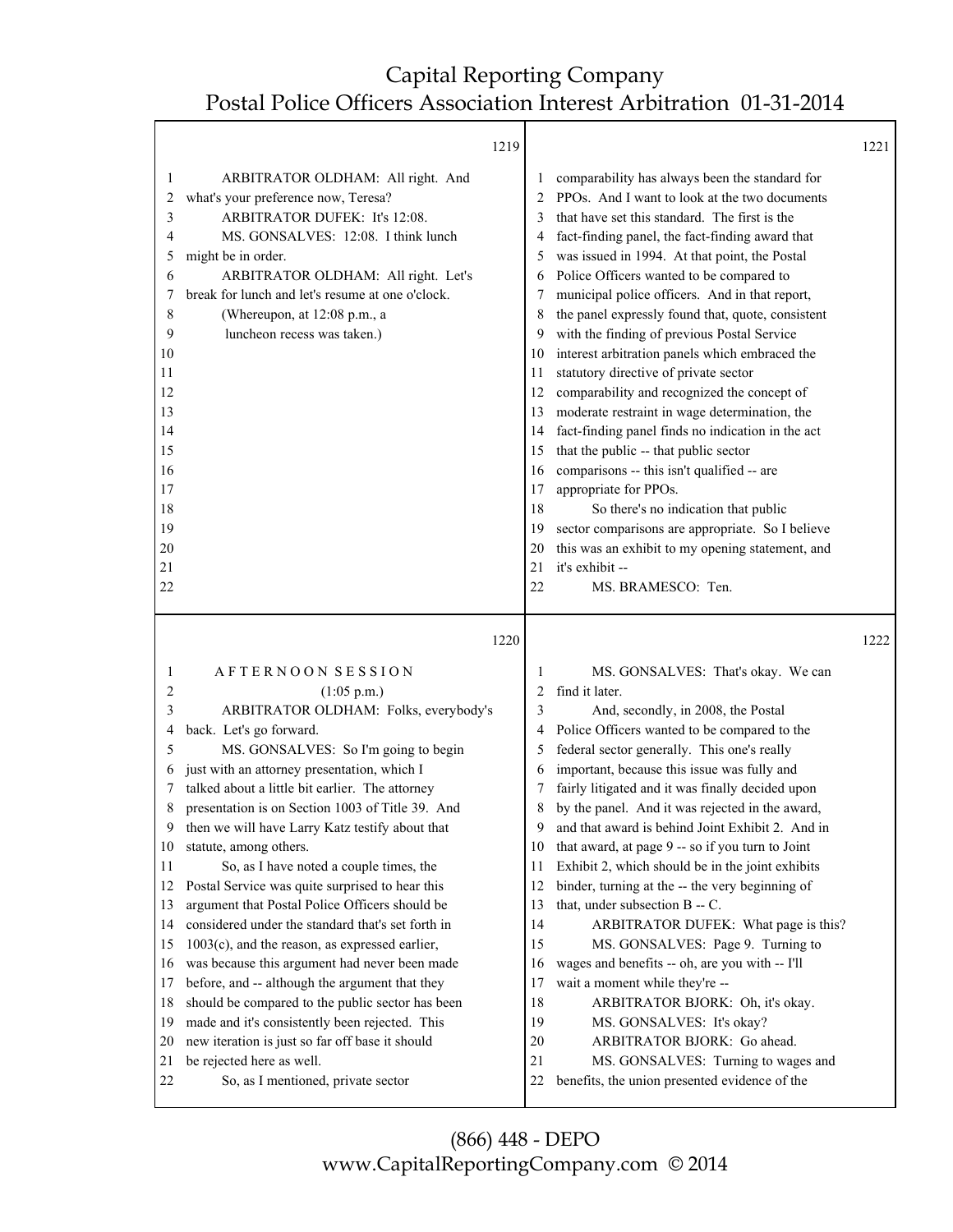T

|                                                                                                                         |                                                                                                                                                                                                                                                                                                                                                                                                                                                                                                                                                                                                                                                                                                                                                                                                                                                                                                                                                                                                                                                                                                              | 1223 |                                                                                                |                                                                                                                                                                                                                                                                                                                                                                                                                                                                                                                                                                                                                                                                                                                                                                                                                                                                                                                                                                                                                                                                                                            | 1225 |
|-------------------------------------------------------------------------------------------------------------------------|--------------------------------------------------------------------------------------------------------------------------------------------------------------------------------------------------------------------------------------------------------------------------------------------------------------------------------------------------------------------------------------------------------------------------------------------------------------------------------------------------------------------------------------------------------------------------------------------------------------------------------------------------------------------------------------------------------------------------------------------------------------------------------------------------------------------------------------------------------------------------------------------------------------------------------------------------------------------------------------------------------------------------------------------------------------------------------------------------------------|------|------------------------------------------------------------------------------------------------|------------------------------------------------------------------------------------------------------------------------------------------------------------------------------------------------------------------------------------------------------------------------------------------------------------------------------------------------------------------------------------------------------------------------------------------------------------------------------------------------------------------------------------------------------------------------------------------------------------------------------------------------------------------------------------------------------------------------------------------------------------------------------------------------------------------------------------------------------------------------------------------------------------------------------------------------------------------------------------------------------------------------------------------------------------------------------------------------------------|------|
| 1<br>2<br>3<br>4<br>5<br>6<br>7<br>8<br>9<br>10<br>11<br>12<br>13<br>14<br>15<br>16<br>17<br>18<br>19<br>20<br>21<br>22 | salaries received by police officers who work for<br>other federal entities. Although the union<br>strenuously argued that PPOs perform duties<br>similar to other federal agency police forces but<br>are paid less than those police officers and<br>presented evidence on those points -- this is the<br>key language -- it is clear that the Postal<br>Reorganization Act requires that pay comparisons<br>be made to the private sector, not to the public<br>sector. And then it cites to Section 1003(a),<br>which is the private sector comparability<br>statute. Thus, just like a fact-finding panel in<br>1994 concluded that comparisons to the public<br>sector are not appropriate when the union<br>presented evidence concerning pay for municipal<br>officers -- municipal police officers, the same<br>conclusion is required here when the comparison<br>is attempted to be made to the federal sector.<br>It goes on to say, while this<br>requirement may present some evidentiary<br>challenges, given the nature of PPO work, the<br>panel cannot ignore its statutory mandate. As is |      | 5<br>6<br>8<br>9<br>10<br>11<br>12<br>13<br>14<br>15<br>16<br>17<br>18<br>19<br>20<br>21<br>22 | officers employed by other federal agencies, the<br>panel responded that the Postal Reorganization<br>Act requires that pay comparisons be made to the<br>private sector. However -- so he doesn't dispute<br>that. However, the union did provide evidence<br>that PPOs are compensated below the level of<br>compensation for the Amtrak police officers.<br>And, in that respect, he dissented because he<br>thought Amtrak should have been looked at, but he<br>did not dissent to the finding of the panel<br>regarding private sector comparability.<br>Now, as to the intent behind and the<br>meaning of Section 1003(c), I'm going to leave<br>that to the testimony of Larry Katz. I will<br>mention that it's complicated, and former<br>Inspector Katz is very knowledgeable. He's going<br>to try to keep his testimony as short and sweet<br>as possible. I welcome the questions of Arlus at<br>the end of it. But it is complicated, so -- but<br>I think at the end of the day, you will<br>definitively conclude that not only was this<br>issue fully and fairly litigated and a final |      |
|                                                                                                                         |                                                                                                                                                                                                                                                                                                                                                                                                                                                                                                                                                                                                                                                                                                                                                                                                                                                                                                                                                                                                                                                                                                              | 1224 |                                                                                                |                                                                                                                                                                                                                                                                                                                                                                                                                                                                                                                                                                                                                                                                                                                                                                                                                                                                                                                                                                                                                                                                                                            | 1226 |
| $\perp$<br>2<br>3<br>4<br>5<br>6<br>7<br>8<br>9<br>10<br>11<br>12<br>13<br>14<br>15<br>16<br>17<br>18<br>19             | the case with other postal positions, the<br>evidence needed in an interest arbitration<br>proceeding must evaluate the wages and benefits<br>that are provided for similar work and/or similar<br>skill levels in the private sector of the<br>economy.<br>What I also want to focus on is the<br>last page of this award.<br>ARBITRATOR OLDHAM: This have an<br>expression?<br>MS. GONSALVES: This is basically the<br>dissenting in part -- it's on a page -- separate<br>expression, correct.<br>This is the opinion or decision that<br>was written by the partisan arbitrator, the party<br>arbitrator for the PPOA. And what I want to note<br>here is that the party arbitrator did not dissent<br>from the finding of the panel with respect to<br>private sector comparability. That's the second                                                                                                                                                                                                                                                                                                  |      | 2<br>5<br>6<br>8<br>9<br>10<br>11<br>12<br>13<br>14<br>15<br>16<br>17<br>18                    | decision reached, thus making the Postal Police<br>Officers union collaterally estopped from making<br>this argument again, but it also has no place --<br>legally speaking, it's just completely off base<br>legally. So I call to the stand Larry Katz.<br>So we're having technical difficulties<br>right now. Okay. If we could just stay here --<br>if we sit in place for a moment, the IT people<br>are going to try to unfreeze the screen.<br>(Brief recess.)<br>ARBITRATOR OLDHAM: Let's swear in the<br>witness, please.<br>WHEREUPON,<br><b>LAWRENCE KATZ</b><br>called as a witness, and having been first duly<br>sworn, was examined and testified as follows:<br>THE WITNESS: I do.<br>DIRECT EXAMINATION BY COUNSEL FOR<br><b>THE</b>                                                                                                                                                                                                                                                                                                                                                     |      |
| 20<br>21<br>22                                                                                                          | paragraph.<br>In response to the union's comparison<br>of PPO compensation to the compensation of police                                                                                                                                                                                                                                                                                                                                                                                                                                                                                                                                                                                                                                                                                                                                                                                                                                                                                                                                                                                                     |      | 19<br>20<br>21                                                                                 | POSTAL SERVICE<br>BY MS. GONSALVES:<br>Could you please state and spell your<br>Q<br>name for the record?                                                                                                                                                                                                                                                                                                                                                                                                                                                                                                                                                                                                                                                                                                                                                                                                                                                                                                                                                                                                  |      |

(866) 448 - DEPO www.CapitalReportingCompany.com © 2014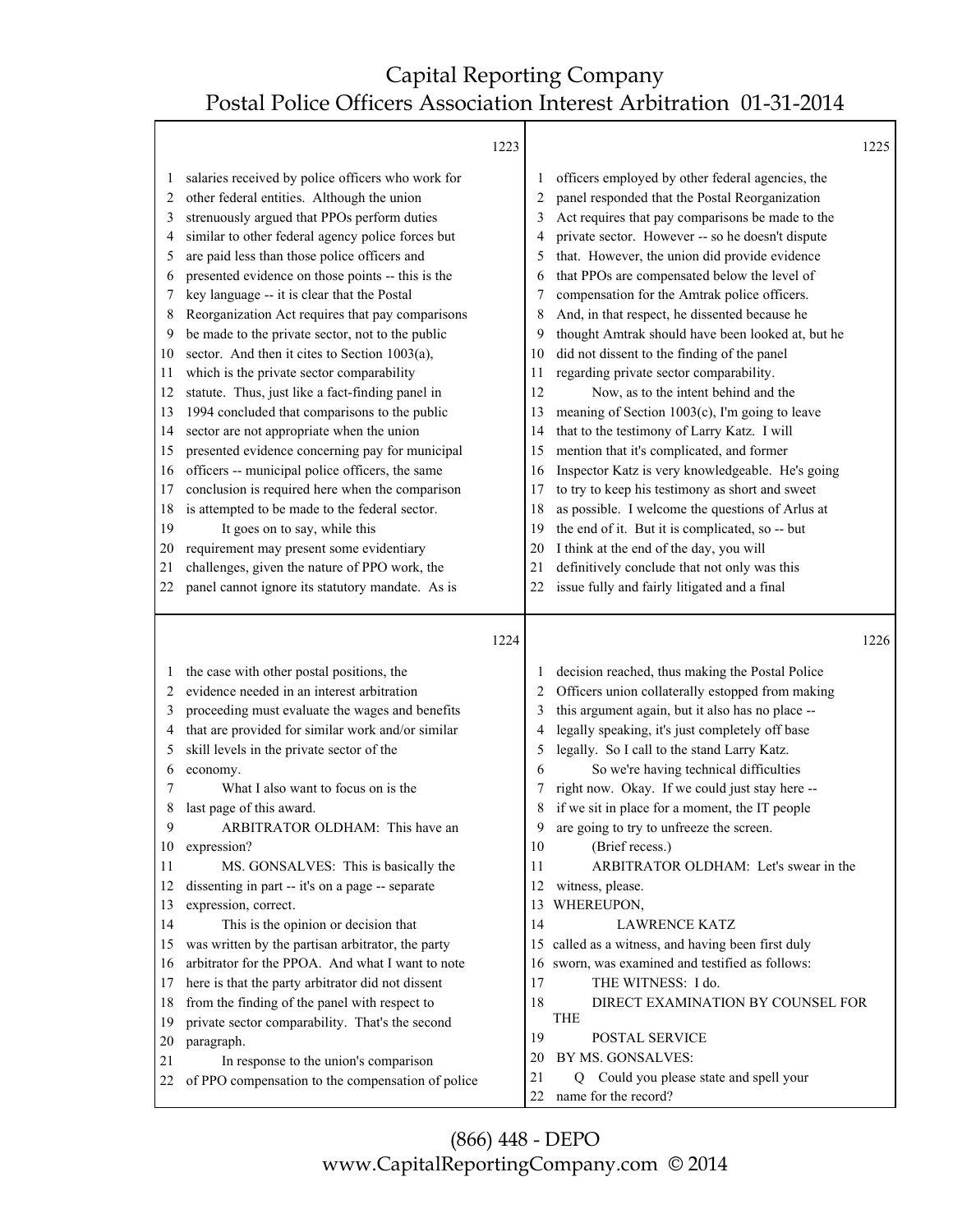Τ

|                                                                                                                         |                                                                                                                                                                                                                                                                                                                                                                                                                                                                                                                                                                                                                                                                                                                                                                                                                                                                                                                                                                                                              | 1227 |                                                                                                                          |                                                                                                                                                                                                                                                                                                                                                                                                                                                                                                                                                                                                                                                                                                                                                                                                                                                                                                                                                                                             | 1229 |
|-------------------------------------------------------------------------------------------------------------------------|--------------------------------------------------------------------------------------------------------------------------------------------------------------------------------------------------------------------------------------------------------------------------------------------------------------------------------------------------------------------------------------------------------------------------------------------------------------------------------------------------------------------------------------------------------------------------------------------------------------------------------------------------------------------------------------------------------------------------------------------------------------------------------------------------------------------------------------------------------------------------------------------------------------------------------------------------------------------------------------------------------------|------|--------------------------------------------------------------------------------------------------------------------------|---------------------------------------------------------------------------------------------------------------------------------------------------------------------------------------------------------------------------------------------------------------------------------------------------------------------------------------------------------------------------------------------------------------------------------------------------------------------------------------------------------------------------------------------------------------------------------------------------------------------------------------------------------------------------------------------------------------------------------------------------------------------------------------------------------------------------------------------------------------------------------------------------------------------------------------------------------------------------------------------|------|
| 1<br>2<br>3<br>4<br>5<br>6<br>7<br>8<br>9<br>10<br>11<br>12<br>13<br>14<br>15<br>16<br>17<br>18<br>19<br>20<br>21<br>22 | Yes. My name is Lawrence Katz.<br>A<br>Lawrence is L-A-W-R-E-N-C-E. Katz is K-A-T-Z.<br>Q And what is your current employment?<br>I'm currently employed by the West<br>A<br>River Group as a contractor. I perform a variety<br>of legal services for the Postal Inspection<br>Service in that role.<br>So you were previously with the Postal<br>O.<br>Inspection Service. Could you describe your<br>employment history with the Postal Service?<br>A Yes. I was with the Postal Service for<br>a total of 42 years. I started my postal career<br>in 1969 as a distribution clerk in New York City.<br>In 1974, I was appointed to the position of<br>Postal Inspector, assigned to the New York<br>Division, where I worked a variety of criminal<br>investigations.<br>In 1980, I was promoted to a<br>supervisory position, Postal Inspector team<br>leader, where I supervised a -- different teams<br>of inspectors specializing in mail theft,<br>embezzlements and a variety of financial crimes. |      | $\perp$<br>2<br>3<br>4<br>5<br>6<br>8<br>9<br>10<br>11<br>12<br>13<br>14<br>15<br>16<br>17<br>18<br>19<br>20<br>21<br>22 | is comprised of the chief inspector, the deputy<br>chief inspectors and the chief counsel. And the<br>executive committee essentially decides policy,<br>operations, priorities for the Inspection<br>Service.<br>MS. GONSALVES: Just before we<br>continue, Mr. Katz's slides are in Volume 2, Tab<br>$F-1.$<br>BY MS. GONSALVES:<br>Q Before we go into your overview, is it<br>safe to say that you're familiar with the laws<br>that apply to the Inspection Service?<br>A I'm very familiar with the laws which<br>apply to the Inspection Service, including the<br>ones I'll discuss this afternoon from two<br>perspectives. One, during my tenure in the<br>counsel's office, I had to deal with a variety of<br>issues involving these statutes. In addition, I<br>was member of the litigation team that defended<br>the Postal Service in a collective action lawsuit<br>which started in 2004, which was -- it dealt with<br>Postal Inspector compensation and it involved the |      |
|                                                                                                                         |                                                                                                                                                                                                                                                                                                                                                                                                                                                                                                                                                                                                                                                                                                                                                                                                                                                                                                                                                                                                              | 1228 |                                                                                                                          |                                                                                                                                                                                                                                                                                                                                                                                                                                                                                                                                                                                                                                                                                                                                                                                                                                                                                                                                                                                             | 1230 |
|                                                                                                                         |                                                                                                                                                                                                                                                                                                                                                                                                                                                                                                                                                                                                                                                                                                                                                                                                                                                                                                                                                                                                              |      |                                                                                                                          |                                                                                                                                                                                                                                                                                                                                                                                                                                                                                                                                                                                                                                                                                                                                                                                                                                                                                                                                                                                             |      |
| 1<br>2                                                                                                                  | In 1990, I lateraled -- I transferred<br>over to the Inspection Service's counsel's                                                                                                                                                                                                                                                                                                                                                                                                                                                                                                                                                                                                                                                                                                                                                                                                                                                                                                                          |      | 2                                                                                                                        | interpretation of 1003(c), the Postal Inspector<br>comparability statute, as well as 18 U.S.C. 3061,                                                                                                                                                                                                                                                                                                                                                                                                                                                                                                                                                                                                                                                                                                                                                                                                                                                                                        |      |
|                                                                                                                         |                                                                                                                                                                                                                                                                                                                                                                                                                                                                                                                                                                                                                                                                                                                                                                                                                                                                                                                                                                                                              |      |                                                                                                                          |                                                                                                                                                                                                                                                                                                                                                                                                                                                                                                                                                                                                                                                                                                                                                                                                                                                                                                                                                                                             |      |
|                                                                                                                         |                                                                                                                                                                                                                                                                                                                                                                                                                                                                                                                                                                                                                                                                                                                                                                                                                                                                                                                                                                                                              |      |                                                                                                                          |                                                                                                                                                                                                                                                                                                                                                                                                                                                                                                                                                                                                                                                                                                                                                                                                                                                                                                                                                                                             |      |
| 3                                                                                                                       | office. I remained in New York for a -- for a                                                                                                                                                                                                                                                                                                                                                                                                                                                                                                                                                                                                                                                                                                                                                                                                                                                                                                                                                                |      | 3<br>4                                                                                                                   | which provides the criminal investigative                                                                                                                                                                                                                                                                                                                                                                                                                                                                                                                                                                                                                                                                                                                                                                                                                                                                                                                                                   |      |
| 4<br>5                                                                                                                  | number of years working as an inspector attorney,                                                                                                                                                                                                                                                                                                                                                                                                                                                                                                                                                                                                                                                                                                                                                                                                                                                                                                                                                            |      | 5                                                                                                                        | authority for Postal Inspectors, as well the                                                                                                                                                                                                                                                                                                                                                                                                                                                                                                                                                                                                                                                                                                                                                                                                                                                                                                                                                |      |
| 6                                                                                                                       | where I would handle a variety of -- of legal<br>issues that would come up. I also helped develop                                                                                                                                                                                                                                                                                                                                                                                                                                                                                                                                                                                                                                                                                                                                                                                                                                                                                                            |      | 6                                                                                                                        | security authority for -- for Postal Police<br>Officers.                                                                                                                                                                                                                                                                                                                                                                                                                                                                                                                                                                                                                                                                                                                                                                                                                                                                                                                                    |      |
| 7                                                                                                                       | and was an instructor for the Inspection                                                                                                                                                                                                                                                                                                                                                                                                                                                                                                                                                                                                                                                                                                                                                                                                                                                                                                                                                                     |      | 7                                                                                                                        | That case was quite complex and                                                                                                                                                                                                                                                                                                                                                                                                                                                                                                                                                                                                                                                                                                                                                                                                                                                                                                                                                             |      |
| 8                                                                                                                       | Service's forfeiture program.                                                                                                                                                                                                                                                                                                                                                                                                                                                                                                                                                                                                                                                                                                                                                                                                                                                                                                                                                                                |      | 8                                                                                                                        | prolonged. The complaint was filed in about                                                                                                                                                                                                                                                                                                                                                                                                                                                                                                                                                                                                                                                                                                                                                                                                                                                                                                                                                 |      |
| 9                                                                                                                       | In 1999, I was promoted to the position                                                                                                                                                                                                                                                                                                                                                                                                                                                                                                                                                                                                                                                                                                                                                                                                                                                                                                                                                                      |      | 9                                                                                                                        | April of 2004, had a procedural history up and                                                                                                                                                                                                                                                                                                                                                                                                                                                                                                                                                                                                                                                                                                                                                                                                                                                                                                                                              |      |
| 10                                                                                                                      | of deputy counsel in the Inspection Service's                                                                                                                                                                                                                                                                                                                                                                                                                                                                                                                                                                                                                                                                                                                                                                                                                                                                                                                                                                |      | 10                                                                                                                       | down through the Ninth Circuit Court of Appeals,                                                                                                                                                                                                                                                                                                                                                                                                                                                                                                                                                                                                                                                                                                                                                                                                                                                                                                                                            |      |
| 11                                                                                                                      | office of counsel here at national headquarters.                                                                                                                                                                                                                                                                                                                                                                                                                                                                                                                                                                                                                                                                                                                                                                                                                                                                                                                                                             |      | 11                                                                                                                       | which finally remanded it to the district court,                                                                                                                                                                                                                                                                                                                                                                                                                                                                                                                                                                                                                                                                                                                                                                                                                                                                                                                                            |      |
| 12                                                                                                                      | In that capacity, I would handle the day-to-day                                                                                                                                                                                                                                                                                                                                                                                                                                                                                                                                                                                                                                                                                                                                                                                                                                                                                                                                                              |      | 12                                                                                                                       | the Central District of California, and the trial                                                                                                                                                                                                                                                                                                                                                                                                                                                                                                                                                                                                                                                                                                                                                                                                                                                                                                                                           |      |
| 13                                                                                                                      | operations of the counsel's office, managing the                                                                                                                                                                                                                                                                                                                                                                                                                                                                                                                                                                                                                                                                                                                                                                                                                                                                                                                                                             |      | 13                                                                                                                       | was held in January of 2012. The verdict was in                                                                                                                                                                                                                                                                                                                                                                                                                                                                                                                                                                                                                                                                                                                                                                                                                                                                                                                                             |      |
| 14                                                                                                                      | attorneys, the paralegals and the various support                                                                                                                                                                                                                                                                                                                                                                                                                                                                                                                                                                                                                                                                                                                                                                                                                                                                                                                                                            |      | 14                                                                                                                       | favor of the Postal Service on all grounds. The                                                                                                                                                                                                                                                                                                                                                                                                                                                                                                                                                                                                                                                                                                                                                                                                                                                                                                                                             |      |
| 15                                                                                                                      | personnel there.                                                                                                                                                                                                                                                                                                                                                                                                                                                                                                                                                                                                                                                                                                                                                                                                                                                                                                                                                                                             |      | 15                                                                                                                       | plaintiffs appealed the decision in February of                                                                                                                                                                                                                                                                                                                                                                                                                                                                                                                                                                                                                                                                                                                                                                                                                                                                                                                                             |      |
| 16                                                                                                                      | A year later, 2000, I was promoted to                                                                                                                                                                                                                                                                                                                                                                                                                                                                                                                                                                                                                                                                                                                                                                                                                                                                                                                                                                        |      | 16                                                                                                                       | 2012. In November of 2013, the Ninth Circuit                                                                                                                                                                                                                                                                                                                                                                                                                                                                                                                                                                                                                                                                                                                                                                                                                                                                                                                                                |      |
|                                                                                                                         | the executive position of chief counsel for the                                                                                                                                                                                                                                                                                                                                                                                                                                                                                                                                                                                                                                                                                                                                                                                                                                                                                                                                                              |      | 17                                                                                                                       | Court of Appeals affirmed the decision of the                                                                                                                                                                                                                                                                                                                                                                                                                                                                                                                                                                                                                                                                                                                                                                                                                                                                                                                                               |      |
| 17<br>18                                                                                                                | Inspection Service, where I had overall                                                                                                                                                                                                                                                                                                                                                                                                                                                                                                                                                                                                                                                                                                                                                                                                                                                                                                                                                                      |      | 18                                                                                                                       | district court. The plaintiffs again filed for a                                                                                                                                                                                                                                                                                                                                                                                                                                                                                                                                                                                                                                                                                                                                                                                                                                                                                                                                            |      |
| 19                                                                                                                      | responsibility for all legal operations, served                                                                                                                                                                                                                                                                                                                                                                                                                                                                                                                                                                                                                                                                                                                                                                                                                                                                                                                                                              |      | 19                                                                                                                       | motion for a rehearing before the Ninth Circuit.                                                                                                                                                                                                                                                                                                                                                                                                                                                                                                                                                                                                                                                                                                                                                                                                                                                                                                                                            |      |
| 20                                                                                                                      | as principal legal advisor to the chief                                                                                                                                                                                                                                                                                                                                                                                                                                                                                                                                                                                                                                                                                                                                                                                                                                                                                                                                                                      |      | 20                                                                                                                       | And I forget if it was late December or early                                                                                                                                                                                                                                                                                                                                                                                                                                                                                                                                                                                                                                                                                                                                                                                                                                                                                                                                               |      |
| 21<br>22                                                                                                                | inspector. In that role, I was also a member of<br>the Inspection Service executive committee, which                                                                                                                                                                                                                                                                                                                                                                                                                                                                                                                                                                                                                                                                                                                                                                                                                                                                                                         |      | 21<br>22                                                                                                                 | January the Ninth Circuit affirmed its decision,<br>upholding the verdict.                                                                                                                                                                                                                                                                                                                                                                                                                                                                                                                                                                                                                                                                                                                                                                                                                                                                                                                  |      |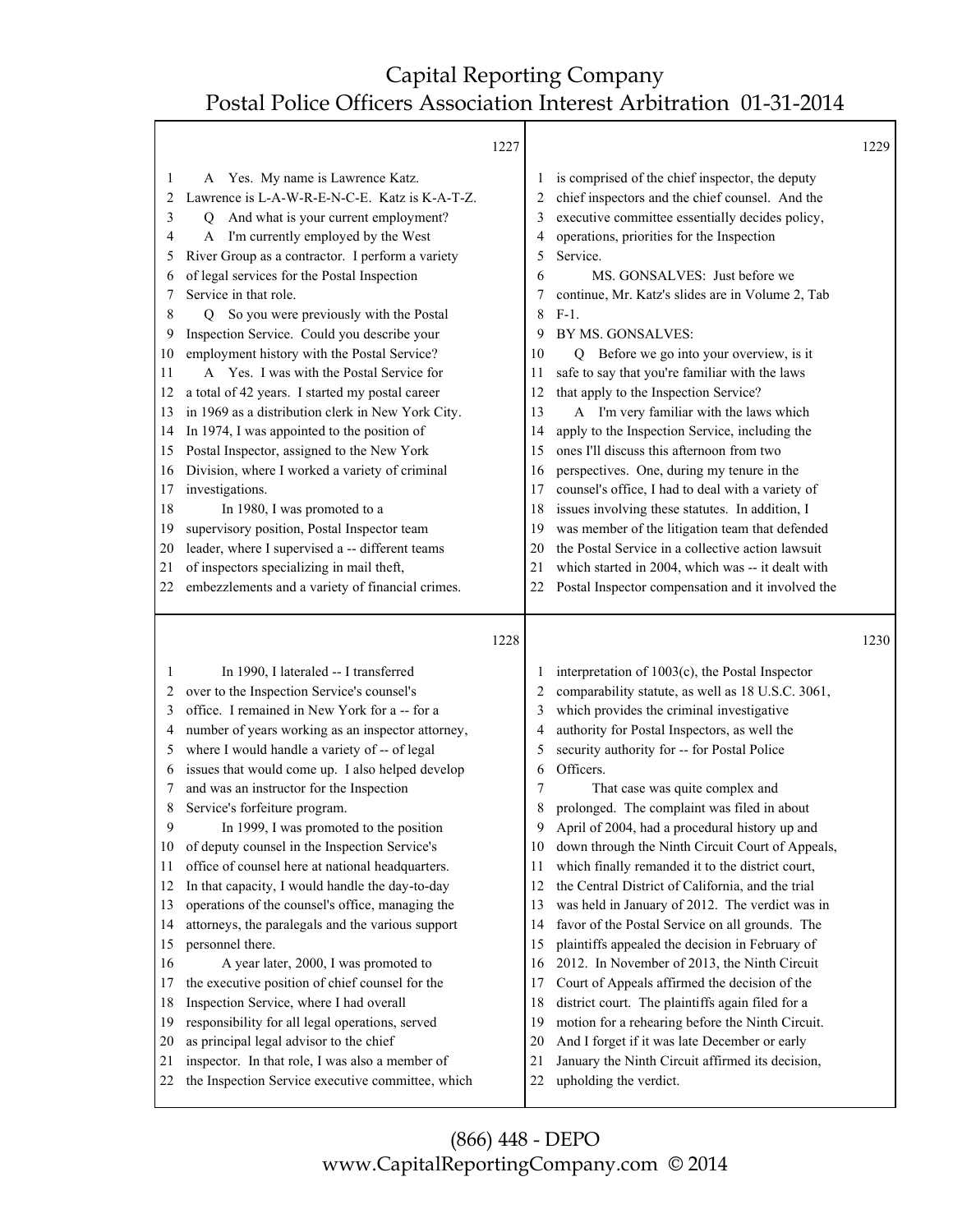|                                                                                                                         |                                                                                                                                                                                                                                                                                                                                                                                                                                                                                                                                                                                                                                                                                                                                                                                                                                                                                                                                                                                                                                                   | 1231 |                                                                                                                         |                                                                                                                                                                                                                                                                                                                                                                                                                                                                                                                                                                                                                                                                                                                                                                                                                                                                                                                                                                                                                                                                                                                    | 1233 |
|-------------------------------------------------------------------------------------------------------------------------|---------------------------------------------------------------------------------------------------------------------------------------------------------------------------------------------------------------------------------------------------------------------------------------------------------------------------------------------------------------------------------------------------------------------------------------------------------------------------------------------------------------------------------------------------------------------------------------------------------------------------------------------------------------------------------------------------------------------------------------------------------------------------------------------------------------------------------------------------------------------------------------------------------------------------------------------------------------------------------------------------------------------------------------------------|------|-------------------------------------------------------------------------------------------------------------------------|--------------------------------------------------------------------------------------------------------------------------------------------------------------------------------------------------------------------------------------------------------------------------------------------------------------------------------------------------------------------------------------------------------------------------------------------------------------------------------------------------------------------------------------------------------------------------------------------------------------------------------------------------------------------------------------------------------------------------------------------------------------------------------------------------------------------------------------------------------------------------------------------------------------------------------------------------------------------------------------------------------------------------------------------------------------------------------------------------------------------|------|
| 1<br>2<br>3<br>4<br>5<br>6<br>7<br>8<br>9<br>10<br>11<br>12<br>13<br>14<br>15<br>16<br>17<br>18<br>19<br>20<br>21<br>22 | Let's go ahead and provide an overview<br>Q<br>of the topics you're going to cover in your<br>presentation.<br>A Sure. This afternoon I'm going to<br>discuss the Law Enforcement Availability Pay Act,<br>or LEAPA, as it's known as, talk about a couple<br>of federal statutes, in particular 39 U.S.C.<br>$1003(c)$ , which is the Postal Inspector<br>comparability statute, 18 U.S.C. 3061, which<br>we've had some testimony on before.<br>I will also talk a little bit about the<br>Law Enforcement Officers Safety Act of 2004, the<br>acronym known as LEOSA, which is at 18 U.S.C.<br>926. It's actually 18 U.S.C. 926(b) and (c),<br>there are two different parts of it, and I also<br>briefly discuss Postal Service transformation, in<br>particular, transformation that occurred within<br>the Inspection Service.<br>So turning to Slide No. 4, let's talk<br>Q<br>about the precursors to Section $1003(c)$ , just to<br>set the stage and provide a little bit of<br>context.                                                |      | 1<br>2<br>3<br>4<br>5<br>6<br>7<br>8<br>9<br>10<br>11<br>12<br>13<br>14<br>15<br>16<br>17<br>18<br>19<br>20<br>21<br>22 | overtime, or AUO. And it was a very cumbersome<br>process. They had to get permission to work on<br>the surveillance or extend their day, and the<br>scale under which they paid -- were paid overtime<br>was a sliding scale.<br>So, in response, Congress enacted LEAPA<br>in 1994, which generally provided a flat premium<br>that federal criminal investigators would receive<br>to compensate them for the extended hours that<br>they were expected to work due to the nature of<br>their position. And what essentially that<br>provided was a 25 percent premium to a criminal<br>investigator's base pay, as long as they met<br>certain criteria. If they met the criteria --<br>which if the panel wants to, I -- I can certainly<br>go into details about it, but in general, as long<br>as they worked an average of a ten-hour day over<br>the course of a year and they responded when they<br>were called to, they would receive this<br>25 percent premium as opposed to receiving AUO.<br>So I think you've already said this.<br>$\overline{O}$<br>That LEAPA, this 1994 enactment, applied to |      |
|                                                                                                                         |                                                                                                                                                                                                                                                                                                                                                                                                                                                                                                                                                                                                                                                                                                                                                                                                                                                                                                                                                                                                                                                   | 1232 |                                                                                                                         |                                                                                                                                                                                                                                                                                                                                                                                                                                                                                                                                                                                                                                                                                                                                                                                                                                                                                                                                                                                                                                                                                                                    | 1234 |
| 1<br>2<br>3<br>4<br>5<br>6<br>7<br>8<br>9<br>10<br>11<br>12<br>13<br>14<br>15<br>16<br>17<br>18<br>19<br>20<br>21<br>22 | A Okay. So we've heard testimony about<br>federal criminal investigators or OPM Series 1811<br>federal criminal investigators perform criminal<br>investigations. Postal Inspectors are also<br>considered federal criminal investigators,<br>although as a technical matter, they're not<br>Series 5 1811, because the Postal Service is<br>governed by Title 39 of the U.S. Code and the<br>Code of Federal Regulations.<br>So prior to 1994 for the other Series<br>1811 agents, FBI, Secret Service, DEA and so<br>forth, the job of a federal criminal investigator<br>oftentimes requires extended hours of work during<br>a regular workday, work on weekends, work on<br>holidays. And prior to '94, for those extended<br>hours -- for example, if you're in the middle of<br>a surveillance and it's five o'clock but<br>something is going on, you just couldn't leave<br>the surveillance.<br>So for those other agencies, the manner<br>in which they received overtime was under a<br>system called administratively uncontrollable |      | 2<br>3<br>4<br>5<br>6<br>7<br>8<br>9<br>10<br>11<br>12<br>13<br>14<br>15<br>16<br>17<br>18<br>19<br>20<br>21<br>22      | federal criminal investigators, but not to the<br>Postal Service?<br>That's correct.<br>A<br>So let's go ahead and turn to<br>O<br>exhibit -- is this an excerpt -- on Slide 5, is<br>this an excerpt from LEAPA?<br>Yes, it is.<br>A<br>Okay.<br>Q<br>And -- and as noted, the purpose of<br>A<br>this section was to provide premium pay to<br>criminal investigators to ensure the availability<br>of criminal investigators for unscheduled duty in<br>excess of a 40-hour work week based on the needs<br>of the employing agency.<br>I-I should also note that one of the<br>changes under LEAPA also was that it was the<br>actual criminal investigator who arranged his or<br>her own schedule. They were expected to stay if<br>they had to stay 15 hours in a day or, if the<br>nature of the work required extended work, work<br>on weekends. It would be the agents themselves<br>that would schedule the work as opposed to having                                                                                                                                                                  |      |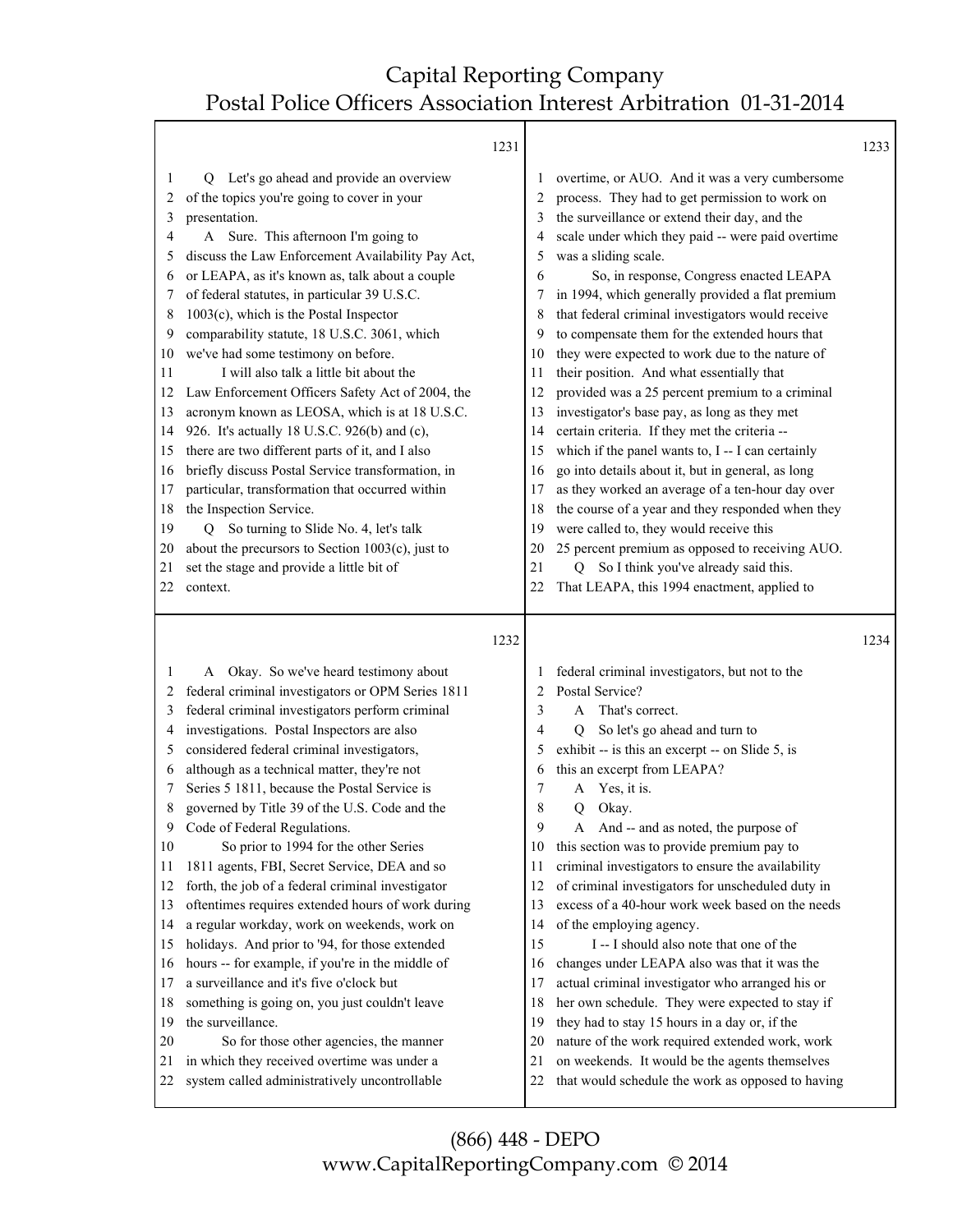Т

|                                                                                                                                         |                                                                                                                                                                                                                                                                                                                                                                                                                                                                                                                                                                                                                                                                                                                                                                                                                                                                                                                                                                                                         | 1235                                                                                                                       |                                                                                                                                                                                                                                                                                                                                                                                                                                                                                                                                                                                                                                                                                                                                                                                                                                                                                                                                                                                                                                          | 1237 |
|-----------------------------------------------------------------------------------------------------------------------------------------|---------------------------------------------------------------------------------------------------------------------------------------------------------------------------------------------------------------------------------------------------------------------------------------------------------------------------------------------------------------------------------------------------------------------------------------------------------------------------------------------------------------------------------------------------------------------------------------------------------------------------------------------------------------------------------------------------------------------------------------------------------------------------------------------------------------------------------------------------------------------------------------------------------------------------------------------------------------------------------------------------------|----------------------------------------------------------------------------------------------------------------------------|------------------------------------------------------------------------------------------------------------------------------------------------------------------------------------------------------------------------------------------------------------------------------------------------------------------------------------------------------------------------------------------------------------------------------------------------------------------------------------------------------------------------------------------------------------------------------------------------------------------------------------------------------------------------------------------------------------------------------------------------------------------------------------------------------------------------------------------------------------------------------------------------------------------------------------------------------------------------------------------------------------------------------------------|------|
| 1<br>2<br>3<br>4<br>5<br>6<br>Q<br>7<br>8<br>9<br>10<br>11<br>12<br>13<br>14<br>15<br>16<br>17<br>18<br>19<br>20<br>21<br>22.           | to get permission from a supervisor.<br>Q Before we go into $1003(c)$ , this -- this<br>provision that you've excerpted here includes the<br>phrase "criminal investigator."<br>A Yes.<br>What does that mean, turning to the<br>next slide?<br>A Federal criminal investigator has a --<br>a definition in the code, and it's also spelled<br>out in 5 U.S.C. 5545(a), which defines -- for<br>purposes of the act, to get LEAPA, you have to be<br>a qualified law enforcement officer. And for the<br>act, criminal investigator is a law enforcement<br>officer who possesses a knowledge of<br>investigative techniques, laws -- knows laws of<br>evidence, rules of criminal procedure, knows<br>about precedential court decisions regarding<br>admissibility of evidence, constitutional rights,<br>laws of search and seizure and related issues.<br>Also, the individual also has to<br>recognize, develop and present evidence which<br>reconstructs events, sequences and time elements     | 2<br>3<br>5<br>6<br>7<br>8<br>9<br>10<br>11<br>12<br>13<br>14<br>15<br>16<br>17<br>18<br>19<br>20<br>21<br>22              | investigators, that would be great.<br>A Okay. Under the general rubric of<br>criminal investigators, they're not only reactive<br>to situations that occur, but it's expected that<br>they will do intelligence gathering and identify<br>trends which will lead them on an investigative,<br>you know, path. Also, a lot of the cases that<br>are worked are -- are long and complex, and in<br>some cases, particularly in the case of<br>Inspection Service mail fraud cases, can take<br>years.<br>Also, criminal investigators have to be<br>able to demonstrate that they know the elements<br>of a crime, what the evidence is. They have to<br>develop the probable cause needed either to<br>obtain search warrants or -- or arrest warrants.<br>And certainly, as the F notes, the ability to<br>follow leads which indicate crimes have been<br>committed or are about to be committed.<br>Q Now, is this a complete definition?<br>A No. It -- it -- it -- it gets a bit<br>more extensive. This -- this provides a general |      |
| 1<br>2<br>3<br>4<br>5<br>6<br>7<br>8<br>9<br>10<br>11<br>12<br>13<br>14<br>15<br>16<br>17<br>O.<br>18<br>19<br>A<br>20<br>Q<br>21<br>22 | for presentations at various legal proceedings<br>and court proceedings. They have to demonstrate<br>skills in applying surveillance techniques -- and<br>I'll just stop for a moment.<br>Inspector McDaniels, this morning,<br>talked about surveillance. And inclusive in this<br>and through the OPM regulations, when we talk<br>about surveillance, it is generally -- it<br>is covert surveillance, which can be either<br>undercover or not, also requires the use of a<br>variety of electronic techniques, video<br>surveillance, audio surveillance, electronic<br>intercepts, which are commonly referred to as --<br>you know, as wire taps, as well as inspectors<br>going in in an undercover capacity and also<br>involves the use of confidential informants.<br>Okay. Mr. Katz, I don't think we need<br>to go through every --<br>Okay.<br>-- single, but if you want to highlight<br>anything or if you want to talk about any other<br>requirements that are applicable to criminal | 1236<br>2<br>3<br>4<br>5<br>6<br>7<br>8<br>9<br>10<br>11<br>12<br>13<br>14<br>15<br>16<br>17<br>18<br>19<br>20<br>21<br>22 | overview of -- of what a criminal investigator<br>does.<br>Q<br>Can you talk to us about some of the<br>other requirements, like the age requirements,<br>things like that --<br>Sure.<br>A<br>-- education?<br>Q<br>Sure. For federal criminal<br>A<br>investigators across the board, there is a<br>maximum entry age to which you can be appointed<br>to the position, and that currently is 37.<br>There's also a mandatory retirement age, which is<br>currently 57.<br>Now, as a result, federal criminal<br>investigators do receive enhanced federal<br>retirement benefits. And sometimes it's referred<br>to as the 20 years at age 50, but the<br>entry-level -- the maximum entry age and the<br>mandatory retirement age ensures that the 20<br>years at age 57, so at the time you mandatorily<br>have to retire, you will have had the 20 years<br>and you do get enhanced retirement benefits.                                                                                                                           | 1238 |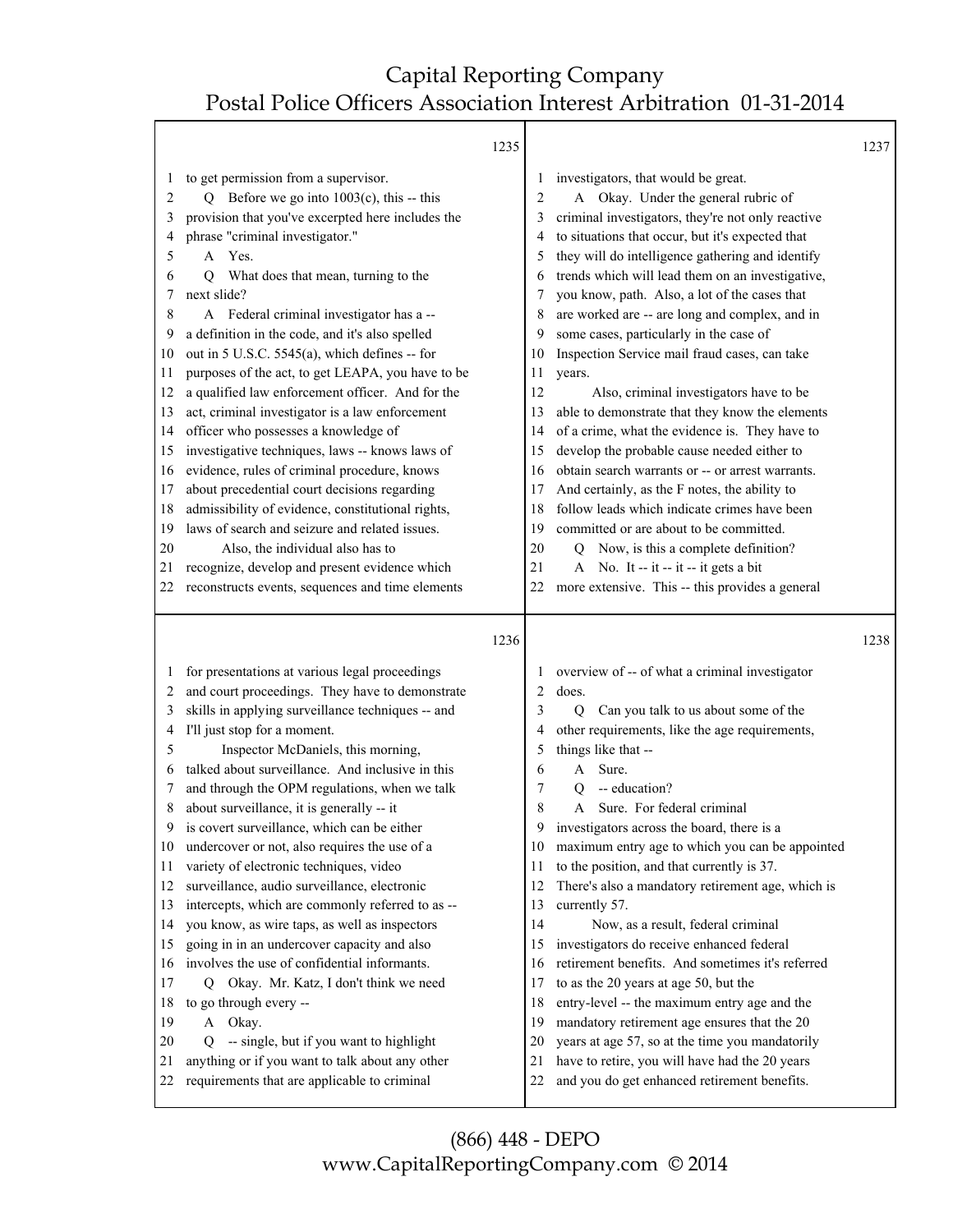T

| extensive as that required for a foreign agent.<br>There is no minimum or maximum age for starting<br>or ending, and the security clearance that a PPO<br>has to be able to acquire and maintain is a<br>sensitive clearance, as opposed to the top secret<br>I think we've already had a lot of<br>testimony on the statute itself, but if there's<br>anything else you want to highlight in terms of<br>contrasting Postal Police Officers, this is your<br>opportunity, because we're moving on now to<br>A For -- for Postal Inspectors, as well<br>as other federal criminal agents, as a result<br>of -- of LEAPA, you have to be available 24/7<br>to -- to respond. What -- I -- I don't know<br>exactly how all the other agencies do it, but<br>certainly for Postal Inspectors, each Postal<br>Inspector obviously doesn't sit in their office<br>or sleep in their office 24/7, but they're given |
|---------------------------------------------------------------------------------------------------------------------------------------------------------------------------------------------------------------------------------------------------------------------------------------------------------------------------------------------------------------------------------------------------------------------------------------------------------------------------------------------------------------------------------------------------------------------------------------------------------------------------------------------------------------------------------------------------------------------------------------------------------------------------------------------------------------------------------------------------------------------------------------------------------------|
|                                                                                                                                                                                                                                                                                                                                                                                                                                                                                                                                                                                                                                                                                                                                                                                                                                                                                                               |
| PDAs, you know, these days. When -- when I<br>started, we didn't even have pagers yet. But                                                                                                                                                                                                                                                                                                                                                                                                                                                                                                                                                                                                                                                                                                                                                                                                                    |
|                                                                                                                                                                                                                                                                                                                                                                                                                                                                                                                                                                                                                                                                                                                                                                                                                                                                                                               |
| 1242                                                                                                                                                                                                                                                                                                                                                                                                                                                                                                                                                                                                                                                                                                                                                                                                                                                                                                          |
| inspectors have PDAs or BlackBerries issued to<br>them. They have to carry them at all times and<br>be able to -- be able to respond, if not<br>physically, at least to -- to the call that comes<br>in, be it, you know, at the end of the day, on<br>weekends, holidays and while they're on vacation.<br>Q Could you contrast that with Postal<br>Police Officers?<br>A Postal Police Officers work an<br>eight-hour tour, and once they leave, they are,<br>you know, off the clock as -- you know, as is<br>known, they are not issued, you know, PDAs or --<br>you know, or generally called on to respond 24/7.<br>Q Okay. Turning to Slide No. 7, let's<br>talk about 1003(c), and I think you've already at<br>least started to tell us why you're familiar with                                                                                                                                     |
|                                                                                                                                                                                                                                                                                                                                                                                                                                                                                                                                                                                                                                                                                                                                                                                                                                                                                                               |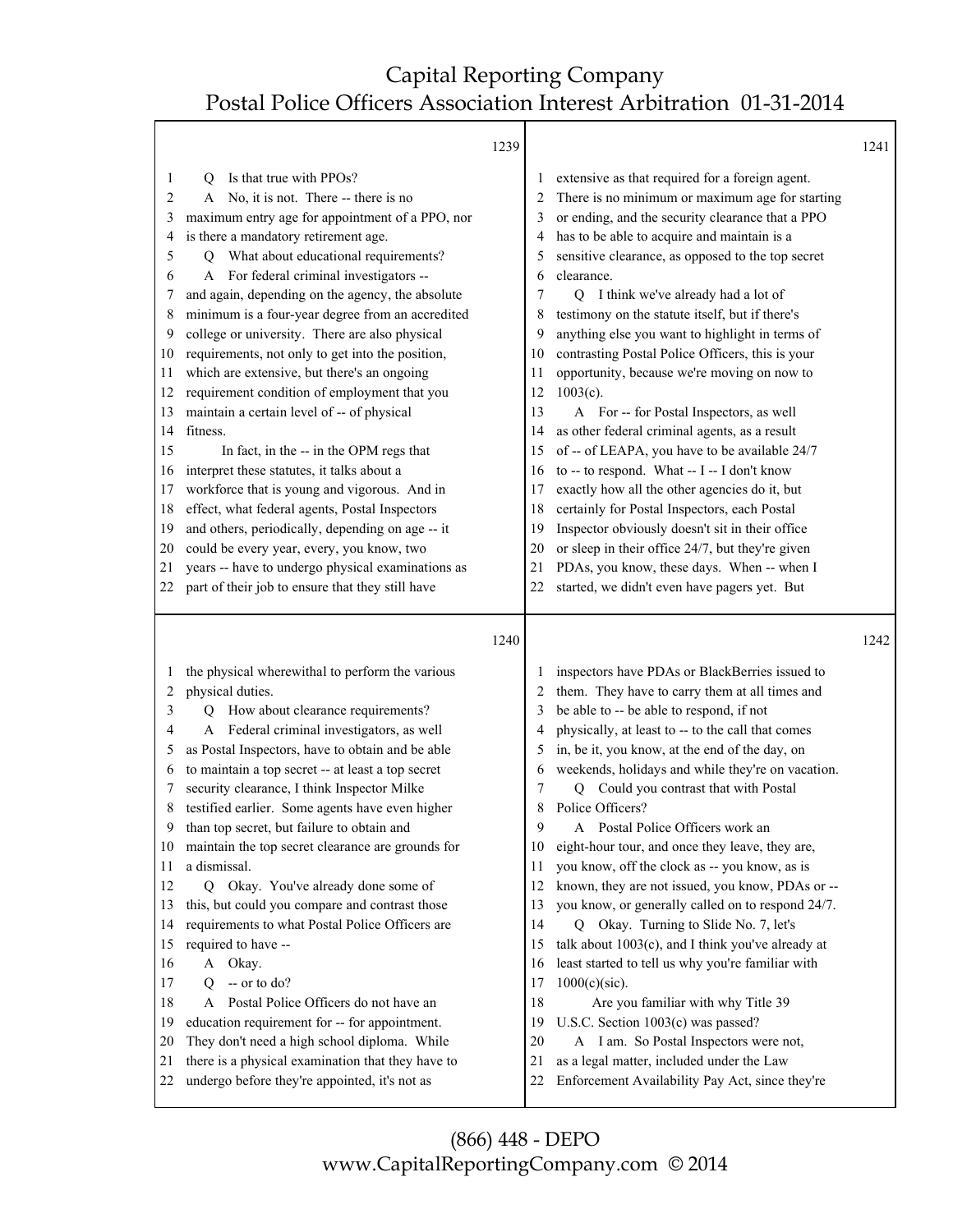|        | 1243                                                 |        |                                                   | 1245 |
|--------|------------------------------------------------------|--------|---------------------------------------------------|------|
| 1      | not covered under Title 5. The implementation of     |        | levels of work in the executive branch outside of |      |
| 2      | LEAPA dramatically changed the way federal agents    | 2      | the Postal Service. And it defines Postal         |      |
| 3      | were paid. Before, they had their base salary        | 3      | Inspectors as agents to whom investigative powers |      |
| 4      | and they received -- if they did the work, extra     | 4      | are granted under 18 U.S.C. 3061. And this was    |      |
| 5      | work, they received AUO pay. When LEAPA was --       | 5      | enacted in 1996, and it probably took a -- a year |      |
| 6      | was enacted -- so now, besides their base pay,       | 6      | or so -- what -- what happened after it was       |      |
| 7      | they also got a 25 percent premium, assuming they    | 7      | enacted is a task force was put together -- since |      |
| 8      | worked, you know, the hours, and they also           | 8      | this was a dramatic change to the payroll system  |      |
| 9      | received locality pay, so a huge increase in what    | 9      | for inspectors, a task force was put together to  |      |
| 10     | their salary was.                                    | 10     | develop a pay system for Postal Inspectors, which |      |
| 11     | Now, Postal Inspectors never received                | 11     | was comparable to that of the other federal       |      |
| 12     | overtime payment. In fact, prior to LEAPA,           | 12     | criminal investigators.                           |      |
| 13     | Postal Inspectors actually got a slightly higher     | 13     | BY MS. GONSALVES:                                 |      |
| 14     | base salary. They were able to reach their top       | 14     | Q And -- and that was the system called           |      |
|        | level a little quicker than an FBI agent, but        | 15     | ISLE, which I don't think we need to go into      |      |
| 15     |                                                      |        |                                                   |      |
| 16     | LEAPA totally changed that landscape. So in          | 16     | detail right now, but --                          |      |
| 17     | response to --                                       | 17     | A That's correct.                                 |      |
| 18     | ARBITRATOR OLDHAM: Excuse my                         | 18     | The PPOA has taken the position --<br>0           |      |
| 19     | interruption. This is the first you've mentioned     | 19     | ARBITRATOR OLDHAM: I'm sorry. What                |      |
| 20     | locality pay. Was that specifically for -- where     | 20     | was the acronym?                                  |      |
| 21     | did that come from, locality pay?                    | 21     | MS. GONSALVES: ISLE. He can tell you              |      |
| 22     | THE WITNESS: Locality pay, was, again,               | 22     | what it stands for. Go ahead.                     |      |
|        |                                                      |        |                                                   |      |
|        |                                                      |        |                                                   |      |
|        | 1244                                                 |        |                                                   | 1246 |
| 1      | a creature of OPM, and there are other employees     | 1      | THE WITNESS: Prior to -- prior to                 |      |
| 2      | other than federal agents that get locality pay.     | 2      |                                                   |      |
| 3      |                                                      | 3      | LEAPA, Postal Inspectors were paid on a Postal    |      |
| 4      | Prior to LEAPA, various agencies would               | 4      | Service Executive Administrative Scale, the EAS   |      |
| 5      | give some type of premium to agents in high-cost     | 5      | scale, which had grades and it had ranges. There  |      |
| 6      | cities, your New Yorks, your Los Angeles and         | 6      | weren't steps. Federal agents are paid on the     |      |
|        | your -- and your San Francisco. But OPM came out     |        | general schedule, or a GS scale, I think there    |      |
| 7      | with the concept of -- of locality pay. And I'm      | 7      | was some testimony yesterday. Basically, there    |      |
| 8<br>9 | not sure of the year, but in 1996, when -- 1994,     | 8<br>9 | are 15 grades, and in each grade, there are ten   |      |
|        | actually, when LEAPA was enacted, federal agents     |        | steps. So the Postal Service had to do several    |      |
| 10     | now received, as Mr. Stephens mentioned              | 10     | things. One, it had to create a pay scale that    |      |
| 11     | yesterday, three components to their pay, base       | 11     | was comparable to the GS scale, so it created the |      |
| 12     | pay, LEAP and locality pay.                          | 12     | ISLE, I-S-L-E, which stands for Inspection        |      |
| 13     | Now, Postal Inspectors did not receive               | 13     | Service Law Enforcement scale, which has the same |      |
| 14     | LEAP and they did not receive locality pay. So,      | 14     | 15 grades and ten levels going across. It's --    |      |
| 15     | in an effort to ensure that Postal Inspectors        | 15     | it's an exact mirror -- mirror image to that.     |      |
| 16     | were on the same footing as their FBI and Secret     | 16     | BY MS. GONSALVES:                                 |      |
| 17     | Service counterparts, they enacted 39 U.S.C.         | 17     | $So -$<br>Q                                       |      |
| 18     | $1003(c)$ , which provides that the compensation and | 18     | And -- and, as part of that, the<br>A             |      |
| 19     | benefits for Postal Inspectors has to be             | 19     | Inspection Service had to develop a policy for    |      |
| 20     | maintained on a standard of comparability. It's      | 20     | applying LEAP, the 25 percent, the -- the         |      |
| 21     | not -- not exact, but it must be comparable to       | 21     | conditions, the requirements, and also had to     |      |
| 22     | the compensation and benefits paid for comparable    | 22     | implement, you know, locality pay. And that       |      |

(866) 448 - DEPO www.CapitalReportingCompany.com © 2014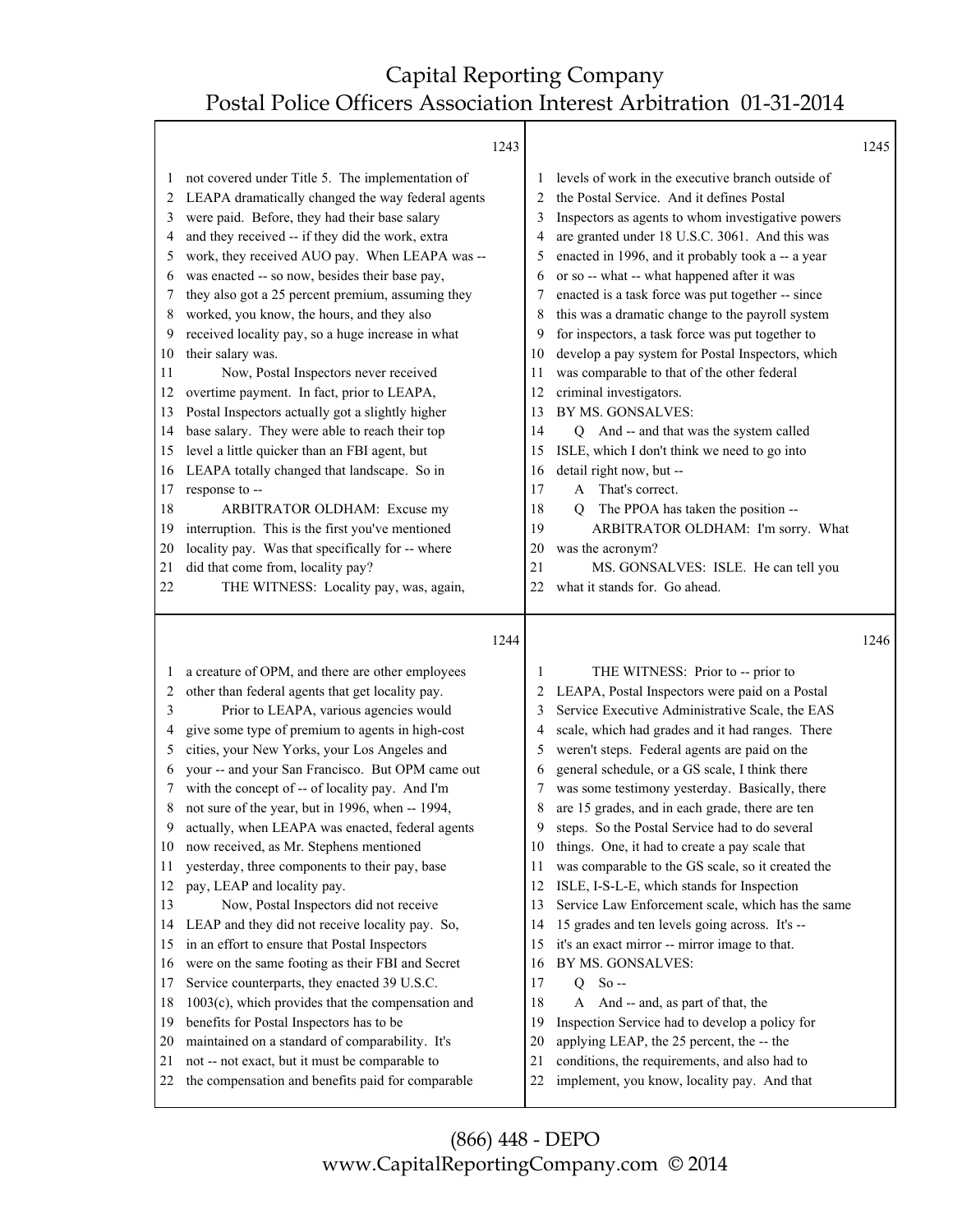|          | 1247                                                                |                |                                                                                                  | 1249 |
|----------|---------------------------------------------------------------------|----------------|--------------------------------------------------------------------------------------------------|------|
| 1        | process of coming up with a system took -- took                     | 1              | THE WITNESS: Yes, sir.                                                                           |      |
| 2        | about a year or so to implement.                                    | $\overline{2}$ | MS. GONSALVES: Sorry.                                                                            |      |
| 3        | And you were involved with that?<br>Q                               | 3              | THE WITNESS: Okay. So 3061, and part                                                             |      |
| 4        | Not initially, but after it started,<br>A                           | 4              | of it -- it's not underlined in the actual                                                       |      |
| 5        | I -- I was involved, yes.                                           | 5              | statute. I think that was done here for                                                          |      |
| 6        | Okay. And so would it -- is this<br>Q                               | 6              | illustrative purposes. Subject to (b) in the                                                     |      |
| 7        | correct? Is it correct that Postal Inspectors                       | 7              | section, Postal Inspectors and other agents of                                                   |      |
| 8        | don't get LEAPA pay, but get LEAPA-like pay?                        | 8              | the United States Postal Service designated by                                                   |      |
| 9        | A They get LEAP-like pay, that's correct.                           | 9              | the board of governors to investigate criminal                                                   |      |
| 10       | And, as a matter of the law, the only folks that                    | 10             | matters related to the Postal Service and the                                                    |      |
| 11       | get LEAP is if you're actually covered under                        | 11             | mails may -- so let me stop here for a moment.                                                   |      |
| 12       | 5545(a), but for all intents and purposes, it                       | 12             | There are only two categories of                                                                 |      |
| 13       | is -- it is the exact. It's comparable.                             | 13             | employees who work for the Postal Service that                                                   |      |
| 14       | Q Okay. So I think you're aware that the                            | 14             | are granted criminal investigative authority by                                                  |      |
| 15       | Postal Police Officers Association has taken the                    | 15             | the Postal Service's board of governors. Those                                                   |      |
| 16       | position that that last sentence of Section                         | 16             | are United States Postal Inspectors and special                                                  |      |
| 17       | $1003(c)$ , that they're included in the definition                 | 17             | agents of the -- of the United States Postal                                                     |      |
| 18       | of Postal Inspector because the provision says                      | 18             | Service Office of Inspector General. That's it                                                   |      |
| 19       | that a single -- they interpret that to mean that                   | 19             | for criminal investigative authorities.                                                          |      |
| 20       | the single investigative power makes it apply to                    | 20             | Now, just as a historical footnote,                                                              |      |
| 21       | you; is that correct? And, if not, could you                        | 21             | prior to the Postal Reorganization Act, which                                                    |      |
| 22       | please explain that using Section 3061 on the                       | 22             | you've heard some testimony about, it had been                                                   |      |
|          |                                                                     |                |                                                                                                  |      |
|          |                                                                     |                |                                                                                                  |      |
|          | 1248                                                                |                |                                                                                                  | 1250 |
| 1        | next page?                                                          | 1              | the postmaster general, because under the                                                        |      |
| 2        | A I can certainly state that that                                   | 2              | Reorganization Act, one of the specific powers                                                   |      |
| 3        | assertion is absolutely not correct. And if we                      | 3              | granted to the Postal Service was the ability to                                                 |      |
| 4        | turn to the next slide --                                           | 4              | investigate offenses committed against the Postal                                                |      |
| 5        | Now, that -- the underlying -- the<br>Q                             | 5              | Service, and that was assigned to Postal                                                         |      |
| 6        | language of $1003(c)$ , does that correlate to this                 | 6              | Inspectors by the PMG.                                                                           |      |
| 7        | language that's on this particular Slide 8?                         | 7              | With the passage of the Postal Reorg                                                             |      |
| 8        | Yes, it does.<br>A                                                  | 8              | Act and the post office department became the                                                    |      |
| 9        | Does it correlate to the underlying<br>Q.                           | 9              | United States Postal Service, an independent                                                     |      |
| 10       | language that's on Slide 8?                                         | 10             | establishment of the executive branch, the board                                                 |      |
| 11       | Well, in 1003 -- 1003(c) defines Postal<br>A                        | 11             | of governors was created and the authority to                                                    |      |
| 12       | Inspector includes any agent to whom                                | 12             | designate criminal investigative authority was                                                   |      |
| 13       | investigative powers are granted under 3061 of                      | 13             | vested in Postal Inspectors.                                                                     |      |
| 14       | Title 18. And we can walk through briefly 18                        | 14             | Now, at the time that change was made,                                                           |      |
| 15       | $3061(a)$ and (b) as it applies to Postal                           | 15             | there weren't agents of the United States Postal                                                 |      |
| 16       | Inspectors.                                                         | 16             | Service Office of Inspector General. The -- that                                                 |      |
| 17       | ARBITRATOR OLDHAM: First a clarifying                               | 17             | was a separate act. The IG act was amended.                                                      |      |
| 18       | question, please.                                                   | 18             | Also, around 1996, prior to that time, the                                                       |      |
| 19       | THE WITNESS: Sure.                                                  | 19             | post -- the Chief Postal Inspector, I should say,                                                |      |
| 20       | ARBITRATOR OLDHAM: On PowerPoint page                               | 20             | performed a dual role. He was the Chief Postal                                                   |      |
| 21<br>22 | 7, is this a direct quotation of $1003(c)$ ?<br>MS. GONSALVES: Yes. | 21<br>22       | Inspector and served as the Inspector General for<br>the Inspection Service. Accordingly, Postal |      |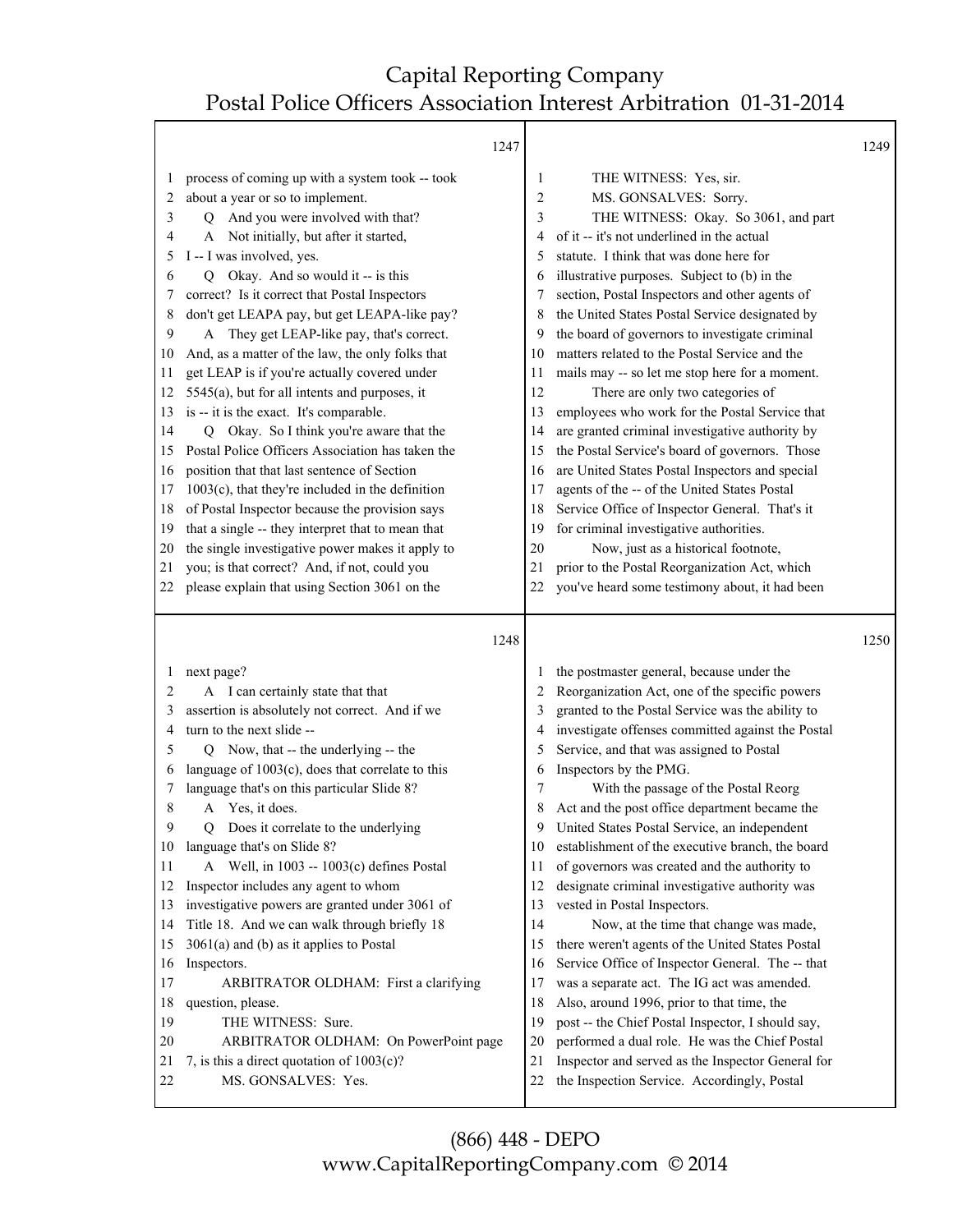Τ

Г

|                                                                                                                         |                                                                                                                                                                                                                                                                                                                                                                                                                                                                                                                                                                                                                                                                                                                                                                                                                                                                                                                                                                                                            | 1251                                                                                                                    |                                                                                                                                                                                                                                                                                                                                                                                                                                                                                                                                                                                                                                                                                                                                                                                                                                                                                                                                                                                                                                                            | 1253 |
|-------------------------------------------------------------------------------------------------------------------------|------------------------------------------------------------------------------------------------------------------------------------------------------------------------------------------------------------------------------------------------------------------------------------------------------------------------------------------------------------------------------------------------------------------------------------------------------------------------------------------------------------------------------------------------------------------------------------------------------------------------------------------------------------------------------------------------------------------------------------------------------------------------------------------------------------------------------------------------------------------------------------------------------------------------------------------------------------------------------------------------------------|-------------------------------------------------------------------------------------------------------------------------|------------------------------------------------------------------------------------------------------------------------------------------------------------------------------------------------------------------------------------------------------------------------------------------------------------------------------------------------------------------------------------------------------------------------------------------------------------------------------------------------------------------------------------------------------------------------------------------------------------------------------------------------------------------------------------------------------------------------------------------------------------------------------------------------------------------------------------------------------------------------------------------------------------------------------------------------------------------------------------------------------------------------------------------------------------|------|
| 2<br>3<br>4<br>5<br>6<br>7<br>8<br>9<br>10<br>11<br>12<br>13<br>14<br>15<br>16<br>17<br>18<br>19<br>20<br>21            | Inspectors also performed the functions that are<br>now -- have now since been assumed by the OIG.<br>Although the IG Act was passed in '96, it did<br>take a couple of years for the IG to ramp up, get<br>people, equipment and -- and so forth, so<br>inspectors still continued that type of work.<br>So one -- $(1)$ through $(5)$ in $(a)$<br>describes what those criminal investigative<br>authorities are -- serving warrants; making<br>arrests with or without warrants; carrying<br>firearms; making seizures of property as provided<br>by law; and seizures of property provided by law<br>relates to the ability of the Postal Inspectors<br>to conduct asset forfeiture investigations.<br>The Postal Service is somewhat unique.<br>It's one of the few non-Department of<br>Justice/Department of Treasury organizations --<br>probably the only one that has the ability to<br>seize assets from -- you know, from criminals,<br>forfeit them to the Service and -- and that's<br>that. | 2<br>3<br>4<br>5<br>6<br>7<br>8<br>9<br>10<br>11<br>12<br>13<br>14<br>15<br>16<br>17<br>18<br>19<br>20<br>21            | language, I might add, was inserted into the<br>statute. It was amended in 2006 as a result of<br>amendments made by the Postal Accountability and<br>Enhancement Act, which changed the Postal<br>Reorganization Act. So effective in 2006 --<br>Wait before you go on.<br>Q<br>Yes.<br>A<br>We're on Slide 9.<br>О<br>Oh, I'm sorry.<br>A<br>I think you're there. You're there.<br>O<br>I'm just noting for the record that we're on<br>Slide 9.<br>Okay.<br>A<br>So go ahead.<br>0<br>Okay. So beginning in 2006, the<br>A<br>authority for PPOs, which was taken in substance<br>from another part of the code which related back<br>to the Postal Reorganization Act, that language<br>was taken from Title 40 -- I think it was 40<br>U.S.C. 318 -- and it was placed into $3061(c)(1)$<br>and $(2)$ .                                                                                                                                                                                                                                              |      |
| 22                                                                                                                      | (b) notes that the powers that were                                                                                                                                                                                                                                                                                                                                                                                                                                                                                                                                                                                                                                                                                                                                                                                                                                                                                                                                                                        | 22                                                                                                                      | So it's exactly the same language?<br>0                                                                                                                                                                                                                                                                                                                                                                                                                                                                                                                                                                                                                                                                                                                                                                                                                                                                                                                                                                                                                    |      |
|                                                                                                                         |                                                                                                                                                                                                                                                                                                                                                                                                                                                                                                                                                                                                                                                                                                                                                                                                                                                                                                                                                                                                            | 1252                                                                                                                    |                                                                                                                                                                                                                                                                                                                                                                                                                                                                                                                                                                                                                                                                                                                                                                                                                                                                                                                                                                                                                                                            | 1254 |
| 1<br>2<br>3<br>4<br>5<br>6<br>7<br>8<br>9<br>10<br>11<br>12<br>13<br>14<br>15<br>16<br>17<br>18<br>19<br>20<br>21<br>22 | granted relate to the enforcement of laws and<br>property in the custody of the Service, use of<br>the mails -- which is very important -- and other<br>postal offenses. And (2) talks about that the<br>Attorney General can authorize Postal Inspectors<br>to investigate other offenses. If there is a --<br>they could impact the Postal Service. That's<br>been relied on on many occasions. In fact,<br>the -- the Attorney General also often requests<br>Postal Inspectors to be involved in a variety of<br>high profile investigations which may not<br>necessarily relate to the Postal Service.<br>BY MS. GONSALVES:<br>Q So, Mr. Katz, I think you've testified<br>that these two subsections, (a) and (b) of 3061,<br>applies mainly to Postal Inspectors, but also to<br>some special agents of the OIG?<br>Those are the only two groups these<br>A<br>apply to.<br>So what provision of 3061 applies to<br>Q<br>Postal Police?<br>Okay. Postal Police and -- and this<br>A                | 1<br>2<br>3<br>4<br>5<br>6<br>7<br>8<br>9<br>10<br>11<br>12<br>13<br>14<br>15<br>16<br>17<br>18<br>19<br>20<br>21<br>22 | A Essentially the same -- substantively,<br>it's the same language. The -- the 40 U.S.C.<br>318 -- again, stepping back in time for a little<br>bit, once the Postal Service came into being, the<br>government actually transferred to the Postal<br>Service the buildings, the property and the<br>assets that had previously been part of the<br>government when it was the Post Office<br>department.<br>So with GSA -- General Services<br>Administration had the responsibility for<br>protecting the building and -- and the property.<br>So when the Postal Service came into being, the<br>authority to hire -- under 40 318, it was -- I<br>forget if it was guards or special police -- I<br>forget the exact language -- that authority was<br>transferred to the Postal Service. In fact, on a<br>yearly basis prior to 2006, there would be an<br>appropriation passed under the, you know,<br>Treasury Act which authorized the Service year by<br>year to employ what are now Postal Police<br>Officers to conduct that building security, |      |

(866) 448 - DEPO www.CapitalReportingCompany.com © 2014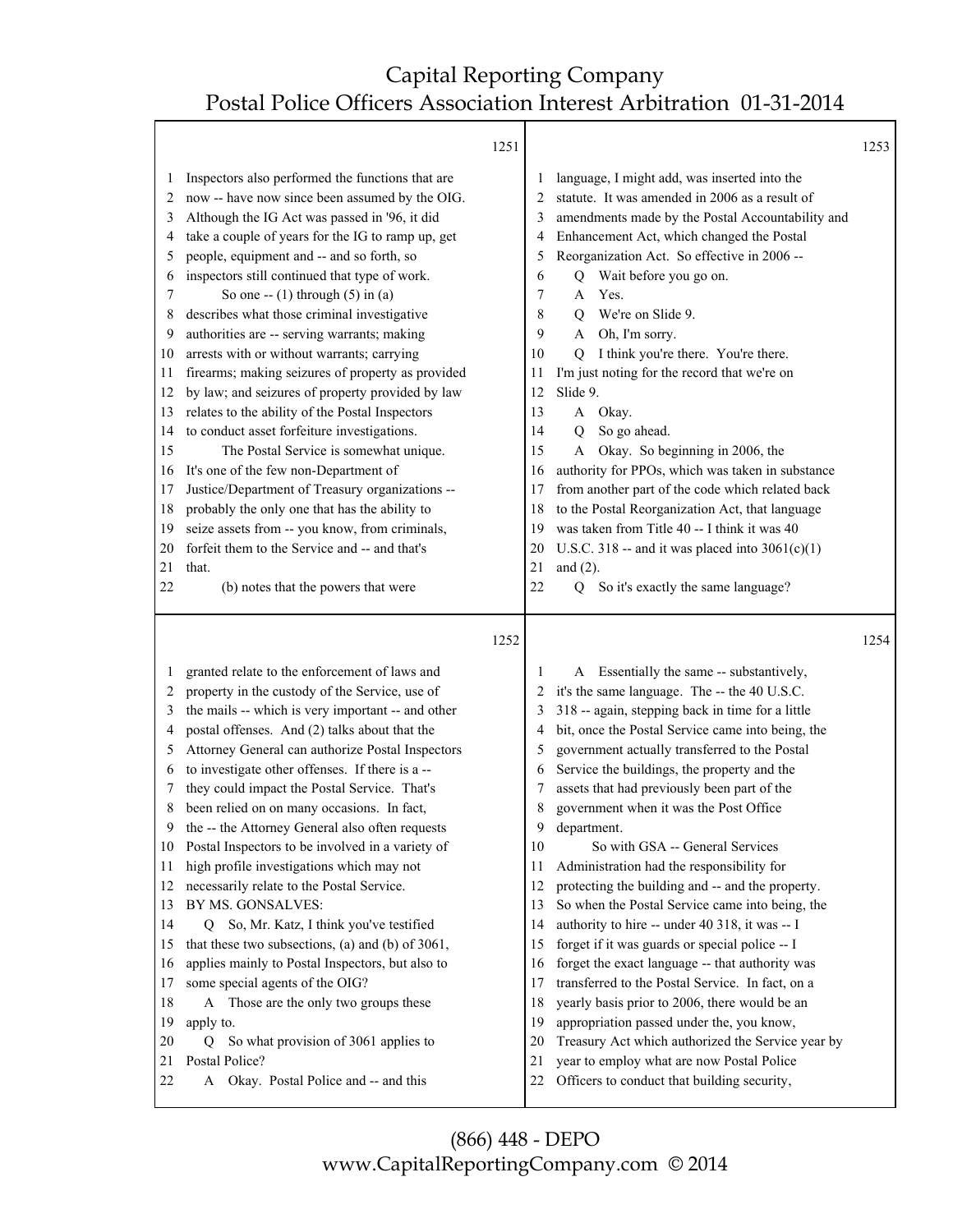Τ

|                                        | 1255                                                                                             |                |                                                                 | 1257 |
|----------------------------------------|--------------------------------------------------------------------------------------------------|----------------|-----------------------------------------------------------------|------|
| 1                                      | protect employees and protect property.                                                          |                | required to -- they could expand the PPOs'                      |      |
| 2                                      | In 2006, that 40 318 section went away,                                                          | 2              | authority and give them some additional limited                 |      |
| 3                                      | and under the Reorg Act, that language was                                                       | 3              | authority to conduct investigations, which would                |      |
| 4                                      | transferred to $3061(c)(1)$ and (2), which                                                       | 4              | relate to offenses against postal property or                   |      |
| 5                                      | basically says that Postal Service may employ                                                    | 5              | persons on that property.                                       |      |
| 6                                      | police officers for duty in connection with                                                      | 6              | Okay. We need to advance the slide.<br>Q                        |      |
| 7                                      | protection of property owned or occupied by the                                                  | 7              | Oh, sorry.<br>A                                                 |      |
| 8                                      | Service under its control and persons on that                                                    | 8              | But let me ask you this: Has the<br>Q                           |      |
| 9                                      | property.                                                                                        | 9              | Postal Service exercised that authority?                        |      |
| 10                                     | And then (2) talks about with respect                                                            | 10             | A It has not.                                                   |      |
| 11                                     | to that property -- which is a reference to the                                                  | 11             | Okay. Can we talk about what<br>O                               |      |
| 12                                     | property owned or operated by the Postal                                                         | 12             | happened -- were you on the executive committee                 |      |
| 13                                     | Service -- these offices have the -- the power to                                                | 13             | at the time that this amendment was made or --                  |      |
| 14                                     | enforce federal laws and regulations for                                                         | 14             | I was.<br>$\mathsf{A}$                                          |      |
| 15                                     | protection of persons and property -- essentially                                                | 15             | Okay. What did -- what did you do?<br>$\mathbf Q$               |      |
| 16                                     | the workplace rules of the Postal Service. They                                                  | 16             | So when we learned that this additional<br>$\mathsf{A}$         |      |
| 17                                     | can carry firearms and authority to make arrests                                                 | 17             | part was put in, the executive committee met and                |      |
| 18                                     | without a warrant for certain offenses.                                                          | 18             | the predecessors to -- to Inspectors Milke and                  |      |
| 19                                     | The first question is: Must the Postal<br>Q                                                      | 19             | Bowers -- who, you know, are the experts in the                 |      |
| 20                                     | Service have police officers?                                                                    | 20             | area -- went around and, you know, determined --                |      |
| 21                                     | A They are not required to. It's                                                                 | 21             | you know, did a review to determine the benefits                |      |
| 22                                     | permissive, and since 1970, 1971, in some                                                        | 22             | should the Service avail itself of prescribing                  |      |
|                                        |                                                                                                  |                |                                                                 |      |
|                                        | 1256                                                                                             |                |                                                                 | 1258 |
|                                        |                                                                                                  |                |                                                                 |      |
| 1                                      | iteration or other, we've had Postal Police                                                      | 1              | additional powers, you know, to PPOs.                           |      |
| 2                                      | Officers.                                                                                        | $\overline{2}$ | The recommendation which was made at                            |      |
| 3                                      | So I take it that if it chooses to have<br>О                                                     | 3              | that time was that, no, it was not needed. We                   |      |
| 4                                      | police officers, then it must empower them to do                                                 | 4              | still needed the security force to perform the                  |      |
| 5                                      | what's listed under $(c)(2)$ ?                                                                   | 5              | primary function for which they were hired, the                 |      |
| 6                                      | That's correct.<br>A                                                                             | 6              | protection of property, employees and assets, and               |      |
| 7                                      | Okay. What about $(c)(3)$ on the next<br>О                                                       | 7              | that the inspectors were well equipped to                       |      |
| 8                                      | slide, Slide 10?                                                                                 | 8              | continue performing the criminal investigations.                |      |
| 9                                      | Okay. This language was not in 40 318,<br>A                                                      | 9              | And several times after 2006, it would                          |      |
| 10                                     | but was added along with that amendment to the                                                   | 10             | be, you know, reviewed periodically, and the                    |      |
| 11                                     | Postal Accountability and Enhancement Act. It's                                                  | 11             | decision, as far as I know -- and I've -- I                     |      |
| 12                                     | a permissive section, and with respect to the                                                    | 12             | should have mentioned before I retired in March                 |      |
| 13                                     | property which was referred to earlier, the                                                      | 13             | of -- of 2011, but my understanding is that                     |      |
| 14                                     | officers may have, to the extent that the Postal                                                 | 14             | decision has remained the same.                                 |      |
|                                        | Service prescribes regulations, additional                                                       | 15             | Q So just to kind of get into a little                          |      |
|                                        | powers, specifically to serve warrants and                                                       | 16             | more detail here, has the Postal Service                        |      |
|                                        | subpoenas or conduct -- and conduct                                                              | 17             | promulgated regulations empowering PPOs to serve                |      |
|                                        | investigations both on and off the property.                                                     | 18             | warrants and subpoenas?                                         |      |
|                                        | I believe you've heard testimony that                                                            | 19             | A It has not.                                                   |      |
| 15<br>16<br>17<br>18<br>19<br>20<br>21 | Postal Police authority is limited to property                                                   | 20             | How about regulations empowering PPOs<br>Q                      |      |
| 22                                     | owned or operated by the Service. It's limited.<br>So if the Service chose to -- and they're not | 21<br>22       | to conduct investigations as set forth in (B)?<br>A It has not. |      |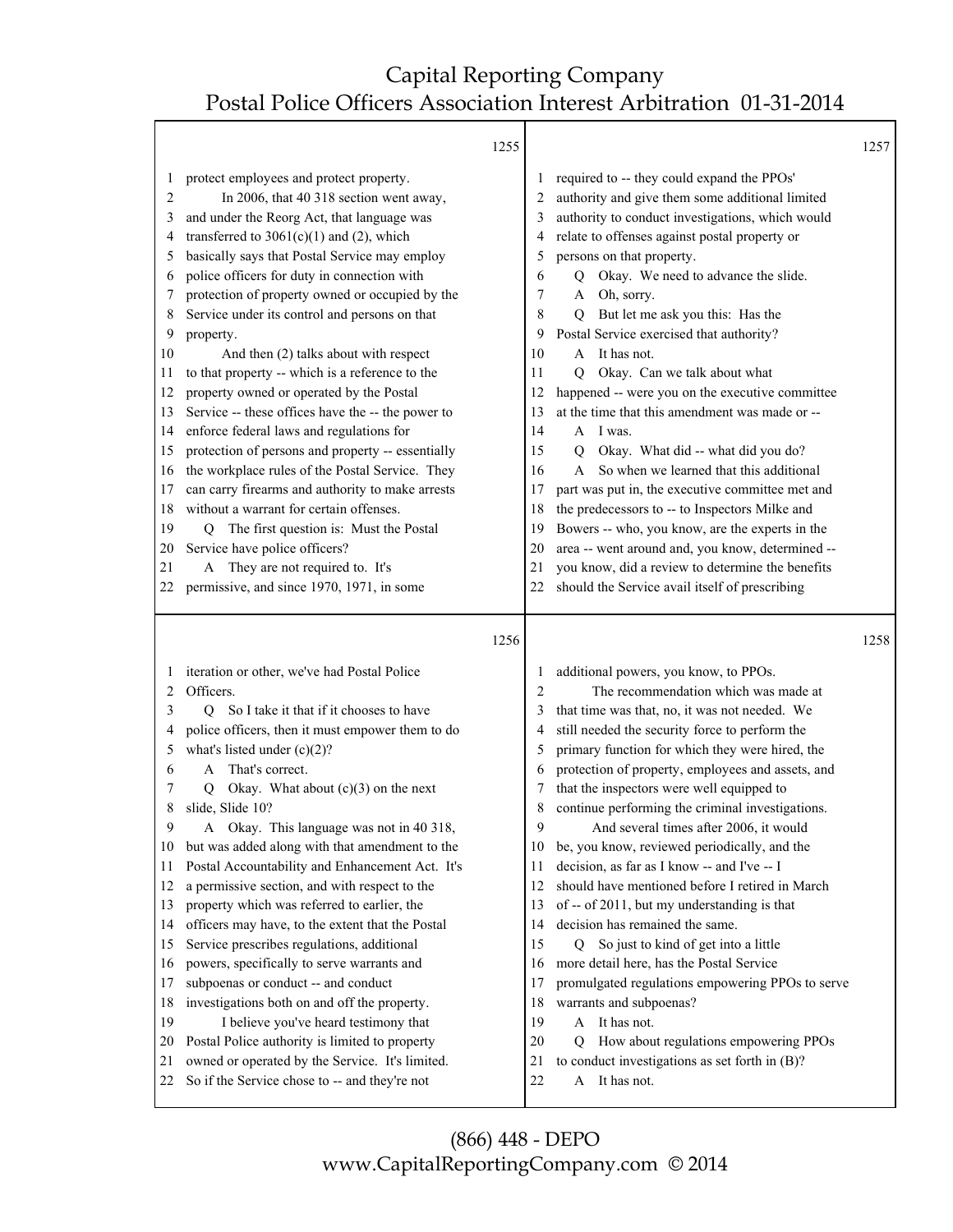Τ

|         |                                                   | 1259 |              | 1261                                              |  |
|---------|---------------------------------------------------|------|--------------|---------------------------------------------------|--|
| 1       | So let's talk a little bit about the<br>Ő         |      | $\perp$      | involves ensuring the safety and integrity of the |  |
| 2       | regulations the Postal Service has                |      | 2            | United States mail.                               |  |
| 3       | promulgating -- promulgated regarding the duties  |      | 3            | So I think it was Inspector Bowers                |  |
| 4       | of PPOs. If you turn to the next slide, which is  |      | 4            | mentioned that Postal Inspectors are responsible  |  |
| 5       | Slide No. 11.                                     |      | 5            | for the enforcement of some 200 federal statutes. |  |
| 6       | $A$ So-                                           |      | 6            | And, certainly, I couldn't -- I don't think I can |  |
| 7       | I know this isn't a full -- the font<br>O         |      | 7            | get to a quarter of them, but they do involve --  |  |
| 8       | got a little too small when we --                 |      | 8            | they involve mail theft. They involve             |  |
| 9       | A Okay. So this is not the full slide,            |      | 9            | pornography. They involve bank fraud. They        |  |
| 10      | but I believe there was testimony earlier today   |      | 10           | involve money laundering. Postal Inspectors are   |  |
| 11      | about Poster 7, which is based on 39 CFR 232.1,   |      | 11           | also authorized to investigate narcotics offenses |  |
| 12      | which, in a sense, basically describes the        |      | 12           | which are under Title 21, but, by agreement with  |  |
| 13      | workplace rules for the Service and permitted     |      | 13           | the Drug Enforcement Administration, if the mail  |  |
| 14      | conduct on Postal Service property, specifically  |      | 14           | is used, Postal Inspectors can investigate, you   |  |
| 15      | the prohibitions: cannot carry weapons; cannot    |      | 15           | know, those as well. So it's -- it's a much       |  |
| 16      | solicit; cannot distribute leaflets; cannot       |      | 16           | broader nature.                                   |  |
| 17      | possess explosives; cannot possess alcohol,       |      | 17           | Q So let's just --                                |  |
| 18      | narcotics and -- and so forth.                    |      | 18           | ARBITRATOR OLDHAM: May I stop you for             |  |
| 19      | $(q)$ of 232.1 notes that it is members           |      | 19           | a moment?                                         |  |
| 20      | of the Postal Service security force who exercise |      | 20           | MS. GONSALVES: Yes.                               |  |
| 21      | the authority that they have granted by           |      | 21           | ARBITRATOR OLDHAM: Just looking at                |  |
| 22      | $3061(c)(2)$ for enforcing those -- those         |      | 22           | this excerpt or this section, am I right that --  |  |
|         |                                                   | 1260 |              | 1262                                              |  |
|         |                                                   |      |              |                                                   |  |
| $\perp$ | regulations.                                      |      | $\mathbf{I}$ | when the -- when the rule refers to U.S. Postal   |  |
| 2       | Is this the only regulation that<br>O.            |      | 2            | Service's security force, is that synonymous with |  |
| 3       | applies to PPOs specifically?                     |      | 3            | PPO <sub>s</sub> ?                                |  |
| 4       | A There are -- there are a variety of --          |      | 4            | THE WITNESS: I would refer back to                |  |
| 5       | of regulations, not -- not all, you know, printed |      | 5            | the -- you know, I think it does refer to the --  |  |
| 6       | here. I mean, when you go through 232.1, it's a   |      | 6            | you know, it was meant to refer to the uniformed  |  |
| 7       | pretty --                                         |      | 7            | security force as -- I don't know if it was       |  |
| 8       | That's what I'm talking about, 232.<br>О          |      | 8            | Inspector Milke or Inspector Bowers talked about  |  |
| 9       | I'm calling that a single --                      |      | 9            | the big S-F and the small S-F --                  |  |
| 10      | Okay. Yes.<br>A                                   |      | 10           | ARBITRATOR OLDHAM: I'm just asking                |  |
| 11      | Is 232.1 the only set of regulations<br>Ő         |      | 11           | about terminology here. A moment ago, counsel     |  |
| 12      | that apply to Postal Police Officers?             |      | 12           | asked you a question of whether this was the      |  |
| 13      | Those are basically it, yes.<br>A                 |      | 13           | section that applies explicitly to PPOs, and your |  |
| 14      | What regulations apply to inspectors?<br>Q        |      | 14           | answer was yes.                                   |  |
| 15      | Postal Inspectors -- and I believe this<br>A      |      | 15           | THE WITNESS: Yes.                                 |  |
| 16      | was referred to earlier today -- Postal           |      | 16           | ARBITRATOR OLDHAM: And I'm looking for            |  |
| 17      | Inspectors certainly can enforce building         |      | 17           | where it says that.                               |  |
| 18      | regulations and property regulations as well, but |      | 18           | MS. GONSALVES: Well, to tell you the              |  |
| 19      | Postal Inspectors are responsible for a much      |      | 19           | truth, I don't know if, in this case, security    |  |
| 20      | broader range. It's not just -- as part of the    |      | 20           | force refers to the collective contract security  |  |
| 21      | Postal -- the Inspection Service's mission. It    |      | 21           | plus PPOs, but it definitely applies to PPOs.     |  |
| 22      | goes beyond just a security mission, but it also  |      | 22           | THE WITNESS: Yeah. My -- my                       |  |
|         |                                                   |      |              |                                                   |  |

(866) 448 - DEPO www.CapitalReportingCompany.com © 2014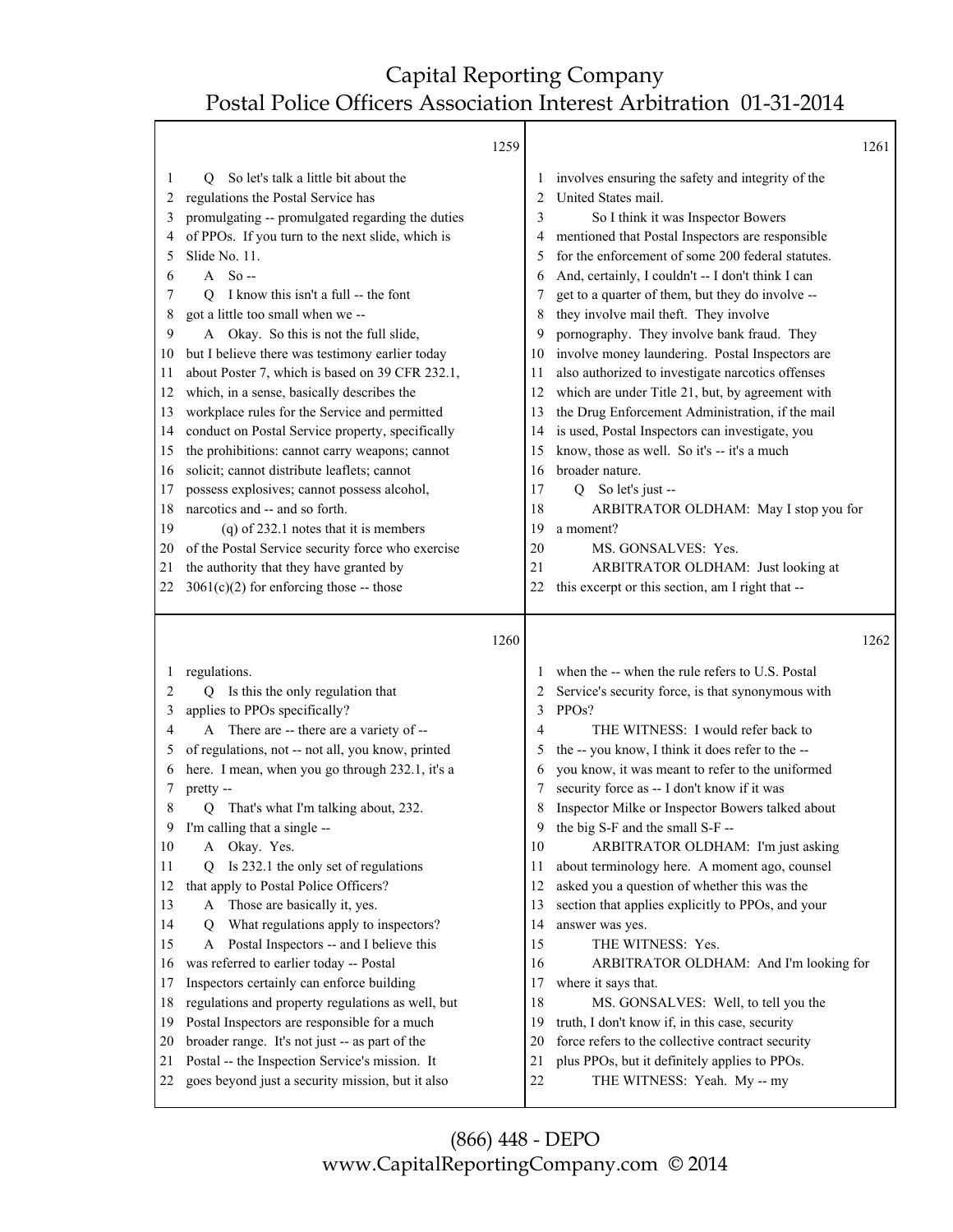|                                                                                                                                                                                                                                                                                                                                                                                                                                                                                                                                                                                                                                                                                                                                                                                                                                                                                                                                                                                                                                                              | 1263                                                                       |                                                                                                                                                                                                                                                                                                                                                                                                                                                                                                                                                                                                                                                                                                                                                                                                                                                                                                                                                                                                                                                                                        | 1265 |
|--------------------------------------------------------------------------------------------------------------------------------------------------------------------------------------------------------------------------------------------------------------------------------------------------------------------------------------------------------------------------------------------------------------------------------------------------------------------------------------------------------------------------------------------------------------------------------------------------------------------------------------------------------------------------------------------------------------------------------------------------------------------------------------------------------------------------------------------------------------------------------------------------------------------------------------------------------------------------------------------------------------------------------------------------------------|----------------------------------------------------------------------------|----------------------------------------------------------------------------------------------------------------------------------------------------------------------------------------------------------------------------------------------------------------------------------------------------------------------------------------------------------------------------------------------------------------------------------------------------------------------------------------------------------------------------------------------------------------------------------------------------------------------------------------------------------------------------------------------------------------------------------------------------------------------------------------------------------------------------------------------------------------------------------------------------------------------------------------------------------------------------------------------------------------------------------------------------------------------------------------|------|
| understanding and interpretation has been this<br>1<br>does apply to the Postal Police force. But,<br>2<br>again, there are parts of -- there are other<br>3<br>parts of the -- of 39 CFR which also have --<br>4<br>Postal Inspectors are able to enforce these as<br>5<br>well.<br>6<br>ARBITRATOR OLDHAM: Okay. I'm just<br>7<br>looking at language, and I gather that the<br>8<br>security force, whatever it does encompass, which<br>9<br>includes PPOs, doesn't include Postal Inspectors<br>10<br>because we have subpart three, which is a special<br>11<br>provision for Postal Inspectors.<br>12<br>THE WITNESS: Right.<br>13<br>ARBITRATOR OLDHAM: Which wouldn't, I<br>14<br>suppose, be needed if --<br>15<br>MS. GONSALVES: Right.<br>16<br>ARBITRATOR OLDHAM: -- Postal<br>17<br>Inspectors are automatically part of the security<br>18<br>force. Am I reading that correctly?<br>19<br>THE WITNESS: I think so, and that's<br>20<br>why three was put in that Postal Inspectors and<br>21<br>OIG agents can also enforce these. But<br>22 | 10<br>11<br>12<br>13<br>14<br>15<br>16<br>17<br>18<br>19<br>20<br>21<br>22 | And how do you know that?<br>1<br>Q<br>If you look at the entire 1003 statute,<br>2<br>A<br>everyone falls under (a) unless you are exempted.<br>3<br>And two notable exemptions are Postal<br>4<br>Inspectors -- and what we don't have a slide for<br>5<br>is 1003(b). It's kind of like the Postal<br>6<br>Inspector comparability provision, but it applies<br>to special agents of the USPS OIG, that their<br>8<br>benefits and compensation are comparable to other<br>9<br>OIG special agents.<br>The other couple of exemptions refer to<br>some of the officers of the Postal Service, and I<br>couldn't give you the all-inclusive list, but the<br>postmaster general and some of the, you know,<br>vice presidents. But Postal Police clearly fall<br>under -- under (a).<br>And you said that you know that from<br>O.<br>the language of the statute. Is there anything<br>else that would inform your knowledge that<br>$1003(a)$ -- aside from the arbitration decisions I<br>already mentioned, is there anything else that<br>would inform your decision?           |      |
|                                                                                                                                                                                                                                                                                                                                                                                                                                                                                                                                                                                                                                                                                                                                                                                                                                                                                                                                                                                                                                                              | 1264                                                                       |                                                                                                                                                                                                                                                                                                                                                                                                                                                                                                                                                                                                                                                                                                                                                                                                                                                                                                                                                                                                                                                                                        | 1266 |
| specifically, (q) was put in the illustrate that,<br>1<br>you know, the security force, Postal Police, do<br>2<br>enforce these on building regulations.<br>3<br>MS. GONSALVES: We can find out the<br>4<br>answer of what security force was intended to<br>5<br>mean in this context. I just don't know the<br>6<br>legislative history.<br>7<br>ARBITRATOR OLDHAM: I don't need us to<br>8<br>find out things that we don't need to know, but<br>9<br>if it's relevant, let's answer it.<br>10<br>BY MS. GONSALVES:<br>11<br>So I just want to review your testimony<br>12<br>Q.<br>on 1003(c). So does it apply to PPOs?<br>13<br>$1003(c)$ applies solely to Postal<br>14<br>A<br>Inspectors.<br>15<br>And is there any reasonable room for<br>16<br>Q<br>doubt?<br>17<br>A No.<br>18<br>All right. What does apply to PPOs,<br>19<br>О<br>turning to the next slide, Slide No. 12?<br>20<br>A So for comparability purposes under 39<br>21<br>$1003(a)$ , PPOs fall within the ambit of $1003(a)$ .<br>22                                              | 10<br>11<br>12<br>13<br>14<br>15<br>16<br>17<br>18<br>19<br>20<br>21<br>22 | A Well, I believe at the prior -- the<br>1<br>most recent collective bargaining decision, the<br>2<br>arbitrator in that case also found that it is (a)<br>3<br>that applies in the private sector comparison,<br>4<br>not the public sector.<br>5<br>Q Well, on the next page is a case that<br>6<br>you brought to my attention. Could you just<br>7<br>describe this decision? I guess it doesn't<br>8<br>directly relate, but let's go ahead and go to<br>9<br>Slide 13.<br>Are you familiar with this decision?<br>A I am. So the excerpt here is -- is<br>taken from the decision of the United States<br>District Court for the Southern District of New<br>York back in 1997. The court found PPOs function<br>as security guards for the Postal Service and<br>supplement the efforts of Postal Inspectors, who<br>are the primary law enforcement agents of the<br>Postal Service. Although PPOs carry weapons in<br>carrying out their job duties, the Postal Service<br>contends that PPOs are not authorized to engage<br>in any investigative efforts beyond preliminary |      |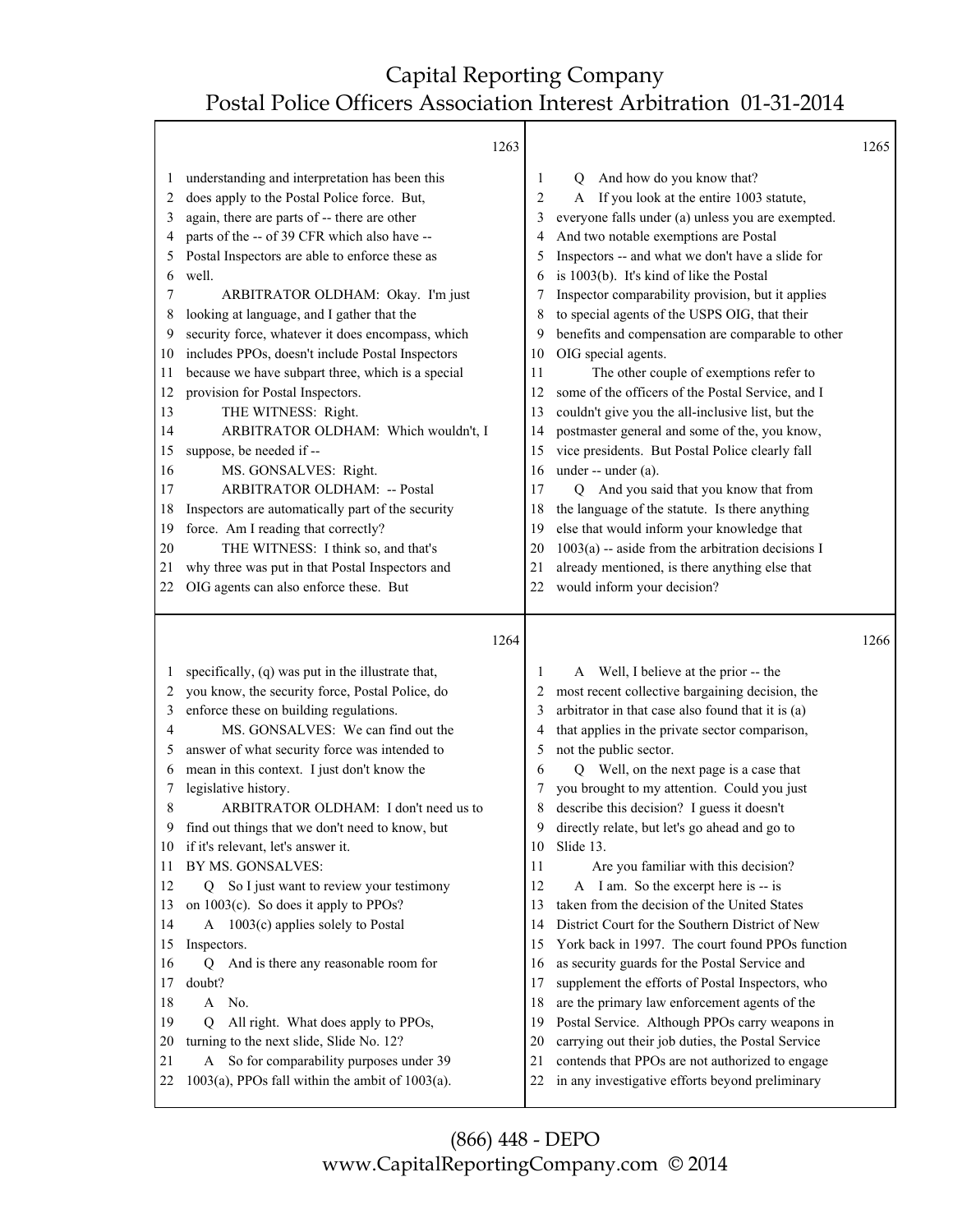Τ

⅂

|    | 1267                                              |    |                                                       | 1269 |
|----|---------------------------------------------------|----|-------------------------------------------------------|------|
| 1  | fact-finding and that they generally are not      |    | necessary.<br>$\mathbf{I}$                            |      |
| 2  | authorized to effect arrests. Their role is       |    | $\overline{2}$<br>THE WITNESS: Okay. We'll move on.   |      |
| 3  | essentially one of crime prevention rather than   |    | BY MS. GONSALVES:<br>3                                |      |
| 4  | law enforcement.                                  |    | Q Okay. Let's turn to the next point in<br>4          |      |
| 5  | This section was taken from a decision            |    | your presentation, which is LEOSA. There's a<br>5     |      |
| 6  | wherein post -- the predecessor -- one of the     |    | word missing from the top of this.<br>6               |      |
| 7  | predecessor unions to the Postal Police           |    | A Yes, there is.<br>7                                 |      |
| 8  | challenged the ability of the Inspection Service  |    | Which would be Law Enforcement Officers<br>8<br>O     |      |
| 9  | to tell them how to do their job, when to make    |    | Safety Act. And I don't think we need to spend a<br>9 |      |
| 10 | arrests or not make arrests, as well as some      | 10 | lot of time here, but you're familiar with the        |      |
| 11 | other items. The government moved for summary     | 11 | Fishgold decision --                                  |      |
| 12 | judgment, which -- which was granted.             | 12 | A I am.                                               |      |
| 13 | ARBITRATOR OLDHAM: So -- I'm sorry to             | 13 | Q -- which is Joint Exhibit 2. And                    |      |
| 14 | play law professor here --                        | 14 | you're aware of the language that he included         |      |
| 15 | THE WITNESS: Sure.                                | 15 | regarding LEOSA -- the panel included in the          |      |
| 16 | ARBITRATOR OLDHAM: -- but looking at              | 16 | decision regarding LEOSA, correct? That's on          |      |
| 17 | this language, I'm not sure what to make of it.   | 17 | page 7. So if you turn to Joint Exhibit 2 --          |      |
| 18 | And I know it's confirmatory and not central to   | 18 | there should be a binder that says Joint Exhibit      |      |
| 19 | the position that's being put forward, but once   | 19 | 2.                                                    |      |
| 20 | one comes halfway through it, where we say the    | 20 | A Okay. I'm sorry.                                    |      |
| 21 | Postal Service contends, the rest of that         | 21 | MS. GONSALVES: And I don't know if you                |      |
| 22 | paragraph is not relevant to me because that's a  | 22 | really need to turn there. He's just going to         |      |
|    |                                                   |    |                                                       |      |
|    |                                                   |    |                                                       |      |
|    |                                                   |    |                                                       |      |
|    | 1268                                              |    |                                                       | 1270 |
| 1  | contention and not judicial -- not a judicial     |    | basically summarize what the panel found.<br>1        |      |
| 2  | voice.                                            |    | ARBITRATOR OLDHAM: Good.<br>2                         |      |
| 3  | I don't know how much weight to give              |    | BY MS. GONSALVES:<br>3                                |      |
| 4  | the prior language, and I simply make those       |    | Just summarize. I don't want you to<br>4<br>Q         |      |
| 5  | observations.                                     |    | really read. I just want you to --<br>5               |      |
| 6  | THE WITNESS: And I could represent                |    | All right. What page are you on? I'm<br>A<br>6        |      |
| 7  | that the -- that was a contention made by the --  |    | 7<br>sorry.                                           |      |
| 8  | made by the Service and the -- the judge did      |    | Page 7, first real paragraph. Just use<br>8<br>0      |      |
| 9  | grant summary judgment in -- in favor of the --   |    | this as a way to explain what LEOSA is.<br>9          |      |
| 10 | you know, of the government, and this was part of | 10 | A Okay. So -- so very briefly, LEOSA,                 |      |
| 11 | the court's ruling.                               | 11 | which was enacted in 2004, granted the right of       |      |
| 12 | ARBITRATOR OLDHAM: Yes, and I don't --            | 12 | certain qualified law enforcement officers to         |      |
| 13 | I mean, I'm not arguing that I go there, but I    | 13 | possess a firearm, to carry a concealed firearm       |      |
| 14 | don't know the circumstances and situation in the | 14 | if they met certain conditions, either active or      |      |
| 15 | case. I don't know whether this is a holding or   | 15 | retired, notwithstanding any local requirements       |      |
| 16 | dictum --                                         | 16 | to obtain a license or a carry permit.                |      |
| 17 | THE WITNESS: If it would help, I could            | 17 | What it did not do was it did not grant               |      |
| 18 | give you the two-minute summary of what the case  | 18 | any authority to those individuals. They did not      |      |
| 19 | was about.                                        | 19 | get any benefits, any law enforcement authority.      |      |
| 20 | ARBITRATOR OLDHAM: Only if I need to              | 20 | It just exempted them if they met the                 |      |
| 21 | know.                                             | 21 | qualifications from having to go through a permit     |      |
| 22 | MS. GONSALVES: I don't think it's                 | 22 | or a license process.                                 |      |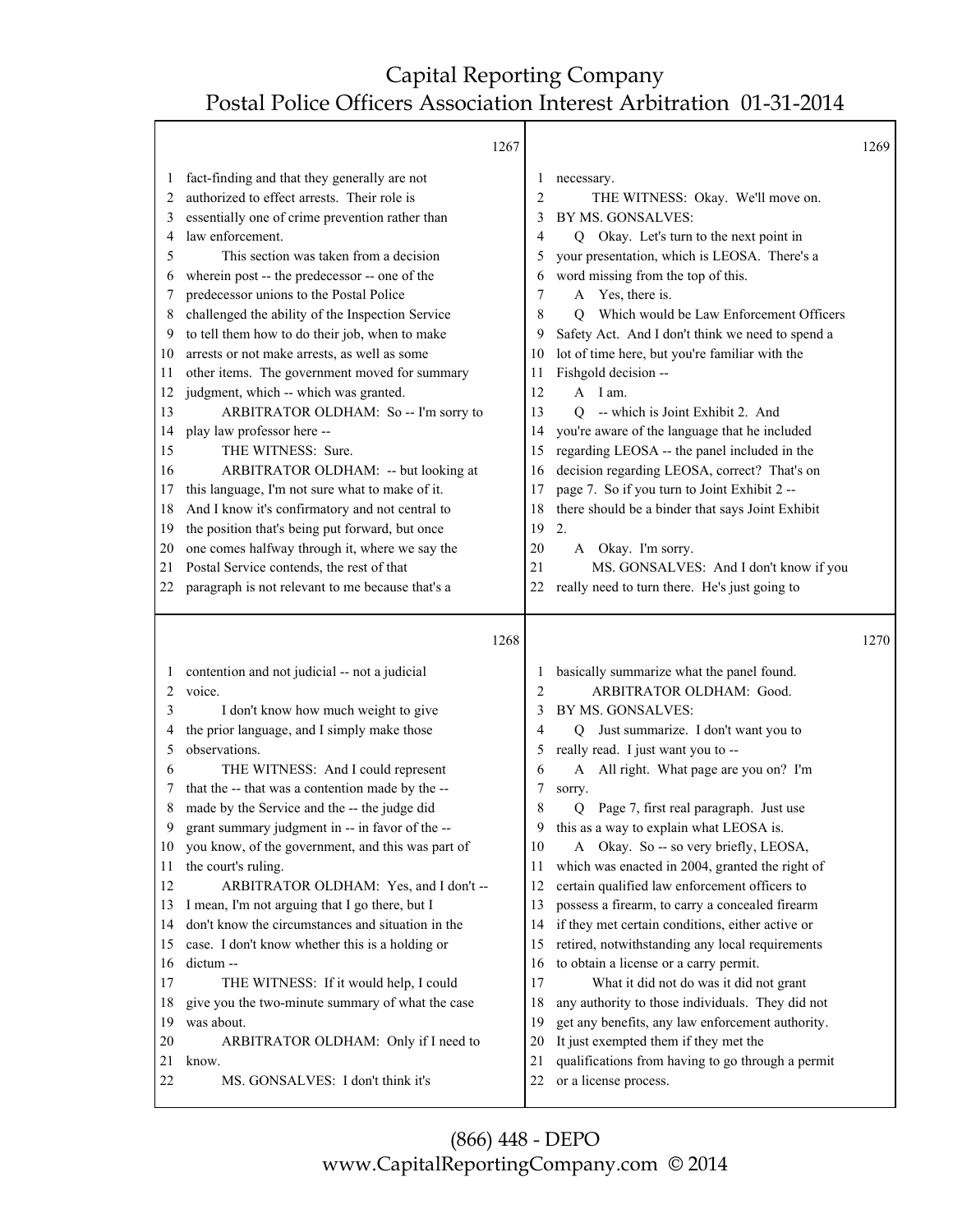Τ

|         | 1271                                              |    |                                                   | 1273 |
|---------|---------------------------------------------------|----|---------------------------------------------------|------|
| 1       | And in -- during the prior                        | 1  | That was my next question. Does the<br>Q          |      |
| 2       | negotiations, it was the union's position that    | 2  | Postal Service require PPOs to be armed outside   |      |
| 3       | LEOSA authorized and actually required the Postal | 3  | their tour of duty?                               |      |
| 4       | Service to respect their right to bring weapons   | 4  | It does not.<br>$\mathsf{A}$                      |      |
| 5       | onto Postal Service property. One of the things   | 5  | Are PPOs required to have their<br>$\mathbf Q$    |      |
| 6       | in LEOSA, besides granting the right to carry,    | 6  | credentials on them at all times when they leave  |      |
| 7       | made it clear that LEOSA did not usurp any        | 7  | the house?                                        |      |
| 8       | governmental, local or regulatory authority to    | 8  | A No, they are not. They are required to          |      |
| 9       | set down restrictions on the carriage of          | 9  | have their credentials for entering into a postal |      |
| 10      | firearms. So, for example, in Maryland, if        | 10 | facility for when they do their job. The          |      |
| 11      | Maryland law says you cannot carry a weapon into  | 11 | Inspection Service does not require them to carry |      |
| 12      | a school, into FedEx Field, into a library or     | 12 | their credentials at any time. I should note,     |      |
| 13      | into a park, the fact that you're allowed to      | 13 | just to have this all make sense, that part of    |      |
| 14      | possess a weapon without a license under LEOSA    | 14 | LEOSA requires that -- besides meeting the        |      |
| 15      | still does not permit you to carry that weapon    | 15 | various criteria for years of service and so      |      |
| 16      | onto one of those restricted properties. You      | 16 | forth requires that an individual also possess a  |      |
| 17      | cannot under LEOSA carry your weapon with you in  | 17 | photograph identification that's issued by the    |      |
| 18      | the cabin of an aircraft or in the sterile area   | 18 | agency.                                           |      |
| 19      | of an aircraft and so forth.                      | 19 | Now, prior to LEOSA, Postal Police were           |      |
| 20      | So the panel found that there was no              | 20 | not authorized to use their credentials for any   |      |
| 21      | grounds, that there was no private right that,    | 21 | reason other than getting into a building. But    |      |
| 22      | you know, PPOs or anybody had for that reason, by | 22 | after LEOSA was passed, that policy was changed   |      |
|         |                                                   |    |                                                   |      |
|         | 1272                                              |    |                                                   | 1274 |
|         |                                                   |    |                                                   |      |
| $\perp$ | virtue of LEOSA, to be able to bring a weapon     | 1  | to enable Postal Police to take advantage of the  |      |
| 2       | into the workplace. Those Postal Service rules    | 2  | benefits of being able to carry a weapon outside  |      |
| 3       | and regulations do not permit carriage of weapons | 3  | of work. However, in the FAQs and the             |      |
| 4       | other than for an official purpose, and there is  | 4  | instruction that was given, you know, at the      |      |
| 5       | no official purpose under LEOSA.                  |    |                                                   |      |
| 6       |                                                   | 5  | time, they were told, the Service is allowing     |      |
|         | Q All right. I just want to make sure a           | 6  | active PPOs to use their credentials for carrying |      |
| 7       | couple points are clear.                          |    | a weapon, they could not use it to purchase a     |      |
| 8       | Sure.<br>A                                        | 8  | weapon, and that any actions they took using      |      |
| 9       | Did LEOSA confer law enforcement<br>Q             | 9  | their LEOSA-authorized weapon would be on their   |      |
| 10      | authority on anyone?                              | 10 | own. They'd be treated the same as any private    |      |
| 11      | Absolutely not.<br>A                              | 11 | citizens. Neither the Service would back them     |      |
| 12      | Does LEOSA apply to the Postal Police<br>O        | 12 | nor would the Department of Justice, since it was |      |
| 13      | Officers' official weapon?                        | 13 | strictly a private matter.                        |      |
| 14      | A It does not. Postal Police Officers             | 14 | ARBITRATOR OLDHAM: So if I understand             |      |
| 15      | are only authorized by the Service to carry a     | 15 | you, you previously said LEOSA did not confer     |      |
| 16      | weapon while they're on duty, which the Service   | 16 | authority on anyone to carry a weapon outside of  |      |
| 17      | issues. They check out the weapon at the          | 17 | duty hours, and now you're telling me that it     |      |
| 18      | beginning of their tour, and at the end of the    | 18 | permitted them to do so, provided that it was in  |      |
| 19      | tour, they check it back in. They are not         | 19 | conformance with local authority?                 |      |
| 20      | required to or authorized by the Postal Service   | 20 | THE WITNESS: Let me -- maybe I --                 |      |
| 21      | to possess a firearm outside of their tour of     | 21 | maybe I misspoke. LEOSA does not confer any law   |      |
| 22      | duty.                                             | 22 | enforcement authority. It just negates the need   |      |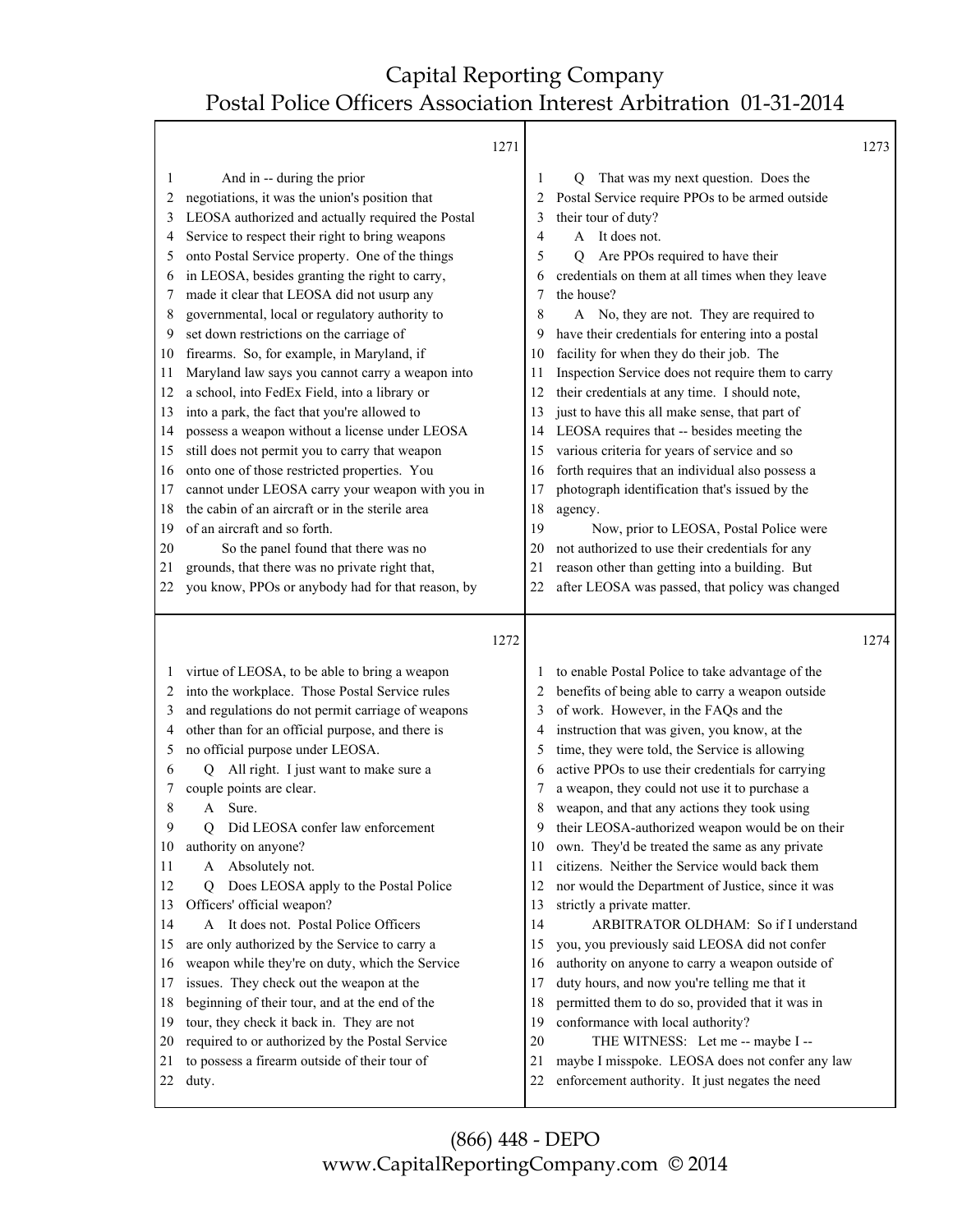|          |                                                                                                | 1275 |          |                                                                                                  | 1277 |
|----------|------------------------------------------------------------------------------------------------|------|----------|--------------------------------------------------------------------------------------------------|------|
| 1        | to obtain a permit or a license. PPOs only carry                                               |      | 1        | criminal investigators in general. It defines                                                    |      |
| 2        | a weapon issued by the Service during their tour                                               |      | 2        | law enforcement officer one way.                                                                 |      |
| 3        | of duty. They are not required to be armed at                                                  |      | 3        | Under LEOSA, it also uses the term "law                                                          |      |
| 4        | any other time. If they choose to, they may --                                                 |      | 4        | enforcement officer," but for purposes of that                                                   |      |
| 5        | if they otherwise qualify under LEOSA, they can                                                |      | 5        | act, it can include prison guards, security                                                      |      |
| 6        | carry a weapon, a personal weapon outside of                                                   |      | 6        | guards, police, criminal investigators. It's a                                                   |      |
| 7        | duty. They cannot bring it on to Postal Service                                                |      | 7        | much, much broader term.                                                                         |      |
| 8        | property. They cannot use it for any official                                                  |      | 8        | BY MS. GONSALVES:                                                                                |      |
| 9        | purpose. It would be the same as any citizen                                                   |      | 9        | It also includes retirees, right?<br>Q                                                           |      |
| 10       | obtaining a -- a carry or a license permit.                                                    |      | 10       | Yes, it does.<br>A                                                                               |      |
| 11       | ARBITRATOR OLDHAM: Yes. The only                                                               |      | 11       | You are included?<br>Q                                                                           |      |
| 12       | thing I'm confused about is why we care about                                                  |      | 12       | Yes, I am.<br>A                                                                                  |      |
| 13       | what LEOSA said about what they could optionally                                               |      | 13       | All right. And the next point as<br>O                                                            |      |
| 14       | do according to state or local law, because                                                    |      | 14       | well -- this is also kind of a responsive point,                                                 |      |
| 15       | wouldn't each citizen have that right?                                                         |      | 15       | but let's not spend a lot of time on it, then,                                                   |      |
| 16       | MS. GONSALVES: I mean, that's our                                                              |      | 16       | shall we?                                                                                        |      |
| 17       | question, too. I mean, that's -- we're just                                                    |      | 17       | We shall not.<br>$\mathsf{A}$                                                                    |      |
| 18       | covering this because it was brought up                                                        |      | 18       | The first question is on Slide 15. Was<br>О                                                      |      |
| 19       | previously. And he happened to know a lot about                                                |      | 19       | postal transformation a response to 9/11 or the                                                  |      |
| 20       | LEOSA, so we just wanted to explain that it                                                    |      | 20       | anthrax crisis?                                                                                  |      |
| 21       | doesn't matter.                                                                                |      | 21       | A No. Transformation involved -- I                                                               |      |
| 22       | ARBITRATOR OLDHAM: Yeah. I mean --                                                             |      | 22       | should say not only Postal Police, but it                                                        |      |
|          |                                                                                                |      |          |                                                                                                  |      |
|          |                                                                                                |      |          |                                                                                                  |      |
|          |                                                                                                |      |          |                                                                                                  |      |
|          |                                                                                                | 1276 |          |                                                                                                  | 1278 |
| 1        | ARBITRATOR DUFEK: I'm a little                                                                 |      | 1        | involved the entire Postal Service, all of its                                                   |      |
| 2        | confused, too.                                                                                 |      | 2        | organizations, including the Inspection Service.                                                 |      |
| 3        | MR. STEPHENS: I'll be asking some                                                              |      | 3        | The chief inspector was directed -- this goes                                                    |      |
| 4        | cross, if that would be --                                                                     |      | 4        | back to the early 2000s -- to reduce -- reduce                                                   |      |
| 5        | ARBITRATOR DUFEK: Well, I think what                                                           |      | 5        | its personnel, and the Inspection Service is                                                     |      |
| 6        | you're saying -- what I'm hearing you say is that                                              |      | 6        | comprised -- I think we heard testimony of three                                                 |      |
| 7        | if a Postal Police Officer chooses to carry a                                                  |      | 7        | groups of employees, Postal Inspectors, PPOs and                                                 |      |
| 8        | weapon, his personal weapon, off duty across                                                   |      | 8        |                                                                                                  |      |
| 9        | state lines and -- and/or uses or engages with                                                 |      | 9        | PTAs, professional technical and administrative<br>support personnel, which include secretaries, |      |
| 10       |                                                                                                |      | 10       |                                                                                                  |      |
| 11       | that weapon, he would be treated as a private<br>citizen?                                      |      | 11       | intelligence analysts, general analysts,<br>laboratory personnel and so forth.                   |      |
|          |                                                                                                |      |          |                                                                                                  |      |
| 12<br>13 | THE WITNESS: That is totally correct,                                                          |      | 12<br>13 | So what the Service had to do, what the                                                          |      |
|          | accurate, yes. I believe, if I may -- and I was                                                |      |          | chief had to do, was come up with a plan to                                                      |      |
| 14<br>15 | not here for -- for opening statements, but I did                                              |      | 14<br>15 | reduce the number of personnel. No one lost                                                      |      |
|          | read the opening statements, and I believe it was                                              |      | 16       | their job or was fired, but the actual authorized                                                |      |
| 16       | referenced or a tie-in to being a qualified law                                                |      |          | complement of personnel that the service, the                                                    |      |
| 17       | enforcement officer and LEOSA. But it should say                                               |      | 17       | Inspection Service was allowed to have was                                                       |      |
| 18       | under the definition of LEOSA, a qualified law                                                 |      | 18       | dramatically cut. So what had to happen was                                                      |      |
| 19       | enforcement officer is a broad encompassing term,                                              |      | 19       | those cuts had to be allocated amongst the three                                                 |      |
| 20       | unlike law enforcement officer for purposes of                                                 |      | 20       | groups, which, you know, in large part, ended up                                                 |      |
| 21<br>22 | federal retirement -- enhanced retirement<br>benefits for criminal investigators or the -- for |      | 21<br>22 | resulting in the number of PPOs that are<br>currently employed. And number of inspectors are     |      |

(866) 448 - DEPO www.CapitalReportingCompany.com © 2014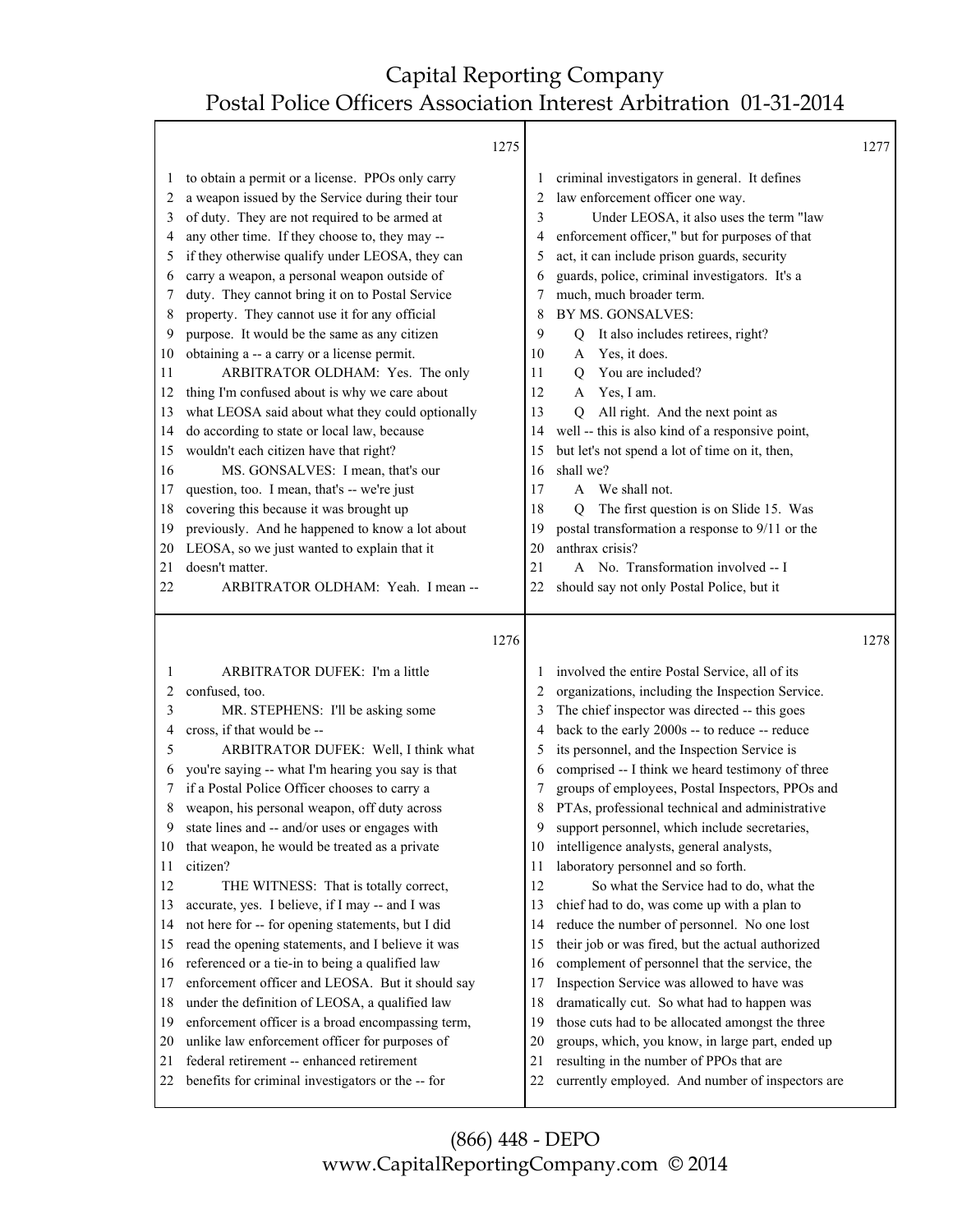|          |                                                                                                               | 1279 |             |                                                                                                                                           | 1281 |
|----------|---------------------------------------------------------------------------------------------------------------|------|-------------|-------------------------------------------------------------------------------------------------------------------------------------------|------|
| 2<br>3   | dramatically different than they were 10 or 15<br>years ago.<br>So it was a postal-wide transformation?<br>Q. |      | 1<br>2<br>3 | A I'm not exactly sure. I think the<br>first iteration in 1971 might have been a little<br>bit different, but I know when I came on board |      |
| 4<br>5   | A It was applied postal-wide.<br>Okay. I just want to move on to one<br>Q                                     |      | 4<br>5      | in -- as an inspector in 1974, PPOs were known as<br>SPO <sub>s</sub> .                                                                   |      |
| 6        | last topic that is not directly referenced in                                                                 |      | 6           | Okay. So the next change that you're<br>$\overline{Q}$                                                                                    |      |
| 7        | your slides, and that has to deal with the name                                                               |      | 7           | aware of would be the 1994 change?                                                                                                        |      |
| 8        | of the Postal Police Officers. I'd like you to                                                                |      | 8           | Yes.<br>A                                                                                                                                 |      |
| 9        | talk about the name changes that you're aware of,                                                             |      | 9           | Okay. And that's behind Joint Exhibit<br>O                                                                                                |      |
| 10<br>11 | and I want to reference you so you don't have to<br>do this as a memory game -- there are three --            |      | 10<br>11    | 1. It's just the -- the current, but now<br>expired, collective bargaining agreement between                                              |      |
| 12       | three exhibits. Volume 1, A-5 is the first.                                                                   |      | 12          | the Postal Police and the Postal Service. And if                                                                                          |      |
| 13       | I've talked about these in my opening                                                                         |      | 13          | you take a look at page 96 -- and just hold on                                                                                            |      |
| 14       | statement, but I know the opening statement's not                                                             |      | 14          | until everybody's there.                                                                                                                  |      |
| 15       | evidence, so -- so if you -- if you want to                                                                   |      | 15          | A Yes.                                                                                                                                    |      |
| 16       | just -- once everybody's there, if you want to                                                                |      | 16          | ARBITRATOR DUFEK: This is ridiculous.                                                                                                     |      |
| 17       | just start talking, I can tell people where to                                                                |      | 17          | MS. GONSALVES: Well, you won't have                                                                                                       |      |
| 18       | find the document, to the extent there is one.                                                                |      | 18          | that problem again.                                                                                                                       |      |
| 19       | A Okay. So this -- this exhibit is a                                                                          |      | 19          | ARBITRATOR DUFEK: It's Friday                                                                                                             |      |
| 20       | memorandum of understanding which was entered                                                                 |      | 20          | afternoon.                                                                                                                                |      |
| 21       | into between the chief postal inspector and the                                                               |      | 21          | ARBITRATOR OLDHAM: You've got a point.                                                                                                    |      |
| 22       | president of the Federation of Postal Security                                                                |      | 22          | All right. I have --                                                                                                                      |      |
|          |                                                                                                               |      |             |                                                                                                                                           |      |
|          |                                                                                                               | 1280 |             |                                                                                                                                           | 1282 |
|          | Police, which is one of the predecessor                                                                       |      | 1           | BY MS. GONSALVES:                                                                                                                         |      |
| 2        | collective bargaining units to the -- to the                                                                  |      | 2           | So we're on page 96.<br>Q                                                                                                                 |      |
| 3        | current one.                                                                                                  |      | 3           | Yes.<br>A                                                                                                                                 |      |
| 4        | During one of the collective bargaining                                                                       |      | 4           | Are you aware that this was signed in<br>Q                                                                                                |      |
| 5        | sessions, there was a -- there was an agreement                                                               |      | 5           | 1994?                                                                                                                                     |      |
| 6        | to change the title prior -- prior to this MOU,                                                               |      | 6           | Yes, I am.<br>A                                                                                                                           |      |
|          | security force, the officers were known as                                                                    |      | 7           | Okay. What did this one do?<br>O                                                                                                          |      |
| 8        | Security Police Officers or SPOs. So in '81,                                                                  |      | 8           | This one changed the various, you know,<br>A                                                                                              |      |
| 9        | that name was changed from SPO, Security Police                                                               |      | 9           | decals and signage, if you -- if you will, on                                                                                             |      |
| 10       | Officer, to Postal Police Officer or -- or PPO,                                                               |      | 10          | officers -- offices and the police vehicles, the                                                                                          |      |
| 11       | and the -- the MOU which was agreed upon pointed                                                              |      | 11          | Postal Police cruiser vehicles, to make sure they                                                                                         |      |
| 12       | out that it did not confer any additional                                                                     |      | 12          | read Postal Police as opposed to Security Force.                                                                                          |      |
| 13<br>14 | standing, responsibilities or -- or other                                                                     |      | 13<br>14    | And again, it was a -- a change to reflect the                                                                                            |      |
| 15       | authority changes. It was a name change that was                                                              |      | 15          | agreement that the officers are now called PPOs.                                                                                          |      |
| 16       | agreed upon.<br>And you see that language at the bottom<br>Q                                                  |      | 16          | The signage and the decals should reflect that as<br>well.                                                                                |      |
| 17       | of the MOU, "it is understood"?                                                                               |      | 17          | And did it extend -- expand their<br>$\mathbf Q$                                                                                          |      |
| 18       | Yes.<br>A                                                                                                     |      | 18          | duties at all?                                                                                                                            |      |
| 19       | Okay. Do you happen to know -- I mean,<br>Q                                                                   |      | 19          | It did not.<br>A                                                                                                                          |      |
| 20       | so as of 1981, the language -- the title was                                                                  |      | 20          | Are you aware of any other changes?<br>O                                                                                                  |      |
| 21       | Security Police Officer. Do you happen to know                                                                |      | 21          | There was one other change, and I<br>A                                                                                                    |      |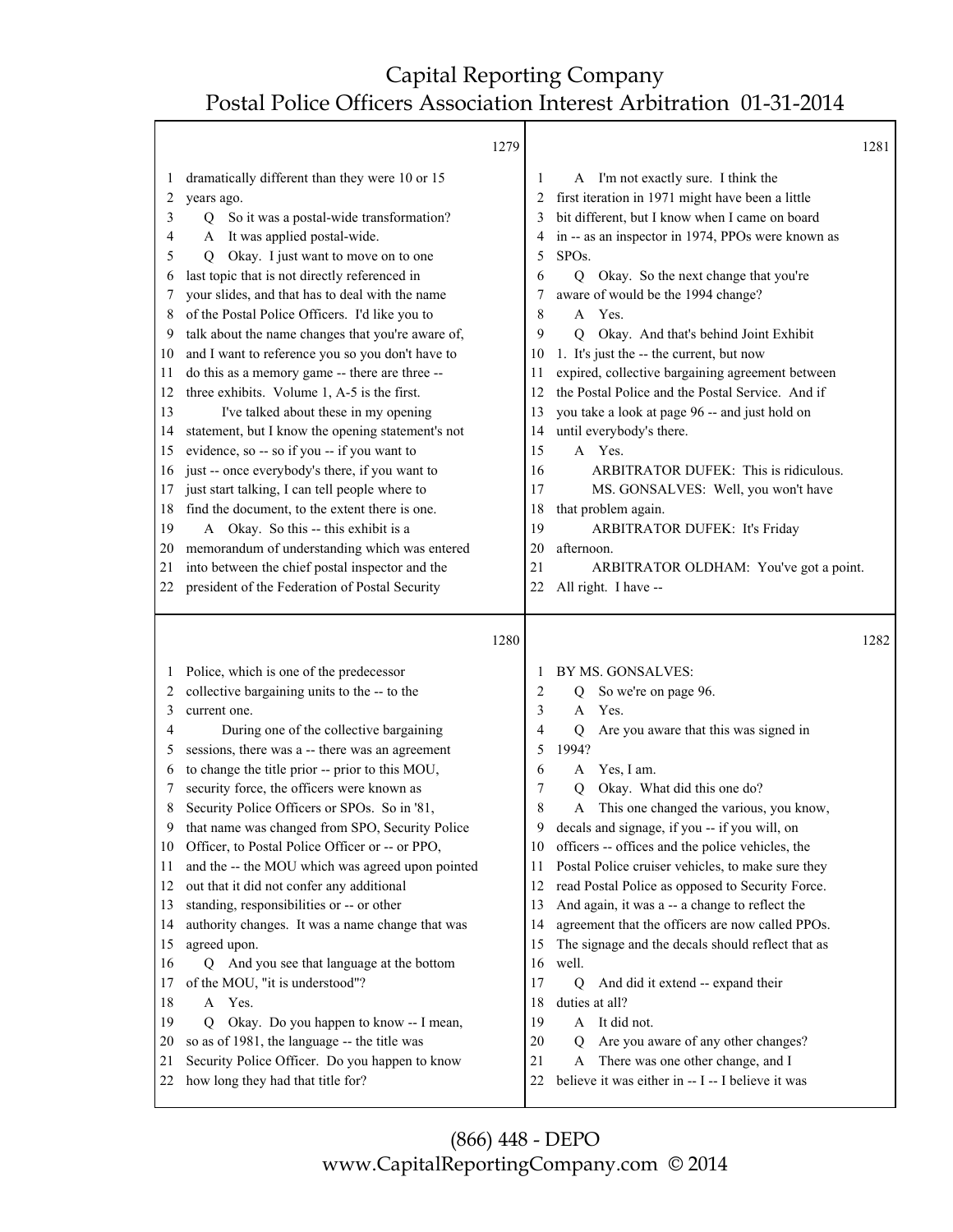|          | 1283                                                                      |                | 1285                                                                               |  |
|----------|---------------------------------------------------------------------------|----------------|------------------------------------------------------------------------------------|--|
| 1        | during the last collective bargaining round of                            | 1              | minutes, please.                                                                   |  |
| 2        | negotiations. It might have been the one before,                          | $\overline{c}$ | MR. STEPHENS: Could we take a half                                                 |  |
| 3        | but although the language on the vehicles was                             | 3              | hour? Would that be okay?                                                          |  |
| 4        | changed, the decals were changed to read Postal                           | 4              | ARBITRATOR OLDHAM: The request is that                                             |  |
| 5        | Police. The emblem that was affixed to the                                | 5              | we come back at 2:30. That's all right.                                            |  |
| 6        | vehicles was the standard Postal Service seal.                            | 6              | (Brief recess.)                                                                    |  |
| 7        | As a part of collective bargaining negotiations,                          | 7              | CROSS-EXAMINATION BY COUNSEL FOR                                                   |  |
| 8        | it was agreed that the Postal Service seal would                          |                | <b>THE</b>                                                                         |  |
| 9        | be replaced with the Inspection Service seal, and                         | 8              | <b>UNION</b>                                                                       |  |
| 10       | that was facilitated after that agreement.                                | 9              | BY MR. STEPHENS:                                                                   |  |
| 11       | Q And why were these changes made?                                        | 10             | Good afternoon.<br>Q                                                               |  |
| 12       | It was agreed upon during collective<br>A                                 | 11             | Good afternoon.<br>A                                                               |  |
| 13       | bargaining. It was, you know, one of the                                  | 12             | Let's talk for a moment about<br>O.                                                |  |
| 14       | demands, if that's the right word, made by the                            | 13             | compensation. I believe you said that prior                                        |  |
| 15       | union, and the Postal Service agreed to make the                          | 14             | to -- prior to 39 U.S.C. 1003 being amended,                                       |  |
| 16       | change.                                                                   | 15             | Postal Inspectors and -- well, basically, all                                      |  |
| 17       | Q So just to summarize this, did the                                      | 16             | employees of the Post Office were subject to the                                   |  |
| 18       | designation of Postal Police Officer change the                           | 17             | private comparability; is that correct?                                            |  |
| 19       | nature of the duties of the postal -- Postal                              | 18             | A I don't believe I said that.                                                     |  |
| 20       | Police Officers?                                                          | 19             | Is that correct?<br>0                                                              |  |
| 21       | It did not.<br>A                                                          | 20             | Can you repeat that? Were all --<br>A                                              |  |
| 22       | Okay. Could you please summarize?<br>O                                    | 21             | $All -$<br>Q                                                                       |  |
|          |                                                                           | 22             | $A$ I--                                                                            |  |
|          |                                                                           |                |                                                                                    |  |
|          |                                                                           |                |                                                                                    |  |
|          | 1284                                                                      |                | 1286                                                                               |  |
|          |                                                                           |                |                                                                                    |  |
| 1        | Yes. I believe I've testified that the<br>$\mathbf{A}$                    | 1              | All postal employees were subject to<br>O.                                         |  |
| 2        | correct application for comparison purposes for                           | 2              | private comparability.                                                             |  |
| 3        | PPOs is properly found at 1003(a), not 1003(c),                           | 3              | A I don't -- I don't know. I'd have to,                                            |  |
| 4        | which strictly applies to Postal Inspectors --                            | 4              | you know, go back and look, but I don't -- I                                       |  |
| 5        | Q Mr. Katz, could you just move the                                       | 5              | never got into the compensation aspect of it,                                      |  |
| 6        | slide, please?                                                            | 6              | never determined who got paid what, even for                                       |  |
| 7        | A Oh, I'm sorry. I keep forgetting.                                       | 7              | myself, so                                                                         |  |
| 8        | I briefly mentioned -- I hope it was                                      | 8              | Q Well, prior to 39 U.S.C. 1003(a), you                                            |  |
| 9        | brief enough -- the Law Enforcement Safety Act                            | 9              | testified it sets forth the standard of private                                    |  |
| 10       | and what it allows certain qualified law                                  | 10             | sector comparability; is that right?                                               |  |
| 11       | enforcement officers to do, to carry a weapon                             | 11             | That's my understanding, yes.<br>A                                                 |  |
| 12       | without regard to local regulations, and that the                         | 12             | And prior to $1003(c)$ being added,<br>$\mathbf Q$                                 |  |
| 13       | transformation of the Postal Police force in the                          | 13             | Postal Inspectors fell within 1003(a), correct?                                    |  |
| 14       | reduction of its numbers was largely due to                               | 14             | A I'd have to look to see if they met one                                          |  |
| 15       | nationwide transformation involving all of the                            | 15             | of the other exceptions. I can tell you that                                       |  |
| 16       | organizations of the Postal Service and a mandate                         | 16             | Postal Inspectors prior to 1003(c) did not                                         |  |
| 17       | to cut down on on-board personnel.                                        | 17             | receive, you know, overtime -- you know, overtime                                  |  |
| 18       | MS. GONSALVES: No further questions.                                      | 18             | pay. They were paid as other postal                                                |  |
| 19       | MR. STEPHENS: Can we take a break? I                                      | 19             | non-bargaining unit employees on the EAS scale.                                    |  |
| 20       | need to --                                                                | 20             | Q It's correct that Postal Inspectors                                              |  |
| 21<br>22 | MS. GONSALVES: A comfort break.<br>ARBITRATOR OLDHAM: Yes, let's take ten | 21<br>$22\,$   | wanted to get a pay increase; isn't that right?<br>A I'm sorry. In reference to -- |  |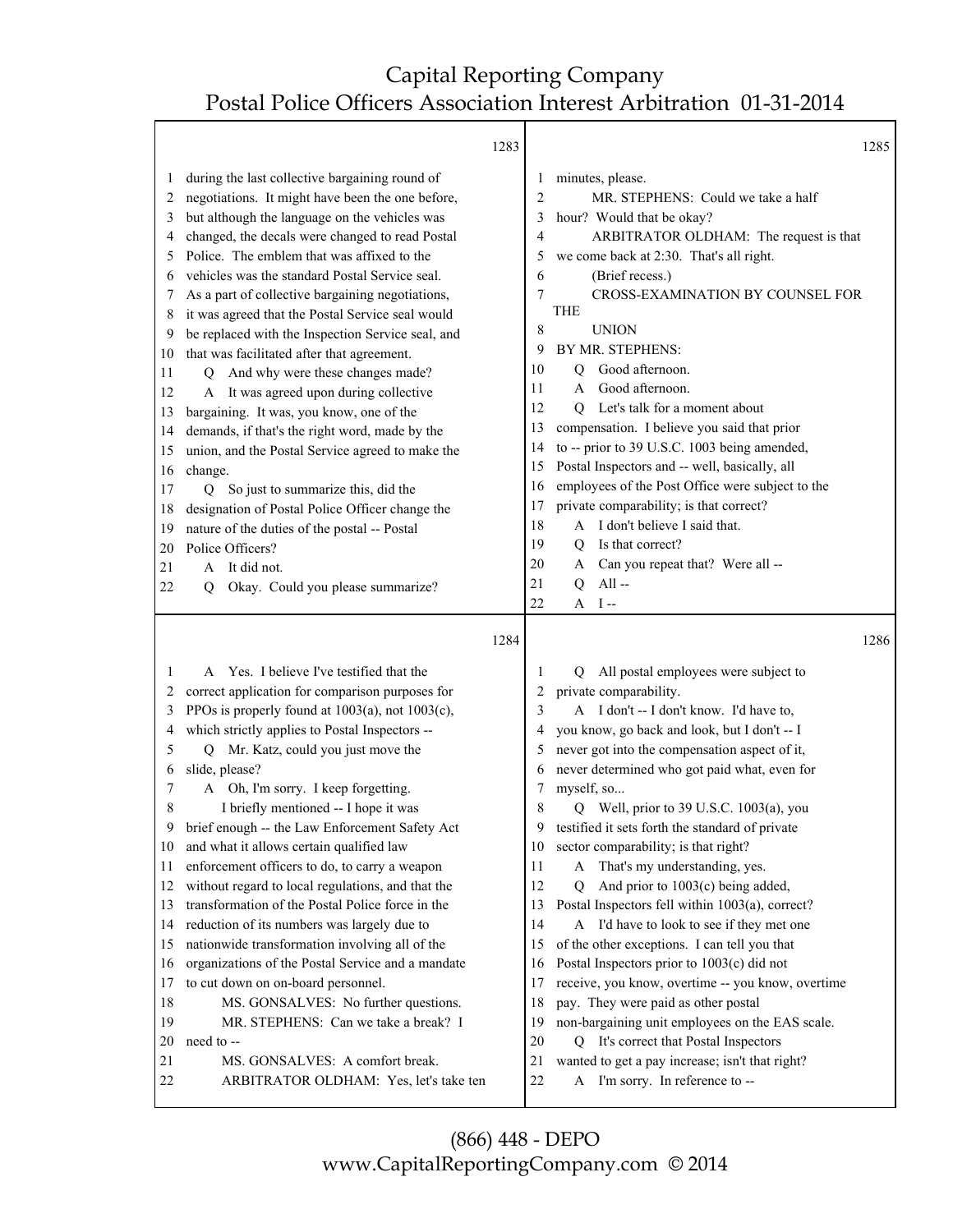┯

|          | 1287                                                                            |                |                                                                                          | 1289 |
|----------|---------------------------------------------------------------------------------|----------------|------------------------------------------------------------------------------------------|------|
| 1        | Prior to the amendment to $1003(c)$ ,<br>O                                      | 1              | with the $1003(c)$ and an arbitration award.                                             |      |
| 2        | there was a move to increase the pay of Postal                                  | 2              | Postal Inspectors are not covered under                                                  |      |
| 3        | Inspectors, correct?                                                            | 3              | collective bargaining agreements, so I'm missing                                         |      |
| 4        | A I don't know that there was a move.                                           | 4              | the connection.                                                                          |      |
| 5        | Certainly with the other federal agents getting,                                | 5              | Q There was a representation made that                                                   |      |
| 6        | you know, the benefits of LEAPA, you know, as                                   | 6              | the Postal Police should be covered by 1003(a),                                          |      |
| 7        | well, I'm sure inspectors wanted to, you know,                                  | 7              | correct? That's -- that's the contention of                                              |      |
| 8        | receive that type of benefit.                                                   | 8              | management here, right?                                                                  |      |
| 9        | Q LEAPA -- and locality pay, correct?                                           | 9              | A I believe that's the -- yes, and that                                                  |      |
| 10       | A That's what -- that's what inspectors                                         | 10             | was as was stated in the prior arbitration award                                         |      |
| 11       | ended up getting because of 1003(c).                                            | 11             | from four years ago, that they are covered under                                         |      |
| 12       | Q Because prior to that, they were                                              | 12             | $1003(a)$ .                                                                              |      |
| 13       | treated under 1003(a), correct?                                                 | 13             | Q Right. And that arbitration award                                                      |      |
| 14       | A I don't know if they were actually                                            | 14             | referenced a 1994 award, correct?                                                        |      |
| 15       | covered under (a) or they fit into one of the                                   | 15             | A I'd have to look through the entire                                                    |      |
| 16       | exceptions. I -- I really did not become                                        | 16             | award again. I was not involved in '94, but I                                            |      |
| 17       | involved in the pay aspects until after LEAPA was                               | 17             | could certainly look through it.                                                         |      |
| 18       | enacted, so I really couldn't tell you.                                         | 18             | You testified, though, about the 2008<br>Q                                               |      |
| 19       | And there were tasks force -- task<br>Q                                         | 19             | award, correct?                                                                          |      |
| 20       | forces created with -- inside the Inspection                                    | 20             | A Yes. I was more familiar with the 2008                                                 |      |
| 21       | Service to come up with ways to increase the pay                                | 21             | award. I participated in part.                                                           |      |
| 22       | for Postal Inspectors because the thought was                                   | 22             | You testified on a slide, if I'm not<br>O                                                |      |
|          |                                                                                 |                |                                                                                          |      |
|          |                                                                                 |                |                                                                                          |      |
|          | 1288                                                                            |                |                                                                                          | 1290 |
| 1        | that they were not being paid enough; is that                                   | 1              | mistaken, Slide 12.                                                                      |      |
| 2        | right?                                                                          | $\overline{2}$ | A I believe my testimony on Slide 12 was                                                 |      |
| 3        | MS. GONSALVES: Objection. What's the                                            | 3              | that 1003(a) applies to Postal Police Officers as                                        |      |
| 4        | time frame you're talking about?                                                | 4              | opposes to 1003(c).                                                                      |      |
| 5        | MR. STEPHENS: Prior to the amendment                                            | 5              | ARBITRATOR DUFEK: It's F-1.                                                              |      |
| 6        | to 1003(c).                                                                     | 6              | ARBITRATOR OLDHAM: Thanks.                                                               |      |
| 7        | THE WITNESS: I don't know. I know of                                            | 7              | BY MR. STEPHENS:                                                                         |      |
| 8        | the task force that was put together after                                      | 8              | And if I remember right, though, you<br>Q                                                |      |
| 9        | $1003(c)$ . I would not have been involved in --                                | 9              | based that -- you relied on a 2008 arbitration                                           |      |
| 10       | ARBITRATOR OLDHAM: And just -- just to                                          | 10             | decision to support that proposition, correct?                                           |      |
| 11       | keep the timing straight, when was the (c)                                      | 11             | A I don't know if I specifically -- yeah,                                                |      |
| 12       | amendment?                                                                      | 12             | I -- I did -- I'm sorry. I did say that in 2008,                                         |      |
| 13       | THE WITNESS: 1996.                                                              | 13             | the panel affirmed the comparability for Postal                                          |      |
| 14       | ARBITRATOR OLDHAM: Thank you.                                                   | 14             | Police was $1003(a)$ . I believe that was my                                             |      |
| 15       | BY MR. STEPHENS:                                                                | 15             | testimony.                                                                               |      |
| 16       | So as of 1994, 1003(c) didn't even<br>Q                                         | 16             | Q And it -- it's fair to say, though,                                                    |      |
| 17       | exist, correct?                                                                 | 17             | there actually was no legal argument made in that                                        |      |
| 18       | That is correct.<br>A                                                           | 18             | proceeding at all concerning $1003(c)$ ?                                                 |      |
| 19       | So an arbitration award from 1994 that<br>Q                                     | 19             | $A$ I-                                                                                   |      |
| 20       | talked -- that didn't mention 1003(c) actually                                  | 20             | MS. GONSALVES: Objection. The record                                                     |      |
| 21<br>22 | wouldn't be very remarkable, correct?<br>A I -- I'm not sure where you're going | 21<br>22       | will speak for itself on that. If you want to<br>submit the transcripts, we can do that. |      |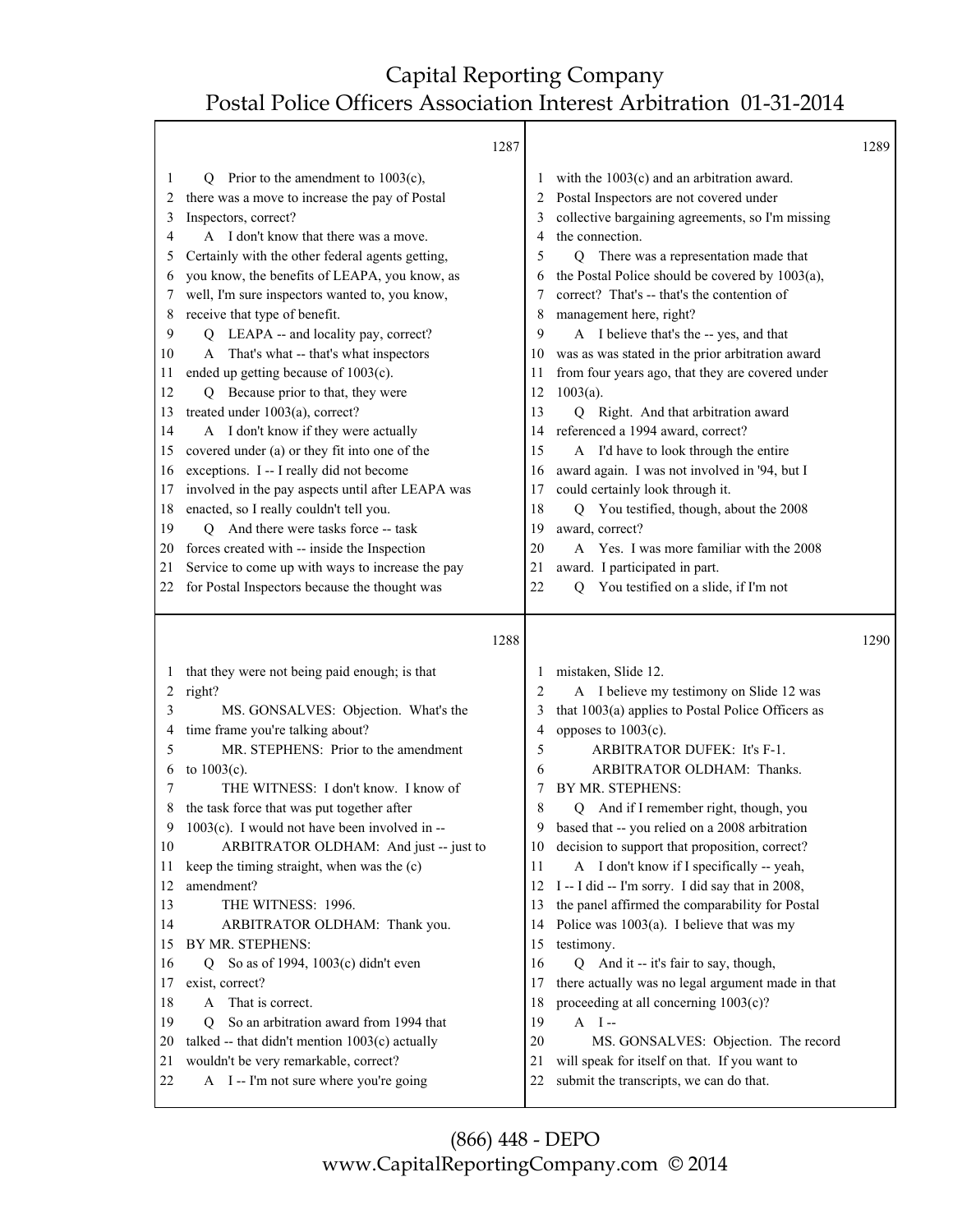|                                                                                                                         |                                                                                                                                                                                                                                                                                                                                                                                                                                                                                                                                                                                                                                                                                                                                                                                                                                         | 1291 |                                                                                                                         |                                                                                                                                                                                                                                                                                                                                                                                                                                                                                                                                                                                                                                                                                                                                                                                                                                                                               | 1293 |
|-------------------------------------------------------------------------------------------------------------------------|-----------------------------------------------------------------------------------------------------------------------------------------------------------------------------------------------------------------------------------------------------------------------------------------------------------------------------------------------------------------------------------------------------------------------------------------------------------------------------------------------------------------------------------------------------------------------------------------------------------------------------------------------------------------------------------------------------------------------------------------------------------------------------------------------------------------------------------------|------|-------------------------------------------------------------------------------------------------------------------------|-------------------------------------------------------------------------------------------------------------------------------------------------------------------------------------------------------------------------------------------------------------------------------------------------------------------------------------------------------------------------------------------------------------------------------------------------------------------------------------------------------------------------------------------------------------------------------------------------------------------------------------------------------------------------------------------------------------------------------------------------------------------------------------------------------------------------------------------------------------------------------|------|
| 1<br>2<br>3<br>4<br>5<br>6<br>7<br>8<br>9<br>10<br>11<br>12<br>13<br>14<br>15<br>16<br>17<br>18<br>19<br>20<br>21<br>22 | MR. STEPHENS: I'm saying there's no<br>mention in the award about any discussion --<br>MS. GONSALVES: Oh, I see what you're<br>saying.<br>MR. STEPHENS: -- of 1003(c).<br>MS. GONSALVES: I stand corrected. I<br>don't know if there was or not.<br>I don't know if you know.<br>THE WITNESS: I have not seen the award<br>in years, so I could not tell you personally what<br>it says or doesn't say.<br>BY MR. STEPHENS:<br>Q In terms of -- are you aware of<br>anything anywhere in any of the briefs where an<br>argument was made that 1003(c) actually provided<br>the proper measure of comparability?<br>A Other than this proceeding, I am not --<br>I have no personal knowledge of 1003 being<br>mentioned anywhere.<br>Q Okay. So you're not aware that it's<br>ever been litigated before, correct?<br>A I am not aware. |      | 1<br>2<br>3<br>4<br>5<br>6<br>7<br>8<br>9<br>10<br>11<br>12<br>13<br>14<br>15<br>16<br>17<br>18<br>19<br>20<br>21<br>22 | Well-<br>Q<br>$-$ by $1003(c)$ .<br>A<br>-- let's go to Slide 7.<br>Q<br>Just one moment.<br>A<br>And if we can go -- if you could read<br>Q<br>out loud the second sentence.<br>Second sentence. As used in this<br>A<br>subsection, the term Postal Inspector, in quotes,<br>included any agent to whom any investigative<br>powers are granted under Section 3061 of Title<br>18.<br>So the definition section for $1003(c)$<br>Q<br>did not incorporate the definition of -- any<br>other definition anywhere in federal law; is that<br>correct?<br>A I don't -- I don't know about any<br>federal law, but for purposes -- 1003 referred<br>back to 18 3061, and I think I may have mentioned<br>earlier that Title 5 provisions as a general<br>rule, although there are exceptions, do not apply<br>to Postal Inspectors.<br>I'm sorry. And I asked the question<br>O |      |
|                                                                                                                         |                                                                                                                                                                                                                                                                                                                                                                                                                                                                                                                                                                                                                                                                                                                                                                                                                                         | 1292 |                                                                                                                         |                                                                                                                                                                                                                                                                                                                                                                                                                                                                                                                                                                                                                                                                                                                                                                                                                                                                               | 1294 |
| 1<br>2<br>3<br>4<br>5<br>6<br>7<br>8<br>9<br>10<br>11                                                                   | Okay. Now, if I could direct you back<br>Q.<br>to the fifth page of your presentation.<br>A Yeah.<br>This is a definition of criminal<br>О<br>investigator for purposes of -- of the -- of<br>LEAPA, correct?<br>That is correct, yes.<br>A<br>And this is what gives the 25 percent<br>Q<br>boost -- one of the things that gives a<br>25 percent boost to the pay of inspectors,<br>correct?                                                                                                                                                                                                                                                                                                                                                                                                                                          |      | $\mathbf{I}$<br>3<br>4<br>5<br>6<br>7<br>8<br>9<br>10<br>11                                                             | poorly. The -- the definition in -- of --<br>using -- using the -- the eligibility definition<br>contained in this section refer -- it does refer<br>to 18 U.S.C. 3061, but it does not refer, for<br>example, to 5 U.S.C. Section 5545; is that right?<br>A It refers to 3061, that's correct.<br>Q Okay. And so is it correct that if --<br>if -- if -- if it -- if an agent has been granted<br>any investigative powers under 3061, for purposes<br>of this subsection only, they're -- they are<br>treated as being eligible for federal sector                                                                                                                                                                                                                                                                                                                          |      |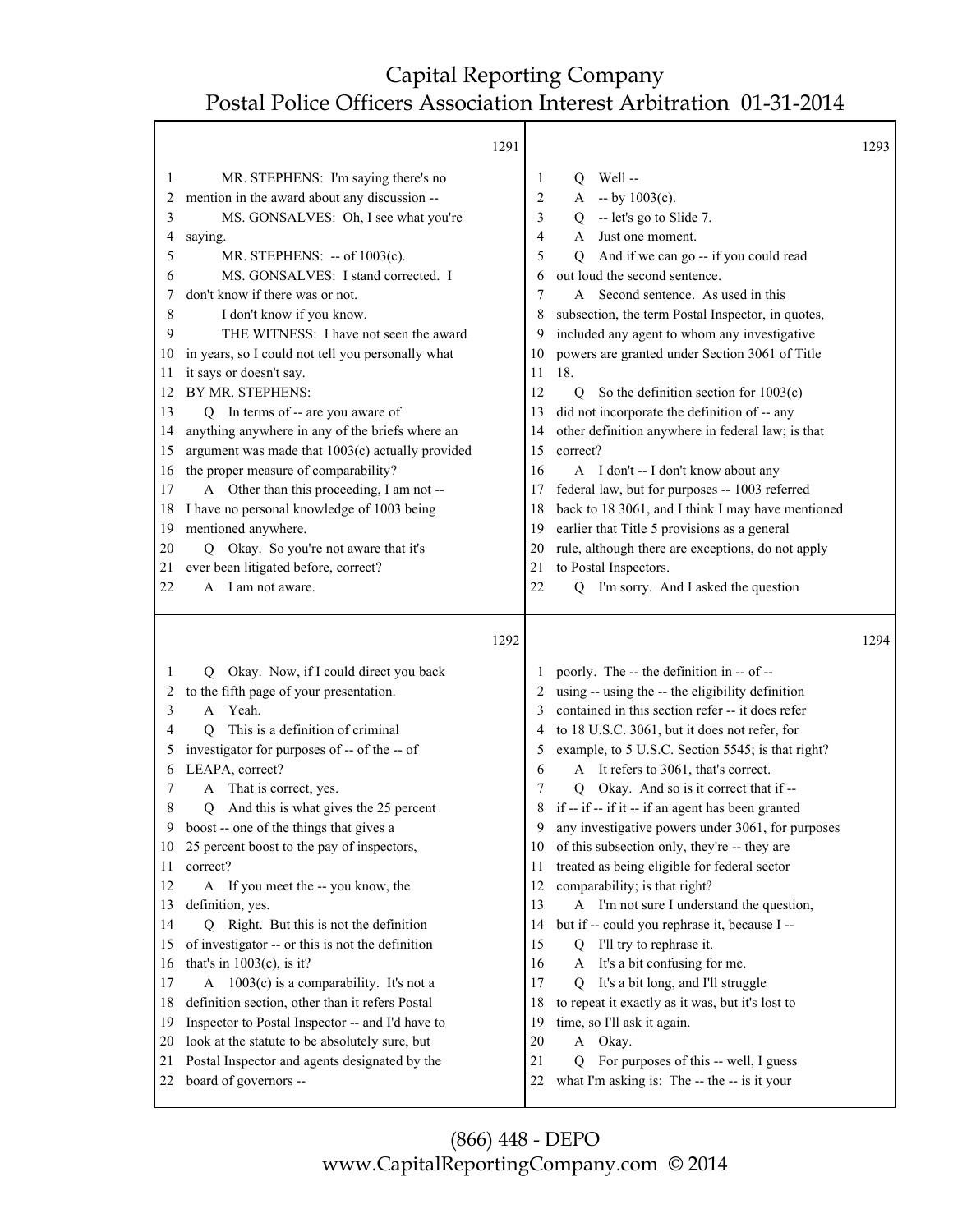┯

|              |                                                                                                      | 1295         |                                                                                               | 1297 |
|--------------|------------------------------------------------------------------------------------------------------|--------------|-----------------------------------------------------------------------------------------------|------|
| $\mathbf{I}$ | understanding that this statute -- this statute                                                      | $\mathbf{I}$ | sought to also get FLSA -- Fair Labor Standards                                               |      |
| 2            | includes a -- includes eligibility using a,                                                          | 2            | Act -- overtime, based on the theory that since                                               |      |
| 3            | quote, Postal Inspector, but limits that to a                                                        | 3            | the FLSA applies to the Postal Service and                                                    |      |
| 4            | definition contained in the second sentence? Is                                                      |              | inspectors are not covered under 5545(a), that                                                |      |
| 5            | that fair to say?                                                                                    | 5            | they should also receive some other premium.                                                  |      |
| 6            | A The second sentence includes Postal                                                                | 6            | That's the sum of it.                                                                         |      |
| 7            | Inspector, and it defines Postal Inspector as any                                                    | 7            | Q And it went to the federal circuit,                                                         |      |
| 8            | agent who is granted investigative authority                                                         | 8            | went to the ninth circuit. It took quite a                                                    |      |
| 9            | under 3061 of Title 18.                                                                              | 9            | circuitous path?                                                                              |      |
| 10           | Q Any investigative powers, correct?                                                                 | 10           | A For the past nine years, yes.                                                               |      |
| 11           | That's what 1003 says, any<br>A                                                                      | 11           | And nowhere in any of that litigation<br>O                                                    |      |
| 12           | investigative powers granted.                                                                        | 12           | was there ever any -- any need to define who was                                              |      |
| 13           | Q This doesn't deem -- this does not                                                                 | 13           | included in 1003(c) and who was not, correct?                                                 |      |
| 14           | cause -- if someone -- someone could qualify for                                                     | 14           | A No, that's not correct.                                                                     |      |
| 15           | this, and yet not be treated as a Postal                                                             | 15           | Well they were covered by $1003(c)$ ,<br>Q                                                    |      |
| 16           | Inspector for some other purpose of the law,                                                         | 16           | correct?                                                                                      |      |
| 17           | correct?                                                                                             | 17           | Postal Inspectors are covered by<br>A                                                         |      |
| 18           | A I would not agree with that, because if                                                            | 18           | $1003(c)$ .                                                                                   |      |
| 19           | I look at -- and the reading and the                                                                 | 19           | And there was no dispute that they<br>Q                                                       |      |
| 20           | interpretation as I know it, based from my                                                           | 20           | were, correct?                                                                                |      |
| 21           | experience and participating in the trial that I                                                     | 21           | A Well, it depends on whose side, you                                                         |      |
| 22           | referred to, 3061 is --                                                                              | 22           | know, you were on. The government's -- you know,                                              |      |
|              |                                                                                                      |              |                                                                                               |      |
|              |                                                                                                      | 1296         |                                                                                               | 1298 |
| 1            |                                                                                                      |              |                                                                                               |      |
| 2            | Q Okay.                                                                                              | 2            | the government's, you know, position was that                                                 |      |
| 3            | A -- is pretty specific in, A, talking                                                               | 3            | 1003(c) provided for specific, you know,                                                      |      |
| 4            | about Postal Inspectors and other agents who, as<br>I said before, refer to IG special agents of the | 4            | comparability, whereas the plaintiffs actually<br>took a little bit of a, you know, different |      |
| 5            |                                                                                                      | 5            | argument. So I believe their interpretation                                                   |      |
| 6            | Postal Service designated by the board of<br>governors to investigate criminal matters. There        | 6            | would not be in accord with yours.                                                            |      |
| 7            | are only two criminal investigator types granted                                                     | 7            | Plaintiffs disputed that they were<br>$\overline{Q}$                                          |      |
| 8            | powers by the board of governors, Postal                                                             | 8            | covered by $1003(c)$ ?                                                                        |      |
| 9            | Inspectors and OIG special agents.                                                                   | $\mathbf Q$  | A Well, they claimed there were other                                                         |      |
| 10           | Q And we'll get there. I want to talk to                                                             | 10           | parts that -- that applied to them as well in                                                 |      |
| 11           | you about that litigation now.                                                                       | 11           | addition. You know, because they $-1003(c)$                                                   |      |
| 12           | Sure.<br>A                                                                                           | 12           | discusses -- and I -- I'm happy to get into the                                               |      |
| 13           | This is the Nigg case, correct?<br>Q                                                                 | 13           | Nigg litigation, although, as I said, it was                                                  |      |
| 14           | That is correct.<br>A                                                                                | 14           | quite -- quite prolonged. But 1003(c) discusses                                               |      |
| 15           | N-I-G-G versus the Post Office?<br>$\circ$                                                           | 15           | comparability. And the plaintiff's position was                                               |      |
| 16           | Nigg and Lewis versus United States<br>A                                                             | 16           | that the comparability was not made to the right                                              |      |
| 17           | Postal Service.                                                                                      | 17           | groups and the actual money was paid and they                                                 |      |
| 18           | And these were some inspectors who --<br>Q                                                           | 18           | were entitled to FLSA overtime.                                                               |      |
| 19           | who were seeking -- in addition to having gotten                                                     | 19           | Right. But the issue was not whether<br>Q                                                     |      |
| 20           | LEAPA, they wanted to get paid overtime, correct,                                                    | 20           | they were covered; it was an argument within the                                              |      |
| 21<br>22     | in addition?<br>A Current and retired Postal Inspectors                                              | 21<br>22     | coverage, correct?<br>A In a sense, yes.                                                      |      |

- 22 A Current and retired Postal Inspectors
	- (866) 448 DEPO www.CapitalReportingCompany.com © 2014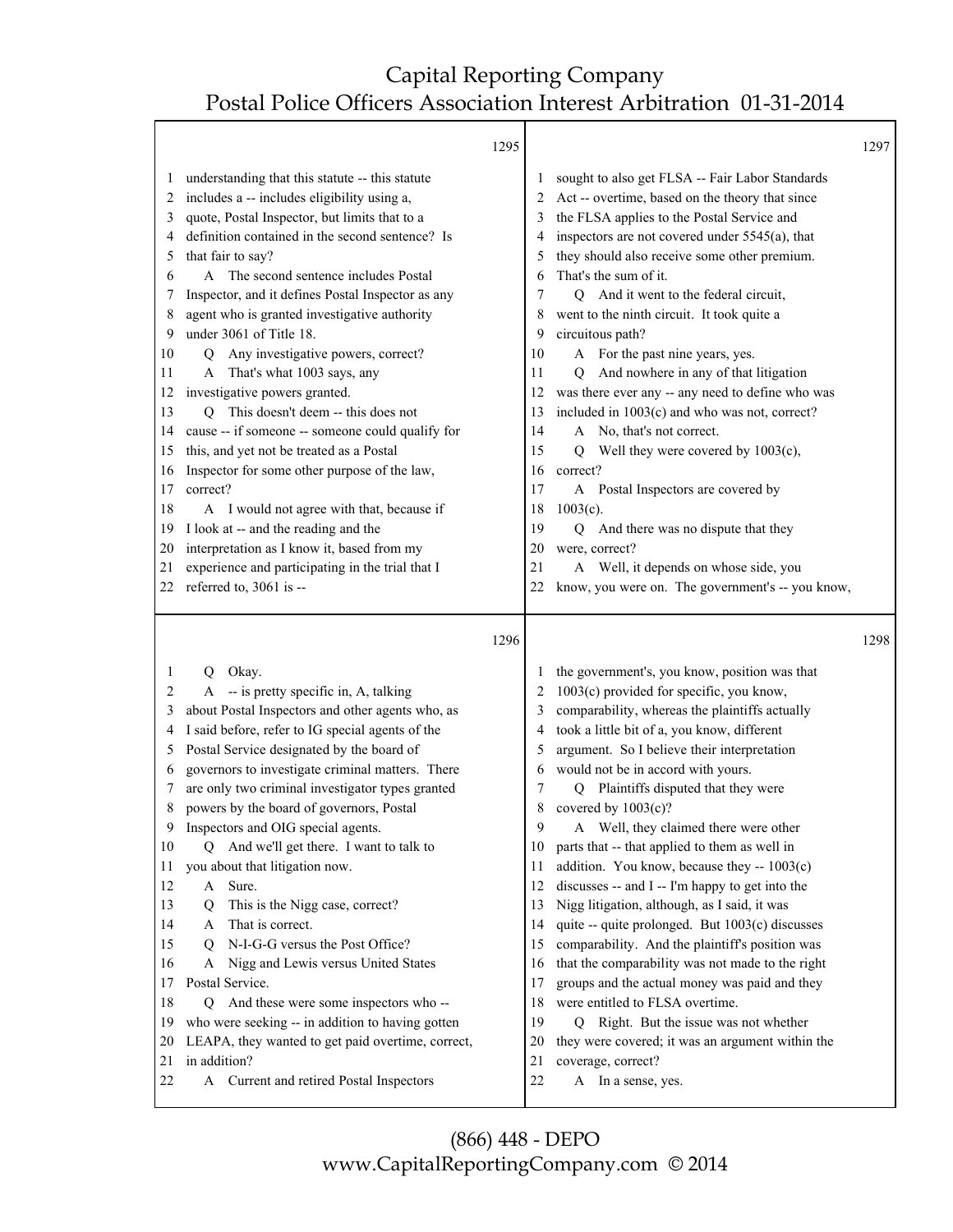|          |                                                                                                     | 1299 |          |                                                                                              | 1301 |
|----------|-----------------------------------------------------------------------------------------------------|------|----------|----------------------------------------------------------------------------------------------|------|
| 1        | Okay. Let's go on to 18 U.S.C.<br>Q                                                                 |      |          | your argument is not, then, determined on the                                                |      |
| 2        | $3061(c)$ .                                                                                         |      | 2        | basis of $(a)$ ?                                                                             |      |
| 3        | A Okay.                                                                                             |      | 3        | MR. STEPHENS: That's correct.                                                                |      |
| 4        | This is Slide 9.<br>Q                                                                               |      | 4        | ARBITRATOR DUFEK: At all?                                                                    |      |
| 5        | A I'll pull that up.                                                                                |      | 5        | MR. STEPHENS: Our argument is -- is --                                                       |      |
| 6        | ARBITRATOR DUFEK: Can I ask just one                                                                |      | 6        | has been the $(c)(3)$ argument.                                                              |      |
| 7        | question?                                                                                           |      | 7        | ARBITRATOR DUFEK: Okay.                                                                      |      |
| 8        | MR. STEPHENS: Yes.                                                                                  |      | 8        | MR. STEPHENS: And that under -- I                                                            |      |
| 9        | ARBITRATOR DUFEK: Is it the union's                                                                 |      | 9        | mean, that's -- at least as we developed it in                                               |      |
| 10       | contention, just so I understand as a member of                                                     |      | 10       | our brief, that was our argument.                                                            |      |
| 11       | the panel, that PPOs are granted investigative                                                      |      | 11       | ARBITRATOR DUFEK: Okay.                                                                      |      |
| 12       | authority by the board of governors?                                                                |      | 12       | BY MR. STEPHENS:                                                                             |      |
| 13       | MR. STEPHENS: The coverage is under                                                                 |      | 13       | Q Now, Mr. Katz, you're familiar with the                                                    |      |
| 14       | $(c)(3)$ , and $(c)(3)$ -- again, this is just our --                                               |      | 14       | regulations of the Post Office, I trust? Some --                                             |      |
| 15       | our contention. $(c)(3)$ provides -- and it's on                                                    |      | 15       | I won't hold you to every single one of them,                                                |      |
| 16       | Slide 10 -- as we -- Mr. Katz testified, it's                                                       |      | 16       | $but -$                                                                                      |      |
| 17       | permissive that the Post Office has the varying                                                     |      | 17       | I was going to say, not all, but a<br>A                                                      |      |
| 18       | degrees of -- it may decide to give as much as it                                                   |      | 18       | number of them.                                                                              |      |
| 19       | wishes -- as much investigative authority as                                                        |      | 19       | And are you familiar with -- I<br>Q                                                          |      |
| 20       | wishes. And $(c)(3)B$ is a congressional grant of                                                   |      | 20       | apologize. One moment, please. I have too many                                               |      |
| 21       | authority to the Post Office to act as it chooses                                                   |      | 21       | apps on my phone -- 39 CFR 211.2?                                                            |      |
| 22       | by regulation to grant that authority or not to                                                     |      | 22       | A I'd have to say, without seeing it, I                                                      |      |
|          |                                                                                                     |      |          |                                                                                              |      |
|          |                                                                                                     | 1300 |          |                                                                                              | 1302 |
|          |                                                                                                     |      |          |                                                                                              |      |
| 1<br>2   | grant the authority. And the argument that the<br>union has made -- which I'm not aware that it has |      | 2        | make it a habit ever since I've been a lawyer --<br>Q                                        |      |
| 3        |                                                                                                     |      | 3        | And I apologize --                                                                           |      |
| 4        | ever made before; I didn't represent this union<br>at the last interest arbitration.                |      | 4        | A -- never to try and memorize or quote<br>from statutes without having them in front of me. |      |
| 5        | ARBITRATOR DUFEK: Right. I want to --                                                               |      | 5        | And I understand that. And I don't<br>0                                                      |      |
| 6        | I want to develop that, too, later, but --                                                          |      | 6        | have it as an exhibit, but it was -- it was set                                              |      |
| 7        | because it -- I mean, I think the fundamental                                                       |      |          | forth in full in our prehearing brief, which I'm                                             |      |
| 8        | point that was made in the last interest                                                            |      | 8        | reading on my telephone because I -- of all the                                              |      |
| 9        | arbitration is comparability to the federal                                                         |      | 9        | papers here, I don't have a copy of it.                                                      |      |
| 10       | sector.                                                                                             |      | 10       | MS. GONSALVES: You don't have it as                                                          |      |
| 11       | MR. STEPHENS: Correct.                                                                              |      | 11       | one of your exhibits?                                                                        |      |
| 12       | ARBITRATOR DUFEK: That was what was                                                                 |      | 12       | MR. STEPHENS: No.                                                                            |      |
| 13       | litigated. Whether it was pursuant to (c) or                                                        |      | 13       | MS. GONSALVES: Okay. I think --                                                              |      |
| 14       | not-                                                                                                |      | 14       | which -- which one are you referencing? Can you                                              |      |
| 15       | MR. STEPHENS: Correct. There was                                                                    |      | 15       | say it again?                                                                                |      |
| 16       | no -- they didn't make any legal argument that                                                      |      | 16       | MR. STEPHENS: If you have my --                                                              |      |
| 17       | I'm aware of.                                                                                       |      | 17       | MS. GONSALVES: We may have it.                                                               |      |
| 18       | ARBITRATOR DUFEK: But they made the                                                                 |      | 18       | MR. STEPHENS: -- brief. If you have                                                          |      |
| 19       | argument of being compared to the federal sector?                                                   |      | 19       | my brief --                                                                                  |      |
| 20       | MR. STEPHENS: They brought in evidence                                                              |      | 20       | MS. GONSALVES: I don't.                                                                      |      |
| 21<br>22 | of -- there was no legal argument, correct.<br>ARBITRATOR DUFEK: But your point is --               |      | 21<br>22 | MR. STEPHENS: It's page 17 of the<br>brief.                                                  |      |

(866) 448 - DEPO www.CapitalReportingCompany.com © 2014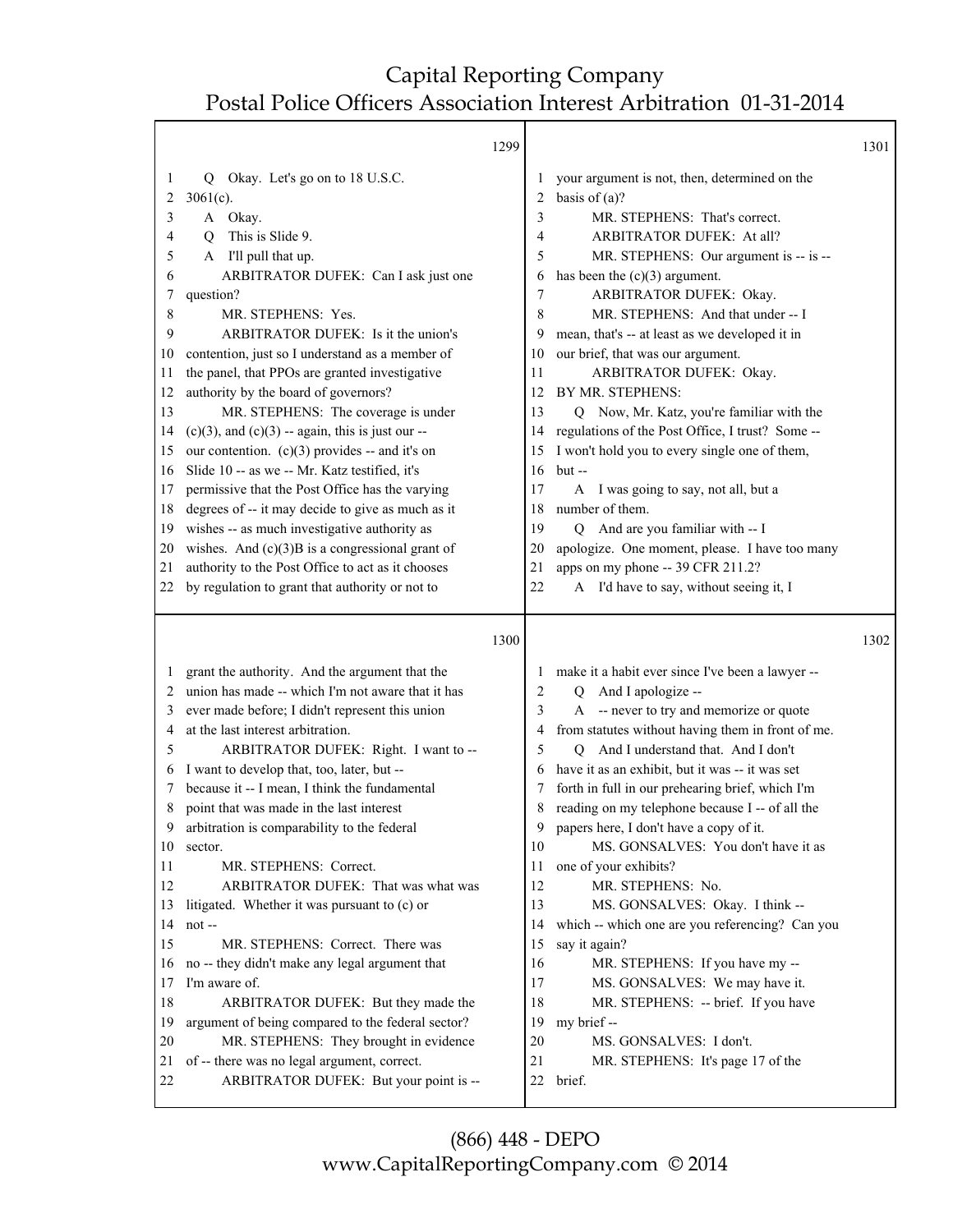Τ

|                                                                                                                         |                                                                                                                                                                                                                                                                                                                                                                                                                                                                                                                                                                                                                                                                                                                                                                                                                                                                                                                                                                                         | 1303                                                                                                                    |                                                                                                                                                                                                                                                                                                                                                                                                                                                                                                                                                                                                                                                                                                                                                                                                                                                                             | 1305 |
|-------------------------------------------------------------------------------------------------------------------------|-----------------------------------------------------------------------------------------------------------------------------------------------------------------------------------------------------------------------------------------------------------------------------------------------------------------------------------------------------------------------------------------------------------------------------------------------------------------------------------------------------------------------------------------------------------------------------------------------------------------------------------------------------------------------------------------------------------------------------------------------------------------------------------------------------------------------------------------------------------------------------------------------------------------------------------------------------------------------------------------|-------------------------------------------------------------------------------------------------------------------------|-----------------------------------------------------------------------------------------------------------------------------------------------------------------------------------------------------------------------------------------------------------------------------------------------------------------------------------------------------------------------------------------------------------------------------------------------------------------------------------------------------------------------------------------------------------------------------------------------------------------------------------------------------------------------------------------------------------------------------------------------------------------------------------------------------------------------------------------------------------------------------|------|
| 1<br>2<br>3<br>4<br>5<br>6<br>Ί<br>8<br>9<br>10<br>11<br>12<br>13<br>14<br>15<br>16<br>17<br>18<br>19<br>20<br>21<br>22 | MS. GONSALVES: But what's the -- could<br>you give me the citation again?<br>MR. STEPHENS: Sure. The title of the<br>regulation is "Regulations of the Postal<br>Service," and it's 39 CFR 211.2(a).<br>MS. GONSALVES: We thought we might<br>have had it in our excerpts, but we don't.<br>BY MR. STEPHENS:<br>You're not --<br>Q<br>A I'm -- sitting here now, no.<br>As it was represented in our brief, it<br>Q<br>is a regulation that purports to set forth all of<br>the documents that constitute regulations for<br>purposes of the -- it's a bootstrapping<br>regulation that the Post Office issues certain<br>publications. The Post Office has deemed them to<br>be regulations. And there's court authority,<br>ninth circuit, Hines (phonetic) against the<br>United States. And another case we cited was<br>Carrero against Frank, District of Massachusetts,<br>both treating handbooks issued by the Post Office<br>as regulations because that -- handbooks are one | 1<br>2<br>3<br>4<br>5<br>6<br>7<br>8<br>9<br>10<br>11<br>12<br>13<br>14<br>15<br>16<br>17<br>18<br>19<br>20<br>21<br>22 | Okay. I'm there.<br>A<br>Do you recognize this document?<br>Q<br>Yes, I do.<br>A<br>What is this document?<br>O<br>This is the IS-702 or the PPO -- Postal<br>A<br>Police Officers' guide or handbook.<br>If I could direct you, just for<br>Q<br>example, to page 4 of this document, and if I can<br>direct you specifically to Section 1-3.8.1.3.<br>A Okay.<br>And what is the title of that?<br>Q<br>The title is "Investigative Efforts."<br>A<br>And what is the -- can you just read<br>Q<br>out loud the first sentence?<br>A Security force personnel are not<br>authorized to extend their investigative efforts<br>on their own beyond preliminary fact-finding in<br>any given situation.<br>Q And is it fair to say that this section<br>sets forth some of the Post Office's<br>authorization for the investigative powers of the<br>Postal Police Officers? |      |
|                                                                                                                         |                                                                                                                                                                                                                                                                                                                                                                                                                                                                                                                                                                                                                                                                                                                                                                                                                                                                                                                                                                                         |                                                                                                                         |                                                                                                                                                                                                                                                                                                                                                                                                                                                                                                                                                                                                                                                                                                                                                                                                                                                                             |      |
|                                                                                                                         |                                                                                                                                                                                                                                                                                                                                                                                                                                                                                                                                                                                                                                                                                                                                                                                                                                                                                                                                                                                         |                                                                                                                         |                                                                                                                                                                                                                                                                                                                                                                                                                                                                                                                                                                                                                                                                                                                                                                                                                                                                             |      |
|                                                                                                                         |                                                                                                                                                                                                                                                                                                                                                                                                                                                                                                                                                                                                                                                                                                                                                                                                                                                                                                                                                                                         | 1304                                                                                                                    |                                                                                                                                                                                                                                                                                                                                                                                                                                                                                                                                                                                                                                                                                                                                                                                                                                                                             | 1306 |
| $\mathbf{I}$                                                                                                            | of the things that are treated as regulations                                                                                                                                                                                                                                                                                                                                                                                                                                                                                                                                                                                                                                                                                                                                                                                                                                                                                                                                           | 1                                                                                                                       | A Just give me a moment to read through                                                                                                                                                                                                                                                                                                                                                                                                                                                                                                                                                                                                                                                                                                                                                                                                                                     |      |
| 2                                                                                                                       | under that regulation, under 39 CFR 211.                                                                                                                                                                                                                                                                                                                                                                                                                                                                                                                                                                                                                                                                                                                                                                                                                                                                                                                                                | 2                                                                                                                       | rest of the --                                                                                                                                                                                                                                                                                                                                                                                                                                                                                                                                                                                                                                                                                                                                                                                                                                                              |      |
| 3                                                                                                                       | So are you familiar -- you're not                                                                                                                                                                                                                                                                                                                                                                                                                                                                                                                                                                                                                                                                                                                                                                                                                                                                                                                                                       | 3                                                                                                                       | Yes, sir.<br>Q                                                                                                                                                                                                                                                                                                                                                                                                                                                                                                                                                                                                                                                                                                                                                                                                                                                              |      |
| 4                                                                                                                       | familiar with that?                                                                                                                                                                                                                                                                                                                                                                                                                                                                                                                                                                                                                                                                                                                                                                                                                                                                                                                                                                     | 4                                                                                                                       | -- paragraph.<br>A                                                                                                                                                                                                                                                                                                                                                                                                                                                                                                                                                                                                                                                                                                                                                                                                                                                          |      |
| 5                                                                                                                       | A I -- I'd really have to see it. I'm                                                                                                                                                                                                                                                                                                                                                                                                                                                                                                                                                                                                                                                                                                                                                                                                                                                                                                                                                   | 5                                                                                                                       | Okay. I'm sorry. If you can repeat                                                                                                                                                                                                                                                                                                                                                                                                                                                                                                                                                                                                                                                                                                                                                                                                                                          |      |
| 6<br>7                                                                                                                  | $just -$                                                                                                                                                                                                                                                                                                                                                                                                                                                                                                                                                                                                                                                                                                                                                                                                                                                                                                                                                                                | 6<br>7                                                                                                                  | your question, I'll try and answer it.                                                                                                                                                                                                                                                                                                                                                                                                                                                                                                                                                                                                                                                                                                                                                                                                                                      |      |
| 8                                                                                                                       | (Document tendered.)                                                                                                                                                                                                                                                                                                                                                                                                                                                                                                                                                                                                                                                                                                                                                                                                                                                                                                                                                                    | 8                                                                                                                       | Q Yes, sir. Does this constitute some of                                                                                                                                                                                                                                                                                                                                                                                                                                                                                                                                                                                                                                                                                                                                                                                                                                    |      |
| 9                                                                                                                       | MR. STEPHENS: Oh, maybe I can<br>BY MR. STEPHENS:                                                                                                                                                                                                                                                                                                                                                                                                                                                                                                                                                                                                                                                                                                                                                                                                                                                                                                                                       | 9                                                                                                                       | the investigative -- the authority granted to<br>Postal Police Officers by the Inspection Service?                                                                                                                                                                                                                                                                                                                                                                                                                                                                                                                                                                                                                                                                                                                                                                          |      |
| 10                                                                                                                      | I guess the handbooks in question that<br>Q                                                                                                                                                                                                                                                                                                                                                                                                                                                                                                                                                                                                                                                                                                                                                                                                                                                                                                                                             | 10                                                                                                                      | A No, I -- to me, it's a -- it's a                                                                                                                                                                                                                                                                                                                                                                                                                                                                                                                                                                                                                                                                                                                                                                                                                                          |      |
| 11                                                                                                                      | we've cited are in the -- if you turn in the                                                                                                                                                                                                                                                                                                                                                                                                                                                                                                                                                                                                                                                                                                                                                                                                                                                                                                                                            | 11                                                                                                                      | statement to the -- you know, to the police                                                                                                                                                                                                                                                                                                                                                                                                                                                                                                                                                                                                                                                                                                                                                                                                                                 |      |
| 12                                                                                                                      | opening joint exhibits, it's documents 7 and 8.                                                                                                                                                                                                                                                                                                                                                                                                                                                                                                                                                                                                                                                                                                                                                                                                                                                                                                                                         | 12                                                                                                                      | officers that other than fact -- initial                                                                                                                                                                                                                                                                                                                                                                                                                                                                                                                                                                                                                                                                                                                                                                                                                                    |      |
| 13                                                                                                                      | MS. GONSALVES: I think it's the one                                                                                                                                                                                                                                                                                                                                                                                                                                                                                                                                                                                                                                                                                                                                                                                                                                                                                                                                                     | 13                                                                                                                      | fact-finding, they are not authorized to conduct                                                                                                                                                                                                                                                                                                                                                                                                                                                                                                                                                                                                                                                                                                                                                                                                                            |      |
| 14                                                                                                                      | with the contract in it that Bob ripped out. Oh,                                                                                                                                                                                                                                                                                                                                                                                                                                                                                                                                                                                                                                                                                                                                                                                                                                                                                                                                        | 14                                                                                                                      | investigative efforts on their own and that any                                                                                                                                                                                                                                                                                                                                                                                                                                                                                                                                                                                                                                                                                                                                                                                                                             |      |
| 15                                                                                                                      | I think it's right there.                                                                                                                                                                                                                                                                                                                                                                                                                                                                                                                                                                                                                                                                                                                                                                                                                                                                                                                                                               | 15                                                                                                                      | requests that might be made to them by Postal                                                                                                                                                                                                                                                                                                                                                                                                                                                                                                                                                                                                                                                                                                                                                                                                                               |      |
| 16                                                                                                                      | ARBITRATOR OLDHAM: What?                                                                                                                                                                                                                                                                                                                                                                                                                                                                                                                                                                                                                                                                                                                                                                                                                                                                                                                                                                | 16                                                                                                                      | Inspectors would have to be reported through the                                                                                                                                                                                                                                                                                                                                                                                                                                                                                                                                                                                                                                                                                                                                                                                                                            |      |
| 17                                                                                                                      | MS. GONSALVES: I think it's at the                                                                                                                                                                                                                                                                                                                                                                                                                                                                                                                                                                                                                                                                                                                                                                                                                                                                                                                                                      | 17                                                                                                                      | chain of the command -- chain of command, but it                                                                                                                                                                                                                                                                                                                                                                                                                                                                                                                                                                                                                                                                                                                                                                                                                            |      |
| 18                                                                                                                      | bottom to your right -- to your left.                                                                                                                                                                                                                                                                                                                                                                                                                                                                                                                                                                                                                                                                                                                                                                                                                                                                                                                                                   | 18                                                                                                                      | does not, to me, grant them any investigative                                                                                                                                                                                                                                                                                                                                                                                                                                                                                                                                                                                                                                                                                                                                                                                                                               |      |
| 19                                                                                                                      | BY MR. STEPHENS:                                                                                                                                                                                                                                                                                                                                                                                                                                                                                                                                                                                                                                                                                                                                                                                                                                                                                                                                                                        | 19                                                                                                                      | authority.                                                                                                                                                                                                                                                                                                                                                                                                                                                                                                                                                                                                                                                                                                                                                                                                                                                                  |      |
| 20                                                                                                                      | Can I direct you to Tab 8?<br>Q                                                                                                                                                                                                                                                                                                                                                                                                                                                                                                                                                                                                                                                                                                                                                                                                                                                                                                                                                         | 20                                                                                                                      | Q<br>Other than the initial fact-finding?                                                                                                                                                                                                                                                                                                                                                                                                                                                                                                                                                                                                                                                                                                                                                                                                                                   |      |
| 21<br>22                                                                                                                | Eight?<br>A<br>Yes, sir.<br>Q                                                                                                                                                                                                                                                                                                                                                                                                                                                                                                                                                                                                                                                                                                                                                                                                                                                                                                                                                           | 21<br>22                                                                                                                | Other than the initial fact-finding.<br>A<br>And if I can direct you, sir, to<br>Q                                                                                                                                                                                                                                                                                                                                                                                                                                                                                                                                                                                                                                                                                                                                                                                          |      |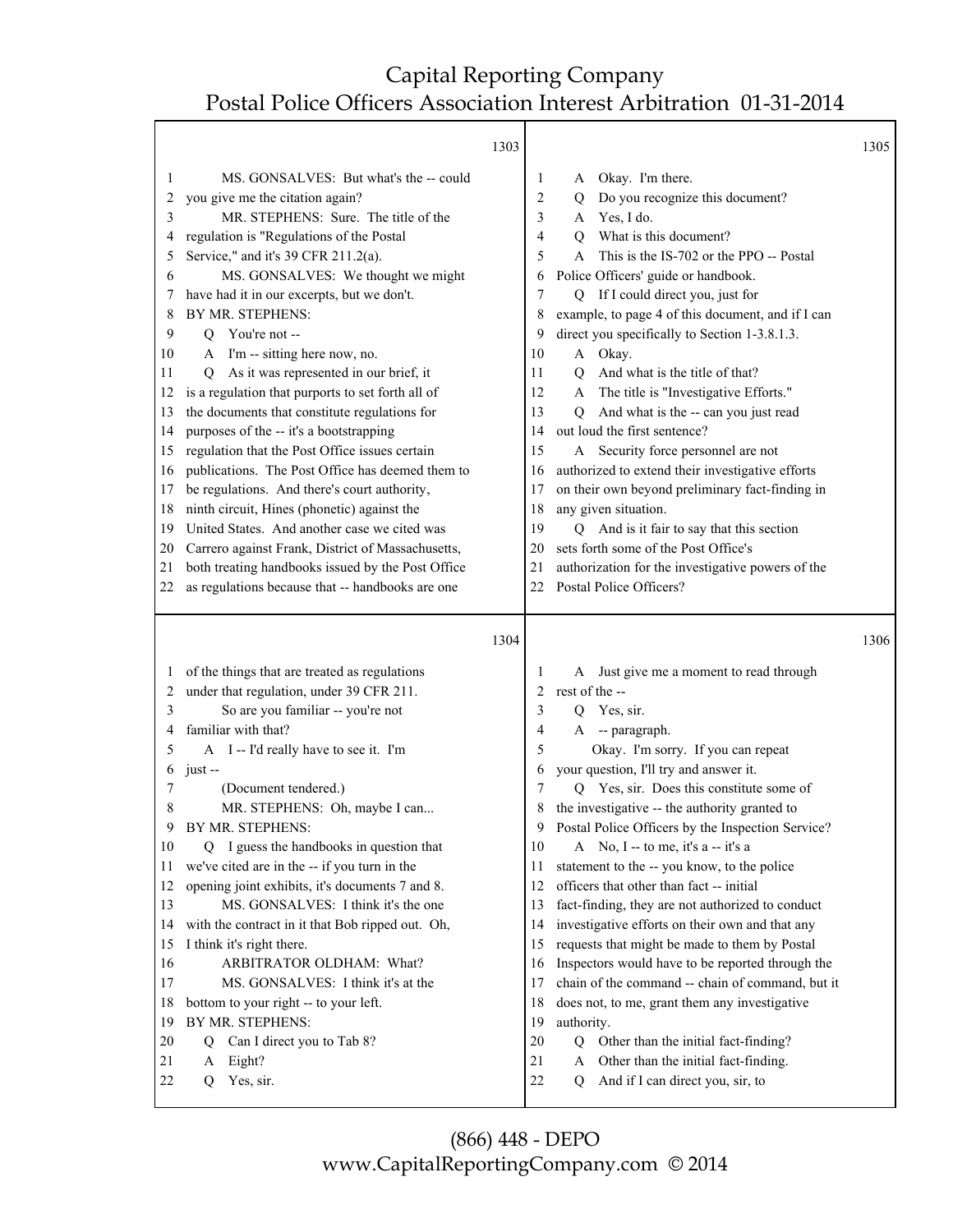Τ

|                            | 1307                                                                                                                                                                                           |                                         |                                                                                                                                                                                               | 1309 |
|----------------------------|------------------------------------------------------------------------------------------------------------------------------------------------------------------------------------------------|-----------------------------------------|-----------------------------------------------------------------------------------------------------------------------------------------------------------------------------------------------|------|
| 1<br>2<br>3<br>4<br>5<br>6 | page -- the bottom of page 5 and the top of page<br>6, Section 1-3.8.3.<br>Just give me a moment.<br>A<br>Yes, sir. I'm going to be asking you a<br>O.<br>question about (e).<br>A Okay, sure. | 1<br>$\overline{2}$<br>3<br>4<br>5<br>6 | Sure.<br>Q<br>Okay.<br>A<br>And what is an investigative detention,<br>Q<br>to your understanding?<br>A Well, I could probably spend hours<br>talking about investigative detention. But, you |      |
| 7                          | Okay.                                                                                                                                                                                          | 7                                       | know, in general, it's the -- it's when a law                                                                                                                                                 |      |
| 8                          | And is it correct that -- that -- that<br>Q                                                                                                                                                    | 8                                       | enforcement authority would -- I hate to use the                                                                                                                                              |      |
| 9                          | (e), collect, preserve evidence, record names of                                                                                                                                               | 9                                       | word, but detain or temporarily prevent somebody,                                                                                                                                             |      |
| 10                         | witnesses, et cetera in civil and criminal                                                                                                                                                     | 10                                      | you know, from moving for -- for a particular                                                                                                                                                 |      |
| 11                         | matters as required in cooperation with local                                                                                                                                                  | 11                                      | reason.                                                                                                                                                                                       |      |
| 12                         | management and authorized Inspection Service                                                                                                                                                   | 12                                      | And $-$<br>$\overline{Q}$                                                                                                                                                                     |      |
| 13                         | personnel is a -- is a statement of authority of                                                                                                                                               | 13                                      | It may or may not be -- you know,<br>A                                                                                                                                                        |      |
| 14                         | Postal Police Officers -- actually, an                                                                                                                                                         | 14                                      | generally investigative detentions are not, you                                                                                                                                               |      |
| 15                         | expectation of what they're supposed to be doing                                                                                                                                               | 15                                      | know, considered arrests. They may turn into                                                                                                                                                  |      |
| 16                         | under the IS-702?                                                                                                                                                                              | 16                                      | arrests, but it's a -- it's detaining someone for                                                                                                                                             |      |
| 17                         | A You're supposed to -- as I read it,                                                                                                                                                          | 17                                      | a short period of time, which is defined on -- on                                                                                                                                             |      |
| 18                         | you're supposed to do it as -- as required. So                                                                                                                                                 | 18                                      | the circumstances for the purpose of developing                                                                                                                                               |      |
| 19                         | if -- if asked, if required to do so, you would                                                                                                                                                | 19                                      | additional information which may or may not                                                                                                                                                   |      |
| 20                         | perform those functions, but as I believe I heard                                                                                                                                              | 20                                      | result in further criminal action.                                                                                                                                                            |      |
| 21                         | the testimony earlier today, PPOs' duties with                                                                                                                                                 | 21                                      | Q And the Supreme Court has carved out                                                                                                                                                        |      |
| 22                         | respect to evidence in general are to preserve                                                                                                                                                 | 22                                      | a -- a body of Fourth Amendment law that grants,                                                                                                                                              |      |
|                            | 1308                                                                                                                                                                                           |                                         |                                                                                                                                                                                               | 1310 |
| 1                          | and protect the evidence, make sure the scene,                                                                                                                                                 | 1                                       | I think, perhaps, some additional ability of law                                                                                                                                              |      |
| 2                          | you know, is not contaminated, as opposed to                                                                                                                                                   | 2                                       | enforcement officers to conduct a limited search                                                                                                                                              |      |
| 3                          | going through and doing what inspectors will                                                                                                                                                   | 3                                       | without it turning -- I -- I'm not going to weigh                                                                                                                                             |      |
| 4                          | actually do, and that is process the evidence,                                                                                                                                                 | 4                                       | too much on the Fourth Amendment because it's --                                                                                                                                              |      |
| 5                          | put it in the correct type of container, affix                                                                                                                                                 | 5                                       | Okay.<br>A                                                                                                                                                                                    |      |
| 6                          | the various, you know, bar codes and scanners for                                                                                                                                              | 6                                       | But is it correct that it is a -- it is<br>O                                                                                                                                                  |      |
| 7                          | the chain of evidence and so forth.                                                                                                                                                            | 7                                       | a type of -- I don't want to say preliminary                                                                                                                                                  |      |
| 8                          | ARBITRATOR OLDHAM: Well, this says                                                                                                                                                             | 8                                       | investigation, but it is a -- well, perhaps you                                                                                                                                               |      |
| 9                          | what it says. It says collect and preserve                                                                                                                                                     | 9                                       | can explain a Terry stop rather than me trying to                                                                                                                                             |      |
| 10                         | evidence.                                                                                                                                                                                      | 10                                      | explain it.                                                                                                                                                                                   |      |
| 11                         | THE WITNESS: As required, yes.                                                                                                                                                                 | 11                                      | A Well, Terry stops have different parts                                                                                                                                                      |      |
| 12                         | BY MR. STEPHENS:                                                                                                                                                                               | 12                                      | in them. Of course, there is investigative                                                                                                                                                    |      |
| 13                         | Q And just one more question about this,                                                                                                                                                       | 13                                      | detention and there may or may not be a pat-down                                                                                                                                              |      |
| 14                         | and I'll turn to another subject here.                                                                                                                                                         | 14                                      | and frisk associated with it. So those are                                                                                                                                                    |      |
| 15                         | If I can direct you, sir, to page 15 of                                                                                                                                                        | 15                                      | separate. But under the law of Terry, a law                                                                                                                                                   |      |
| 16                         | this document, in particular, 2-2.5.3.                                                                                                                                                         | 16                                      | enforcement officer, based on their experience                                                                                                                                                |      |
| 17                         | A I'm sorry, page 15?                                                                                                                                                                          | 17                                      | and training, depending on the circumstances --                                                                                                                                               |      |
| 18                         |                                                                                                                                                                                                |                                         |                                                                                                                                                                                               |      |
|                            | Yes, sir. Two-point -- I'm sorry --<br>Q                                                                                                                                                       | 18                                      | in Terry, I believe it was a -- it may have been                                                                                                                                              |      |
| 19                         | $2 - 2.5.3.$                                                                                                                                                                                   | 19                                      | a detective that had witnessed an individual                                                                                                                                                  |      |
| 20                         | 2-2.5. Investigative detention?<br>A                                                                                                                                                           | 20                                      | casing an establishment. I think it was a                                                                                                                                                     |      |
| 21<br>22                   | Yes, sir.<br>Q<br>Okay. Just give me a moment.<br>A                                                                                                                                            | 21<br>22                                | jewelry store. I'm not -- not entirely sure.<br>And based on that officer's observations, he, you                                                                                             |      |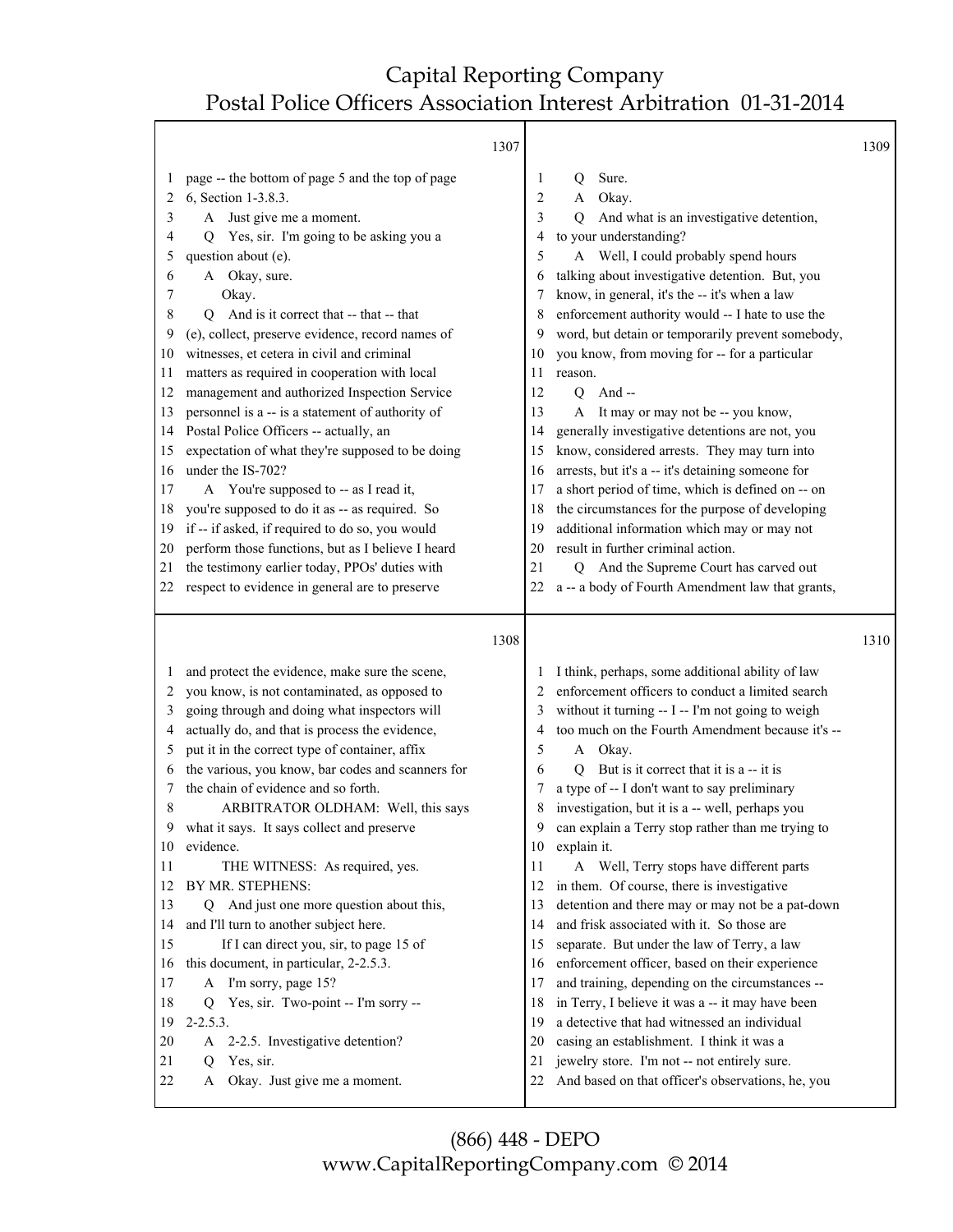Т

|                                                                                                                                    | 1311                                                                                                                                                                                                                                                                                                                                                                                                                                                                                                                                                                                                                                                                                                                                                                                                                                                                                                         |                                                                                                                         |                                                                                                                                                                                                                                                                                                                                                                                                                                                                                                                                                                                                                                                                                                                                                                                                                                                                                          | 1313 |
|------------------------------------------------------------------------------------------------------------------------------------|--------------------------------------------------------------------------------------------------------------------------------------------------------------------------------------------------------------------------------------------------------------------------------------------------------------------------------------------------------------------------------------------------------------------------------------------------------------------------------------------------------------------------------------------------------------------------------------------------------------------------------------------------------------------------------------------------------------------------------------------------------------------------------------------------------------------------------------------------------------------------------------------------------------|-------------------------------------------------------------------------------------------------------------------------|------------------------------------------------------------------------------------------------------------------------------------------------------------------------------------------------------------------------------------------------------------------------------------------------------------------------------------------------------------------------------------------------------------------------------------------------------------------------------------------------------------------------------------------------------------------------------------------------------------------------------------------------------------------------------------------------------------------------------------------------------------------------------------------------------------------------------------------------------------------------------------------|------|
| $\mathbf{I}$<br>2<br>3<br>4<br>5<br>6<br>7<br>8<br>9<br>10<br>11<br>12<br>13<br>14<br>15<br>16<br>17<br>18<br>19<br>20<br>21<br>22 | know, questioned the individual for a -- you<br>know, for a period of time. The individual<br>claimed he was, you know, detained unlawfully,<br>and thus we have, you know, Terry, which does<br>permit under certain circumstances temporary<br>detentions of individuals to determine if a crime<br>has occurred or is about to occur.<br>Thank you.<br>Q<br>But you have to be able to articulate<br>A<br>the particular facts and have the appropriate<br>training to determine -- you know, to justify<br>that type of stop.<br>Q And Postal Police Officers are trained<br>to make Terry stops, correct?<br>A They are, yes.<br>And there's -- this is an authorization<br>О<br>for them to make Terry stops, correct?<br>A I don't know if it's an authorization.<br>It, you know, describes what they might do based<br>on, you know, reasonable -- reasonable suspicion,<br>yes.<br>Thank you.<br>Q | 2<br>3<br>4<br>5<br>6<br>7<br>8<br>9<br>10<br>11<br>12<br>13<br>14<br>15<br>16<br>17<br>18<br>19<br>20<br>21<br>22      | the -- and that's administered by the -- when it<br>says Postal Service, that represents the<br>postmaster general.<br>Well, can we turn you back, then, to 9<br>Q<br>for a second?<br>Sure.<br>A<br>Now, it does say -- and there's --<br>O<br>18 U.S.C. $3061(c)(1)$ does say that the post<br>office may employ police officers, correct?<br>A That is correct.<br>It is not required to employ police<br>0<br>officers, correct?<br>A That's correct.<br>But if I'm -- with respect to<br>0<br>subsection $(c)(2)$ , isn't it correct that to the<br>extent it does employ such officers, such<br>officers shall have the power to perform all of<br>the items set forth in $(a, (b)$ and $(c)$ , correct?<br>A Yes, that is correct.<br>So that is something -- that is a<br>O<br>congressional determination, not a determination<br>that is subject to decision by the postmaster |      |
| 1<br>2<br>3<br>4<br>5<br>6<br>7<br>8<br>9<br>10<br>11<br>12<br>13<br>14<br>15<br>16<br>17<br>18<br>19<br>20<br>21<br>22            | 1312<br>Turning back to 3061 for a moment,<br>under (c) -- this will be Slide 9. Actually, I'm<br>sorry. I directed you to the wrong slide.<br>Could I direct you to Slide 11, please?<br>A Sure.<br>$Now -$<br>O<br>Let me find my corresponding slide,<br>A<br>which is 232.1. Okay.<br>Now, the Congress granted law<br>Q<br>enforcement authority with respect to enforcing<br>federal laws and regulations on postal property<br>to police officers, correct?<br>A No, not correct.<br>Well, to, among other people, Postal<br>O<br>Police Officers, correct?<br>A No, Congress did not grant Postal<br>Police Officers authority. The Postal Police<br>Officer authority to do what they do is actually<br>contained in -- is actually granted by the<br>postmaster general and administered through the<br>chief postal inspector.<br>3061 provides that the Service may, and                         | 1<br>2<br>3<br>4<br>5<br>6<br>7<br>8<br>9<br>10<br>11<br>12<br>13<br>14<br>15<br>16<br>17<br>18<br>19<br>20<br>21<br>22 | general, correct?<br>A If granted, that would -- that would be<br>congressional authority, yes.<br>Q Okay. So turning back to slide 11 for<br>a moment, subsection $(q)(1)$ -- and this is a --<br>just one subsection of a relatively long<br>regulation, correct?<br>Yes.<br>A<br>Subsection $(q)(1)$ authorizes the<br>Q<br>members of the security force to exercise those<br>powers, but those powers are limited to police<br>officers, correct, under (c)(2)?<br>A Under (q)(1), not (c)(2). (c)(2) is in<br>3061.<br>$\mathbf Q$<br>No, I understand. But --<br>Okay.<br>A<br>I'm sorry. And I sometimes jump ahead<br>Q<br>of where I'm talking, so<br>A Okay.<br>In $(q)(1)$ , it says members of the U.S.<br>Q<br>Postal Service Security Force shall exercise the<br>powers provided by 18 U.S.C. 3061(c)(2), correct?                                                       | 1314 |

(866) 448 - DEPO www.CapitalReportingCompany.com © 2014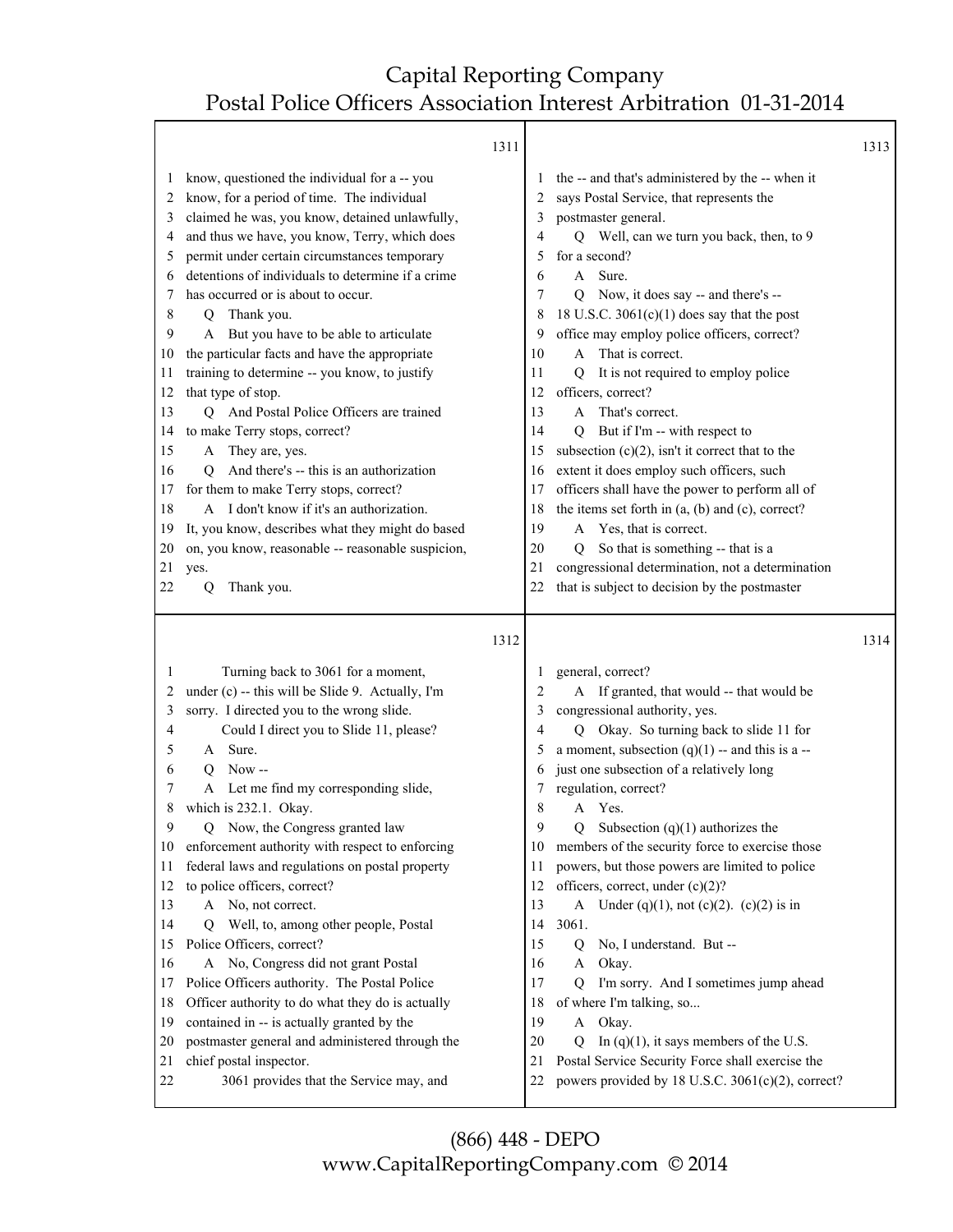$1315$ 

|                                                                                                                                                                                                                                                                                                                                                                                                                                                                                                                                                                                                                                                                                                                                                                                                                                                                                                                                                                                                                       |                                                        |                                                                                                                                                                                                                                                                                                                                                                                                                                                                                                                                                                                                                                                                                                                                                                                                                                                                                                                                                                      | 1317                                  |
|-----------------------------------------------------------------------------------------------------------------------------------------------------------------------------------------------------------------------------------------------------------------------------------------------------------------------------------------------------------------------------------------------------------------------------------------------------------------------------------------------------------------------------------------------------------------------------------------------------------------------------------------------------------------------------------------------------------------------------------------------------------------------------------------------------------------------------------------------------------------------------------------------------------------------------------------------------------------------------------------------------------------------|--------------------------------------------------------|----------------------------------------------------------------------------------------------------------------------------------------------------------------------------------------------------------------------------------------------------------------------------------------------------------------------------------------------------------------------------------------------------------------------------------------------------------------------------------------------------------------------------------------------------------------------------------------------------------------------------------------------------------------------------------------------------------------------------------------------------------------------------------------------------------------------------------------------------------------------------------------------------------------------------------------------------------------------|---------------------------------------|
| That's correct.<br>A<br>And under -- but Congress, in Section<br>Q<br>$(c)(2)$ , limited the exercise of authority to<br>people who were police officers, correct? I<br>mean, I understand that other agents also have<br>inspectors and OIG agents also have power to<br>enforce federal law, but --<br>A I don't know if it's limited under<br>18 U.S.C. $3061(c)(2)$ , because if you go back to<br>$3061(a)$ and (b), the ability to do everything<br>that is contained in $(c)(2)$ is also subsumed in<br>(a) and (b), that Postal Inspectors, as well as<br>other agents, have the ability to make arrests,<br>serve warrants and so forth in the enforcement of<br>laws regarding property in the custody of the<br>Postal Service, property of the Postal Service,<br>the use of the mail, as well as other postal<br>offenses.<br>So is your argument they could appoint<br>Q<br>people who weren't even -- who had no -- any<br>training at all to enforce those federal laws?<br>A No, I did not say that. | 1<br>2<br>3<br>4<br>5<br>6<br>7<br>8<br>9              | A I believe the full regulation says<br>persons on postal property, so it would include<br>postal customers as well.<br>Q It also includes tenant agencies who<br>are on postal real estate, correct?<br>A I would have to look at the full<br>regulation to see if it says that. I just -- I<br>don't memorize it. I just don't know it offhand.<br>Q It also includes any portions of real<br>property that are leased to private tenants,<br>correct?<br>A I don't know without reading the entire<br>regulation.<br>Q And it also includes sidewalks on the<br>A I would have to see the entire<br>regulation.<br>$\overline{O}$<br>Is it true the regulation also covers,<br>among other items, the use of recording<br>equipment?<br>A I would -- again, I would have to look<br>at the entire regulation to see exactly what it                                                                                                                               |                                       |
|                                                                                                                                                                                                                                                                                                                                                                                                                                                                                                                                                                                                                                                                                                                                                                                                                                                                                                                                                                                                                       |                                                        |                                                                                                                                                                                                                                                                                                                                                                                                                                                                                                                                                                                                                                                                                                                                                                                                                                                                                                                                                                      | 1318                                  |
| Okay. But it -- are you saying that<br>Q<br>they could -- how is --<br>ARBITRATOR OLDHAM: Let's --<br>MR. STEPHENS: I'm sorry. I'll --<br>ARBITRATOR OLDHAM: Let's not quibble<br>about this.<br>MR. STEPHENS: Okay. All right.<br>ARBITRATOR OLDHAM: (c)(2) doesn't<br>limit anything. It authorizes.<br>MR. STEPHENS: Authorizes. Okay.<br>BY MR. STEPHENS:<br>Q The -- you described 39 CFR 232.1 as --<br>did you describe it as basically workplace rules?<br>A Conduct, workplace rules. I use those<br>terms synonymously. I think the title -- the<br>title is conduct on postal property. What one<br>may -- or actually, the statute is what -- the<br>regulation is what one may not do on postal<br>property.<br>And the applicability of all the rules<br>Q<br>applies actually not just to employees of the<br>Post Office, correct?                                                                                                                                                                    | 1<br>$\overline{2}$<br>3<br>4<br>5<br>6<br>7<br>8<br>9 | proscribes.<br>Q Is it correct to say that it actually<br>covers quite a bit more than just workplace<br>conduct issues?<br>A It may. As I said, it was my term,<br>summarizing it. It's conduct on postal property.<br>Well, we'll get a full copy. I'm sorry<br>O<br>I don't have one today. I apologize.<br>Can I refer you, sir, to Slide No. 13?<br>Yes, sir.<br>A<br>Isn't it correct that this -- this<br>O<br>decision was dismissed on summary judgment, not<br>on the merits, but based on procedural arguments?<br>A It was based on the standard of summary<br>judgment that no cause -- summary judgment<br>standard, no -- no cause of action was stated.<br>What -- what -- what happened, as I recall,<br>back -- back in that day, Postal Police<br>questioned the ability or actually -- yeah,<br>contested the ability of the Inspection Service<br>to direct them in the performance of their<br>duties, just my word summarizing what they did. |                                       |
|                                                                                                                                                                                                                                                                                                                                                                                                                                                                                                                                                                                                                                                                                                                                                                                                                                                                                                                                                                                                                       | 1315<br>1316                                           | 10<br>11<br>12<br>13<br>14<br>15<br>16<br>17<br>18<br>19<br>20<br>21<br>22<br>10<br>11<br>12<br>13<br>14<br>15<br>16<br>17<br>18<br>19<br>20<br>21<br>22                                                                                                                                                                                                                                                                                                                                                                                                                                                                                                                                                                                                                                                                                                                                                                                                             | frontage of postal property, correct? |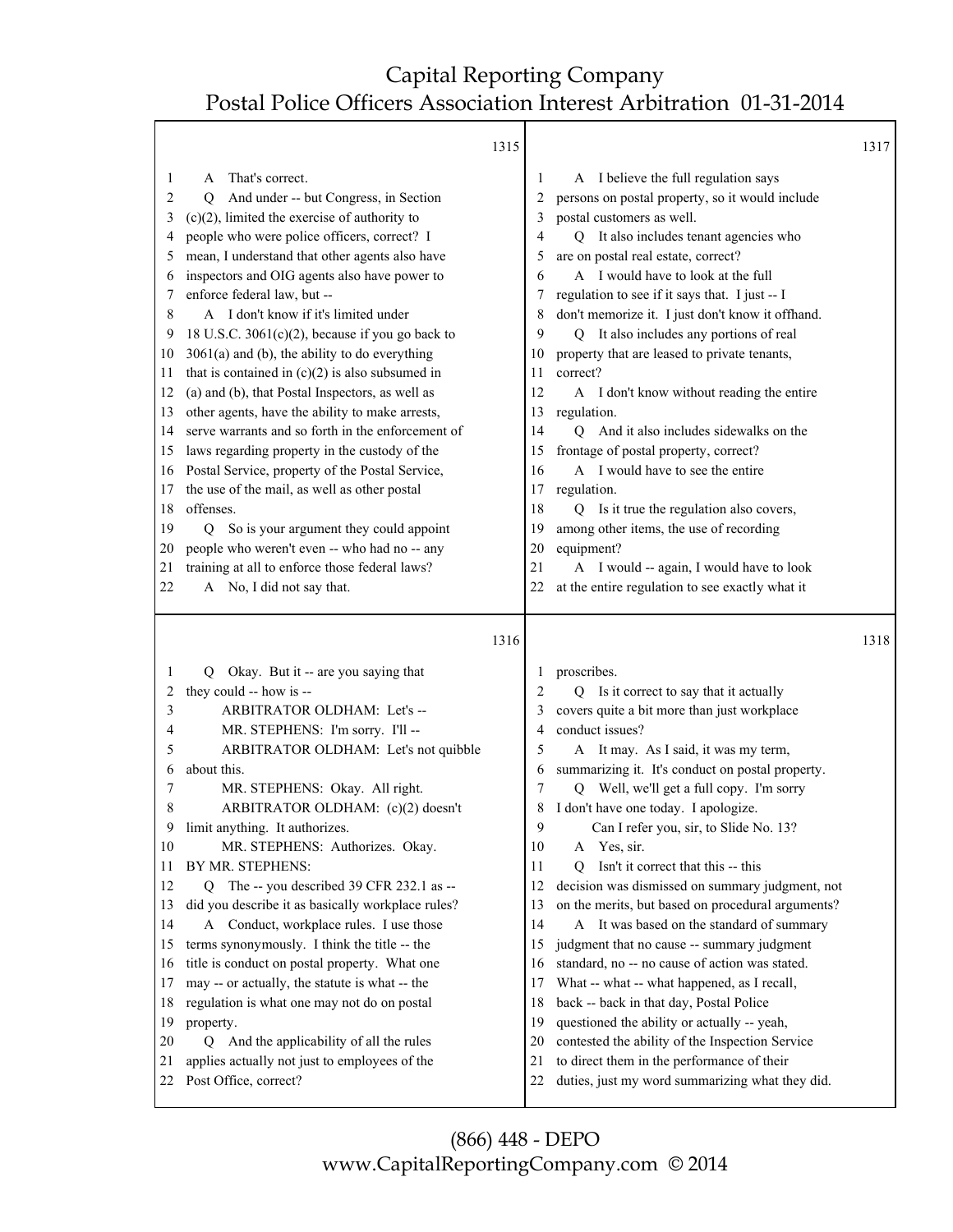|          |                                                                                   | 1319 |          | 1321                                                                                                |
|----------|-----------------------------------------------------------------------------------|------|----------|-----------------------------------------------------------------------------------------------------|
| 1        | They believed that they had -- their powers of                                    |      | 1        | Q Right. There were -- there were other                                                             |
| 2        | arrest that were authorized by federal statute                                    |      | 2        | issues in the case, but the issue about the                                                         |
| 3        | could be exercised by them without any type of --                                 |      | 3        | arrest issue was dismissed for procedural                                                           |
| 4        | of guidance.                                                                      |      | 4        | grounds; isn't that correct?                                                                        |
| 5        | And in effect, what was happening was                                             |      | 5        | A I-I don't recall that.                                                                            |
| 6        | arrests would be made by PPOs for what they                                       |      | 6        | ARBITRATOR DUFEK: We have the benefit                                                               |
| 7        | believed were offenses, such as minor offenses                                    |      | 7        | of a law professor as the --                                                                        |
| 8        | such as loitering or littering on postal                                          |      | 8        | MR. STEPHENS: Yes.                                                                                  |
| 9        | property. And what the Inspection Service in New                                  |      | 9        | ARBITRATOR DUFEK: -- neutral on the                                                                 |
| 10       | York did at the time, because the Service did not                                 |      | 10       | panel. If the parties want to submit the                                                            |
| 11       | have any interest in pursuing a federal case                                      |      | 11       | decision --                                                                                         |
| 12       | against an individual who might have just been,                                   |      | 12       | ARBITRATOR OLDHAM: Yeah, we would be                                                                |
| 13       | you know, loitering, sitting on the steps or                                      |      | 13       | happy to look at it.                                                                                |
| 14       | sleeping, you know, on the steps, so it directed                                  |      | 14       | ARBITRATOR DUFEK: -- we would be happy                                                              |
| 15       | the PPOs that notwithstanding the authority that                                  |      | 15       | to look at it.                                                                                      |
| 16       | they have by virtue of the position, they were to                                 |      | 16       | MR. STEPHENS: We'd like to introduce a                                                              |
| 17       | exercise it in a manner as prescribed by -- by                                    |      | 17       | document. It's Exhibit No. 97.                                                                      |
| 18       | their, you know, management. And they did not                                     |      | 18       | (Document tendered.)                                                                                |
| 19       | believe that was appropriate.                                                     |      | 19       | THE WITNESS: Thank you.                                                                             |
| 20       | They also questioned the ability of the                                           |      | 20       | BY MR. STEPHENS:                                                                                    |
| 21       | Inspection Service to search their lockers for --                                 |      | 21       | Q Now, if I can direct you to page 9,                                                               |
| 22       | for weapons and so forth. So they filed this                                      |      | 22       | the -- the -- and this is a -- after the court                                                      |
|          |                                                                                   |      |          |                                                                                                     |
|          |                                                                                   |      |          |                                                                                                     |
|          |                                                                                   | 1320 |          | 1322                                                                                                |
| 1        | lawsuit in the Southern District of New York.                                     |      |          | decision, wasn't there an arbitration between the                                                   |
| 2        | And the, you know, full decision as -- as I                                       |      | 2        | union and the management regarding the arrest                                                       |
| 3        | recall, it was dismissed on a summary judgment                                    |      |          | issues? And the arbitrator recites, as you said,                                                    |
| 4        | motion, finding that Postal Police had no private                                 |      | 4        | that one of the arguments was that the union                                                        |
| 5        | right of action, that the employer, the Postal                                    |      | 5        | would try to make -- take advantage of a                                                            |
| 6        | Service, was fully within its authority to                                        |      | 6        | particular federal statute, which did not confer                                                    |
| 7        | regulate the exercise of their authority.                                         |      | 7        | a private right of action. But I believe when we                                                    |
| 8        | Q But it was the -- the -- this -- the                                            |      | 8        | review the decision, we -- the Court represented                                                    |
|          | quoted subject matter actually had nothing to do                                  |      | 9        | that -- I'm sorry.                                                                                  |
| 10       | with the decision of the Court; isn't that                                        |      | 10       | First of all, I should ask, Mr. Katz,                                                               |
| 11       | correct?                                                                          |      | 11       | so it will be a fair question, do you have                                                          |
| 12       | The quoted section -- section is part<br>A                                        |      | 12       | knowledge of this arbitration award?                                                                |
| 13       | of the Court's issuance of its summary judgment                                   |      | 13       | A Not specifically. I'm looking at it                                                               |
| 14       | motion describing the -- the background and                                       |      | 14       | now. I've heard the name. Charles Feigenbaum                                                        |
| 15       | the -- and the facts of the case.                                                 |      | 15       | was an arbitrator who heard PPO cases. And                                                          |
| 16       | But it was dismissed because she found<br>O                                       |      | 16       | Mr. Sinkway, Inspector Sinkway, did work for me,                                                    |
| 17       | that the union should have pursued a grievance                                    |      | 17       | as did John Covell, you know, at the time. So                                                       |
| 18       | under the grievance procedure, correct?                                           |      | 18       | I'm sure, at some point, my -- my office                                                            |
| 19       | A Not -- not to my recollection. I have                                           |      | 19       | obviously was involved. I don't believe I had                                                       |
| 20       | to look at the, you know, full case closely, but                                  |      | 20       | involvement in it. I don't right now as we sit                                                      |
| 21<br>22 | essentially the Court held there was no private<br>right of action of -- of PPOs. |      | 21<br>22 | here have any recollection of what happened here.<br>I'd be happy to read through the document, but |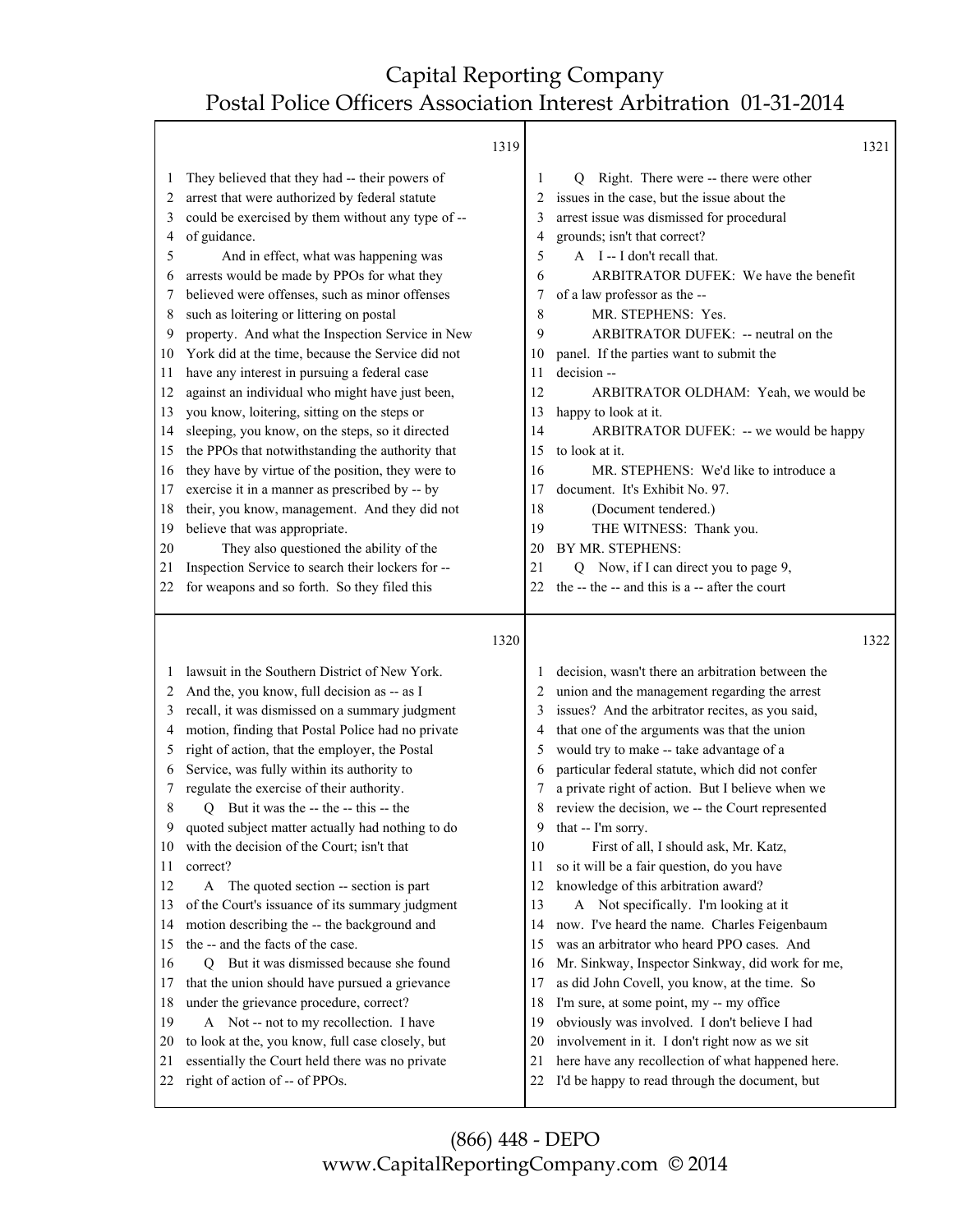Τ

|              | 1323                                                   |    |                                                                                       | 1325 |
|--------------|--------------------------------------------------------|----|---------------------------------------------------------------------------------------|------|
| $\mathbf{I}$ | independently, I just -- I do not remember this        | 1  | Q It -- I mean, among other things, it --                                             |      |
| 2            | decision.                                              | 2  | it trumps state and local laws regarding the                                          |      |
| 3            | MS. GONSALVES: Can I --                                | 3  | possession of a handgun -- of a concealed                                             |      |
| 4            | MR. STEPHENS: If that's the case, I                    | 4  | handgun, correct?                                                                     |      |
| 5            | don't think it's appropriate to ask -- ask that        | 5  | A No, it -- it -- it trumps state or                                                  |      |
| 6            | many questions about it. I think that would not        | 6  | local laws to the extent that an individual who                                       |      |
| 7            | be appropriate, but we'll -- we can maybe talk         | 7  | otherwise meets the qualifications spelled out in                                     |      |
| 8            | afterwards, Teresa, if there's another --              | 8  | LEOSA does not have to obtain a license or a                                          |      |
| 9            | MS. GONSALVES: This is a national                      | 9  | permit as a private citizen would have to.                                            |      |
| 10           | level award, though, right?                            | 10 | However, it specifically says it does not usurp                                       |      |
| 11           | MR. STEPHENS: It's not being -- it's                   | 11 | state or local authority with respect to where                                        |      |
| 12           | not being introduced necessarily for --                | 12 | that weapon may be carried.                                                           |      |
| 13           | MS. GONSALVES: Precedent.                              | 13 | Q Right. There's -- there's still                                                     |      |
| 14           | MR. STEPHENS: -- precedent. It's                       | 14 | restrictions within that -- that -- that are                                          |      |
| 15           | being introduced as a finding by the arbitrator,       | 15 | required to be abided by, but the general laws                                        |      |
| 16           | discussion by the arbitrator of certain practices      | 16 | regarding carrying are -- are trumped, correct?                                       |      |
| 17           | by the Inspection Service, vis-à-vis, the police       | 17 | A It trumps the license -- license                                                    |      |
| 18           | in New York. Those are set forth being on page         | 18 | requirement as it were.                                                               |      |
| 19           | 9. Beyond that, I don't think it would be              | 19 | Q But Postal Police Officers, for                                                     |      |
| 20           | appropriate to --                                      | 20 | example, are not required to obtain any kind of                                       |      |
| 21           | BY MR. STEPHENS:                                       | 21 | license to -- to carry their firearms, correct?                                       |      |
| 22           | I assume, sir that you would have<br>Q                 | 22 | A If they have a personal firearm and                                                 |      |
|              |                                                        |    |                                                                                       |      |
|              | 1324                                                   |    |                                                                                       | 1326 |
|              |                                                        |    |                                                                                       |      |
| $\perp$      | knowledge of it based on this particular slide,        |    | they otherwise meet the qualifications, either as                                     |      |
| 2            | No. 13, but apparently that's not the case. I          |    | a qualified current law enforcement officer or                                        |      |
| 3            | apologize.                                             | 3  | retired law enforcement officer, they are                                             |      |
| 4            | ARBITRATOR OLDHAM: We're going to                      | 4  | permitted under LEOSA to carry their personal                                         |      |
| 5            | leave it in the record, though.                        | 5  | weapon. Certainly, they're not required to by                                         |      |
| 6            | MR. STEPHENS: Okay.                                    |    | statute, nor does the Postal Service require them                                     |      |
| 7            | BY MR. STEPHENS:                                       | 8  | to, but they would be allowed to carry a personal                                     |      |
| 8<br>9       | Q Let me -- can I ask you a second about<br>the LEOSA? | 9  | weapon without having to obtain a license or a                                        |      |
| 10           | A                                                      | 10 | permit from a local jurisdiction, you know,                                           |      |
| 11           | Yes, sir.<br>О                                         | 11 | generally where they live.<br>0                                                       |      |
| 12           | LEOSA grants -- is a federal law,<br>correct?          | 12 | So, for example, a Postal Police<br>Officer because of LEOSA is authorized to carry a |      |
| 13           | A Yes, it is.                                          | 13 | personal firearm with him or her at all times in                                      |      |
| 14           | And it basically takes advantage of the<br>O           | 14 | the District of Columbia, save for, perhaps,                                          |      |
| 15           | supremacy clause of the constitution to trump          | 15 | schools, without regard for District of Columbia                                      |      |
| 16           | state and local laws -- certain state and local        | 16 | law, correct?                                                                         |      |
| 17           | laws governing the possession of firearms,             | 17 | A Yeah. Or post offices for that matter,                                              |      |
| 18           | correct?                                               | 18 | yes.                                                                                  |      |
| 19           | A I haven't thought about it in those                  | 19 | But to qualify, one must be deemed a<br>Q                                             |      |
| 20           | terms, but it is a federal law and it does             | 20 | law enforcement officer for purposes of that                                          |      |
| 21           | supersede some state or local regulation and           | 21 | statute, correct?                                                                     |      |
| 22           | laws, yes.                                             | 22 | A As I testified before, there is a                                                   |      |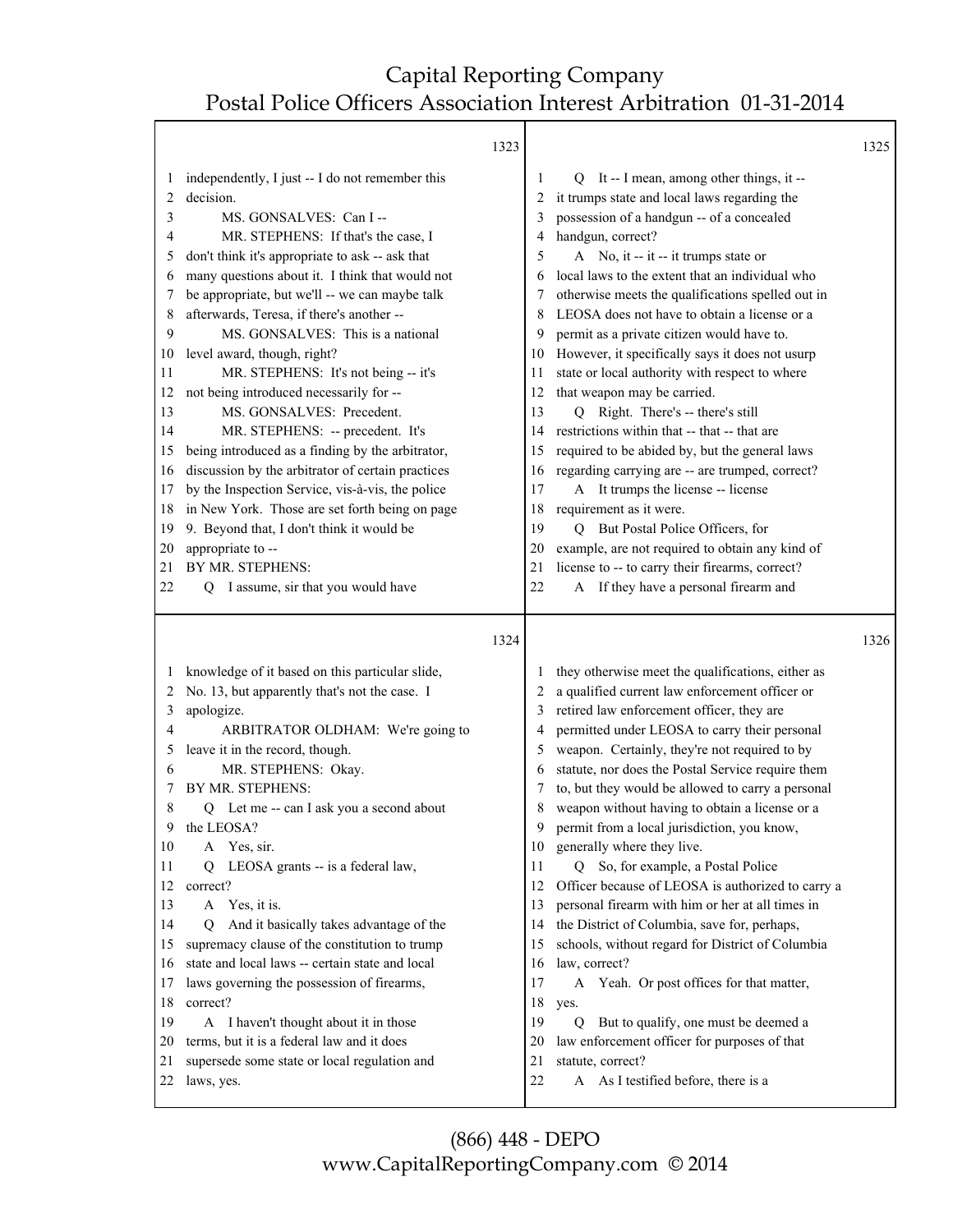|              |                                                                                       | 1327 |          |                                                                                      | 1329 |
|--------------|---------------------------------------------------------------------------------------|------|----------|--------------------------------------------------------------------------------------|------|
| 1            | separate definitional section in LEOSA, which                                         |      | 1        | credentials. I believe it's a flat badge, at                                         |      |
| 2            | defines for purposes of LEOSA what a qualified                                        |      | 2        | least it is for the inspectors, that goes with                                       |      |
| 3            | law enforcement officer is and what a qualified                                       |      | 3        | their credentials, which, again, is used for the                                     |      |
| 4            | retired law enforcement officer is. There are                                         |      | 4        | same purpose as the credentials in the event                                         |      |
| 5            | two different sets of rules, depending on your                                        |      | 5        | during an emergency they need to get to the place                                    |      |
| 6            | status.                                                                               |      | 6        | of employment, because I believe it was found                                        |      |
| 7            | But Postal Police Officers qualify<br>О.                                              |      | 7        | that sometimes a badge speaks greater volumes                                        |      |
| 8            | under both of them, correct?                                                          |      | 8        | than a -- than credentials alone.                                                    |      |
| 9            | A If they otherwise meet the                                                          |      | 9        | Q Okay. Thank you.                                                                   |      |
| 10           | qualifications. The -- the fact that -- they                                          |      | 10       | You testified -- if I can direct you,                                                |      |
| 11           | qualify for purposes of being a qualified law                                         |      | 11       | sir, to USPS exhibits volume 1, and I think it                                       |      |
|              | enforcement officer because they are -- they are                                      |      |          |                                                                                      |      |
| 12           |                                                                                       |      | 12       | is -- it's the memorandum you -- I think it's Tab                                    |      |
| 13           | sworn, they work for a municipal or governmental                                      |      | 13       | No. 5.                                                                               |      |
| 14           | agency, they have powers of arrest, and during                                        |      | 14       | MS. GONSALVES: A?                                                                    |      |
| 15           | their job, they are authorized to carry firearms.                                     |      | 15       | MR. STEPHENS: I'm sorry. Yes. A-5.                                                   |      |
| 16           | For the -- the other parts they have to qualify                                       |      | 16       | It's the memorandum of understanding from 1981.                                      |      |
| 17           | for separately.                                                                       |      | 17       | THE WITNESS: Okay.                                                                   |      |
| 18           | Including not being under the influence<br>$\overline{O}$                             |      | 18       | BY MR. STEPHENS:                                                                     |      |
| 19           | of drugs?                                                                             |      | 19       | Is it correct that this memorandum of<br>Q                                           |      |
| 20           | A Not being under the influence of drugs.                                             |      | 20       | understanding was signed approximately -- well,                                      |      |
| 21           | If they're retired -- and the statute was                                             |      | 21       | in 1994, we had -- let me step back. I'm sorry,                                      |      |
| 22           | amended -- I believe it was, you know, last year.                                     |      | 22       | sir.                                                                                 |      |
|              |                                                                                       |      |          |                                                                                      |      |
|              |                                                                                       | 1328 |          |                                                                                      | 1330 |
|              |                                                                                       |      |          |                                                                                      |      |
| $\mathbf{I}$ | It used to be you needed an aggregate of 15 years                                     |      | 1        | Inspector McDaniel testified earlier                                                 |      |
| 2            | of law enforcement service. Now it's ten years.                                       |      | 2        | today, I believe, that PPOs started going to the                                     |      |
| 3            | You used to have to have a vested interest in a                                       |      | 3        | Federal Law Enforcement Training Center, FLETC                                       |      |
| 4            | retirement plan. I believe that was taken away.                                       |      | 4        | police academy training, in 1994. Is that your                                       |      |
| 5            | And if you're a current employee, you have to be                                      |      | 5        | understanding?                                                                       |      |
| 6            | current in your qualifications and not under, you                                     |      | 6        | That's the testimony I heard this<br>A                                               |      |
| 7            | know, any other disciplinary actions or actions                                       |      | 7        | morning, yes.                                                                        |      |
| 8            | that would prevent you from carrying a firearm                                        |      | 8        | And that was 13 years after this<br>Q                                                |      |
| 9            | for the -- that you carry for your agency.                                            |      | 9        | memorandum; is that right?                                                           |      |
| 10           | Q Okay. Thank you. Let me ask you about                                               |      | 10       | The math is correct, yes, sir.<br>A                                                  |      |
| 11           | credentials. Isn't it correct that since your                                         |      | 11       | Okay. Mr. Katz, you mentioned<br>Q                                                   |      |
| 12           | retirement, Postal Police Officers do have --                                         |      | 12       | something about law enforcement retirement. Do                                       |      |
| 13           | carry their credentials -- have a badge and                                           |      | 13       | you recall that testimony?                                                           |      |
| 14           | credentials which they're supposed to carry                                           |      | 14       | A I believe I mentioned that Postal                                                  |      |
| 15           | with -- have with them at all times?                                                  |      | 15       | Inspectors and other criminal investigators are                                      |      |
| 16           | A No, that's not my understanding.                                                    |      | 16       | entitled to enhanced law enforcement retirement                                      |      |
| 17           | What is your understanding?<br>Q                                                      |      | 17       | benefits.                                                                            |      |
| 18           | My understanding is they're required to<br>A                                          |      | 18       | And they're -- and Postal Police<br>$\overline{Q}$                                   |      |
| 19           | carry their credentials when they need to for                                         |      | 19       | Officers are not, correct?                                                           |      |
| 20           | work. I believe that they were recently -- and                                        |      | 20       | Correct.<br>A                                                                        |      |
| 21<br>22     | this is very recently -- as were inspectors,<br>issued another badge to go with their |      | 21<br>22 | But there are other federal law<br>O<br>enforcement agents that also aren't -- don't |      |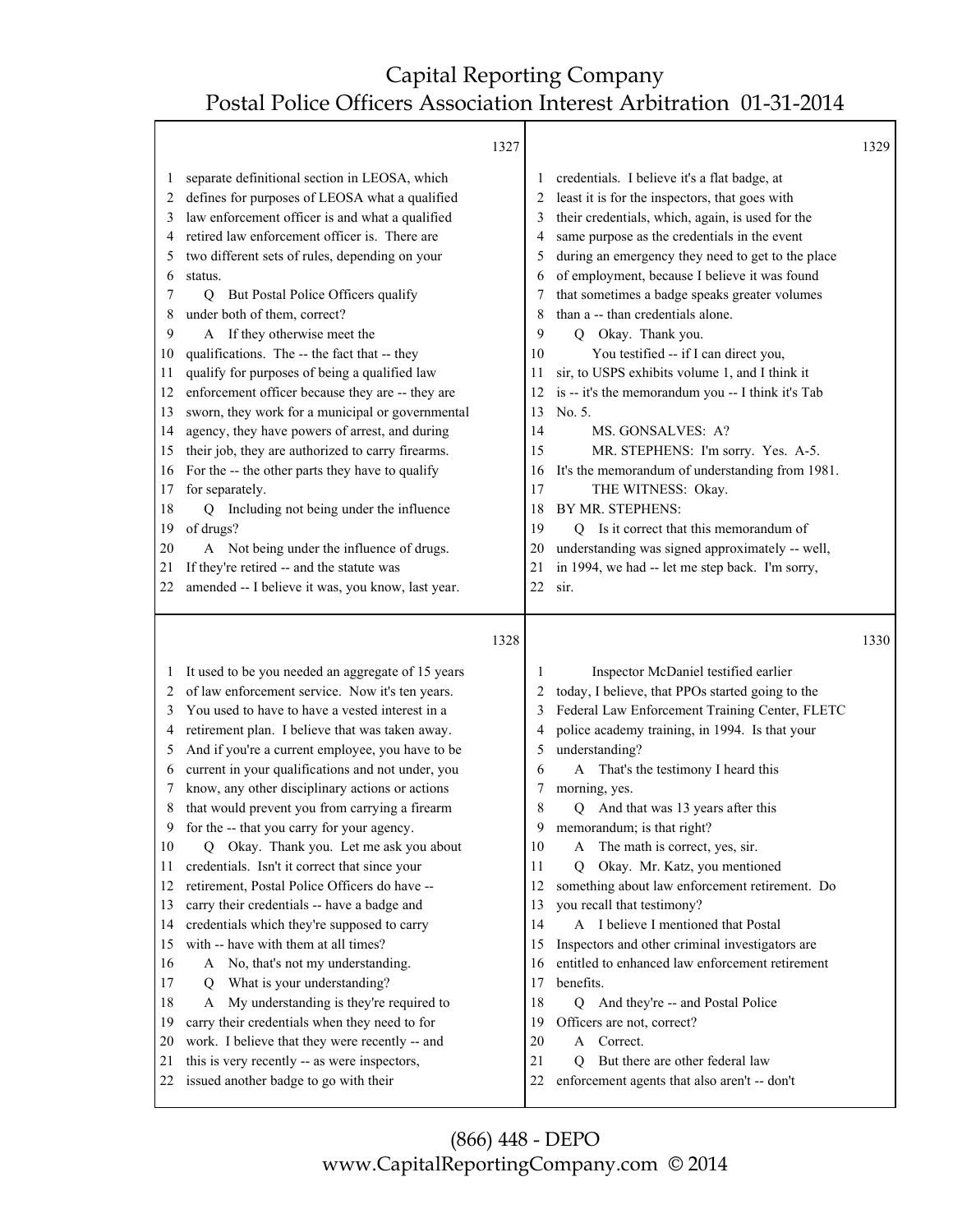Т

|                   | 1331                                                                                            |          |                                                                                       | 1333 |
|-------------------|-------------------------------------------------------------------------------------------------|----------|---------------------------------------------------------------------------------------|------|
| $\mathbf{I}$<br>2 | receive that retirement, correct?<br>A I'm sorry?                                               | 1<br>2   | ARBITRATOR DUFEK: Yeah, just as a<br>matter of curiosity, for whatever reason, I seem |      |
| 3                 | I guess my question is: Receiving that<br>Q                                                     | 3        | to have jumped from 92 to 97. Did I --                                                |      |
| 4                 | type of retirement actually is not the -- the                                                   | 4        | MR. STEPHENS: Oh, I know --                                                           |      |
| 5                 | sole indicia about whether one is a law                                                         | 5        | MS. MCKINNON: We suspended.                                                           |      |
| 6                 | enforcement agent, correct?                                                                     | 6        | MR. STEPHENS: -- because we suspended                                                 |      |
| 7                 | A Correct.                                                                                      |          | some exhibits that -- the last exhibits,                                              |      |
| 8                 | There are other federal agents -- law<br>O                                                      | 8        | which are --                                                                          |      |
| 9                 | enforcement agents who also don't receive that                                                  | 9        | ARBITRATOR DUFEK: Okay, great.                                                        |      |
| 10                | type of retirement, correct?                                                                    | 10       | MR. STEPHENS: I'm assuming that                                                       |      |
| 11                | A There are a number of other federal --                                                        | 11       | they're Mr. Katz.                                                                     |      |
| 12                | under OPM rules -- classifications other federal                                                | 12       | ARBITRATOR DUFEK: That makes sense.                                                   |      |
| 13                | investigators that are not full-fledged criminal                                                | 13       | MR. STEPHENS: The questions that I was                                                |      |
| 14                | investigators that do not receive enhanced                                                      | 14       | going to pose to Mr. Bowers, you asked me to                                          |      |
| 15                | retirement benefits.                                                                            | 15       | withhold for another witness.                                                         |      |
| 16                | Q And there -- there are some uniformed                                                         | 16       | MS. GONSALVES: Oh, so those are                                                       |      |
| 17                | federal police that do receive the 20-year                                                      | 17       | coming.                                                                               |      |
| 18                | retirement, and there's others who do not,                                                      | 18       | MS. BRAMESCO: No, that's the --                                                       |      |
| 19                | correct?                                                                                        | 19       | MS. GONSALVES: I think he's the legal                                                 |      |
| 20                | A I believe that's correct.                                                                     | 20       | witness.                                                                              |      |
| 21                | MR. STEPHENS: I'd like to introduce,                                                            | 21       | MR. STEPHENS: So -- so I should raise                                                 |      |
| 22                | just for the panel's benefit, a GAO report we'll                                                | 22       | them with Mr. Katz?                                                                   |      |
|                   |                                                                                                 |          |                                                                                       |      |
|                   | 1332                                                                                            |          |                                                                                       | 1334 |
|                   |                                                                                                 |          |                                                                                       |      |
| $\perp$           | mark as some high number.                                                                       | 1        | MS. GONSALVES: He's the legal witness,                                                |      |
| 2                 | ARBITRATOR DUFEK: Ninety-seven was the                                                          | 2        | $SO -$                                                                                |      |
| 3                 | last one, so this --                                                                            | 3        | MR. STEPHENS: Okay.                                                                   |      |
| 4                 | MS. MCKINNON: Ninety-eight?                                                                     | 4        | MS. GONSALVES: I don't know what all                                                  |      |
| 5                 | ARBITRATOR DUFEK: This has to be 98.                                                            | 5        | your questions were --                                                                |      |
| 6<br>7            | Although I might be missing a couple. Mine                                                      | 6<br>7   | MR. STEPHENS: Okay. Sure.                                                             |      |
| 8                 | jumped a little bit on the 97.                                                                  | 8        | MS. GONSALVES: -- but to the                                                          |      |
| 9                 | (Document tendered.)                                                                            | 9        | extent they were legal questions, they -- I'm not                                     |      |
| 10                | MS. GONSALVES: Soon we're not going to                                                          |          | saying he knows everything. He's human, after                                         |      |
| 11                | be able to see each other.<br>ARBITRATOR DUFEK: Unless I just                                   | 10<br>11 | all.<br>ARBITRATOR OLDHAM: There was one                                              |      |
| 12                |                                                                                                 |          |                                                                                       |      |
| 13                | misplaced one. It's possible.                                                                   | 12<br>13 | regulation he didn't know by heart.<br>MS. GONSALVES: I was shocked.                  |      |
| 14                | MR. STEPHENS: And, Mr. Katz, I'm not                                                            | 14       |                                                                                       |      |
| 15                | going to hold you to any knowledge about this. I                                                | 15       | THE WITNESS: I'll go home tonight and                                                 |      |
| 16                | think you just confirmed what you just said. I<br>just wanted to get it into the record for the | 16       | study.<br>BY MR. STEPHENS:                                                            |      |
| 17                | panel's benefit.                                                                                | 17       | So, Mr. Katz, if I could direct you<br>Q                                              |      |
| 18                | MS. GONSALVES: I haven't seen it yet.                                                           | 18       | to -- this is the USPS Binder No. 2, and I                                            |      |
| 19                | MR. STEPHENS: We'll get it to you.                                                              | 19       | believe it's Exhibit D-13.                                                            |      |
| 20                | MS. GONSALVES: Thank you, Chris.                                                                | 20       | A Grade evaluation?                                                                   |      |
| 21                | ARBITRATOR DUFEK: Thank you.                                                                    | 21       | Q<br>Yes, sir.                                                                        |      |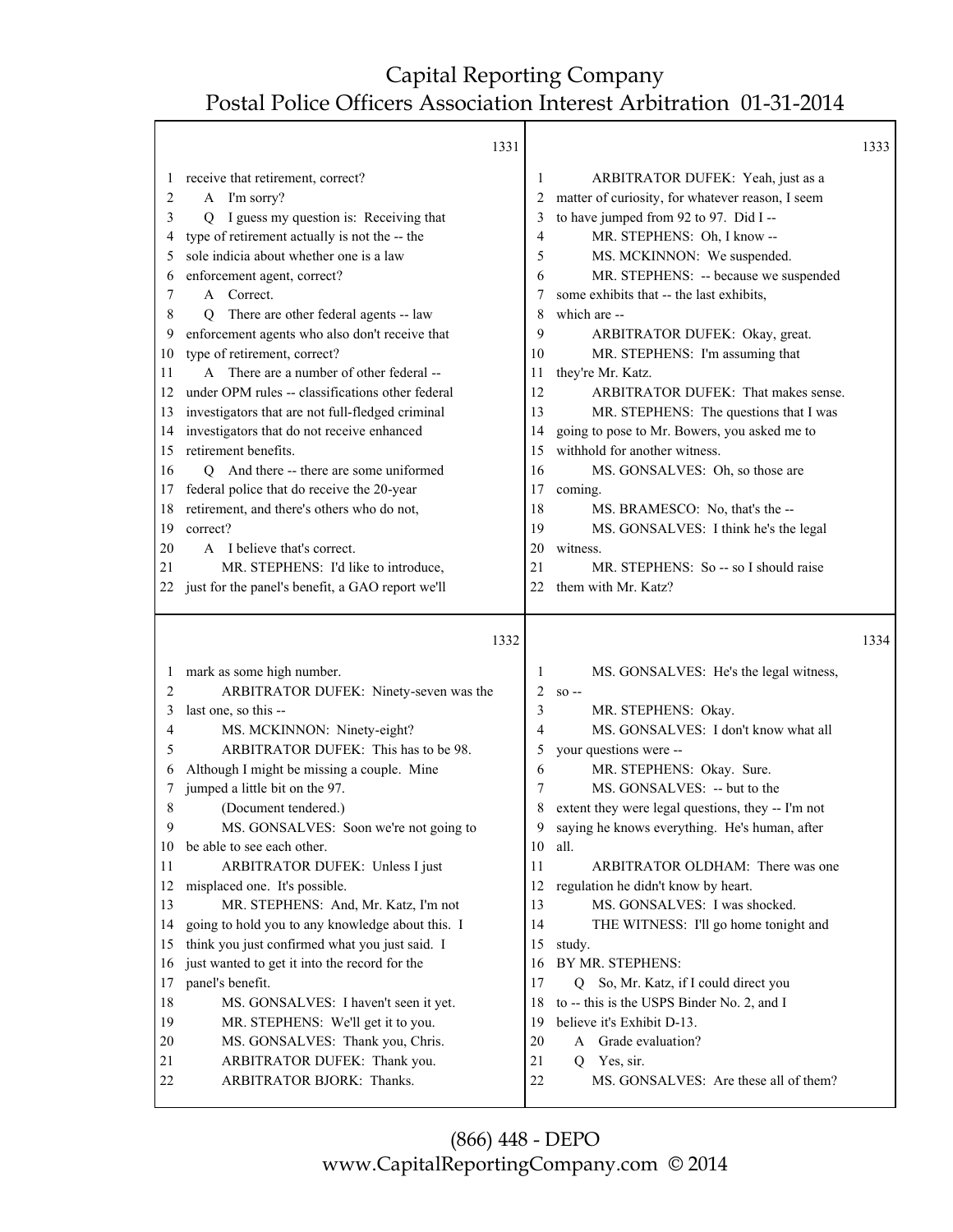|          |                                                                                              | 1335 |                |                                                                                                  | 1337 |
|----------|----------------------------------------------------------------------------------------------|------|----------------|--------------------------------------------------------------------------------------------------|------|
| 1        | MS. MCKINNON: Yes.                                                                           |      | 1              | 3310 -- 5 U.S.C. 3310.                                                                           |      |
| 2        | MS. GONSALVES: Okay.                                                                         |      | 2              | Okay. So it's your belief that they<br>Q                                                         |      |
| 3        | BY MR. STEPHENS:                                                                             |      | 3              | are considered guards?                                                                           |      |
| 4        | Q So you were present for Mr. Bowers'                                                        |      | 4              | A That's my understanding.                                                                       |      |
| 5        | testimony, Inspector Bowers' testimony, where he                                             |      | 5              | So under 5 3310, isn't it correct that<br>O                                                      |      |
| 6        | represented that in his opinion, Postal Police                                               |      | 6              | one must be a veteran in order to apply for that                                                 |      |
| 7        | Officers should be treated as -- as guards for                                               |      | 7              | position?                                                                                        |      |
| 8        | purposes of classification as either an 085 or an                                            |      | 8              | That's not correct.<br>A                                                                         |      |
| 9        | 083; is that correct?                                                                        |      | 9              | Okay. What -- can you explain that?<br>0                                                         |      |
| 10       | A I heard that testimony, yes, sir.                                                          |      | 10             | A Yes. My understanding is that if                                                               |      |
| 11       | And I asked him a question, and on page<br>O.                                                |      | 11             | you're appointed as -- in order to appoint a PPO                                                 |      |
| 12       | 3 of the -- the second paragraph from the                                                    |      | 12             | from outside of the Postal Service, you need to                                                  |      |
| 13       | bottom-                                                                                      |      | 13             | be a preference eligible veteran. For PPOs that                                                  |      |
| 14       | A I'm sorry. Where are we?                                                                   |      | 14             | come from within the ranks of the Postal                                                         |      |
| 15       | I'm sorry. We're at Exhibit D-13 --<br>Q                                                     |      | 15             | Service -- in other words, you're a letter                                                       |      |
| 16       | A Yes.                                                                                       |      | 16             | carrier, you're a mail handler, you're a                                                         |      |
| 17       | Q -- and we are on the third page of that                                                    |      | 17             | distribution clerk -- you do not have to be a                                                    |      |
| 18       | document, page 3.                                                                            |      | 18             | preference eligible vet. It's solely for outside                                                 |      |
| 19       | A Okay.                                                                                      |      | 19             | hiring, and it's my understanding that PPOs have                                                 |      |
| 20       | If I can direct you to the bottom of<br>O                                                    |      | 20             | come from the ranks of the Postal Service since                                                  |      |
| 21       | the page, the second to last paragraph --                                                    |      | 21             | approximately 2002 solely from -- from within the                                                |      |
| 22       | A Yes, sir.                                                                                  |      | 22             | ranks.                                                                                           |      |
|          |                                                                                              |      |                |                                                                                                  |      |
|          |                                                                                              |      |                |                                                                                                  |      |
|          |                                                                                              | 1336 |                |                                                                                                  | 1338 |
|          |                                                                                              |      |                |                                                                                                  |      |
| 1        | Q -- and read -- I asked Mr. Bowers to                                                       |      | 1              | I'm sorry. Where is this in 3310?<br>$\circ$                                                     |      |
| 2        | read it, which he did, and then I asked him if it                                            |      | $\overline{2}$ | Again, I don't have the statute you<br>A                                                         |      |
| 3        | was important then to know the distinction                                                   |      | 3              | were --                                                                                          |      |
| 4        | whether someone is an 083 or 085 and if there are                                            |      | 4              | The statute is -- it's one of the<br>0                                                           |      |
| 5        | legal ramifications for one or the other.                                                    |      | 5              | documents that was just handed to you.                                                           |      |
| 6        | A Just let me finish reading --                                                              |      | 6              | A What was just handed to me was a --                                                            |      |
| 7        | Yes, sir.<br>Q                                                                               |      | 7              | okay. All right. My -- I'll reiterate.                                                           |      |
| 8        | -- one second. Okay.<br>Α                                                                    |      | 8              | Yeah.<br>Q                                                                                       |      |
| 9        | Are you familiar with this -- this --<br>Q                                                   |      | 9              | A My understanding of the -- of this                                                             |      |
| 10       | these -- these statutes?                                                                     |      | 10             | statute is that in order to be -- if you're going                                                |      |
| 11       | A I have some familiarity with it.                                                           |      | 11             | to hire from outside of the Postal Service --                                                    |      |
| 12       | Again, I couldn't -- couldn't quote them for you,                                            |      | 12             | again, another one of those Postal Service being                                                 |      |
| 13       | but I'm aware of the application of the guards                                               |      | 13             | somewhat -- you know, somewhat unique. If you                                                    |      |
| 14       | and the preference eligibles to be appointed to                                              |      | 14             | hire from within, if a PPO -- if a current postal                                                |      |
| 15       | guard positions, yes.                                                                        |      | 15             | employee, a -- a mail handler, a clerk, a carrier                                                |      |
| 16       | So, under the statute, is it correct --<br>Q                                                 |      | 16             | is going to be transferred to a PPO position,                                                    |      |
| 17       | and I think -- it's correct that these statutes                                              |      | 17             | one, the Service need not give veterans                                                          |      |
| 18       | are made applicable to the Post Office by                                                    |      | 18             | preference. They would have got the veterans                                                     |      |
| 19       | implementing the statute in 39 U.S.C.; is that                                               |      | 19             | preference, you know, coming in.                                                                 |      |
| 20       | correct?                                                                                     |      | 20             | They take -- the examination is taken,                                                           |      |
| 21<br>22 | I believe Postal Police, for purposes<br>A<br>of the statutes, are considered guards under 5 |      | 21<br>22       | and I believe the testimony was how that works,<br>and I'm not all that familiar with that part. |      |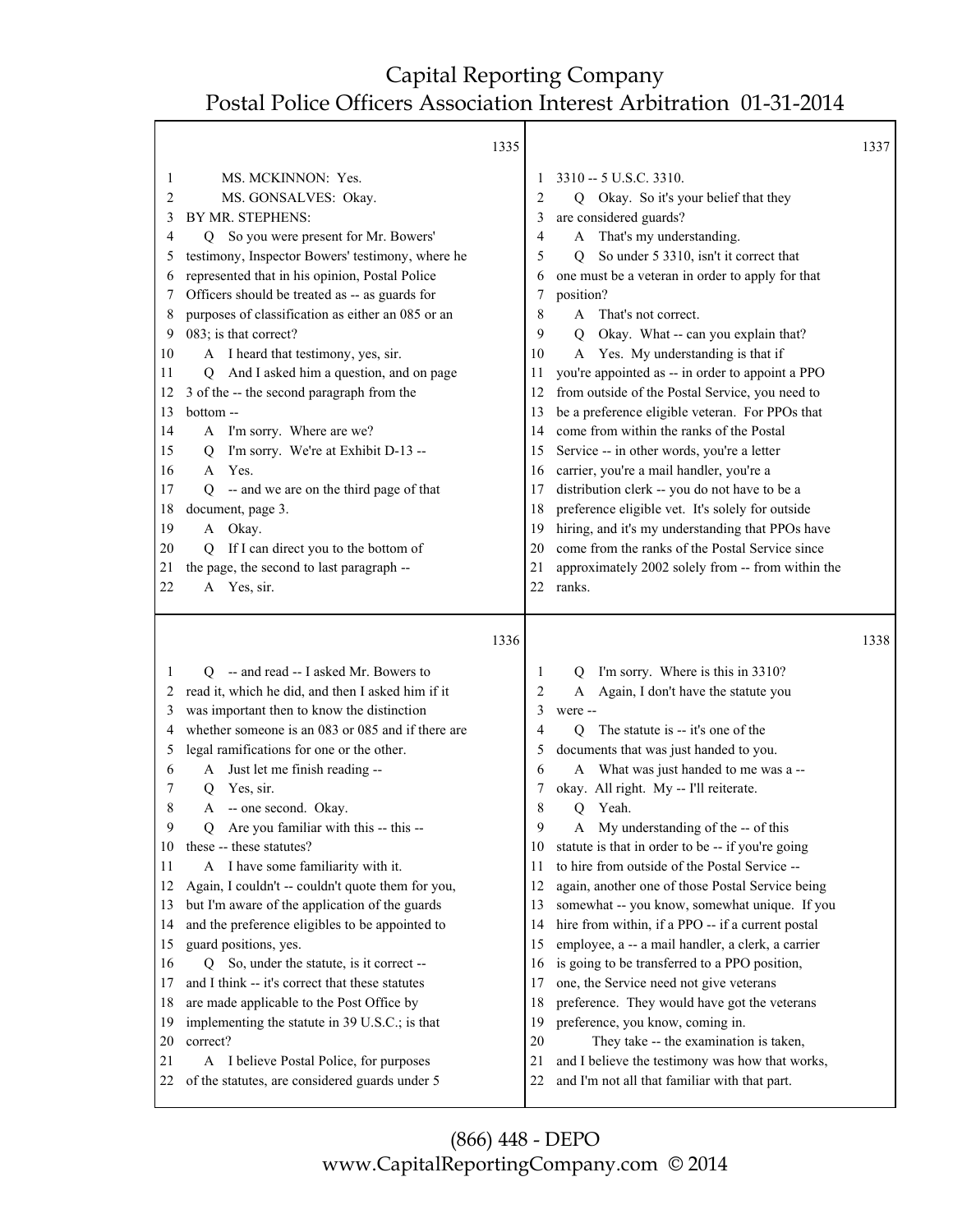|                                                                                                                         |                                                                                                                                                                                                                                                                                                                                                                                                                                                                                                                                                                                                                                                                                                                                                                                                                                                                                                                                                                                          | 1339 |                                                                                                                    |                                                                                                                                                                                                                                                                                                                                                                                                                                                                                                                                                                                                                                                                                                                                                                                                                                                                                                                                                                | 1341 |
|-------------------------------------------------------------------------------------------------------------------------|------------------------------------------------------------------------------------------------------------------------------------------------------------------------------------------------------------------------------------------------------------------------------------------------------------------------------------------------------------------------------------------------------------------------------------------------------------------------------------------------------------------------------------------------------------------------------------------------------------------------------------------------------------------------------------------------------------------------------------------------------------------------------------------------------------------------------------------------------------------------------------------------------------------------------------------------------------------------------------------|------|--------------------------------------------------------------------------------------------------------------------|----------------------------------------------------------------------------------------------------------------------------------------------------------------------------------------------------------------------------------------------------------------------------------------------------------------------------------------------------------------------------------------------------------------------------------------------------------------------------------------------------------------------------------------------------------------------------------------------------------------------------------------------------------------------------------------------------------------------------------------------------------------------------------------------------------------------------------------------------------------------------------------------------------------------------------------------------------------|------|
| 1<br>2<br>3<br>4<br>5<br>6<br>7<br>8<br>9<br>10<br>11<br>12<br>13<br>14<br>15<br>16<br>17<br>18<br>19<br>20<br>21<br>22 | However, if the Postal Service were to go outside<br>of the Postal Service and accept applications for<br>PPOs, those individuals would have to be<br>preference eligible individuals.<br>I'm sorry. I don't see in any of these<br>О<br>laws any exception for individuals who are<br>currently employed by the agency.<br>A This is my understanding of how it<br>works, based on research that has been done in<br>the past concerning this issue.<br>Q Well, you're aware that not all PPOs<br>came over from somewhere else in the Post Office,<br>correct?<br>My understanding is that since 2000 --<br>A<br>approximately 2002, PPOs have come from within<br>the ranks of the Postal Service. I can't tell<br>you what happened prior to 2002 or what the<br>hiring practices were. I was -- in whatever<br>position I had, I was just not involved with that<br>HR function, but my understanding is since 2002,<br>solely from within the ranks of the Postal<br>Service.      |      | 3<br>4<br>5<br>6<br>8<br>9<br>10<br>11<br>12<br>13<br>14<br>15<br>16<br>17<br>18<br>19<br>20<br>21<br>22           | the hiring or the -- or the grading practice, but<br>that is the testimony that I've heard from this<br>hearing.<br>And there's no veteran's preference<br>Q<br>given; the only -- you get a ten -- you get ten<br>points added to your test score, but there's no<br>preference -- there's no preference given,<br>correct?<br>A I don't believe -- again, based on my<br>understanding, if you're a postal employee and<br>you take the examination to become a PPO, my<br>understanding is you do not get another vet pref<br>add-on of the points, because it's competitive<br>within the Postal Service.<br>They're not required --<br>Q<br>You would have not --<br>A<br>Go ahead. I'm sorry.<br>$\mathbf Q$<br>I believe you -- you would get the<br>A<br>five-point or ten-point preference at the time of<br>your entry into the Postal Service. And again, I<br>reiterate, not my area of expertise.<br>But one is not required to be a veteran<br>0 |      |
|                                                                                                                         |                                                                                                                                                                                                                                                                                                                                                                                                                                                                                                                                                                                                                                                                                                                                                                                                                                                                                                                                                                                          | 1340 |                                                                                                                    |                                                                                                                                                                                                                                                                                                                                                                                                                                                                                                                                                                                                                                                                                                                                                                                                                                                                                                                                                                | 1342 |
| 1<br>2<br>3<br>4<br>5<br>6<br>7<br>8<br>10<br>11<br>12<br>13<br>14<br>15<br>16<br>17<br>18<br>19<br>20<br>21<br>22      | It's correct, isn't it, that PPOs<br>O.<br>resign their employment with the Post Office<br>before they're hired into their Inspection<br>Service jobs, correct?<br>A No, that's not my understanding.<br>It's not your understanding that<br>Q<br>they're required to sign a form saying that they<br>acknowledge their resignation from the -- from<br>employment with the Post Office to accept a<br>position with the Inspection Service?<br>A No, that's not my understanding.<br>Okay. But it is correct, you'll admit,<br>0<br>that the -- it is a competitive examination to<br>become a PPO, correct?<br>There is -- it's a postal examination.<br>A<br>Again, it's strictly within the Postal Service.<br>It's an examination, as there are other<br>examinations for Postal Service positions.<br>And there's grades for that, correct?<br>Q<br>You're graded on your exam?<br>That's the testimony I heard. Again, I<br>A<br>was not -- have never been involved in the -- in |      | 2<br>3<br>4<br>5<br>6<br>7<br>8<br>9<br>10<br>11<br>12<br>13<br>14<br>15<br>16<br>17<br>18<br>19<br>20<br>21<br>22 | to be employed by the post office; is that<br>correct?<br>That's correct.<br>A<br>In fact, many of the Postal Police<br>0<br>Officers who have testified in this proceeding<br>were not veterans, correct?<br>I don't know.<br>A<br>You say that there's been a memo or<br>Q<br>research on -- on this. Are you able to supply<br>that?<br>No. I just -- I'm aware that the<br>A<br>issue, you know, has come up before about hiring<br>PPOs outside of the Postal Service, and I<br>believe -- I didn't do it, but I believe research<br>was conducted what steps would have to be taken<br>in order to go outside of the Postal Service in<br>order to hire a PPO.<br>One second, sir.<br>Q<br>A Sure.<br>MR. STEPHENS: Oh, right. One second,<br>sir. We're looking for one document. I<br>apologize. One additional document. This will                                                                                                                    |      |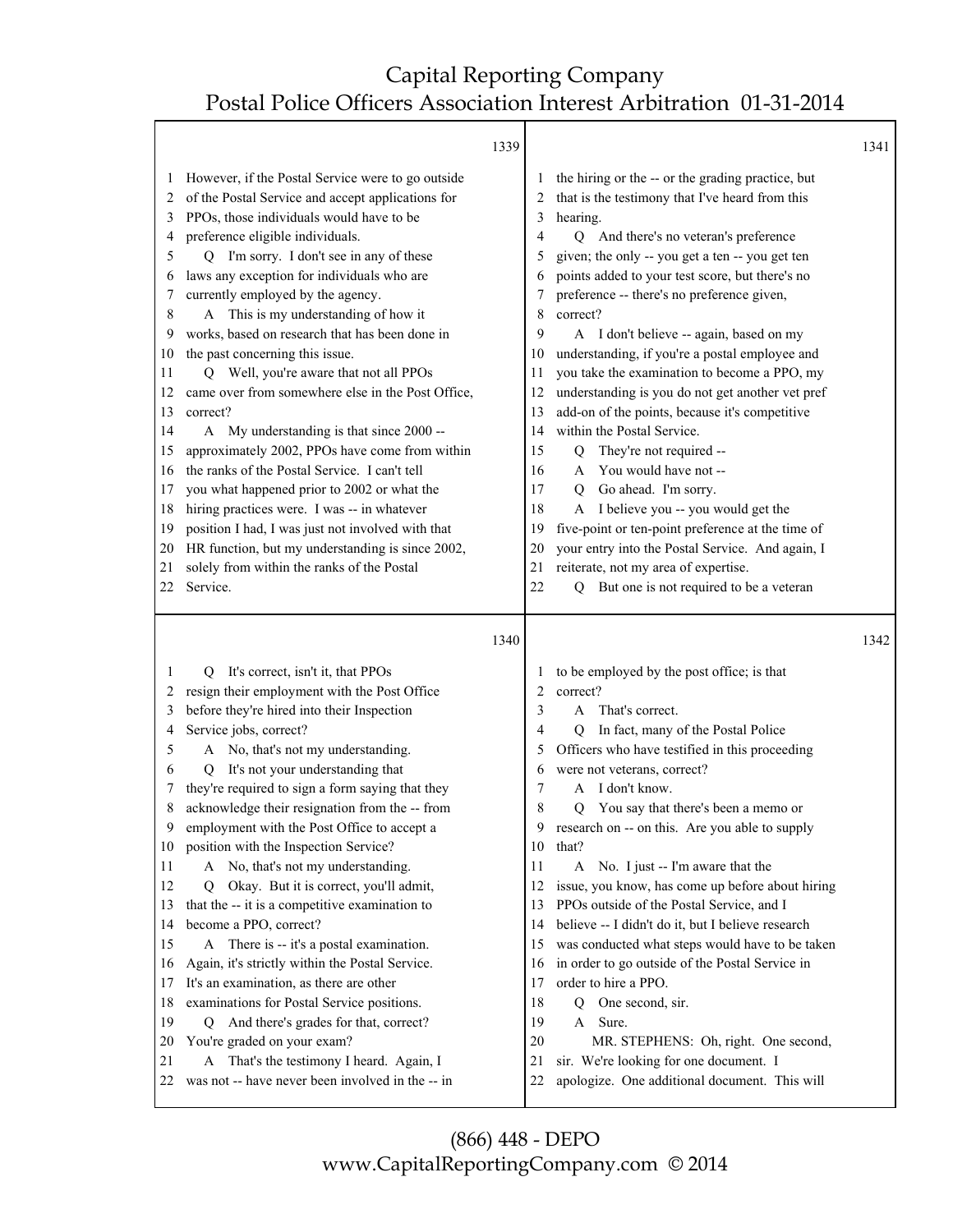Τ

|                                                                                                                    | 1343                                                                                                                                                                                                                                                                                                                                                                                                                                                                                                                                                                                                                                                                                                                                                            |                                                                                                                               |                                                                                                                                                                                                                                                                                                                                                                                                                                                                                                                                                                                                                                                                                                                                                                                                                                                                                                                                                                                                                 | 1345 |
|--------------------------------------------------------------------------------------------------------------------|-----------------------------------------------------------------------------------------------------------------------------------------------------------------------------------------------------------------------------------------------------------------------------------------------------------------------------------------------------------------------------------------------------------------------------------------------------------------------------------------------------------------------------------------------------------------------------------------------------------------------------------------------------------------------------------------------------------------------------------------------------------------|-------------------------------------------------------------------------------------------------------------------------------|-----------------------------------------------------------------------------------------------------------------------------------------------------------------------------------------------------------------------------------------------------------------------------------------------------------------------------------------------------------------------------------------------------------------------------------------------------------------------------------------------------------------------------------------------------------------------------------------------------------------------------------------------------------------------------------------------------------------------------------------------------------------------------------------------------------------------------------------------------------------------------------------------------------------------------------------------------------------------------------------------------------------|------|
| 2<br>3<br>4<br>5<br>6<br>7<br>8<br>9<br>10<br>11<br>12<br>13<br>14<br>15<br>16<br>17<br>18<br>19<br>20<br>21<br>22 | be Document No. 99.<br>(Document tendered.)<br>THE WITNESS: Thanks.<br>MS. GONSALVES: Thank you.<br>BY MR. STEPHENS:<br>Q Mr. Katz, do you recognize this<br>document?<br>$A$ I do.<br>What is this document?<br>O<br>A It is a memorandum that was issued from<br>my office, when it was my office, to two<br>inspectors in charge concerning a state-by-state<br>listing of peace officer status.<br>Q Now, you state in this -- directing<br>your attention to the third paragraph and the<br>second sentence, can you read that out loud?<br>A Second sentence of the third paragraph?<br>Yes, sir.<br>Q<br>Most commonly, this --<br>A<br>I'm sorry. I'm sorry. I have -- I<br>Q<br>have to -- perhaps -- have I handed you the right<br>document?         | $\perp$<br>2<br>3<br>4<br>5<br>6<br>7<br>8<br>9<br>10<br>11<br>12<br>13<br>14<br>15<br>16<br>17<br>18<br>19<br>20<br>21<br>22 | citizens and at their own risk when they attempt<br>to enforce nonfederal laws.<br>BY MR. STEPHENS:<br>Q Now, is the purpose of this memo to<br>explain to Postal Inspectors and Postal Police<br>Officers what is their status acting as federal<br>agents to enforce state laws on a state-by-state<br>basis?<br>No.<br>A<br>Okay.<br>Q<br>The purpose of the memo was --<br>A<br>frequently, Postal Inspectors, as well as PPOs,<br>are authorized to enforce federal laws, not state<br>laws. There may be occasion -- and particularly<br>with inspectors more so than with PPOs -- where<br>they may be involved in an investigation -- let's<br>say a mail theft investigation -- which, although<br>it does violate federal law for one reason or<br>another, the U.S. Attorney's Office will decide<br>not to accept a case for prosecution. So working<br>with other local law enforcement agencies, the<br>case may be taken locally as opposed to -- to                                             |      |
| 1<br>2<br>3<br>4<br>5<br>6<br>7<br>8<br>9<br>10<br>11<br>12<br>13<br>14<br>15<br>16<br>17<br>18<br>19<br>20<br>21  | 1344<br>A I don't know.<br>This is --<br>Q<br>ARBITRATOR DUFEK: The second sentence<br>of the third paragraph starts with --<br>MS. GONSALVES: Oh, I think you're --<br>ARBITRATOR OLDHAM: -- the United<br>States.<br>MS. GONSALVES: -- at the fourth.<br>ARBITRATOR DUFEK: The United States<br>does not have a --<br>THE WITNESS: Oh, I'm sorry. I-- I<br>meant -- my fault. I'm sorry.<br>MS. GONSALVES: Do you have one?<br>THE WITNESS: The United States does --<br>MR. STEPHENS: Yeah, okay. My fault.<br>MS. GONSALVES: I was with you, Larry.<br>I'm not sure why.<br>THE WITNESS: The United States does<br>not have a national police force where federal<br>agencies can enforce all laws in every<br>jurisdiction and without an express grant of | $\perp$<br>2<br>3<br>4<br>5<br>6<br>7<br>8<br>9<br>10<br>11<br>12<br>13<br>14<br>15<br>16<br>17<br>18<br>19<br>20<br>21       | federally.<br>Now, if Postal Inspectors work along<br>with a local law enforcement agency -- let's say<br>in executing a search warrant at a house of<br>suspected mail thief -- technically, they do so<br>at their own peril. In the event they are sued<br>for something that comes up as a result of that<br>search, they would not be afforded -- generally,<br>they would not be or don't have to be afforded<br>protection by the Department of Justice under --<br>under the Bivens line of cases, which provides<br>protection for federal law enforcement personnel<br>if they act within the scope of their official<br>duties. But there is no provision for Postal<br>Inspectors or PPOs in that matter to participate<br>in the scenario I just described.<br>Certain states, however, will -- peace<br>officer status is, in its simplest terms, a<br>liability status, that if -- if you are sued --<br>and in the scenario I -- I described, if an<br>action was brought against a -- a Postal | 1346 |
| 22                                                                                                                 | state authority. Federal agents act as private                                                                                                                                                                                                                                                                                                                                                                                                                                                                                                                                                                                                                                                                                                                  | 22                                                                                                                            | Inspector and the Service or Department of                                                                                                                                                                                                                                                                                                                                                                                                                                                                                                                                                                                                                                                                                                                                                                                                                                                                                                                                                                      |      |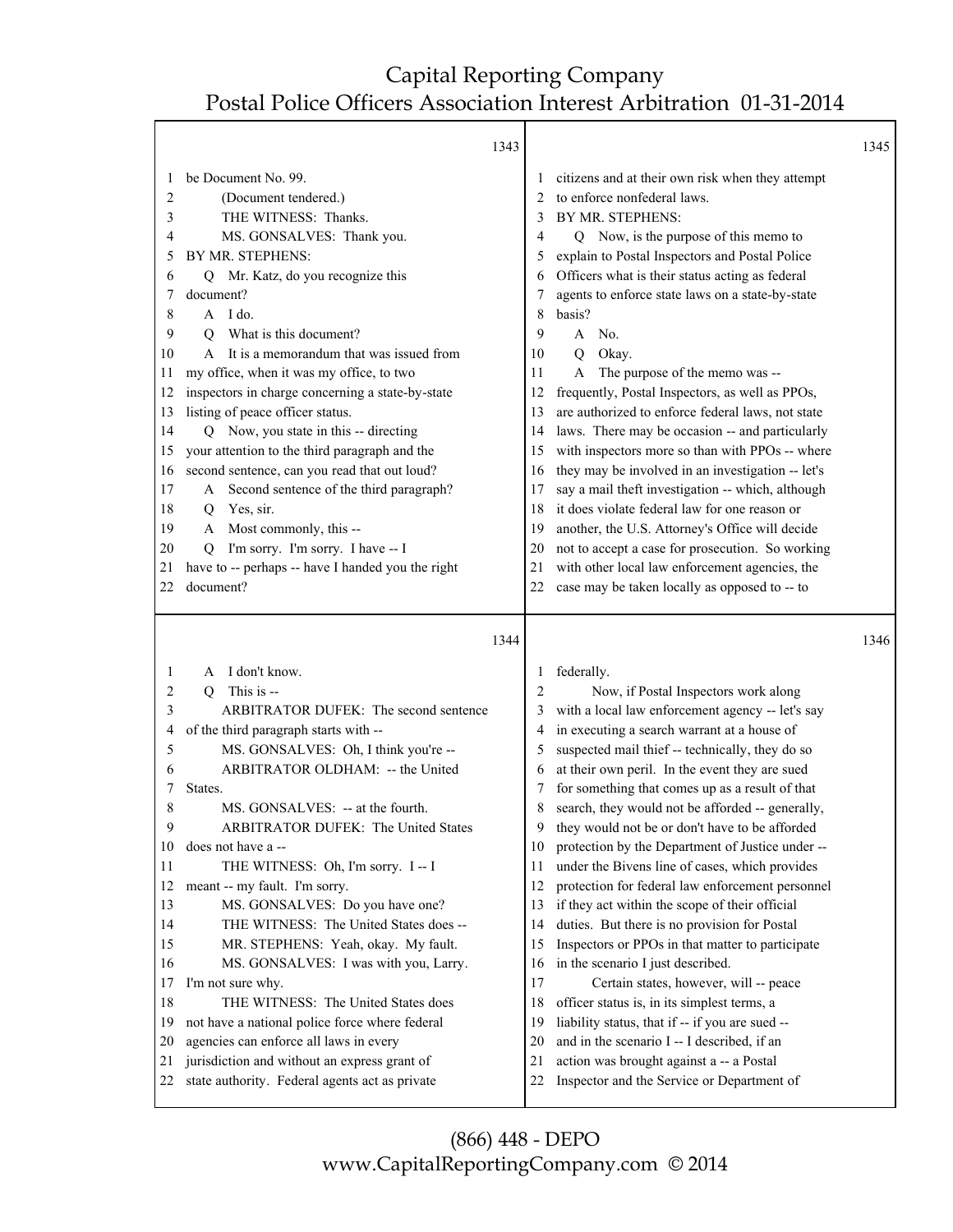|                                                                                                                         | 1347                                                                                                                                                                                                                                                                                                                                                                                                                                                                                                                                                                                                                                                                                                                                                                                                                                                                                                                                                          |                                                                                                                           |                                                                                                                                                                                                                                                                                                                                                                                                                                                                                                                                                                                                                                                                                                                                                                                                                                                                                                                                                          | 1349 |
|-------------------------------------------------------------------------------------------------------------------------|---------------------------------------------------------------------------------------------------------------------------------------------------------------------------------------------------------------------------------------------------------------------------------------------------------------------------------------------------------------------------------------------------------------------------------------------------------------------------------------------------------------------------------------------------------------------------------------------------------------------------------------------------------------------------------------------------------------------------------------------------------------------------------------------------------------------------------------------------------------------------------------------------------------------------------------------------------------|---------------------------------------------------------------------------------------------------------------------------|----------------------------------------------------------------------------------------------------------------------------------------------------------------------------------------------------------------------------------------------------------------------------------------------------------------------------------------------------------------------------------------------------------------------------------------------------------------------------------------------------------------------------------------------------------------------------------------------------------------------------------------------------------------------------------------------------------------------------------------------------------------------------------------------------------------------------------------------------------------------------------------------------------------------------------------------------------|------|
| 1<br>2<br>3<br>4<br>5<br>6<br>7<br>8<br>9<br>10<br>11<br>12<br>13<br>14<br>15<br>16<br>17<br>18<br>19<br>20<br>21<br>22 | Justice decided not to provide representation and<br>defend that case, certain states will say that<br>person was acting as an agent and will defend<br>them.<br>Now, randomly directing your attention<br>$\overline{Q}$<br>to page 4 of the attachment, is this the -- is<br>this part of a state-by-state assessment? Is<br>that fair to describe?<br>A Well, I think it starts on -- I think<br>the state-by-state starts on page 3 of mine,<br>$but -$<br>Right. No, and -- and I'm sorry. When<br>O<br>I refer to page 4, I'm referring to the fourth<br>page of the -- it was just the one that happened<br>to be open. Up at the top, it's Kansas.<br>Do you see that?<br>A I'll get there in a moment. Okay.<br>And is it correct that at least at the<br>O.<br>time this memo was written, Kansas law did not<br>provide peace officer status for either Postal<br>Inspectors or Postal Police Officers?<br>A Yes, that's -- that's what this says, | 1<br>2<br>3<br>4<br>5<br>6<br>7<br>8<br>9<br>10<br>11<br>12<br>13<br>14<br>15<br>16<br>17<br>18<br>19<br>20<br>21<br>22   | A I'll admit I was present here, but<br>after listening to all of the testimony, they do<br>kind of blend, you know, in my mind, and frankly,<br>I -- I could not separate them. But I -- I<br>remember her being here and I remember her<br>testifying.<br>With all these white binders, it's hard<br>$\sigma$<br>to know what all you have in front of you and<br>what all you don't, but the document just beneath<br>that binder is another binder in your left hand.<br>Is that marked union exhibits?<br>A Union exhibits, yes, it is.<br>Q Can I ask you to turn in that to --<br>MS. GONSALVES: Union exhibits.<br>Arlus, I just wanted to tell you that<br>about ten minutes ago -- I know it's not an exact<br>science, but about ten minutes ago --<br>MR. STEPHENS: We passed.<br>MS. GONSALVES: -- you surpassed my --<br>the length of my direct.<br>MR. STEPHENS: I am -- this is my<br>last -- this will be my last -- actually, I don't |      |
|                                                                                                                         |                                                                                                                                                                                                                                                                                                                                                                                                                                                                                                                                                                                                                                                                                                                                                                                                                                                                                                                                                               |                                                                                                                           |                                                                                                                                                                                                                                                                                                                                                                                                                                                                                                                                                                                                                                                                                                                                                                                                                                                                                                                                                          |      |
|                                                                                                                         | 1348                                                                                                                                                                                                                                                                                                                                                                                                                                                                                                                                                                                                                                                                                                                                                                                                                                                                                                                                                          |                                                                                                                           |                                                                                                                                                                                                                                                                                                                                                                                                                                                                                                                                                                                                                                                                                                                                                                                                                                                                                                                                                          | 1350 |
| 1<br>2<br>3<br>4<br>5<br>6<br>7<br>8<br>9<br>10<br>11<br>12<br>13<br>14<br>15<br>16<br>17<br>18<br>19<br>20             | and I'm assuming if it came out of my office, it<br>was correct at the time it was written.<br>I'm sure it was. And in Kentucky,<br>O.<br>Postal Police Officers and Postal Inspectors do<br>not have peace officer status under Kentucky law,<br>but Kentucky law did grant certain other --<br>didn't enumerate certain agencies that did?<br>A That's what it says, yes.<br>And at the bottom, for example,<br>Q<br>Michigan, Michigan law did grant peace officer<br>status for federal law enforcement officers,<br>including both Postal Inspectors and Postal<br>Police Officers?<br>Yes, that's what the memo says.<br>A<br>Okay. My final set of questions<br>O<br>pertain to the transformation. And, Mr. Katz,<br>you've been present for the proceedings, correct?<br>A Other than opening statements, yes.<br>Okay. Were you present for former<br>O<br>officer Tammy Michaelson's testimony about                                               | $\perp$<br>2<br>3<br>$\overline{4}$<br>5<br>6<br>7<br>9<br>10<br>11<br>12<br>13<br>14<br>15<br>16<br>17<br>18<br>19<br>20 | even know if it's really necessary to do it. You<br>know what, actually, it's not necessary. The<br>document's in. I'll let it go.<br>As I represented to you, the<br>cross-examination yesterday went longer, I<br>thought, because of the subject matter, but I<br>did -- obviously, I'll make an effort not to do<br>it again. So I actually don't have any further<br>questions beyond that document, and it's not<br>necessary, so I'll go ahead and let -- thank you.<br>MS. GONSALVES: No further questions.<br>ARBITRATOR OLDHAM: Bob?<br>ARBITRATOR DUFEK: No.<br>ARBITRATOR OLDHAM: Mr. Katz, thank you<br>very much.<br>(Witness excused.)<br>Now what?<br>MS. GONSALVES: Well, I think we're<br>going to reconvene on the 6th. We have the 6th<br>and the 7th. We are optimistic that we'll be                                                                                                                                               |      |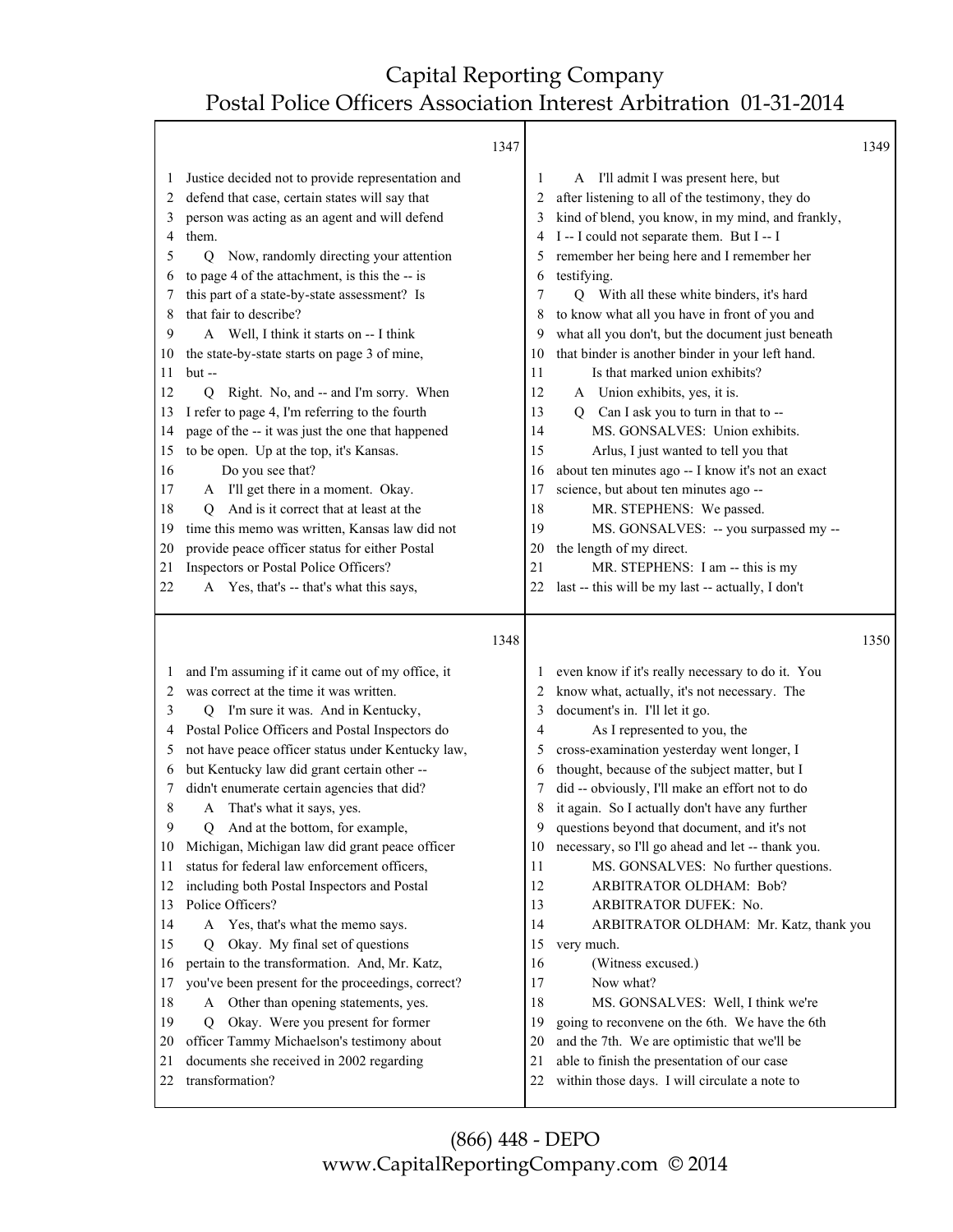| the panel, as I assume Arlus will also do, about<br>MR. STEPHENS: Yes.<br>1<br>1                                                                   | 1353 |
|----------------------------------------------------------------------------------------------------------------------------------------------------|------|
|                                                                                                                                                    |      |
| 2<br>(Document tendered.)                                                                                                                          |      |
| our availability on the 24th and 25th of<br>2<br>3<br>MR. STEPHENS: I just wanted to get                                                           |      |
| February, just in case we need more time.<br>3                                                                                                     |      |
| ARBITRATOR DUFEK: Is that the 24th and<br>this to the panel. This is -- Professor Belman,<br>4<br>4<br>$25th -$                                    |      |
| when he returned, realized he had made an error<br>5<br>5                                                                                          |      |
| in the roll-up, and he has asked the panel if he<br>MS. GONSALVES: Of February.<br>6<br>6                                                          |      |
| ARBITRATOR DUFEK: -- or 25th and 26th?<br>could resubmit these as his -- as his revised<br>7<br>MS. GONSALVES: Maybe it's the 25th and<br>numbers. |      |
| 8<br>8<br>26th. I have it noted, but I don't have it<br>9<br>9                                                                                     |      |
| Now, I will say when we received the --<br>memorized.                                                                                              |      |
| the exhibits from the post office for the<br>10<br>10                                                                                              |      |
| testimony today -- well, let me step back. One<br>11<br>ARBITRATOR OLDHAM: 25th and 26th.<br>11                                                    |      |
| MS. GONSALVES: 25th and 26th, okay.<br>of the questions that Professor Belman was asked<br>12<br>12                                                |      |
| was on which proposal did he do his costing,<br>So I'll circulate a note as soon as I find out if<br>13<br>13<br>that's available.                 |      |
| because, remember, until the end of December, the<br>14<br>14                                                                                      |      |
| 15<br>post office's proposal in this proceeding was to<br>ARBITRATOR BJORK: Are we -- everybody<br>15<br>is fine with the 25th and 26th?           |      |
| execute a 5 percent reduction to wages for all<br>16<br>16                                                                                         |      |
| Postal Police Officers. And that -- the post<br>17<br>MR. STEPHENS: Tentatively, it's fine.<br>17                                                  |      |
| I have my -- I brought my calendar for February.<br>office amended that proposal in its brief --<br>18<br>18                                       |      |
| It looks like --<br>prehearing brief, changing the proposal to --<br>19<br>19                                                                      |      |
| MS. GONSALVES: We still have three<br>asking the panel to award the -- the -- what it<br>20<br>20                                                  |      |
| described as the pattern of -- from the other<br>more -- yeah, three more witnesses. One is<br>21<br>21                                            |      |
| recent contract settlements and arbitrations.<br>fairly long. So I think -- I think we'll --<br>22<br>22                                           |      |
| 1352                                                                                                                                               |      |
|                                                                                                                                                    | 1354 |
| we'll still be okay. We may not need to use<br>So that is the -- the zero, zero,<br>1<br>1                                                         |      |
| those dates. You may need to use them for<br>one-and-a-half, one, one. So that's -- and I<br>2<br>2                                                |      |
| think Professor Belman testified it was off of<br>executive session.<br>3<br>3                                                                     |      |
| that proposal that he did all of his costing.<br>ARBITRATOR OLDHAM: Well, there may be<br>4<br>4                                                   |      |
| 5<br>We received a -- a slide from the Post<br>rebuttal testimony.<br>5                                                                            |      |
| Office for a -- for one of its witnesses which<br>MS. GONSALVES: Well, of course, yes.<br>6<br>6                                                   |      |
| MR. STEPHENS: I only have one more<br>suggests that a proposal -- management is<br>7<br>7                                                          |      |
| matter for this afternoon, with the panel's<br>8<br>amending its proposal again, and actually is, I<br>8                                           |      |
| guess, withdrawing its proposal -- its second<br>9<br>indulgence. I have a letter that I'd like to --<br>9                                         |      |
| we'd like to --<br>proposal and is suggesting a third completely<br>10<br>10                                                                       |      |
| different economic proposal, which we had no<br>MS. GONSALVES: I was just wondering,<br>11<br>11                                                   |      |
| before we leave the scheduling, February 13th is<br>knowledge of prior to opening up the e-mail and<br>12<br>12                                    |      |
| no longer one of our days, right?<br>the PDF.<br>13<br>13                                                                                          |      |
| So Professor Belman has not been able<br>ARBITRATOR OLDHAM: Unfortunately,<br>14<br>14                                                             |      |
| to do anything because we didn't even know about<br>15<br>that's --<br>15                                                                          |      |
| it, and we haven't obviously had any discussions<br>16<br>MS. GONSALVES: That's okay.<br>16                                                        |      |
| ARBITRATOR OLDHAM: -- the baseball<br>with the post office about it. So we are on the<br>17<br>17                                                  |      |
| third economic proposal within about 31 days. So<br>arbitration. They may settle, but I can't know.<br>18<br>18                                    |      |
| 19<br>Professor Belman's costing obviously can't be<br>MS. GONSALVES: Right. No worries.<br>19                                                     |      |
| But we have the 25th and 26th for rebuttal?<br>costing on that one because we just got it. I<br>20<br>20                                           |      |
| just wanted -- it's the limitation, I guess, of<br>21<br>ARBITRATOR OLDHAM: Yeah.<br>21                                                            |      |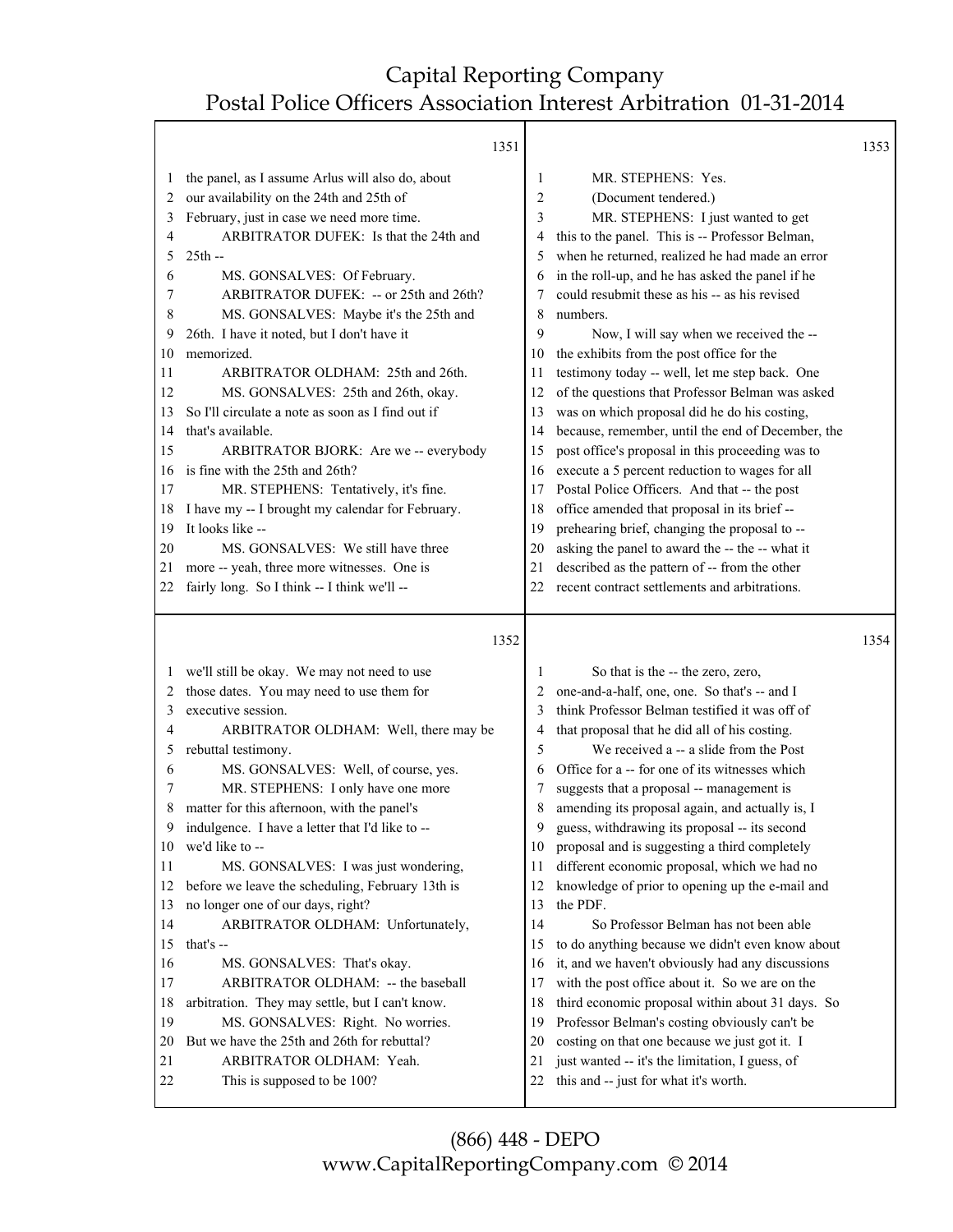т

|    |                                                                                                    | 1355 |          |                                                             | 1357 |
|----|----------------------------------------------------------------------------------------------------|------|----------|-------------------------------------------------------------|------|
| 1  | MS. GONSALVES: Okay. I would just                                                                  |      |          | misrepresentation -- no disrespect intended --              |      |
| 2  | like to briefly respond to that.                                                                   |      |          | but I believe the footnote itself explains that             |      |
| 3  | ARBITRATOR OLDHAM: Please do.                                                                      |      | 3        | the post office was formerly amending its                   |      |
| 4  | MS. GONSALVES: First of all, it is                                                                 |      |          | proposal, which had never been amended, and that            |      |
| 5  | disingenuous, to say the least, for counsel for                                                    |      | 5        | was not amended till December 27th.                         |      |
| 6  | the PPOA to claim no knowledge of the Postal                                                       |      | 6        | MS. GONSALVES: In terms of laydown                          |      |
| 7  | Service's pattern-based proposal. I'd have to                                                      |      | 7        | proposals, you are correct. That footnote                   |      |
| 8  | quantify the number, but I know it was more than                                                   |      | 8        | appears in every single prehearing brief that               |      |
| 9  | once that the Postal Service proposed the pattern                                                  |      | 9        | we've done. But post the laydown proposals, the             |      |
| 10 | to the PPOA and that the PPOA rejected it.                                                         |      | 10       | Postal Service did make the pattern.                        |      |
| 11 | MR. STEPHENS: That's not true. That's                                                              |      | 11       | MR. STEPHENS: That's not correct.                           |      |
| 12 | not true, Teresa.                                                                                  |      | 12       | MS. GONSALVES: I'm not going to keep                        |      |
| 13 | MS. GONSALVES: Let me just finish                                                                  |      | 13       | going on with this.                                         |      |
| 14 | here.                                                                                              |      | 14       | MR. STEPHENS: Because it's not                              |      |
| 15 | Secondly, the brief proposes only the                                                              |      | 15       | correct.                                                    |      |
| 16 | pattern, two years of wage freeze followed by                                                      |      | 16       | ARBITRATOR OLDHAM: Well, as far as the                      |      |
| 17 | three years of modest wage increases, and that is                                                  |      | 17       | panel's concerned, we're not really concerned               |      |
| 18 | exactly what the slide is. So there were no --                                                     |      | 18       | who's correct on this.                                      |      |
| 19 | there was a 5 percent wage cut originally. It                                                      |      | 19       | ARBITRATOR DUFEK: Exactly.                                  |      |
| 20 | was the same proposal we made to all of the                                                        |      | 20       | ARBITRATOR OLDHAM: All right, folks.                        |      |
| 21 | unions. We meant no disrespect to any of the                                                       |      | 21       | We're going to conclude this long week. Thank               |      |
| 22 | police officers that are in this room. It's the                                                    |      | 22       | you all very much. We will reconvene at 9:30 on             |      |
|    |                                                                                                    |      |          |                                                             |      |
|    |                                                                                                    |      |          |                                                             |      |
|    |                                                                                                    | 1356 |          |                                                             | 1358 |
| 1  |                                                                                                    |      | 1        |                                                             |      |
| 2  | same proposal we made to every single union,                                                       |      | 2        | February 6th.                                               |      |
| 3  | including the ones covering hundreds of thousands<br>of employees. Subsequent to that, we did make |      | 3        | (Whereupon, the proceedings were<br>adjourned at 3:46 p.m.) |      |
| 4  | the pattern proposal.                                                                              |      | 4        |                                                             |      |
| 5  | ARBITRATOR DUFEK: I would just like to                                                             |      | 5        | * * * *                                                     |      |
| 6  | make a comment, Arlus. I think I can, hopefully,                                                   |      | 6        |                                                             |      |
| 7  | put this to bed. You know, it may be that the                                                      |      | 7        |                                                             |      |
| 8  | panel will ask for even other alternatives, so                                                     |      | 8        |                                                             |      |
|    | the idea that -- that the costing is locked in                                                     |      | $\Omega$ |                                                             |      |
| 10 | stone is not certainly something that I would                                                      |      | 10       |                                                             |      |
| 11 | think of, based on my experience. And Jim, I                                                       |      | 11       |                                                             |      |
| 12 | don't think he would, either.                                                                      |      | 12       |                                                             |      |
| 13 | So there's no -- no need to get into --                                                            |      | 13       |                                                             |      |
| 14 | I would keep Dr. Belman's telephone number on                                                      |      | 14       |                                                             |      |
| 15 | your Rolodex.                                                                                      |      | 15       |                                                             |      |
| 16 | MR. STEPHENS: Sure.                                                                                |      | 16       |                                                             |      |
| 17 | ARBITRATOR DUFEK: I guess we don't do                                                              |      | 17       |                                                             |      |
| 18 | that anymore -- in your cell phone, and I would                                                    |      | 18       |                                                             |      |
| 19 | urge the Postal Service to do the same.                                                            |      | 19       |                                                             |      |
| 20 | ARBITRATOR OLDHAM: Good.                                                                           |      | 20       |                                                             |      |
| 21 | MR. STEPHENS: I would -- just to                                                                   |      | 21       |                                                             |      |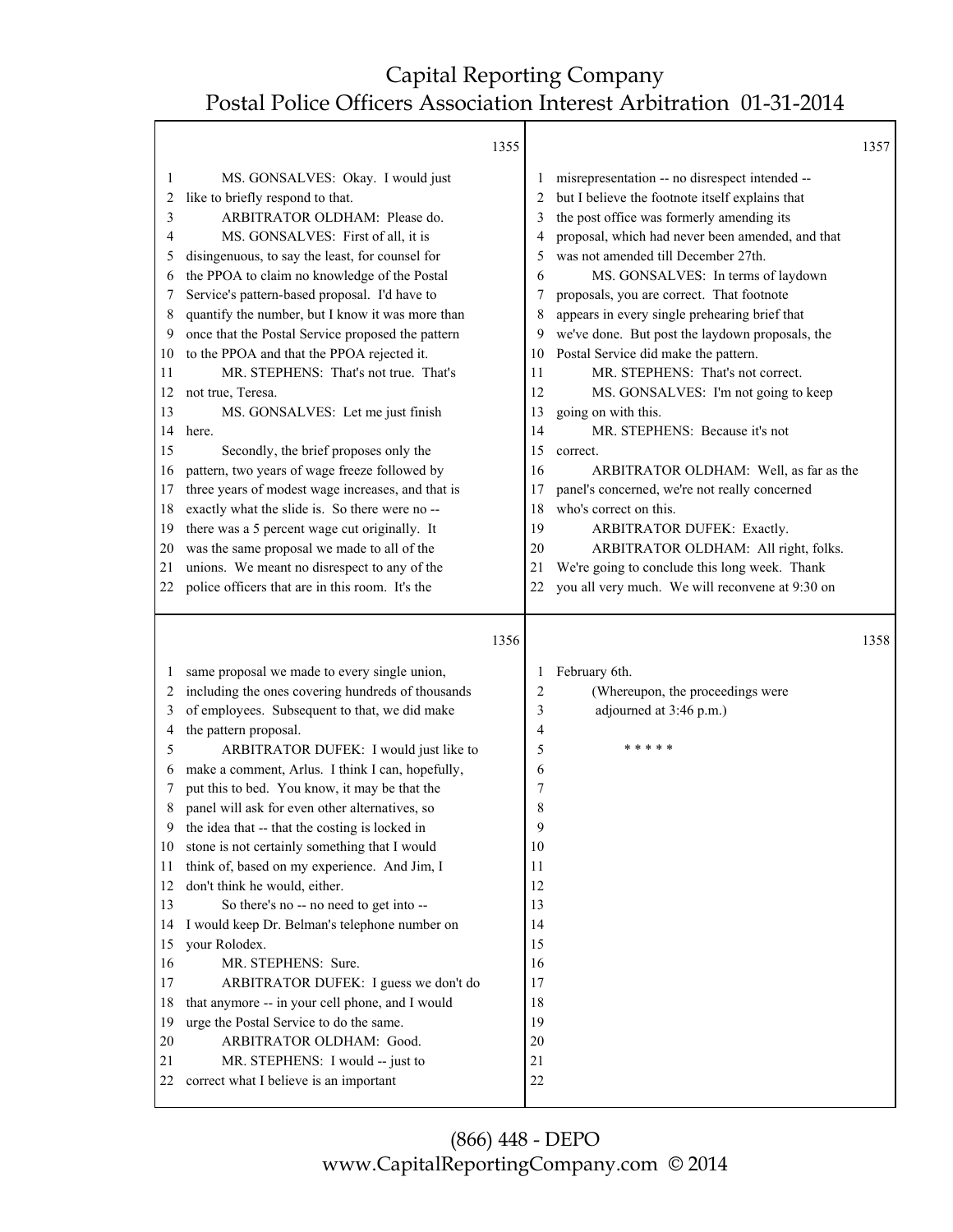|                                                                                              | 1359                                                                                                                                                                                                                                                                                                                                                                                                                                                                                                                                                                                                                                                                               |  |
|----------------------------------------------------------------------------------------------|------------------------------------------------------------------------------------------------------------------------------------------------------------------------------------------------------------------------------------------------------------------------------------------------------------------------------------------------------------------------------------------------------------------------------------------------------------------------------------------------------------------------------------------------------------------------------------------------------------------------------------------------------------------------------------|--|
| 1<br>$\boldsymbol{2}$<br>3<br>4<br>5<br>6<br>7<br>8<br>9<br>10<br>11<br>12<br>13<br>14<br>15 | CERTIFICATE OF NOTARY PUBLIC<br>I, ERICK M. THACKER, the officer before whom<br>the foregoing arbitration was taken, do hereby<br>certify that the testimony appearing in the<br>foregoing arbitration was taken by me in<br>stenotype and thereafter reduced to typewriting<br>by me; that said transcription is a true record<br>of the proceedings; that I am neither counsel<br>for, related to, nor employed by any of the<br>parties to the action in which this was taken;<br>and, further, that I am not a relative or<br>employee of any counsel or attorney employed by<br>the parties hereto, nor financially or otherwise<br>interested in the outcome of this action. |  |
| 16                                                                                           | ERICK M. THACKER<br>Notary Public in and for the                                                                                                                                                                                                                                                                                                                                                                                                                                                                                                                                                                                                                                   |  |
| 17<br>18                                                                                     | District of Columbia                                                                                                                                                                                                                                                                                                                                                                                                                                                                                                                                                                                                                                                               |  |
| 20                                                                                           | 19 My commission expires:<br>June 14, 2014                                                                                                                                                                                                                                                                                                                                                                                                                                                                                                                                                                                                                                         |  |
| $21\,$<br>22                                                                                 |                                                                                                                                                                                                                                                                                                                                                                                                                                                                                                                                                                                                                                                                                    |  |
|                                                                                              |                                                                                                                                                                                                                                                                                                                                                                                                                                                                                                                                                                                                                                                                                    |  |
|                                                                                              |                                                                                                                                                                                                                                                                                                                                                                                                                                                                                                                                                                                                                                                                                    |  |
|                                                                                              |                                                                                                                                                                                                                                                                                                                                                                                                                                                                                                                                                                                                                                                                                    |  |
|                                                                                              |                                                                                                                                                                                                                                                                                                                                                                                                                                                                                                                                                                                                                                                                                    |  |
|                                                                                              |                                                                                                                                                                                                                                                                                                                                                                                                                                                                                                                                                                                                                                                                                    |  |
|                                                                                              |                                                                                                                                                                                                                                                                                                                                                                                                                                                                                                                                                                                                                                                                                    |  |
|                                                                                              |                                                                                                                                                                                                                                                                                                                                                                                                                                                                                                                                                                                                                                                                                    |  |
|                                                                                              |                                                                                                                                                                                                                                                                                                                                                                                                                                                                                                                                                                                                                                                                                    |  |
|                                                                                              |                                                                                                                                                                                                                                                                                                                                                                                                                                                                                                                                                                                                                                                                                    |  |
|                                                                                              |                                                                                                                                                                                                                                                                                                                                                                                                                                                                                                                                                                                                                                                                                    |  |
|                                                                                              |                                                                                                                                                                                                                                                                                                                                                                                                                                                                                                                                                                                                                                                                                    |  |
|                                                                                              |                                                                                                                                                                                                                                                                                                                                                                                                                                                                                                                                                                                                                                                                                    |  |
|                                                                                              |                                                                                                                                                                                                                                                                                                                                                                                                                                                                                                                                                                                                                                                                                    |  |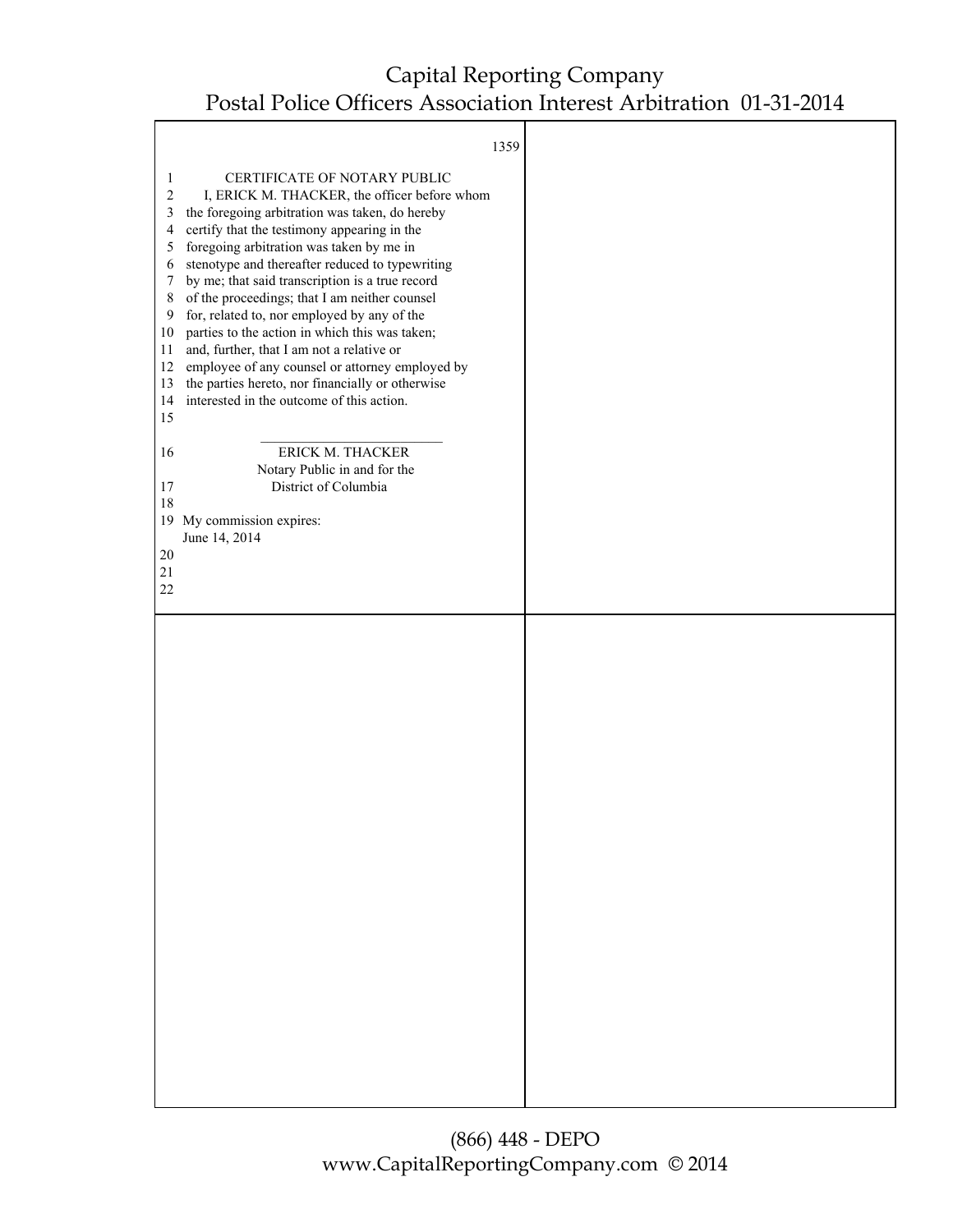$P_{\text{app}}$  1

|                             | 145c1               |                                |                                   |
|-----------------------------|---------------------|--------------------------------|-----------------------------------|
| $\boldsymbol{0}$            | 1248:6,11,21        | 1308:15,17                     | 1997 1266:15                      |
| 083 1335:9 1336:4           | 1264:13,14          | 1328:1                         | 1999 1150:20                      |
| 085 1335:8 1336:4           | 1284:3              | 16 1075:10                     | 1228:9                            |
|                             | 1286:12,16          | 17 1168:12                     |                                   |
|                             | 1287:1,11           | 1302:21                        | $\overline{2}$                    |
| 1 1084:18 1122:19           | 1288:6,9,16,20      |                                | 2 1073:18                         |
| 1163:16                     | 1289:1<br>1290:4,18 | 1701 1071:7                    | 1077:4,18                         |
| 1176:5,7 1251:7             | 1291:5,15           | 18 1147:13 1230:2              | 1088:7,15                         |
| 1279:12                     | 1292:16,17          | 1231:9,13,14                   | 1161:13                           |
| 1281:10                     | 1293:2,12           | 1245:4 1248:14                 | 1170:13                           |
| 1329:11                     | 1297:13,15,18       | 1293:11,18                     | 1171:14 1172:7                    |
| 1:05 1220:2                 | 1298:2,8,11,14      | 1294:4 1295:9<br>1299:1 1313:8 | 1179:8                            |
| 10 1110:18                  | 1070 1070:5         | 1314:22 1315:9                 | 1222:9,11                         |
| 1117:18 1256:8              |                     |                                | 1229:7 1252:4                     |
| 1279:1 1299:16              | 1074 1072:3         | 1811 1232:2,7,11               | 1253:21<br>1255:4,10              |
| 100 1079:5                  | 11 1259:5 1312:4    | 19 1147:5 1169:16              | 1269:13,17,19                     |
| 1352:22                     | 1314:4              | 1171:6 1172:1                  | 1334:18                           |
|                             | 1119 1072:3         | 1969 1227:13                   | 2:30 1285:5                       |
| $1000(c)$ (sic<br>1242:17   | 1149 1072:4         | 1970 1255:22                   |                                   |
|                             | 1193 1072:4         | 1971 1255:22                   | 20 1153:7 1194:7<br>1238:17,19,21 |
| 1003 1220:8                 | 12 1171:19          | 1281:2                         |                                   |
| 1248:11 1265:2<br>1285:14   | 1264:20             | 1974 1227:14                   | 200 1120:14                       |
| 1291:18                     | 1290:1,2            | 1281:4                         | 1261:5                            |
| 1293:17                     | 12:08 1219:3,4,8    | 1980 1227:18                   | 2000 1228:16                      |
| 1295:11                     |                     |                                | 1339:14                           |
| 1003(a $1223:10$            | 1226 1072:5         | 1981 1280:20                   | 20006 1071:8                      |
| 1264:22                     | 1285 1072:5         | 1329:16                        | 2000s 1278:4                      |
| 1265:20 1284:3              | 12-week 1161:20     | 1986 1081:20                   | 2002 1337:21                      |
| 1286:8,13                   | 13 1104:6 1266:10   | 1990 1228:1                    | 1339:15,17,20                     |
| 1287:13                     | 1318:9 1324:2       | 1994 1157:1,8,13               | 1348:21                           |
| 1289:6,12                   | 1330:8              | 1221:5 1223:13                 | 2003 1154:15                      |
| 1290:3,14                   | 1-3.8.1.3 1305:9    | 1232:10                        | 2004 1157:3,7                     |
| 1003(b 1265:6)              | 1-3.8.3 1307:2      | 1233:7,22                      | 1229:21 1230:9                    |
| 1003(c 1161:7               | 1359 1070:5         | 1244:8 1281:7<br>1282:5        | 1231:12                           |
| 1218:21                     |                     | 1288:16,19                     | 1270:11                           |
| 1220:15                     | 13th 1352:12        | 1289:14                        | 2005 1076:22                      |
| 1225:13 1230:1              | 14 11 12:15         | 1329:21 1330:4                 | 1154:17                           |
| 1231:8,20<br>1235:2 1241:12 | 1359:19             | 1996 1244:8                    | 2006 1151:15                      |
| 1242:15,19                  | 15 1234:19          | 1245:5 1250:18                 | 1158:12                           |
| 1244:18                     | 1246:8,14           | 1288:13                        | 1253:2,5,15                       |
| 1247:17                     | 1277:18 1279:1      |                                | 1254:18 1255:2                    |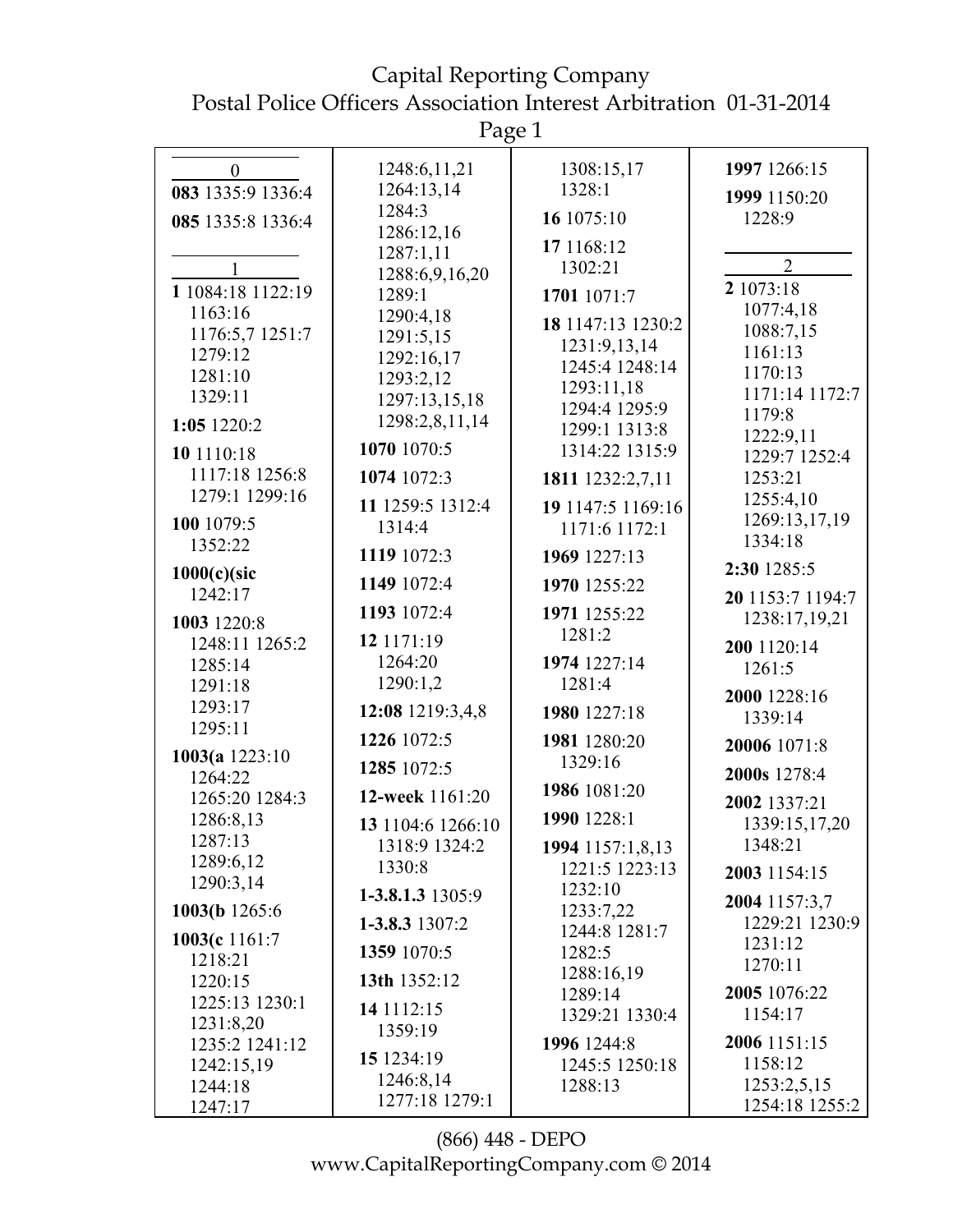# Capital Reporting Company

Postal Police Officers Association Interest Arbitration 01-31-2014

Page 2

| 1258:9                      | 1351:2,5,7,8,11,                | 31 1070:10 1168:3                  | 475 1070:15                      |
|-----------------------------|---------------------------------|------------------------------------|----------------------------------|
| 2007 1076:22                | 12,16 1352:20                   | 1354:18                            | 1071:12                          |
| 2008 1222:3                 | 26 1147:10                      | 318 1253:20                        | 49 1177:4                        |
| 1289:18,20                  | 268-6704 1071:13                | 1254:3,14                          |                                  |
| 1290:9,12                   | 26 <sup>th</sup>                | 1255:2 1256:9                      | 5                                |
| 2011 1258:13                | 1351:7,9,11,12,                 | 32 1126:13,19                      | 5 1106:9,11,15<br>1107:16 1135:9 |
| 2012 1151:21                | 16 1352:20                      | 330.401 1135:10                    | 1232:7 1234:5                    |
| 1230:13,16                  | 27 1176:6                       | 3310 1135:9                        | 1235:10 1243:1                   |
| 2013 1230:16                | 27102 1078:20                   | 1337:1,5 1338:1                    | 1251:7 1293:19                   |
| 2014 1070:10                | 27th 1357:5                     | 35 1122:21 1123:6                  | 1294:5 1307:1                    |
| 1359:19                     | 27-year 1075:9                  | 1126:16 1128:8                     | 1329:13<br>1336:22               |
| 202 1071:9,13               | 28 1171:14                      | 37 1172:7 1238:11                  | 1337:1,5                         |
| 20260 1071:13               |                                 | 39 1220:8 1231:7                   | 1353:16                          |
| 20-year 1331:17             | 3                               | 1232:8 1242:18<br>1244:17          | 1355:19                          |
| 21 1115:8 1261:12           | 3 1077:13                       | 1259:11 1263:4                     | 50 1238:17                       |
| 210 1071:8                  | 1179:18,20<br>1180:22           | 1264:21                            | 52 1153:2                        |
| 211 1304:2                  | 1212:7,12                       | 1285:14 1286:8<br>1301:21 1303:5   | 1194:6,7                         |
| 211.2 1301:21               | 1335:12,18                      | 1304:2 1316:12                     | 5305 1141:12                     |
| $211.2(a$ 1303:5            | 1347:10                         | 1336:19                            | 5545 1294:5                      |
| 2-2.5 1308:20               | 3.5 1173:19                     |                                    | 5545(a 1235:10)                  |
|                             | 3:46 1358:3                     | $\overline{4}$                     | 1247:12 1297:4                   |
| 2-2.5.3 1308:16,19          | 3061 1147:14                    | 4 1081:11 1103:19<br>1104:5 1105:1 | 57 1238:13,20                    |
| 223-2620 1071:9             | 1230:2 1231:9<br>1245:4 1247:22 | 1214:14                            | 5th 1143:12                      |
| 23 1170:15,17               | 1248:13 1249:3                  | 1231:19 1305:8                     | 6                                |
| 232 1260:8                  | 1252:15,20                      | 1347:6,13                          | 6 1070:4 1092:11                 |
| 232.1 1259:11,19            | 1293:10,18                      | 4.7-mile 1176:17                   | 1108:9 1307:2                    |
| 1260:6,11<br>1312:8 1316:12 | 1294:4,6,9<br>1295:9,22         | 40 1172:7 1253:19                  | 6th 1350:19                      |
| 24 1167:9,11                | 1312:1,22                       | 1254:2,14                          | 1358:1                           |
|                             | 1314:14                         | 1255:2 1256:9                      |                                  |
| 24/7 1241:15,20<br>1242:13  | 3061(a $1248:15$                | 40-hour 1234:13                    | 7                                |
| 24th 1351:2,4               | 1315:10                         | 42 1227:12                         | 7 1089:1,2<br>1094:16            |
| 25 1171:16                  | 3061(c 1299:2                   | 43 1175:4                          | 1105:22                          |
| 1233:12,20                  | 3061(c)(1 1253:20               | 45 1178:1                          | 1109:22 1110:1                   |
| 1243:7 1246:20              | 1255:4 1313:8                   | 46 1173:18                         | 1111:2,9                         |
| 1292:8,10                   | 3061(c)(2 1259:22               | 465 1115:7                         | 1179:19,22<br>1180:3,6           |
| 25 <sub>th</sub>            | 1314:22 1315:9                  | 47 1173:18                         | 1242:14                          |
|                             |                                 |                                    |                                  |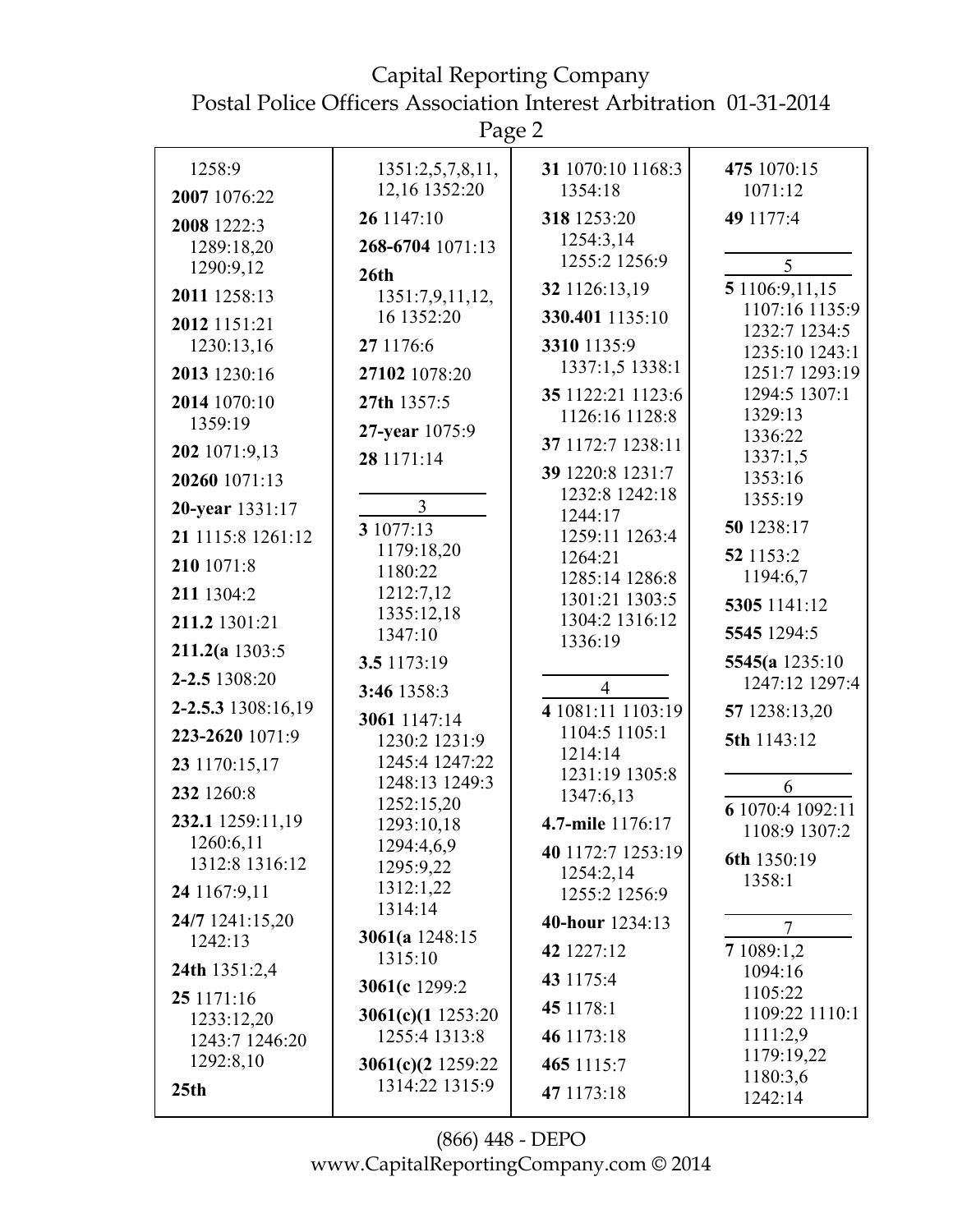Page 3

|                   | ပ                               |                                  |                         |
|-------------------|---------------------------------|----------------------------------|-------------------------|
| 1248:21           | 1343:1                          | 1191:9,15                        | 1153:10,12,15           |
| 1259:11           |                                 | 1193:19                          | 1158:6,8,11             |
| 1269:17 1270:8    | A                               | 1194:8,10                        | 1193:19                 |
| 1293:3 1304:12    | $a.m$ 1070:19                   | 1195:2                           | 1196:11,16,20           |
| 72 1194:9         |                                 | 1196:20,22                       | 1239:8                  |
|                   | $a/k/a$ 1150:13                 | 1197:17 1198:8                   | accrediting             |
| 7th 1350:20       | A-5 1279:12                     | 1202:4                           | 1152:20,21              |
|                   | 1329:15                         | 1207:9,10                        |                         |
| 8                 | A-6 1081:18                     | 1330:4                           | accurate 1203:7         |
| 8 1081:20         | 1084:18 1092:8                  | accept 1339:2                    | 1209:14                 |
| 1248:7,10         | 1094:15                         | 1340:9 1345:20                   | 1276:13                 |
| 1304:12,20        | 1098:19,20,21                   |                                  | accurately 1130:2       |
| 81 1280:8         | abided 1325:15                  | access 1109:12                   | achieved 1195:5         |
| 88 1147:5         |                                 | accident 1093:3                  | acknowledge             |
|                   | <b>ability</b> 1114:16          | 1215:14                          | 1340:8                  |
| 9                 | 1237:17 1250:3                  | accidental                       |                         |
| 9 1098:12 1103:3  | 1251:13,18<br>1267:8 1310:1     | 1108:15                          | acquire 1241:4          |
| 1122:20           | 1315:10,13                      | accidents 1105:8                 | acreage 1095:7          |
| 1222:10,15        | 1318:19,20                      | 1217:5                           | acronym 1231:13         |
| 1253:8,12         | 1319:20                         | accomplish                       | 1245:20                 |
| 1299:4 1312:2     |                                 | 1109:15                          | across 1203:15          |
| 1313:4 1321:21    | able 1189:3,5                   |                                  | 1204:16 1238:9          |
| 1323:19           | 1237:13 1240:5<br>1241:4 1242:3 | accord 1298:6                    | 1246:14 1276:8          |
| 9/11 1277:19      | 1243:14 1263:5                  | accordance                       |                         |
|                   | 1272:1 1274:2                   | 1080:11                          | act 1077:9,15           |
| 9:30 1357:22      | 1311:9 1332:10                  | according 1082:8                 | 1078:3 1094:5<br>1118:7 |
| 9:32 1070:19      | 1342:9 1350:21                  | 1125:2 1141:17                   | 1131:3,4,14             |
| 92 1333:3         | 1354:14                         | 1275:14                          | 1132:11                 |
|                   |                                 | <b>Accordingly</b>               | 1201:1,8                |
| 926 1231:14       | above-captioned                 | 1250:22                          | 1221:14 1223:8          |
| 926(b 1231:14     | 1070:14                         |                                  | 1225:3                  |
| 93 1136:5         | absolute 1239:7                 | account 1095:20                  | 1231:5,12               |
| 94 1136:5 1232:15 | absolutely                      | accountability<br>1178:13 1253:3 | 1235:11,13              |
| 1289:16           | 1117:7,12                       | 1256:11                          | 1242:22                 |
| 95 1136:5         | 1191:19 1248:3<br>1272:11       |                                  | 1249:21                 |
| 96 1136:5 1251:3  | 1292:20                         | accreditation<br>1153:1,3,6,16,1 | 1250:2,8,17<br>1251:3   |
| 1281:13 1282:2    |                                 | 9 1158:8                         | 1253:4,5,18             |
|                   | <b>abuse</b> 1127:20            | 1193:21,22                       | 1254:20 1255:3          |
| 97 1321:17 1332:7 | academy $1121:17$               | 1194:2,8,10,11                   | 1256:11 1269:9          |
| 1333:3            | 1142:14                         | 1195:1,12                        | 1277:5 1284:9           |
| 98 1075:12 1332:5 | 1152:15,17                      | accredited                       | 1297:2 1299:21          |
| 99 1151:3,5       | 1153:6,8 1156:4                 |                                  | 1344:22                 |
|                   | 1158:7                          | 1152:14,16                       |                         |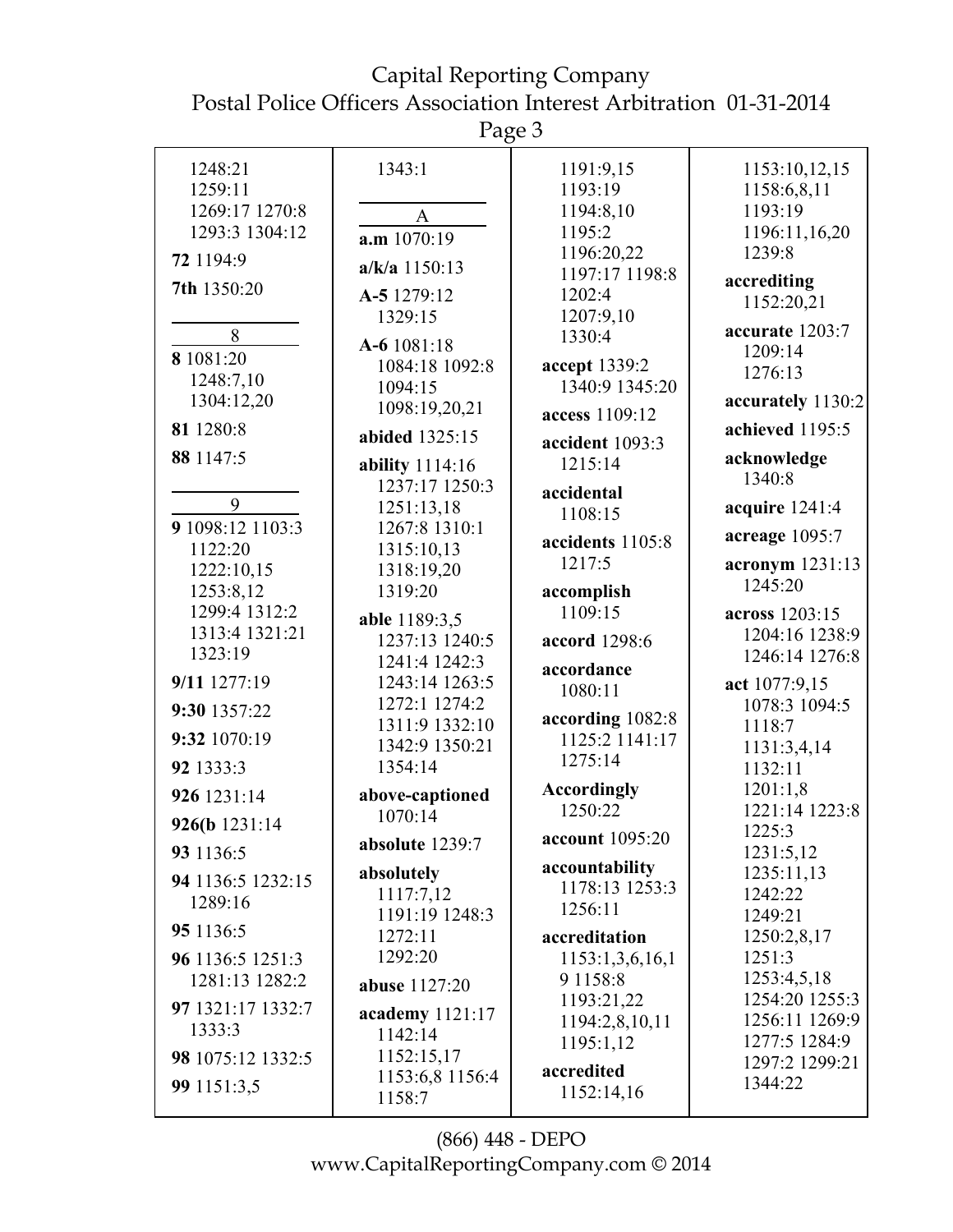Page 4

| 1346:13            | 1213:9,17                        | 1126:1,5                           | <b>affixed</b> 1283:5           |
|--------------------|----------------------------------|------------------------------------|---------------------------------|
| acted 1217:10      | 1231:14                          | addresses 1170:19                  | afford 1115:9                   |
| acting 1075:13     | 1243:13 1244:9<br>1247:11 1254:5 | 1173:16                            | afforded 1346:8,9               |
| 1152:4 1345:6      | 1271:3 1287:14                   | adherence 1195:9                   | afternoon                       |
| 1347:3             | 1288:20                          | 1197:10                            | 1229:15 1231:4                  |
| action 1229:20     | 1290:17                          | adjourned 1358:3                   | 1281:20                         |
| 1309:20            | 1291:15 1298:3                   |                                    | 1285:10,11                      |
| 1318:16            | 1307:14 1308:4                   | admin 1141:21                      | 1352:8                          |
| 1320:5,22          | 1312:2,18,19                     | 1142:11                            |                                 |
| 1322:7 1346:21     | 1316:17,21                       | administered                       | afterwards<br>1323:8            |
| 1359:10,14         | 1318:2,19                        | 1312:20 1313:1                     |                                 |
| actions 1135:14    | 1320:9 1331:4                    | administration                     | against 1250:4                  |
| 1274:8 1328:7      | 1349:22                          | 1153:4,8                           | 1257:4                          |
|                    | 1350:2,8 1354:8                  | 1254:11                            | 1303:18,20                      |
| activation 1183:1  | add 1148:19                      | 1261:13                            | 1319:12                         |
| 1204:20            | 1253:1                           | administrative                     | 1346:21                         |
| active             | added 1256:10                    | 1109:9 1246:3                      | age                             |
| 1199:12,17,19,2    | 1286:12 1341:6                   | 1278:8                             | 1238:4,10,12,17                 |
|                    |                                  | administratively                   | ,18,19,20                       |
| 1200:4,6,10,17,    | addition 1171:21                 | 1232:22                            | 1239:3,4,19                     |
| 19 1201:14         | 1172:1 1190:7                    |                                    | 1241:2                          |
| 1270:14 1274:6     | 1217:3 1229:18                   | admissibility                      | agencies 1196:9                 |
| activities 1107:6  | 1296:19,21<br>1298:11            | 1235:18                            | 1225:1 1232:20                  |
| 1124:21            |                                  | admit 1340:12                      | 1241:17 1244:3                  |
| actual 1157:22     | additional 1153:7                | 1349:1                             | 1317:4 1344:20                  |
| 1165:4 1171:18     | 1188:19 1191:7                   | advance 1257:6                     | 1345:21 1348:7                  |
| 1234:17 1249:4     | 1194:7 1205:21                   | advanced 1093:12                   | agency 1094:6                   |
| 1278:15            | 1213:18<br>1256:15               | 1190:11,12                         | 1100:20                         |
| 1298:17            | 1257:2,16                        | 1191:13                            | 1105:18                         |
| actually 1097:8    | 1258:1 1280:12                   |                                    | 1135:19                         |
| 1099:4 1113:16     | 1309:19 1310:1                   | advantage 1274:1<br>1322:5 1324:14 | 1145:11                         |
| 1126:19 1138:6     | 1342:22                          |                                    | 1153:20 1154:2                  |
| 1142:2 1155:16     | <b>Additionally</b>              | advisor 1228:20                    | 1159:4 1164:5                   |
| 1157:3 1162:13     | 1129:22 1158:5                   | <b>AED</b> 1202:3                  | 1201:10 1223:4                  |
| 1163:8 1165:8      |                                  | affect 1120:20                     | 1234:14 1239:7<br>1273:18       |
| 1169:9,15,18       | add-on 1341:13                   |                                    | 1327:14 1328:9                  |
| 1172:6             | address 1089:19                  | affecting $1123:2,3$               | 1339:7 1346:3                   |
| 1174:3,11          | 1119:5 1200:9                    | affidavit 1179:2                   |                                 |
| 1175:16 1176:7     | 1214:12                          | affirmed                           | agent 1121:1                    |
| 1177:15            | addressed                        | 1230:17,21                         | 1241:1 1243:15                  |
| 1194:18<br>1201:10 | 1112:18                          | 1290:13                            | 1248:12 1293:9<br>1294:8 1295:8 |
| 1207:15            | 1125:22                          | affix 1308:5                       |                                 |
|                    |                                  |                                    | 1331:6 1347:3                   |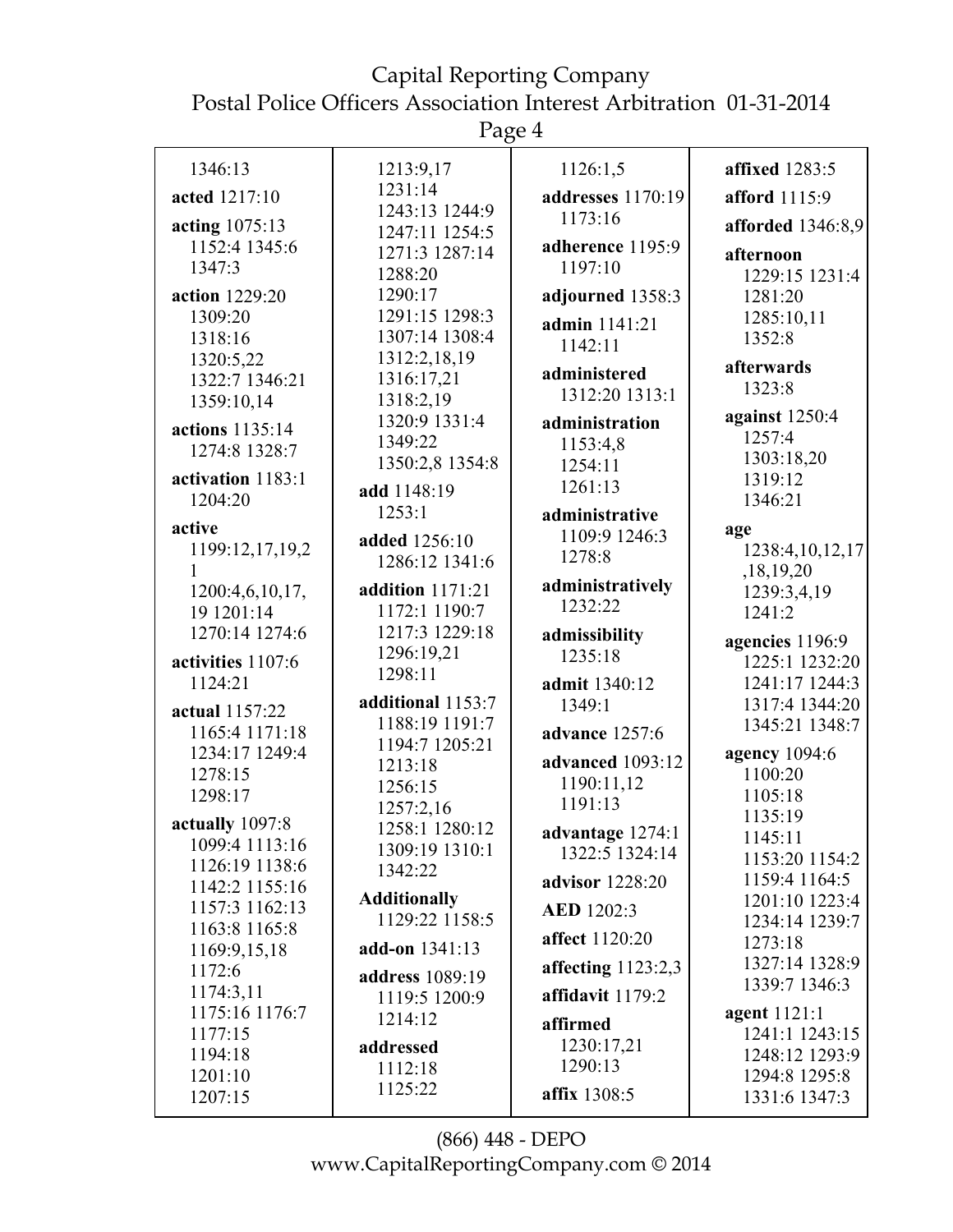Page 5

| agents 1089:15    | aircraft             | 1263:19                | annual 1154:8,11   |
|-------------------|----------------------|------------------------|--------------------|
| 1232:11           | 1271:18,19           | 1266:12                | answer 1140:1      |
| 1234:21           | alarm 1183:1         | 1269:12                | 1182:6 1195:16     |
| 1239:18 1240:8    | 1204:19              | 1277:12 1282:6         | 1262:14            |
| 1241:14 1243:2    |                      | 1291:17,22             |                    |
| 1244:2,4,9        | alcohol 1089:17      | 1349:21                | 1264:5,10          |
| 1245:3 1246:5     | 1259:17              | 1359:8,11              | 1306:6             |
| 1249:7,17         | <b>Alexandrovich</b> | ambit 1264:22          | answered 1211:3    |
| 1250:15           | 1071:18              |                        | anthrax 1075:17    |
| 1252:17           |                      | amended 1250:17        | 1277:20            |
| 1263:22           | aligned 1084:5       | 1253:2 1285:14         |                    |
| 1265:8,10         | all-day 1174:19      | 1327:22                | anticipate 1096:7  |
| 1266:18 1287:5    | all-hands 1143:14    | 1353:18                | anybody 1271:22    |
| 1292:21           | all-inclusive        | 1357:4,5               | anymore 1356:18    |
| 1296:3,4,9        | 1265:13              | amending 1354:8        | anyone 1272:10     |
| 1315:5,6,13       |                      | 1357:3                 | 1274:16            |
| 1330:22           | allocated 1278:19    | amendment              |                    |
| 1331:8,9          | allowed 1218:1       | 1256:10                | anything $1164:19$ |
| 1344:22 1345:7    | 1271:13              | 1257:13 1287:1         | 1183:22            |
| aggregate 1328:1  | 1278:17 1326:7       | 1288:5,12              | 1189:17 1199:4     |
|                   |                      | 1309:22 1310:4         | 1214:17            |
| ago 1262:11       | allowing 1274:5      |                        | 1236:21 1241:9     |
| 1279:2 1289:11    | allows 1284:10       | amendments             | 1265:18,21         |
| 1349:16,17        | alluded 1154:5       | 1253:3                 | 1291:14 1316:9     |
| agreed 1280:11,15 | 1185:3               | Amerithrax             | 1354:15            |
| 1283:8,12,15      |                      | 1075:17                | anywhere           |
|                   | alone 1329:8         |                        | 1291:14,19         |
| agreement 1136:6  | already 1074:1       | among 1220:10          | 1293:14            |
| 1261:12 1280:5    | 1134:2 1146:14       | 1312:14                |                    |
| 1281:11           | 1154:5,20            | 1317:19 1325:1         | apologize 1099:19  |
| 1282:14           | 1171:22              | amongst 1278:19        | 1128:6 1186:6      |
| 1283:10           | 1181:15 1185:3       | amount 1107:12         | 1301:20 1302:2     |
| agreements        | 1189:11,20           |                        | 1318:8 1324:3      |
| 1289:3            | 1233:21              | <b>Amtrak</b> 1225:7,9 | 1342:22            |
| ahead 1088:18     | 1240:12 1241:7       | analysis 1118:9        | apparently         |
| 1094:17 1168:4    | 1242:15              | 1161:7 1165:9          | 1324:2             |
| 1176:2 1222:20    | 1265:21              | analysts 1278:10       | appeal 1100:19     |
| 1231:1 1234:4     | alternatives         |                        |                    |
| 1245:22           | 1356:8               | and/or 1109:5          | appealed 1230:15   |
| 1253:14 1266:9    |                      | 1181:3 1224:4          | <b>Appeals</b>     |
| 1314:17           | am $1132:8,13$       | 1276:9                 | 1230:10,17         |
| 1341:17           | 1152:12              | <b>ANDERSON</b>        | appear 1085:10     |
| 1350:10           | 1154:10,14           | 1071:7                 |                    |
| aid 1202:3        | 1163:3,4             | <b>Angeles</b> 1244:5  | appeared 1217:9    |
|                   | 1242:20              |                        | appearing 1359:4   |
|                   | 1261:22              |                        |                    |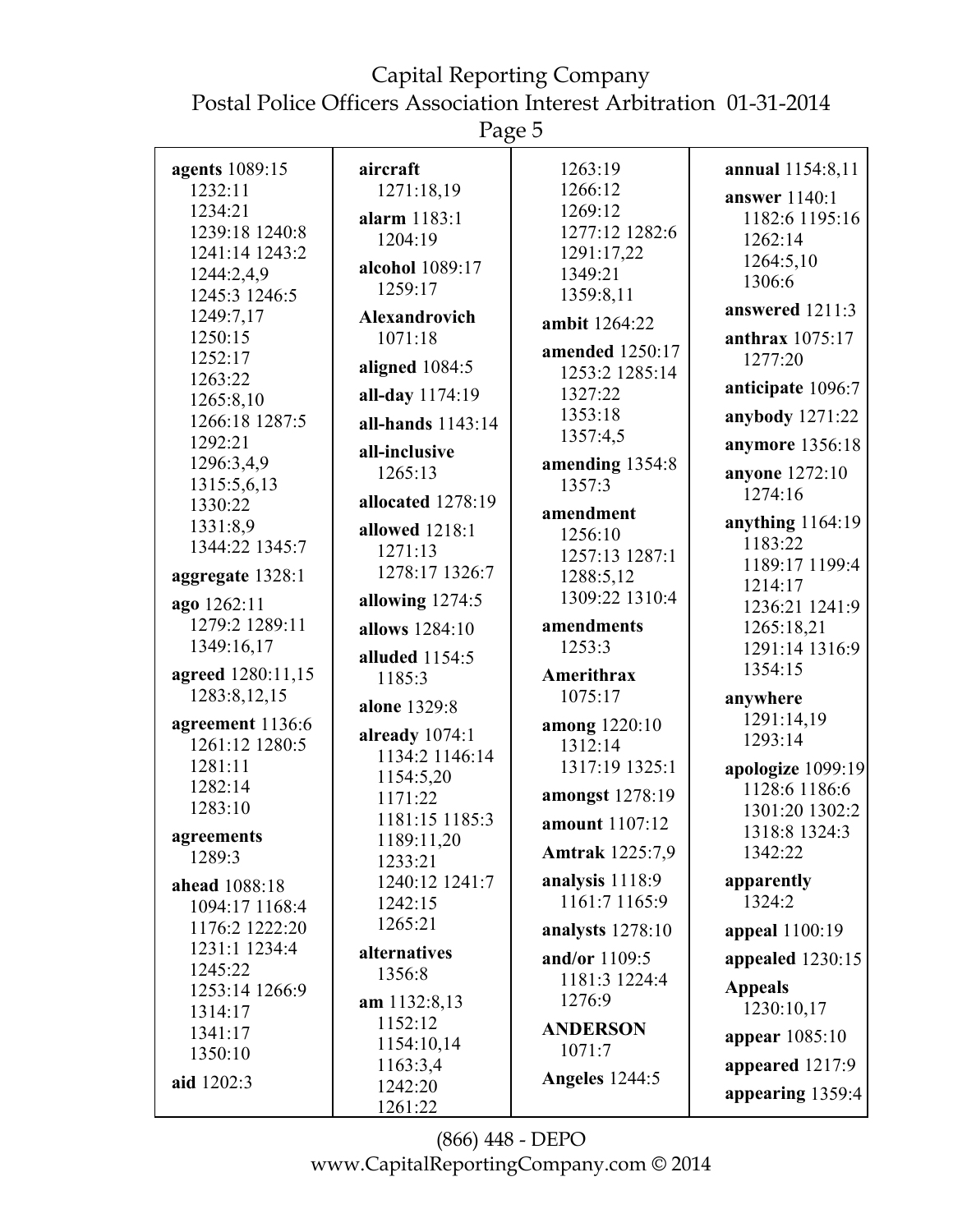# Capital Reporting Company

Postal Police Officers Association Interest Arbitration 01-31-2014

Page 6

| appears $1079:3$       | applying 1236:3             | apps 1301:21                     | 1139:2,7,17,20                |
|------------------------|-----------------------------|----------------------------------|-------------------------------|
| 1084:19                | 1246:20                     | April 1081:20                    | 1140:22 1141:6                |
| 1092:10                | appoint 1315:19             | 1147:5 1230:9                    | 1147:21                       |
| 1094:15 1104:9         | 1337:11                     | arbitration                      | 1148:10,12,16                 |
| 1109:22 1357:8         |                             |                                  | 1166:17,22                    |
| appellant 1100:20      | appointed<br>1135:12 1151:2 | 1070:1 1131:13<br>1221:10 1224:2 | 1167:4 1184:4,9               |
| 1101:2                 |                             |                                  | 1185:15,22                    |
|                        | 1227:14                     | 1265:20                          | 1186:4,14                     |
| appellant's            | 1238:10                     | 1288:19                          | 1195:16                       |
| 1100:8                 | 1240:22                     | 1289:1,10,13                     | 1197:21 1198:2                |
| 1101:6,20              | 1336:14                     | 1290:9 1300:4,9                  | 1208:15,18,22                 |
| appendix               | 1337:11                     | 1322:1,12                        | 1211:4,21                     |
| 1126:12,20             | appointment                 | 1352:18                          | 1212:1,6,10,12,               |
| applicability          | 1135:16 1239:3              | 1359:3,5                         | 14, 17, 18                    |
| 1089:4 1316:20         | 1240:19                     | arbitrations                     | 1214:1,11,13,21               |
|                        | appreciate                  | 1353:22                          | 1215:3,5,15,22                |
| applicable             | 1195:14                     | arbitrator                       | 1218:12,15                    |
| 1236:22                |                             | 1072:20                          | 1219:1,3,6                    |
| 1336:18                | apprehend 1109:2            | 1073:2,7                         | 1220:3                        |
| application            | 1214:5,6                    | 1079:11                          | 1222:14,18,20                 |
| 1107:18 1284:2         | apprehending                |                                  | 1224:9,15,16,17               |
| 1336:13                | 1080:16                     | 1083:12,15,20,2                  | 1226:11                       |
|                        |                             | 2 1084:11,20                     | 1243:18                       |
|                        |                             |                                  |                               |
| applications           | approach 1197:3             | 1085:2,4                         | 1245:19                       |
| 1339:2                 | 1204:10                     | 1088:16,18                       |                               |
| <b>applied</b> 1233:22 | appropriate                 | 1092:13                          | 1248:17,20<br>1261:18,21      |
| 1279:4 1298:10         | 1079:20                     | 1096:6,16                        |                               |
|                        | 1107:14                     | 1097:5,10,13                     | 1262:10,16                    |
| applies 1248:15        | 1136:18 1137:2              | 1098:14,19,20,2                  | 1263:7,14,17<br>1264:8 1266:3 |
| 1252:16,20             | 1139:11 1141:7              | 2 1099:2                         |                               |
| 1260:3                 | 1172:11                     | 1101:14                          | 1267:13,16                    |
| 1262:13,21             | 1197:11                     | 1102:1,10,18,22                  | 1268:12,20                    |
| 1264:14 1265:7         |                             | 1104:8                           | 1270:2 1274:14                |
| 1266:4 1284:4          | 1221:17,19<br>1223:14       | 1106:5,7,12,22                   | 1275:11,22                    |
| 1290:3 1297:3          | 1311:10                     | 1111:7,12,15                     | 1276:1,5                      |
| 1316:21                | 1319:19                     | 1112:4,8                         | 1281:16,19,21                 |
| apply 1089:4           |                             | 1116:12,22                       | 1284:22 1285:4                |
| 1229:12,14             | 1323:5,7,20                 | 1117:15                          | 1288:10,14                    |
| 1247:20                | appropriation               | 1119:10,11                       | 1290:5,6                      |
| 1252:19                | 1254:19                     | 1123:13                          | 1299:6,9                      |
| 1260:12,14             | approximately               | 1126:22                          | 1300:5, 12, 18, 22            |
| 1263:2                 | 1147:7 1152:2               | 1127:15                          | 1301:4,7,11                   |
| 1264:13,19             | 1329:20                     | 1130:15                          | 1304:16 1308:8                |
| 1272:12                | 1337:21                     | 1132:15                          | 1316:3,5,8                    |
| 1293:20 1337:6         | 1339:15                     | 1134:20 1137:7                   | 1321:6,9,12,14<br>1322:3,15   |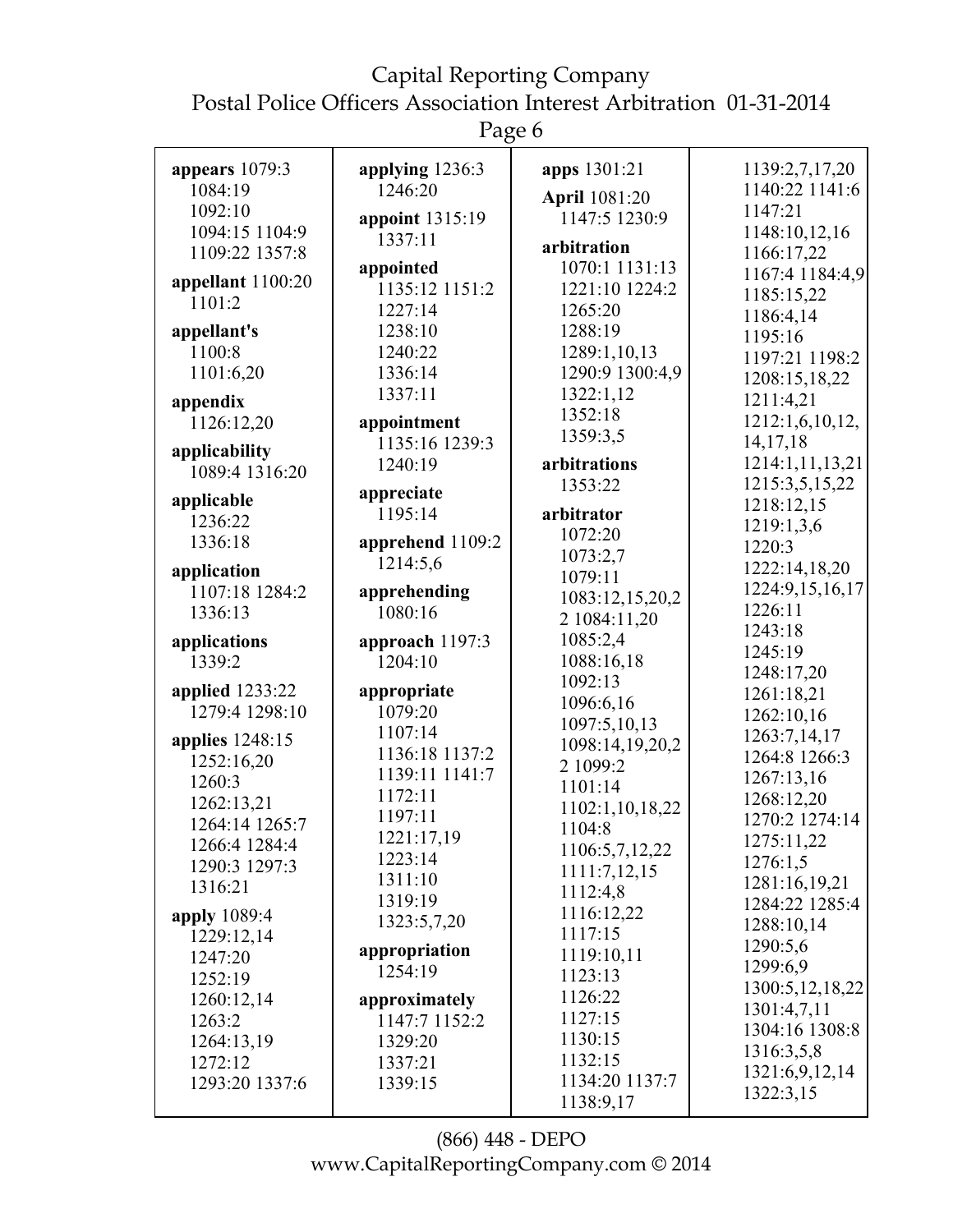Page 7

| 1323:15,16         | 1298:5,20                   | 1315:13 1319:6     | 1177:11,14            |
|--------------------|-----------------------------|--------------------|-----------------------|
| 1324:4             | 1300:1,16,19,21             |                    | 1191:10               |
| 1332:2,5,11,21,    | 1301:1,5,6,10               | arrive 1159:18     | 1227:15 1250:5        |
| 22 1333:1,9,12     | 1315:19                     | 1177:15            |                       |
| 1334:11            |                             | art 1214:7         | assigning $1172:16$   |
| 1344:3,6,9         | arguments<br>1318:13 1322:4 | articulate 1311:9  | assignment            |
| 1350:12,13,14      |                             |                    | 1190:10 1191:4        |
| 1351:4,7,11,15     | arises 1197:20              | articulating       | 1217:1                |
| 1352:4,14,17,21    | <b>Arlus</b> 1071:6         | 1096:8             | assignments           |
| 1355:3             | 1119:6 1122:3               | aside 1265:20      | 1080:10               |
| 1356:5,17,20       | 1123:13 1127:7              |                    | 1151:11               |
| 1357:16,19,20      |                             | aspect 1158:16     |                       |
|                    | 1128:1 1134:20              | 1186:9 1286:5      | 1166:2,5              |
| <b>Arbitrators</b> | 1225:18                     | aspects $1213:3$   | 1177:3,6,10,17        |
| 1071:2             | 1349:15 1351:1              | 1287:17            | assimilate            |
| area 1081:7        | 1356:6                      | assault 1213:10    | 1107:18               |
| 1115:7,10,16       | armed 1091:13               |                    | assist 1105:10        |
| 1136:16            | 1124:22                     | assaulted 1202:20  |                       |
| 1154:19            | 1129:20 1200:7              | assaults 1218:6    | assistance            |
| 1155:10            | 1201:12 1273:2              |                    | 1079:18               |
| 1159:15            | 1275:3                      | assembly 1089:19   | 1105:11               |
| 1185:21            | arose 1100:17,18            | assertion 1248:3   | assistant             |
| 1198:20 1217:1     |                             | assessment         | 1076:1,14             |
| 1257:20            | arranged 1234:17            | 1134:6,7 1165:9    | 1091:9 1112:15        |
| 1271:18            | arrest 1082:14              | 1202:6 1206:12     | 1149:14 1150:6        |
| 1341:21            | 1086:20,21                  | 1347:7             | 1152:4                |
|                    | 1087:10                     |                    |                       |
| areas 1080:1       | 1090:4,6,8,13,1             | asset 1251:14      | associated            |
| 1092:1 1109:7      | 5 1093:4, 12, 22            | assets 1080:6      | 1078:13 1098:4        |
| 1111:5 1154:4      | 1094:3,9 1100:9             | 1081:5,9           | 1112:14               |
| 1168:10            | 1101:2 1105:10              | 1083:1,6,11        | 1124:20 1164:1        |
| 1190:22 1191:8     | 1109:5                      | 1086:2,4           | 1310:14               |
| 1213:10            | 1178:9,18                   | 1087:13,15         | <b>Association</b>    |
| arena 1161:4       |                             | 1090:3 1091:7      | 1070:6 1155:6         |
| 1209:19            | 1179:4 1214:7               | 1092:7 1095:19     | 1247:15               |
|                    | 1237:16 1319:2              | 1116:4 1118:14     |                       |
| aren't 1330:22     | 1321:3 1322:2               | 1139:15            | <b>assume</b> 1120:22 |
| argue 1097:2       | 1327:14                     | 1158:18            | 1164:8 1323:22        |
|                    | arrested 1217:6             | 1192:10            | 1351:1                |
| argued $1223:3$    | arresting 1080:16           | 1251:19 1254:7     | assumed 1251:2        |
| arguing $1268:13$  | arrests 1087:5              | 1258:6             | assuming $1120:21$    |
| argument           | 1251:10                     |                    | 1139:22 1140:1        |
| 1218:22            | 1255:17                     | assigned $1080:13$ | 1243:7 1333:10        |
| 1220:13,16,17      |                             | 1100:3 1107:5,9    | 1348:1                |
| 1226:3 1290:17     | 1267:2,10                   | 1109:7 1111:5      |                       |
| 1291:15            | 1309:15,16                  | 1151:5,8           | assurance 1195:2      |
|                    |                             | 1165:11            |                       |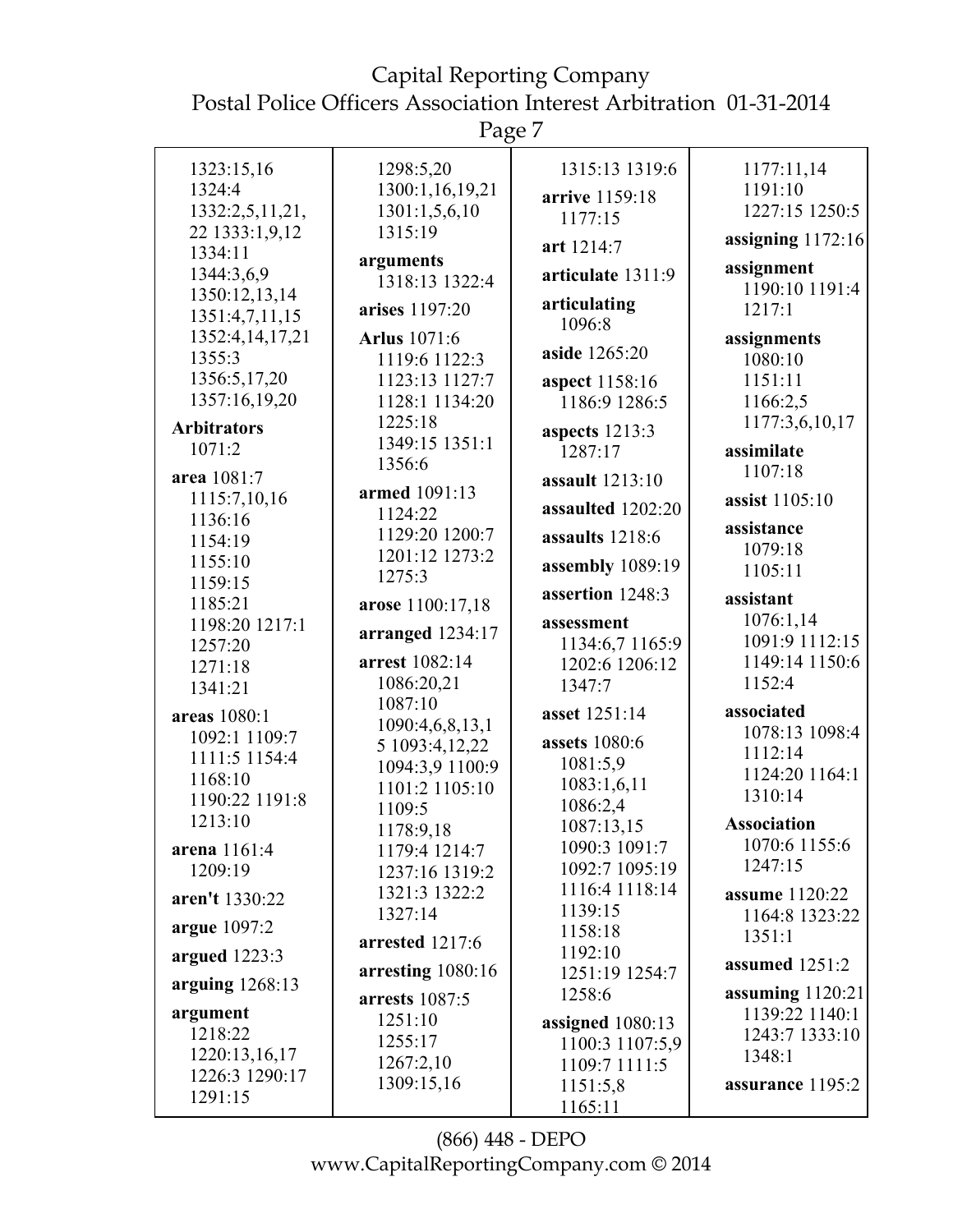Page 8

| attachment           | 1118:20          | authorizes 1314:9 | 1216:7 1320:14          |
|----------------------|------------------|-------------------|-------------------------|
| 1347:6               | 1197:10          | 1316:9,10         | badge 1328:13,22        |
| attempt 1345:1       | 1230:4,5         | automatically     | 1329:1,7                |
| attempted 1181:4     | 1249:14          | 1263:18           | <b>badges</b> 1108:21   |
| 1223:18              | 1250:11,12       | avail 1257:22     | 1116:6                  |
|                      | 1253:16          |                   |                         |
| attend 1143:19       | 1254:14,16       | availability      | ballistic               |
| 1171:20              | 1255:17          | 1231:5 1234:11    | 1207:8, 12, 14, 16      |
| attended             | 1256:20          | 1242:22 1351:2    | <b>bank</b> 1261:9      |
| 1143:15,18           | 1257:2,3,9       | available 1135:13 |                         |
|                      | 1259:21          | 1191:12           | bar 1308:6              |
| attending 1157:1     | 1270:18,19       | 1241:15           | bargaining              |
| attention 1110:18    | 1271:8 1272:10   | 1351:14           | 1266:2 1280:2,4         |
| 1122:20              | 1274:16,19,22    |                   | 1281:11                 |
| 1123:19              | 1280:14 1295:8   | average 1233:17   | 1283:1,7,13             |
| 1135:2,6 1266:7      | 1299:12,19,21,2  | avoid 1204:11     | 1289:3                  |
| 1343:15 1347:5       | 2 1300:1         | award 1221:4      | <b>barriers</b> 1109:13 |
| attorney 1220:6,7    | 1303:17          | 1222:8,9,10       |                         |
| 1228:4 1252:5,9      | 1306:8,19        | 1224:8 1288:19    | <b>Bartlett</b> 1143:13 |
| 1359:12              | 1307:13 1309:8   | 1289:1,10,13,14   | <b>base</b> 1220:20     |
|                      | 1312:10,17,18    | ,16,19,21         | 1226:4 1233:13          |
| attorneys 1228:14    | 1314:3 1315:3    | 1291:2,9          | 1243:3,6,14             |
| <b>Attorney's</b>    | 1319:15          | 1322:12           | 1244:11                 |
| 1345:19              | 1320:6,7         | 1323:10           | baseball 1352:17        |
| audio 1175:15        | 1325:11          | 1353:20           |                         |
| 1236:12              | 1344:22          |                   | <b>based</b> 1175:1     |
|                      | authorization    | aware 1107:20     | 1180:12 1193:7          |
| audit 1124:6,18      | 1305:21          | 1145:12           | 1201:19                 |
| 1129:3               | 1311:16,18       | 1247:14           | 1210:9,14,15            |
| <b>August</b> 1077:2 |                  | 1269:14 1279:9    | 1215:7 1216:16          |
| 1113:15              | authorize 1252:5 | 1281:7            | 1218:8 1234:13          |
|                      | authorized       | 1282:4,20         | 1259:11 1290:9          |
| AUO 1233:1,20        | 1254:20          | 1291:13,20,22     | 1295:20 1297:2          |
| 1243:5               | 1261:11          | 1300:2,17         | 1310:16,22              |
| authorities          | 1266:21 1267:2   | 1336:13           | 1311:19                 |
| 1249:19 1251:9       | 1271:3           | 1339:11           | 1318:13,14              |
| authority 1079:21    | 1272:15,20       | 1342:11           | 1324:1 1339:9           |
| 1082:14              | 1273:20          | away 1255:2       | 1341:9 1356:11          |
| 1086:21,22           | 1278:15          | 1328:4            | <b>basic</b> 1082:13    |
| 1087:17              | 1305:16          |                   | 1085:14 1100:8          |
| 1090:4,6,13,16       | 1306:13          | $\bf{B}$          | 1101:16,17,19,2         |
| 1093:11              | 1307:12 1319:2   |                   | $\theta$                |
| 1094:2,4,9           | 1326:12          | background        | 1102:2,3,7,10,1         |
| 1100:10 1101:2       | 1327:15          | 1098:16           | 8 1121:17               |
| 1108:21              | 1345:13          | 1127:19 1132:7    | 1142:14                 |
|                      |                  | 1199:3 1211:14    |                         |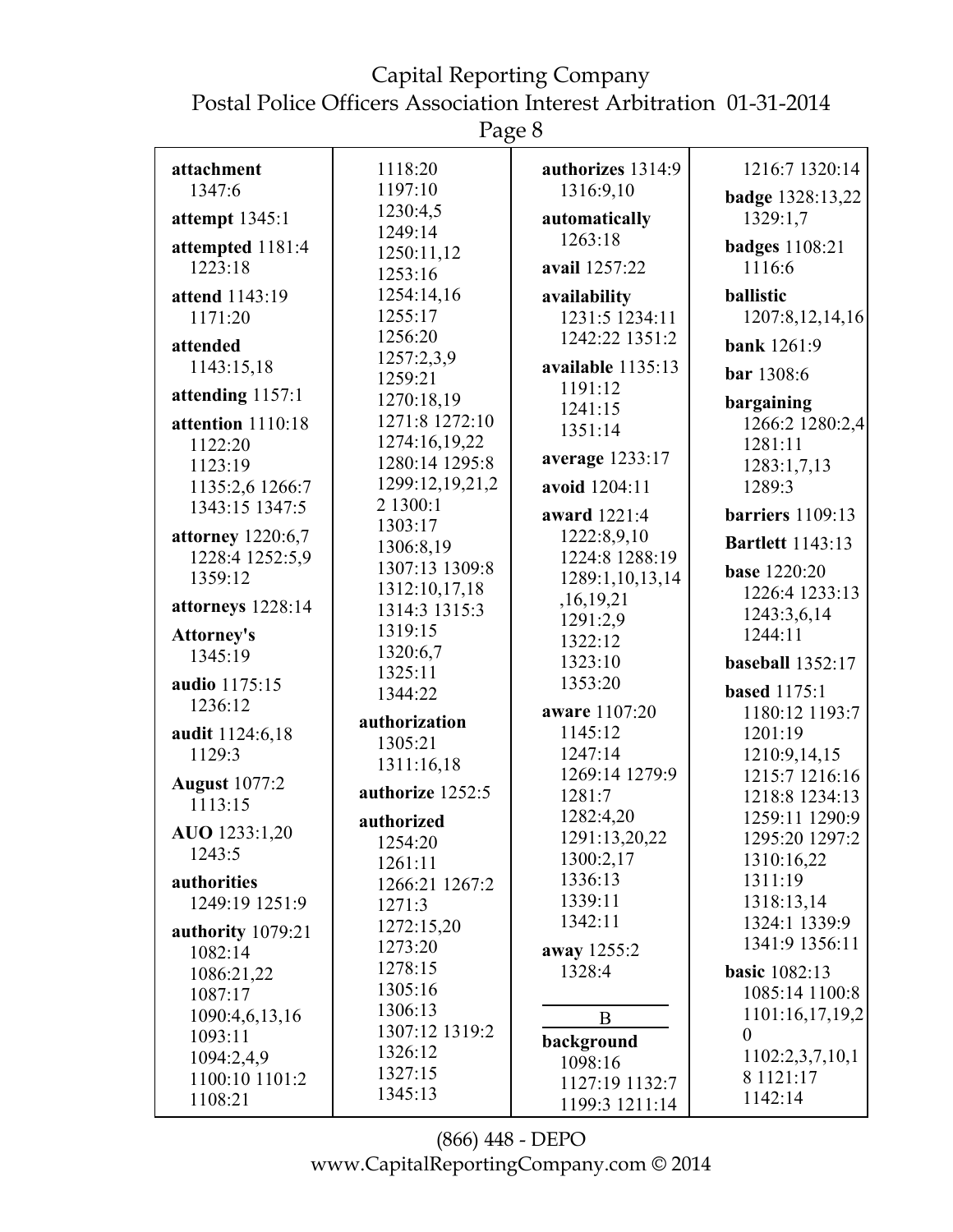Page 9

| 1149:15,16,18,1               | <b>baton</b> 1159:10  | 1138:2,20                | 1244:19,22             |
|-------------------------------|-----------------------|--------------------------|------------------------|
| 9 1151:4,18                   | 1187:8                | 1143:6 1151:7            | 1257:21 1265:9         |
| 1153:13                       |                       | 1158:1 1160:18           | 1270:19 1274:2         |
| 1154:6,11,21                  | beat 1080:14          | 1161:13                  | 1276:22 1287:6         |
| 1156:7,8,10,18                | beautiful 1176:16     | 1173:17 1177:4           | 1330:17                |
|                               |                       |                          |                        |
| 1157:6 1160:17                | became                | 1182:2 1211:11           | 1331:15                |
| 1161:18,19,21                 | 1075:11,12            | 1221:19                  | besides $1243:6$       |
| 1162:5,9,12                   | 1150:19               | 1256:19                  | 1271:6 1273:14         |
| 1164:5 1167:1                 | 1209:22 1213:7        | 1259:10                  |                        |
| 1169:5 1176:9                 | 1250:8                | 1260:15 1266:1           | best 1078:21           |
| 1177:1,16                     | become 1158:6         | 1276:13,15               | 1079:1 1115:18         |
| 1178:8 1182:15                |                       | 1282:22 1284:1           | 1196:15                |
| 1183:21                       | 1188:21 1190:8        | 1285:13,18               | <b>better</b> 1133:1   |
| 1184:2,16,17                  | 1210:6 1287:16        | 1289:9                   | 1137:13                |
| 1186:2,18                     | 1340:14               | 1290:2,14                | 1182:18                |
| 1187:21                       | 1341:11               | 1298:5 1307:20           | 1214:10                |
| 1190:12,13                    | becoming $1196:15$    | 1310:18 1317:1           |                        |
| 1191:14                       |                       | 1319:19                  | <b>betting</b> 1195:18 |
|                               | bed 1356:7            |                          | <b>beyond</b> 1114:17  |
| 1192:5,7                      | <b>begin</b> 1220:5   | 1322:7,19                | 1155:14 1156:5         |
| 1199:1,22                     |                       | 1327:22                  |                        |
| 1207:2,6                      | beginning             | 1328:4,20                | 1260:22                |
| 1213:8,20,21                  | 1126:13 1135:3        | 1329:1,6                 | 1266:22                |
| basically 1151:9              | 1150:17               | 1330:2,14                | 1305:17                |
| 1152:19                       | 1179:18               | 1331:20                  | 1323:19 1350:9         |
| 1157:17 1165:2                | 1222:12               | 1334:19                  | biannual $1142:18$     |
| 1174:21 1175:7                | 1253:15               | 1336:21                  |                        |
|                               | 1272:18               | 1338:21                  | bike 1216:21           |
| 1178:2,8,17<br>1183:6 1185:22 | <b>begins</b> 1179:18 | 1341:9,18                | <b>binder</b> 1138:3   |
| 1186:16 1192:1                |                       | 1342:14                  | 1148:12                |
|                               | <b>behalf</b> 1070:20 | 1356:22 1357:2           | 1222:12                |
| 1194:5,13                     | 1071:5,10             |                          | 1269:18                |
| 1200:8 1204:6                 | 1217:11               | <b>believed</b> 1319:1,7 | 1334:18                |
| 1205:2,6                      | behavior              | <b>Belman</b> 1353:4,12  | 1349:10                |
| 1217:10                       | 1171:10,11            | 1354:3,14                |                        |
| 1224:11 1246:7                |                       | <b>Belman's</b> 1354:19  | <b>binders</b> 1122:18 |
| 1255:5 1259:12                | behavioral 1165:9     | 1356:14                  | 1349:7                 |
| 1260:13 1270:1                | <b>behind</b> 1084:18 |                          | biohazard              |
| 1285:15                       | 1148:8,9 1222:9       | beneath $1349:9$         | 1075:22                |
| 1316:13                       | 1225:12 1281:9        | benefit 1287:8           | <b>bit</b> 1098:16     |
| 1324:14                       | <b>belief</b> 1337:2  | 1321:6 1331:22           | 1127:1 1149:17         |
| <b>basis</b> 1107:4           |                       | 1332:17                  | 1153:12                |
| 1112:22                       | <b>believe</b> 1088:3 |                          | 1154:3,18              |
| 1142:18                       | 1121:8,10             | benefits $1125:1$        |                        |
| 1254:18 1301:2                | 1122:12               | 1222:16,22               | 1156:11,17             |
|                               | 1127:13 1133:8        | 1224:3                   | 1160:14,17,19          |
| 1345:8                        | 1137:20               | 1238:16,22               | 1161:1,8               |
|                               |                       |                          |                        |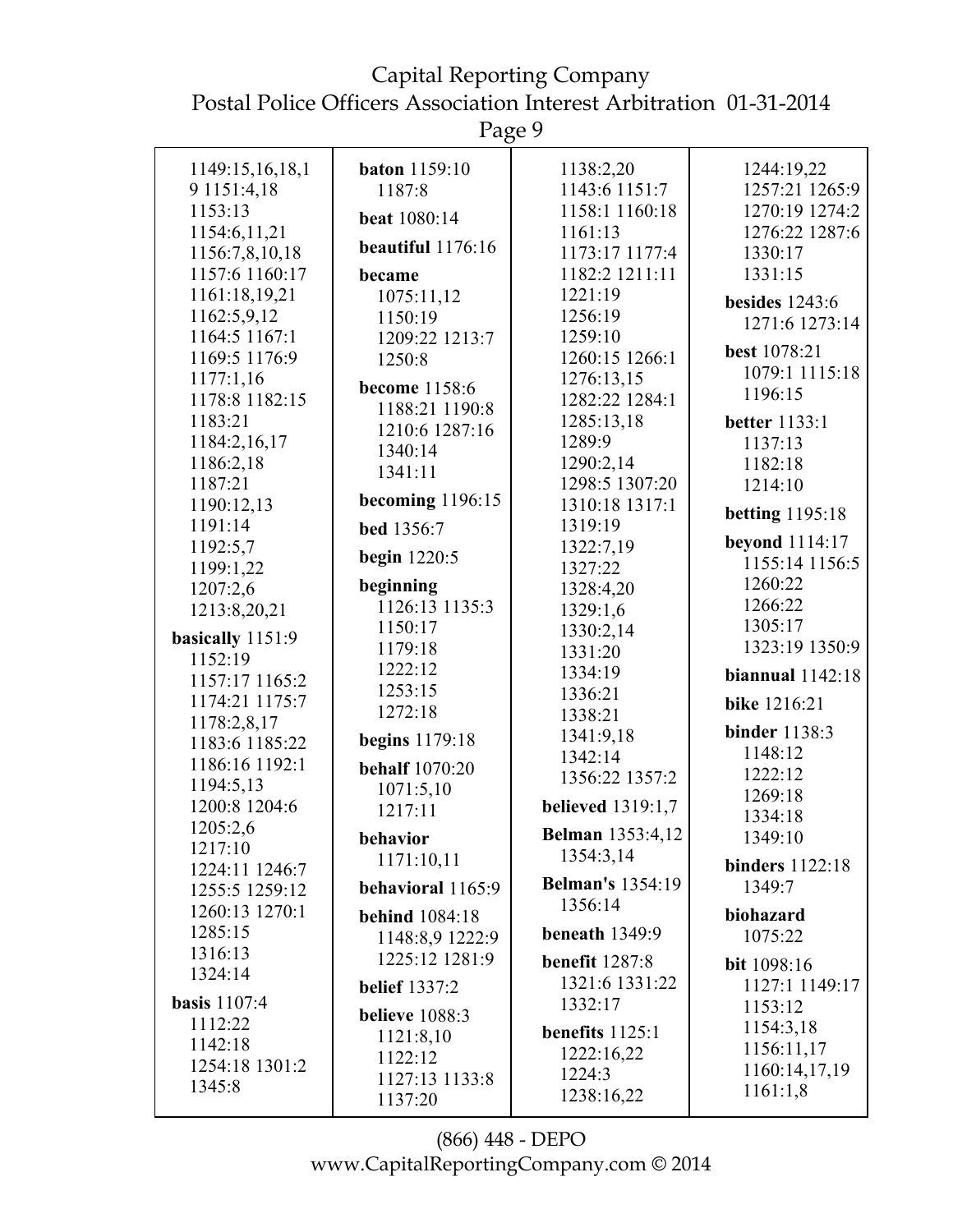Page 10

| 1163:20                                                                                        | 1296:5,8                                                                                   | 1074:5 1077:12                | 1303:11                                                                                           |
|------------------------------------------------------------------------------------------------|--------------------------------------------------------------------------------------------|-------------------------------|---------------------------------------------------------------------------------------------------|
| 1164:3,10,13,18                                                                                | 1299:12                                                                                    | 1078:1 1081:15                | 1353:18,19                                                                                        |
| 1165:3,5,11                                                                                    | <b>Bob</b> 1304:14                                                                         | 1082:1                        | 1355:15 1357:8                                                                                    |
| 1166:2,3,10                                                                                    | 1350:12                                                                                    | 1084:17,22                    | briefly $1075:6$                                                                                  |
| 1167:21                                                                                        |                                                                                            | 1085:5                        | 1090:22                                                                                           |
| 1168:15,19,20                                                                                  | <b>body</b> 1152:21                                                                        | 1088:14,17,19                 | 1097:22                                                                                           |
| 1170:1                                                                                         | 1309:22                                                                                    | 1092:16,18                    | 1150:15 1196:1                                                                                    |
| 1171:5,17                                                                                      | <b>Bolger</b> 1150:3                                                                       | 1093:15                       | 1231:16                                                                                           |
| 1172:8 1176:8                                                                                  | <b>book</b> 1077:18                                                                        | 1097:16                       | 1248:14                                                                                           |
| 1181:12 1183:7                                                                                 | <b>books</b> 1072:20                                                                       | 1098:21 1099:9                | 1270:10 1284:8                                                                                    |
| 1192:3,5 1220:7                                                                                |                                                                                            | 1101:10                       | 1355:2                                                                                            |
| 1231:11,21                                                                                     | boost 1292:9,10                                                                            | 1102:12                       | <b>briefs</b> 1291:14                                                                             |
| 1237:21 1254:4                                                                                 | bootstrapping                                                                              | 1103:1,10                     |                                                                                                   |
| 1259:1 1281:3                                                                                  | 1303:14                                                                                    | 1104:11                       | bring $1167:6$                                                                                    |
| 1294:16,17<br>1298:4 1318:3                                                                    | boss 1126:7                                                                                | 1106:6, 10, 13, 16            | 1209:17 1271:4                                                                                    |
| 1332:7                                                                                         |                                                                                            | ,17<br>1111:9,10,14,16        | 1272:1 1275:7                                                                                     |
|                                                                                                | <b>bottom</b> 1092:11                                                                      | 1112:6,10                     | <b>broad</b> 1086:3                                                                               |
| <b>B-I-T</b> 1149:17                                                                           | 1105:22                                                                                    | 1113:19                       | 1091:22 1092:4                                                                                    |
| 1160:19                                                                                        | 1106:8,10<br>1107:15 1108:8                                                                | 1117:16                       | 1118:16,19                                                                                        |
| <b>Bivens</b> 1346:11                                                                          | 1109:22 1110:1                                                                             | 1119:1,4 1122:3               | 1191:5 1211:18                                                                                    |
| <b>Bjork</b> 1071:4                                                                            | 1123:6 1135:3                                                                              | 1125:3,14                     | 1213:4 1276:19                                                                                    |
| 1085:4 1101:14                                                                                 | 1280:16                                                                                    | 1131:18                       | broaden $1095:2$                                                                                  |
| 1102:1,10,18,22                                                                                | 1304:18 1307:1                                                                             | 1136:10,21                    | <b>broader</b> 1260:20                                                                            |
| 1212:1,6,10,12,                                                                                | 1335:13,20                                                                                 | 1137:16                       | 1261:16 1277:7                                                                                    |
| 14,18                                                                                          | 1348:9                                                                                     | 1146:13,19,22                 | brought $1157:3$                                                                                  |
| 1214:1,11,13,21                                                                                | <b>bound</b> 1136:8                                                                        | 1147:20                       | 1164:4 1266:7                                                                                     |
| 1215:3,5,15                                                                                    |                                                                                            | 1221:22                       | 1275:18                                                                                           |
| 1222:18,20                                                                                     | <b>bounds</b> 1136:12                                                                      | 1333:18                       | 1300:20                                                                                           |
| 1332:22                                                                                        | <b>Bowers</b> 1072:3                                                                       | <b>branch</b> 1245:1          | 1346:21                                                                                           |
| 1351:15                                                                                        | 1073:6,7,10,15,                                                                            | 1250:10                       | 1351:18                                                                                           |
| <b>BlackBerries</b>                                                                            | 18 1074:6,8                                                                                | <b>breach</b> 1093:9          | BT 1149:19                                                                                        |
| 1242:1                                                                                         | 1078:2 1081:11                                                                             |                               | 1153:12,22                                                                                        |
| <b>blank</b> 1164:15                                                                           | 1088:20                                                                                    | breaches $1079:14$<br>1109:12 | 1154:19,20                                                                                        |
| <b>blanks</b> 1168:10                                                                          | 1097:17                                                                                    |                               | 1163:17 1192:2                                                                                    |
|                                                                                                | 1103:11                                                                                    | breadth 1216:8                | <b>build</b> 1164:22                                                                              |
| <b>blend</b> 1349:3                                                                            | 1216:1,7                                                                                   | <b>break</b> 1205:3           |                                                                                                   |
| <b>block</b> 1170:18                                                                           |                                                                                            | 1219:7                        |                                                                                                   |
|                                                                                                |                                                                                            | 1284:19,21                    |                                                                                                   |
|                                                                                                |                                                                                            | <b>brief</b> 1119:12          |                                                                                                   |
|                                                                                                |                                                                                            | 1194:4 1226:10                |                                                                                                   |
|                                                                                                | <b>BRAMESCO</b>                                                                            | 1284:9 1285:6                 |                                                                                                   |
|                                                                                                | 1071:11                                                                                    | 1301:10                       |                                                                                                   |
|                                                                                                |                                                                                            | 1302:7,18,19,22               |                                                                                                   |
| <b>blood</b> 1170:9<br><b>board</b> 1070:1<br>1238:9<br>1249:9,15<br>1250:10 1281:3<br>1292:22 | 1257:19 1261:3<br>1262:8 1333:14<br>1335:4,5 1336:1<br><b>boy</b> $1074:8$<br>1073:5,14,17 |                               | building $1075:4$<br>1109:11<br>1182:21<br>1183:10<br>1184:11<br>1187:19<br>1199:12<br>1254:12,22 |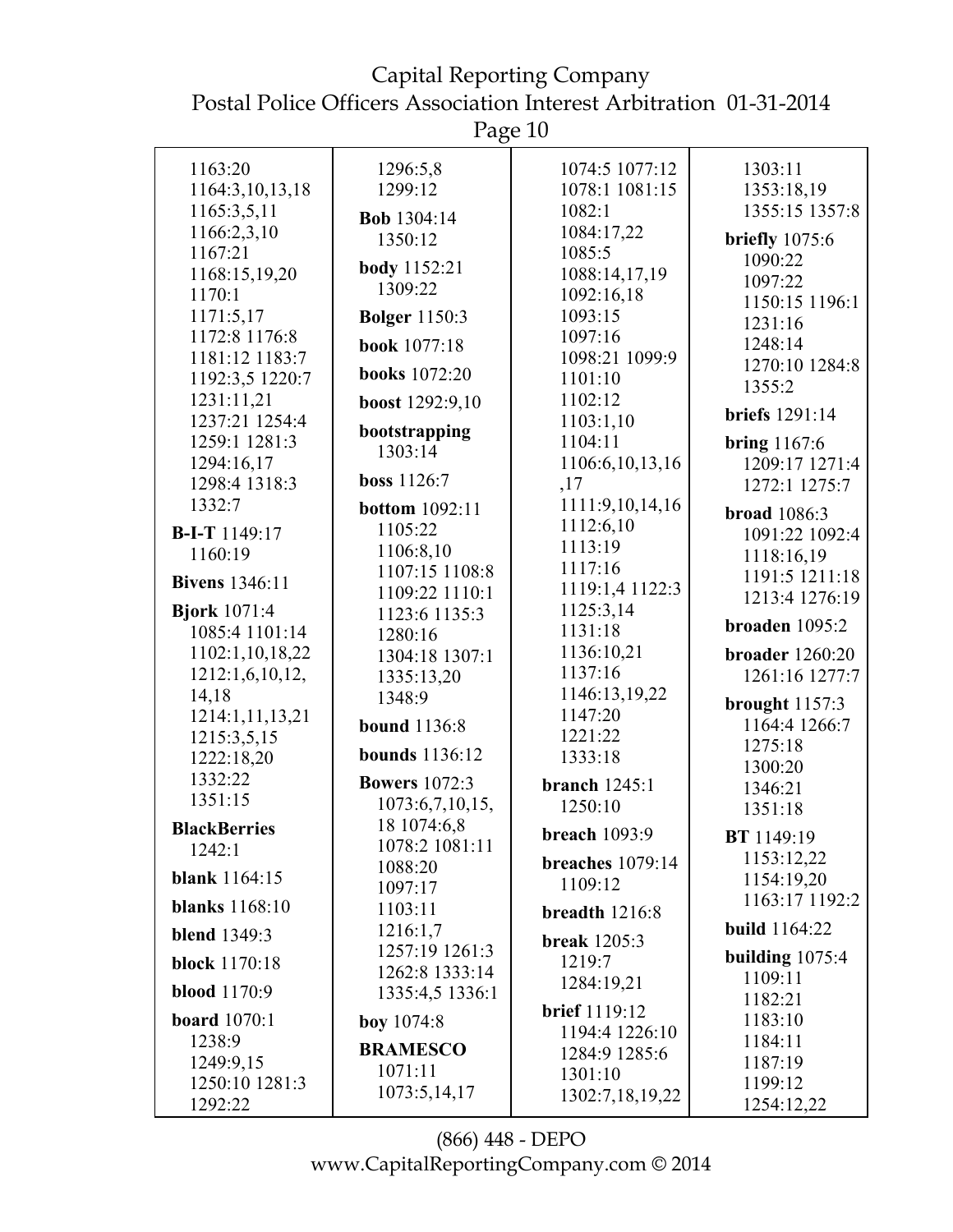Page 11

| 1260:17 1264:3             | 1151:17                | 1230:7 1237:9         | 1330:3             |
|----------------------------|------------------------|-----------------------|--------------------|
| 1273:21                    | 1227:12                | 1262:19               | central 1230:12    |
| buildings 1108:17          | careful 1133:21        | 1266:3,6              | 1267:18            |
| 1254:6                     | 1134:1                 | 1268:15,18<br>1296:13 | centric 1144:13    |
| burglary                   | <b>Carrero</b> 1303:20 | 1303:19               | certain 1108:19    |
| 1178:10,12                 | carriage 1271:9        | 1319:11               | 1135:14 1145:9     |
|                            | 1272:3                 | 1320:15,20            | 1168:10 1187:2     |
| $\mathcal{C}$              |                        | 1321:2 1323:4         | 1201:17            |
|                            | carried 1325:12        | 1324:2                |                    |
| c) $(2\ 1256:5$<br>1313:15 | carrier                | 1345:20,22            | 1233:14            |
|                            | 1115:1,14,18           | 1347:2 1350:21        | 1239:13            |
| 1314:12,13                 | 1178:4 1337:16         |                       | 1255:18            |
| 1315:3,11                  | 1338:15                | 1351:3                | 1270:12,14         |
| 1316:8                     |                        | cases 1094:10         | 1284:10            |
| c) $(3\ 1256:7)$           | carriers 1115:17       | 1107:4 1151:11        | 1303:15 1311:5     |
| 1299:14,15                 | carrier's              | 1213:12 1217:8        | 1323:16            |
| 1301:6                     | 1115:2,15              | 1237:7,9,10           | 1324:16            |
| c) $(3)B$ 1299:20          | carries 1080:9         | 1322:15               | 1346:17 1347:2     |
|                            |                        | 1346:11               | 1348:6,7           |
| cabin 1271:18              | carry 1108:21          | casing 1310:20        | certainly 1076:13  |
| calendar                   | 1242:2 1255:17         |                       | 1080:19,20         |
| 1161:17,19,20              | 1259:15                | cast 1170:8           | 1086:9 1087:7      |
| 1162:5 1351:18             | 1266:19                | categories            | 1090:8 1102:16     |
| calendars 1163:9           | 1270:13,16             | 1249:12               | 1117:12            |
|                            | 1271:6,11,15,17        | category              | 1134:1,14,15       |
| California                 | 1272:15                | 1139:12,13            | 1140:18,19         |
| 1230:12                    | 1273:11                | 1140:14               | 1142:4             |
| calisthenics               | 1274:2,16              | 1166:19               | 1144:16,20         |
| 1176:15                    | 1275:1,6,10            |                       | 1145:1 1211:20     |
|                            | 1276:7 1284:11         | cause 1237:15         | 1233:15            |
| canvassing                 | 1325:21                | 1295:14               | 1237:17            |
| 1155:21                    | 1326:4,7,12            | 1318:15,16            | 1241:18 1248:2     |
| capacity 1207:18           | 1327:15                | CDD 1150:13           | 1260:17 1261:6     |
| 1217:7 1228:12             | 1328:9, 13, 14, 19     | 1152:14 1153:9        | 1287:5 1289:17     |
| 1236:15                    | carrying $1105:4$      | 1157:9,11             | 1326:5 1356:10     |
| <b>Capital</b> 1070:17     | 1251:10                | 1196:12               |                    |
|                            | 1266:20 1274:6         |                       | <b>CERTIFICATE</b> |
| captain $1075:4$           | 1325:16 1328:8         | CDU 1150:13           | 1359:1             |
| 1076:17                    |                        | 1152:14               | certification      |
| car 1206:1,3               | carved 1309:21         | 1196:12               | 1194:12,13         |
| care 1275:12               | cascading 1102:7       | cell 1356:18          | certified 1152:12  |
| career 1091:4              | case 1100:3            | center 1075:1         | 1153:17,21         |
| 1149:14                    | 1101:12,13             | 1114:21 1117:9        | 1154:1,14,16       |
|                            | 1175:1 1209:5          | 1150:3 1196:4         | 1181:21 1182:3     |
| 1150:7,11,12               | 1217:12 1224:1         |                       | 1188:17,18,21      |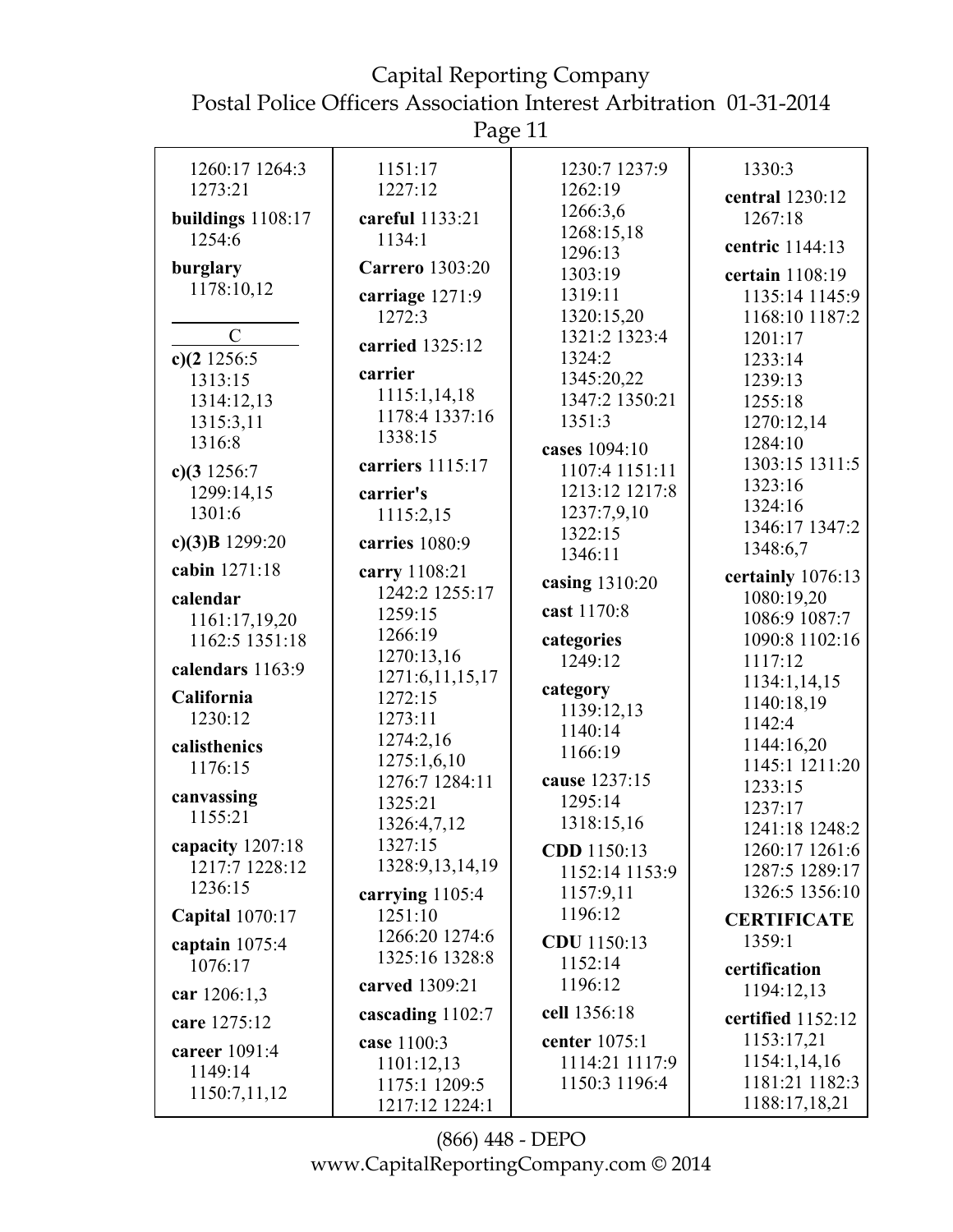# Capital Reporting Company

Postal Police Officers Association Interest Arbitration 01-31-2014

Page 12

| 1189:12             | 1077:1 1089:5          | circuitous 1297:9  | classes 1154:18,19 |
|---------------------|------------------------|--------------------|--------------------|
| certify 1153:19     | 1091:10 1126:4         | circulate 1350:22  | classifiable       |
| 1359:4              | 1142:6 1143:13         | 1351:13            | 1099:13,21         |
|                     | 1149:14 1150:7         |                    |                    |
| cetera 1307:10      | 1152:4 1343:12         | circumstances      | classification     |
| CFR 1135:9          | charges 1112:15        | 1268:14            | 1077:11            |
| 1259:11 1263:4      |                        | 1309:18            | 1078:18            |
| 1301:21 1303:5      | <b>Charles</b> 1322:14 | 1310:17 1311:5     | 1080:22            |
| 1304:2 1316:12      | chart 1078:15          | CIs 1209:2         | 1081:16,19         |
|                     | 1082:11                |                    | 1082:13            |
| chain 1306:17       | 1141:11,12,22          | citation 1303:2    | 1084:2,4,14        |
| 1308:7              | 1142:3 1163:12         | citations 1217:9   | 1090:19            |
| <b>Chair</b> 1071:3 | 1168:9                 | cited 1303:19      | 1097:19            |
|                     |                        |                    | 1098:3,9           |
| challenge 1084:20   | check 1115:1,2,14      | 1304:11            | 1100:19            |
| challenged 1267:8   | 1195:19                | cites 1223:10      | 1103:15 1110:7     |
| challenges          | 1272:17,19             | cities 1244:5      | 1118:8 1139:11     |
| 1223:21             | chief 1124:7           |                    | 1140:6 1193:5      |
|                     | 1126:2,6               | citizen 1087:17    | 1211:10 1335:8     |
| change 1201:8       | 1127:10                | 1094:10 1101:3     |                    |
| 1245:8 1250:14      | 1128:13                | 1275:9,15          | classifications    |
| 1280:6,14           |                        | 1276:11 1325:9     | 1078:11            |
| 1281:6,7            | 1130:22                | citizens 1195:3    | 1211:20            |
| 1282:13,21          | 1136:22                | 1274:11 1345:1     | 1331:12            |
| 1283:16,18          | 1228:17,20             |                    | classified 1077:8  |
| changed             | 1229:1,2               | city 1118:19       | 1095:16            |
| 1243:2,16           | 1250:19,20             | 1121:6,12          | 1098:10            |
|                     | 1278:3,13              | 1216:9 1227:13     | 1100:12            |
| 1253:4 1273:22      | 1279:21                | civil 1085:20      | 1110:8,9           |
| 1280:9 1282:8       | 1312:21                | 1087:21 1093:2     |                    |
| 1283:4              | child 1177:9           | 1105:5 1109:4      | 1118:10,11         |
| changes $1123:1$    | 1190:16                | 1307:10            | classify 1082:19   |
| 1124:16             |                        |                    | 1117:21            |
| 1234:16 1279:9      | choose 1275:4          | claim 1355:6       | classifying        |
| 1280:14             | chooses 1256:3         | claimed 1298:9     | 1081:12            |
| 1282:20             | 1276:7 1299:21         | 1311:3             |                    |
| 1283:11             | chose 1256:22          | clarification      | classroom          |
| changing $1353:19$  |                        | 1142:7             | 1165:14 1166:7     |
|                     | <b>Chris</b> 1071:15   |                    | 1167:16 1171:7     |
| characterization    | 1332:20                | clarify 1138:13    | 1173:20            |
| 1127:12             | CI 1209:9,12           | clarifying 1248:17 | 1184:18            |
| characterized       | circuit                | class 1161:16      | clause 1324:15     |
| 1209:2              | 1230:10,16,19,2        | 1163:10            | clear 1084:12      |
| charge              | 1 1297:7,8             | 1167:15,18         | 1120:5             |
| 1074:12,16,17       | 1303:18                | 1172:13 1174:6     | 1184:13,14         |
|                     |                        |                    | 1185:15            |
| 1076:1,14           |                        |                    |                    |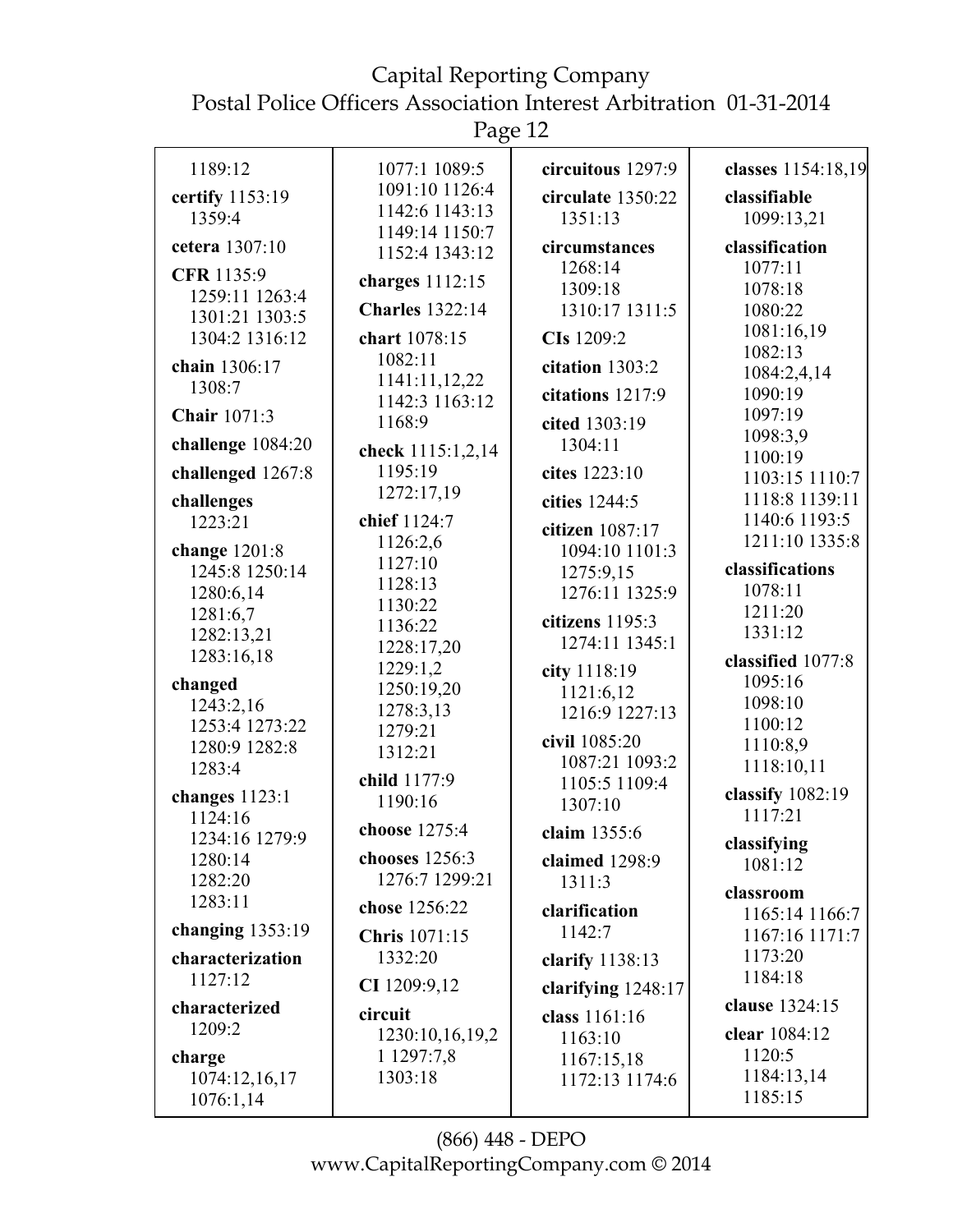Page 13

| 1186:7,14                  | 1281:11            | 1237:19 1250:4              | 1170:15              |
|----------------------------|--------------------|-----------------------------|----------------------|
| 1204:20,22                 | 1283:1,7,12        | committee                   | 1240:13              |
| 1205:4 1208:19             | 1289:3             | 1228:22 1229:3              | compared 1210:4      |
| 1223:7 1271:7              | collectively       | 1257:12,17                  | 1220:18 1221:6       |
| 1272:7                     | 1195:6             | common 1184:21              | 1222:4 1300:19       |
| clearance                  | college 1239:9     |                             | comparing 1097:3     |
| 1240:3,7,10                | colloquy 1138:12   | commonly 1080:1             |                      |
| 1241:3,5,6                 |                    | 1107:8,17<br>1204:4 1236:13 | comparison<br>1130:1 |
| clearer 1167:7             | colonel 1076:4     | 1343:19                     | 1209:8,15            |
| clearing 1183:11           | Columbia           |                             | 1218:19              |
| 1184:11                    | 1070:18            | Commonwealth                | 1223:17              |
| 1187:19                    | 1326:14,15         | 1217:11                     | 1224:21 1266:4       |
| clearly 1080:6             | 1359:17            | Communications              | 1284:2               |
| 1134:17                    | column 1162:2,11   | 1075:1                      | comparisons          |
| 1265:15                    | 1164:15 1167:2     | community                   | 1163:7               |
|                            | combination        | 1195:8 1216:4               | 1221:16,19           |
| clerk 1227:13              | 1080:14 1100:6     | comp 1151:14                | 1223:8,13            |
| 1337:17                    | 1107:21            |                             | 1225:3               |
| 1338:15                    |                    | Company                     |                      |
| clock 1242:11              | comes 1134:17      | 1070:17                     | compensate           |
| close 1090:15              | 1163:10 1242:4     | comparability               | 1233:9               |
|                            | 1267:20 1346:7     | 1221:1,12                   | compensated          |
| closely 1078:18<br>1320:20 | comfort 1284:21    | 1223:11                     | 1225:6               |
|                            | comfortable        | 1224:19                     | compensation         |
| closer 1180:13,14          | 1110:14,16         | 1225:11 1230:2              | 1224:22 1225:7       |
| code 1232:8,9              | 1122:13            | 1231:9 1244:20              | 1229:22              |
| 1235:9 1253:17             | coming 1179:1      | 1264:21 1265:7              | 1244:18,22           |
| codes 1308:6               | 1247:1 1333:17     | 1285:17                     | 1265:9 1285:13       |
|                            | 1338:19            | 1286:2,10                   | 1286:5               |
| collateral 1109:5          |                    | 1290:13<br>1291:16          | competitive          |
| collaterally               | command<br>1306:17 | 1292:17                     | 1340:13              |
| 1226:2                     |                    | 1294:12                     | 1341:13              |
| collect 1170:9             | commencing         | 1298:3,15,16                | compilation          |
| 1172:16 1173:6             | 1070:19            | 1300:9                      | 1138:4               |
| 1307:9 1308:9              | comment 1139:2     |                             |                      |
| collecting $1155:19$       | 1184:6 1209:13     | comparable                  | compile 1113:14      |
| 1170:10                    | 1356:6             | 1164:19 1209:9              | complaint 1230:8     |
| 1174:17                    | comments           | 1244:21,22<br>1245:11       | complement           |
| 1192:18,21                 | 1126:14            | 1246:11                     | 1278:16              |
| collective 1127:8          | commission         | 1247:13 1265:9              | complemented         |
| 1229:20                    | 1359:19            |                             | 1095:9               |
| 1262:20 1266:2             |                    | compare 1097:7              |                      |
| 1280:2.4                   | committed          | 1161:10                     | complete 1093:20     |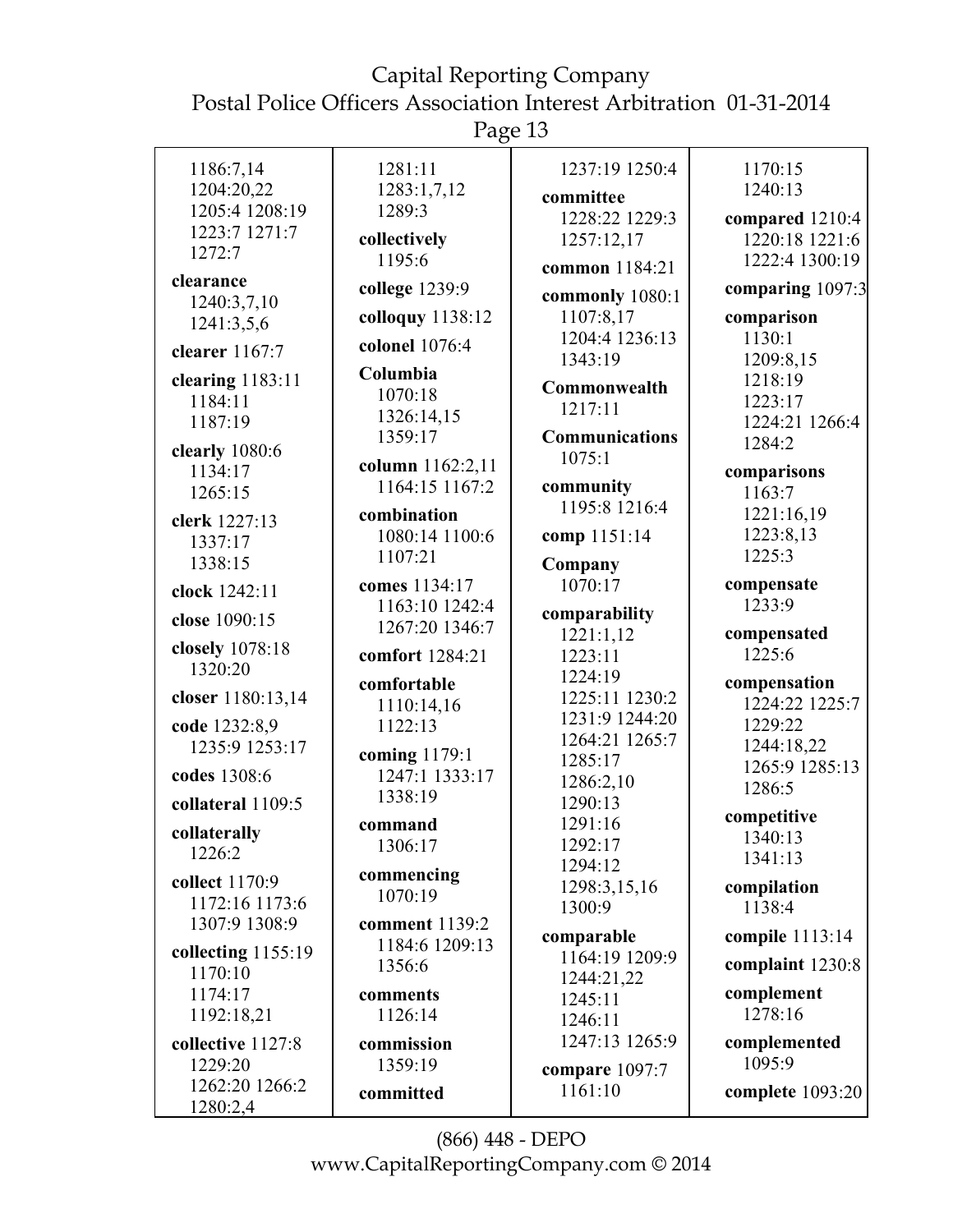Page 14

| 1166:6 1237:20                     | concerns 1155:12                        | 1280:12 1322:6                                 | 1303:13 1306:7                                      |
|------------------------------------|-----------------------------------------|------------------------------------------------|-----------------------------------------------------|
| completed<br>1186:18               | conclude 1193:5<br>1225:21              | confidential<br>1236:16                        | constitution<br>1324:15                             |
| completely<br>1187:22 1226:4       | 1357:21<br>concluded                    | confirmatory<br>1267:18                        | constitutional<br>1235:18                           |
| 1354:10<br>completion              | 1100:11<br>1223:13                      | confirmed<br>1332:15                           | consultant<br>1097:21                               |
| 1151:4 1153:22<br>complex 1230:7   | concludes<br>1218:16                    | conformance<br>1274:19                         | contain 1159:14<br>1181:6                           |
| 1237:8                             | conclusion 1098:7<br>1110:7,15          | confronting                                    | contained                                           |
| compliance<br>1195:5               | 1119:2 1122:16<br>1223:17               | 1212:4<br>confused 1275:12                     | 1147:13 1294:3<br>1295:4 1312:19<br>1315:11         |
| complicated<br>1225:15,19          | condition 1239:12                       | 1276:2<br>confusing 1294:16                    | container 1308:5                                    |
| component                          | conditions<br>1246:21                   | Congress 1233:6                                | containing 1095:8                                   |
| 1186:19 1200:7<br>1206:20          | 1270:14                                 | 1312:9,16<br>1315:2                            | contaminated<br>1308:2                              |
| components<br>1200:1,3,11          | conduct 1089:3<br>1161:3<br>1173:21,22  | congressional<br>1299:20                       | contends 1266:21<br>1267:21                         |
| 1244:11<br>comprehensive           | 1191:17<br>1192:17                      | 1313:21 1314:3<br>connection 1101:8            | content 1163:1,5<br>1164:3                          |
| 1129:2<br>comprised 1229:1         | 1201:22<br>1251:14                      | 1255:6 1289:4<br>consensual 1175:9             | contention<br>1268:1,7 1289:7                       |
| 1278:6<br>computer                 | 1254:22<br>1256:17 1257:3               | consider 1160:11                               | 1299:10,15                                          |
| 1173:7,8                           | 1258:21                                 | 1215:20                                        | contested 1318:20                                   |
| concealed<br>1270:13 1325:3        | 1259:14<br>1306:13 1310:2<br>1316:14,16 | considered<br>1082:19 1101:4<br>1220:14 1232:5 | context 1127:17<br>1128:3 1156:17<br>1231:22 1264:6 |
| concept 1221:12<br>1244:7          | 1318:4,6<br>conducted                   | 1309:15<br>1336:22 1337:3                      | continue 1229:7<br>1258:8                           |
| concern 1158:2<br>concerned 1137:9 | 1113:2,12<br>1156:2 1342:15             | consistent 1094:9<br>1101:2 1180:17            | continued 1157:2<br>1251:6                          |
| 1357:17                            | conducting                              | 1193:9 1221:8                                  | continuing                                          |
| concerning                         | 1080:18                                 | consistently                                   | 1107:15                                             |
| 1127:22                            | 1155:20,22<br>1171:12,18                | 1220:19                                        | continuum 1084:9                                    |
| 1223:15                            | 1174:1 1192:13                          | constables                                     | contract                                            |
| 1290:18<br>1339:10                 | 1201:20                                 | 1094:12                                        | 1077:9,15                                           |
| 1343:12                            | confer 1272:9<br>1274:15,21             | constitute<br>1070:13                          | 1078:3 1118:7<br>1131:3,4,14                        |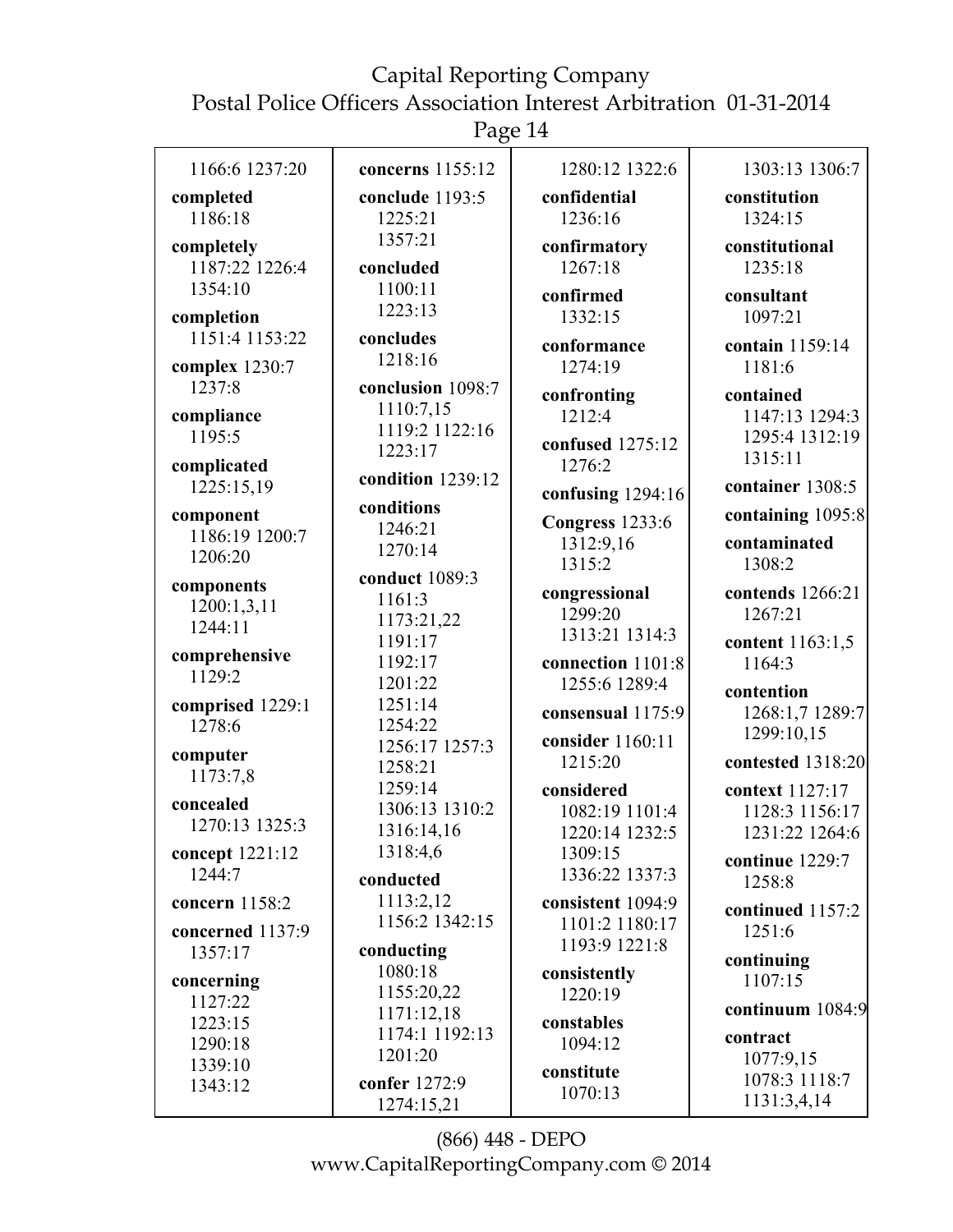Capital Reporting Company Postal Police Officers Association Interest Arbitration 01-31-2014

Page 15

| 1132:10           | 1119:22         | 0 1298:21          | 1312:7          |
|-------------------|-----------------|--------------------|-----------------|
| 1262:20           | 1120:1,2,3,10,1 | 1300:11,15,21      | costing 1353:13 |
| 1304:14           | 3,16 1121:2,4,7 | 1301:3 1307:8      | 1354:4,19,20    |
| 1353:22           | 1122:2,8        | 1308:5 1310:6      | 1356:9          |
| contracting       | 1125:11         | 1311:14,17         |                 |
| 1129:19           | 1126:11         | 1312:12,13,15      | costs 1124:20   |
|                   | 1132:20,21      | 1313:9, 10, 12, 13 | counsel 1074:3  |
| contractor 1227:5 | 1133:3,5,6      | ,15,18,19          | 1119:13 1137:1  |
| contracts 1078:7  | 1135:21         | 1314:1,7,12,22     | 1149:6 1193:13  |
|                   | 1138:22         | 1315:1,4           | 1226:18         |
| contrast 1161:10  | 1139:17         | 1316:22            | 1228:10,11,17   |
| 1240:13 1242:7    | 1142:12,21      | 1317:5,11,15       | 1229:2 1262:11  |
| contrasting       | 1143:4,5,10,19, | 1318:2,11          | 1285:7 1355:5   |
| 1241:10           | 20,21 1147:14   | 1320:11,18         | 1359:8,12       |
| control 1079:19   | 1152:9 1165:21  | 1321:4             |                 |
| 1089:5            | 1166:1 1181:10  | 1324:12,18         | counsel's       |
| 1093:3,13         | 1185:8          | 1325:4,16,21       | 1228:2,13       |
| 1095:7            | 1188:1,3,5      | 1326:16,21         | 1229:17         |
| 1109:11,16        | 1189:13 1191:9  | 1327:8 1328:11     | counterparts    |
| 1206:22 1255:8    | 1196:13,21      | 1329:19            | 1244:17         |
|                   | 1199:13         | 1330:10,19,20      | country 1130:12 |
| controlled 1080:1 | 1200:21         | 1331:1,6,7,10,1    |                 |
| 1108:17           | 1201:9,21       | 9,20 1335:9        | county 1094:7   |
| 1178:21           | 1202:3,8        | 1336:16,17,20      | 1105:17         |
| controls 1109:13  | 1203:3,4,8,9    | 1337:5,8           | 1107:22 1210:8  |
| 1172:17           | 1206:8 1207:22  | 1339:13            | 1216:9,13       |
| convenience       | 1214:8 1224:13  | 1340:1,4,12,14,    | couple 1141:10  |
| 1077:17           | 1234:3 1245:17  | 19 1341:8          | 1155:17         |
|                   | 1247:7,9,21     | 1342:2,3,6         | 1167:15         |
| conversations     | 1248:3 1256:6   | 1347:18            | 1176:21         |
| 1103:2            | 1269:16         | 1348:2,17          | 1179:19,20      |
| conversely        | 1276:12 1284:2  | 1356:22            | 1220:11 1231:6  |
| 1144:15           | 1285:17,19      | 1357:7,11,15,18    | 1251:4 1265:11  |
| conviction        | 1286:13,20      | corrected 1291:6   | 1272:7 1332:6   |
| 1134:11           | 1287:3,9,13     |                    | course 1111:18  |
|                   | 1288:17,18,21   | correctly 1128:7   | 1165:2,8,10     |
| cooperation       | 1289:7,14,19    | 1141:21            | 1168:13 1178:2  |
| 1307:11           | 1290:10         | 1175:14            | 1187:12         |
| copy 1302:9       | 1291:21         | 1195:13            | 1192:20         |
| 1318:7            | 1292:6,7,11     | 1263:19            | 1194:20 1211:6  |
| core 1127:3       | 1293:15         | correlate 1248:6,9 | 1213:19         |
|                   | 1294:6,7        | correlates         | 1233:18         |
| correct           | 1295:10,17      | 1171:14            | 1310:12 1352:6  |
| 1101:18,22        | 1296:13,14,20   |                    |                 |
| 1104:10,11        | 1297:13,14,16,2 | corresponding      | courseload      |
| 1113:22           |                 |                    |                 |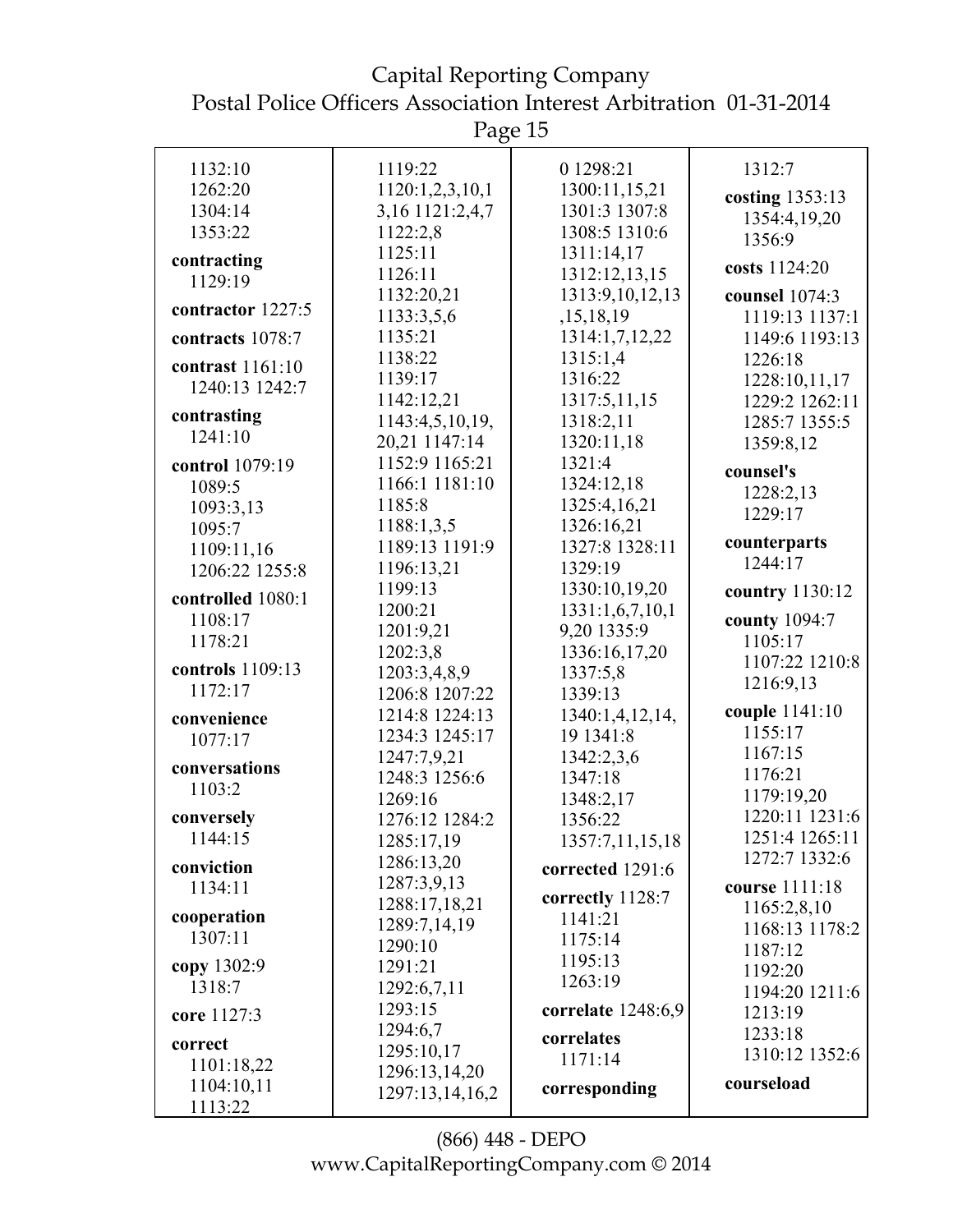Page 16

| 1162:10                       | 1182:22             | 1232:2,3,5,12                    | curiosity 1333:2             |
|-------------------------------|---------------------|----------------------------------|------------------------------|
| courses 1164:2                | 1246:10             | 1233:8,12                        | current 1074:10              |
| coursework                    | created             | 1234:1,11,12,17                  | 1145:10 1227:3               |
| 1173:15                       | 1161:15,16          | 1235:4,8,13,16                   | 1280:3 1281:10               |
|                               | 1192:6,8,12         | 1236:22                          | 1296:22 1326:2               |
| court 1093:2                  | 1194:14             | 1237:3,12                        | 1328:5,6                     |
| 1099:18                       | 1246:11             | 1238:1,8,14                      | 1338:14                      |
| 1217:14                       | 1250:11             | 1239:6 1240:4                    |                              |
| 1230:10,11,17,1               | 1287:20             | 1241:14                          | currently 1111:20<br>1150:11 |
| 8 1235:17                     | creates $1163:9$    | 1245:12                          |                              |
| 1236:2                        |                     | 1249:9,14,19                     | 1151:22<br>1153:11           |
| 1266:14,15                    | creating $1141:14$  | 1250:12 1251:8<br>1258:8 1276:22 | 1199:20 1227:4               |
| 1303:17                       | creature 1244:1     | 1277:1,6 1292:4                  | 1238:11,13                   |
| 1309:21                       | credentials         |                                  | 1278:22 1339:7               |
| 1320:10,21                    | 1273:6,9,12,20      | 1296:6,7<br>1307:10              |                              |
| 1321:22 1322:8                | 1274:6              |                                  | custody 1252:2               |
| courts 1107:17                | 1328:11,13,14,1     | 1309:20                          | 1315:15                      |
| court's 1268:11               | 9 1329:1,3,4,8      | 1330:15                          | customers 1317:3             |
| 1320:13                       |                     | 1331:13                          | cut 1278:18                  |
|                               | crime 1074:12       | criminals 1105:11                | 1284:17                      |
| <b>Covell 1322:17</b>         | 1077:1              | 1251:19                          | 1355:19                      |
| cover 1077:6,7                | 1169:17,18,19       | crisis 1277:20                   |                              |
| 1153:4,7 1169:6               | 1170:2,5,6          |                                  | cuts 1278:19                 |
| 1231:2                        | 1172:9,11,13,15     | criteria 1233:14                 |                              |
|                               | , 18, 19 1173: 2, 3 | 1273:15                          | D                            |
| coverage $1298:21$<br>1299:13 | 1178:12             | cross 1072:2                     | D.C 1070:9,16                |
|                               | 1202:7,12           | 1276:4                           | 1071:8,13                    |
| covered 1136:17               | 1213:18             |                                  | 1200:13                      |
| 1158:20,21                    | 1237:14 1267:3      | cross-                           |                              |
| 1189:14 1243:1                | 1311:6              | examination                      | D-11 1073:21                 |
| 1247:11                       | crimes 1105:8       | 1096:8 1119:13                   | 1077:19                      |
| 1287:15                       | 1151:14 1177:9      | 1137:10                          | 1079:4,6                     |
| 1289:2,6,11                   | 1212:21             | 1193:13 1285:7                   | 1090:10                      |
| 1297:4,15,17                  | 1215:14             | 1350:5                           | D-12 1073:21                 |
| 1298:8,20                     | 1217:21             | crowd 1093:3,13                  | 1088:7,14                    |
| covering $1182:21$            | 1227:22             | 1206:22                          | D-13 1073:22                 |
| 1275:18 1356:2                | 1237:18             | cruiser 1282:11                  | 1103:6 1111:3,9              |
| covers 1173:5,18              | criminal 1087:21    | culminates                       | 1134:19                      |
| 1317:18 1318:3                | 1151:10             | 1176:17 1178:8                   | 1146:20 1148:7               |
| covert 1236:9                 | 1160:22 1161:3      | culminating                      | 1179:10                      |
|                               | 1177:3,6,10,17      | 1179:4                           | 1212:7,12,13                 |
| CPR 1202:3                    | 1190:10             |                                  | 1334:19                      |
| create 1156:16                | 1192:13             | cumbersome                       | 1335:15                      |
| 1158:8 1163:9                 | 1227:16 1230:3      | 1233:1                           | D-2 $1073:18$                |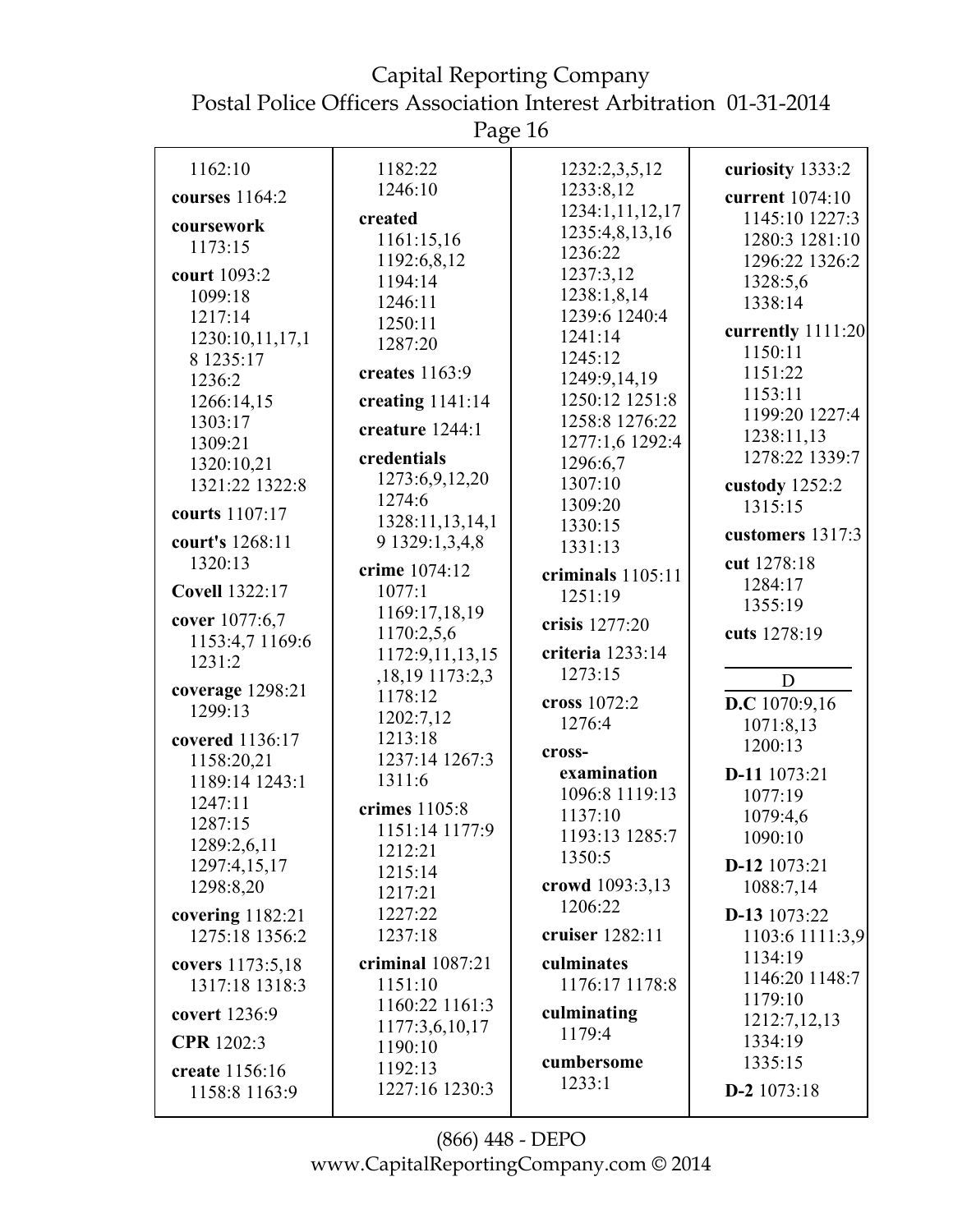Page 17

| D-3 1138:4                | 1189:4                           | 1290:10                 | 1293:12,13,14               |
|---------------------------|----------------------------------|-------------------------|-----------------------------|
| 1179:9,10                 | deal 1112:22                     | 1313:22                 | 1294:1,2 1295:4             |
| damage 1108:15            | 1198:20                          | 1318:12                 | definitional                |
|                           | 1206:18                          | 1320:2,10               | 1327:1                      |
| dangerous                 | 1210:20                          | 1321:11                 |                             |
| 1074:16                   | 1212:19                          | 1322:1,8 1323:2         | definitive 1099:14          |
| 1075:19,21                | 1229:17 1279:7                   | decisions 1081:19       | definitively                |
| 1076:6 1121:20<br>1190:14 |                                  | 1235:17                 | 1133:14                     |
|                           | dealing 1159:7<br>1201:5 1213:14 | 1265:20                 | 1225:21                     |
| date 1133:14              |                                  | dedicated 1162:3        | degree 1095:13              |
| 1147:3 1155:3             | deals 1171:8                     |                         | 1239:8                      |
| dates 1076:19             | 1175:7                           | deem 1295:13            | degrees 1299:18             |
| 1352:2                    | dealt 1229:21                    | deemed 1303:16          |                             |
| <b>David</b> 1072:3       | decals 1282:9,15                 | 1326:19                 | Delaware 1150:2             |
| 1073:6,10                 | 1283:4                           | defend 1347:2,3         | delivery $1153:5$           |
| 1074:8 1099:16            | <b>December</b>                  | defended 1229:19        | 1178:21 1179:3              |
| day 1166:9 1170:4         | 1133:10,12,13                    | defense 1084:8          | demands 1283:14             |
| 1174:22                   | 1151:5 1230:20                   | defensive 1086:12       | demonstrate                 |
| 1225:20                   | 1353:14 1357:5                   | 1142:17                 | 1080:2                      |
| 1233:3,17                 | deceptive                        | 1151:19                 | 1187:2,5,7,10               |
| 1234:19 1242:5            | 1171:10,11                       | 1152:12                 | 1195:8 1236:2               |
| 1318:18                   | decide 1299:18                   | 1154:14,17              | 1237:13                     |
| day-long 1165:10          | 1345:19                          | 1167:18                 | demonstrated                |
| 1178:15                   | decided 1100:19                  | 1181:18 1182:1          | 1136:15                     |
| days 1155:4               | 1157:15 1222:7                   | 1185:10                 | department                  |
| 1166:11 1210:1            | 1347:1                           | 1187:16 1190:1          | 1130:2 1200:15              |
| 1217:13                   | decides 1229:3                   | define 1297:12          | 1213:16                     |
| 1241:21                   |                                  | defined 1309:17         | 1216:13                     |
| 1350:22                   | decision                         |                         | 1217:16 1250:8              |
| 1352:13                   | 1081:16,17                       | defines 1235:10         | 1254:9 1274:12              |
| 1354:18                   | 1082:3,9,12,19<br>1084:19 1085:6 | 1245:2 1248:11          | 1346:10,22                  |
| day-to-day                | 1086:18 1087:1                   | 1277:1 1295:7<br>1327:2 | depending                   |
| 1076:11,17                | 1090:19 1092:8                   |                         | 1174:13                     |
| 1112:22                   | 1098:18                          | definite 1100:1,13      | 1205:21                     |
| 1228:12                   | 1099:5,6 1111:2                  | definitely 1087:20      | 1213:15                     |
| <b>DCI</b> 1081:8         | 1224:14 1226:1                   | 1088:1 1262:21          | 1239:7,19<br>1310:17 1327:5 |
| 1087:18 1088:3            | 1230:15,17,21                    | definition 1235:9       |                             |
| 1112:17                   | 1258:11,14                       | 1237:20                 | depends 1297:21             |
| 1114:11,13                | 1265:22                          | 1247:17                 | deployed 1113:21            |
| 1144:5                    | 1266:2,8,11,13                   | 1276:18                 | 1115:8 1207:21              |
| <b>DEA</b> 1232:11        | 1267:5                           | 1292:4, 13, 14, 15      | 1208:1                      |
| deadly-force              | 1269:11,16                       | ,18                     | depth 1164:13               |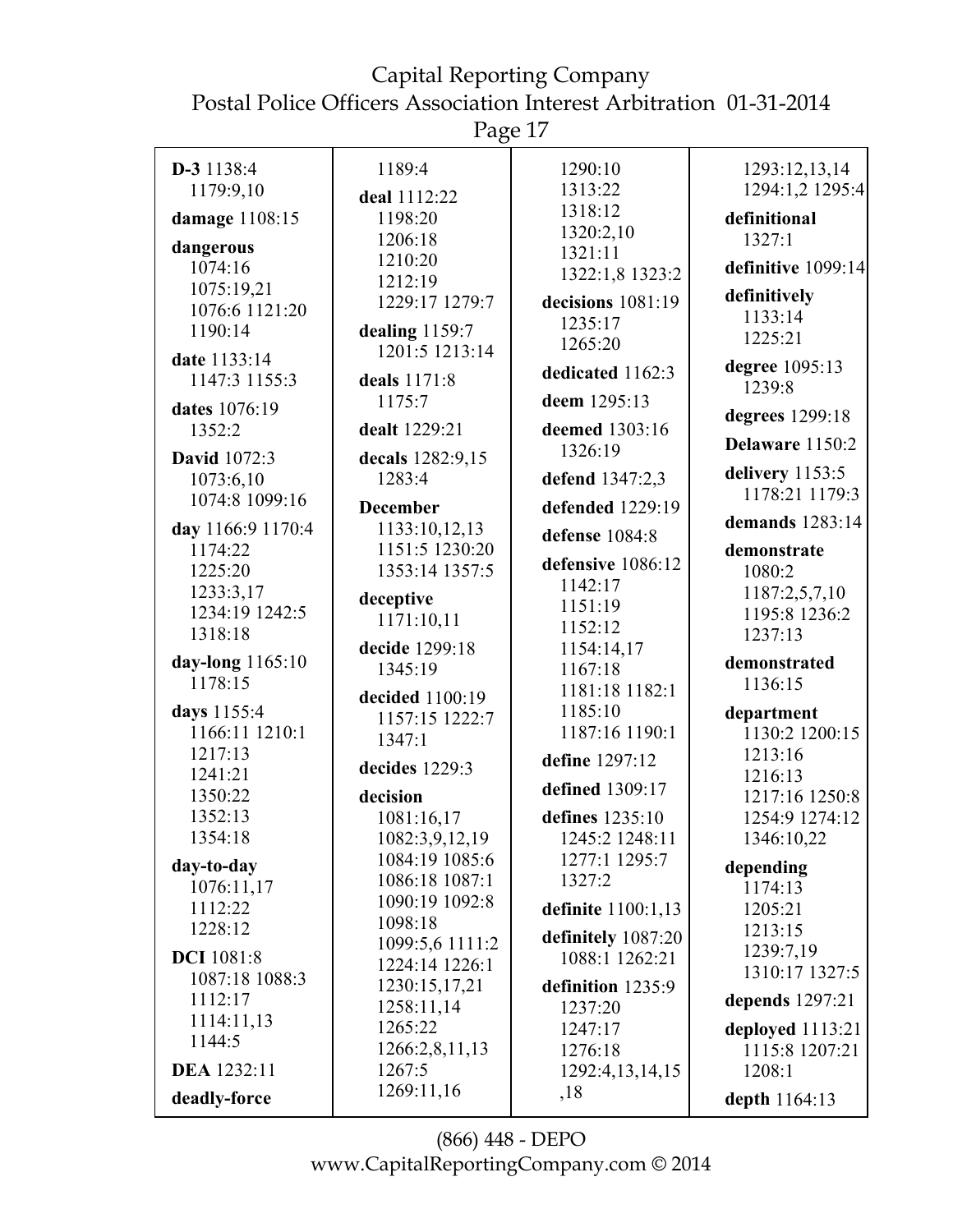Page 18

| deputy $1210:7$<br>1228:10 1229:1                                                       | details 1152:3<br>1233:16                                                            | 1235:21<br>1237:15                                                                     | 1206:19 1208:4<br>1213:8,15,16,22                                                  |
|-----------------------------------------------------------------------------------------|--------------------------------------------------------------------------------------|----------------------------------------------------------------------------------------|------------------------------------------------------------------------------------|
| describe 1075:6<br>1076:10 1196:1<br>1203:10 1227:9<br>1266:8 1316:13<br>1347:8         | detain 1109:2<br>1214:5,6 1309:9<br>detained 1311:3<br>detaining 1309:16             | 1245:10<br>1246:19 1300:6<br>developed<br>1182:14<br>1199:22 1301:9                    | 1217:21<br>1227:20<br>1231:15 1279:1<br>1281:3 1298:4<br>1310:11 1327:5            |
| described 1103:21<br>1180:18<br>1193:10<br>1194:19                                      | detect 1105:6<br>detecting 1093:8<br>detection 1075:22                               | developing<br>1309:18<br>development                                                   | 1354:11<br>differentiating<br>1083:16<br>differently 1117:2                        |
| 1209:12<br>1316:12<br>1346:16,20<br>1353:21                                             | detective 1107:3<br>1209:9,10<br>1210:19<br>1310:19                                  | 1091:4 1149:15<br>1150:7,11,12<br>1151:17<br>1153:6,14                                 | difficulties 1226:6<br>digital<br>1173:4,6,10                                      |
| describes 1088:5<br>1251:8 1259:12<br>1311:19                                           | detectives<br>1080:17 1106:3<br>1107:10<br>1209:20 1210:5                            | devoted 1162:11<br>dictum 1268:16<br>differ 1091:14<br>1214:7                          | diploma 1240:20<br>direct 1072:2<br>1074:3 1075:4<br>1076:3,15,18                  |
| describing<br>1116:14<br>1320:14<br>description<br>1080:7 1100:17<br>1108:5 1160:6      | detention 1308:20<br>1309:3,6<br>1310:13<br>detentions<br>1309:14 1311:6             | difference 1079:1<br>1086:5 1165:5<br>1166:18<br>1168:16,17<br>1176:22 1216:3          | 1110:17<br>1122:20<br>1123:19,20<br>1128:16 1133:7<br>1134:18                      |
| descriptions<br>1078:9 1180:13<br>1211:1                                                | determination<br>1140:7 1221:13<br>1313:21                                           | differences<br>1129:21<br>1164:22                                                      | 1135:2,6<br>1136:12,17<br>1137:11 1149:6<br>1226:18                                |
| design 1079:14<br>designate 1250:12<br>designated 1094:4<br>1249:8 1292:21<br>1296:5    | determine<br>1082:13<br>1085:13<br>1257:21<br>1311:6,11<br>determined                | 1188:10 1192:4<br>1193:1 1216:12<br>different 1110:19<br>1117:20<br>1151:10<br>1156:14 | 1248:21 1292:1<br>1304:20<br>1305:7,9<br>1306:22<br>1308:15 1312:4<br>1318:21      |
| designation<br>1283:18<br>designed 1091:6                                               | 1100:21 1134:5<br>1162:6 1257:20<br>1286:6 1301:1                                    | 1159:7,14<br>1162:7 1164:1,3<br>1166:14<br>1167:19                                     | 1321:21<br>1329:10<br>1334:17<br>1335:20                                           |
| <b>Despite</b> 1085:12<br>detail 1090:21<br>1091:10 1156:1<br>1194:3 1245:16<br>1258:16 | determining<br>1079:17<br>1129:18<br>develop $1178:6$<br>1210:21,22<br>1215:6 1228:6 | 1169:22<br>1172:5,17<br>1177:10 1183:7<br>1199:10,15,19<br>1201:4<br>1205:16,17        | 1349:20<br>directed 1110:3<br>1124:6 1278:3<br>1312:3 1319:14<br>directing 1137:18 |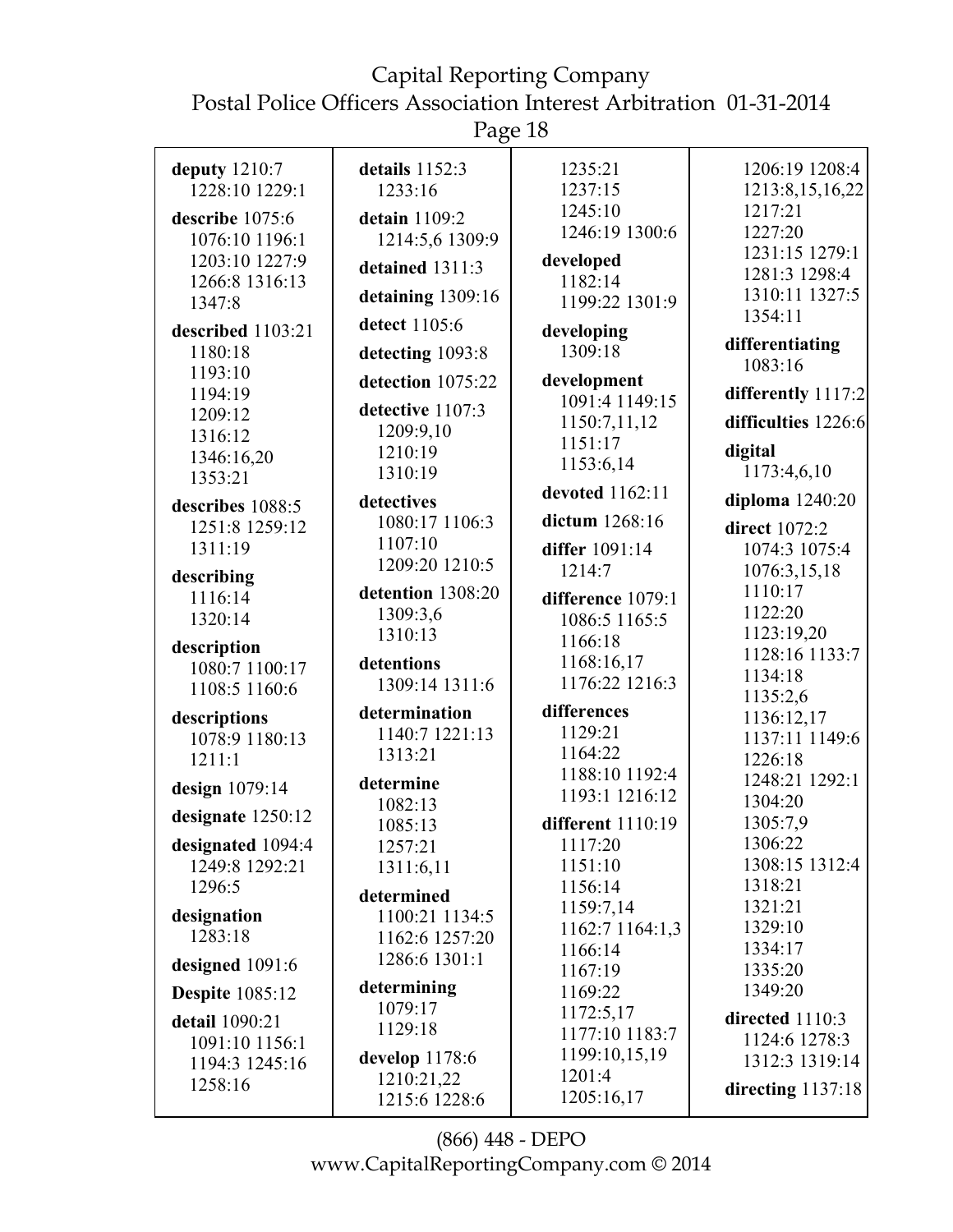# Capital Reporting Company

Postal Police Officers Association Interest Arbitration 01-31-2014

Page 19

| 1343:14 1347:5      | 1297:19                  | divisions $1112:16$              | 1146:8 1152:3            |
|---------------------|--------------------------|----------------------------------|--------------------------|
| directions          | disputed 1298:7          | 1113:7,18<br>1144:6 1145:2       | 1157:4,5,6<br>1158:11    |
| 1164:17             | disrespect               | 1158:2 1189:8                    | 1240:12 1249:5           |
| directive 1221:11   | 1355:21 1357:1           | 1205:17,22                       | 1339:9 1357:9            |
| directly 1079:17    | dissent 1224:17          | document                         | <b>DONNA</b> 1071:6      |
| 1266:9 1279:6       | 1225:10                  | 1077:22                          | <b>Donna's</b> 1136:4    |
| directory 1077:15   | dissented 1225:8         | 1088:8,22                        | door 1204:4,9            |
| disagree 1130:7     | dissenting               | 1102:12                          | 1205:1                   |
| disappointment      | 1224:12                  | 1103:12,16,21<br>1104:10         | doors 1116:5             |
| 1157:21             | distinction 1082:6       | 1123:20                          |                          |
| disciplinary        | 1336:3                   | 1124:1,3,4,11,1                  | doubt 1264:17            |
| 1328:7              | distinguish              | 2 1126:11                        | Dr 1356:14               |
| discretion          | 1082:9                   | 1128:9 1130:16                   | dramatic 1245:8          |
| 1079:15             | distribute               | 1133:19,20,22<br>1134:8 1146:18  | dramatically             |
| discuss 1229:15     | 1259:16                  | 1147:3,6                         | 1243:2 1278:18           |
| 1231:5,16           | distribution             | 1161:15                          | 1279:1                   |
| discussed 1112:17   | 1114:21 1117:9           | 1172:12                          | drill 1073:8             |
| discusses           | 1227:13                  | 1193:10                          | drive 1173:9             |
| 1298:12,14          | 1337:17                  | 1214:15                          | drivers 1217:6           |
| discussing          | <b>district</b> 1070:18  | 1279:18 1304:7<br>1305:2,4,8     | drop 1174:15             |
| 1077:10             | 1080:14<br>1230:11,12,18 | 1308:16                          |                          |
| 1112:19             | 1266:14                  | 1321:17,18                       | drug 1179:1,2<br>1261:13 |
| discussion 1087:4   | 1303:20 1320:1           | 1322:22 1332:8                   |                          |
| 1141:20             | 1326:14,15               | 1335:18                          | drugs 1327:19,20         |
| 1145:6,9            | 1359:17                  | 1342:21,22                       | drunk 1217:6             |
| 1199:10 1207:7      | disturbed 1206:15        | 1343:1,2,7,9,22<br>1349:9 1350:9 | dual 1250:20             |
| 1291:2 1323:16      | divide 1167:14           | 1353:2                           | due 1233:10              |
| discussions         | divided 1172:22          | documents                        | 1284:14                  |
| 1354:16             | 1174:20                  | 1077:16 1193:7                   | <b>Dufek</b> 1071:3      |
| disingenuous        | division $1075:15$       | 1221:2 1303:13                   | 1088:16                  |
| 1355:5              | 1076:2,3                 | 1304:12 1338:5                   | 1092:13                  |
| dismissal $1240:11$ | 1112:18                  | 1348:21                          | 1098:14,20<br>1099:2     |
| dismissed 1318:12   | 1143:9,13                | document's                       | 1106:5,7,12              |
| 1320:3,16           | 1144:22 1145:1           | 1350:3                           | 1111:7,15                |
| 1321:3              | 1150:13                  | domicile 1151:6                  | 1112:4,8                 |
| display 1108:20     | 1151:7,8,17<br>1177:15   | Dominguez                        | 1116:22                  |
| disposal $1175:12$  | 1205:21                  | 1126:3                           | 1119:10                  |
| dispute 1225:4      | 1227:16                  | done 1134:6                      | 1126:22<br>1127:15       |
|                     |                          |                                  |                          |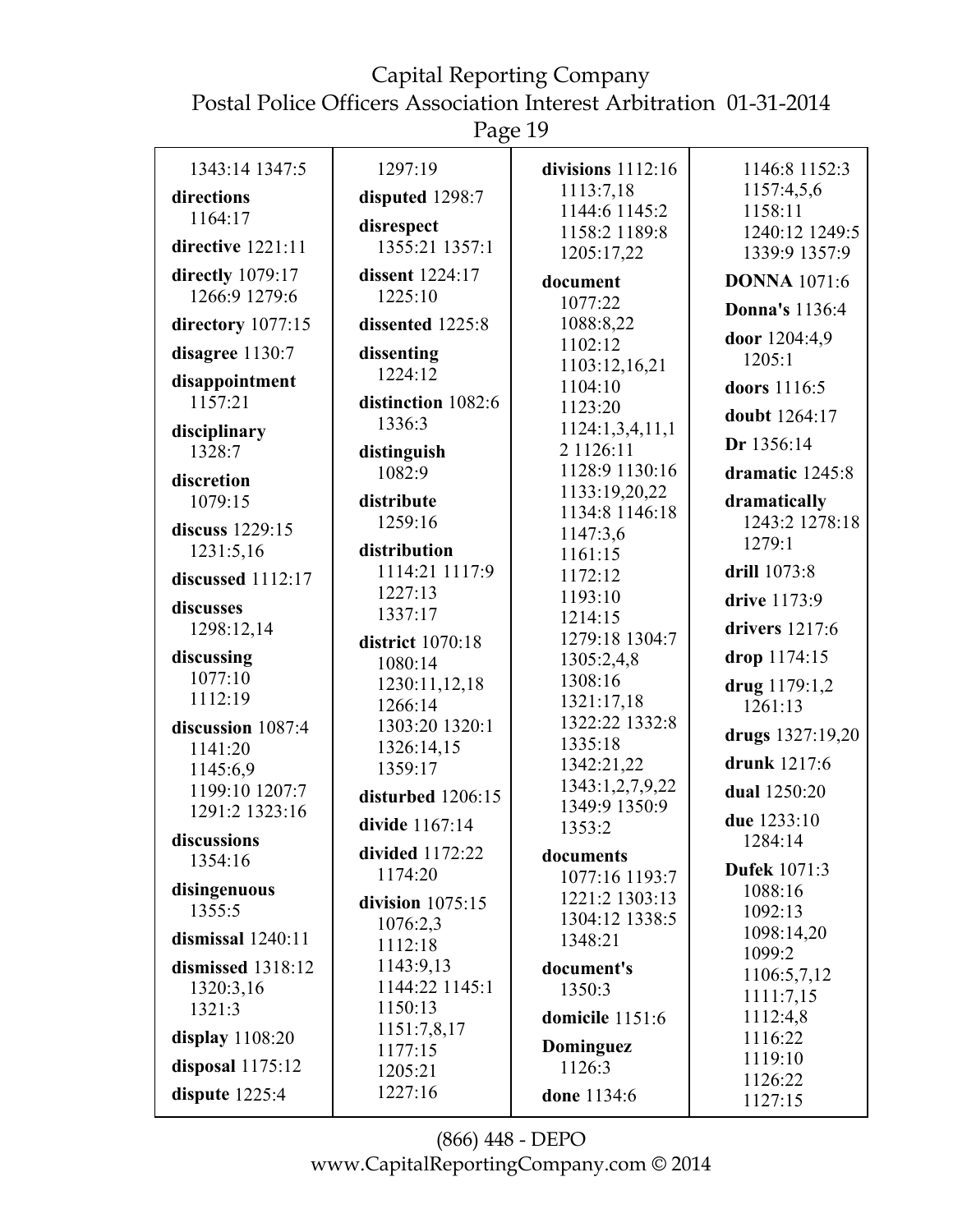Page 20

|                                | O                              |                             |                                  |
|--------------------------------|--------------------------------|-----------------------------|----------------------------------|
| 1215:22 1219:3                 | 1214:18 1215:8                 | 1239:18 1267:2              | 1295:2                           |
| 1222:14                        | 1216:19 1223:3                 | 1319:5                      | eligible 1294:11                 |
| 1276:1,5                       | 1240:2 1259:3                  | effective 1165:1            | 1337:13,18                       |
| 1281:16,19                     | 1266:20                        | 1253:5                      | 1339:4                           |
| 1290:5 1299:6,9                | 1282:18                        |                             |                                  |
| 1300:5,12,18,22                | 1283:19                        | effectiveness               | eligibles                        |
| 1301:4,7,11                    | 1307:21                        | 1195:9                      | 1135:11,13                       |
| 1321:6,9,14                    | 1318:22                        | effects 1093:9              | 1336:14                          |
| 1332:2,5,11,21                 | 1346:14                        | efficiencies                | else 1168:6 1172:2               |
| 1333:1,9,12                    | duty 1096:13                   | 1127:22                     | 1189:17 1241:9                   |
| 1344:3,9                       | 1234:12 1255:6                 |                             | 1265:19,21                       |
| 1350:13                        | 1272:16,22                     | efficiency 1124:20          | 1339:12                          |
| 1351:4,7                       | 1273:3 1274:17                 | effort 1095:11,13           | e-mail 1354:12                   |
| 1356:5,17                      | 1275:3,7 1276:8                | 1217:22                     | embezzlements                    |
| 1357:19                        |                                | 1244:15 1350:7              | 1227:22                          |
| duly 1073:11                   | E                              | efforts 1266:17,22          |                                  |
| 1149:3 1226:15                 | E-1 1148:16                    | 1305:12,16                  | emblem 1283:5                    |
| during $1098:1$                | 1161:14                        | 1306:14                     | embraced                         |
| 1107:5 1152:5                  | 1190:19                        | eight 1166:9                | 1221:10                          |
| 1229:16                        | earlier 1141:2                 | 1168:15 1169:4              | emergencies                      |
| 1232:13 1271:1                 | 1173:12                        | 1170:4 1304:21              | 1079:16                          |
| 1275:2 1280:4                  |                                |                             |                                  |
|                                |                                |                             |                                  |
| 1283:1,12                      | 1175:21 1182:5                 | eight-hour                  | emergency 1329:5                 |
| 1327:14 1329:5                 | 1220:7,15                      | 1242:10                     | emergent 1105:12                 |
|                                | 1240:8 1256:13                 | eight-week 1091:3           |                                  |
| duties 1076:11,17              | 1259:10                        | 1161:18                     | emotionally                      |
| 1078:10                        | 1260:16                        |                             | 1206:15                          |
| 1079:21                        | 1293:19                        | either 1113:4               | emphasis 1092:20                 |
| 1080:15,20                     | 1307:21 1330:1                 | 1133:12                     | 1093:5 1095:4                    |
| 1082:5,6,7,10                  | early 1097:8                   | 1181:22 1236:9              | 1109:21 1110:2                   |
| 1084:4 1096:2                  | 1122:21                        | 1237:15                     | 1141:16 1180:7                   |
| 1097:2,7 1100:5                | 1230:20 1278:4                 | 1270:14                     | employ 1254:21                   |
| 1101:8 1106:3                  | <b>EAS</b> 1246:3              | 1282:22 1326:1              | 1255:5                           |
| 1107:3 1108:7                  | 1286:19                        | 1335:8 1347:20              | 1313:9,11,16                     |
| 1109:8 1110:19                 |                                | 1356:12                     |                                  |
| 1113:5,8                       | economic                       | elaborate 1216:6            | employed 1108:16                 |
| 1117:21 1130:3                 | 1354:11,18                     | electronic                  | 1114:2 1119:21                   |
| 1131:22                        | economy $1224:6$               | 1175:5,6,11                 | 1225:1 1227:4                    |
| 1134:3,4 1139:4                | education 1238:7               | 1236:11,12                  | 1278:22 1339:7                   |
| 1140:2,12                      | 1240:19                        |                             | 1342:1                           |
| 1157:18,19,22                  |                                | elements 1235:22<br>1237:13 | 1359:9,12                        |
| 1158:3,10                      | educational                    |                             | employee                         |
| 1161:2 1182:17                 | 1239:5                         | eliciting $1170:22$         | 1100:2,4                         |
| 1192:7,8,12<br>1210:3,13,15,22 | effect 1087:9<br>1090:8 1102:7 | eligibility 1294:2          | 1117:10 1125:1<br>1328:5 1338:15 |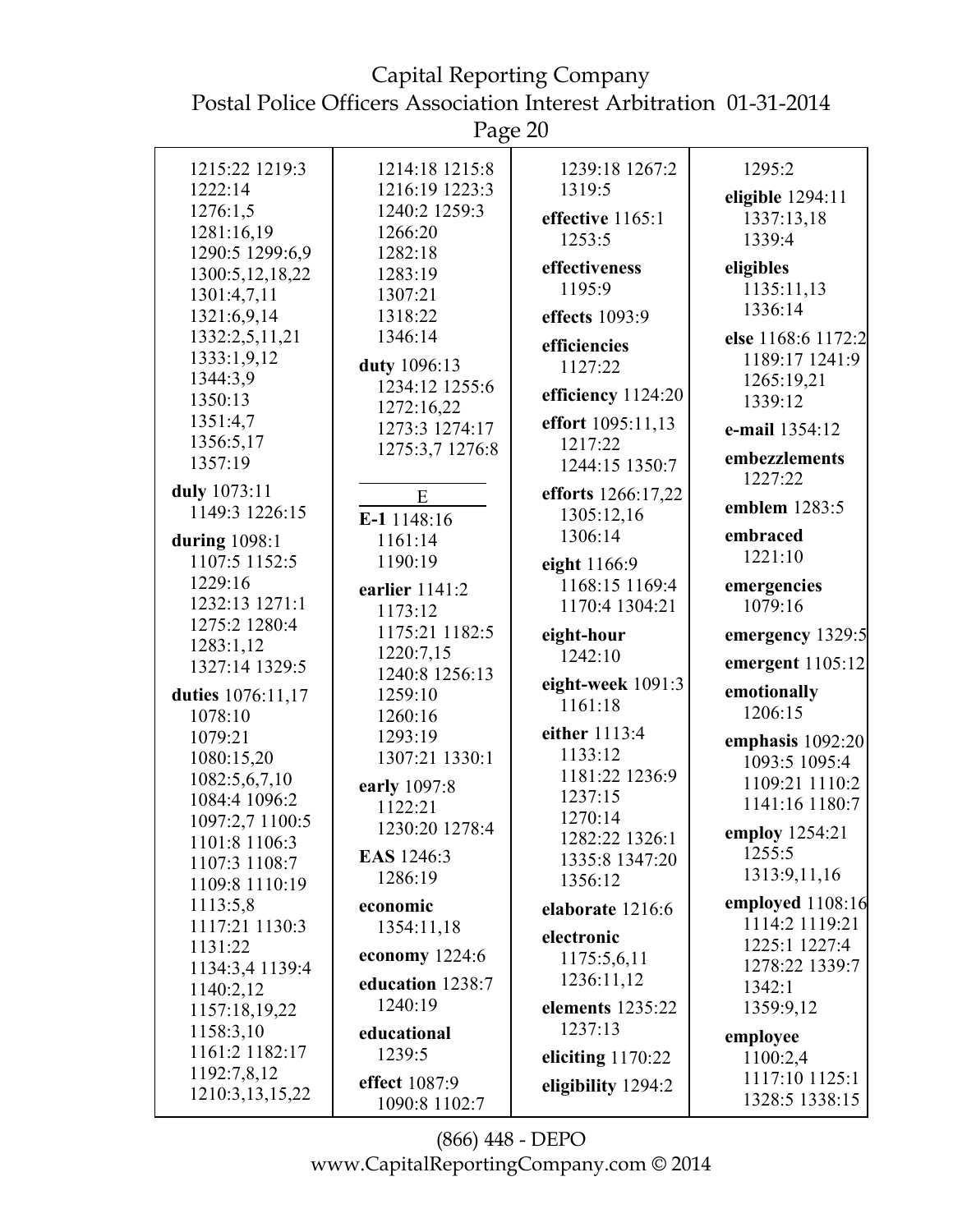Page 21

| 1341:10                         | encompasses           | 1309:8                 | 1278:1 1289:15     |
|---------------------------------|-----------------------|------------------------|--------------------|
| 1359:12                         | 1181:18               | 1310:2,16              | 1317:12,16,22      |
| employees 1078:6                | encompassing          | 1312:10                | entirely 1310:21   |
| 1081:13                         | 1276:19               | 1315:14<br>1326:2,3,20 | entities 1223:2    |
| 1102:21 1116:7                  | enforce 1081:6        | 1327:3,4,12            | entitled 1298:18   |
| 1120:6 1158:22                  | 1085:19 1094:7        | 1328:2                 | 1330:16            |
| 1164:4 1165:7                   | 1105:16               | 1330:3,12,16,22        |                    |
| 1166:19,20                      | 1107:16,21            | 1331:6,9               | entrance 1117:11   |
| 1198:16,17                      | 1109:9 1120:15        | 1345:21                | entrances 1117:10  |
| 1199:11,16,22<br>1200:5 1203:13 | 1255:14               | 1346:3,12              | entry 1182:21      |
| 1211:7 1244:1                   | 1260:17               | 1348:11                | 1183:10 1189:2     |
| 1249:13 1255:1                  | 1263:5,22             | enforces 1079:13       | 1238:10,18         |
| 1258:6 1278:7                   | 1264:3                | 1080:12                | 1239:3 1341:20     |
| 1285:16                         | 1315:7,21             |                        |                    |
| 1286:1,19                       | 1344:20               | enforcing 1083:7       | entry-level        |
| 1316:21 1356:3                  | 1345:2,7,13           | 1089:11                | 1238:18            |
|                                 | enforcement           | 1109:14                | enumerate 1348:7   |
| employer 1320:5                 | 1075:1 1078:13        | 1118:16                | envelope 1116:3    |
| employing                       | 1083:8 1089:9         | 1259:22                |                    |
| 1234:14                         | 1092:2,3,22           | 1312:10                | environment        |
| employment                      | 1094:6                | engage 1266:21         | 1165:14            |
| 1074:10 1075:7                  | 1095:3,11             | engages 1276:9         | 1167:17            |
| 1135:15                         | 1105:19               |                        | equate 1215:9      |
| 1204:17                         | 1107:19 1109:4        | engineer $1075:11$     | equipment          |
| 1227:3,10                       | 1121:1,4              | enhanced               | 1159:11            |
| 1239:12 1329:6                  | 1150:22 1151:1        | 1238:15,22             | 1175:11 1251:5     |
| 1340:2,9                        | 1152:22               | 1276:21                | 1317:20            |
|                                 | 1193:20               | 1330:16                | equipped 1258:7    |
| empower 1256:4                  | 1194:16 1195:1        | 1331:14                |                    |
| empowering                      | 1196:3 1199:2         | <b>Enhancement</b>     | equivalent         |
| 1258:17,20                      | 1209:19               | 1253:4 1256:11         | 1210:17            |
| enable 1274:1                   | 1217:4,5              | ensure 1234:11         | Eric 1071:16       |
| enacted 1233:6                  | 1231:5,12             | 1239:22                | Erick 1070:16      |
| 1243:6                          | 1235:12,13<br>1242:22 | 1244:15                | 1359:2,16          |
| 1244:9,17                       | 1246:13 1252:1        |                        | error 1353:5       |
| 1245:5,7                        | 1261:5,13             | ensures 1238:19        |                    |
| 1270:11                         | 1266:18 1267:4        | ensuring $1261:1$      | especially 1144:20 |
| 1287:18                         | 1269:8                | entered 1150:20        | espionage          |
| enactment                       | 1270:12,19            | 1279:20                | 1093:10            |
| 1233:22                         | 1272:9 1274:22        | entering 1089:7        | 1108:14            |
|                                 | 1276:17,19,20         | 1184:12 1273:9         | <b>ESQUIRE</b>     |
| encompass 1095:3                | 1277:2,4              |                        | 1071:6,11          |
| 1213:4 1263:9                   | 1284:9,11             | entire 1174:22         |                    |
|                                 |                       | 1178:2,7 1265:2        | essentially        |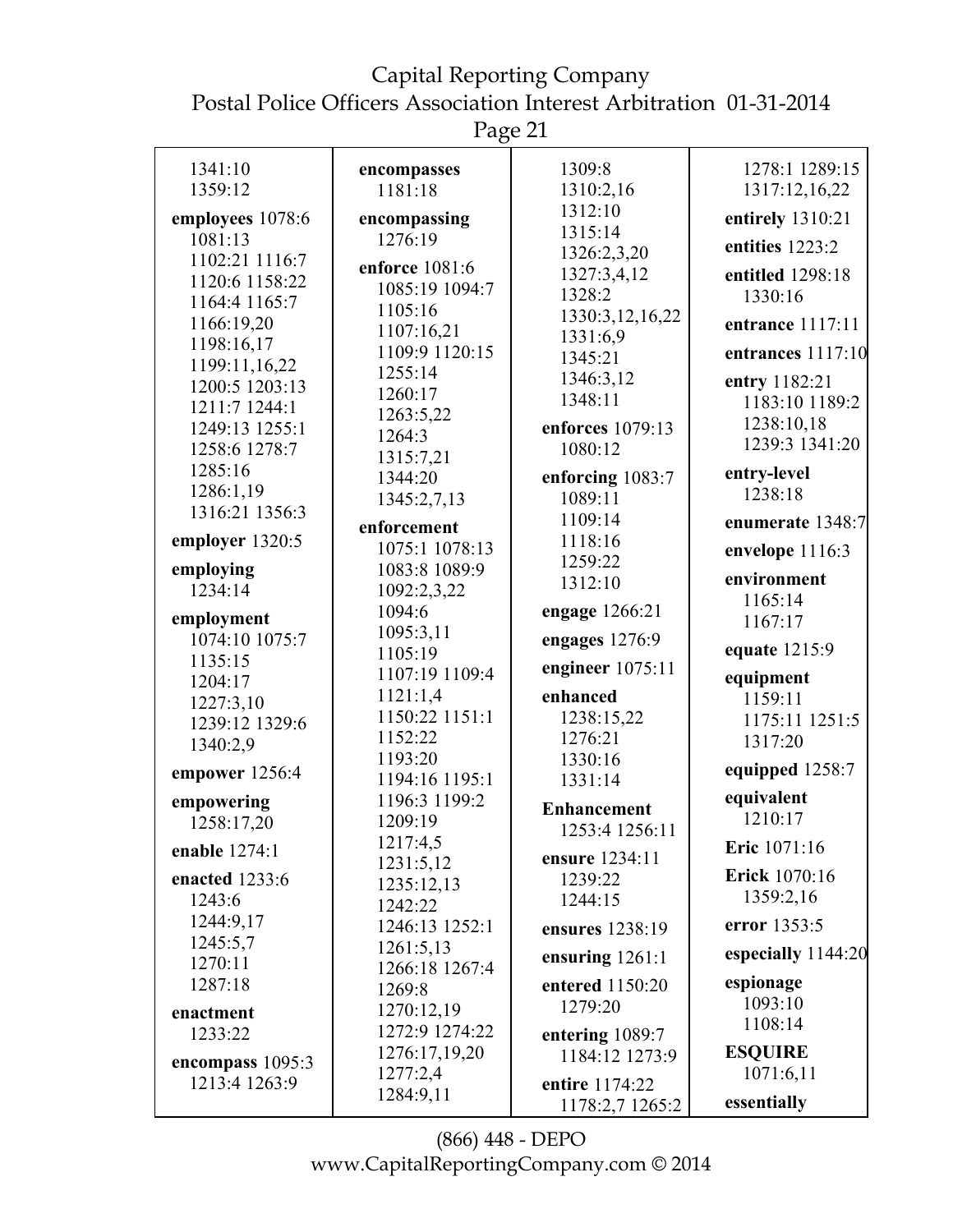Page 22

| 1179:10 1180:6<br>1136:3 1155:19<br>1341:11<br>1094:20 1229:3<br>1233:11 1254:1<br>1159:16 1160:3<br>1243:18<br>examinations<br>1255:15 1267:3<br>1168:11,13,14,1<br>1239:21<br>excused 1148:2<br>1320:21<br>8 1169:4,6<br>1340:18<br>1218:17<br>1170:5,9,11<br>established<br>1350:16<br>examined 1073:12<br>1172:4,6,15<br>1080:11<br>1149:4 1226:16<br>execute 1353:16<br>1173:5,6,10<br>1085:16<br>1174:15,17<br>examiners<br>executing 1346:4<br>1109:15 1195:7<br>1192:19,20,21<br>1149:21<br>executive 1074:17<br>establishment<br>1222:22<br>example 1096:11<br>1144:17<br>1250:10<br>1223:6,15<br>1121:18<br>1228:17,22<br>1310:20<br>1224:2 1225:5<br>1140:17<br>1229:3 1245:1<br>1235:16,18,21<br>estate 1317:5<br>1182:19 1183:8<br>1246:3 1250:10<br>1237:14<br>1185:7 1187:11<br>estopped 1226:2<br>1257:12,17<br>1279:15<br>1198:11<br>1352:3<br>et 1307:10<br>1300:20<br>1203:22 1209:7<br>exempted 1265:3<br>1307:9,22<br>evaluate 1124:19<br>1232:16<br>1270:20<br>1308:1,4,7,10<br>1224:3<br>1271:10 1294:5<br>exemptions<br>evidentiary<br>1305:8 1325:20<br>evaluating<br>1265:4,11<br>1137:11<br>1326:11 1348:9<br>1107:11<br>1223:20<br>1110:19<br>exercise 1089:10<br>examples 1155:17<br>1090:6 1093:11<br>exact 1162:18,19<br>evaluation 1103:7<br>exceeds<br>1162:4 1165:12<br>1244:21<br>1127:4 1148:7<br>1136:11,12<br>1172:9,21<br>1246:15<br>1179:13<br>except 1145:17<br>1173:19<br>1247:13<br>1334:20<br>1174:5,20<br>1254:16<br>exception 1339:6<br>event 1199:9,11<br>1175:17<br>1349:16<br>1329:4 1346:6<br>exceptions<br>1178:1,11,12,15<br>exactly 1102:14<br>1286:15<br>,22 1217:19<br>events 1235:22<br>1133:11<br>1287:16<br>1259:20<br>everybody<br>1145:14<br>1293:20<br>1314:10,21<br>1351:15<br>1194:12<br>1315:3 1319:17<br>excerpt 1079:6<br>1241:17<br>everybody's<br>1320:7<br>1234:5,6<br>1253:22 1281:1<br>1179:9 1220:3<br>1261:22<br>exercised 1257:9<br>1294:18<br>1279:16<br>1266:12<br>1319:3<br>1317:22<br>1281:14<br>excerpted 1235:3<br>1355:18<br>exercises 1079:15<br>everyone 1077:14<br>1357:19<br>1162:10<br>excerpts $1077:14$<br>1103:18 1141:2<br>1166:14<br>1104:14 1303:7<br>exam 1340:20<br>1265:3<br>1170:10<br>excess 1234:13<br>examination<br>everyone's<br>1171:16 1174:4<br>1074:3 1136:13<br>1077:17<br>exclusively<br>1175:2,16<br>1149:6 1226:18<br>1139:14<br>1177:21<br>everything<br>1240:21<br>1315:10 1334:9<br>excuse 1110:21<br>exhaustive 1196:6<br>1338:20<br>1111:3 1112:4<br>evidence 1120:21 |               |  |
|-----------------------------------------------------------------------------------------------------------------------------------------------------------------------------------------------------------------------------------------------------------------------------------------------------------------------------------------------------------------------------------------------------------------------------------------------------------------------------------------------------------------------------------------------------------------------------------------------------------------------------------------------------------------------------------------------------------------------------------------------------------------------------------------------------------------------------------------------------------------------------------------------------------------------------------------------------------------------------------------------------------------------------------------------------------------------------------------------------------------------------------------------------------------------------------------------------------------------------------------------------------------------------------------------------------------------------------------------------------------------------------------------------------------------------------------------------------------------------------------------------------------------------------------------------------------------------------------------------------------------------------------------------------------------------------------------------------------------------------------------------------------------------------------------------------------------------------------------------------------------------------------------------------------------------------------------------------------------------------------------------------------------------------------------------------------------------------------------------------------------------------------------------------------------------------------------------------------------------------------------------------------------------------------------------------------------------------------------------------------------------------------------------------------------------------------------------------------------------------------|---------------|--|
|                                                                                                                                                                                                                                                                                                                                                                                                                                                                                                                                                                                                                                                                                                                                                                                                                                                                                                                                                                                                                                                                                                                                                                                                                                                                                                                                                                                                                                                                                                                                                                                                                                                                                                                                                                                                                                                                                                                                                                                                                                                                                                                                                                                                                                                                                                                                                                                                                                                                                         |               |  |
|                                                                                                                                                                                                                                                                                                                                                                                                                                                                                                                                                                                                                                                                                                                                                                                                                                                                                                                                                                                                                                                                                                                                                                                                                                                                                                                                                                                                                                                                                                                                                                                                                                                                                                                                                                                                                                                                                                                                                                                                                                                                                                                                                                                                                                                                                                                                                                                                                                                                                         |               |  |
|                                                                                                                                                                                                                                                                                                                                                                                                                                                                                                                                                                                                                                                                                                                                                                                                                                                                                                                                                                                                                                                                                                                                                                                                                                                                                                                                                                                                                                                                                                                                                                                                                                                                                                                                                                                                                                                                                                                                                                                                                                                                                                                                                                                                                                                                                                                                                                                                                                                                                         |               |  |
|                                                                                                                                                                                                                                                                                                                                                                                                                                                                                                                                                                                                                                                                                                                                                                                                                                                                                                                                                                                                                                                                                                                                                                                                                                                                                                                                                                                                                                                                                                                                                                                                                                                                                                                                                                                                                                                                                                                                                                                                                                                                                                                                                                                                                                                                                                                                                                                                                                                                                         |               |  |
|                                                                                                                                                                                                                                                                                                                                                                                                                                                                                                                                                                                                                                                                                                                                                                                                                                                                                                                                                                                                                                                                                                                                                                                                                                                                                                                                                                                                                                                                                                                                                                                                                                                                                                                                                                                                                                                                                                                                                                                                                                                                                                                                                                                                                                                                                                                                                                                                                                                                                         |               |  |
|                                                                                                                                                                                                                                                                                                                                                                                                                                                                                                                                                                                                                                                                                                                                                                                                                                                                                                                                                                                                                                                                                                                                                                                                                                                                                                                                                                                                                                                                                                                                                                                                                                                                                                                                                                                                                                                                                                                                                                                                                                                                                                                                                                                                                                                                                                                                                                                                                                                                                         |               |  |
|                                                                                                                                                                                                                                                                                                                                                                                                                                                                                                                                                                                                                                                                                                                                                                                                                                                                                                                                                                                                                                                                                                                                                                                                                                                                                                                                                                                                                                                                                                                                                                                                                                                                                                                                                                                                                                                                                                                                                                                                                                                                                                                                                                                                                                                                                                                                                                                                                                                                                         |               |  |
|                                                                                                                                                                                                                                                                                                                                                                                                                                                                                                                                                                                                                                                                                                                                                                                                                                                                                                                                                                                                                                                                                                                                                                                                                                                                                                                                                                                                                                                                                                                                                                                                                                                                                                                                                                                                                                                                                                                                                                                                                                                                                                                                                                                                                                                                                                                                                                                                                                                                                         |               |  |
|                                                                                                                                                                                                                                                                                                                                                                                                                                                                                                                                                                                                                                                                                                                                                                                                                                                                                                                                                                                                                                                                                                                                                                                                                                                                                                                                                                                                                                                                                                                                                                                                                                                                                                                                                                                                                                                                                                                                                                                                                                                                                                                                                                                                                                                                                                                                                                                                                                                                                         |               |  |
|                                                                                                                                                                                                                                                                                                                                                                                                                                                                                                                                                                                                                                                                                                                                                                                                                                                                                                                                                                                                                                                                                                                                                                                                                                                                                                                                                                                                                                                                                                                                                                                                                                                                                                                                                                                                                                                                                                                                                                                                                                                                                                                                                                                                                                                                                                                                                                                                                                                                                         |               |  |
|                                                                                                                                                                                                                                                                                                                                                                                                                                                                                                                                                                                                                                                                                                                                                                                                                                                                                                                                                                                                                                                                                                                                                                                                                                                                                                                                                                                                                                                                                                                                                                                                                                                                                                                                                                                                                                                                                                                                                                                                                                                                                                                                                                                                                                                                                                                                                                                                                                                                                         |               |  |
|                                                                                                                                                                                                                                                                                                                                                                                                                                                                                                                                                                                                                                                                                                                                                                                                                                                                                                                                                                                                                                                                                                                                                                                                                                                                                                                                                                                                                                                                                                                                                                                                                                                                                                                                                                                                                                                                                                                                                                                                                                                                                                                                                                                                                                                                                                                                                                                                                                                                                         |               |  |
|                                                                                                                                                                                                                                                                                                                                                                                                                                                                                                                                                                                                                                                                                                                                                                                                                                                                                                                                                                                                                                                                                                                                                                                                                                                                                                                                                                                                                                                                                                                                                                                                                                                                                                                                                                                                                                                                                                                                                                                                                                                                                                                                                                                                                                                                                                                                                                                                                                                                                         |               |  |
|                                                                                                                                                                                                                                                                                                                                                                                                                                                                                                                                                                                                                                                                                                                                                                                                                                                                                                                                                                                                                                                                                                                                                                                                                                                                                                                                                                                                                                                                                                                                                                                                                                                                                                                                                                                                                                                                                                                                                                                                                                                                                                                                                                                                                                                                                                                                                                                                                                                                                         |               |  |
|                                                                                                                                                                                                                                                                                                                                                                                                                                                                                                                                                                                                                                                                                                                                                                                                                                                                                                                                                                                                                                                                                                                                                                                                                                                                                                                                                                                                                                                                                                                                                                                                                                                                                                                                                                                                                                                                                                                                                                                                                                                                                                                                                                                                                                                                                                                                                                                                                                                                                         |               |  |
|                                                                                                                                                                                                                                                                                                                                                                                                                                                                                                                                                                                                                                                                                                                                                                                                                                                                                                                                                                                                                                                                                                                                                                                                                                                                                                                                                                                                                                                                                                                                                                                                                                                                                                                                                                                                                                                                                                                                                                                                                                                                                                                                                                                                                                                                                                                                                                                                                                                                                         |               |  |
|                                                                                                                                                                                                                                                                                                                                                                                                                                                                                                                                                                                                                                                                                                                                                                                                                                                                                                                                                                                                                                                                                                                                                                                                                                                                                                                                                                                                                                                                                                                                                                                                                                                                                                                                                                                                                                                                                                                                                                                                                                                                                                                                                                                                                                                                                                                                                                                                                                                                                         |               |  |
|                                                                                                                                                                                                                                                                                                                                                                                                                                                                                                                                                                                                                                                                                                                                                                                                                                                                                                                                                                                                                                                                                                                                                                                                                                                                                                                                                                                                                                                                                                                                                                                                                                                                                                                                                                                                                                                                                                                                                                                                                                                                                                                                                                                                                                                                                                                                                                                                                                                                                         |               |  |
|                                                                                                                                                                                                                                                                                                                                                                                                                                                                                                                                                                                                                                                                                                                                                                                                                                                                                                                                                                                                                                                                                                                                                                                                                                                                                                                                                                                                                                                                                                                                                                                                                                                                                                                                                                                                                                                                                                                                                                                                                                                                                                                                                                                                                                                                                                                                                                                                                                                                                         |               |  |
|                                                                                                                                                                                                                                                                                                                                                                                                                                                                                                                                                                                                                                                                                                                                                                                                                                                                                                                                                                                                                                                                                                                                                                                                                                                                                                                                                                                                                                                                                                                                                                                                                                                                                                                                                                                                                                                                                                                                                                                                                                                                                                                                                                                                                                                                                                                                                                                                                                                                                         |               |  |
|                                                                                                                                                                                                                                                                                                                                                                                                                                                                                                                                                                                                                                                                                                                                                                                                                                                                                                                                                                                                                                                                                                                                                                                                                                                                                                                                                                                                                                                                                                                                                                                                                                                                                                                                                                                                                                                                                                                                                                                                                                                                                                                                                                                                                                                                                                                                                                                                                                                                                         |               |  |
|                                                                                                                                                                                                                                                                                                                                                                                                                                                                                                                                                                                                                                                                                                                                                                                                                                                                                                                                                                                                                                                                                                                                                                                                                                                                                                                                                                                                                                                                                                                                                                                                                                                                                                                                                                                                                                                                                                                                                                                                                                                                                                                                                                                                                                                                                                                                                                                                                                                                                         |               |  |
|                                                                                                                                                                                                                                                                                                                                                                                                                                                                                                                                                                                                                                                                                                                                                                                                                                                                                                                                                                                                                                                                                                                                                                                                                                                                                                                                                                                                                                                                                                                                                                                                                                                                                                                                                                                                                                                                                                                                                                                                                                                                                                                                                                                                                                                                                                                                                                                                                                                                                         |               |  |
|                                                                                                                                                                                                                                                                                                                                                                                                                                                                                                                                                                                                                                                                                                                                                                                                                                                                                                                                                                                                                                                                                                                                                                                                                                                                                                                                                                                                                                                                                                                                                                                                                                                                                                                                                                                                                                                                                                                                                                                                                                                                                                                                                                                                                                                                                                                                                                                                                                                                                         |               |  |
|                                                                                                                                                                                                                                                                                                                                                                                                                                                                                                                                                                                                                                                                                                                                                                                                                                                                                                                                                                                                                                                                                                                                                                                                                                                                                                                                                                                                                                                                                                                                                                                                                                                                                                                                                                                                                                                                                                                                                                                                                                                                                                                                                                                                                                                                                                                                                                                                                                                                                         |               |  |
|                                                                                                                                                                                                                                                                                                                                                                                                                                                                                                                                                                                                                                                                                                                                                                                                                                                                                                                                                                                                                                                                                                                                                                                                                                                                                                                                                                                                                                                                                                                                                                                                                                                                                                                                                                                                                                                                                                                                                                                                                                                                                                                                                                                                                                                                                                                                                                                                                                                                                         |               |  |
|                                                                                                                                                                                                                                                                                                                                                                                                                                                                                                                                                                                                                                                                                                                                                                                                                                                                                                                                                                                                                                                                                                                                                                                                                                                                                                                                                                                                                                                                                                                                                                                                                                                                                                                                                                                                                                                                                                                                                                                                                                                                                                                                                                                                                                                                                                                                                                                                                                                                                         |               |  |
|                                                                                                                                                                                                                                                                                                                                                                                                                                                                                                                                                                                                                                                                                                                                                                                                                                                                                                                                                                                                                                                                                                                                                                                                                                                                                                                                                                                                                                                                                                                                                                                                                                                                                                                                                                                                                                                                                                                                                                                                                                                                                                                                                                                                                                                                                                                                                                                                                                                                                         |               |  |
|                                                                                                                                                                                                                                                                                                                                                                                                                                                                                                                                                                                                                                                                                                                                                                                                                                                                                                                                                                                                                                                                                                                                                                                                                                                                                                                                                                                                                                                                                                                                                                                                                                                                                                                                                                                                                                                                                                                                                                                                                                                                                                                                                                                                                                                                                                                                                                                                                                                                                         |               |  |
|                                                                                                                                                                                                                                                                                                                                                                                                                                                                                                                                                                                                                                                                                                                                                                                                                                                                                                                                                                                                                                                                                                                                                                                                                                                                                                                                                                                                                                                                                                                                                                                                                                                                                                                                                                                                                                                                                                                                                                                                                                                                                                                                                                                                                                                                                                                                                                                                                                                                                         |               |  |
|                                                                                                                                                                                                                                                                                                                                                                                                                                                                                                                                                                                                                                                                                                                                                                                                                                                                                                                                                                                                                                                                                                                                                                                                                                                                                                                                                                                                                                                                                                                                                                                                                                                                                                                                                                                                                                                                                                                                                                                                                                                                                                                                                                                                                                                                                                                                                                                                                                                                                         |               |  |
|                                                                                                                                                                                                                                                                                                                                                                                                                                                                                                                                                                                                                                                                                                                                                                                                                                                                                                                                                                                                                                                                                                                                                                                                                                                                                                                                                                                                                                                                                                                                                                                                                                                                                                                                                                                                                                                                                                                                                                                                                                                                                                                                                                                                                                                                                                                                                                                                                                                                                         |               |  |
|                                                                                                                                                                                                                                                                                                                                                                                                                                                                                                                                                                                                                                                                                                                                                                                                                                                                                                                                                                                                                                                                                                                                                                                                                                                                                                                                                                                                                                                                                                                                                                                                                                                                                                                                                                                                                                                                                                                                                                                                                                                                                                                                                                                                                                                                                                                                                                                                                                                                                         |               |  |
|                                                                                                                                                                                                                                                                                                                                                                                                                                                                                                                                                                                                                                                                                                                                                                                                                                                                                                                                                                                                                                                                                                                                                                                                                                                                                                                                                                                                                                                                                                                                                                                                                                                                                                                                                                                                                                                                                                                                                                                                                                                                                                                                                                                                                                                                                                                                                                                                                                                                                         |               |  |
|                                                                                                                                                                                                                                                                                                                                                                                                                                                                                                                                                                                                                                                                                                                                                                                                                                                                                                                                                                                                                                                                                                                                                                                                                                                                                                                                                                                                                                                                                                                                                                                                                                                                                                                                                                                                                                                                                                                                                                                                                                                                                                                                                                                                                                                                                                                                                                                                                                                                                         |               |  |
|                                                                                                                                                                                                                                                                                                                                                                                                                                                                                                                                                                                                                                                                                                                                                                                                                                                                                                                                                                                                                                                                                                                                                                                                                                                                                                                                                                                                                                                                                                                                                                                                                                                                                                                                                                                                                                                                                                                                                                                                                                                                                                                                                                                                                                                                                                                                                                                                                                                                                         |               |  |
|                                                                                                                                                                                                                                                                                                                                                                                                                                                                                                                                                                                                                                                                                                                                                                                                                                                                                                                                                                                                                                                                                                                                                                                                                                                                                                                                                                                                                                                                                                                                                                                                                                                                                                                                                                                                                                                                                                                                                                                                                                                                                                                                                                                                                                                                                                                                                                                                                                                                                         |               |  |
|                                                                                                                                                                                                                                                                                                                                                                                                                                                                                                                                                                                                                                                                                                                                                                                                                                                                                                                                                                                                                                                                                                                                                                                                                                                                                                                                                                                                                                                                                                                                                                                                                                                                                                                                                                                                                                                                                                                                                                                                                                                                                                                                                                                                                                                                                                                                                                                                                                                                                         |               |  |
|                                                                                                                                                                                                                                                                                                                                                                                                                                                                                                                                                                                                                                                                                                                                                                                                                                                                                                                                                                                                                                                                                                                                                                                                                                                                                                                                                                                                                                                                                                                                                                                                                                                                                                                                                                                                                                                                                                                                                                                                                                                                                                                                                                                                                                                                                                                                                                                                                                                                                         |               |  |
|                                                                                                                                                                                                                                                                                                                                                                                                                                                                                                                                                                                                                                                                                                                                                                                                                                                                                                                                                                                                                                                                                                                                                                                                                                                                                                                                                                                                                                                                                                                                                                                                                                                                                                                                                                                                                                                                                                                                                                                                                                                                                                                                                                                                                                                                                                                                                                                                                                                                                         |               |  |
|                                                                                                                                                                                                                                                                                                                                                                                                                                                                                                                                                                                                                                                                                                                                                                                                                                                                                                                                                                                                                                                                                                                                                                                                                                                                                                                                                                                                                                                                                                                                                                                                                                                                                                                                                                                                                                                                                                                                                                                                                                                                                                                                                                                                                                                                                                                                                                                                                                                                                         |               |  |
|                                                                                                                                                                                                                                                                                                                                                                                                                                                                                                                                                                                                                                                                                                                                                                                                                                                                                                                                                                                                                                                                                                                                                                                                                                                                                                                                                                                                                                                                                                                                                                                                                                                                                                                                                                                                                                                                                                                                                                                                                                                                                                                                                                                                                                                                                                                                                                                                                                                                                         |               |  |
|                                                                                                                                                                                                                                                                                                                                                                                                                                                                                                                                                                                                                                                                                                                                                                                                                                                                                                                                                                                                                                                                                                                                                                                                                                                                                                                                                                                                                                                                                                                                                                                                                                                                                                                                                                                                                                                                                                                                                                                                                                                                                                                                                                                                                                                                                                                                                                                                                                                                                         |               |  |
|                                                                                                                                                                                                                                                                                                                                                                                                                                                                                                                                                                                                                                                                                                                                                                                                                                                                                                                                                                                                                                                                                                                                                                                                                                                                                                                                                                                                                                                                                                                                                                                                                                                                                                                                                                                                                                                                                                                                                                                                                                                                                                                                                                                                                                                                                                                                                                                                                                                                                         |               |  |
|                                                                                                                                                                                                                                                                                                                                                                                                                                                                                                                                                                                                                                                                                                                                                                                                                                                                                                                                                                                                                                                                                                                                                                                                                                                                                                                                                                                                                                                                                                                                                                                                                                                                                                                                                                                                                                                                                                                                                                                                                                                                                                                                                                                                                                                                                                                                                                                                                                                                                         |               |  |
|                                                                                                                                                                                                                                                                                                                                                                                                                                                                                                                                                                                                                                                                                                                                                                                                                                                                                                                                                                                                                                                                                                                                                                                                                                                                                                                                                                                                                                                                                                                                                                                                                                                                                                                                                                                                                                                                                                                                                                                                                                                                                                                                                                                                                                                                                                                                                                                                                                                                                         | 1340:13,15,17 |  |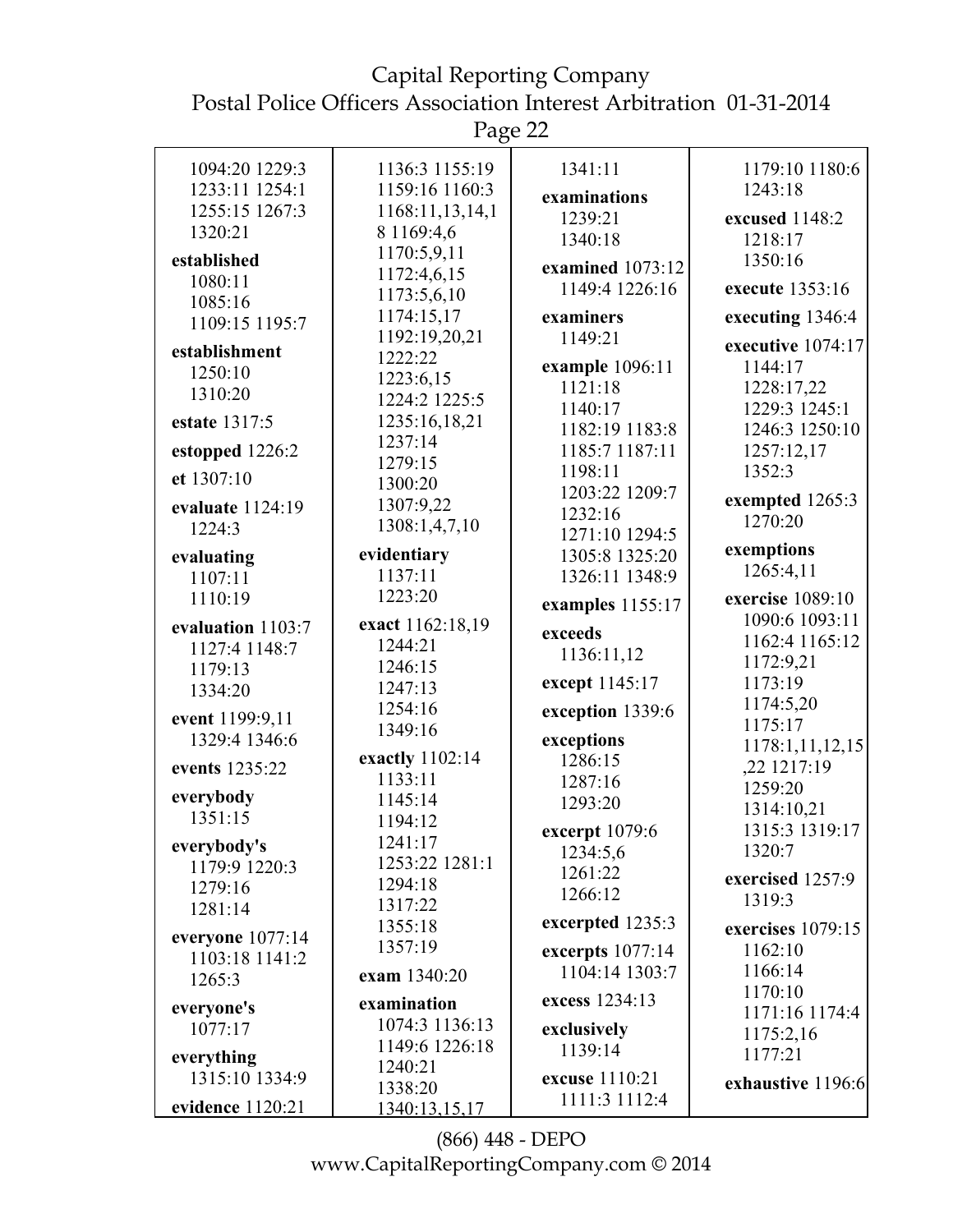### Capital Reporting Company

Postal Police Officers Association Interest Arbitration 01-31-2014

Page 23

| exhibit 1072:20<br>1077:18,19<br>1078:21,22<br>1081:18 1088:5<br>1089:21,22<br>1090:10<br>1098:13,15<br>1103:6 1104:5,6<br>1126:9,10<br>1137:19 1138:4<br>1148:8,9 1169:9<br>1179:8 1194:21<br>1221:20,21<br>1222:9,11<br>1234:5<br>1269:13,17,18<br>1279:19 1281:9<br>1302:6 1321:17<br>1334:19<br>1335:15<br>exhibits<br>1073:19,20,21<br>1074:1 1122:19<br>1136:5<br>1137:5,14<br>1148:7 1179:8<br>1210:16<br>1222:11 | 1307:15<br>expected 1159:6<br>1215:9 1233:10<br>1234:18 1237:4<br>expedite 1186:8<br>experience<br>1131:13 1210:2<br>1213:1 1216:16<br>1295:21<br>1310:16<br>1356:11<br>experiences<br>1209:17<br>expert 1131:17,19<br>1132:10<br>1133:16<br>1136:22<br>1180:12<br>expertise<br>1131:3,6,16,20<br>1136:14 1141:4<br>1154:4 1155:10<br>1211:19<br>1341:21<br>experts 1097:18<br>1170:6 1257:19 | explains 1079:1<br>1357:2<br>explicitly 1262:13<br>exploitation<br>1190:16<br>exploitations<br>1177:9<br>explosives<br>1259:17<br>exposed 1191:1<br>express 1344:21<br>expressed<br>1217:21<br>1220:15<br>expression<br>1185:17<br>1224:10,13<br>expressly 1221:8<br>extend 1233:3<br>1282:17<br>1305:16<br>extended<br>1232:13,15<br>1233:9 1234:20 | 1283:10<br>facilities 1095:8<br>1102:21<br>1108:19<br>1116:15,19<br>1120:6 1150:1<br>facility 1075:14<br>1109:11<br>1114:15,16<br>1116:7,8<br>1159:16<br>1175:13<br>1273:10<br>fact 1083:2<br>1166:18<br>1173:13<br>1182:12 1183:6<br>1239:15<br>1243:12 1252:8<br>1254:17<br>1271:13<br>1306:12<br>1327:10 1342:4<br>fact-finding<br>1097:1<br>1140:3,19<br>1156:3 |
|--------------------------------------------------------------------------------------------------------------------------------------------------------------------------------------------------------------------------------------------------------------------------------------------------------------------------------------------------------------------------------------------------------------------------|-----------------------------------------------------------------------------------------------------------------------------------------------------------------------------------------------------------------------------------------------------------------------------------------------------------------------------------------------------------------------------------------------|------------------------------------------------------------------------------------------------------------------------------------------------------------------------------------------------------------------------------------------------------------------------------------------------------------------------------------------------------|---------------------------------------------------------------------------------------------------------------------------------------------------------------------------------------------------------------------------------------------------------------------------------------------------------------------------------------------------------------------|
|                                                                                                                                                                                                                                                                                                                                                                                                                          |                                                                                                                                                                                                                                                                                                                                                                                               |                                                                                                                                                                                                                                                                                                                                                      |                                                                                                                                                                                                                                                                                                                                                                     |
|                                                                                                                                                                                                                                                                                                                                                                                                                          |                                                                                                                                                                                                                                                                                                                                                                                               |                                                                                                                                                                                                                                                                                                                                                      |                                                                                                                                                                                                                                                                                                                                                                     |
| 1279:12<br>1302:11<br>1304:12                                                                                                                                                                                                                                                                                                                                                                                            | expired 1281:11<br>expires 1359:19                                                                                                                                                                                                                                                                                                                                                            | extends 1166:9<br>extensive 1237:22                                                                                                                                                                                                                                                                                                                  | 1202:8,14<br>1203:7 1215:18<br>1221:4,14                                                                                                                                                                                                                                                                                                                            |
| 1329:11 1333:7<br>1349:11,12,14<br>1353:10<br>exist 1085:19                                                                                                                                                                                                                                                                                                                                                              | explain 1078:19<br>1086:7,21<br>1121:11<br>1163:15                                                                                                                                                                                                                                                                                                                                            | 1239:11 1241:1<br>extent 1122:9<br>1159:19<br>1256:14<br>1279:18                                                                                                                                                                                                                                                                                     | 1223:12 1267:1<br>1305:17<br>1306:13,20,21<br>factor 1082:18                                                                                                                                                                                                                                                                                                        |
| 1100:14<br>1288:17<br>expand 1116:3<br>1257:1 1282:17                                                                                                                                                                                                                                                                                                                                                                    | 1167:10<br>1182:10<br>1218:19<br>1247:22 1270:9<br>1275:20                                                                                                                                                                                                                                                                                                                                    | 1313:16 1325:6<br>1334:8<br>extra 1133:5<br>1243:4                                                                                                                                                                                                                                                                                                   | 1083:2,16<br>1085:8<br>1086:20,22<br>1090:12<br>1093:17                                                                                                                                                                                                                                                                                                             |
| expandable<br>1159:10 1187:7<br>expect 1141:3<br>expectation                                                                                                                                                                                                                                                                                                                                                             | 1310:9,10<br>1337:9 1345:5<br>explained 1114:12<br>explaining 1168:8                                                                                                                                                                                                                                                                                                                          | $\boldsymbol{F}$<br>F-1 1229:8 1290:5<br>facilitated                                                                                                                                                                                                                                                                                                 | 1095:14<br>1104:19<br>1107:14<br>1134:16                                                                                                                                                                                                                                                                                                                            |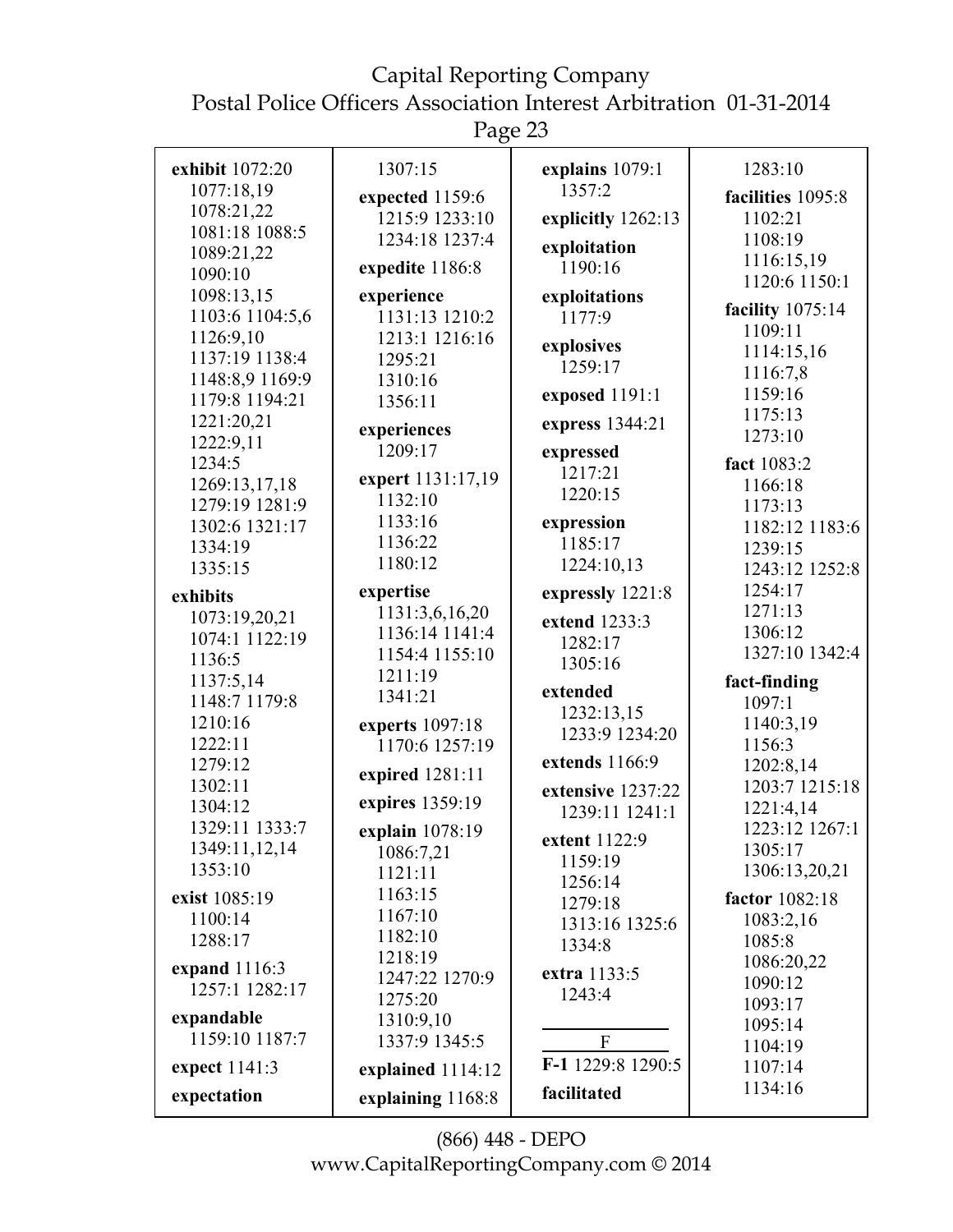Page 24

| 1140:7,15,18          | 1289:20                 | 1193:20                           | felonious $1212:21$     |
|-----------------------|-------------------------|-----------------------------------|-------------------------|
| factors 1077:10       | 1301:13,19              | 1194:16 1195:1                    | felony 1187:18          |
| 1081:21               | 1304:3,4 1336:9         | 1196:3,9 1222:5                   | 1206:1,3,20             |
|                       | 1338:22                 | 1223:2,4,18                       |                         |
| 1095:21<br>1096:12,20 | familiarity             | 1225:1 1231:7                     | felt 1134:3             |
|                       |                         | 1232:2,3,5,9,12                   | female 1213:11          |
| 1098:4,9              | 1076:11                 | 1233:8 1234:1                     | 1218:3                  |
| 1110:12               | 1336:11                 | 1235:8                            |                         |
| 1118:13               | familiarization         | 1238:8,14,15                      | fences 1109:13          |
| 1133:19               | 1188:12                 |                                   | field 1075:16           |
| 1134:15               | 1189:1,8                | 1239:6,18                         | 1112:15                 |
| facts 1084:12         |                         | 1240:4 1241:14                    | 1144:5,11,16,18         |
| 1120:21               | fan 1212:9              | 1243:2 1244:2,9<br>1245:11 1246:5 | 1145:1,2                |
| 1311:10               | FAQs 1274:3             | 1255:14 1261:5                    | 1155:16 1158:2          |
| 1320:15               | fast 1136:4             |                                   | 1177:12                 |
|                       |                         | 1276:21 1287:5                    | 1181:20                 |
| failure 1240:9        | fatal 1204:2,6,13       | 1293:14,17                        | 1186:17 1190:6          |
| fair 1124:14          | 1205:2,3,4              | 1294:11 1297:7                    | 1207:12 1208:5          |
| 1127:12 1145:8        | fault 1344:12,15        | 1300:9,19                         |                         |
| 1201:11,15            |                         | 1312:11                           | 1271:12                 |
| 1203:11               | favor 1082:20           | 1315:7,21                         | fifth $1292:2$          |
| 1209:14 1211:5        | 1083:2 1090:13          | 1319:2,11                         |                         |
|                       | 1095:14                 | 1322:6                            | fight 1198:15           |
| 1290:16 1295:5        | 1096:12                 | 1324:11,20                        | <b>fighting</b> 1198:18 |
| 1297:1 1305:19        | 1110:13                 | 1330:3,21                         | filed 1230:8,18         |
| 1322:11 1347:8        | 1230:14 1268:9          | 1331:8,11,12,17                   |                         |
| fairly 1222:7         |                         | 1344:19,22                        | 1319:22                 |
| 1225:22               | favoring $1083:18$      | 1345:6,13,18                      | final 1146:8            |
| 1351:22               | favors 1084:13          |                                   | 1225:22                 |
|                       | 1090:16                 | 1346:12                           | 1348:15                 |
| fall 1264:22          | 1093:17                 | 1348:11                           |                         |
| 1265:15               |                         | federally 1346:1                  | finally $1222:7$        |
| falls 1074:19         | FBI 1232:11             |                                   | 1230:11                 |
| 1095:22 1265:3        | 1243:15                 | <b>Federation</b>                 | <b>finances</b> 1102:21 |
|                       | 1244:16                 | 1279:22                           | 1120:7                  |
| familiar $1076:16$    | <b>February</b> 1230:15 | <b>FedEx 1271:12</b>              |                         |
| 1078:8,10             | 1351:3,6,18             |                                   | financial $1151:13$     |
| 1081:12               | 1352:12 1358:1          | feel 1095:22                      | 1227:22                 |
| 1091:17               |                         | 1132:12                           | financially             |
| 1103:11,14            | federal 1094:7          | 1137:22 1138:1                    | 1359:13                 |
| 1124:11               | 1105:3,17               | 1172:5                            |                         |
| 1154:5,8              | 1107:16,17,19,2         | Feigenbaum                        | finding $1221:9$        |
| 1163:1,3,4            | 1 1 1 0 8 : 1 3         | 1322:14                           | 1224:18                 |
| 1229:11,13            | 1109:4,18               |                                   | 1225:10 1320:4          |
| 1242:16,18            | 1120:14                 | fell 1286:13                      | 1323:15                 |
| 1266:11               | 1136:7,15               | felonies $1105:9$                 | finds $1221:14$         |
|                       | 1152:22                 | 1212:19                           |                         |
| 1269:10               | 1160:22 1161:4          |                                   | fine 1119:11            |
|                       |                         |                                   |                         |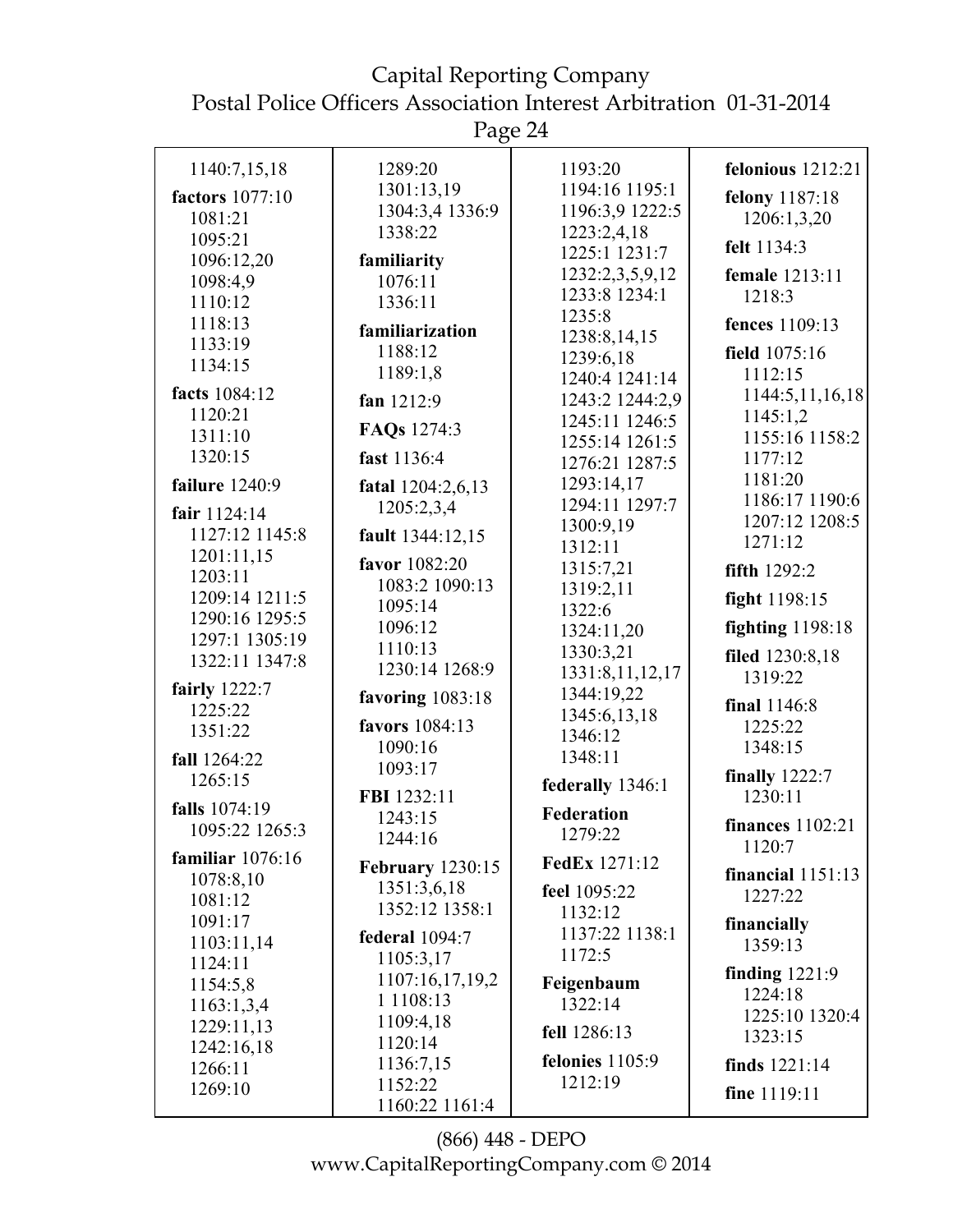Capital Reporting Company Postal Police Officers Association Interest Arbitration 01-31-2014 Page 25 1137:4,15 1138:9 1141:8 1351:16,17 **fingerprints** 1170:8 **finish** 1122:4 1336:6 1350:21 1130:9 1136:11 1149:3 1159:12 1170:20 1171:22 1172:16 1180:2 1186:12 1201:16 1202:2,3 1196:12,17,20 **FLETC** 1156:19 1157:1,12,16 1196:1,2,3,6,8,1 0,11 1330:3 **Fletcher** 1071:17 **flip** 1137:19 1314:10,21 1344:19 **forces** 1107:6 1124:22 1127:4 1223:4 1287:20 **foregoing** 1359:3,5

1355:13 **finished** 1185:18 **fire** 1108:14 1188:15 **firearm** 1159:8 1185:9 1270:13 1272:21 1325:22 1326:13 1328:8 **firearms** 1080:3 1084:7 1086:12 1089:18 1205:16 1214:15 1221:3 1226:15 1243:19 1248:17 1255:19 1270:8 1277:18 1279:12 1281:2 1305:14 1322:10 1355:4 **fiscal** 1144:7 1145:4 **Fishgold** 1269:11 1170:12 **floor** 1198:15 **floors** 1198:19 **Florida** 1151:6,8 **FLSA** 1297:1,3 1298:18 **focus** 1139:14 1158:14,15 1160:20 1186:13 1224:7 **focused** 1161:2 **folks** 1220:3 **foreign** 1241:1 **forfeit** 1251:20 **forfeiture** 1228:8 1251:14 **forget** 1230:20 1254:15,16 **forgetting** 1284:7 **forgot** 1179:10 1182:4 **form** 1340:7 **former** 1136:22 1225:15

1142:16 1181:18 1182:1 1186:12,13,19 1187:11 1190:3,4 1251:11 1255:17 1271:10 1324:17 1325:21 1327:15 **fired** 1278:15 **firing** 1187:12,14 **firm** 1134:11 **first** 1073:11 1082:18 1085:7,14 1100:16 1104:21 1111:2 1119:18 1123:19,21 **fit** 1287:15 **fitness** 1080:4 1239:14 **fits** 1080:7 1167:10 **five** 1076:7 1119:9 1151:1 1177:7 1209:22 1232:17 **five-point** 1341:19 **fixed** 1109:6 1111:4,18,20 1112:2 1113:5,8 1114:5,7,8 1116:16,19 1117:8,11,12 **flat** 1233:7 1329:1 **FLETA** 1152:22 1153:1 1194:19 1247:10 1357:20 **font** 1259:7 **foot** 1109:7 1111:5 1173:21 **footing** 1244:16 **footnote** 1249:20 1357:2,7 **force** 1074:19,20 1087:2 1089:9 1124:22 1129:2 1163:19 1211:2 1245:7,9 1258:4 1259:20 1262:2,7,20 1263:2,9,19 1264:2,5 1280:7 1282:12 1284:13 1348:19 **formerly** 1357:3 **forth** 1089:20 1138:1 1152:20 1194:16 1220:14 1232:12 1251:5 1258:21 1259:18 1271:19 1273:16 1278:11 1286:9 1302:7 1303:12 1305:20 1308:7 1313:18 1315:14 1319:22 1323:18 **forum** 1112:20

> (866) 448 - DEPO www.CapitalReportingCompany.com © 2014

1287:19 1288:8

**forward** 1145:5 1220:4 1267:19

1305:15

1195:12,15,22

1126:20 1128:17,21,22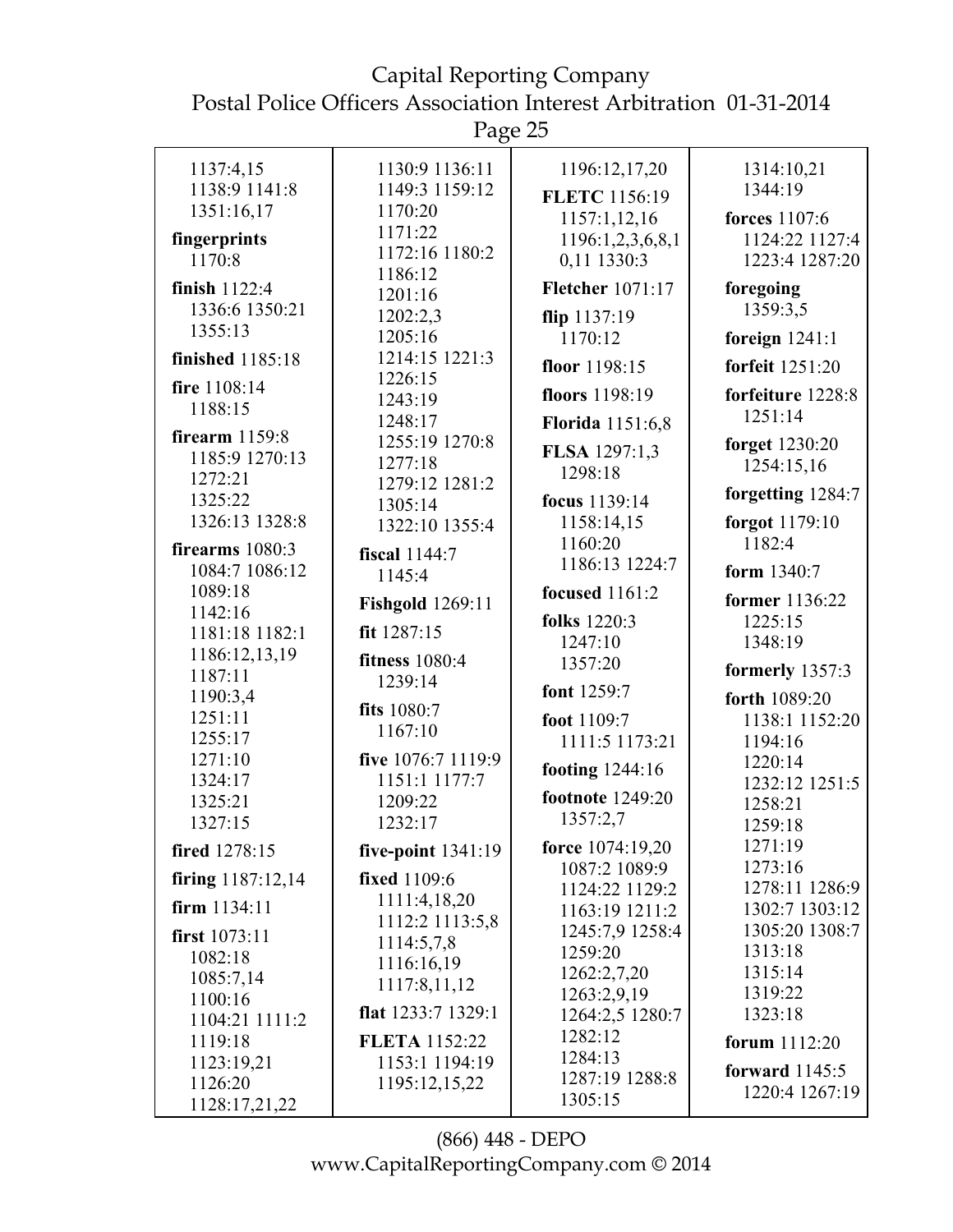Page 26

| foundation             | frontage 1317:15   | 1080:9 1081:3,6  | given 1132:20         |
|------------------------|--------------------|------------------|-----------------------|
| 1177:16                | fulfill 1218:11    | 1082:19 1083:8   | 1141:18               |
| 1191:14                |                    | 1084:2,4 1086:3  | 1159:3,5              |
| 1213:8,21              | full 1106:16,18,20 | 1089:16 1092:2   | 1162:22 1166:6        |
| fourth                 | 1111:2,3 1170:4    | 1114:4,5         | 1199:11,14,16         |
| 1094:13,14,19          | 1207:21            | 1118:17 1123:1   | 1201:2,13             |
| 1128:8 1309:22         | 1259:7,9 1302:7    | 1124:7,15        | 1203:2 1204:15        |
| 1310:4 1344:8          | 1317:1,6 1318:7    | 1125:9,10        | 1213:3,7 1216:7       |
| 1347:13                | 1320:2,20          | 1126:1           | 1223:21               |
|                        | full-fledged       | 1127:6,18        | 1241:20 1274:4        |
| four-year $1239:8$     | 1331:13            | 1131:6 1137:8    | 1305:18               |
| frame 1113:15          | fully 1222:6       | 1155:2,8,12      | 1341:5,7              |
| 1205:1,5 1288:4        | 1225:22 1320:6     | 1164:8 1177:18   | gives 1114:16         |
| <b>framed</b> 1205:7   |                    | 1199:16          | 1177:16               |
|                        | function           | 1202:15          | 1292:8,9              |
| <b>frames</b> 1205:1   | 1091:1,12          | 1203:17          |                       |
| framework              | 1101:1 1210:8      | 1209:14 1213:4   | giving 1140:17        |
| 1082:5                 | 1258:5 1266:15     | 1215:4 1216:3    | 1164:17               |
|                        | 1339:20            | 1233:16          | 1173:20 1200:4        |
| framing $1204:7$       | functions 1107:8   | 1237:2,22        | gone 1110:12          |
| Francisco 1244:6       | 1251:1 1307:20     | 1246:6 1249:18   | 1114:1 1211:12        |
| <b>Frank 1303:20</b>   | fundamental        | 1250:1,16,21     | <b>GONSALVES</b>      |
| frankly 1349:3         | 1300:7             | 1252:5,9         | 1071:11               |
|                        | funnel             | 1254:10          | 1088:12 1118:3        |
| fraud 1127:20          |                    | 1265:14 1277:1   | 1146:20               |
| 1190:12                | 1204:3,6,13        | 1278:10          | 1148:3,11,14,17       |
| 1191:10,12,13          | 1205:2,3,4         | 1293:19          | 1149:8 1161:5,9       |
| 1237:10 1261:9         | future 1145:2      | 1307:22 1309:7   | 1167:5 1184:20        |
| fraudulent             | 1207:19            | 1312:20 1313:3   | 1185:19               |
| 1151:13                |                    | 1314:1 1325:15   | 1186:3,6,11           |
| free 1172:5            | G                  | generally        | 1193:11               |
| <b>Freeman</b> 1071:16 | gambling 1089:17   | 1099:12,21       | 1203:16               |
|                        | game 1279:11       | 1127:19          | 1208:14               |
| freeze 1355:16         |                    | 1181:14 1222:5   | 1215:1,4              |
| frequently             | GAO 1331:22        | 1233:7 1236:8    | 1218:18 1219:4        |
| 1345:12                | gates 1109:13      | 1242:13 1267:1   | 1220:5                |
| <b>Friday</b> 1070:10  | gather 1160:2,10   | 1309:14          | 1222:1,15,19,21       |
| 1281:19                | 1263:8             | 1326:10 1346:8   | 1224:11               |
|                        | gathering 1237:5   | gets 1091:21     | 1226:20               |
| frisk 1310:14          |                    | 1106:2 1237:21   | 1229:6,9              |
| fro $1115:16$          | geared $1081:7$    | getting $1103:1$ | 1245:13,21<br>1246:16 |
| front 1302:4           | 1092:5 1182:16     | 1160:5 1202:15   |                       |
| 1349:8                 | 1210:10            | 1273:21          | 1248:22 1249:2        |
|                        | general 1074:18    | 1287:5,11        | 1252:13               |
|                        |                    |                  | 1261:20               |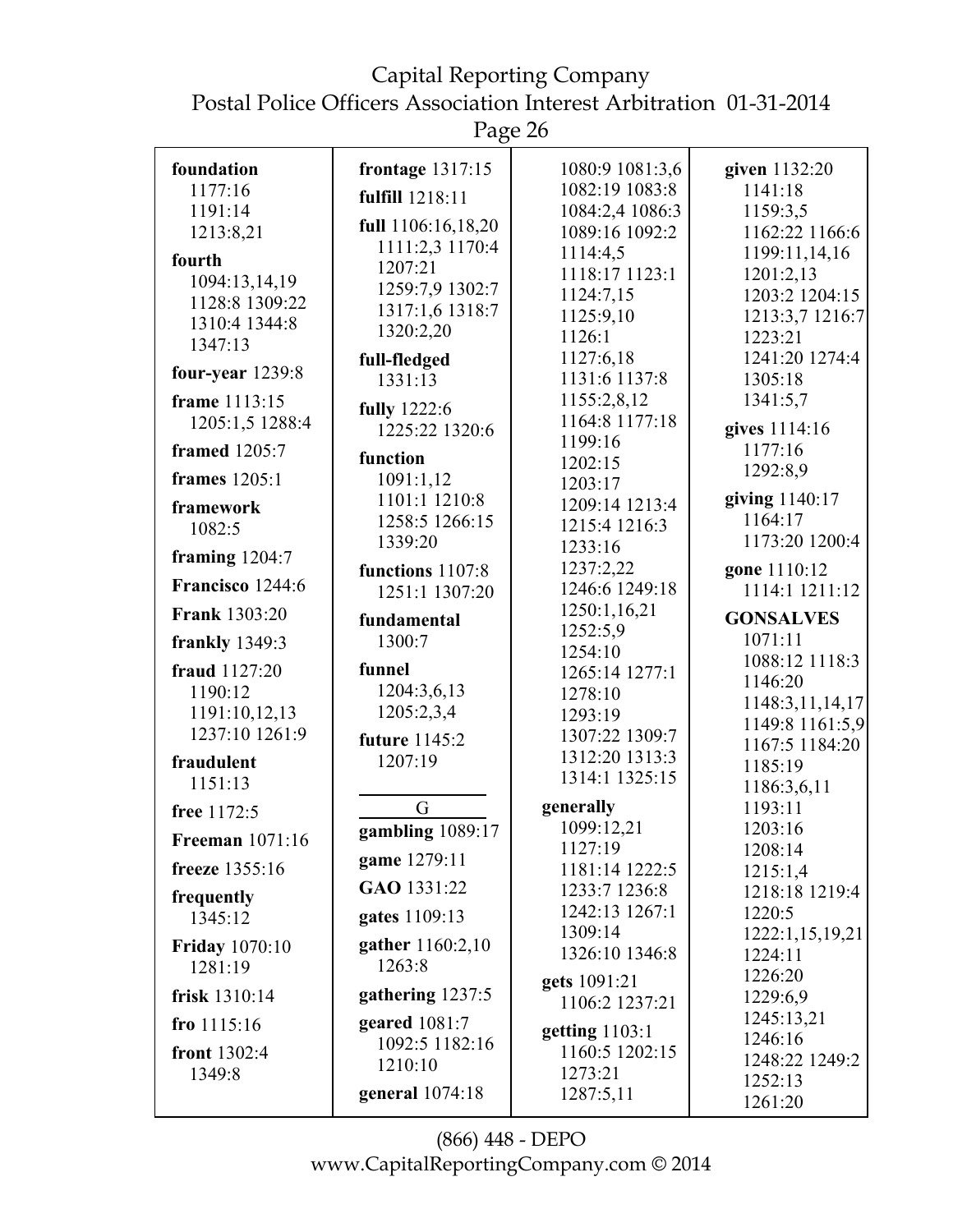# Capital Reporting Company

Postal Police Officers Association Interest Arbitration 01-31-2014

Page 27

| 1262:18<br>1263:16<br>1264:4,11<br>1268:22<br>1269:3,21<br>1270:3 1275:16<br>1277:8 1281:17<br>1282:1<br>1284:18,21<br>1288:3 1290:20<br>1291:3,6<br>1302:10,13,17,2<br>01303:1,6<br>1304:13,17<br>1323:3,9,13<br>1329:14<br>1332:9,18,20<br>1333:16,19<br>1334:1,4,7,13,2<br>2 1335:2 1343:4<br>1344:5,8,13,16<br>1349:14,19<br>1350:11,18<br>1351:6,8,12,20<br>1352:6,11,16,19<br>1355:1,4,13<br>1357:6,12<br>gotten 1296:19<br>governed 1232:8<br>governing 1089:2<br>1109:10<br>1324:17<br>government<br>1078:7 1085:16<br>1093:7 1100:9<br>1101:1,9,21<br>1109:10 1110:5<br>1124:8 1126:4<br>1254:5,8<br>1267:11 | government-<br>owned 1108:16<br>government's<br>1297:22 1298:1<br>governors<br>1249:9,15<br>1250:11<br>1292:22<br>1296:6,8<br>1299:12<br>grade 1103:7<br>1148:7 1179:13<br>1246:8 1334:20<br>graded 1340:20<br>grades<br>1246:4,8,14<br>1340:19<br>grading $1341:1$<br>graduate 1156:9<br>graduates<br>1153:20,21<br>1157:20,22<br>grant 1268:9<br>1270:17<br>1299:20,22<br>1300:1 1306:18<br>1312:16<br>1344:21<br>1348:6,10<br>granted 1245:4<br>1248:13<br>1249:14 1250:3<br>1252:1 1259:21<br>1267:12<br>1270:11<br>1293:10 1294:8<br>1295:8,12<br>1296:7 1299:11 | granting $1271:6$<br>grants 1309:22<br>1324:11<br>great 1090:21<br>1156:1 1194:2<br>1237:1 1333:9<br>greater 1329:7<br>grew 1144:20<br>grievance<br>1320:17,18<br>grounds 1136:11<br>1230:14<br>1240:10<br>1271:21 1321:4<br>group 1145:22<br>1227:5<br>groups 1252:18<br>1278:7,20<br>1298:17<br>GS 1246:6,11<br>GS-0083 1103:8<br>GS-0085 1100:13<br>1103:9<br>GS-85 1100:22<br>GSA 1254:10<br>guard 1078:15,20<br>1079:2,7,13<br>1080:1,22<br>1082:6,21<br>1083:17,18<br>1084:1,3,14<br>1085:15<br>1090:13 1093:5<br>1095:1,5<br>1100:5,7,13,22<br>1103:8 1104:17<br>1108:9,12 | 1139:12<br>1180:15 1193:9<br>1210:11,17<br>1212:2,3<br>1336:15<br>guards 1077:8<br>1081:13<br>1093:11,18<br>1094:8,20<br>1095:15,16<br>1096:12<br>1098:10<br>1108:16,20<br>1109:2,6,16<br>1110:9 1111:19<br>1112:9 1118:11<br>1122:14<br>1134:12<br>1138:20 1146:1<br>1180:18 1181:1<br>1211:9,13<br>1214:3 1254:15<br>1266:16<br>1277:5,6 1335:7<br>1336:13,22<br>1337:3<br>guess 1148:19<br>1160:14<br>1182:17<br>1185:2,5<br>1200:21 1201:7<br>1266:8 1294:21<br>1304:10 1331:3<br>1354:9,21<br>1356:17<br>guidance 1319:4<br>guide 1103:7<br>1107:12 1110:7<br>1111:3 1134:19<br>1146:17 1148:7 |
|-----------------------------------------------------------------------------------------------------------------------------------------------------------------------------------------------------------------------------------------------------------------------------------------------------------------------------------------------------------------------------------------------------------------------------------------------------------------------------------------------------------------------------------------------------------------------------------------------------------------------|-----------------------------------------------------------------------------------------------------------------------------------------------------------------------------------------------------------------------------------------------------------------------------------------------------------------------------------------------------------------------------------------------------------------------------------------------------------------------------------------------------------------------------------------------------------------------|-----------------------------------------------------------------------------------------------------------------------------------------------------------------------------------------------------------------------------------------------------------------------------------------------------------------------------------------------------------------------------------------------------------------------------------------------------------------------------------------------------------------------------------------------------------------------------------|-----------------------------------------------------------------------------------------------------------------------------------------------------------------------------------------------------------------------------------------------------------------------------------------------------------------------------------------------------------------------------------------------------------------------------------------------------------------------------------------------------------------------------------------------------------------------------------------------------|
| 1268:10                                                                                                                                                                                                                                                                                                                                                                                                                                                                                                                                                                                                               | 1306:8                                                                                                                                                                                                                                                                                                                                                                                                                                                                                                                                                                | 1109:21 1110:3                                                                                                                                                                                                                                                                                                                                                                                                                                                                                                                                                                    | 1179:13 1193:4                                                                                                                                                                                                                                                                                                                                                                                                                                                                                                                                                                                      |
| governmental                                                                                                                                                                                                                                                                                                                                                                                                                                                                                                                                                                                                          | 1312:9,19                                                                                                                                                                                                                                                                                                                                                                                                                                                                                                                                                             | 1130:2                                                                                                                                                                                                                                                                                                                                                                                                                                                                                                                                                                            | 1305:6                                                                                                                                                                                                                                                                                                                                                                                                                                                                                                                                                                                              |
| 1271:8 1327:13                                                                                                                                                                                                                                                                                                                                                                                                                                                                                                                                                                                                        | 1314:2                                                                                                                                                                                                                                                                                                                                                                                                                                                                                                                                                                | 1135:10,12,18                                                                                                                                                                                                                                                                                                                                                                                                                                                                                                                                                                     | guidelines                                                                                                                                                                                                                                                                                                                                                                                                                                                                                                                                                                                          |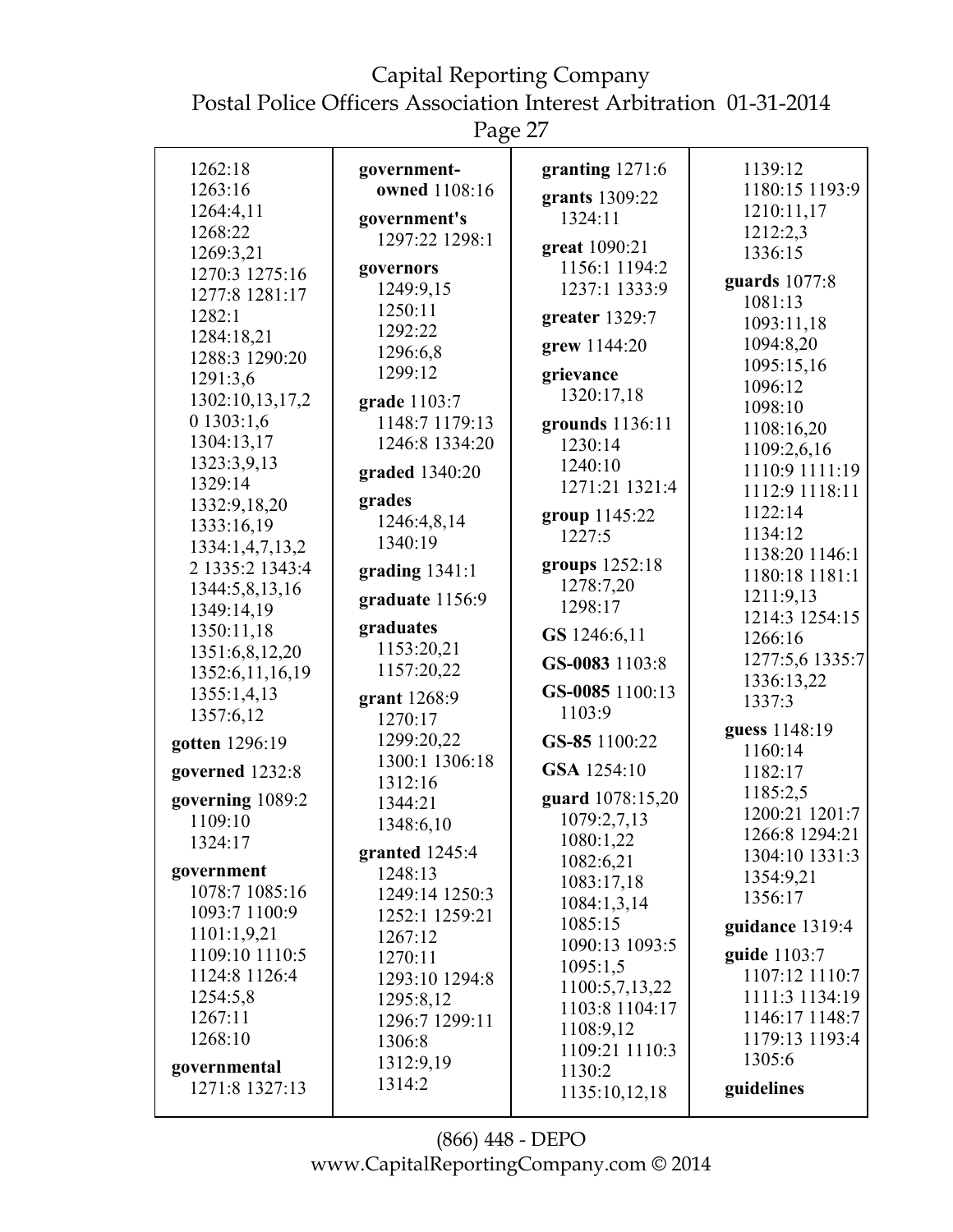Page 28

| 1194:15                | happen $1088:1$  | 1203:12,21                   | hereby 1359:3        |
|------------------------|------------------|------------------------------|----------------------|
| gun 1201:6             | 1278:18          | head 1190:18                 | hereto 1359:13       |
| guns 1188:9            | 1280:19,21       | headquarters                 | he's 1077:20         |
| guys 1118:3            | happened 1098:1  | 1074:13                      | 1130:18              |
|                        | 1200:13 1245:6   | 1075:19                      | 1225:16              |
|                        | 1257:12          | 1112:16                      | 1269:22              |
| H                      | 1275:19          | 1144:3,4,11,15,              | 1333:19              |
| habit 1302:1           | 1318:17          | 17 1145:3                    | 1334:1,9             |
| half 1167:17           | 1322:21          | 1228:11                      | hide 1200:2          |
| 1285:2                 | 1339:17          | hear 1091:8                  |                      |
| halfway 1179:18        | 1347:14          | 1144:12,14                   | hiding $1205:6$      |
| 1267:20                | happens 1178:16  | 1152:10                      | high 1240:20         |
|                        | happy 1137:5     | 1220:12                      | 1252:11 1332:1       |
| hall 1167:17,22        | 1298:12          |                              | high-cost $1244:4$   |
| hall/TM 1167:12        | 1321:13,14       | heard 1074:22<br>1081:8      |                      |
| hallway 1204:5         | 1322:22          |                              | higher 1240:8        |
| hand 1349:10           | hard 1349:7      | 1111:11,17<br>1115:7 1150:10 | 1243:13              |
|                        |                  | 1155:3 1182:2                | high-level $1145:9$  |
| handbook 1305:6        | harm 1205:8      | 1200:1 1216:1                | highlight $1163:13$  |
| handbooks              | hate 1167:7      | 1232:1 1249:22               | 1168:7 1236:20       |
| 1303:21,22             | 1176:4 1309:8    | 1256:19 1278:6               | 1241:9               |
| 1304:10                | haven't          | 1307:20                      | <b>Hines</b> 1303:18 |
| handcuffing            | 1124:2,10,12     | 1322:14,15                   | hire 1135:20         |
| 1187:5,6               | 1324:19          | 1330:6 1335:10               | 1254:14              |
| 1206:21                | 1332:18          | 1340:21 1341:2               | 1338:11,14           |
| handed 1338:5,6        | 1354:16          | hearing $1111:18$            | 1342:17              |
| 1343:21                | having 1073:11   | 1131:13 1276:6               |                      |
|                        | 1076:15          | 1341:3                       | hired 1258:5         |
| handgun $1325:3,4$     | 1088:12          | heart 1334:12                | 1340:3               |
| handguns 1159:9        | 1110:11,12       |                              | hiring 1132:18       |
| handle 1173:10         | 1115:22          | held 1070:14                 | 1337:19              |
| 1200:15 1203:2         | 1116:20          | 1143:14                      | 1339:18 1341:1       |
| 1206:15                | 1120:12          | 1230:13                      | 1342:12              |
| 1228:5,12              | 1144:10 1149:3   | 1320:21                      | historical 1249:20   |
| <b>handler</b> 1337:16 | 1194:20          | help 1126:22                 | history 1075:7       |
| 1338:15                | 1226:6,15        | 1268:17                      | 1150:16              |
|                        | 1234:22          | <b>helped</b> 1228:6         | 1227:10 1230:9       |
| handling $1079:21$     | 1270:21          | helpful 1086:19              | 1264:7               |
| 1168:11,13,15,1<br>7   | 1296:19 1302:4   | 1098:13                      | hold 1137:14         |
|                        | 1326:8           | 1099:1,3                     | 1138:7 1159:17       |
| hands-on               | hazardous 1207:4 | 1104:13                      | 1281:13              |
| 1170:5,10              | hazards 1108:13  |                              | 1301:15              |
| <b>Hang</b> 1079:8     |                  | helps 1128:17                |                      |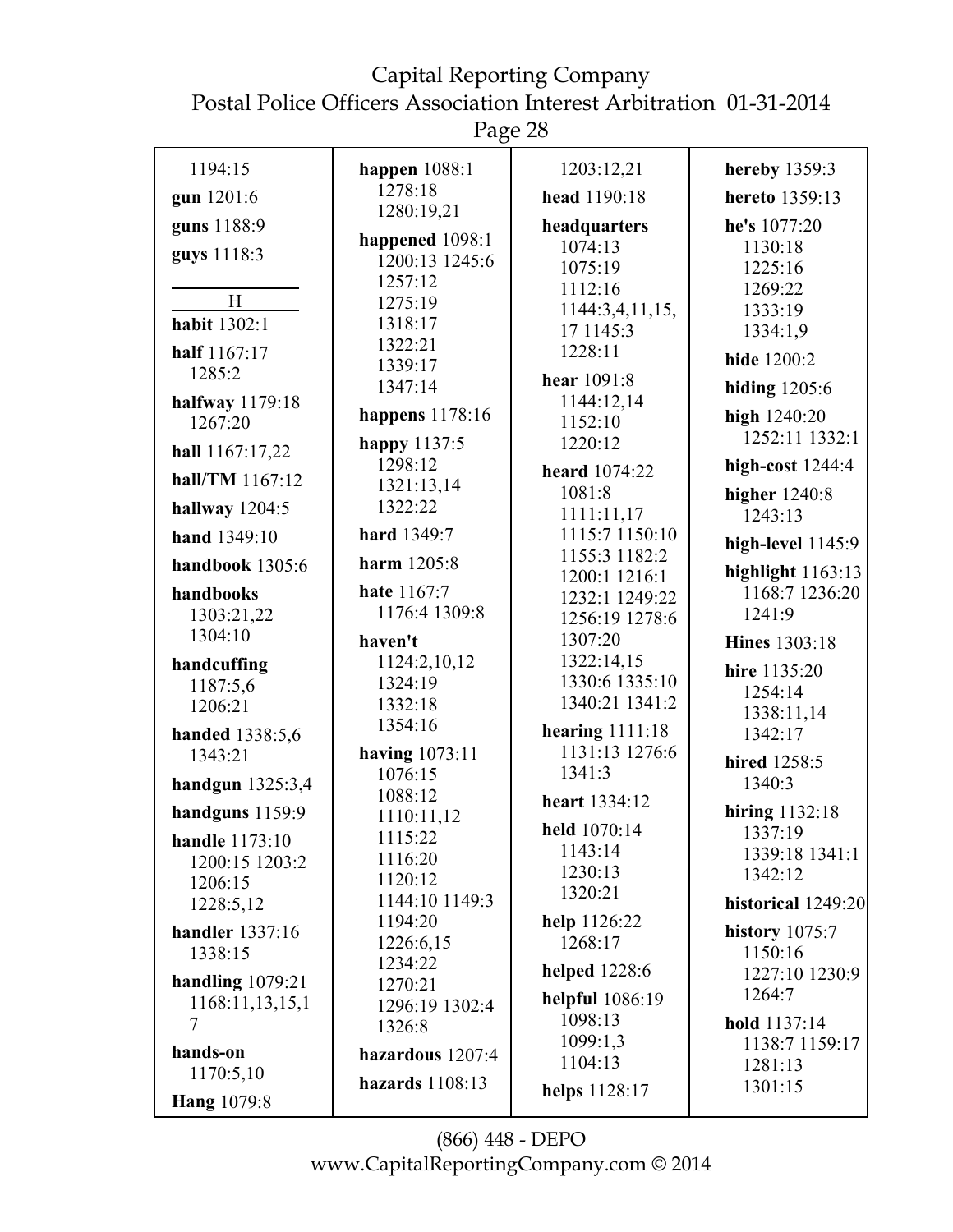Page 29

| 1332:14                 | HR 1124:8 1126:2<br>1339:20 | IG 1125:12,13                     | 1104:20<br>1105:21       |
|-------------------------|-----------------------------|-----------------------------------|--------------------------|
| <b>holding</b> 1268:15  |                             | 1129:3 1250:17<br>1251:3,4 1296:4 | 1106:7,8,15              |
| <b>holidays</b> 1232:15 | huge 1243:9                 |                                   | 1111:14                  |
| 1242:6                  | <b>human</b> 1093:2         | ignore 1223:22                    | 1112:10                  |
| home 1334:14            | 1127:10                     | II 1078:15,16,20                  | 1113:14                  |
| Homeland 1076:5         | 1130:18 1334:9              | 1079:2,13                         | 1116:18                  |
|                         | hundreds 1356:2             | 1080:1 1081:1                     | 1117:7,13                |
| homework                |                             | 1130:2 1171:15                    | 1118:3 1119:6            |
| 1165:11,20,21           | $\mathbf I$                 | I'll 1078:22                      | 1123:9,10,16             |
| 1166:1,5                | I'd 1103:18                 | 1092:3                            | 1124:11 1125:5           |
| honest 1146:2           | 1110:17,20                  | 1099:11,17                        | 1127:1                   |
| hope 1284:8             | 1122:19                     | 1109:18 1113:9                    | 1128:12,14               |
| hopefully 1146:12       | 1133:11,13                  | 1121:17                           | 1132:5 1136:10           |
| 1356:6                  | 1144:22 1155:1              | 1137:20                           | 1137:4,11                |
|                         | 1161:12                     | 1147:16                           | 1138:19 1142:3<br>1144:8 |
| hospitals 1108:17       | 1162:16                     | 1182:18                           | 1145:14,19               |
| hot 1087:7              | 1179:16                     | 1194:21<br>1198:11                | 1146:17                  |
| hour 1165:4             | 1214:16 1279:8              | 1202:13                           | 1147:11                  |
| 1168:14 1173:5          | 1286:3,14                   | 1222:16                           | 1149:13 1150:2           |
| 1191:18 1285:3          | 1289:15                     | 1229:15 1236:4                    | 1154:15 1163:8           |
| hourly 1165:6,13        | 1292:19                     | 1276:3                            | 1169:1 1180:5            |
| 1166:20                 | 1301:22 1304:5<br>1322:22   | 1294:15,17,19                     | 1186:14                  |
|                         | 1331:21 1352:9              | 1299:5 1306:6                     | 1194:3,22                |
| hours 1129:19           | 1355:7                      | 1308:14 1316:4                    | 1195:18 1198:1           |
| 1162:2,11               |                             | 1334:14 1338:7                    | 1204:1                   |
| 1164:1,18               | idea 1111:22                | 1347:17 1349:1                    | 1212:8,10                |
| 1165:19,20<br>1166:9,12 | 1158:7 1177:18              | 1350:3,7,10                       | 1215:5 1220:5            |
| 1167:1,15               | 1356:9                      | 1351:13                           | 1225:13 1227:4           |
| 1168:2,3,15             | identification              | illustrate 1264:1                 | 1229:13 1231:4           |
| 1169:4 1170:4           | 1273:17                     | illustrative 1249:6               | 1244:7 1245:19           |
| 1171:7,16,21            | identified 1074:1           |                                   | 1253:9,11                |
| 1172:1,10,14,20         | 1081:17                     | I'm                               | 1260:8,9                 |
| 1173:20                 | identify 1078:12            | 1074:12,16,17,2                   | 1262:10,16<br>1263:7     |
| 1174:6,18               | 1088:8,22                   | 1 1076:16,21                      | 1267:13,17               |
| 1176:10                 | 1104:2 1160:8               | 1078:10 1079:9<br>1083:15         | 1268:13                  |
| 1232:13,16              | 1197:1,12                   | 1084:11                           | 1269:20 1270:6           |
| 1233:9 1234:19          | 1212:3 1237:5               | 1086:16,17                        | 1275:12                  |
| 1243:8 1274:17          | identifying                 | 1087:22                           | 1276:1,6 1281:1          |
| 1309:5                  | 1160:4,5                    | 1091:17 1096:8                    | 1284:7 1286:22           |
| <b>house</b> 1157:4,11  | 1202:17                     | 1098:17                           | 1287:7 1288:22           |
| 1165:3 1170:2           |                             | 1099:17                           | 1289:3,22                |
| 1273:7 1346:4           | <b>identity</b> 1151:12     | 1102:13 1103:4                    | 1290:12 1291:1           |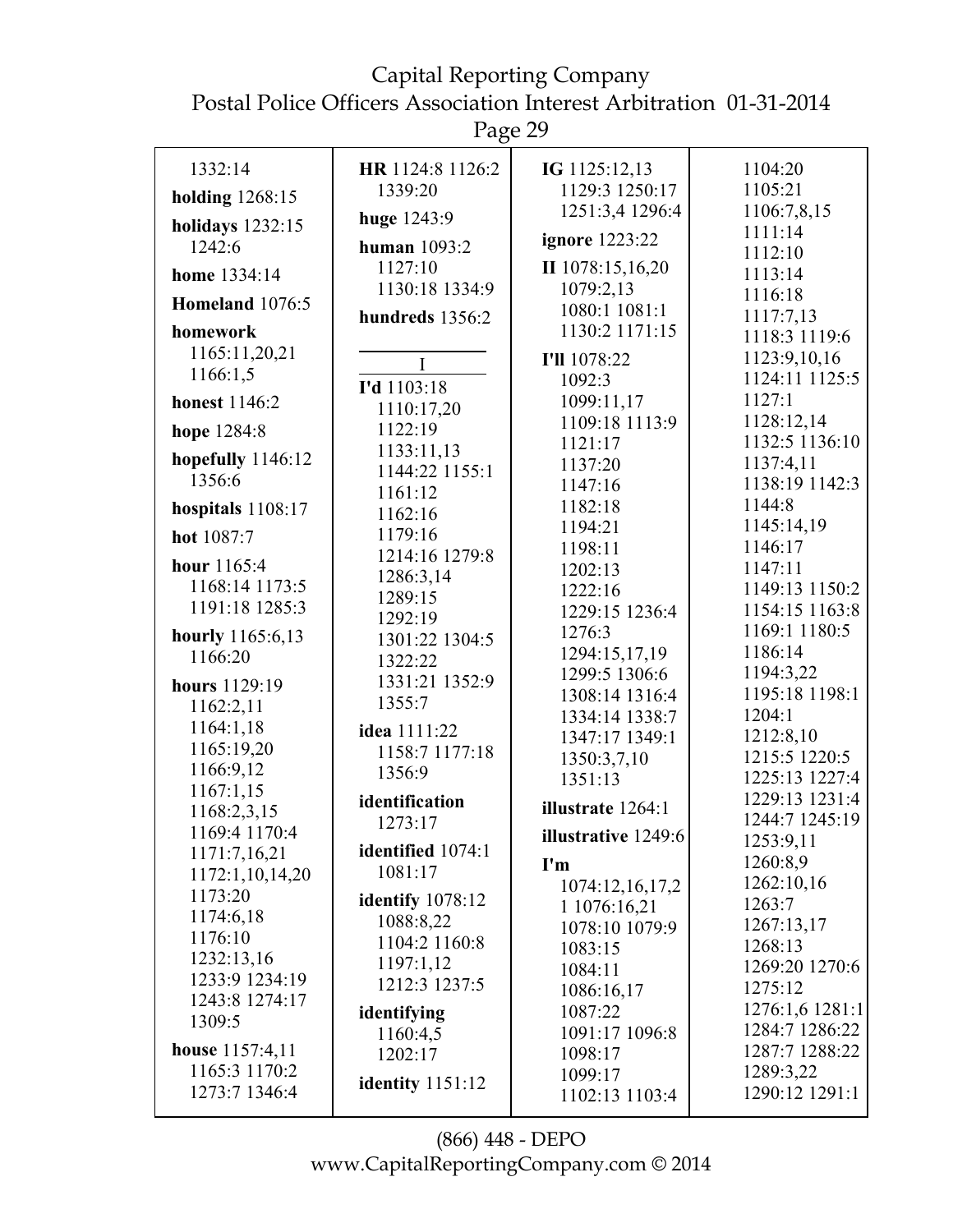Page 30

| 1293:22                     | 1203:6                          | 1263:10 1277:9        | 1310:19                  |
|-----------------------------|---------------------------------|-----------------------|--------------------------|
| 1294:13,22                  | important                       | 1295:2,6              | 1311:1,2                 |
| 1298:12                     | 1104:21                         | 1317:4,9,14           | 1319:12 1325:6           |
| 1300:2,17                   | 1135:17                         | including 1096:22     | individuals              |
| 1302:7 1303:10              | 1163:13 1222:6                  | 1229:14 1278:2        | 1105:6 1175:8            |
| 1304:5 1305:1               | 1252:3 1336:3                   | 1327:18               | 1206:12                  |
| 1306:5 1307:4               | 1356:22                         | 1348:12 1356:2        | 1270:18 1311:6           |
| 1308:17,18                  | impression                      | inclusion 1095:15     | 1339:3,4,6               |
| 1310:3,21<br>1312:2 1313:14 | 1145:17                         |                       | indulgence 1352:9        |
| 1314:17,18                  | impressive                      | inclusive 1236:6      | industrial               |
| 1316:4 1318:7               | 1145:18                         | incorporate           | 1075:11                  |
| 1322:9,13,18                |                                 | 1293:13               |                          |
| 1329:15,21                  | inappropriate                   | increase 1124:20      | <b>influence</b> 1107:13 |
| 1331:2 1332:13              | 1145:22                         | 1243:9 1286:21        | 1327:18,20               |
| 1333:10 1334:8              | <b>INC</b> 1073:14,18           | 1287:2,21             | inform                   |
| 1335:14,15                  | 1074:6 1078:2                   | increased 1210:13     | 1265:19,22               |
| 1336:13                     | 1081:11                         | increases 1355:17     | informants               |
| 1338:1,22                   | 1088:20                         |                       | 1236:16                  |
| 1339:5 1341:17              | 1097:17                         | independent           | information              |
| 1342:11                     | 1103:11                         | 1097:21 1250:9        | 1159:3 1160:9            |
| 1343:20                     | 1143:15                         | independently         | 1161:22                  |
| 1344:11,12,17               | incident 1079:20                | 1323:1                | 1162:21                  |
| 1347:12,13                  | 1171:3 1197:19                  | in-depth 1191:16      | 1170:22 1171:3           |
| 1348:1,3                    | incidents 1079:16               | 1192:15               | 1178:22                  |
| 1357:12                     | inclined 1137:12                |                       | 1202:15,17,22            |
| image 1246:15               |                                 | indicate 1237:18      | 1203:1 1309:19           |
| imagining                   | include 1095:3                  | indication            | informative              |
| 1116:19                     | 1149:17                         | 1221:14,18            | 1208:20                  |
|                             | 1158:22                         | indicator 1085:14     |                          |
| immediately                 | 1165:20,21                      | 1090:18               | informed 1198:6          |
| 1135:7                      | 1166:13                         | 1092:10,19            | <b>initial</b> 1160:9    |
| <b>impact</b> 1252:7        | 1205:15                         | 1093:21               | 1170:19 1171:9           |
| impacts $1087:1$            | 1206:14                         | 1094:3,14,15,19       | 1202:6 1208:2            |
| Impartial 1071:3            | 1263:10 1277:5<br>1278:9 1317:2 | indicators            | 1306:12,20,21            |
|                             |                                 | 1082:12               | initially 1247:4         |
| implement                   | included $1125:9$               | 1085:13               | initiated 1129:1         |
| 1246:22 1247:2              | 1168:1 1242:21                  | 1099:14,22            |                          |
| implementation              | 1247:17                         | <b>indicia</b> 1331:5 | <b>input</b> 1144:15     |
| 1243:1                      | 1269:14,15                      |                       | inserted 1253:1          |
| implementing                | 1277:11 1293:9                  | individual            | in-service 1121:22       |
| 1336:19                     | 1297:13                         | 1129:21 1160:8        | 1122:1,8,10              |
| importance                  | includes 1202:2                 | 1174:8,10             | 1142:15                  |
|                             | 1235:3 1248:12                  | 1197:3 1235:20        | 1154:9,19                |
|                             |                                 | 1273:16               |                          |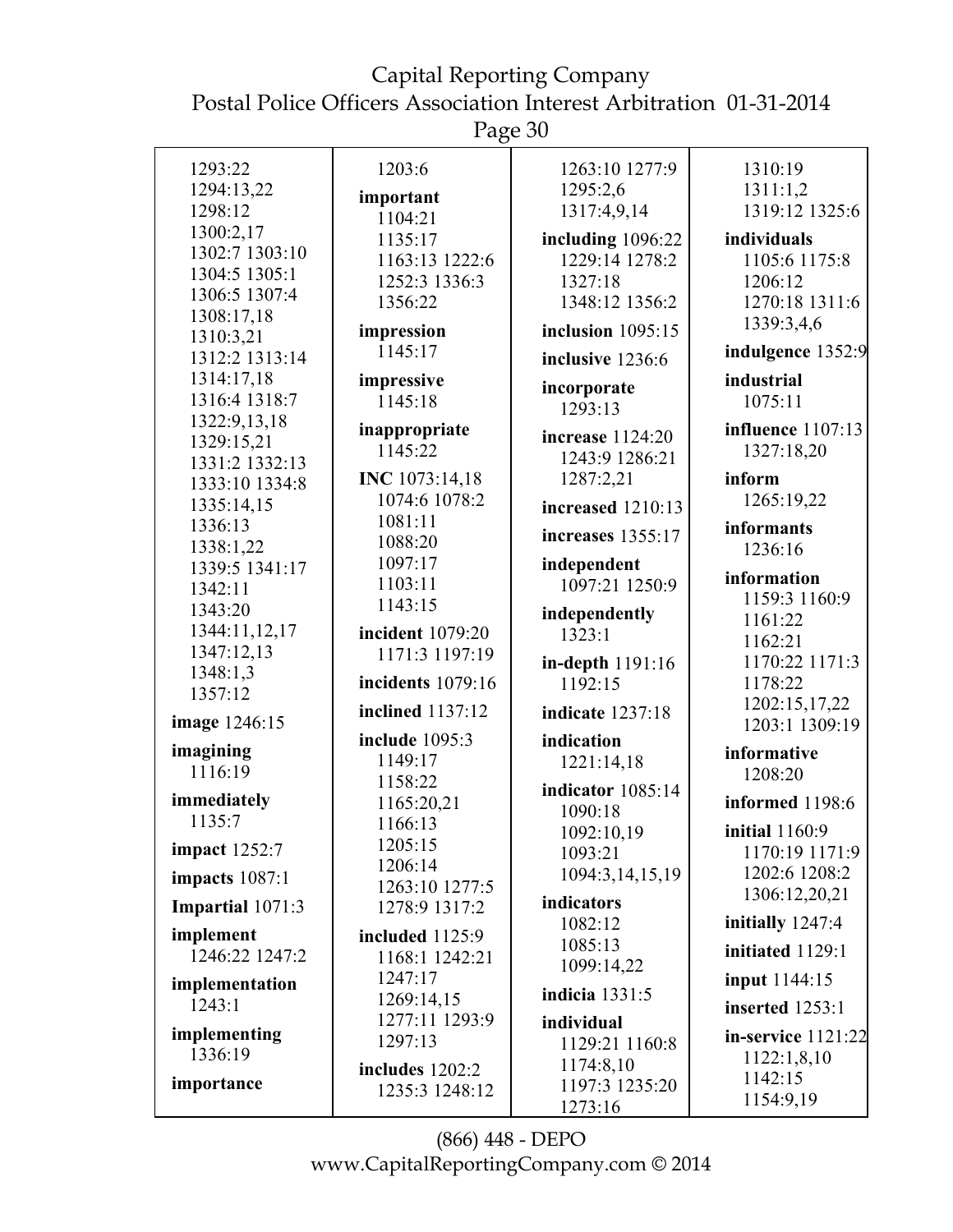Capital Reporting Company Postal Police Officers Association Interest Arbitration 01-31-2014

Page 31

| 1156:8                 | 1318:20             | 1241:19        | 1260:14,15,17,1          |
|------------------------|---------------------|----------------|--------------------------|
| 1181:12,13             | 1319:9,21           | 1247:18        | 9 1261:4,10,14           |
| 1182:16                | 1323:17             | 1248:12        | 1263:5, 10, 12, 18       |
| 1183:15,16,18,2        | 1340:3,10           | 1249:18        | ,21 1264:15              |
| 0 1184:22              | inspector $1074:12$ | 1250:16,19,21  | 1265:5 1266:17           |
| 1185:1,17              | 1075:10,12,13,1     | 1261:3 1262:8  | 1278:7,22                |
| 1186:15,19             | 6 1076:1,14         | 1265:7 1278:3  | 1284:4 1285:15           |
| 1189:15,19             | 1077:1 1089:15      | 1279:21 1281:4 | 1286:13,16,20            |
| 1190:5 1191:7          | 1091:9 1112:15      | 1292:19,21     | 1287:3,7,10,22           |
| 1205:17                | 1120:22 1121:3      | 1293:8         | 1289:2 1292:10           |
| 1206:16                | 1122:22             | 1295:3,7,16    | 1293:21                  |
| 1207:18                | 1124:7,15           | 1312:21        | 1296:3,9,18,22           |
| inside 1164:7          | 1125:9 1126:3       | 1322:16 1330:1 | 1297:4,17                |
| 1287:20                | 1127:6,18           | 1335:5 1346:22 | 1306:16 1308:3           |
|                        | 1128:14             | inspectors     | 1315:6,12                |
| <b>inspect</b> 1116:15 | 1130:22             | 1075:21        | 1328:21 1329:2           |
| inspection             | 1143:12             | 1089:15        | 1330:15                  |
| 1090:20                | 1149:14,18          | 1120:2,11      | 1343:12                  |
| 1095:22                | 1150:7,20           | 1122:10 1123:3 | 1345:5,12,15             |
| 1102:2,8,19            | 1151:2,18           | 1126:6,15      | 1346:2,15                |
| 1119:21 1120:4         | 1152:4 1154:12      | 1142:19,21     | 1347:21                  |
| 1123:2,5               | 1160:17,20          | 1159:18        | 1348:4,12                |
| 1124:17,21             | 1161:19             | 1161:12 1169:7 | installation             |
| 1125:7,16              | 1162:9,12           | 1176:8 1181:8  | 1095:9 1101:7            |
| 1127:9 1129:1          | 1164:5 1167:1       | 1182:8 1183:3  |                          |
| 1137:1 1145:11         | 1169:5              | 1185:2 1186:22 | installations            |
| 1150:21                | 1177:1,11           | 1188:5,22      | 1095:2 1100:7            |
| 1157:5,6,12,15,        | 1179:17             | 1189:20 1190:5 | <b>instance</b> 1164:16  |
| 21 1159:1,2,4          | 1184:16             | 1197:7 1199:15 | 1177:22                  |
| 1162:5 1163:19         | 1188:12,17          | 1203:2 1227:21 | 1182:18 1187:4           |
| 1164:10                | 1191:21             | 1229:2 1230:4  | 1204:21                  |
| 1192:11                | 1193:11,18          | 1232:4 1236:14 | instances 1135:4         |
| 1203:14                | 1197:8 1199:1       | 1239:18 1240:5 |                          |
| 1227:6,9               | 1205:11,13          | 1241:13,18     | <b>instant</b> 1197:6,9  |
| 1228:2,7,10,18,        | 1206:4              | 1242:1,20      | <b>instead</b> 1099:11   |
| 22 1229:4,12,14        | 1208:11,18          | 1243:11,13     | <b>instincts</b> 1199:17 |
| 1231:18                | 1210:1 1213:7       | 1244:13,15,19  |                          |
| 1237:10                | 1216:1,7            | 1245:3,9,10    | instructed<br>1198:8,9   |
| 1246:12,19             | 1218:20             | 1246:2 1247:7  |                          |
| 1250:22                | 1225:16             | 1248:16        | instruction              |
| 1260:21 1267:8         | 1227:15,19          | 1249:7,16      | 1172:8 1173:21           |
| 1273:11                | 1228:4,21           | 1250:6,13      | 1187:22                  |
| 1278:2,5,17            | 1229:1,22           | 1251:1,6,13    | 1199:14,15               |
| 1283:9 1287:20         | 1230:1 1231:8       | 1252:5, 10, 16 | 1274:4                   |
| 1306:9 1307:12         | 1236:5 1240:7       | 1257:18 1258:7 | instructor               |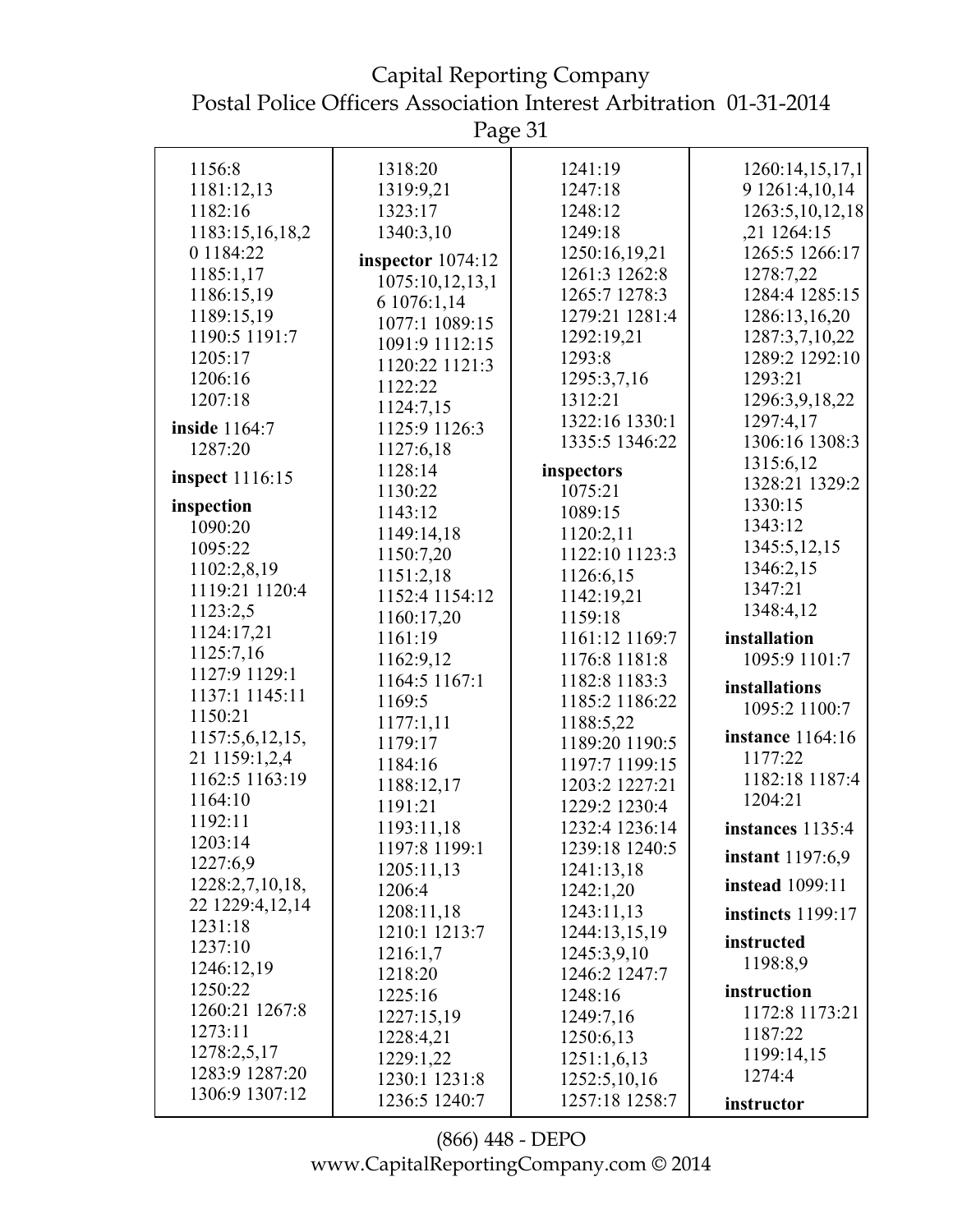Page 32

| 1151:16,18<br>1152:13          | interpret 1239:16<br>1247:19 | 1174:8<br>1215:19,20             | 1305:12,16,21<br>1306:8,14,18 |
|--------------------------------|------------------------------|----------------------------------|-------------------------------|
| 1153:14                        |                              |                                  | 1308:20                       |
| 1154:14,16                     | interpretation               | investigation                    | 1309:3,6,14                   |
| 1174:12,13                     | 1230:1 1263:1                | 1075:17                          | 1310:12                       |
| 1228:7                         | 1295:20 1298:5               | 1093:3,13<br>1178:3              | investigator                  |
| instructors                    | interprets                   | 1192:16,17                       | 1121:20                       |
| 1143:3 1167:19                 | 1102:17                      | 1203:3 1209:11                   | 1210:18                       |
| 1173:3                         | interrogation                | 1215:16 1310:8                   | 1232:12                       |
| 1174:7,22                      | 1171:15                      | 1345:16,17                       | 1234:17                       |
| 1176:12                        | interrogations               | investigations                   | 1235:4,8,13                   |
| 1181:22 1190:9                 | 1171:6,12,18                 | 1074:17                          | 1238:1                        |
| integrity 1195:10              | interruption                 | 1075:20                          | 1292:5,15                     |
| 1261:1                         | 1243:19                      | 1096:19,22                       | 1296:7                        |
|                                |                              | 1106:2 1120:18                   | investigators                 |
| intelligence<br>1237:5 1278:10 | intervene 1079:17            | 1140:21                          | 1080:17 1161:1                |
|                                | 1199:8                       | 1151:13,14                       | 1209:21 1210:4                |
| intelligent                    | interview                    | 1155:22 1156:2                   | 1213:13                       |
| 1132:14                        | 1170:17,19                   | 1159:21                          | 1217:16                       |
| <b>intend</b> 1129:8           | 1171:9,15                    | 1160:12 1161:4                   | 1232:2,3,5                    |
| intended 1102:14               | 1178:5,7,13,20               | 1181:7                           | 1233:8                        |
| 1264:5 1357:1                  | 1179:5 1213:12               | 1190:14,17                       | 1234:1,11,12                  |
| <b>intent</b> 1225:12          | interviews                   | 1191:17                          | 1237:1,3,12                   |
|                                | 1171:6,18                    | 1192:14                          | 1238:9,15                     |
| intents 1247:12                | intro 1163:20,21             | 1201:20 1202:1                   | 1239:6 1240:4                 |
| <b>interact</b> 1116:6         | introduce 1136:2             | 1217:20 1218:4<br>1227:17 1232:4 | 1245:12<br>1276:22            |
| intercept 1179:1               | 1137:6 1149:11               | 1251:14                          | 1277:1,6                      |
|                                | 1321:16                      | 1252:11                          | 1330:15                       |
| intercepts<br>1236:13          | 1331:21                      | 1256:18 1257:3                   | 1331:13,14                    |
|                                | introduced                   | 1258:8,21                        |                               |
| interchangeably                | 1323:12,15                   | investigative                    | investigator's<br>1233:13     |
| 1150:14                        |                              | 1097:9 1107:12                   |                               |
| interest 1070:1                | introduction                 | 1139:4 1140:2                    | invitation 1143:15            |
| 1217:22                        | 1163:17,18<br>1177:2 1207:11 | 1217:22 1230:3                   | 1144:19                       |
| 1221:10 1224:2                 |                              | 1235:15 1237:6                   | invited 1125:7                |
| 1300:4,8                       | introductory                 | 1245:3 1247:20                   | involve                       |
| 1319:11 1328:3                 | 1192:19                      | 1248:13                          | 1261:7,8,9,10                 |
| interested                     | investigate 1105:7           | 1249:14,19                       | involved 1093:7               |
| 1359:14                        | 1215:12 1249:9               | 1250:12 1251:8                   | 1110:4 1112:2                 |
| interests 1213:15              | 1250:4 1252:6                | 1266:22 1293:9                   | 1218:4,9                      |
| interject $1141:1$             | 1261:11,14                   | 1294:9                           | 1229:22                       |
|                                | 1296:6                       | 1295:8,10,12                     | 1247:3,5                      |
| <b>internal</b> 1151:14        | investigating                | 1299:11,19                       | 1252:10                       |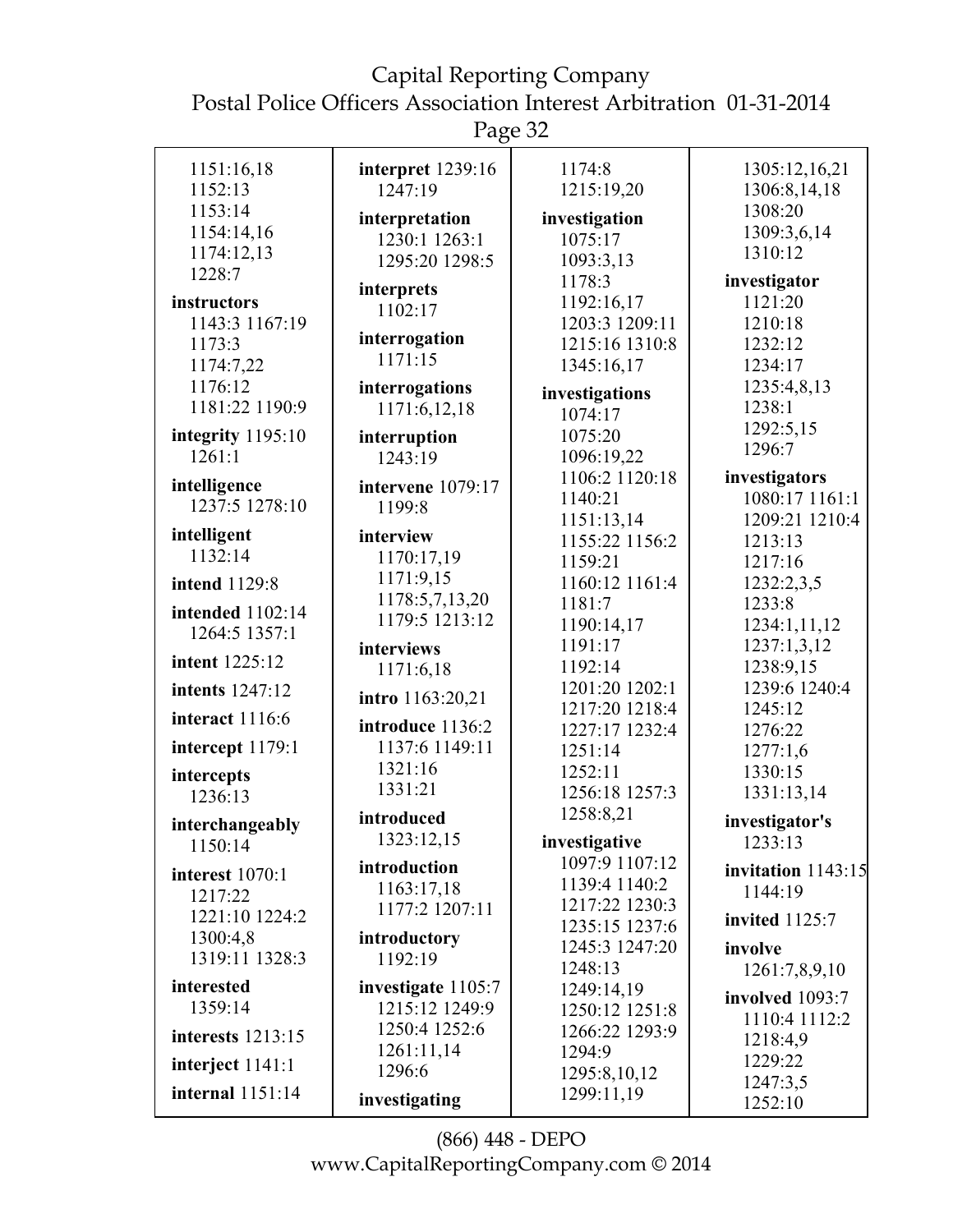Capital Reporting Company Postal Police Officers Association Interest Arbitration 01-31-2014

Page 33

| 1277:21 1278:1          | 1242:1,12         | 1161:7,13       | 1303:5,14              |
|-------------------------|-------------------|-----------------|------------------------|
|                         |                   |                 |                        |
| 1287:17 1288:9          | 1273:17 1275:2    | 1166:7 1169:9   | 1304:12,13,15,1        |
| 1289:16                 | 1303:21           | 1171:5 1173:17  | 7 1306:10              |
| 1322:19                 | 1328:22           | 1175:17         | 1309:7,16              |
|                         |                   |                 | 1310:4 1311:18         |
| 1339:19                 | 1343:10           | 1176:6,10       |                        |
| 1340:22                 | issues 1112:22    | 1177:4          | 1315:8 1318:6          |
| 1345:16                 | 1115:17 1159:7    | 1178:1,16       | 1321:17                |
|                         |                   | 1179:9,10,19    | 1323:5,11,14           |
| involvement             | 1228:6 1229:18    |                 |                        |
| 1322:20                 | 1235:19           | 1180:5 1186:21  | 1328:2                 |
|                         | 1272:17           | 1190:2          | 1329:1,12,16           |
| involves 1165:8         |                   | 1191:14,18      | 1332:12                |
| 1176:14                 | 1303:15 1318:4    | 1193:19         | 1334:19                |
| 1236:16 1261:1          | 1321:2 1322:3     |                 |                        |
|                         |                   | 1194:13,18      | 1336:17                |
| involving               | items 1267:11     | 1198:3 1201:3,6 | 1337:2,18,19           |
| 1105:8,9                | 1313:18           | 1204:4,5 1205:2 | 1338:4                 |
| 1215:14                 | 1317:19           | 1210:10,16      | 1340:1,6,15,16,        |
|                         |                   | 1219:3 1220:19  |                        |
| 1229:18                 | iteration 1220:20 |                 | 17 1341:13             |
| 1284:15                 | 1256:1 1281:2     | 1221:21         | 1347:15                |
| IS-702 1305:5           | it's 1078:5,21    | 1222:18,19      | 1349:7,16              |
|                         |                   | 1224:12         | 1350:1,2,9             |
| 1307:16                 | 1081:18           | 1225:15 1226:4  | 1351:8,17              |
| <b>ISLE</b> 1245:15,21  | 1083:4,6,9,19     |                 |                        |
|                         | 1086:19           | 1231:6,14       | 1354:21,22             |
| 1246:12                 | 1087:16 1088:9    | 1232:17 1235:9  | 1355:22                |
| I-S-L-E 1246:12         |                   | 1237:4 1238:16  | 1357:14                |
|                         | 1089:1            | 1240:22         |                        |
| isn't 1215:1            | 1090:15,16        | 1244:20         | I've 1144:21           |
| 1221:16 1259:7          | 1091:3,11,21      |                 | 1151:11 1152:3         |
| 1286:21                 | 1092:4 1098:12    | 1246:14,15      | 1154:15,16             |
|                         | 1104:4,6,13       | 1247:13 1249:4  | 1192:3 1194:17         |
| 1313:15                 |                   | 1251:16         |                        |
| 1318:11                 | 1105:14           | 1253:22 1254:2  | 1196:8                 |
| 1320:10 1321:4          | 1106:10,14,20     |                 | 1210:1,16              |
| 1328:11 1337:5          | 1115:17,19        | 1255:21         | 1258:11                |
| 1340:1                  | 1116:2 1117:3     | 1256:11,21      | 1279:13 1284:1         |
|                         |                   | 1260:6,20       | 1302:1 1322:14         |
| issuance $1129:3$       | 1118:15,16        | 1261:15         |                        |
| 1320:13                 | 1120:16,17,18     | 1264:10 1265:6  | 1341:2                 |
|                         | 1123:6 1124:2,6   |                 |                        |
| <b>issue</b> 1100:17,18 | 1126:10,13        | 1267:18         | J                      |
| 1135:22 1209:1          | 1134:17           | 1268:22 1277:6  |                        |
| 1214:12 1222:6          |                   | 1281:10,19      | <b>James</b> 1071:3,4  |
|                         | 1135:17           | 1286:20         | <b>Janet</b> 1071:19   |
| 1225:22                 | 1138:2,4          |                 |                        |
| 1298:19                 | 1140:6,9 1141:7   | 1290:5,16       | <b>January</b> 1070:10 |
| 1321:2,3                | 1144:10,12,13,2   | 1291:20         | 1230:13,21             |
| 1339:10                 | 2 1145:16         | 1292:17         |                        |
| 1342:12                 |                   | 1294:16,17,18   | Jennifer 1072:4        |
|                         | 1148:8            | 1299:15,16      | 1149:2,13              |
| <b>issued</b> 1159:9    | 1150:5,9,11       |                 |                        |
| 1221:5                  | 1152:7 1159:15    | 1302:21         | <b>Jersey</b> 1144:21  |
|                         |                   |                 |                        |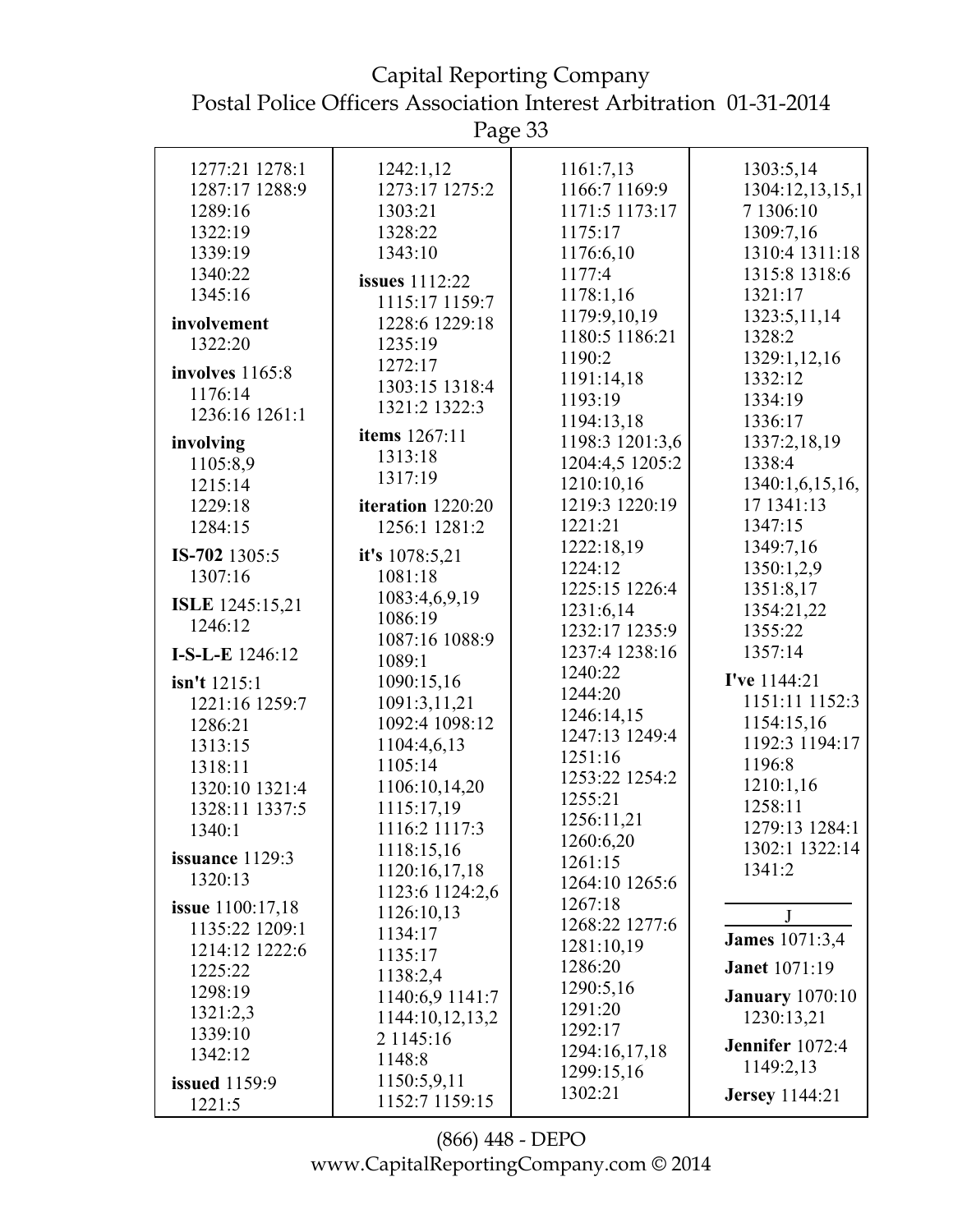Page 34

| jewelry 1310:21                | <b>jumped</b> 1332:7      | 1350:14                   | 1253:1,18,22                     |
|--------------------------------|---------------------------|---------------------------|----------------------------------|
| <b>Jim</b> $1085:3$            | 1333:3                    | K-A-T-Z 1227:2            | 1254:2,16                        |
| 1211:16,21                     | jumps 1215:12             | <b>Katz's</b> 1229:7      | 1255:3 1256:9                    |
| 1356:11                        | <b>June 1359:19</b>       |                           | 1263:8 1265:18                   |
| job 1078:8,10,18               |                           | <b>Kentucky</b>           | 1267:17 1268:4                   |
| 1082:4 1095:22                 | jurisdiction              | 1348:3,5,6                | 1269:14                          |
| 1112:1 1131:22                 | 1105:15                   | key 1087:11               | 1280:16,20<br>1283:3             |
| 1182:17 1190:9                 | 1118:20                   | 1223:7                    |                                  |
| 1192:6,8,12                    | 1120:11                   | kinds 1199:10             | large 1095:2,7,8,9               |
| 1210:12,15,22                  | 1127:20<br>1138:21 1139:2 |                           | 1100:7 1101:6                    |
| 1211:10,20                     | 1326:9 1344:21            | knowledge                 | 1190:21                          |
| 1215:10                        |                           | 1136:16                   | 1278:20                          |
| 1216:19 1218:9                 | jurisdictions             | 1156:22 1157:8<br>1235:14 | largely $1284:14$                |
| 1232:12                        | 1107:7,9,10,19,           | 1265:19                   | <b>Larry</b> 1220:9              |
| 1239:22                        | 20                        | 1291:18                   | 1225:14 1226:5                   |
| 1266:20 1267:9                 | <b>Justice</b> 1274:12    | 1322:12 1324:1            | 1344:16                          |
| 1273:10                        | 1346:10 1347:1            | 1332:14                   |                                  |
| 1278:15                        | Justice/                  | 1354:12 1355:6            | last 1075:10                     |
| 1327:15                        | <b>Department</b>         |                           | 1077:2 1099:4,8                  |
| jobs 1218:11                   | 1251:17                   | knowledgeable             | 1101:15                          |
| 1340:4                         |                           | 1225:16                   | 1105:22                          |
| Joe 1071:18                    | justify 1311:11           | known                     | 1106:18,20<br>1110:2 1112:13     |
|                                |                           | 1150:8,9,12               | 1143:8 1148:20                   |
| John 1322:17                   | K                         | 1152:21                   | 1162:10 1173:4                   |
| joint 1222:9,10,11             | <b>Kansas</b>             | 1231:6,13                 | 1176:7,18                        |
| 1269:13,17,18                  | 1347:15,19                | 1242:12 1280:7            | 1180:5,21                        |
| 1281:9 1304:12                 | <b>Katherine</b>          | 1281:4                    | 1210:1 1214:14                   |
| Joshua 1071:16                 | 1071:19                   |                           | 1224:8 1247:16                   |
|                                | Katz 1072:5               | L                         | 1279:6 1283:1                    |
| judge 1217:10                  | 1220:9                    | lab                       | 1300:4,8                         |
| 1268:8                         | 1225:14,16                | 1169:17,18,19,2           | 1327:22 1332:3                   |
| judgment 1079:15               | 1226:5,14                 | 2 1170:2,5,7              | 1333:7 1335:21                   |
| 1163:14                        | 1227:1,2                  | 1173:3                    | 1349:22                          |
| 1267:12 1268:9                 | 1236:17                   | <b>Labor</b> 1130:2       | late 1230:20                     |
| 1318:12,15                     | 1252:14 1284:5            | 1297:1                    |                                  |
| 1320:3,13                      | 1299:16                   | laboratory                | later 1136:21                    |
| judicial 1268:1                | 1301:13                   | 1278:11                   | 1156:12                          |
| <b>JULIENNE</b>                | 1322:10                   |                           | 1160:15 1222:2<br>1228:16 1300:6 |
| 1071:11                        | 1330:11                   | landscape                 |                                  |
|                                | 1332:13                   | 1243:16                   | lateraled 1228:1                 |
| <b>July</b> 1112:13<br>1113:13 | 1333:11,22                | language                  | laundering                       |
|                                | 1334:17 1343:6            | 1179:17,21                | 1261:10                          |
| jump 1314:17                   | 1348:16                   | 1223:7                    | law 1074:22                      |
|                                |                           | 1248:6,7,10               |                                  |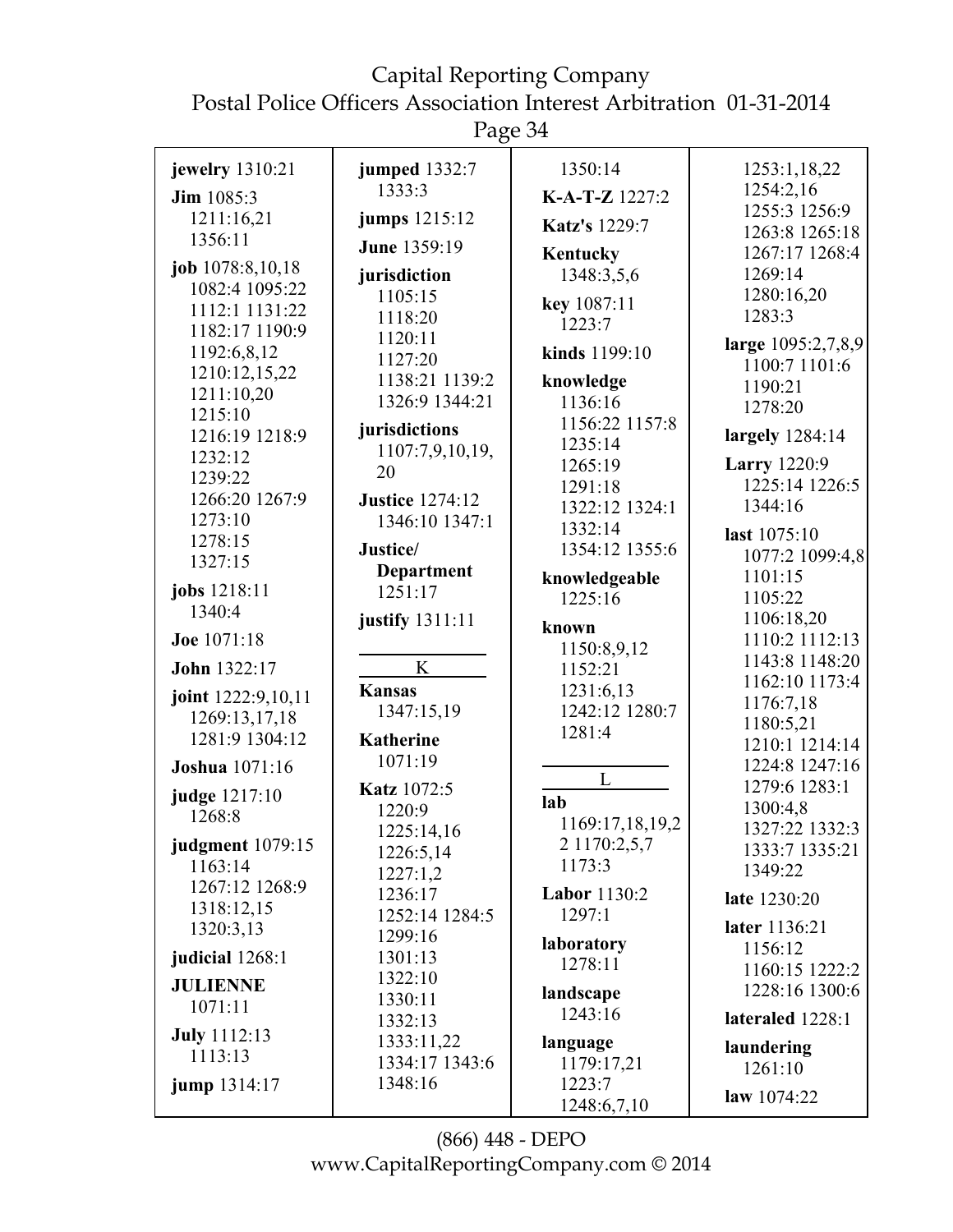| 1078:5,13             | 1346:3,12              | 1235:11                          | <b>L'Enfant</b> 1070:15   |
|-----------------------|------------------------|----------------------------------|---------------------------|
| 1080:12 1083:8        | 1347:19                | 1241:15                          | 1071:12                   |
| 1085:19               | 1348:5,6,10,11         | 1243:2,5,12,16                   | length 1349:20            |
| 1092:2,22             | Lawrence 1072:5        | 1244:3,9 1246:2                  |                           |
| 1093:1                | 1226:14                | 1247:8                           | LEOSA 1231:13             |
| 1094:5,22             | 1227:1,2               | 1287:6,9,17                      | 1269:5,15,16              |
| 1095:3,10             |                        | 1292:6 1296:20                   | 1270:9,10                 |
| 1105:3,19             | $L-A-W-R-E-N-C-$       | <b>LEAPA-like</b>                | 1271:3,6,7,14,1           |
| 1107:22 1109:4        | E 1227:2               | 1247:8                           | 7 1272:1,5,9,12           |
| 1121:1,3 1136:7       | laws 1081:6            |                                  | 1273:14,19,22             |
| 1150:22               | 1091:20,22             | <b>LEAP-like</b> 1247:9          | 1274:15,21                |
| 1152:22               | 1094:8                 | learn 1206:18                    | 1275:5,13,20              |
| 1193:20               | 1105:7,17              | <b>learned</b> 1131:17           | 1276:17,18                |
| 1194:16 1195:1        | 1107:17,18             | 1257:16                          | 1277:3                    |
| 1196:3 1199:2         | 1109:3 1118:17         |                                  | 1324:9,11                 |
| 1209:18               | 1136:2,15              | learning $1211:17$               | 1325:8                    |
| 1231:5,12             | 1138:5 1215:13         | <b>leased</b> 1317:10            | 1326:4,12                 |
| 1235:12,13            | 1229:11,13             | least 1189:1                     | 1327:1,2                  |
| 1242:21               | 1235:15,19             | 1240:6                           | <b>LEOSA-</b>             |
| 1246:13               | 1252:1 1255:14         | 1242:4,16                        | authorized                |
| 1247:10               | 1312:11                | 1301:9 1329:2                    | 1274:9                    |
| 1251:12               | 1315:15,21             | 1347:18 1355:5                   | less 1121:5 1223:5        |
| 1266:18               | 1324:16,17,22          |                                  |                           |
| 1267:4,14             | 1325:2,6,15            | leave 1098:14                    | let's 1082:16,17          |
| 1269:8                | 1339:6 1344:20         | 1113:10 1191:9                   | 1091:18                   |
| 1270:12,19            | 1345:2,7,13,14         | 1225:13                          | 1137:7,14                 |
| 1271:11 1272:9        | lawsuit 1229:20        | 1232:18                          | 1154:3 1156:15            |
| 1274:21               | 1320:1                 | 1242:10 1273:6<br>1324:5 1352:12 | 1158:13<br>1160:16 1168:4 |
| 1275:14               | lawyer 1118:4          |                                  |                           |
| 1276:16,18,20         | 1137:3 1302:1          | led 1101:7                       | 1179:9                    |
| 1277:2,3              |                        | left-hand $1162:1$               | 1184:21,22<br>1186:12     |
| 1284:9,10             | laydown 1357:6,9       |                                  | 1219:6,7 1220:4           |
| 1293:14,17            | lead 1237:6            | legal 1135:19<br>1181:21         | 1226:11                   |
| 1295:16               | <b>leader</b> 1227:20  | 1189:16 1190:6                   | 1231:1,19                 |
| 1309:7,22             |                        | 1214:10 1227:6                   | 1234:4 1242:14            |
| 1310:1,15             | leads 1178:6           |                                  | 1259:1 1261:17            |
| 1312:9 1315:7         | 1237:18                | 1228:5,19,20<br>1236:1 1242:21   | 1264:10 1266:9            |
| 1321:7                | leaflets 1259:16       | 1290:17                          | 1269:4 1277:15            |
| 1324:11,20            | <b>LEAP</b> 1244:12,14 | 1300:16,21                       | 1284:22                   |
| 1326:2,3,16,20        | 1246:20                | 1333:19                          | 1285:12 1293:3            |
| 1327:3,4,11<br>1328:2 | 1247:11                | 1334:1,8 1336:5                  | 1299:1 1316:3,5           |
|                       |                        |                                  | 1345:16 1346:3            |
| 1330:3,12,16,21       | <b>LEAPA</b> 1231:6    | legally $1226:4,5$               |                           |
| 1331:5,8              | 1233:6,22              | legislative 1264:7               | <b>letter</b> 1125:21     |
| 1345:18,21            | 1234:6,16              |                                  | 1178:4 1337:15            |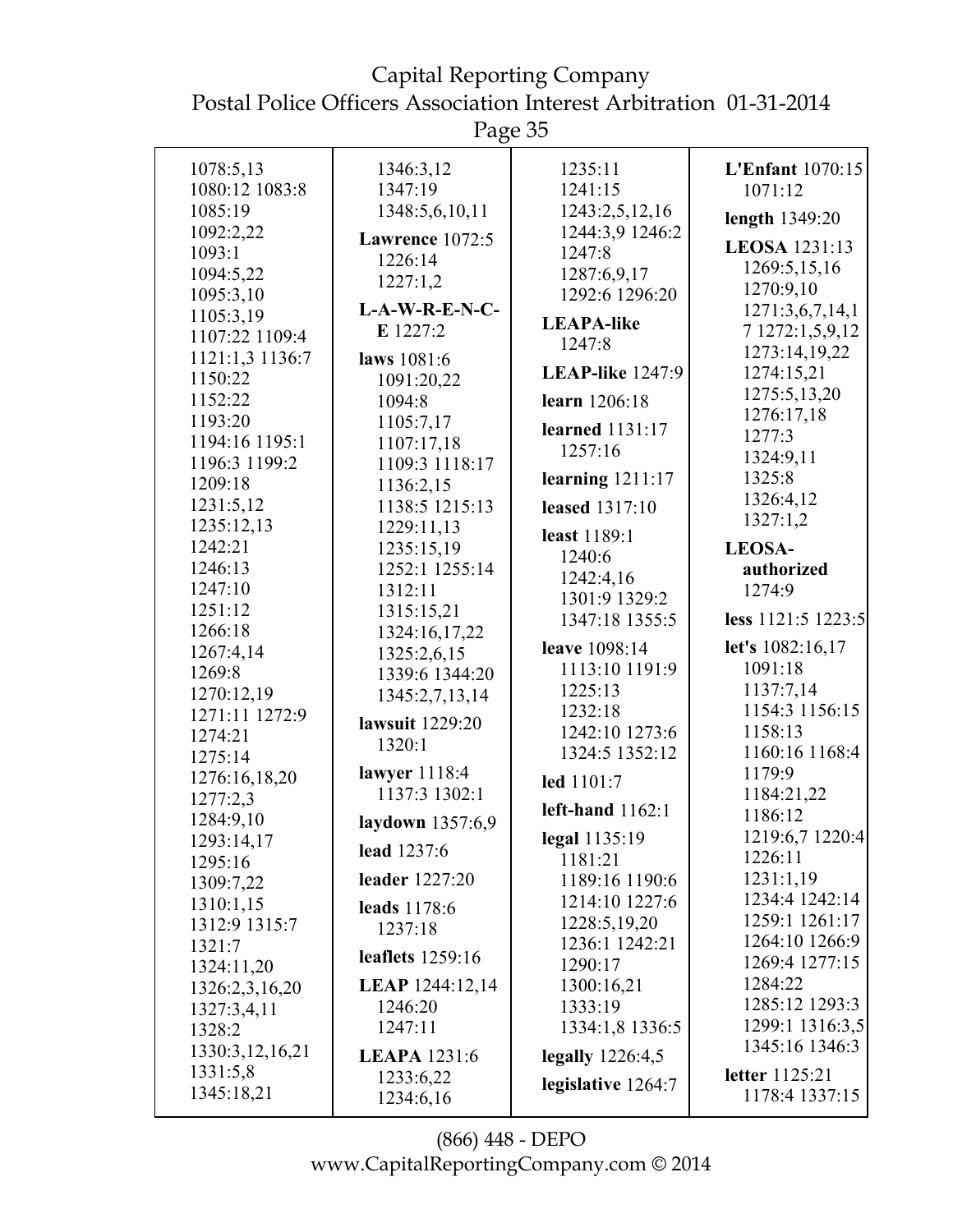Page 36

|                        | ັ                        |                                        |                              |
|------------------------|--------------------------|----------------------------------------|------------------------------|
| 1352:9                 | 1315:3,8                 | 1243:15 1254:3                         | 1351:22                      |
| level 1225:6           | limits 1295:3            | 1258:15                                | 1357:21                      |
| 1239:13                | line 1163:16             | 1259:1,8 1276:1                        | longer 1166:12               |
| 1243:15                | 1169:16                  | 1281:2 1298:4                          | 1191:20                      |
| 1323:10                | 1171:13,14               | 1332:7                                 | 1197:18 1350:5               |
| levels 1107:14         | 1173:17 1175:4           | live 1326:10                           | 1352:13                      |
| 1224:5 1245:1          | 1176:6,7 1177:4          | lives 1109:17                          | long-winded                  |
| 1246:14                | 1178:1 1214:4            | load 1188:13                           | 1198:4                       |
| Lewis 1296:16          | 1346:11                  | local 1094:6,8                         | <b>Los</b> $1244:5$          |
| liability 1087:21      | lines 1108:22            | 1107:18,22                             | lost 1278:14                 |
| 1346:19                | 1172:7 1177:8            | 1150:22 1181:9                         | 1294:18                      |
|                        | 1276:9                   | 1209:18                                |                              |
| libraries 1108:18      | list 1196:7              | 1270:15 1271:8                         | lot 1074:22 1087:3           |
| library 1271:12        | 1265:13                  | 1274:19                                | 1111:11,17<br>1112:18 1129:9 |
| license 1270:16,22     | listed 1171:22           | 1275:14                                | 1138:2 1141:18               |
| 1271:14                | 1256:5                   | 1284:12                                | 1145:13,17                   |
| 1275:1,10              |                          | 1307:11                                | 1146:3 1169:8                |
| 1325:8,17,21           | listening $1155:13$      | 1324:16,21                             | 1194:3 1196:9                |
| 1326:8                 | 1349:2                   | 1325:2,6,11                            | 1211:17                      |
| life 1080:13           | listing $1343:13$        | 1326:9 1345:21                         | 1213:8,9,22                  |
| 1085:20 1093:2         | litigated 1222:7         | 1346:3                                 | 1217:13 1218:4               |
| 1105:5                 | 1225:22                  | locality                               | 1237:7 1241:7                |
| lift 1170:7            | 1291:21                  | 1243:9,20,21,22                        | 1269:10                      |
|                        | 1300:13                  | 1244:2,7,12,14                         | 1275:19                      |
| light 1187:13          | litigation 1229:19       | 1246:22 1287:9                         | 1277:15                      |
| likely 1117:3          | 1296:11                  | locally 1345:22                        | loud 1128:10                 |
| 1191:11 1199:7         | 1297:11                  |                                        | 1129:15 1135:8               |
| limit 1316:9           | 1298:13                  | <b>located</b> 1095:2<br>1101:6 1150:2 | 1293:6 1305:14               |
|                        |                          | 1169:18 1183:5                         | 1343:16                      |
| limitation<br>1354:21  | littering 1319:8         |                                        | low-light                    |
|                        | little 1098:16           | locations 1113:21<br>1114:2 1115:9     | 1187:12,14                   |
| limited                | 1113:13 1127:1<br>1154:3 |                                        | <b>Lucky</b> 1150:4          |
| 1083:7,9,10<br>1090:16 | 1156:11,17               | locked 1116:5                          |                              |
| 1091:11                | 1160:14,15               | 1356:9                                 | lunch 1219:4,7               |
| 1118:15,16             | 1161:8                   | lockers 1319:21                        | luncheon $1219:9$            |
| 1120:12                | 1164:3,12                | locks 1109:13                          | <b>luxury</b> 1197:19        |
| 1138:21 1139:1         | 1167:7,21                | loitering                              |                              |
| 1140:2 1216:16         | 1168:20                  | 1319:8,13                              | M                            |
| 1217:6,20              | 1181:12 1183:7           | long 1091:20                           | ma'am 1150:19                |
| 1256:20,21             | 1203:17 1208:3           | 1233:13,16                             | 1152:3,16                    |
| 1257:2 1310:2          | 1220:7<br>1231:11,21     | 1237:8 1280:22                         | 1154:10,13,22                |
| 1314:11                |                          | 1294:17 1314:6                         | 1155:7                       |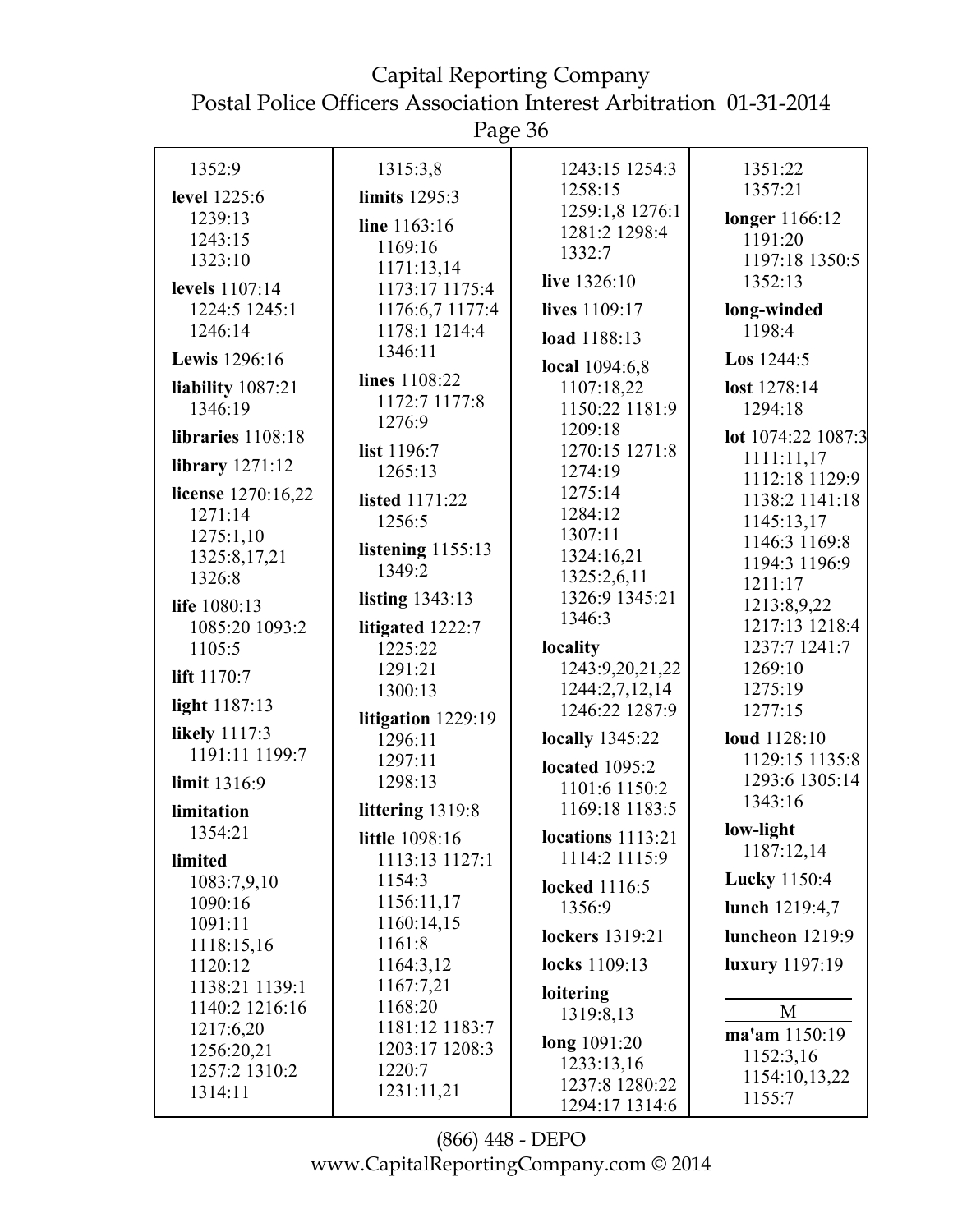Page 37

| 1160:13,19                   | 1159:7,8        | 1108:18                         | 1135:11,20      |
|------------------------------|-----------------|---------------------------------|-----------------|
| 1176:1 1180:10               | 1167:13,21      |                                 | 1146:8 1159:17  |
| 1189:18                      | 1172:13         | <b>March 1151:21</b><br>1258:12 | 1164:3 1165:4   |
| mail 1074:16                 | 1181:17,22      |                                 | 1166:14 1175:4  |
|                              | 1184:1          | <b>Marie</b> 1126:3             | 1177:11         |
| 1075:19,21<br>1121:20        | 1185:3,13       | mark 1332:1                     | 1181:21         |
| 1151:11,12                   | 1189:15,21      |                                 | 1182:21         |
| 1174:9 1177:8                | 1190:9 1289:8   | marked 1349:11                  | 1183:4,7        |
|                              | 1307:12         | Maryland 1091:5                 | 1192:19         |
| 1190:11,12,13,1              | 1319:18 1322:2  | 1150:1,3                        | 1198:12,14,17   |
| 4 1191:10,12,13<br>1227:21   | 1354:7          | 1174:12 1183:5                  | 1205:20         |
| 1237:10                      |                 | 1271:10,11                      | 1207:11,13      |
|                              | management's    | <b>Massachusetts</b>            | 1211:14         |
| 1261:2,8,13                  | 1126:13         | 1303:20                         | 1218:20         |
| 1315:17                      | manager         |                                 | 1223:20         |
| 1337:16                      | 1075:13,18      | match 1100:10                   | 1249:11         |
| 1338:15                      | 1142:6 1144:17  | matches 1078:18                 | 1252:11 1255:5  |
| 1345:17 1346:5               | 1151:16         | 1162:18,19                      | 1256:14         |
| mailing $1177:9$             | managers        | materials 1101:9                | 1261:18 1275:4  |
| 1190:15,16                   | 1112:14 1113:2  | 1207:5                          | 1276:13         |
| mailings $1177:5$            |                 |                                 | 1293:18         |
|                              | managing        | math 1330:10                    | 1299:18         |
| mails 1076:6                 | 1149:16         | matter 1070:3,14                | 1302:17         |
| 1249:11 1252:3               | 1228:13         | 1177:17 1232:6                  | 1309:13,15,19   |
| mainly 1252:16               | mandate 1223:22 | 1242:21                         | 1310:13,18      |
| maintain $1105:3$            | 1284:16         | 1247:10                         | 1312:22 1313:9  |
| 1239:13                      | mandated        | 1274:13                         | 1316:17,18      |
| 1240:6,10                    | 1181:17         | 1275:21 1320:9                  | 1318:5 1325:12  |
| 1241:4                       | 1188:22         | 1326:17 1333:2                  | 1345:14,16,22   |
|                              | 1205:20         | 1346:15 1350:6                  | 1352:1,2,4,18   |
| maintained                   | 1206:2,17       | 1352:8                          | 1356:7          |
| 1244:20                      |                 | matters 1249:10                 |                 |
| maintaining                  | mandatorily     | 1296:6 1307:11                  | maybe 1113:15   |
| 1094:22                      | 1238:20         |                                 | 1117:10 1119:9  |
| maintains                    | mandatory       | maximum                         | 1123:18         |
| 1080:12                      | 1238:12,19      | 1238:10,18                      | 1125:22         |
|                              | 1239:4          | 1239:3 1241:2                   | 1126:22         |
| manage 1149:21               | manner 1089:12  | may 1080:16                     | 1128:16,17      |
| 1172:15                      | 1116:14         | 1083:12                         | 1146:10         |
| managed $1085:3$             | 1232:20         | 1093:8,11                       | 1150:17         |
|                              | 1319:17         | 1094:11 1096:7                  | 1160:5,8 1174:7 |
| management<br>1077:11 1098:3 |                 | 1106:3                          | 1202:13         |
| 1100:11                      | manpower        | 1107:2,7,13                     | 1211:11         |
|                              | 1217:17         | 1108:21                         | 1274:20,21      |
| 1112:18 1114:1               | manufacturing   | 1114:22                         | 1304:8 1323:7   |
| 1125:1 1140:6                |                 |                                 | 1351:8          |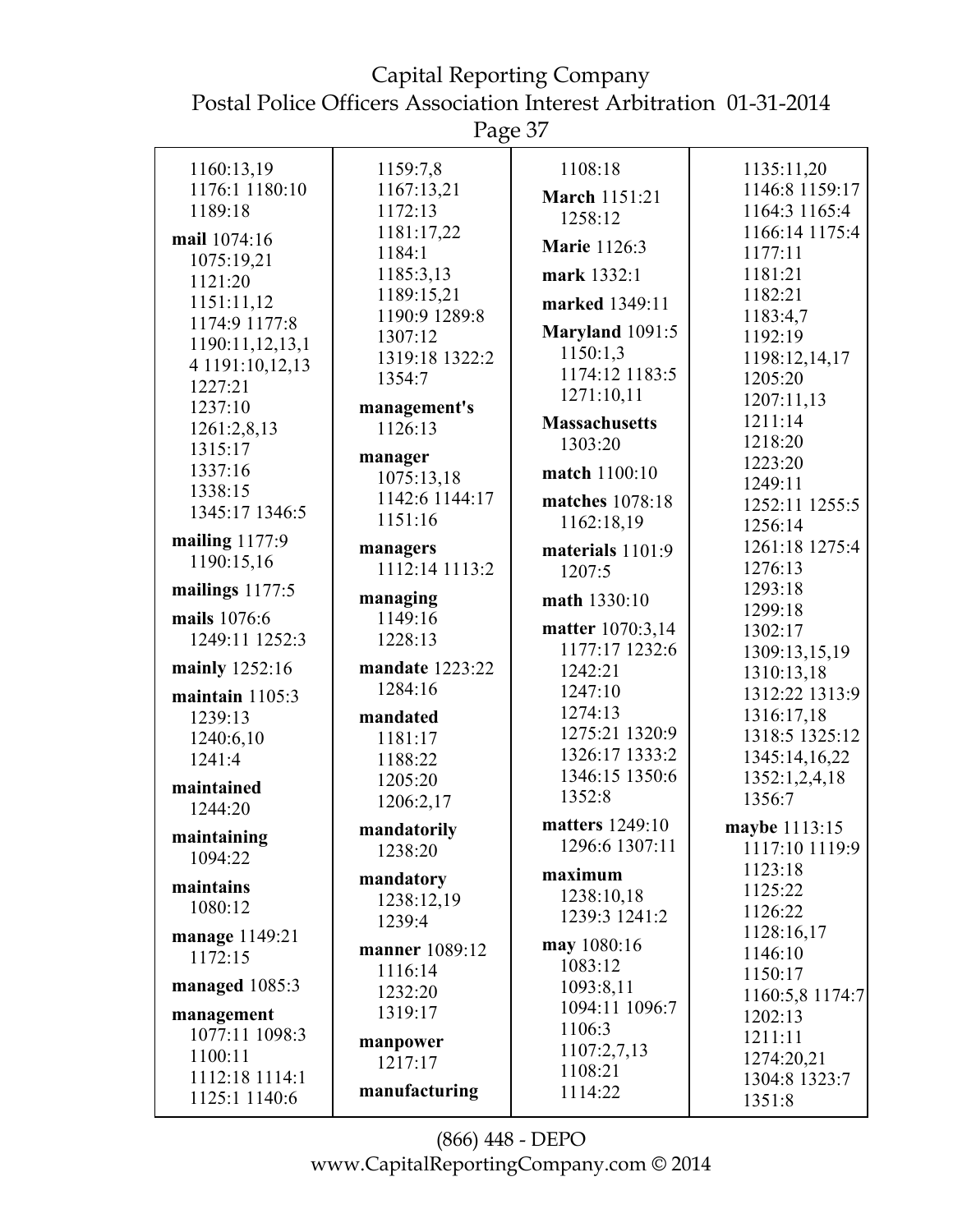Page 38

| McDaniel 1072:4   | medium-size            | 1154:13                 | mind 1080:22                 |
|-------------------|------------------------|-------------------------|------------------------------|
| 1149:2,13         | 1075:14                | 1220:22                 | 1167:8 1214:10               |
| 1179:17           | meet 1080:4            | 1243:19                 | 1349:3                       |
| 1191:21           | 1118:13                | 1244:10                 | mine 1332:6                  |
| 1193:12,18        | 1153:3,7               | 1258:12 1261:4          | 1347:10                      |
| 1205:11           | 1194:8,10              | 1265:21 1284:8          |                              |
| 1208:12,18        | 1292:12 1326:1         | 1291:19                 | minimum $1078:5$             |
| 1330:1            | 1327:9                 | 1293:18                 | 1194:1 1239:8                |
| McDaniels 1236:5  |                        | 1330:11,14              | 1241:2                       |
|                   | meeting $1098:1$       | merits 1318:13          | minor 1148:3                 |
| <b>MCKINNON</b>   | 1113:1,12              |                         | 1319:7                       |
| 1071:6 1332:4     | 1133:10                | met 1097:17,20          | minute 1148:20               |
| 1333:5 1335:1     | 1143:14                | 1133:14                 |                              |
| mean 1085:22      | 1273:14                | 1233:13,14              | minutes $1119:9$             |
| 1091:16 1096:6    | meets 1194:14          | 1257:17                 | 1148:5 1285:1                |
| 1105:20           | 1325:7                 | 1270:14,20              | 1349:16,17                   |
| 1124:11           | member 1071:3,4        | 1286:14                 | mirror 1246:15               |
| 1125:21 1134:2    | 1228:21                | methodology             | miscellaneous                |
| 1140:4 1142:3     | 1229:19                | 1129:18                 | 1151:9                       |
| 1176:9 1183:19    | 1299:10                | methods 1079:22         |                              |
| 1184:6 1200:17    |                        | 1092:21                 | mischaracterized             |
| 1202:9 1206:18    | members 1119:20        | 1093:6,8 1110:4         | 1125:17                      |
| 1211:6 1215:18    | 1259:19                |                         | misconduct                   |
| 1216:20 1235:6    | 1314:10,20             | metropolitan            | 1105:9 1215:14               |
| 1247:19 1260:6    | memo 1126:21           | 1200:15                 |                              |
| 1264:6 1268:13    | 1342:8                 | 1216:9,13               | misdemeanor<br>1217:8        |
| 1275:16,17,22     | 1345:4,11              | <b>Miami</b> 1151:6     |                              |
| 1280:19 1300:7    | 1347:19                | Michaelson's            | misdemeanors                 |
| 1301:9 1315:5     | 1348:14                | 1348:20                 | 1105:9 1212:19               |
| 1325:1            | memorandum             |                         | misplaced                    |
| meaning $1090:10$ | 1279:20                | <b>Michigan</b> 1348:10 | 1332:12                      |
| 1225:13           | 1329:12,16,19          | middle 1105:13          |                              |
|                   | 1330:9 1343:10         | 1212:17,19              | misrepresentatio<br>n 1357:1 |
| means 1093:10     |                        | 1232:16                 |                              |
| 1151:9            | memorize 1302:3        | <b>Mike 1071:17</b>     | missing $1269:6$             |
| 1152:18,19        | 1317:8                 |                         | 1289:3 1332:6                |
| 1166:22           | memorized              | military                | mission $1080:5$             |
| 1167:13           | 1146:21 1163:4         | 1108:19,22              | 1082:14,20,22                |
| meant 1262:6      | 1351:10                | 1109:1                  | 1083:5 1085:15               |
| 1344:12           | <b>memory</b> 1139:5   | <b>Milke 1081:8</b>     | 1086:6,7,10                  |
| 1355:21           | 1279:11                | 1087:18 1088:3          | 1100:8                       |
| meantime          |                        | 1112:17                 | 1101:17,19,20                |
| 1115:14           | <b>mention</b> 1225:15 | 1114:11,13              | 1102:2,3,7,19                |
|                   | 1288:20 1291:2         | 1144:5 1240:7           | 1105:2,4                     |
| measure 1291:16   | mentioned              | 1257:18 1262:8          | 1108:11,12                   |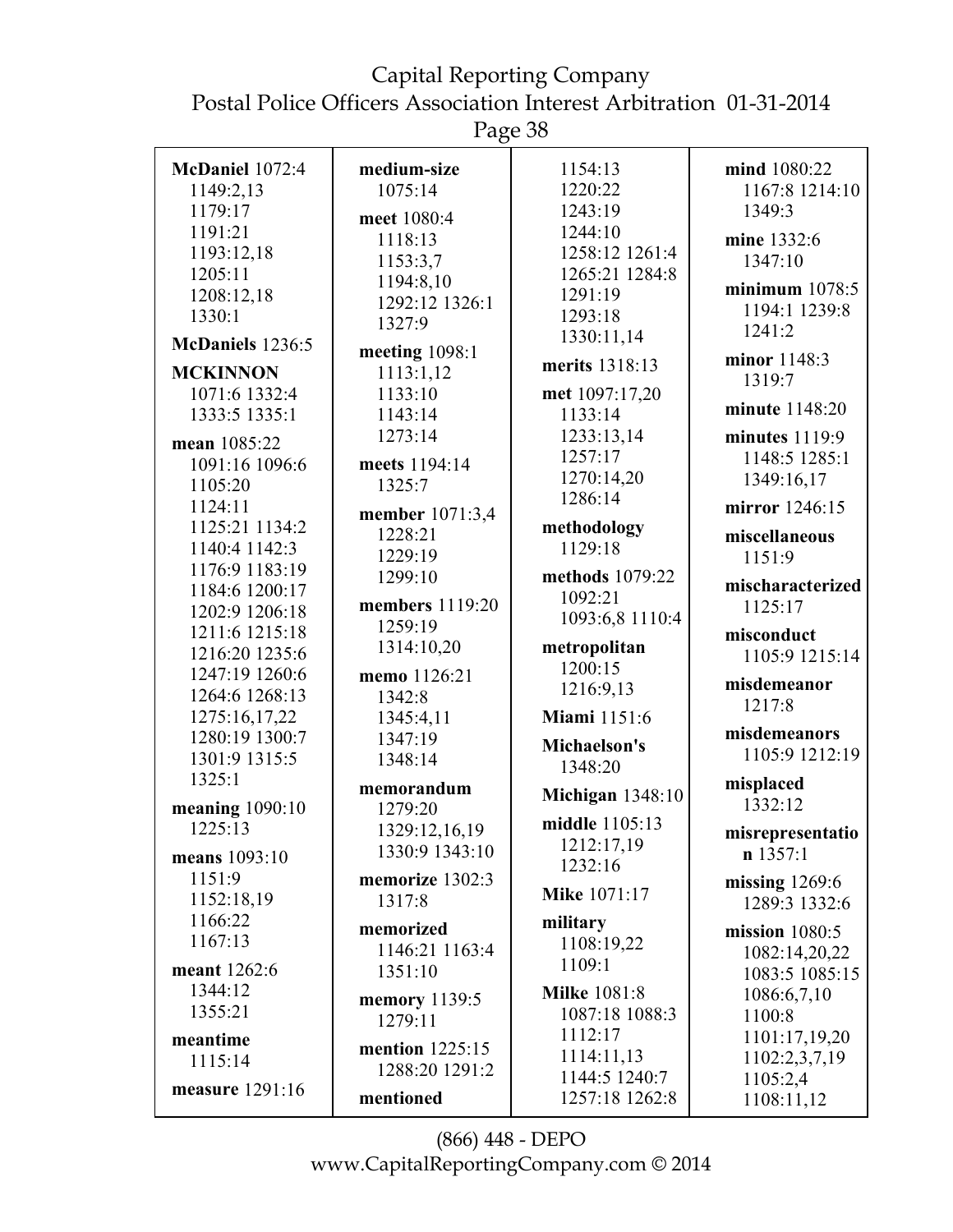Page 39

|                      | ັ                    |                   |                         |
|----------------------|----------------------|-------------------|-------------------------|
| 1109:15              | morning              | 1151:12 1177:5    | nevertheless            |
| 1114:13              | 1073:14,16,17,2      | 1190:15           | 1132:5                  |
| 1118:13              | 0 1077:5             | 1259:18           | Newcastle 1150:1        |
| 1120:4,9             | 1119:16,17           | 1261:11           |                         |
| 1214:20,21           | 1149:9,10            | narrowing         | nexus                   |
| 1260:21,22           | 1193:16,17           | 1171:2,9          | 1120:12,15,19           |
| misspoke 1274:21     | 1236:5 1330:7        | national          | nice 1144:14            |
| mistaken 1290:1      | motion 1230:19       | 1074:13,20,22     | Nigg 1296:13,16         |
|                      | 1320:4,14            | 1075:18           | 1298:13                 |
| mixture $1100:4$     | motor 1217:5         | 1112:16           | N-I-G-G 1296:15         |
| mobile 1111:19       | <b>MOU</b>           | 1144:14           | night 1174:5            |
| 1113:5,8             | 1280:6,11,17         | 1228:11 1323:9    | 1217:2                  |
| 1114:6,10,11,18      |                      | 1344:19           |                         |
| ,19 1115:21          | move 1086:17         | nationally 1115:8 | nine 1166:12            |
| 1116:13,21           | 1145:5 1157:15       |                   | 1297:10                 |
| 1117:2               | 1269:2 1279:5        | nationwide        | Ninety-eight            |
| moderate 1221:13     | 1284:5 1287:2,4      | 1284:15           | 1332:4                  |
| modest 1355:17       | moved 1267:11        | nature 1103:19    | Ninety-seven            |
| module 1162:4        | movement             | 1104:17,22        | 1332:2                  |
| 1164:20              | 1109:16              | 1108:9 1214:16    |                         |
|                      |                      | 1223:21           | ninth                   |
| modules 1161:20      | moving 1136:4        | 1233:10           | 1230:10,16,19,2         |
| 1162:9 1163:2        | 1173:22              | 1234:20           | 1 1297:8                |
| moldings 1170:8      | 1241:11              | 1261:16           | 1303:18                 |
|                      | 1309:10              | 1283:19           | <b>NLECC</b> 1074:22    |
| moment 1111:12       | MP5 1188:11,21       | necessarily       | <b>Nodding 1085:4</b>   |
| 1141:8 1146:7        | 1189:2,3,7           | 1252:12           |                         |
| 1155:2 1165:16       | MP5s 1188:9          | 1323:12           | non-bargaining          |
| 1205:9,12            |                      |                   | 1286:19                 |
| 1222:17 1226:8       | municipal            | necessary 1269:1  | noncompetitive          |
| 1236:4 1249:11       | 1105:17 1221:7       | 1350:1,2,10       | 1135:14                 |
| 1261:19              | 1223:15,16           | necessitating     |                         |
| 1262:11              | 1327:13              | 1095:10           | nonconsensual<br>1175:9 |
| 1285:12 1293:4       | municipalities       | negates $1274:22$ |                         |
| 1301:20 1306:1       | 1209:7               |                   | non-Department          |
| 1307:3 1308:22       | <b>MURPHY 1071:7</b> | negotiations      | 1251:16                 |
| 1312:1 1314:5        |                      | 1271:2 1283:2,7   | none 1159:22            |
| 1347:17              | museums 1108:17      | neighborhoods     | 1189:12                 |
| <b>money</b> 1261:10 | myself 1112:17       | 1155:21           | nonfederal 1345:2       |
| 1298:17              | 1123:8 1133:19       | 1176:16           |                         |
| monitor 1199:4,6     | 1286:7               | neither 1274:11   | nonresponsive           |
| months 1091:19       |                      | 1359:8            | 1195:17                 |
| 1121:12,15           | N                    | neutral 1321:9    | <b>Non-veterans</b>     |
|                      | narcotics 1076:5     |                   | 1135:11                 |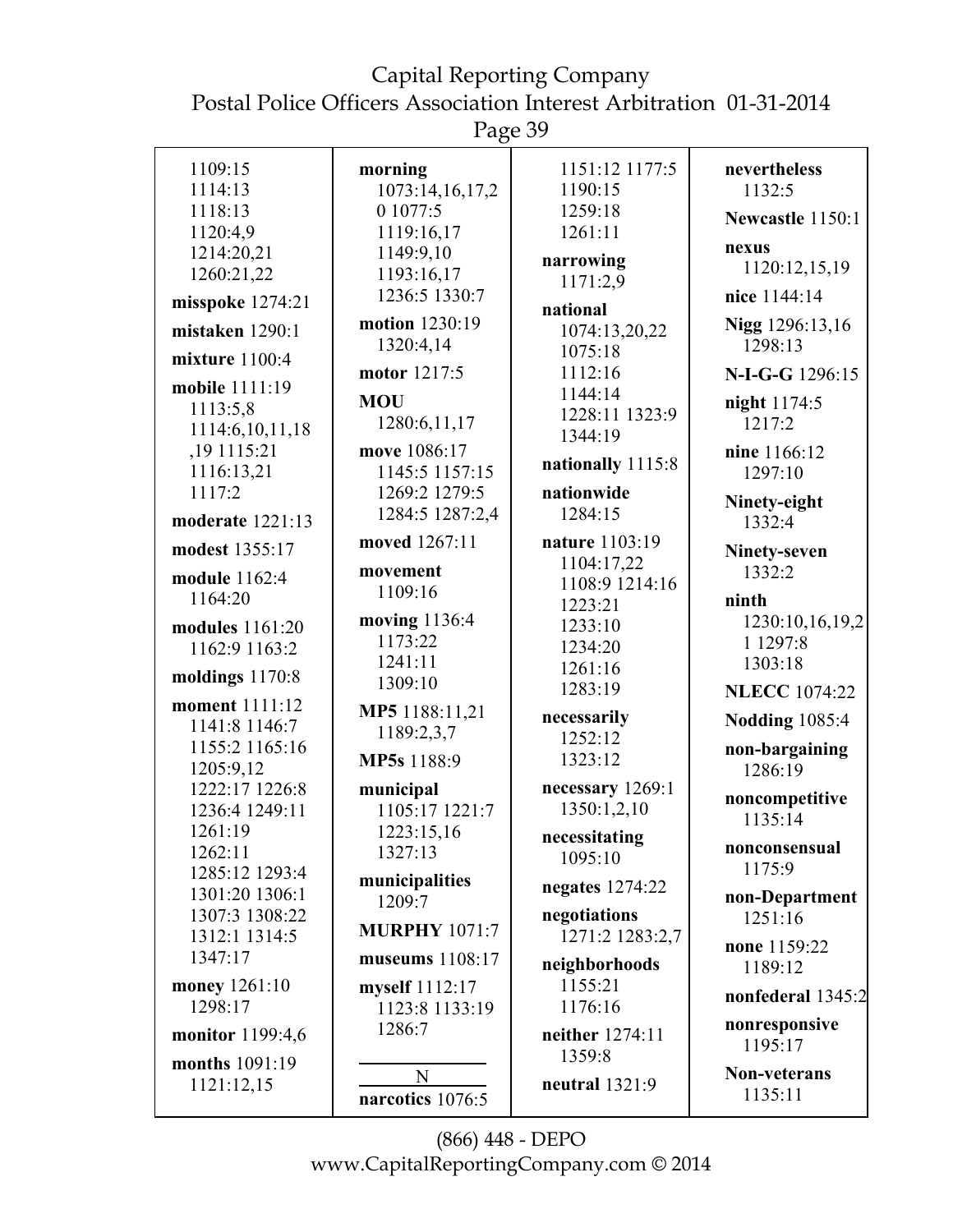Page 40

| nor 1239:3<br>1274:12 1326:6 | 1290:20                     | offenses 1250:4<br>1252:4,6  | 1086:2,13<br>1091:17 1101:4 |
|------------------------------|-----------------------------|------------------------------|-----------------------------|
| 1359:9,13                    | objective 1124:18<br>1125:2 | 1255:18 1257:4               | 1107:11                     |
| <b>North 1075:15</b>         |                             | 1261:11                      | 1115:16                     |
|                              | observations                | 1315:18 1319:7               | 1118:18,21                  |
| Northwest 1071:7             | 1268:5 1310:22              | offer 1121:22                | 1121:16                     |
| notable $1265:4$             | obstruction                 | offhand 1317:8               | 1127:10                     |
| <b>Notary</b> 1070:18        | 1108:15                     |                              | 1135:16,18                  |
| 1359:1,16                    | obtain 1131:8               | office 1075:10               | 1139:13                     |
| note 1128:11                 | 1237:16                     | 1077:10                      | 1142:17<br>1149:19          |
| 1224:16                      | 1240:5,9                    | 1089:16 1092:6               | 1151:20                     |
| 1234:15                      | 1270:16 1275:1              | 1098:2 1100:11               | 1153:13                     |
| 1273:12                      | 1325:8,20                   | 1114:21 1115:5<br>1116:4,10  | 1154:16,18                  |
| 1350:22                      | 1326:8                      | 1117:13                      | 1158:4                      |
| 1351:13                      | obtaining $1275:10$         | 1122:22                      | 1161:17,21                  |
| noted 1220:11                | obviously 1087:3            | 1124:15                      | 1181:19 1182:1              |
| 1234:9 1351:9                | 1091:8 1104:18              | 1126:10                      | 1184:16                     |
|                              | 1105:21                     | 1127:5,18                    | 1185:10                     |
| notes 1145:15                | 1115:14 1140:5              | 1136:8 1140:5                | 1187:16                     |
| 1237:17                      | 1241:19                     | 1178:14 1183:1               | 1189:22 1200:7              |
| 1251:22<br>1259:19           | 1322:19 1350:7              | 1196:19                      | 1204:18                     |
|                              | 1354:16,19                  | 1228:3,11,13                 | 1206:5,10                   |
| nothing 1320:9               | occasion $1345:14$          | 1229:17                      | 1209:22                     |
| notice 1089:12               |                             | 1241:19,20                   | 1210:4,19                   |
| 1165:4                       | occasions 1252:8            | 1249:18                      | 1213:1,11                   |
| noting 1253:11               | occupation                  | 1250:8,16                    | 1216:4,10,12                |
|                              | 1077:15                     | 1254:8 1285:16               | 1235:12,14                  |
| notwithstanding              | 1099:13,22                  | 1296:15                      | 1276:7,17,19,20             |
| 1270:15                      | 1216:17                     | 1299:17,21                   | 1277:2,4                    |
| 1319:15                      | occupations                 | 1301:14                      | 1280:10,21                  |
| <b>November</b>              | 1078:12                     | 1303:15,16,21                | 1283:18                     |
| 1133:12                      | occupied 1255:7             | 1313:9 1316:22               | 1310:16                     |
| 1230:16                      |                             | 1322:18                      | 1312:18<br>1326:2,3,12,20   |
| nowhere 1297:11              | occur 1237:4                | 1336:18<br>1339:12           | 1327:3,4,12                 |
| <b>NYPD</b> 1091:19          | 1311:7                      | 1340:2,9 1342:1              | 1343:13                     |
|                              | occurred 1231:17            | 1343:11                      | 1346:18                     |
|                              | 1311:7                      | 1345:19 1348:1               | 1347:20                     |
| $\Omega$                     | <b>occurs</b> 1186:2        | 1353:10,18                   | 1348:5,10,20                |
| object 1136:10               |                             | 1354:6,17                    | 1359:2                      |
| Objection                    | o'clock 1219:7              | 1357:3                       |                             |
| 1125:14                      | 1232:17                     |                              | officers 1080:10            |
| 1131:18                      | <b>October</b> 1143:12      | officer 1078:15,16           | 1094:4,6,21<br>1100:10      |
| 1203:16 1288:3               | 1151:15                     | 1080:8,9,16<br>1081:2 1084:8 | 1105:2,5,16                 |
|                              |                             |                              |                             |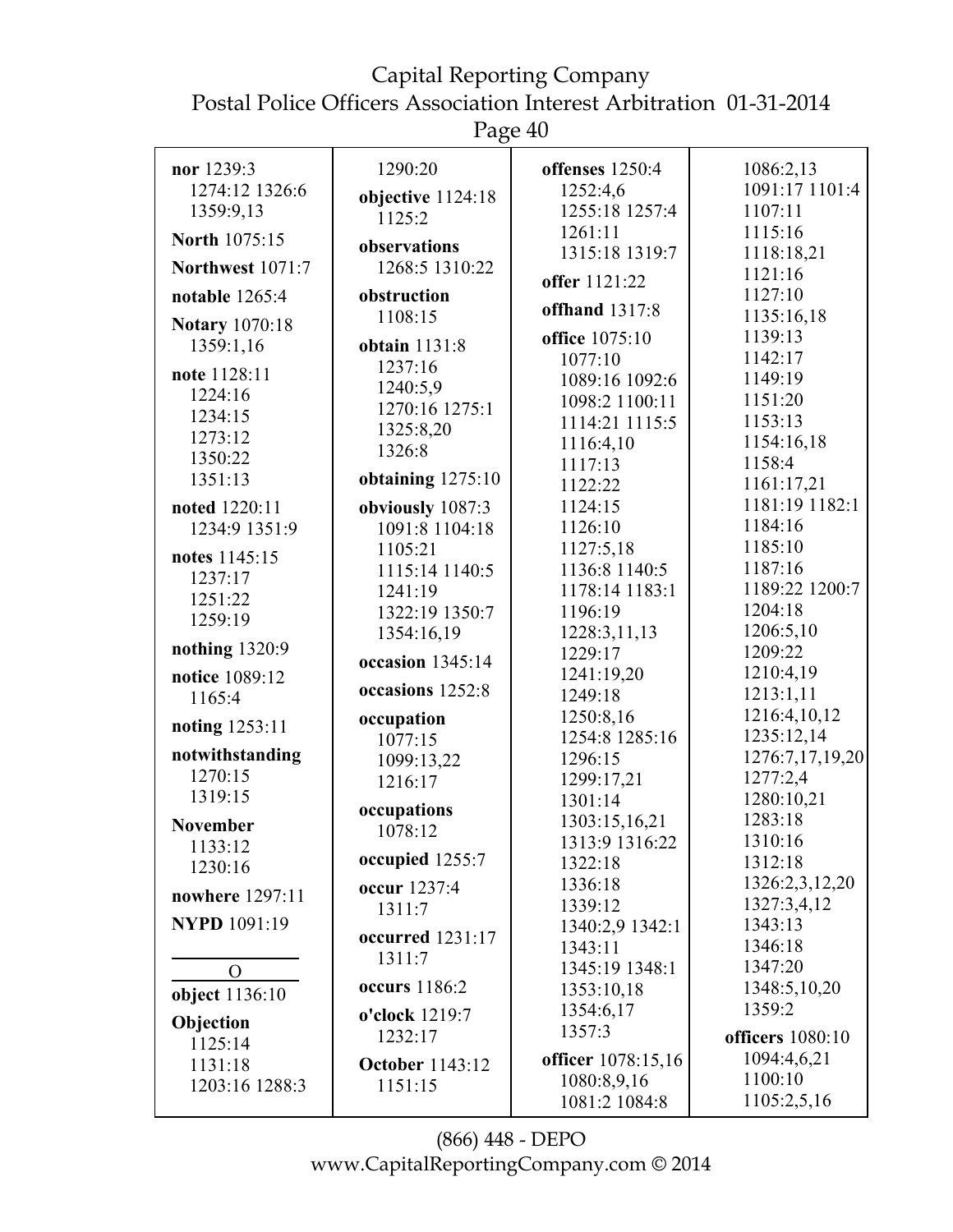Capital Reporting Company Postal Police Officers Association Interest Arbitration 01-31-2014

| 1106:1,3,21            | 1201:16                  | oh 1099:17     | 1126:18        |
|------------------------|--------------------------|----------------|----------------|
| 1107:2,7,16,20         | 1203:6, 12, 22           | 1106:8,12      | 1128:11 1129:5 |
| 1109:5 1110:10         | 1205:14,18               | 1110:20 1117:6 | 1130:7,14,20   |
| 1138:15                | 1210:3,10                | 1123:16        | 1131:16        |
| 1152:10                | 1211:2 1218:10           | 1148:12        | 1132:2,16      |
| 1153:17                | 1220:13 1221:6           | 1191:19        | 1133:21 1134:9 |
| 1155:13 1211:8         | 1222:4 1226:2            | 1212:10        | 1136:1,4       |
| 1221:7                 | 1230:6 1231:12           | 1222:16,18     | 1137:16 1146:7 |
| 1223:1,5,16            | 1240:14,18               | 1253:9 1257:7  | 1147:6,16      |
| 1225:1,7               | 1241:10                  | 1284:7 1291:3  | 1156:11,13     |
| 1255:6,20              | 1242:8,9                 | 1304:8,14      | 1163:6,15      |
| 1256:4,14              | 1247:15                  | 1333:4,16      | 1168:4,22      |
| 1265:12                | 1254:22 1256:2           | 1342:20        | 1169:3,14      |
| 1270:12 1280:7         | 1260:12 1269:8           | 1344:5,11      | 1170:17 1176:2 |
| 1282:10,14             | 1272:13,14               |                | 1179:7,15      |
| 1284:11                | 1279:8 1280:8            | OIG 1127:6,8   | 1180:1,8,11    |
| 1306:12 1310:2         | 1283:20 1290:3           | 1251:2 1252:17 | 1183:12 1184:3 |
| 1312:12                | 1305:6,22                | 1263:22        | 1185:19        |
| 1313:9, 12, 16, 17     | 1306:9 1307:14           | 1265:8,10      | 1187:21        |
| 1314:12 1315:4         | 1311:13                  | 1296:9 1315:6  | 1189:19        |
| 1348:11                | 1312:15,17               | okay 1074:14   | 1191:21        |
| 1355:22                | 1325:19 1327:7           | 1076:10        | 1195:14 1198:3 |
|                        | 1328:12                  | 1078:12        | 1202:11        |
| officer's 1310:22      | 1330:19 1335:7           | 1079:12        | 1204:14        |
| <b>Officers</b> 1115:8 | 1342:5 1345:6            | 1082:16 1085:2 | 1205:10 1206:3 |
| 1122:2,7,14            | 1347:21                  | 1088:11,17     | 1207:20        |
| 1132:19                | 1348:4,13                | 1090:12,18     | 1208:17        |
| 1138:15                | 1353:17                  | 1092:16        | 1212:6,13      |
| 1139:10,14             | <b>Officer's</b> 1115:19 | 1094:17        | 1214:1,11      |
| 1140:20                |                          | 1095:12,14,20  | 1218:14        |
| 1141:19                | <b>OFFICERS</b>          | 1097:22        | 1222:1,18,19   |
| 1142:13                | 1070:6                   | 1098:5,11      | 1226:7 1232:1  |
| 1143:4,10,16           | offices 1255:13          | 1100:15        | 1234:8         |
| 1147:13 1154:1         | 1282:10                  | 1102:22        | 1236:17,19     |
| 1155:5 1156:22         | 1326:17                  | 1103:1,18      | 1237:2         |
| 1158:10                | office's 1305:20         | 1109:20        | 1240:12,16     |
| 1159:20                | 1353:15                  | 1110:6,14      | 1242:14        |
| 1168:14,18             |                          | 1111:15,22     | 1247:6,14      |
| 1169:18,20             | official 1094:5          | 1113:20        | 1249:3 1252:22 |
| 1180:17                | 1104:10                  | 1116:9,11      | 1253:13,15     |
| 1181:5,16              | 1128:13                  | 1118:2 1119:8  | 1256:7,9       |
| 1182:21                | 1272:4,5,13              | 1120:8,20      | 1257:6,11,15   |
| 1186:22 1189:6         | 1275:8 1346:13           | 1121:14        | 1259:9 1260:10 |
| 1197:15,16             | oftentimes               | 1122:18        | 1263:7         |
| 1198:10                | 1232:13                  | 1123:22        | 1269:2,4,20    |
| 1199:1,14              |                          | 1125:20        |                |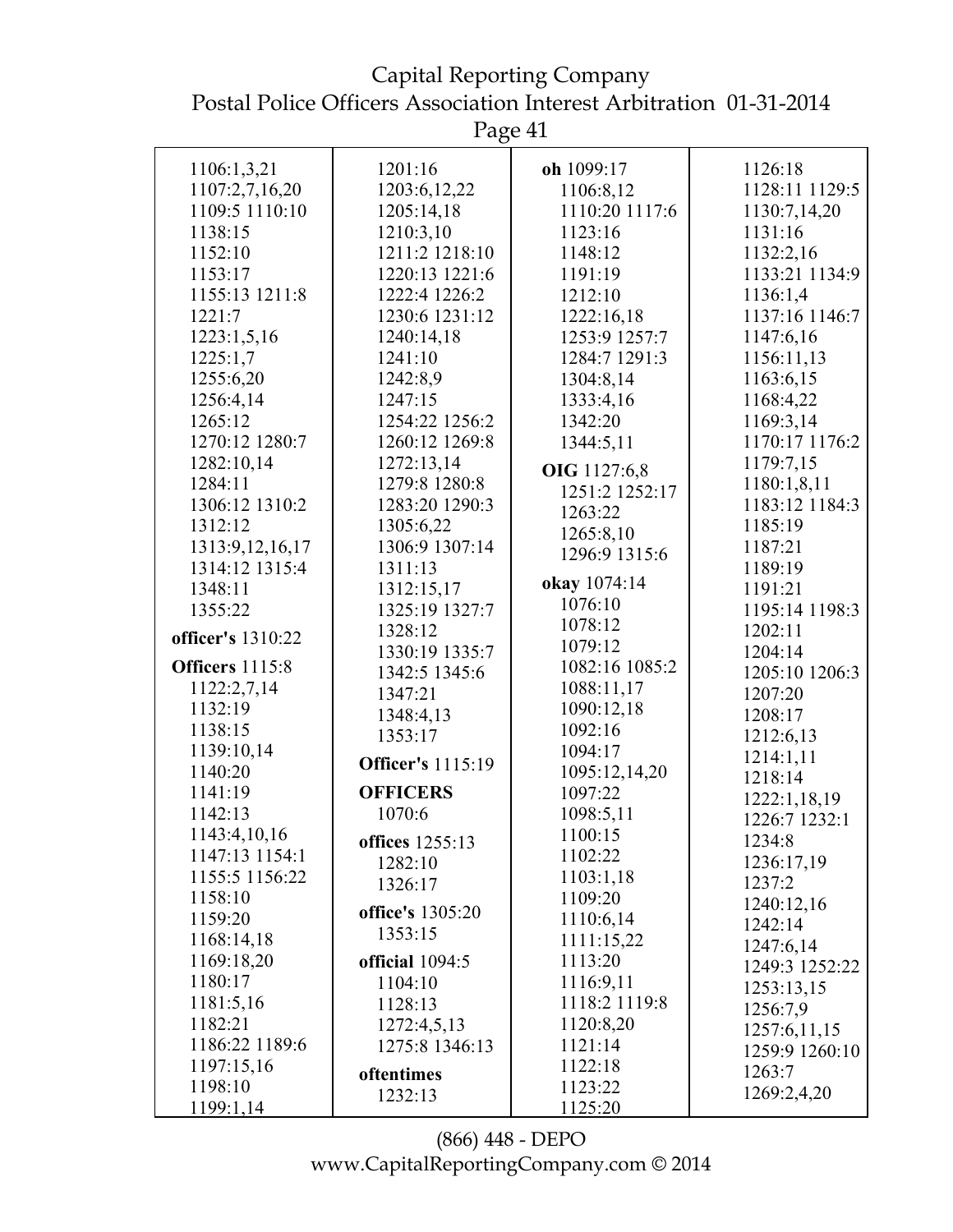Page 42

| 1270:10              | 1123:13         | on-board 1284:17    | opinions 1081:20   |
|----------------------|-----------------|---------------------|--------------------|
| 1279:5,19            | 1130:15         | one-and-a-half      | <b>OPM</b> 1081:12 |
| 1280:19              | 1132:15         | 1354:2              | 1082:9 1097:18     |
| 1281:6,9 1282:7      | 1134:20 1137:7  |                     | 1098:9,18          |
| 1283:22 1285:3       | 1138:9,12,17    | ones 1163:13        | 1100:19            |
| 1291:20 1292:1       | 1139:3,7,17,20  | 1177:22 1212:2      | 1104:10            |
| 1294:7,20            | 1140:22 1141:6  | 1229:15 1356:2      | 1110:13 1111:1     |
| 1296:1 1299:1,3      | 1147:21         | one's 1180:2        | 1118:7 1134:19     |
| 1301:7,11            | 1148:10,12,16   | 1222:5              | 1146:17 1193:4     |
| 1302:13              | 1166:17,22      | ongoing 1142:14     | 1232:2 1236:7      |
| 1305:1,10            | 1167:4 1184:4,9 | 1186:1 1205:14      | 1239:15            |
| 1306:5 1307:6,7      | 1185:15,22      | 1239:11             | 1244:1,6           |
| 1308:22 1309:2       | 1186:4,15       |                     | 1331:12            |
| 1310:5 1312:8        | 1195:16         | onto 1077:13        |                    |
| 1314:4,16,19         | 1197:21 1198:2  | 1271:5,16           | opportunities      |
| 1316:1,7,10          | 1208:15,18,22   | open 1087:20        | 1124:19            |
| 1324:6 1328:10       | 1211:4,21       | 1088:1 1112:20      | opportunity        |
| 1329:9,17            | 1212:17         | 1347:15             | 1188:15            |
| 1330:11 1333:9       | 1218:12,15      |                     | 1241:11            |
| 1334:3,6             | 1219:1,6 1220:3 | opened 1115:11      |                    |
| 1335:2,19            | 1224:9 1226:11  | open-ended          | opposed 1121:13    |
| 1336:8 1337:2,9      | 1243:18         | 1171:1              | 1185:17            |
| 1338:7 1340:12       | 1245:19         | opening $1081:17$   | 1233:20            |
| 1344:15              | 1248:17,20      | 1221:20             | 1234:22 1241:5     |
| 1345:10              | 1261:18,21      | 1276:14,15          | 1282:12 1308:2     |
| 1347:17              | 1262:10,16      | 1279:13,14          | 1345:22            |
| 1348:15,19           | 1263:7,14,17    | 1304:12             | opposes 1290:4     |
| 1351:12              | 1264:8          | 1348:18             | optimistic         |
| 1352:1,16            | 1267:13,16      | 1354:12             | 1350:20            |
| 1355:1               | 1268:12,20      |                     |                    |
|                      | 1270:2 1274:14  | operated 1255:12    | optionally         |
| old 1147:12          | 1275:11,22      | 1256:21             | 1275:13            |
| <b>Oldham</b> 1071:3 | 1281:21         | operation $1144:13$ | order 1080:12      |
| 1073:2,7             | 1284:22 1285:4  | 1217:17             | 1085:19 1093:1     |
| 1079:11              | 1288:10,14      | operations          | 1094:22 1105:4     |
| 1083:12,15,20,2      | 1290:6 1304:16  | 1080:18 1129:3      | 1131:17 1167:8     |
| 2 1084:11,20         | 1308:8          | 1144:3,7 1145:3     | 1172:5 1219:5      |
| 1085:2 1088:18       | 1316:3,5,8      | 1228:13,19          | 1337:6,11          |
| 1096:6,16            | 1321:12 1324:4  | 1229:4              | 1338:10            |
| 1097:5,10,13         | 1334:11 1344:6  |                     | 1342:16,17         |
| 1098:19,22           | 1350:12,14      | operator            | ordinances         |
| 1104:8 1106:22       | 1351:11         | 1188:17,18,21       | 1080:12            |
| 1111:12              | 1352:4,14,17,21 | 1189:2,3            | 1105:18            |
| 1116:12              | 1355:3 1356:20  | opinion $1224:14$   | 1107:22            |
| 1117:15              | 1357:16,20      | 1335:6              |                    |
| 1119:11              |                 |                     | organization       |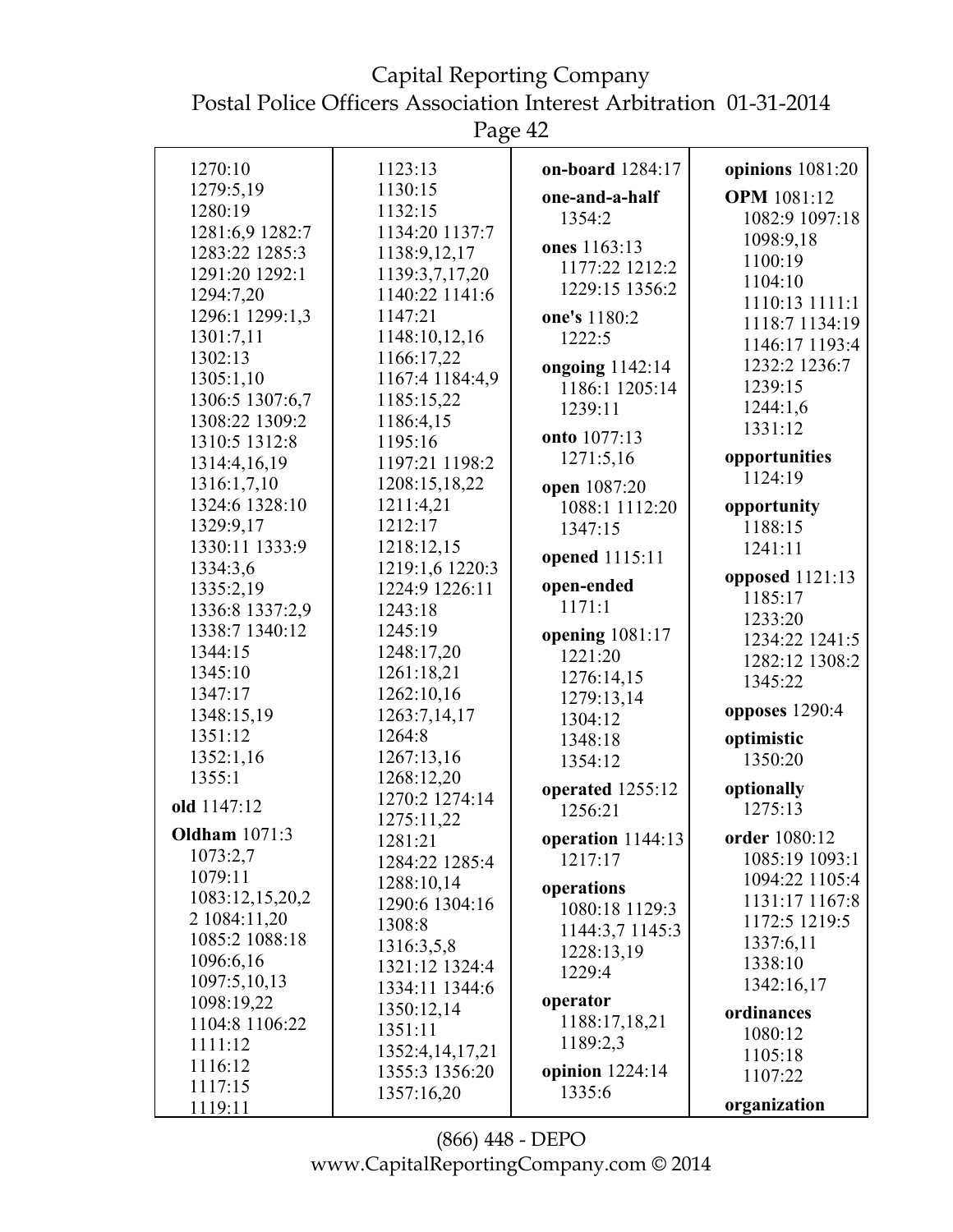| 1085:15 1095:5     | overall 1086:11   | 1123:5,20,21         | 1101:11              |
|--------------------|-------------------|----------------------|----------------------|
| 1100:8             | 1104:18           | 1126:13,16,19,2      | 1103:4,5 1119:9      |
| 1101:17,21         | 1228:18           | 0,21 1128:8          | 1127:1,17            |
| 1102:15            | overarching       | 1134:18,20,21        | 1137:22              |
| organizations      | 1104:15           | 1169:9,16            | 1149:12 1161:6       |
| 1085:15,18         |                   | 1170:13              | 1221:4,8,14          |
| 1251:17 1278:2     | overlap 1082:4    | 1171:14,22           | 1222:8               |
| 1284:16            | 1084:6,10         | 1172:3,7             | 1223:12,22           |
|                    | 1086:14 1096:1    | 1176:5,7             | 1224:18              |
| organized          | 1183:13,14,19,2   | 1179:18,19,20,2      | 1225:2,10            |
| 1108:22            |                   | 2 1180:3,6,22        | 1233:15              |
| orientation        | oversight 1149:22 | 1190:21              | 1269:15 1270:1       |
| 1095:1 1099:15     | overtime          | 1212:7,12,17         | 1271:20              |
| 1100:1,14          | 1166:8,11         | 1214:14              | 1290:13              |
| oriented           | 1232:21           | 1222:10,14,15        | 1299:11              |
| 1094:20,22         | 1233:1,4          | 1224:8,12            | 1321:10 1351:1       |
|                    | 1243:12           | 1248:1,20            | 1353:4,6,20          |
| originally 1355:19 | 1286:17           | 1266:6 1269:17       | 1356:8               |
| originating        | 1296:20 1297:2    | 1270:6,8             | panels 1221:10       |
| 1107:5             | 1298:18           | 1281:13 1282:2       |                      |
| others 1133:2      |                   | 1292:2 1302:21       | panel's 1136:6       |
| 1220:10            | overview 1191:5   | 1305:8 1307:1        | 1331:22              |
| 1239:19            | 1194:4 1229:10    | 1308:15,17           | 1332:17 1352:8       |
| 1331:18            | 1231:1 1238:1     | 1321:21              | 1357:17              |
|                    | $O-W-E-R-S$       | 1323:18              | paper 1138:2         |
| otherwise 1275:5   | 1074:9            | 1335:11,17,18,2      | papers 1302:9        |
| 1325:7 1326:1      | owned 1255:7,12   |                      |                      |
| 1327:9 1359:13     | 1256:21           | 1347:6,10,13,14      | paragraph<br>1085:12 |
| ought 1209:2       |                   | pagers 1241:22       | 1094:16              |
| outcome 1359:14    | $\mathbf{P}$      | pages 1070:13        | 1099:4,8             |
| outlined 1082:12   | p.m 1219:8        | 1176:5 1179:20       | 1101:15              |
|                    | 1220:2 1358:3     |                      | 1102:15              |
| outplaced          |                   | paid 1223:5          | 1104:22              |
| 1075:15            | page 1079:4,5     | 1233:4 1243:3        | 1105:13,22           |
| outside            | 1092:11           | 1244:22              | 1106:16,18,20        |
| 1087:12,16,20      | 1094:16           | 1246:2,5             | 1110:2 1111:3        |
| 1097:1 1164:6      | 1100:16           | 1286:6,18            | 1123:12              |
| 1245:1 1272:21     | 1103:19 1104:5    | 1288:1 1296:20       | 1128:10,17           |
| 1273:2             | 1105:1,22         | 1298:17              | 1129:8,14            |
| 1274:2,16          | 1106:9,10,15      | pain 1138:1          | 1135:3,7             |
| 1275:6             | 1107:15,16        | <b>panel</b> 1073:17 | 1180:3,6,22          |
| 1337:12,18         | 1108:9 1109:22    | 1077:13              | 1212:14              |
| 1338:11 1339:1     | 1110:1            | 1084:17              | 1214:4, 16, 17, 19   |
| 1342:13,16         | 1111:2,7,9        | 1086:18              | 1224:20              |
|                    | 1122:21           | 1098:16 1099:5       | 1267:22 1270:8       |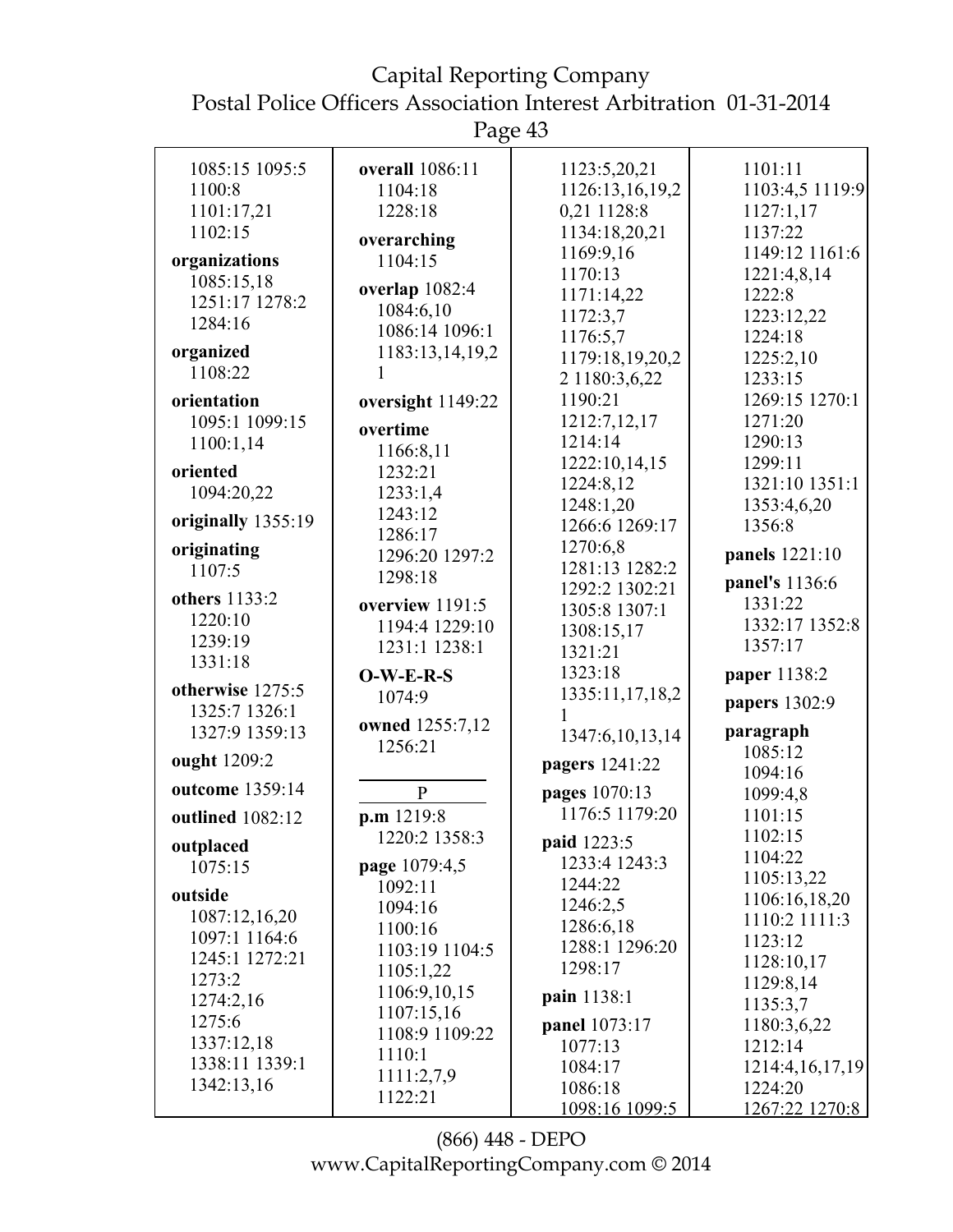Page 44

| 1306:4                        | party 1224:15,17                 | 1233:13                        | 1355:19           |
|-------------------------------|----------------------------------|--------------------------------|-------------------|
| 1335:12,21                    | passage 1250:7                   | 1234:10                        | perform 1080:20   |
| 1343:15,17                    |                                  | 1242:22                        | 1103:20 1106:3    |
| 1344:4                        | passed 1242:19<br>1251:3 1254:19 | 1243:5,6,9,20,2                | 1107:3,8 1109:8   |
| paragraphs                    | 1273:22                          | 1,22                           | 1113:4 1114:5     |
| 1179:20                       | 1349:18                          | 1244:2,7,11,12,                | 1203:8 1206:6     |
| paralegals                    |                                  | 14 1245:10                     | 1218:11 1223:3    |
| 1228:14                       | past 1156:3                      | 1246:10,22                     | 1227:5 1232:3     |
|                               | 1166:9 1201:5<br>1297:10         | 1247:8,9<br>1286:18,21         | 1240:1 1258:4     |
| paraphrasing<br>1099:12       | 1339:10                          | 1287:2,9,17,21                 | 1307:20           |
|                               |                                  | 1292:10                        | 1313:17           |
| parcel                        | pat-down 1310:13                 |                                | performance       |
| 1179:1,2,3,4                  | path 1237:7                      | payment 1243:12                | 1101:7 1318:21    |
| park 1271:13                  | 1297:9                           | payroll 1245:8                 | performed         |
| parking 1109:11               | <b>patrol</b> 1080:13            | PDAs 1241:21                   | 1078:19 1100:4    |
| participate                   | 1107:5 1109:7                    | 1242:1,12                      | 1107:13 1113:7    |
| 1080:17 1176:9                | 1111:4 1114:18                   | PDF 1354:13                    | 1114:7 1130:3     |
| 1346:15                       | 1116:21 1117:2                   |                                | 1214:18           |
|                               | 1209:21                          | peace 1083:8<br>1085:20 1092:3 | 1250:20 1251:1    |
| participated<br>1289:21       | 1210:4,8                         | 1101:4 1118:18                 | performing        |
|                               | 1213:1,11                        | 1343:13                        | 1080:14 1258:8    |
| participating                 | 1216:20,21                       | 1346:17                        | perhaps 1310:1,8  |
| 1295:21                       | patrolling 1092:1                | 1347:20                        | 1326:14           |
| particular 1100:3             | 1115:7 1217:2                    | 1348:5,10                      | 1343:21           |
| 1115:10                       | patrols 1116:14                  | peers 1195:7                   | peril 1346:6      |
| 1122:20                       | pattern 1182:12                  |                                |                   |
| 1136:16                       | 1183:6 1353:21                   | Penn 1071:18                   | period 1152:6     |
| 1140:14                       | 1355:9,16                        | Pentagon                       | 1309:17 1311:2    |
| 1153:16,20                    | 1356:4 1357:10                   | 1096:11,14                     | periodic 1189:16  |
| 1216:22<br>1231:7,17          |                                  | 1097:4 1138:13                 | 1190:6            |
| 1248:7 1308:16                | pattern-based<br>1355:7          | 1139.41141.4                   | periodically      |
| 1309:10                       |                                  | <b>people</b> 1116:5           | 1181:20           |
| 1311:10 1322:6                | patterns 1082:14                 | 1133:1 1202:18                 | 1239:19           |
| 1324:1                        | 1094:19                          | 1206:19 1210:5                 | 1258:10           |
|                               | pause 1165:15                    | 1211:13 1226:8                 | permission        |
| particularly<br>1095:4 1099:3 | <b>Pavlik</b> 1097:20            | 1251:5 1279:17                 | 1233:2 1235:1     |
| 1237:9 1345:14                | 1098:5 1103:2                    | 1312:14                        | permissive        |
|                               | 1133:8                           | 1315:4,20                      | 1255:22           |
| parties 1070:20               | pay 1165:13                      | percent                        | 1256:12           |
| 1321:10                       | 1166:8                           | 1233:12,20                     | 1299:17           |
| 1359:10,13                    | 1223:8,15                        | 1243:7 1246:20                 |                   |
| partisan $1224:15$            | 1225:3 1231:5                    | 1292:8,10                      | permit 1270:16,21 |
|                               |                                  | 1353:16                        | 1271:15 1272:3    |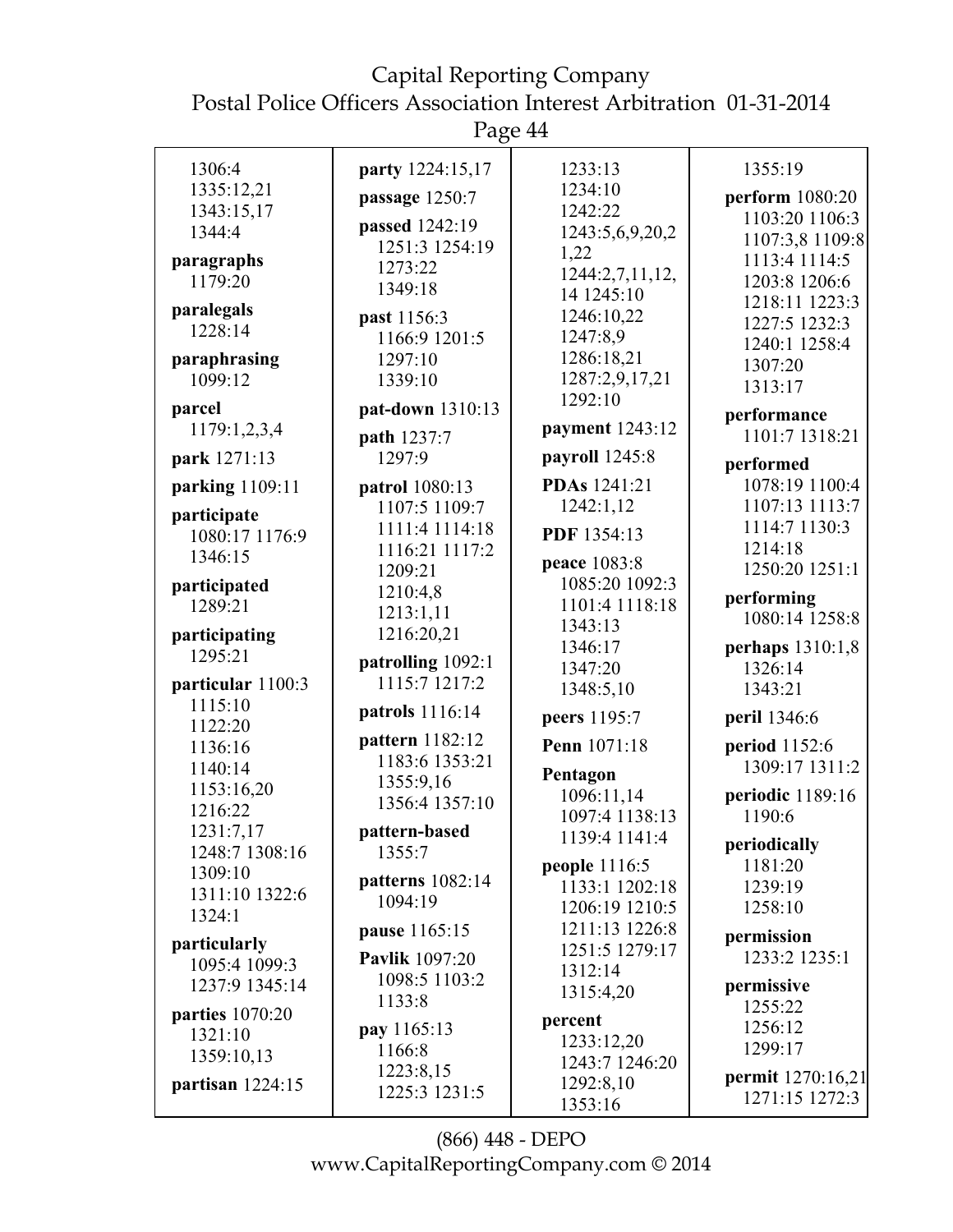#### Capital Reporting Company

Postal Police Officers Association Interest Arbitration 01-31-2014

| 1275:1,10<br>1311:5 1325:9 | 1229:16<br>pertain 1348:16 | plaintiffs<br>1230:15,18 | 1097:11,14<br>1115:22    |
|----------------------------|----------------------------|--------------------------|--------------------------|
| 1326:9                     |                            | 1298:3                   | 1117:14                  |
| permits 1079:18            | pertinent 1109:9           | plaintiff's 1298:15      | 1122:7,12,15             |
| permitted                  | <b>Peterson</b> 1071:19    | Plaintiffs 1298:7        | 1130:1 1167:6            |
| 1259:13                    | petty 1212:20              |                          | 1169:12                  |
| 1274:18 1326:4             | Pgs 1070:5                 | plan 1145:1              | 1171:11                  |
|                            |                            | 1278:13 1328:4           | 1176:3,21                |
| person 1163:6              | Phil 1143:13               | plant 1075:13            | 1193:6 1199:4            |
| 1201:6 1205:7              | phone 1194:17              | plants 1108:18           | 1207:16 1211:7           |
| 1347:3                     | 1200:14                    |                          | 1214:17 1221:5<br>1269:4 |
| personal 1109:17           | 1301:21                    | <b>Plaugher</b> 1071:17  | 1277:13,14               |
| 1275:6 1276:8              | 1356:18                    | play 1130:4              | 1281:21                  |
| 1291:18                    | phonetic 1165:2            | 1141:14                  | 1300:8,22                |
| 1325:22                    | 1303:18                    | 1158:16                  | 1322:18                  |
| 1326:4,7,13                |                            | 1267:14                  |                          |
| personally                 | photograph<br>1273:17      | Plaza 1070:15            | pointed 1192:3           |
| 1291:10                    |                            | 1071:12                  | 1193:2 1280:11           |
| personnel                  | photographs                | please 1074:6            | pointing $1104:1$        |
| 1077:11 1089:9             | 1172:11,16                 | 1077:4 1088:8            | 1140:16                  |
| 1098:3 1100:11             | 1213:20                    | 1094:18                  | points 1133:5            |
| 1140:6 1158:17             | photography                | 1099:10                  | 1140:14                  |
| 1169:22 1170:7             | 1172:10                    | 1111:13                  | 1197:17 1223:6           |
| 1173:3 1192:11             | 1213:19                    | 1117:22                  | 1272:7                   |
| 1200:7 1228:15             | photos 1174:1              | 1149:11                  | 1341:6,13                |
| 1278:5,9,11,14,            |                            | 1161:10                  | police 1070:6            |
| 16 1284:17                 | phrase 1235:4              | 1191:22                  | 1075:3                   |
| 1305:15                    | physical 1074:20           | 1205:9,12                | 1076:3,15                |
| 1307:13                    | 1080:4 1109:12             | 1226:12,21               | 1077:8                   |
| 1346:12                    | 1176:7,10,19               | 1247:22                  | 1078:15,16               |
| persons 1085:17            | 1239:9,13,21               | 1248:18                  | 1080:8                   |
| 1095:10                    | 1240:1,2,21                | 1283:22 1284:6           | 1081:2,5,13              |
| 1105:12                    | physically 1150:2          | 1285:1 1301:20           | 1082:7,10,20,21          |
| 1109:16                    | 1198:18 1242:4             | 1312:4 1355:3            | 1083:17,22               |
| 1206:15                    | pick 1189:4                | <b>PLLC</b> 1071:7       | 1084:5,7,12              |
| 1255:8,15                  | 1200:12,14                 |                          | 1085:18                  |
| 1257:5 1317:2              |                            | plus 1076:16             | 1086:2,7,11,15           |
| <b>person's</b> 1089:6     | <b>Pierce</b> 1071:16      | 1216:19<br>1262:21       | 1087:2,4                 |
|                            | placed 1093:1,8            |                          | 1089:10                  |
| perspective                | 1100:21                    | PM 1124:7                | 1090:5,14                |
| 1098:7                     | 1253:20                    | PMG 1250:6               | 1091:2,15,16             |
| 1216:11,18                 | plainclothes               | point 1077:13            | 1092:20                  |
| perspectives               | 1107:10                    | 1085:6 1087:11           | 1094:4,21                |
|                            |                            |                          | 1095:17 1096:3           |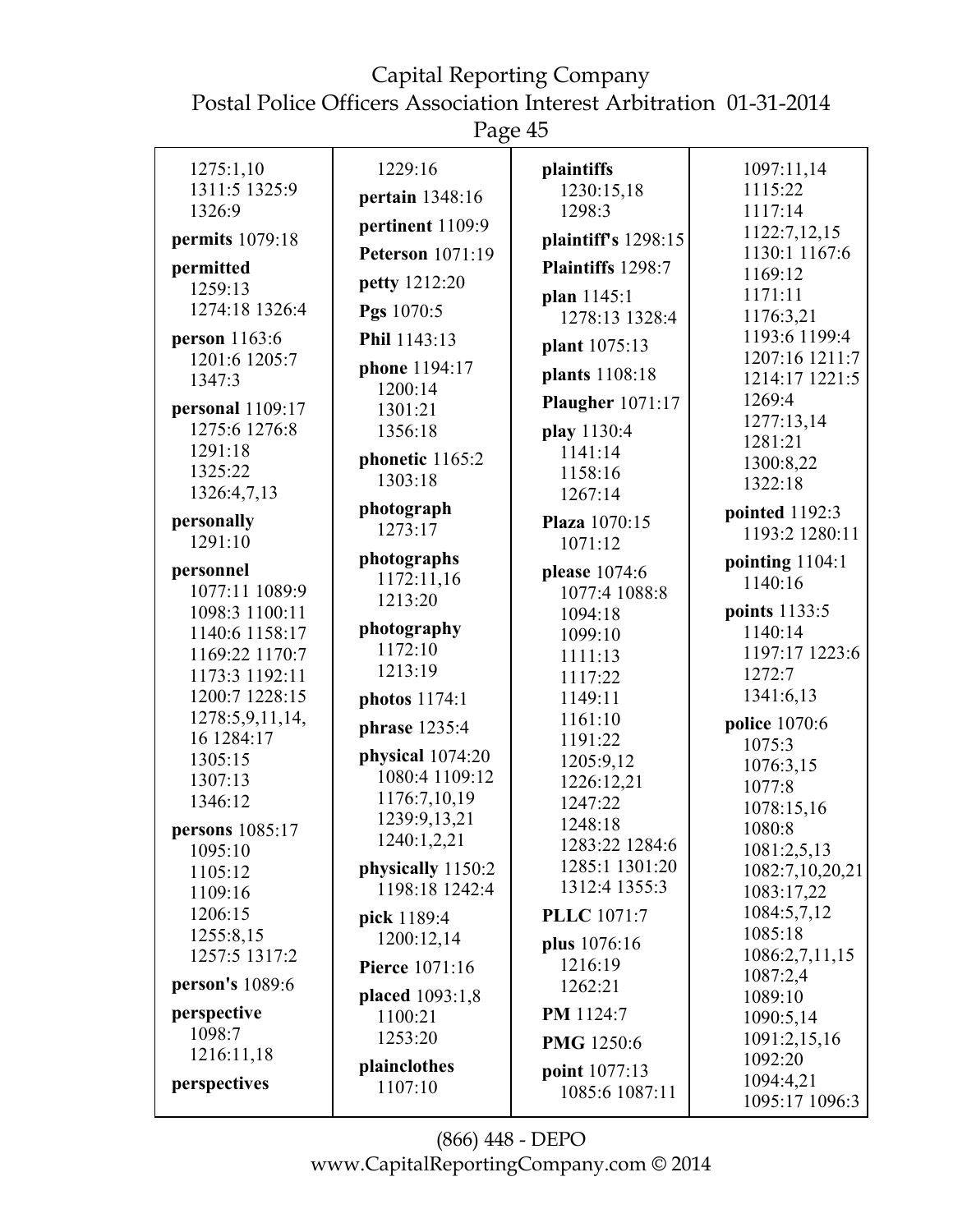Postal Police Officers Association Interest Arbitration 01-31-2014 Page 46 1097:3,4 1099:13,15,22 1100:1,10,14 1102:3,6,9 1103:7,20 1104:17,22 1105:2,4,16 1107:6,11,16 1108:4,5 1109:4 1110:10 1112:5,7,11,12, 14 1115:8,9,16,19 1117:5 1118:10,18,20 1119:20 1121:13,15 1122:2,7,13 1123:3 1129:2 1132:18 1134:4,12 1135:16,18 1138:13,15 1139:4,10,12,14 1140:8,11,20 1141:6,19 1142:13,18 1143:4,10,14,16 1147:12 1149:19 1153:13,17 1154:1 1155:5 1156:22 1158:4,9 1159:20 1161:17,21 1168:13,18 1169:17,20 1180:15,16 1181:5,9,16 1182:21 1184:15 1186:22 1189:6 1197:4,8,12,15, 16,19,20 1198:7,10 1199:1,6,7,14 1200:12,15,22 1201:1,9,10,15 1203:6,11,21 1205:14,18 1206:9 1209:10 1210:3,7,10,19 1211:2,8 1212:3,15 1214:16 1216:3,4,9,10,1 2,14 1218:10,20 1220:13 1221:6,7 1222:4 1223:1,4,5,16 1224:22 1225:7 1226:1 1230:5 1240:14,18 1241:10 1242:8,9 1247:15 1252:21,22 1254:15,21 1255:6,20 1256:1,4,20 1260:12 1263:2 1264:2 1265:15 1267:7 1272:12,14 1273:19 1274:1 1276:7 1277:6,22 1279:8 1280:1,8,9,10,2 1 1281:12 1282:10,11,12 1283:5,18,20 1284:13 1289:6 1290:3,14 1305:6,22 1306:9,11 1307:14 1311:13 1313:9,11 1314:11 1315:4 1318:18 1320:4 1323:17 1325:19 1326:11 1327:7 1328:12 1330:4,18 1331:17 1335:6 1336:21 1342:4 1344:19 1345:5 1347:21 1348:4,13 1353:17 1355:22 **policeman** 1121:6 **police-type** 1093:11 1100:5 1101:8 **policing** 1209:7 **policy** 1229:3 1246:19 1273:22 **polygraph** 1149:21 **poorly** 1294:1 **pornography** 1261:9 **portion** 1176:6 **portions** 1317:9 **pose** 1333:14 **position** 1074:15 1076:9,14 1096:22 1100:12,18,21 1101:6,18 1102:4 1151:2,16,22 1152:1 1209:15 1227:14,19 1228:9,17 1233:11 1238:11 1239:10 1245:18 1247:16 1267:19 1271:2 1298:1,15 1319:16 1337:7 1338:16 1339:19 1340:10 **positions** 1095:1 1099:12,21 1100:7 1103:8 1107:11 1135:10,12,16,2 0 1224:1 1336:15 1340:18 **positive** 1099:14 1100:1,14 **possess** 1259:17  $1270:13$ 1271:14 1272:21 1273:16 **possesses** 1235:14 **possession** 1324:17 1325:3 **possible** 1145:10 1205:4,5 1225:18 1332:12 **possibly** 1160:5 1205:7 **post** 1075:9 1089:16 1092:6 1113:5,8 1114:10,11,18,1 9,21 1115:4,5,13 1116:4,10

Capital Reporting Company

1312:12,15,17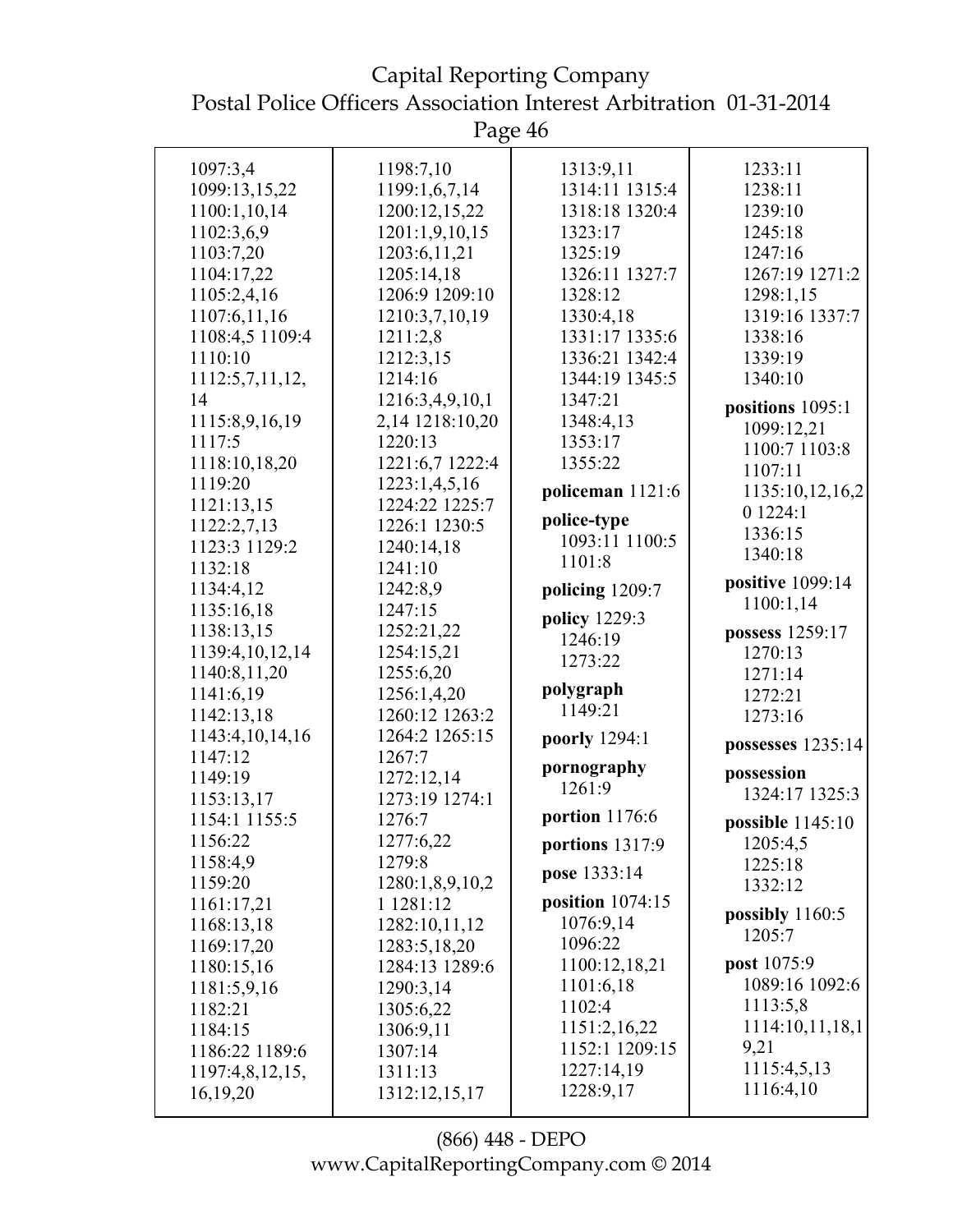Capital Reporting Company Postal Police Officers Association Interest Arbitration 01-31-2014

| 1117:3,13                | 1119:19,21      | 1201:15            | 9,21            |
|--------------------------|-----------------|--------------------|-----------------|
| 1119:20                  | 1120:12,15,16,1 | 1203:5, 11, 13, 21 | 1261:4,10,14    |
| 1126:10 1136:8           | 8 1121:3,15     | 1205:14,18         | 1262:1          |
| 1183:1 1196:19           | 1122:2,7,10,13  | 1206:9             | 1263:2,5,10,12, |
| 1250:8,19                | 1123:3          | 1210:2,10          | 17,21 1264:2,14 |
| 1254:8 1267:6            | 1124:7,19,21,22 | 1211:1,9           | 1265:4,6,12,15  |
| 1285:16                  | 1126:2,6        | 1216:4,5,14        | 1266:16,17,19,2 |
| 1296:15                  | 1127:5,6,9,11,2 | 1218:10            | 0 1267:7,21     |
| 1299:17,21               | 1 1 1 28:13     | 1220:12,13         | 1271:3,5        |
| 1301:14                  | 1129:2 1130:22  | 1221:5,9 1222:3    | 1272:2,12,14,20 |
| 1303:15,16,21            | 1132:18         | 1223:7 1224:1      | 1273:2,9,19     |
| 1305:20 1313:8           | 1134:4,12       | 1225:2             | 1274:1 1275:7   |
| 1316:22                  | 1138:14         | 1226:1,19          | 1276:7          |
| 1326:17                  | 1139:10,14,15   | 1227:6,8,10,11,    | 1277:19,22      |
| 1336:18                  | 1140:20         | 12,15,19           | 1278:1,7        |
| 1339:12                  | 1141:18         | 1229:20,22         | 1279:8,21,22    |
| 1340:2,9 1342:1          | 1142:13,18,19   | 1230:1,4,5,14      | 1280:10         |
| 1353:10,15,17            | 1143:4,9,14,16  | 1231:8,16          | 1281:12         |
| 1354:5,17                | 1147:12 1148:6  | 1232:4,7 1234:2    | 1282:11,12      |
| 1357:3,9                 | 1149:7,19       | 1239:18            | 1283:4,6,8,15,1 |
|                          | 1150:16,18,19,2 | 1240:5,14,18       | 8,19            |
| postal 1070:4,6,15       | 1 1 1 5 1 : 2   | 1241:10,13,18      | 1284:4,13,16    |
| 1071:10,12               | 1153:13         | 1242:7,9,20        | 1285:15         |
| 1073:5,19                | 1154:1,12       | 1243:11,13         | 1286:1,13,16,18 |
| 1074:4,11                | 1155:5 1156:22  | 1244:13,15,19      | ,20 1287:2,22   |
| 1075:3,7,10,12,          | 1158:4,9,17,18  | 1245:2,10          | 1289:2,6        |
| 21 1076:3,7,15           | 1159:1,18,19    | 1246:2,9           | 1290:3,13       |
| 1077:18 1080:6           | 1160:16,20      | 1247:7,15,18       | 1292:18,19,21   |
| 1081:4,8                 | 1161:13,17,21   | 1248:11,15         | 1293:8,21       |
| 1082:20,22               | 1163:18         | 1249:7,8,10,13,    | 1295:3,6,7,15   |
| 1083:6, 10, 17, 22       | 1164:6,7,9      | 15, 16, 17, 21     | 1296:3,5,8,17,2 |
| 1084:1,5,12,13<br>1086:1 | 1168:13,18      | 1250:3,4,5,7,9,1   | 2 1297:3,17     |
|                          | 1169:17,20      | 3, 15, 19, 20, 22  | 1303:4          |
| 1087:4,5,6,13,1          | 1176:8 1179:7   | 1251:13,15         | 1305:5,22       |
| 5 1088:4                 | 1180:11,16,21   | 1252:4,5,7,10,1    | 1306:9,15       |
| 1089:3,6,13,14,          | 1181:4,8,16     | 2, 16, 21, 22      | 1307:14         |
| 18 1090:5,20             | 1182:20         | 1253:3,4,18        | 1311:13         |
| 1095:19                  | 1184:15         | 1254:4,5,13,17,    | 1312:11,14,16,1 |
| 1097:3,18                | 1186:21 1189:6  | 21                 | 7,21 1313:2     |
| 1102:2,3,5,6,8,9         | 1190:19         | 1255:5, 12, 16, 19 | 1314:21         |
| ,19                      | 1192:10         | 1256:1,11,14,20    | 1315:12,16,17   |
| 1112:5,6,7,11,1          | 1197:6,7,15,16  | 1257:4,9           | 1316:16,18      |
| 2,14                     | 1198:9,22       | 1258:16            | 1317:2,3,5,15   |
| 1115:8,9,15,19           | 1199:11,12,14,1 | 1259:2,14,20       | 1318:6,18       |
| 1117:4                   | 6,22 1200:5,12  | 1260:12,15,16,1    | 1319:8 1320:4,5 |
| 1118:9,14,20             |                 |                    |                 |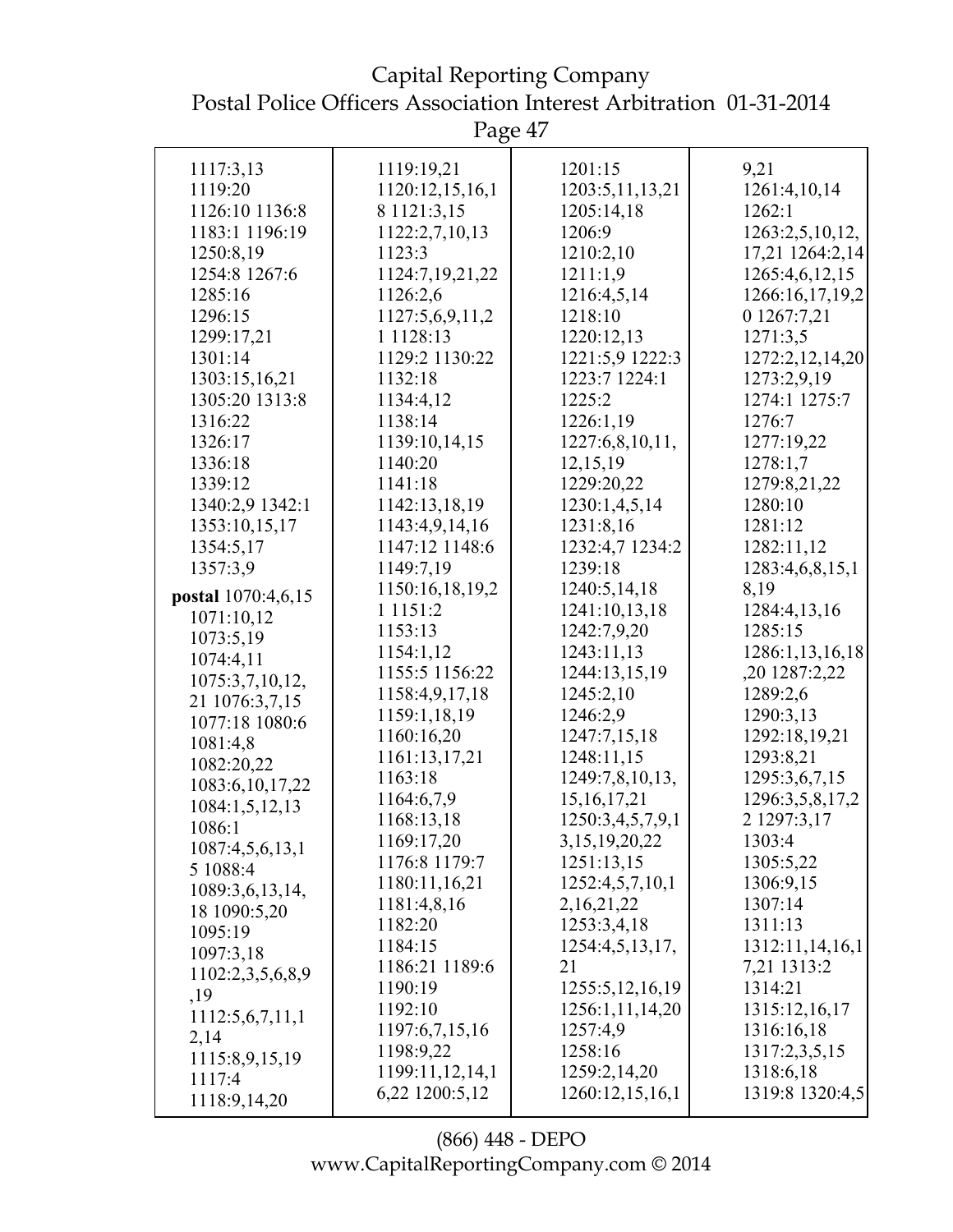Page 48

|                       | U                        |                               |                   |
|-----------------------|--------------------------|-------------------------------|-------------------|
| 1325:19               | 1150:1,3                 | 1340:14                       | 1263:10           |
| 1326:6,11             | 1176:17                  | 1341:11                       | 1264:13,19,22     |
| 1327:7 1328:12        | 1183:1,5                 | 1342:17                       | 1266:15,19,21     |
| 1330:14,18            | 1198:19                  | <b>PPOA</b>                   | 1271:22           |
| 1335:6 1336:21        |                          |                               | 1273:2,5 1274:6   |
| 1337:12,14,20         | power 1247:20<br>1255:13 | 1071:4,5,15,16,<br>17 1224:16 | 1275:1            |
| 1338:11,12,14         | 1313:17 1315:6           | 1245:18                       | 1278:7,21         |
| 1339:1,2,16,21        |                          |                               | 1281:4 1282:14    |
| 1340:15,16,18         | <b>PowerPoint</b>        | 1355:6,10                     | 1284:3 1299:11    |
| 1341:10,14,20         | 1082:12 1148:5           | PPOs 1076:12                  | 1307:21           |
| 1342:4,13,16          | 1248:20                  | 1077:7 1078:19                | 1319:6,15         |
| 1345:5,12             | powers 1089:10           | 1080:20 1081:3                | 1320:22 1330:2    |
| 1346:2,14,21          | 1094:11                  | 1086:6 1087:1                 | 1337:13,19        |
| 1347:20,21            | 1147:13 1217:4           | 1090:1,14                     | 1339:3,11,15      |
| 1348:4,12             | 1245:3 1248:13           | 1091:2,6                      | 1340:1 1342:13    |
| 1353:17               | 1250:2 1251:22           | 1093:17                       | 1345:12,15        |
| 1355:6,9              | 1256:16 1258:1           | 1095:15,22                    | 1346:15           |
| 1356:19               | 1293:10 1294:9           | 1098:10                       |                   |
| 1357:10               | 1295:10,12               | 1103:20 1110:8                | practical 1166:14 |
|                       | 1296:8 1305:21           | 1113:21                       | 1170:10           |
| postal-wide           | 1314:11,22               | 1126:15 1130:3                | 1171:16           |
| 1279:3,4              | 1319:1 1327:14           | 1132:20                       | 1172:9,20,21      |
| poster 1088:9         |                          | 1145:12,18                    | 1173:19 1174:4    |
| 1089:1,2              | PPO 1108:7               | 1153:17                       | 1175:2,15         |
| 1259:11               | 1110:19                  | 1154:6,9 1157:9               | 1177:21           |
| post-graduate         | 1113:2,22                | 1161:11 1164:7                | 1178:1,10,22      |
| 1186:16               | 1117:21                  | 1165:6,21                     | practicals 1174:3 |
|                       | 1149:19                  | 1170:9 1173:13                | practice          |
| posting 1109:5        | 1153:12,22               | 1175:22                       | 1167:13,22        |
| postmaster            | 1154:18,20,21            | 1180:14                       | 1175:6,12         |
| 1074:18 1124:7        | 1156:18                  | 1181:14 1182:8                | 1187:14           |
| 1125:10,22            | 1157:19                  | 1185:2                        | 1196:15 1341:1    |
| 1126:1 1250:1         | 1158:14,15               | 1188:5,22                     |                   |
| 1265:14               | 1163:17                  | 1189:15                       | practices 1323:16 |
| 1312:20               | 1164:18                  | 1192:15 1197:1                | 1339:18           |
| 1313:3,22             | 1165:5,12                | 1198:6 1204:10                | practicing        |
| posts 1100:2          | 1166:3 1167:12           | 1207:1 1209:2,6               | 1167:19           |
| 1109:6                | 1176:18,22               | 1214:18                       | precedent         |
| 1111:4,18,19,20       | 1192:2,5,7               | 1215:7,9                      | 1323:13,14        |
| 1112:2 1113:5         | 1206:4 1209:12           | 1221:2,17                     |                   |
| 1114:5,6,7,8          | 1223:21                  | 1223:3 1225:6                 | precedential      |
| 1115:22               | 1224:22 1239:3           | 1239:1 1253:16                | 1235:17           |
| 1116:16,19            | 1241:3 1280:10           | 1257:1                        | preceding 1135:7  |
| 1117:8,11             | 1305:5 1322:15           | 1258:1,17,20                  | precursors        |
|                       | 1337:11                  | 1259:4 1260:3                 | 1231:20           |
| <b>Potomac</b> 1091:5 | 1338:14,16               | 1262:3,13,21                  |                   |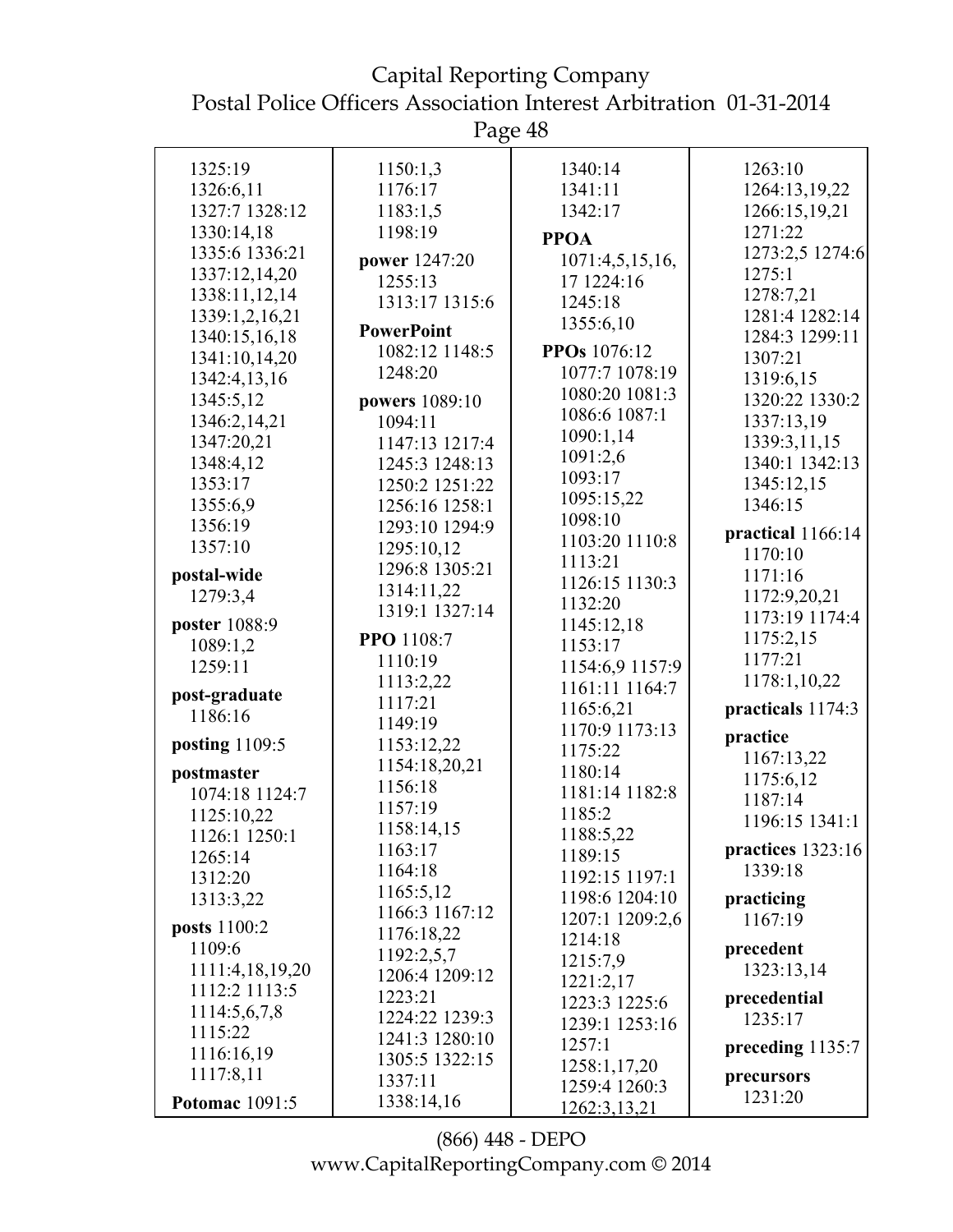# Capital Reporting Company

Postal Police Officers Association Interest Arbitration 01-31-2014

Page 49

| predecessor            | preparing 1130:4      | 1296:2            | 1250:18            |
|------------------------|-----------------------|-------------------|--------------------|
| 1267:6,7 1280:1        | 1132:9 1166:13        | prevent 1079:14   | 1254:18 1266:1     |
| predecessors           | prescribed            | 1105:6 1181:3     | 1268:4 1271:1      |
| 1257:18                | 1319:17               | 1309:9 1328:8     | 1273:19 1280:6     |
|                        |                       |                   | 1285:13,14         |
| predominantly          | prescribes            | preventing        | 1286:8,12,16       |
| 1139:13                | 1256:15               | 1093:10           | 1287:1,12          |
| pref 1341:12           | prescribing           | prevention        | 1288:5 1289:10     |
|                        | 1257:22               | 1074:13 1077:2    | 1339:17            |
| prefer 1176:15         |                       | 1267:3            | 1354:12            |
| preference             | present 1070:19       |                   |                    |
| 1135:11,13             | 1071:14 1155:4        | previous 1137:19  | priorities 1229:4  |
| 1219:2 1336:14         | 1206:5 1223:20        | 1208:3 1213:6     | prison 1277:5      |
| 1337:13,18             | 1235:21 1335:4        | 1216:17 1221:9    |                    |
| 1338:18,19             | 1348:17,19            | previously        | private 1078:6     |
| 1339:4                 | 1349:1                | 1154:13 1227:8    | 1087:17            |
|                        |                       |                   | 1094:10 1101:3     |
| 1341:4,7,19            | presentation          | 1254:7 1274:15    | 1220:22            |
| preferred 1166:8       | 1073:18 1077:5        | 1275:19           | 1221:11            |
|                        | 1144:2                | primarily         | 1223:9,11          |
| prehearing             | 1145:19,21            | 1085:16,19        | 1224:5,19          |
| 1302:7 1353:19         | 1220:6,8 1231:3       | 1151:19           | 1225:4,11          |
| 1357:8                 | 1269:5 1292:2         |                   | 1266:4 1271:21     |
| preliminary            | 1350:21               | primary $1092:20$ | 1274:10,13         |
| 1097:1 1119:18         |                       | 1093:5 1096:13    | 1276:10            |
| 1140:2,19              | presentations         | 1100:22 1105:2    |                    |
| 1156:3 1160:3,9        | 1145:14 1146:3        | 1108:11,12        | 1285:17            |
| 1171:3                 | 1236:1                | 1109:20           | 1286:2,9           |
| 1202:7,14,22           | presented             | 1110:1,2          | 1317:10            |
|                        | 1125:10               | 1114:13           | 1320:4,21          |
| 1203:1,7               | 1222:22               | 1158:14,15        | 1322:7 1325:9      |
| 1215:16,17,19          | 1223:6,15             | 1180:7            | 1344:22            |
| 1266:22                |                       | 1214:20,21        | probable $1237:15$ |
| 1305:17 1310:7         | presenting            | 1258:5 1266:18    |                    |
| premise 1139:8         | 1217:12               |                   | probably 1086:19   |
|                        | preservation          | principal 1228:20 | 1098:12 1103:5     |
| premises 1089:18       | 1089:17 1093:1        | principled 1093:6 | 1133:12            |
| premium                |                       |                   | 1142:10 1148:4     |
| 1233:7,12,20           | preserve 1085:20      | principles        | 1177:7 1182:18     |
| 1234:10 1243:7         | 1307:9,22             | 1092:22           | 1191:12            |
| 1244:4 1297:5          | 1308:9                | printed 1260:5    | 1207:17 1245:5     |
|                        | president 1279:22     |                   | 1251:18 1309:5     |
| preparation            |                       | prior 1101:15     |                    |
| 1131:10                | presidents            | 1129:3 1131:12    | problem $1208:21$  |
| <b>prepare</b> 1133:15 | 1265:15               | 1157:8            | 1281:18            |
|                        | <b>pretty</b> 1133:21 | 1232:10,15        | problems $1115:10$ |
| prepared 1128:14       | 1150:5 1260:7         | 1243:12 1244:3    | procedural         |
| 1130:9,10,11,13        |                       | 1246:1 1249:21    |                    |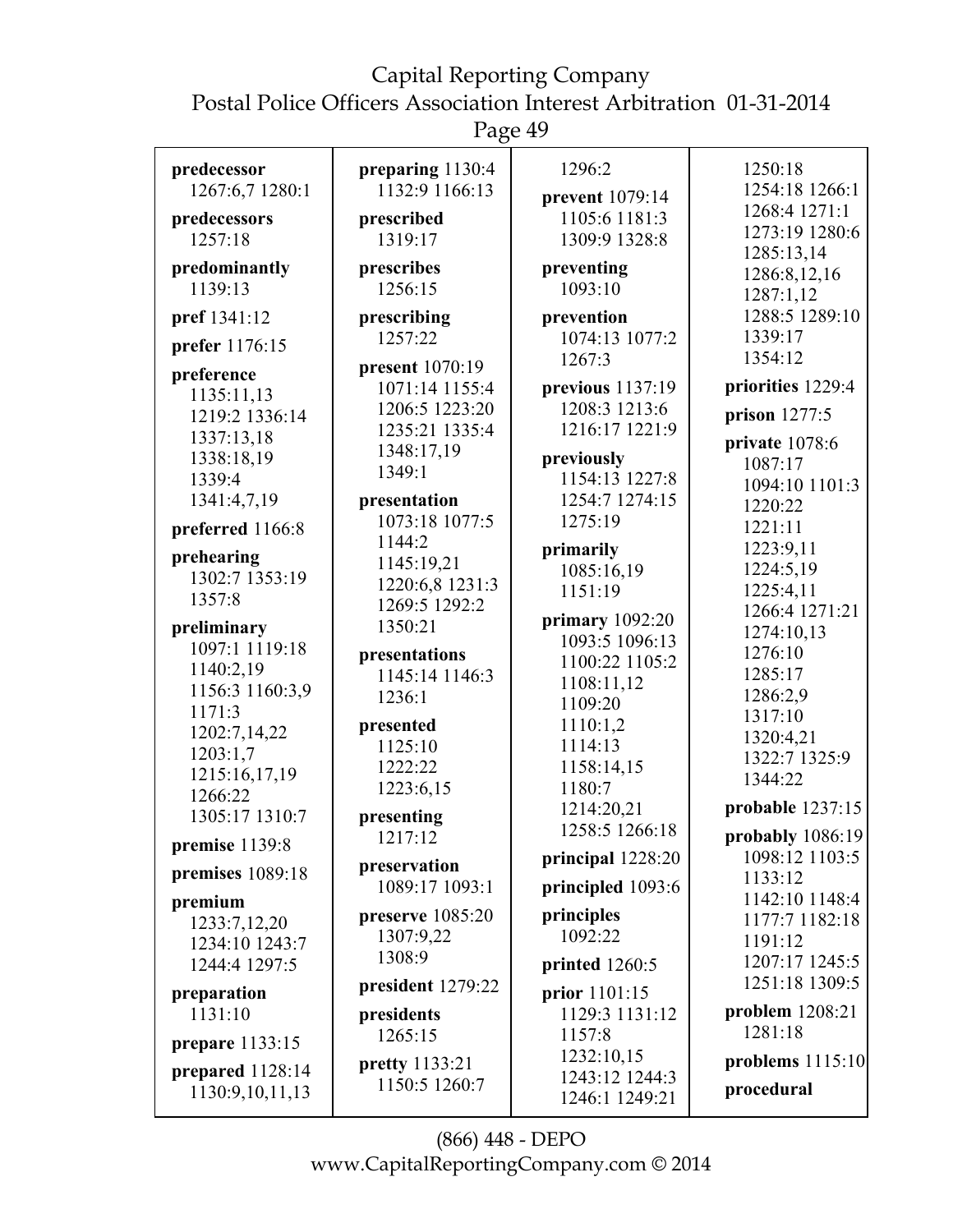Page 50

| 1230:9 1318:13               | 1075:18,21       | 1259:3             | 1275:8 1312:11    |
|------------------------------|------------------|--------------------|-------------------|
| 1321:3                       | 1091:4 1142:6    | proper 1082:13     | 1315:15,16        |
| procedure                    | 1149:17,18,20    | 1085:14            | 1316:16,19        |
| 1235:16                      | 1151:16,19       | 1291:16            | 1317:2,10,15      |
| 1320:18                      | 1153:3,4,14,20,  |                    | 1318:6 1319:9     |
|                              | 22 1158:8        | properly $1095:16$ | proposal          |
| procedures                   | 1161:19          | 1100:12,21         | 1353:13,15,18,1   |
| 1079:14                      | 1162:3,12        | 1110:8,9           | 9                 |
| 1080:11                      | 1166:2,4 1169:5  | 1118:10 1170:7     | 1354:4,7,8,9,10,  |
| 1093:3,4,12,13,              | 1177:1 1184:18   | 1173:6 1209:2      | 11,18 1355:7,20   |
| 14 1183:11                   | 1192:2,3,5,8     | 1284:3             | 1356:1,4 1357:4   |
| proceeding                   | 1194:6 1195:2    | properties         |                   |
| 1150:10 1224:3               | 1199:21 1207:3   | 1271:16            | proposals         |
| 1290:18                      | 1210:21,22       |                    | 1357:7,9          |
| 1291:17 1342:5               | 1228:8           | property           | proposed 1355:9   |
| 1353:15                      |                  | 1080:6,13          |                   |
|                              | programs         | 1081:5,9           | proposes 1355:15  |
| proceedings                  | 1108:12          | 1083:1,6,10        | proposition       |
| 1070:13                      | 1149:16          | 1084:1,13          | 1290:10           |
| 1133:17 1137:8               | 1153:9,11        | 1085:17,18,21      | proscribes 1318:1 |
| 1236:1,2                     | 1162:7,14        | 1086:1,4           |                   |
| 1348:17 1358:2               | 1182:15          | 1087:5,6,13,15     | prosecution       |
| 1359:8                       | 1183:21 1184:2   | 1088:5             | 1105:10           |
| process 1158:6               | 1192:6           | 1089:3,5,7,13,1    | 1345:20           |
| 1178:12 1195:4               | prohibited       | 7 1090:3 1091:7    | prosecutor        |
| 1233:2 1247:1                | 1151:12          | 1092:7 1093:7      | 1217:11           |
| 1270:22 1308:4               | 1177:5,9         | 1094:21            |                   |
|                              | 1190:15          | 1095:7,19          | prosecutors       |
| processing<br>1114:20 1117:9 | prohibitions     | 1096:16 1100:9     | 1217:8            |
| 1170:5 1178:19               | 1259:15          | 1101:1,21          | protect 1082:22   |
| 1179:5                       |                  | 1105:5 1108:13     | 1085:16,17,20,2   |
|                              | projects 1144:9  | 1109:17,18         | 1 1089:12         |
| professional                 | prolonged 1230:8 | 1110:5 1118:14     | 1096:13 1100:9    |
| 1195:8 1278:8                | 1298:14          | 1139:15            | 1101:1,21         |
| professor 1267:14            |                  | 1158:17            | 1102:20 1105:5    |
| 1321:7                       | promoted         | 1180:21            | 1108:13           |
| 1353:4,12                    | 1075:22          | 1192:10            | 1109:17           |
| 1354:3,14,19                 | 1076:8,22        | 1251:11,12         | 1118:14 1120:6    |
|                              | 1151:15,21       | 1252:2             | 1159:16 1255:1    |
| proficiency                  | 1227:18          | 1254:6,12          | 1308:1            |
| 1080:2                       | 1228:9,16        | 1255:1,7,9,11,1    | protected 1109:18 |
| 1187:2,5,7,10                | prompt 1199:5    | 2,15               |                   |
| <b>profile</b> 1252:11       | promulgated      | 1256:13,18,20      | protecting        |
|                              | 1258:17 1259:3   | 1257:4,5 1258:6    | 1080:1,5          |
| program<br>1074:19,20        |                  | 1259:14            | 1083:8,10         |
|                              | promulgating     | 1260:18 1271:5     | 1090:2,3 1093:7   |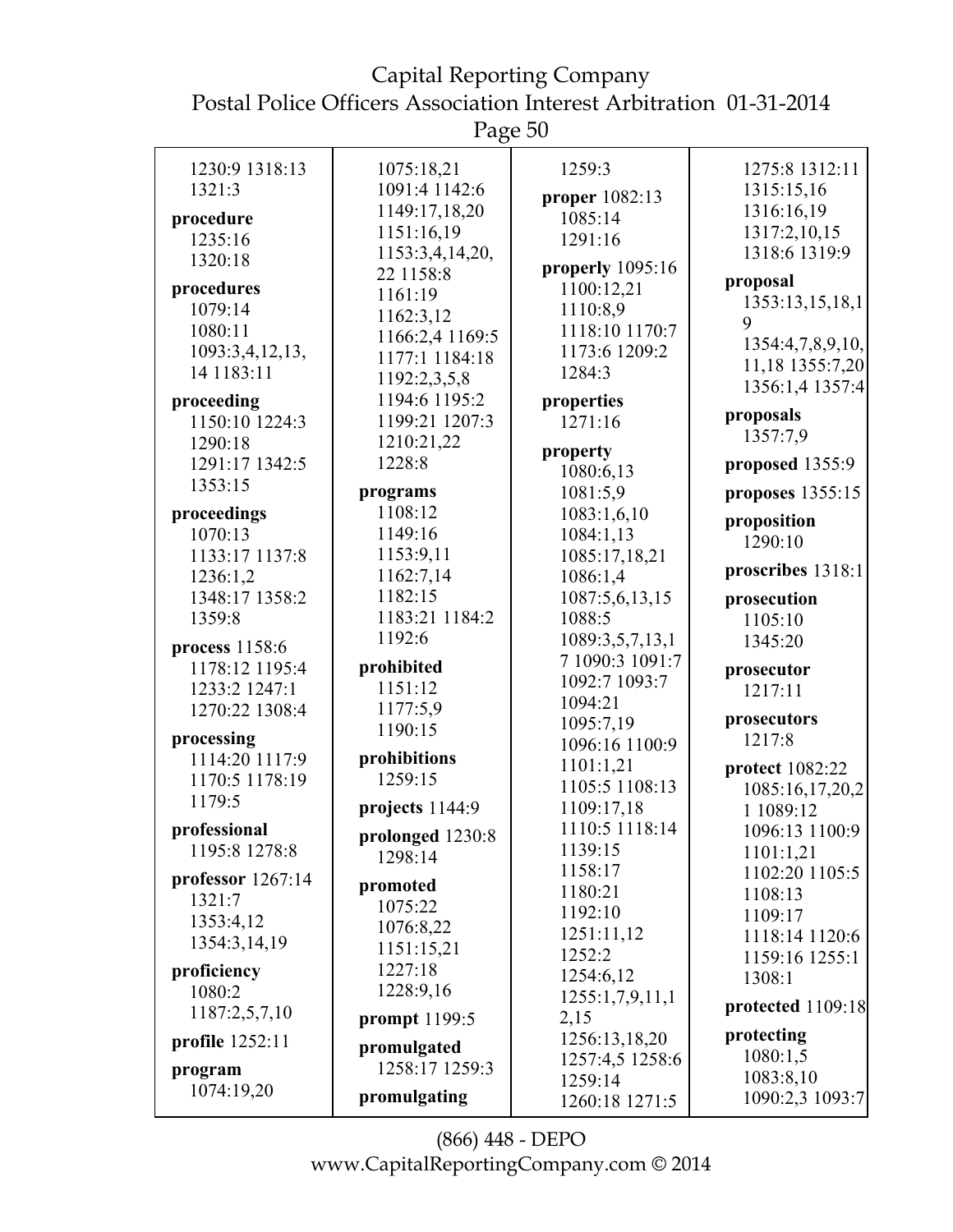Page 51

| 1110:4,5                     | 1293:19            | pursue 1141:7     | 1139:9 1141:3       |
|------------------------------|--------------------|-------------------|---------------------|
| 1118:17                      |                    |                   | 1145:16,20          |
| 1158:16                      | PT 1176:11,13,14   | pursued 1096:7    | 1146:1,8 1182:4     |
| 1180:21                      | <b>PTAs</b> 1278:8 | 1320:17           | 1197:22 1198:4      |
| 1254:12                      | public 1070:18     | pursuing 1087:6   | 1200:21 1209:3      |
|                              | 1089:18,19         | 1209:3 1319:11    | 1211:3,18,22        |
| protection<br>1074:18 1083:6 | 1094:5 1220:18     | pursuit 1087:7    | 1214:14 1216:1      |
| 1086:4 1091:7                | 1221:15,18         |                   | 1248:18             |
| 1092:7 1093:2                | 1223:9,13          | puts 1130:21      | 1255:19             |
| 1094:21                      | 1266:5             |                   | 1262:12 1273:1      |
| 1095:6,19                    | 1359:1,16          | $\overline{O}$    | 1275:17             |
| 1255:7,15                    | publications       | q(1)              | 1277:18             |
| 1258:6                       | 1303:16            | 1314:5,9,13,20    | 1293:22             |
| 1346:10,12                   |                    | qualifications    | 1294:13 1299:7      |
|                              | pull 1194:19       | 1132:1 1270:21    | 1304:10 1306:6      |
| protective                   | 1299:5             | 1325:7 1326:1     | 1307:5 1308:13      |
| 1109:8,15                    | pulling 1079:10    | 1327:10 1328:6    | 1322:11 1331:3      |
| protects 1080:13             | purchase 1274:7    | qualified 1131:19 | 1335:11             |
| provide 1155:17              | purchased          | 1135:12           | questioned          |
| 1192:9 1225:5                | 1207:16            | 1221:16           | 1193:18 1311:1      |
| 1231:1,21                    |                    | 1235:12           | 1318:19             |
| 1234:10                      | purchasing         | 1270:12           | 1319:20             |
| 1347:1,20                    | 1207:15            | 1276:16,18        | questions 1113:3    |
| provided 1091:11             | purports 1303:12   | 1284:10 1326:2    | 1119:5,6            |
| 1123:5 1224:4                | purpose 1115:21    | 1327:2,3,11       | 1136:19 1137:3      |
| 1233:7,12                    | 1116:20            | qualify 1186:20   | 1141:10             |
| 1251:11,12                   | 1133:15 1234:9     | 1187:1 1275:5     | 1147:19 1160:4      |
| 1274:18                      | 1272:4,5 1275:9    | 1295:14           | 1170:21             |
| 1291:15 1298:2               | 1295:16            | 1326:19           | 1171:1,2            |
| 1314:22                      | 1309:18 1329:4     | 1327:7,11,16      | 1208:13             |
| provides 1082:5              | 1345:4,11          | quality 1195:9    | 1215:20             |
| 1195:2 1230:3                | purposes 1235:11   | quantify          | 1225:18             |
| 1237:22                      | 1247:12 1249:6     | 1185:20,21        | 1284:18 1323:6      |
| 1244:18                      | 1264:21            | 1355:8            | 1333:13<br>1334:5,8 |
| 1299:15                      | 1276:20 1277:4     |                   | 1348:15             |
| 1312:22                      | 1284:2 1292:5      | quarter $1261:7$  | 1350:9,11           |
| 1346:11                      | 1293:17            | question 1083:13  | 1353:12             |
| provision 1235:3             | 1294:9,21          | 1097:13,15        |                     |
| 1247:18                      | 1303:14            | 1101:15 1113:6    | quibble $1316:5$    |
| 1252:20                      | 1326:20            | 1114:4 1116:17    | quick 1205:3,4      |
| 1263:12 1265:7               | 1327:2,11          | 1119:18 1121:1    | 1212:2              |
| 1346:14                      | 1335:8 1336:21     | 1122:11           | quicker 1243:15     |
| provisions 1104:1            | pursuant $1300:13$ | 1123:10,11        | quickly 1160:16     |
|                              |                    | 1129:7,11         |                     |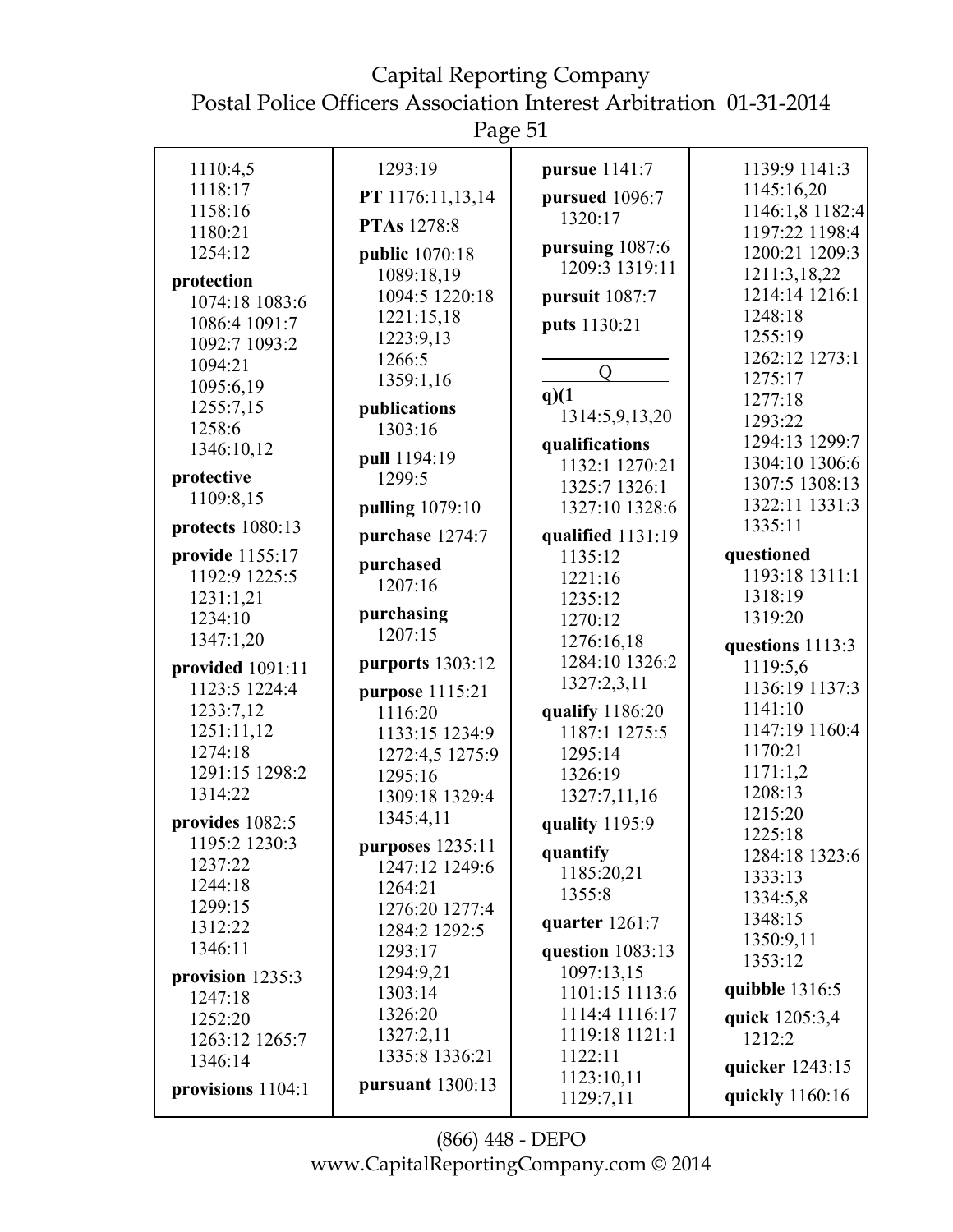Capital Reporting Company Postal Police Officers Association Interest Arbitration 01-31-2014

| 2 1143:1 1156:9<br>1178:17<br>1285:6<br>reactive 1237:3<br>1186:10<br>1159:20<br>recites 1322:3<br>reading 1263:19<br>1168:18,19<br>quite 1083:15<br>1295:19 1302:8<br>recognition<br>1171:17<br>1317:12 1336:6<br>1141:17<br>1197:6,9<br>1175:22<br>1212:11<br>ready 1073:4<br>1178:22<br>recognize<br>1220:12 1230:7<br>1079:12 1148:4<br>1180:17<br>1124:1,2<br>1297:8 1298:14<br>1180:9<br>1181:14,16,20<br>1235:21 1305:2<br>1318:3<br>1185:12<br>real 1089:5<br>1343:6<br>quotation 1248:21<br>1188:12<br>1180:2 1270:8<br>recognized<br>1190:5,9<br>1317:5,9<br>quote 1221:8<br>1129:10<br>1191:15<br>1295:3 1302:3<br>realize 1215:1<br>1221:12<br>1192:15,18,19,2<br>1336:12<br>realized 1353:5<br>recognizing<br>1 1 1 9 3 : 8<br>quoted 1320:9,12<br>1096:1 1171:10<br>1205:15,18,21,2<br>really 1166:8<br>quotes 1293:8<br>2 1207:1,17<br>1201:3 1209:8<br>recollection<br>1208:5<br>1222:5 1269:22<br>1320:19<br>1210:10,12<br>$\mathbf R$<br>1270:5<br>1322:21<br>1213:17<br>radio 1160:7<br>1287:16,18<br>recommendation<br>1218:10<br>1304:5 1350:1<br>raise 1145:16<br>1258:2<br>1233:8,19<br>1357:17<br>1333:21<br>recommendations<br>1238:15<br>reason 1116:18<br>ramifications<br>1127:22<br>1244:13,14<br>1138:14 1141:2<br>1135:19 1336:5<br>1286:17 1287:8<br>recommending<br>1143:1 1165:6<br>1297:5<br>1123:1 1124:16<br>ramp 1251:4<br>1220:15<br>1331:1,9,14,17<br>1271:22<br>randomly 1347:5<br>reconstructs<br>received 1100:5<br>1273:21<br>1235:22<br>range 1107:17<br>1101:4 1172:8<br>1309:11 1333:2<br>1212:20,22<br>reconvene<br>1191:15 1201:4<br>1345:18<br>1260:20<br>1350:19<br>1213:9,13,21<br>reasonable<br>1357:22<br>ranges 1246:4<br>1216:18 1218:8<br>1264:16<br>record 1074:7<br>1223:1 1232:21<br>rank 1132:22<br>1311:20<br>1104:9 1120:5<br>1243:4,5,9,11<br>ranks 1109:1<br>reasonably<br>1146:15<br>1244:10<br>1337:14,20,22<br>1132:13<br>1226:22<br>1348:21 1353:9<br>1339:16,21<br>1253:11<br>1354:5<br>rebuttal<br>1290:20 1307:9<br>rape 1213:10<br>1352:5,20<br>receiving 1233:20<br>1324:5 1332:16<br>1218:5<br>1331:3<br>recall 1318:17<br>1359:7<br>rather 1169:10<br>1320:3 1321:5<br>recent 1101:12,13<br>1267:3 1310:9<br>recording<br>1330:13<br>1266:2 1353:22<br>1317:19<br>reach 1243:14<br>receive 1091:15<br>recently $1124:13$<br><b>recover</b> 1173:9<br>1093:12<br>reached 1226:1<br>1328:20,21<br>1118:15<br><b>RECROSS</b><br>reactions $1155:2,8$<br>recess 1119:12<br>1142:13,16,20,2<br>1072:2 |  |                       |  |
|------------------------------------------------------------------------------------------------------------------------------------------------------------------------------------------------------------------------------------------------------------------------------------------------------------------------------------------------------------------------------------------------------------------------------------------------------------------------------------------------------------------------------------------------------------------------------------------------------------------------------------------------------------------------------------------------------------------------------------------------------------------------------------------------------------------------------------------------------------------------------------------------------------------------------------------------------------------------------------------------------------------------------------------------------------------------------------------------------------------------------------------------------------------------------------------------------------------------------------------------------------------------------------------------------------------------------------------------------------------------------------------------------------------------------------------------------------------------------------------------------------------------------------------------------------------------------------------------------------------------------------------------------------------------------------------------------------------------------------------------------------------------------------------------------------------------------------------------------------------------------------------------------------------------------------------------------------------------------------------------------------------------------------------------------------------------------------------------------------------------------------------------------------------------------------------------------------------------------------------------------------------------------------------------------------------------------------------------------------------------------------------------------------------------------------------------------------------------------|--|-----------------------|--|
|                                                                                                                                                                                                                                                                                                                                                                                                                                                                                                                                                                                                                                                                                                                                                                                                                                                                                                                                                                                                                                                                                                                                                                                                                                                                                                                                                                                                                                                                                                                                                                                                                                                                                                                                                                                                                                                                                                                                                                                                                                                                                                                                                                                                                                                                                                                                                                                                                                                                              |  |                       |  |
|                                                                                                                                                                                                                                                                                                                                                                                                                                                                                                                                                                                                                                                                                                                                                                                                                                                                                                                                                                                                                                                                                                                                                                                                                                                                                                                                                                                                                                                                                                                                                                                                                                                                                                                                                                                                                                                                                                                                                                                                                                                                                                                                                                                                                                                                                                                                                                                                                                                                              |  |                       |  |
|                                                                                                                                                                                                                                                                                                                                                                                                                                                                                                                                                                                                                                                                                                                                                                                                                                                                                                                                                                                                                                                                                                                                                                                                                                                                                                                                                                                                                                                                                                                                                                                                                                                                                                                                                                                                                                                                                                                                                                                                                                                                                                                                                                                                                                                                                                                                                                                                                                                                              |  |                       |  |
|                                                                                                                                                                                                                                                                                                                                                                                                                                                                                                                                                                                                                                                                                                                                                                                                                                                                                                                                                                                                                                                                                                                                                                                                                                                                                                                                                                                                                                                                                                                                                                                                                                                                                                                                                                                                                                                                                                                                                                                                                                                                                                                                                                                                                                                                                                                                                                                                                                                                              |  |                       |  |
|                                                                                                                                                                                                                                                                                                                                                                                                                                                                                                                                                                                                                                                                                                                                                                                                                                                                                                                                                                                                                                                                                                                                                                                                                                                                                                                                                                                                                                                                                                                                                                                                                                                                                                                                                                                                                                                                                                                                                                                                                                                                                                                                                                                                                                                                                                                                                                                                                                                                              |  |                       |  |
|                                                                                                                                                                                                                                                                                                                                                                                                                                                                                                                                                                                                                                                                                                                                                                                                                                                                                                                                                                                                                                                                                                                                                                                                                                                                                                                                                                                                                                                                                                                                                                                                                                                                                                                                                                                                                                                                                                                                                                                                                                                                                                                                                                                                                                                                                                                                                                                                                                                                              |  |                       |  |
|                                                                                                                                                                                                                                                                                                                                                                                                                                                                                                                                                                                                                                                                                                                                                                                                                                                                                                                                                                                                                                                                                                                                                                                                                                                                                                                                                                                                                                                                                                                                                                                                                                                                                                                                                                                                                                                                                                                                                                                                                                                                                                                                                                                                                                                                                                                                                                                                                                                                              |  |                       |  |
|                                                                                                                                                                                                                                                                                                                                                                                                                                                                                                                                                                                                                                                                                                                                                                                                                                                                                                                                                                                                                                                                                                                                                                                                                                                                                                                                                                                                                                                                                                                                                                                                                                                                                                                                                                                                                                                                                                                                                                                                                                                                                                                                                                                                                                                                                                                                                                                                                                                                              |  |                       |  |
|                                                                                                                                                                                                                                                                                                                                                                                                                                                                                                                                                                                                                                                                                                                                                                                                                                                                                                                                                                                                                                                                                                                                                                                                                                                                                                                                                                                                                                                                                                                                                                                                                                                                                                                                                                                                                                                                                                                                                                                                                                                                                                                                                                                                                                                                                                                                                                                                                                                                              |  |                       |  |
|                                                                                                                                                                                                                                                                                                                                                                                                                                                                                                                                                                                                                                                                                                                                                                                                                                                                                                                                                                                                                                                                                                                                                                                                                                                                                                                                                                                                                                                                                                                                                                                                                                                                                                                                                                                                                                                                                                                                                                                                                                                                                                                                                                                                                                                                                                                                                                                                                                                                              |  |                       |  |
|                                                                                                                                                                                                                                                                                                                                                                                                                                                                                                                                                                                                                                                                                                                                                                                                                                                                                                                                                                                                                                                                                                                                                                                                                                                                                                                                                                                                                                                                                                                                                                                                                                                                                                                                                                                                                                                                                                                                                                                                                                                                                                                                                                                                                                                                                                                                                                                                                                                                              |  |                       |  |
|                                                                                                                                                                                                                                                                                                                                                                                                                                                                                                                                                                                                                                                                                                                                                                                                                                                                                                                                                                                                                                                                                                                                                                                                                                                                                                                                                                                                                                                                                                                                                                                                                                                                                                                                                                                                                                                                                                                                                                                                                                                                                                                                                                                                                                                                                                                                                                                                                                                                              |  |                       |  |
|                                                                                                                                                                                                                                                                                                                                                                                                                                                                                                                                                                                                                                                                                                                                                                                                                                                                                                                                                                                                                                                                                                                                                                                                                                                                                                                                                                                                                                                                                                                                                                                                                                                                                                                                                                                                                                                                                                                                                                                                                                                                                                                                                                                                                                                                                                                                                                                                                                                                              |  |                       |  |
|                                                                                                                                                                                                                                                                                                                                                                                                                                                                                                                                                                                                                                                                                                                                                                                                                                                                                                                                                                                                                                                                                                                                                                                                                                                                                                                                                                                                                                                                                                                                                                                                                                                                                                                                                                                                                                                                                                                                                                                                                                                                                                                                                                                                                                                                                                                                                                                                                                                                              |  |                       |  |
|                                                                                                                                                                                                                                                                                                                                                                                                                                                                                                                                                                                                                                                                                                                                                                                                                                                                                                                                                                                                                                                                                                                                                                                                                                                                                                                                                                                                                                                                                                                                                                                                                                                                                                                                                                                                                                                                                                                                                                                                                                                                                                                                                                                                                                                                                                                                                                                                                                                                              |  |                       |  |
|                                                                                                                                                                                                                                                                                                                                                                                                                                                                                                                                                                                                                                                                                                                                                                                                                                                                                                                                                                                                                                                                                                                                                                                                                                                                                                                                                                                                                                                                                                                                                                                                                                                                                                                                                                                                                                                                                                                                                                                                                                                                                                                                                                                                                                                                                                                                                                                                                                                                              |  |                       |  |
|                                                                                                                                                                                                                                                                                                                                                                                                                                                                                                                                                                                                                                                                                                                                                                                                                                                                                                                                                                                                                                                                                                                                                                                                                                                                                                                                                                                                                                                                                                                                                                                                                                                                                                                                                                                                                                                                                                                                                                                                                                                                                                                                                                                                                                                                                                                                                                                                                                                                              |  |                       |  |
|                                                                                                                                                                                                                                                                                                                                                                                                                                                                                                                                                                                                                                                                                                                                                                                                                                                                                                                                                                                                                                                                                                                                                                                                                                                                                                                                                                                                                                                                                                                                                                                                                                                                                                                                                                                                                                                                                                                                                                                                                                                                                                                                                                                                                                                                                                                                                                                                                                                                              |  |                       |  |
|                                                                                                                                                                                                                                                                                                                                                                                                                                                                                                                                                                                                                                                                                                                                                                                                                                                                                                                                                                                                                                                                                                                                                                                                                                                                                                                                                                                                                                                                                                                                                                                                                                                                                                                                                                                                                                                                                                                                                                                                                                                                                                                                                                                                                                                                                                                                                                                                                                                                              |  |                       |  |
|                                                                                                                                                                                                                                                                                                                                                                                                                                                                                                                                                                                                                                                                                                                                                                                                                                                                                                                                                                                                                                                                                                                                                                                                                                                                                                                                                                                                                                                                                                                                                                                                                                                                                                                                                                                                                                                                                                                                                                                                                                                                                                                                                                                                                                                                                                                                                                                                                                                                              |  |                       |  |
|                                                                                                                                                                                                                                                                                                                                                                                                                                                                                                                                                                                                                                                                                                                                                                                                                                                                                                                                                                                                                                                                                                                                                                                                                                                                                                                                                                                                                                                                                                                                                                                                                                                                                                                                                                                                                                                                                                                                                                                                                                                                                                                                                                                                                                                                                                                                                                                                                                                                              |  |                       |  |
|                                                                                                                                                                                                                                                                                                                                                                                                                                                                                                                                                                                                                                                                                                                                                                                                                                                                                                                                                                                                                                                                                                                                                                                                                                                                                                                                                                                                                                                                                                                                                                                                                                                                                                                                                                                                                                                                                                                                                                                                                                                                                                                                                                                                                                                                                                                                                                                                                                                                              |  |                       |  |
|                                                                                                                                                                                                                                                                                                                                                                                                                                                                                                                                                                                                                                                                                                                                                                                                                                                                                                                                                                                                                                                                                                                                                                                                                                                                                                                                                                                                                                                                                                                                                                                                                                                                                                                                                                                                                                                                                                                                                                                                                                                                                                                                                                                                                                                                                                                                                                                                                                                                              |  |                       |  |
|                                                                                                                                                                                                                                                                                                                                                                                                                                                                                                                                                                                                                                                                                                                                                                                                                                                                                                                                                                                                                                                                                                                                                                                                                                                                                                                                                                                                                                                                                                                                                                                                                                                                                                                                                                                                                                                                                                                                                                                                                                                                                                                                                                                                                                                                                                                                                                                                                                                                              |  |                       |  |
|                                                                                                                                                                                                                                                                                                                                                                                                                                                                                                                                                                                                                                                                                                                                                                                                                                                                                                                                                                                                                                                                                                                                                                                                                                                                                                                                                                                                                                                                                                                                                                                                                                                                                                                                                                                                                                                                                                                                                                                                                                                                                                                                                                                                                                                                                                                                                                                                                                                                              |  |                       |  |
|                                                                                                                                                                                                                                                                                                                                                                                                                                                                                                                                                                                                                                                                                                                                                                                                                                                                                                                                                                                                                                                                                                                                                                                                                                                                                                                                                                                                                                                                                                                                                                                                                                                                                                                                                                                                                                                                                                                                                                                                                                                                                                                                                                                                                                                                                                                                                                                                                                                                              |  |                       |  |
|                                                                                                                                                                                                                                                                                                                                                                                                                                                                                                                                                                                                                                                                                                                                                                                                                                                                                                                                                                                                                                                                                                                                                                                                                                                                                                                                                                                                                                                                                                                                                                                                                                                                                                                                                                                                                                                                                                                                                                                                                                                                                                                                                                                                                                                                                                                                                                                                                                                                              |  |                       |  |
|                                                                                                                                                                                                                                                                                                                                                                                                                                                                                                                                                                                                                                                                                                                                                                                                                                                                                                                                                                                                                                                                                                                                                                                                                                                                                                                                                                                                                                                                                                                                                                                                                                                                                                                                                                                                                                                                                                                                                                                                                                                                                                                                                                                                                                                                                                                                                                                                                                                                              |  |                       |  |
|                                                                                                                                                                                                                                                                                                                                                                                                                                                                                                                                                                                                                                                                                                                                                                                                                                                                                                                                                                                                                                                                                                                                                                                                                                                                                                                                                                                                                                                                                                                                                                                                                                                                                                                                                                                                                                                                                                                                                                                                                                                                                                                                                                                                                                                                                                                                                                                                                                                                              |  |                       |  |
|                                                                                                                                                                                                                                                                                                                                                                                                                                                                                                                                                                                                                                                                                                                                                                                                                                                                                                                                                                                                                                                                                                                                                                                                                                                                                                                                                                                                                                                                                                                                                                                                                                                                                                                                                                                                                                                                                                                                                                                                                                                                                                                                                                                                                                                                                                                                                                                                                                                                              |  |                       |  |
|                                                                                                                                                                                                                                                                                                                                                                                                                                                                                                                                                                                                                                                                                                                                                                                                                                                                                                                                                                                                                                                                                                                                                                                                                                                                                                                                                                                                                                                                                                                                                                                                                                                                                                                                                                                                                                                                                                                                                                                                                                                                                                                                                                                                                                                                                                                                                                                                                                                                              |  |                       |  |
|                                                                                                                                                                                                                                                                                                                                                                                                                                                                                                                                                                                                                                                                                                                                                                                                                                                                                                                                                                                                                                                                                                                                                                                                                                                                                                                                                                                                                                                                                                                                                                                                                                                                                                                                                                                                                                                                                                                                                                                                                                                                                                                                                                                                                                                                                                                                                                                                                                                                              |  |                       |  |
|                                                                                                                                                                                                                                                                                                                                                                                                                                                                                                                                                                                                                                                                                                                                                                                                                                                                                                                                                                                                                                                                                                                                                                                                                                                                                                                                                                                                                                                                                                                                                                                                                                                                                                                                                                                                                                                                                                                                                                                                                                                                                                                                                                                                                                                                                                                                                                                                                                                                              |  |                       |  |
|                                                                                                                                                                                                                                                                                                                                                                                                                                                                                                                                                                                                                                                                                                                                                                                                                                                                                                                                                                                                                                                                                                                                                                                                                                                                                                                                                                                                                                                                                                                                                                                                                                                                                                                                                                                                                                                                                                                                                                                                                                                                                                                                                                                                                                                                                                                                                                                                                                                                              |  |                       |  |
|                                                                                                                                                                                                                                                                                                                                                                                                                                                                                                                                                                                                                                                                                                                                                                                                                                                                                                                                                                                                                                                                                                                                                                                                                                                                                                                                                                                                                                                                                                                                                                                                                                                                                                                                                                                                                                                                                                                                                                                                                                                                                                                                                                                                                                                                                                                                                                                                                                                                              |  |                       |  |
|                                                                                                                                                                                                                                                                                                                                                                                                                                                                                                                                                                                                                                                                                                                                                                                                                                                                                                                                                                                                                                                                                                                                                                                                                                                                                                                                                                                                                                                                                                                                                                                                                                                                                                                                                                                                                                                                                                                                                                                                                                                                                                                                                                                                                                                                                                                                                                                                                                                                              |  |                       |  |
|                                                                                                                                                                                                                                                                                                                                                                                                                                                                                                                                                                                                                                                                                                                                                                                                                                                                                                                                                                                                                                                                                                                                                                                                                                                                                                                                                                                                                                                                                                                                                                                                                                                                                                                                                                                                                                                                                                                                                                                                                                                                                                                                                                                                                                                                                                                                                                                                                                                                              |  |                       |  |
|                                                                                                                                                                                                                                                                                                                                                                                                                                                                                                                                                                                                                                                                                                                                                                                                                                                                                                                                                                                                                                                                                                                                                                                                                                                                                                                                                                                                                                                                                                                                                                                                                                                                                                                                                                                                                                                                                                                                                                                                                                                                                                                                                                                                                                                                                                                                                                                                                                                                              |  |                       |  |
|                                                                                                                                                                                                                                                                                                                                                                                                                                                                                                                                                                                                                                                                                                                                                                                                                                                                                                                                                                                                                                                                                                                                                                                                                                                                                                                                                                                                                                                                                                                                                                                                                                                                                                                                                                                                                                                                                                                                                                                                                                                                                                                                                                                                                                                                                                                                                                                                                                                                              |  |                       |  |
|                                                                                                                                                                                                                                                                                                                                                                                                                                                                                                                                                                                                                                                                                                                                                                                                                                                                                                                                                                                                                                                                                                                                                                                                                                                                                                                                                                                                                                                                                                                                                                                                                                                                                                                                                                                                                                                                                                                                                                                                                                                                                                                                                                                                                                                                                                                                                                                                                                                                              |  |                       |  |
|                                                                                                                                                                                                                                                                                                                                                                                                                                                                                                                                                                                                                                                                                                                                                                                                                                                                                                                                                                                                                                                                                                                                                                                                                                                                                                                                                                                                                                                                                                                                                                                                                                                                                                                                                                                                                                                                                                                                                                                                                                                                                                                                                                                                                                                                                                                                                                                                                                                                              |  |                       |  |
|                                                                                                                                                                                                                                                                                                                                                                                                                                                                                                                                                                                                                                                                                                                                                                                                                                                                                                                                                                                                                                                                                                                                                                                                                                                                                                                                                                                                                                                                                                                                                                                                                                                                                                                                                                                                                                                                                                                                                                                                                                                                                                                                                                                                                                                                                                                                                                                                                                                                              |  |                       |  |
|                                                                                                                                                                                                                                                                                                                                                                                                                                                                                                                                                                                                                                                                                                                                                                                                                                                                                                                                                                                                                                                                                                                                                                                                                                                                                                                                                                                                                                                                                                                                                                                                                                                                                                                                                                                                                                                                                                                                                                                                                                                                                                                                                                                                                                                                                                                                                                                                                                                                              |  |                       |  |
|                                                                                                                                                                                                                                                                                                                                                                                                                                                                                                                                                                                                                                                                                                                                                                                                                                                                                                                                                                                                                                                                                                                                                                                                                                                                                                                                                                                                                                                                                                                                                                                                                                                                                                                                                                                                                                                                                                                                                                                                                                                                                                                                                                                                                                                                                                                                                                                                                                                                              |  | <u>1219:9 1226:10</u> |  |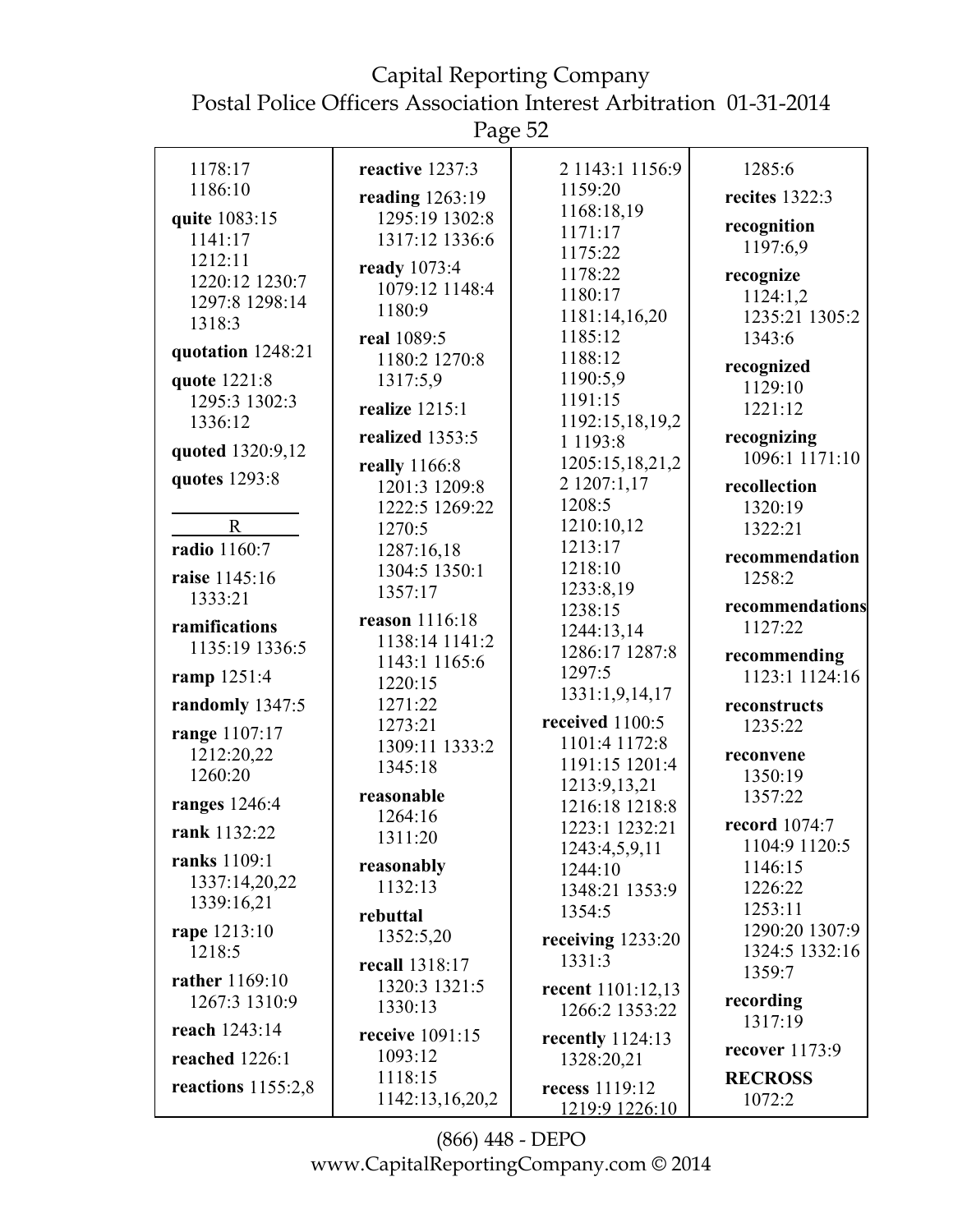Page 53

| recurring 1107:4   | 1100:1 1129:21    | 1256:15               | 1267:22                      |
|--------------------|-------------------|-----------------------|------------------------------|
| redirect 1072:2    | 1282:13,15        | 1258:17,20            | relied 1252:8                |
| 1147:20            | reflects 1130:3   | 1259:2                | 1290:9                       |
| 1208:14            |                   | 1260:1,5,11,14,       |                              |
|                    | refresh 1145:13   | 18 1264:3             | remained 1228:3              |
| reduce 1124:20     | refresher         | 1272:3 1284:12        | 1258:14                      |
| 1278:4,14          | 1188:1,4 1190:7   | 1301:14               | remanded                     |
| reduced 1359:6     | regard 1284:12    | 1303:4, 13, 17, 22    | 1230:11                      |
| reduction 1284:14  | 1326:15           | 1304:1 1312:11        | remarkable                   |
| 1353:16            | regarding         | regulatory 1271:8     | 1288:21                      |
| reevaluate         | 1126:14           | rehearing             | remember                     |
| 1210:14            | 1138:12           | 1230:19               | 1096:17 1097:7               |
| refer 1146:16      | 1225:11           | reiterate 1338:7      | 1099:18                      |
| 1150:14 1176:4     | 1235:17 1259:3    | 1341:21               | 1139:3,5                     |
| 1262:4,5,6         | 1269:15,16        |                       | 1141:12,13,21                |
| 1265:11            | 1315:15 1322:2    | rejected              | 1144:1 1145:15               |
| 1294:3,4 1296:4    | 1325:2,16         | 1220:19,21            | 1146:3 1290:8                |
| 1318:9 1347:13     | 1348:21           | 1222:8 1355:10        | 1323:1 1349:5                |
|                    | regardless 1201:7 | relate 1210:2         | 1353:14                      |
| reference 1122:21  |                   | 1214:18               | remind 1125:3                |
| 1255:11<br>1279:10 | regs 1239:15      | 1252:1,12             | render 1188:14               |
| 1286:22            | regular $1106:4$  | 1257:4 1266:9         |                              |
|                    | 1107:3,5          | related               | <b>Reorg</b> 1250:7          |
| referenced 1196:1  | 1232:14           | 1087:12,15            | 1255:3                       |
| 1276:16 1279:6     | regularly 1100:3  | 1090:9,10             | Reorganization               |
| 1289:14            | 1203:15           | 1101:5,16             | 1223:8 1225:2                |
| referencing        | regulate 1320:7   | 1161:7 1235:19        | 1249:21 1250:2               |
| 1302:14            | regulation 1260:2 | 1249:10               | 1253:5,18                    |
| referred 1088:4    | 1299:22           | 1253:17 1359:9        | repeat 1285:20               |
| 1089:1 1204:4      | 1303:4,12,15      | <b>relates</b> 1083:5 | 1294:18 1306:5               |
| 1236:13            | 1304:2 1314:7     | 1091:1 1155:9         | rephrase                     |
| 1238:16            | 1316:18           | 1179:21               | 1294:14,15                   |
| 1256:13            | 1317:1,7,13,17,   | 1251:13               | replaced 1283:9              |
| 1260:16            | 18,22 1324:21     | relating $1105:19$    |                              |
| 1293:17            | 1334:12           | relation 1089:22      | report $1075:4$              |
| 1295:22            | regulations       |                       | 1076:4,6,16,18               |
| referring          | 1079:13           | relations 1124:8      | 1079:19                      |
| 1073:20,21,22      | 1088:4,6          | 1126:4                | 1122:22                      |
| 1077:20 1148:6     | 1089:2,4,11       | relative 1359:11      | 1124:6,14                    |
| 1176:5 1347:13     | 1105:8,18         | relatively 1145:9     | 1125:8,9 1127:9<br>1129:4,20 |
| refers 1262:1,20   | 1109:3,10,14      | 1314:6                | 1171:4 1221:7                |
| 1292:18 1294:6     | 1215:13 1232:9    | relevant 1211:14      | 1331:22                      |
| reflect 1099:14    | 1236:7 1255:14    | 1264:10               |                              |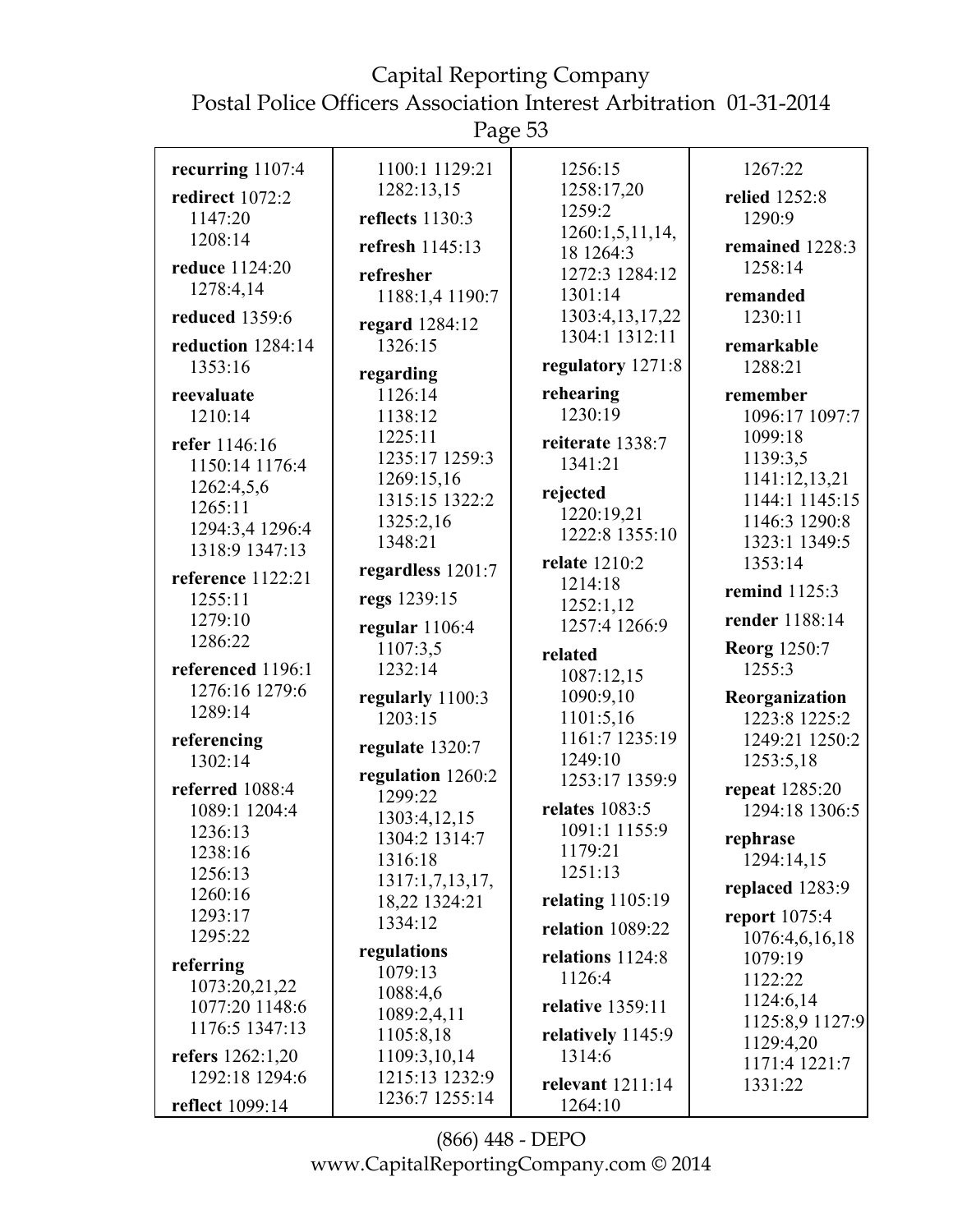| reported 1076:4               | 1239:12                 | 1203:17                        | 1254:11                          |
|-------------------------------|-------------------------|--------------------------------|----------------------------------|
| 1306:16                       | 1240:19                 | 1241:16                        | responsible                      |
| reporter 1099:18              | 1325:18                 | 1242:3,13                      | 1074:21                          |
| reporting 1070:17             | requirements            | 1355:2                         | 1089:11 1095:6                   |
| 1145:19                       | 1136:9 1194:1           | responded 1225:2               | 1128:12,13                       |
|                               | 1236:22 1238:4          | 1233:18                        | 1130:22                          |
| reports                       | 1239:5,10               | respondents                    | 1174:16 1217:1                   |
| 1125:12,13                    | 1240:3,14               | 1170:20                        | 1260:19 1261:4                   |
| represent 1194:21             | 1246:21                 |                                | responsive                       |
| 1268:6 1300:3                 | 1270:15                 | responder 1202:2               | 1277:14                          |
| representation                | requires 1223:8         | responders                     | rest 1267:21                     |
| 1289:5 1347:1                 | 1225:3 1232:13          | 1159:12                        | 1306:2                           |
| represented                   | 1236:10                 | 1201:16                        |                                  |
| 1112:16                       | 1273:14,16              | responding                     | restraint $1221:13$              |
| 1303:11 1322:8                | research 1339:9         | 1079:16                        | restricted 1135:10               |
| 1335:6 1350:4                 | 1342:9,14               | 1121:21 1160:7                 | 1271:16                          |
|                               | residence 1183:5        | 1182:22                        | restrictions                     |
| represents 1313:2             |                         | 1198:14                        | 1135:15 1271:9                   |
| request 1285:4                | resign $1340:2$         | 1202:19                        | 1325:14                          |
| requests 1252:9               | resignation             | 1203:12                        | resubmit 1353:7                  |
| 1306:15                       | 1340:8                  | 1204:19 1207:4                 |                                  |
| require 1079:21               | resist 1181:3           | response 1075:20               | result 1197:18                   |
| 1273:2,11                     |                         | 1107:6 1123:4                  | 1238:14                          |
| 1326:6                        | resolution<br>1085:11   | 1125:8                         | 1241:14 1253:2<br>1309:20 1346:7 |
|                               |                         | 1126:12,13                     |                                  |
|                               |                         |                                |                                  |
| required 1080:2               | resources 1127:10       | 1127:8                         | resulting 1278:21                |
| 1135:9 1143:19                | 1130:19                 | 1128:9,10,15,18                | results 1113:16,17               |
| 1176:9,12                     | respect 1224:18         | 1130:5 1160:9                  |                                  |
| 1189:7,9                      | 1225:8 1255:10          | 1182:17 1201:8                 | resume 1219:7                    |
| 1223:17                       | 1256:12 1271:4          | 1224:21 1233:6                 | retire 1238:21                   |
| 1234:20                       | 1307:22                 | 1243:17                        | retired 1130:18                  |
| 1240:15 1241:1                | 1312:10                 | 1277:19                        | 1258:12                          |
| 1255:21 1257:1                | 1313:14                 | responses $1125:13$            | 1270:15                          |
| 1271:3 1272:20                | 1325:11                 |                                | 1296:22 1326:3                   |
| 1273:5,8 1275:3               |                         | responsibilities<br>1157:18,19 | 1327:4,21                        |
| 1307:11,18,19<br>1308:11      | respective<br>1070:20   | 1158:1,3,10                    | retirees 1277:9                  |
| 1313:11                       |                         | 1161:3 1172:17                 |                                  |
| 1325:15,20                    | respond 1159:13         | 1192:7,9,13                    | retirement                       |
| 1326:5 1328:18                | 1160:4 1173:1           | 1280:13                        | 1238:12,16,19,2                  |
| 1340:7                        | 1178:11                 |                                | 2 1239:4                         |
| 1341:15,22                    | 1181:3,5,6              | responsibility                 | 1276:21                          |
|                               | 1198:10,16,20<br>1200:9 | 1075:2 1076:2<br>1149:15       | 1328:4,12                        |
| requirement<br>1136:7 1223:20 | 1201:2,14               | 1228:19                        | 1330:12,16<br>1331:1,4,10,15,    |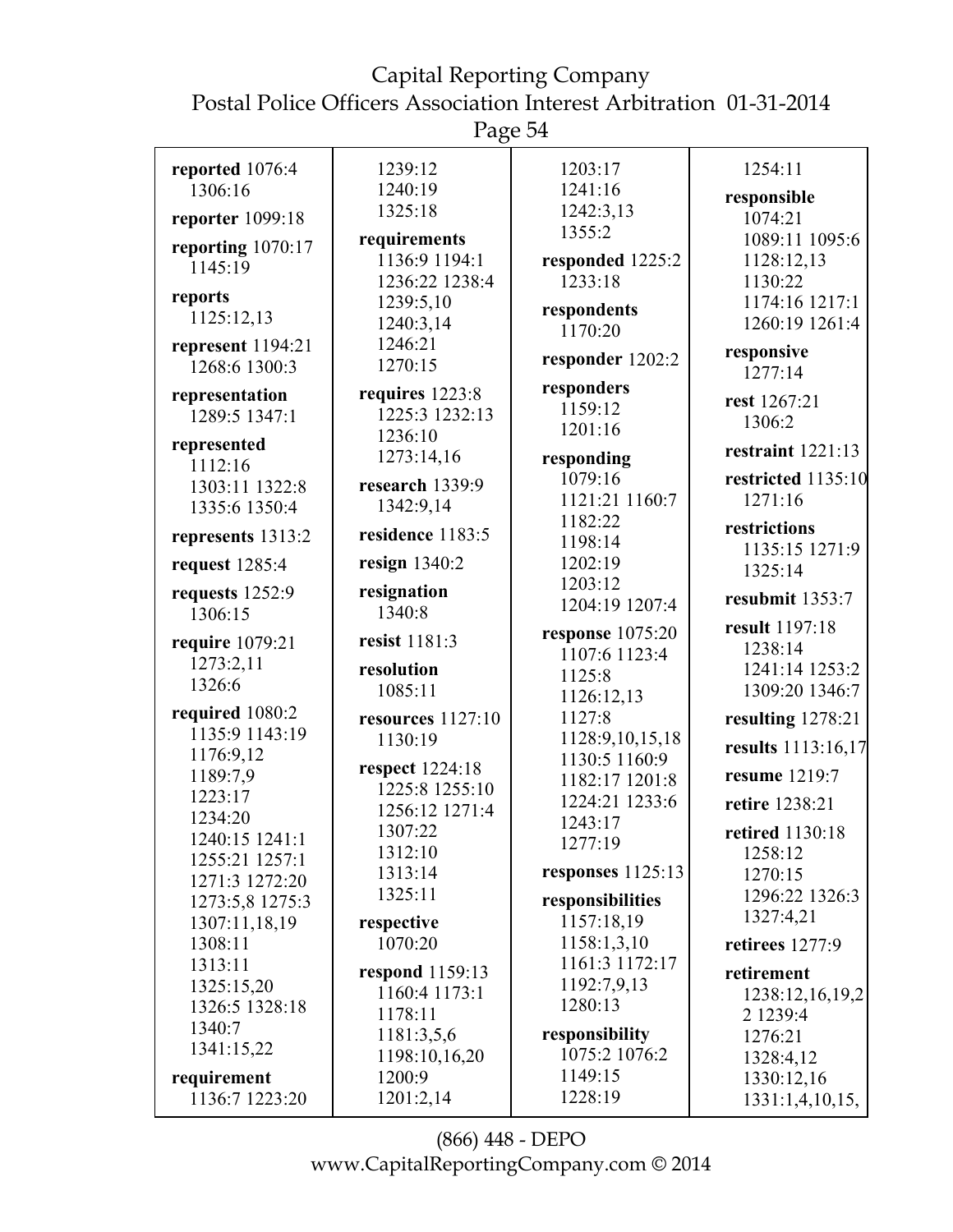## Capital Reporting Company

Postal Police Officers Association Interest Arbitration 01-31-2014

Page 55

| 18                        | 1227:7 1228:21          | 1108:14                           | 1213:18,20                       |
|---------------------------|-------------------------|-----------------------------------|----------------------------------|
| returned 1157:20          | 1250:20 1267:2          | safe 1159:15                      | 1308:1                           |
| 1353:5                    | roll-up 1353:6          | 1188:14                           | schedule                         |
| Returning 1092:8          | <b>Rolodex 1356:15</b>  | 1229:11                           | 1234:18,22                       |
| revenue 1190:16           | room 1077:14            | safeguard 1101:9                  | 1246:6                           |
| review 1097:18            | 1167:18                 | safety 1231:12                    | scheduling                       |
| 1123:4 1129:2             | 1183:10                 | 1261:1 1269:9                     | 1352:12                          |
| 1133:18,22                | 1184:12,13,14           | 1284:9                            | school 1240:20                   |
| 1134:1,9,10               | 1202:18<br>1204:8,20,22 | salaried 1166:19                  | 1271:12                          |
| 1179:16                   | 1205:6 1264:16          | salaries 1223:1                   | schools 1326:15                  |
| 1257:21<br>1264:12 1322:8 | 1355:22                 | salary                            | science 1349:17                  |
|                           | round 1283:1            | 1243:3,10,14                      | scope 1083:7,10                  |
| reviewed<br>1124:10,12    | route 1115:4            | San 1244:6                        | 1087:12,16,20                    |
| 1134:3 1258:10            | roving 1115:10          | satchel 1115:3                    | 1137:10<br>1155:14               |
| reviewing 1110:6          |                         | save 1137:5                       | 1216:8,16                        |
| revised 1353:7            | row 1168:6,12           | 1326:14                           | 1346:13                          |
| ridiculous                | <b>RPR</b> 1070:17      | saved 1129:19                     | score 1132:22                    |
| 1281:16                   | rubric 1237:2           | saw 1087:9                        | 1133:1 1341:6                    |
| right-hand $1162:8$       | rule 1137:11            | <b>SCA</b> 1078:8                 | screen 1226:9                    |
| rights 1085:20            | 1262:1 1293:20          |                                   | seal 1283:6,8,9                  |
| 1093:2,14                 | rules 1080:11           | scale 1233:4,5<br>1246:3,4,6,10,1 | search 1155:21                   |
| 1105:6 1235:18            | 1088:4,6<br>1089:2,4    | 1,13 1286:19                      | 1179:2 1183:4                    |
| rigorous 1080:4           | 1105:7,18               | scanners 1308:6                   | 1235:19                          |
| riot 1093:13              | 1109:3,9,14             | scenario                          | 1237:16 1310:2                   |
| ripped 1304:14            | 1215:13                 | 1174:7,21                         | 1319:21<br>1346:4,8              |
|                           | 1235:16<br>1255:16      | 1182:20,22                        | second 1085:11                   |
| risk 1345:1               | 1259:13 1272:2          | 1183:2,4,7                        | 1093:21                          |
| <b>River</b> 1227:5       | 1316:13,14,20           | 1198:11<br>1346:16,20             | 1094:3,16                        |
| road 1191:13              | 1327:5 1331:12          |                                   | 1105:13,14,15,2                  |
| robbery                   | ruling 1268:11          | scenarios 1173:1<br>1182:7,14     | 2 1110:22                        |
| 1178:1,3,9                | run 1176:16,18          | 1184:19                           | 1136:13 1162:2<br>1164:16 1174:2 |
| robbery/burglary          | running                 | scene 1159:17                     | 1190:21 1212:6                   |
| 1190:13                   | 1176:14,15              | 1160:3 1170:20                    | 1214:2 1224:19                   |
| <b>Robert 1071:3</b>      | runs 1171:19            | 1172:9,12,13,15                   | 1293:6,7                         |
| rock 1087:14              | 1178:2                  | ,18,20 1173:2                     | 1295:4,6 1313:5<br>1324:8        |
| role 1081:4               |                         | 1178:12<br>1198:16                | 1335:12,21                       |
| 1090:1 1130:4             | S                       | 1202:7,12                         | 1336:8                           |
| 1141:14 1216:4            | sabotage 1093:10        |                                   |                                  |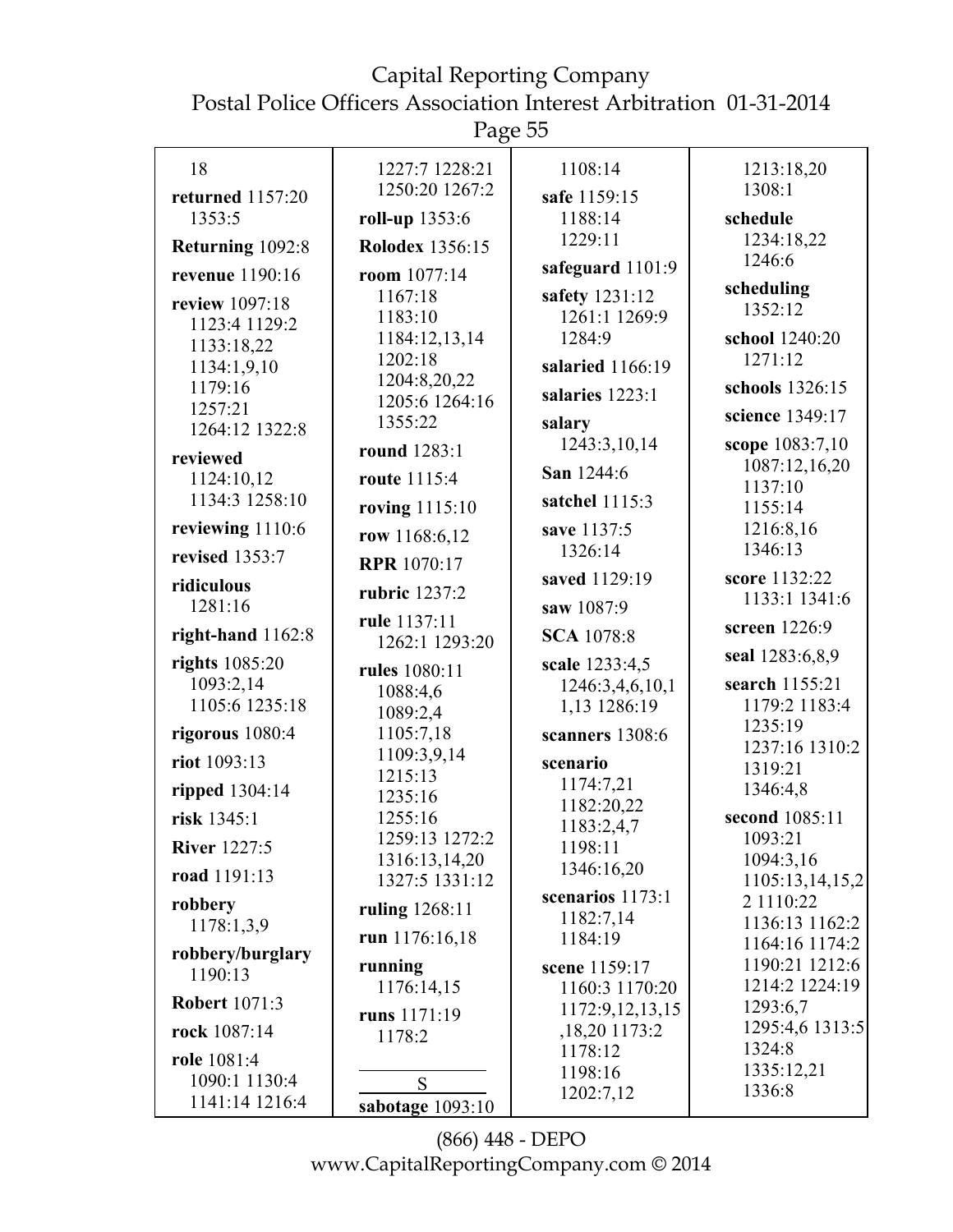Page 56

| 1342:18,20         | 1116:8                     | 1241:3 1254:22    | 1247:16           |
|--------------------|----------------------------|-------------------|-------------------|
| 1343:16,17         | 1159:14,16                 | 1258:4 1259:20    | 1293:6,7          |
| 1344:3 1354:9      | 1181:6 1192:20             | 1260:22           | 1295:4,6          |
|                    | security                   | 1262:2,7,19,20    | 1305:14           |
| secondarily        |                            | 1263:9,18         | 1343:16,17        |
| 1085:17,21         | 1074:12,19,20,2            | 1264:2,5          | 1344:3            |
| secondary          | 1 1076:5                   | 1266:16 1277:5    |                   |
| 1158:19            | 1077:1,8                   | 1279:22           | separate          |
| secondly 1222:3    | 1079:15                    | 1280:7,8,9,21     | 1161:6,17         |
| 1355:15            | 1081:13                    | 1282:12           | 1187:22           |
|                    | 1082:6,10,21               | 1305:15           | 1224:12           |
| secret 1232:11     | 1083:2,17,18               | 1314:10,21        | 1250:17           |
| 1240:6,9,10        | 1084:1,3,5,13              |                   | 1310:15 1327:1    |
| 1241:5 1244:16     | 1086:6,9 1087:2            | seeing 1301:22    | 1349:4            |
| secretaries 1278:9 | 1089:9                     | seeking 1296:19   | separately        |
| section $1104:1$   | 1090:13,17<br>1091:2,12,13 | seem 1333:2       | 1327:17           |
| 1220:8 1223:10     | 1093:9,17,19               | seems 1099:3      | <b>September</b>  |
| 1225:13            | 1095:15,16,18              | 1209:14           | 1113:15           |
| 1231:20            | 1096:4,12                  |                   | 1150:20           |
| 1234:10            | 1098:10 1103:8             | seen 1077:16,22   |                   |
| 1242:19            | 1104:17                    | 1291:9 1332:18    | sequences         |
| 1247:16,22         |                            | seize 1251:19     | 1235:22           |
| 1249:7 1255:2      | 1108:9,12,16,20            |                   | series 1085:14    |
| 1256:12            | 1109:2,6,12,21             | seizure 1235:19   | 1100:13,22        |
| 1261:22            | 1110:2,9,13                | seizures          | 1103:8 1140:9     |
| 1262:13 1267:5     | 1111:19                    | 1251:11,12        | 1232:2,7,10       |
| 1292:18            | 1112:1,9                   | selection 1107:13 | serve 1105:11     |
|                    | 1116:3,4                   |                   | 1109:6 1111:19    |
| 1293:10,12         | 1118:11                    | self-contained    | 1195:3 1256:16    |
| 1294:3,5           | 1122:14                    | 1166:4            | 1258:17           |
| 1305:9,19          | 1124:22 1127:4             | self-regulation   |                   |
| 1307:2 1315:2      | 1129:20,21                 | 1195:4            | 1315:14           |
| 1320:12 1327:1     | 1134:12,17                 |                   | served 1217:7     |
| sector 1078:6      | 1135:18                    | sense 1116:18,22  | 1228:19           |
| 1220:18,22         | 1138:17,20                 | 1218:20           | 1250:21           |
| 1221:11,15,19      | 1139:12 1140:8             | 1259:12           | service 1070:4,15 |
| 1222:5             | 1145:22                    | 1273:13           | 1071:10,12        |
| 1223:9, 10, 11, 14 | 1158:16                    | 1298:22           | 1073:5,19         |
| ,18 1224:5,19      | 1163:19                    | 1333:12           | 1074:4,11         |
| 1225:4,11          | 1180:15,18                 | sensitive 1241:5  | 1075:8            |
| 1266:4,5           | 1181:1 1192:9              |                   |                   |
| 1286:10            | 1193:9 1197:2              | sent 1113:16      | 1077:9,15,18      |
| 1294:11            | 1210:11,17                 | 1157:12           | 1078:3,7          |
| 1300:10,19         | 1211:2,8,13                | 1191:11           | 1089:3,6,13       |
|                    | 1212:2,3 1214:2            | sentence 1105:15  | 1090:20           |
| secure 1114:15,16  | 1230:5 1240:7              | 1128:21,22        | 1095:22           |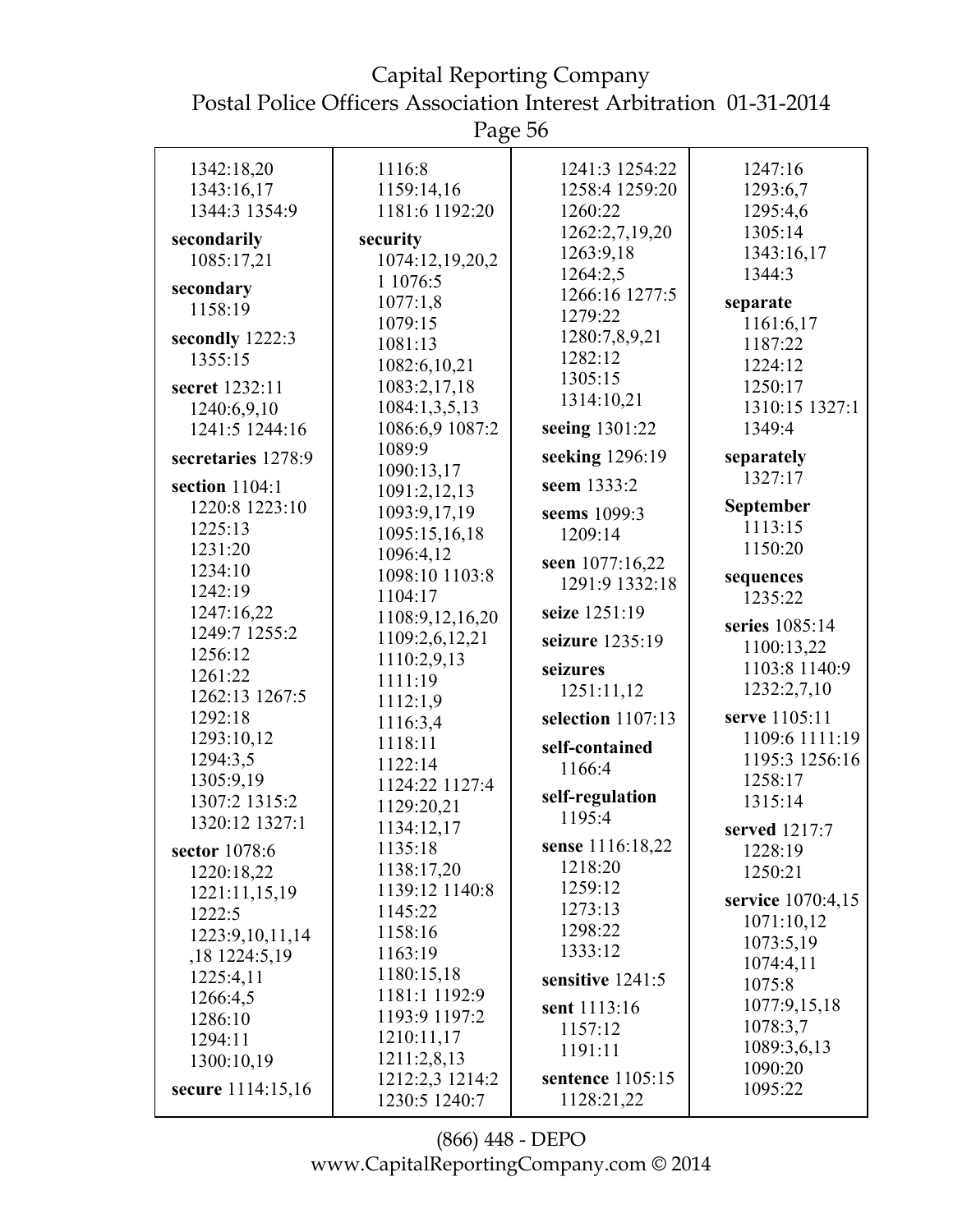Capital Reporting Company Postal Police Officers Association Interest Arbitration 01-31-2014

| 1097:18                          | 1266:16,19,20              | sessions 1280:5      | signage 1282:9,15            |
|----------------------------------|----------------------------|----------------------|------------------------------|
| 1102:2,8,19                      | 1267:8,21                  | sets 1078:5 1286:9   | signed 1130:16               |
| 1105:3 1118:7                    | 1268:8 1271:4,5            | 1305:20 1327:5       | 1282:4 1329:20               |
| 1119:21 1120:5                   | 1272:2,15,16,20            | setting 1128:7       | significance                 |
| 1123:2,5                         | 1273:2,11,15               |                      | 1082:2                       |
| 1124:17,19                       | 1274:5,11                  | settle 1352:18       |                              |
| 1125:7,16                        | 1275:2,7                   | settlements          | significant                  |
| 1127:5,6,9,11,2                  | 1278:1,2,5,12,1            | 1353:22              | 1081:18,19                   |
| 1 1 1 2 9 : 1                    | 6,17 1281:12               | seven 1106:12,13     | 1168:17                      |
| 1131:3,4,14                      | 1283:6,8,9,15              |                      | 1176:22 1192:4               |
| 1132:10 1137:1                   | 1284:16                    | several 1073:20      | significantly                |
| 1145:11 1149:7                   | 1287:21                    | 1246:9 1258:9        | 1213:2                       |
| 1150:16,18,21                    | 1296:5,17<br>1297:3 1303:5 | sexual 1213:10       | similar                      |
| 1157:5,7,12,15,                  | 1306:9 1307:12             | 1218:6               | 1162:6,20,21                 |
| 21 1159:1,2,4<br>1161:14         | 1312:22 1313:2             | S-F 1262:9           | 1164:2 1223:4                |
| 1163:18,19                       | 1314:21                    | <b>Shawn</b> 1071:17 | 1224:4                       |
| 1164:6,7,9,10                    | 1315:16                    |                      | similarities                 |
| 1179:7 1190:19                   | 1318:20                    | she'll 1117:19       | 1085:12                      |
| 1192:10,11                       | 1319:9,10,21               | 1148:6               | 1162:14 1185:1               |
| 1203:14 1211:9                   | 1320:6 1323:17             | sheriff 1210:7       | 1192:2                       |
| 1216:5 1220:12                   | 1326:6 1328:2              | sheriffs 1094:11     | similarly 1136:8             |
| 1221:9 1226:19                   | 1337:12,15,20              | shield 1207:12       |                              |
| 1227:7,9,10,11                   | 1338:11,12,17              | 1208:2               | simplest 1346:18             |
| 1228:18,22                       | 1339:1,2,16,22             |                      | simply $1268:4$              |
| 1229:5, 12, 14, 20               | 1340:4, 10, 16, 18         | shields              | simulated                    |
| 1230:14                          | 1341:14,20                 | 1207:8,14,16,18      | 1198:19                      |
| 1231:16,18                       | 1342:13,16                 | ,20 1208:3,6,8,9     |                              |
| 1232:7,11                        | 1346:22 1355:9             | shift 1217:2         | single 1236:20<br>1247:19,20 |
| 1234:2 1237:10<br>1244:17 1245:2 | 1356:19<br>1357:10         | shocked 1334:13      | 1260:9 1301:15               |
| 1246:3,9,13,19                   |                            | shoot 1205:7         | 1356:1 1357:8                |
| 1249:8,10,13,18                  | services 1075:3            |                      |                              |
| 1250:3,5,9,16,2                  | 1129:20 1227:6             | shooter              | singularly 1216:6            |
| 2 1251:15,20                     | 1254:10                    | 1199:12,18,19,2      | <b>Sinkway</b> 1322:16       |
| 1252:2,7,12                      | <b>Service's 1124:21</b>   | 1                    | sir 1119:16                  |
| 1254:4,6,13,17,                  | 1180:11                    | 1200:4,6,10,18,      | 1123:19 1124:5               |
| 20                               | 1228:2,8,10                | 19 1201:14           | 1128:6                       |
| 1255:5,8,13,16,                  | 1249:15                    | short 1225:17        | 1129:14,16                   |
| 20                               | 1260:21 1262:2             | 1309:17              | 1137:18                      |
| 1256:15,21,22                    | 1355:7                     | shorter 1186:8       | 1138:11                      |
| 1257:9,22                        | serving $1112:2$           | shown 1188:13        | 1141:10 1142:1               |
| 1258:16                          | 1251:9                     |                      | 1146:8 1147:17               |
| 1259:2,13,14,20                  | session 1176:13            | sidewalks $1317:14$  | 1166:21 1167:3               |
| 1265:12                          | 1352:3                     | sign $1340:7$        | 1193:17                      |
|                                  |                            |                      |                              |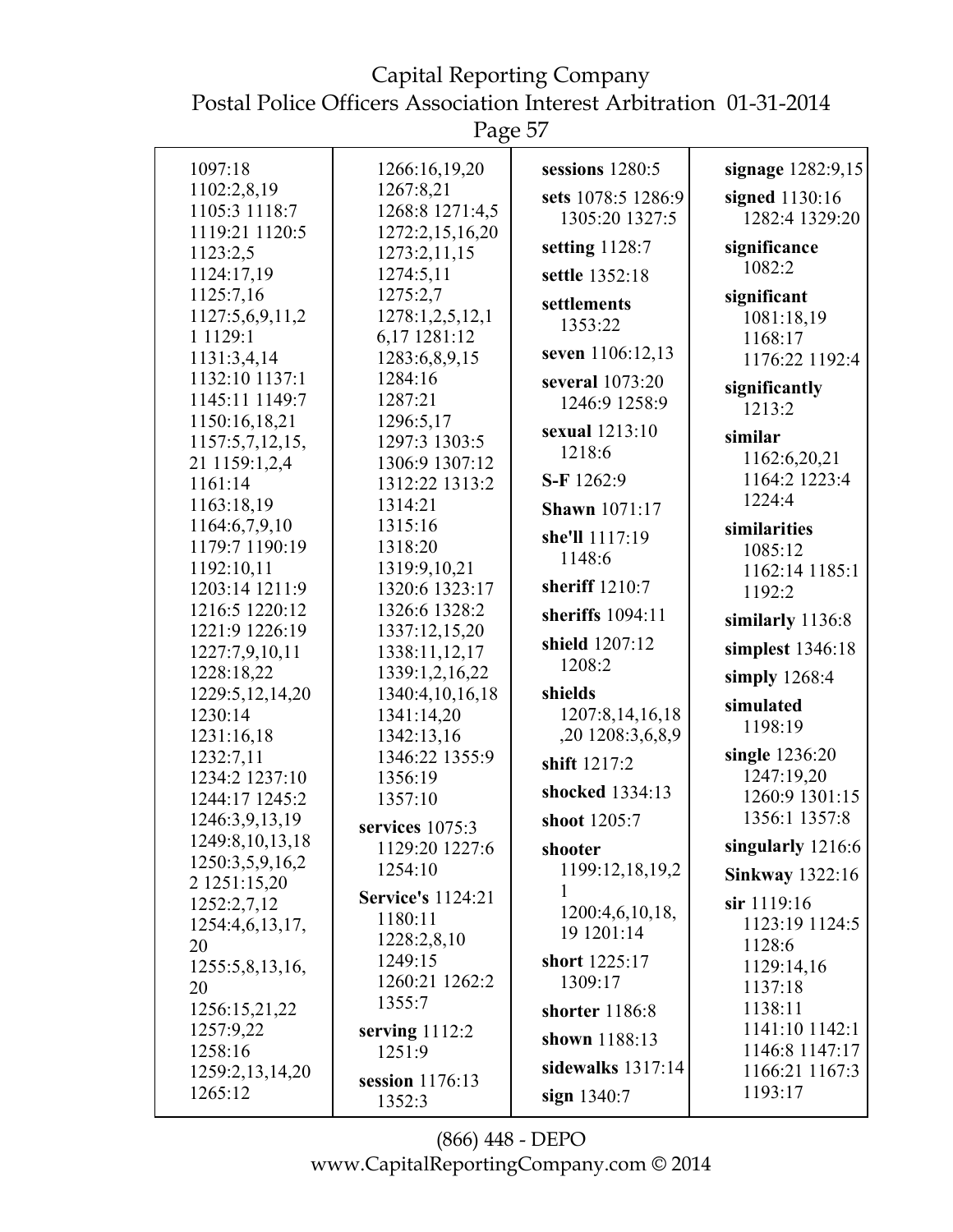Capital Reporting Company Postal Police Officers Association Interest Arbitration 01-31-2014

| 1195:20 1249:1    | skill 1224:5              | solely 1264:14              | 1290:12                 |
|-------------------|---------------------------|-----------------------------|-------------------------|
| 1304:22           |                           | 1337:18,21                  | 1293:22 1306:5          |
| 1306:3,7,22       | skills 1170:18,19         | 1339:21                     | 1308:17,18              |
| 1307:4            | 1183:16<br>1184:5,7       | solicit 1259:16             | 1312:3 1314:17          |
| 1308:15,18,21     | 1185:11                   |                             | 1316:4 1318:7           |
| 1318:9,10         | 1187:14,16,17             | soliciting 1089:19          | 1322:9                  |
| 1323:22           | 1236:3                    | solved 1178:17              | 1329:15,21              |
| 1324:10           |                           | somebody 1140:8             | 1331:2                  |
| 1329:11,22        | sleep 1241:20             | 1309:9                      | 1335:14,15              |
| 1330:10           | sleeping $1319:14$        |                             | 1338:1 1339:5           |
| 1334:21           | slide 1077:3,4,12         | somehow 1173:11             | 1341:17                 |
| 1335:10,22        | 1081:11                   | someone 1087:13             | 1343:20                 |
| 1336:7            | 1082:16                   | 1135:18                     | 1344:11,12              |
| 1342:18,21        | 1086:17                   | 1175:18                     | 1347:12                 |
| 1343:18           | 1098:12 1103:3            | 1202:19 1204:7              | sort 1161:6             |
| sit 1076:9 1226:8 | 1110:18                   | 1205:6 1295:14              | 1181:13 1190:4          |
| 1241:19           | 1117:17 1118:1            | 1309:16 1336:4              | sought 1297:1           |
| 1322:20           | 1141:11                   | sometime 1207:18            |                         |
| sites 1129:22     | 1231:19 1234:5            | somewhat                    | sound 1206:7            |
| 1134:2            | 1235:7 1242:14            | 1091:17 1113:9              | sounded 1155:13         |
| sitting 1303:10   | 1248:4,7,10               | 1251:15                     | source 1105:11          |
| 1319:13           | 1253:8,12                 | 1338:13                     | <b>Southern</b> 1266:14 |
|                   | 1256:8 1257:6             |                             | 1320:1                  |
| situated 1216:6   | 1259:4,5,9                | somewhere<br>1173:7 1174:15 |                         |
| situation         | 1264:20 1265:5            | 1339:12                     | <b>Southwest</b>        |
| 1079:18,20        | 1266:10                   |                             | 1070:16                 |
| 1175:20 1181:6    | 1277:18 1284:6            | <b>Sonya</b> 1071:18        | 1071:12                 |
| 1187:15 1189:4    | 1289:22                   | sorry 1076:21               | spaces 1164:16          |
| 1197:2 1198:21    | 1290:1,2 1293:3           | 1079:9 1099:17              | spare 1085:1            |
| 1199:8,12         | 1299:4,16<br>1312:2,3,4,7 | 1106:8 1107:1               |                         |
| 1200:16,20        | 1314:4 1318:9             | 1111:14                     | speak 1135:22           |
| 1201:3 1204:12    | 1324:1 1354:5             | 1112:10 1117:7              | 1209:16 1212:9          |
| 1268:14           | 1355:18                   | 1118:3 1123:16              | 1216:15<br>1290:21      |
| 1305:18           |                           | 1125:5 1127:22              |                         |
| situations 1095:5 | slides 1081:11            | 1132:5 1138:19              | speaking 1096:9         |
| 1105:12           | 1229:7 1279:7             | 1147:11 1169:1              | 1226:4                  |
| 1159:14,15        | sliding $1233:5$          | 1198:1 1204:1               | speaks 1102:12          |
| 1201:17 1237:4    | slightly $1243:13$        | 1205:12                     | 1329:7                  |
| six 1091:19       | slow 1099:16              | 1212:8,10                   | special 1080:3          |
| 1121:10           |                           | 1245:19 1249:2              | 1089:10,15              |
| 1147:8,9          | small 1259:8              | 1253:9 1257:7<br>1267:13    | 1249:16                 |
| 1172:20 1177:7    | 1262:9                    | 1269:20 1270:7              | 1252:17                 |
| sizing 1202:6,10  | sole 1331:5               | 1284:7 1286:22              | 1254:15                 |
|                   |                           |                             | 1263:11                 |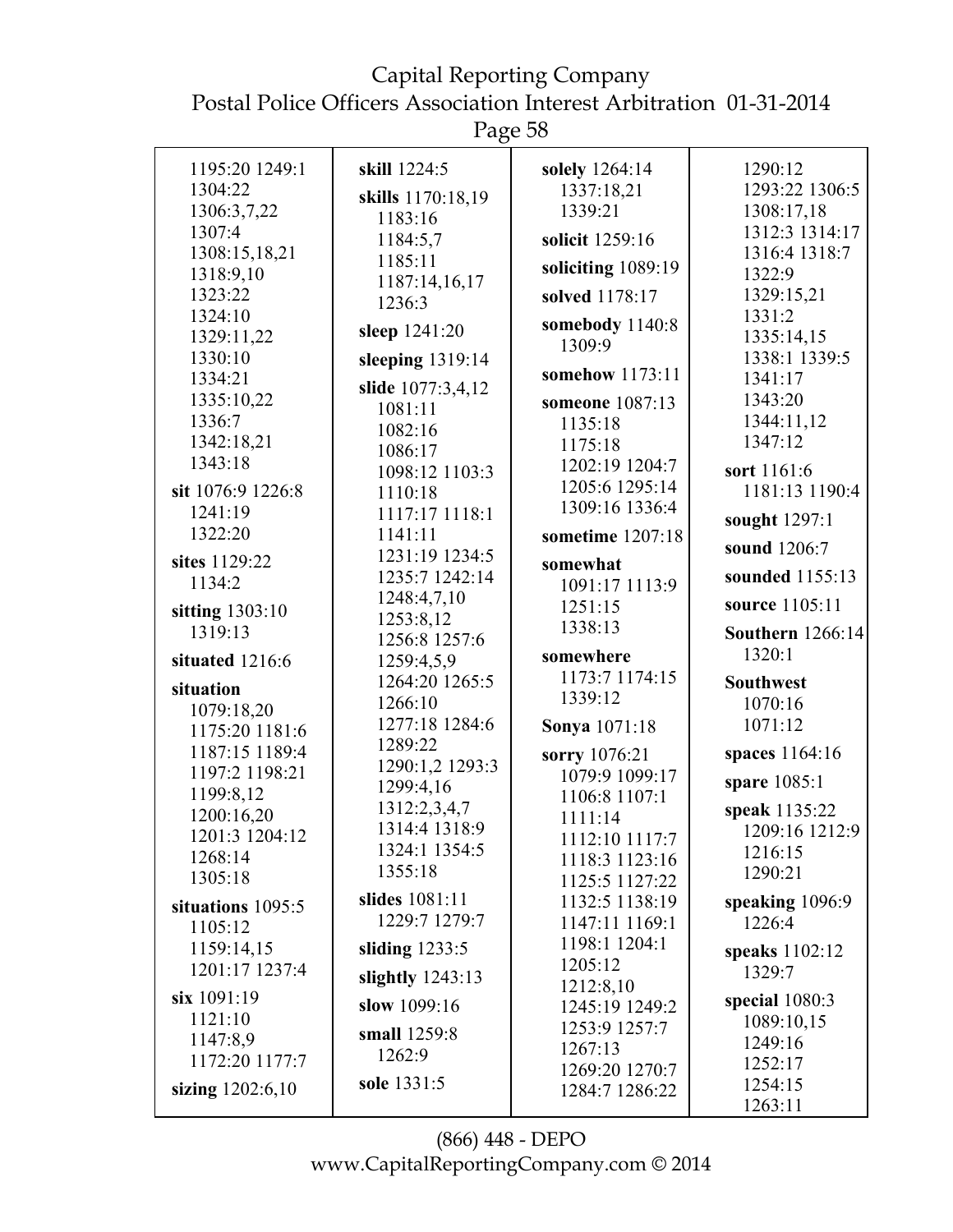Page 59

| 1265:8,10         | SPO 1280:9         | starts 1105:14   | 1250:9,15              |
|-------------------|--------------------|------------------|------------------------|
| 1296:4,9          | spoke 1143:21      | 1106:1,21        | 1261:2 1266:13         |
| specialized       |                    | 1108:11 1180:6   | 1296:16                |
| 1079:22 1101:5    | SPOs 1280:8        | 1214:19 1344:4   | 1303:19                |
|                   | 1281:5             | 1347:9,10        | 1344:7,9,14,18         |
| specializing      | square 1108:6      |                  | 1346:17 1347:2         |
| 1227:21           |                    | state 1074:6     |                        |
| specialty 1213:13 | staff 1153:5       | 1094:7 1105:17   | stating $1117:1$       |
|                   | 1173:2             | 1107:21          | status 1082:21         |
| specific 1080:10  | 1174:6, 11, 13, 22 | 1119:19          | 1090:14 1327:6         |
| 1081:3,4 1082:8   | 1176:11            | 1120:22          | 1343:13 1345:6         |
| 1083:5 1084:13    | stage 1231:21      | 1216:9,13        | 1346:18,19             |
| 1092:1 1104:1     |                    | 1226:21 1248:2   | 1347:20                |
| 1110:5 1115:1     | staircase 1204:5   | 1275:14 1276:9   | 1348:5,11              |
| 1118:9,16         | stand 1199:3       | 1324:16,21       |                        |
| 1140:10 1162:3    | 1226:5 1291:6      | 1325:2,5,11      | statute 1094:5         |
| 1190:10           |                    | 1343:14          | 1220:10                |
| 1206:17,19        | standard 1220:14   | 1344:22          | 1223:12 1230:2         |
| 1207:14           | 1221:1,3           | 1345:7,13        | 1231:9 1241:8          |
| 1208:5,7 1215:2   | 1244:20 1283:6     |                  | 1249:5 1253:2          |
| 1250:2 1296:2     | 1286:9             | state-by-state   | 1265:2,18              |
| 1298:2            | 1318:14,16         | 1343:12 1345:7   | 1292:20 1295:1         |
|                   | standards 1080:5   | 1347:7,10        | 1316:17 1319:2         |
| specifically      | 1152:20            | stated 1119:19   | 1322:6                 |
| 1092:6 1104:20    | 1153:2,3,7         | 1289:10          | 1326:6,21              |
| 1142:8 1146:4     | 1194:6,7,9,15      | 1318:16          | 1327:21                |
| 1155:9 1158:9     | 1195:6 1297:1      |                  | 1336:16,19             |
| 1191:16           |                    | statement        | 1338:2,4,10            |
| 1212:15           | standing $1204:22$ | 1104:15          |                        |
| 1243:20           | 1280:13            | 1125:17          | statutes 1120:14       |
| 1256:16           | standpoint 1215:6  | 1195:11          | 1229:18 1231:7         |
| 1259:14 1260:3    |                    | 1201:11          | 1239:16 1261:5         |
| 1264:1 1290:11    | stands 1245:22     | 1221:20          | 1302:4                 |
| 1305:9 1322:13    | 1246:12            | 1279:14          | 1336:10,17,22          |
| 1325:10           | start 1099:17      | 1306:11          | statutory 1221:11      |
|                   | 1156:16 1178:4     | 1307:13          | 1223:22                |
| spell 1074:7      | 1279:17            | statements       |                        |
| 1226:21           | started 1073:4     | 1276:14,15       | stay 1086:18           |
| spelled 1235:9    | 1075:11 1157:1     | 1348:18          | 1226:7                 |
| 1325:7            | 1227:12            |                  | 1234:18,19             |
| spend 1129:8      | 1229:21            | statement's      | <b>Staying 1204:13</b> |
| 1170:4 1181:11    |                    | 1279:14          | stenotype 1359:6       |
| 1269:9 1277:15    | 1241:22            | states 1070:4,15 |                        |
| 1309:5            | 1242:16 1247:4     | 1071:12          | step 1329:21           |
|                   | 1330:2             | 1127:5,11,21     | 1353:11                |
| spent 1217:12     | starting $1123:18$ | 1216:5           | Stephens 1071:6        |
|                   | 1211:6 1241:2      | 1249:8,16,17     | 1119:8,15              |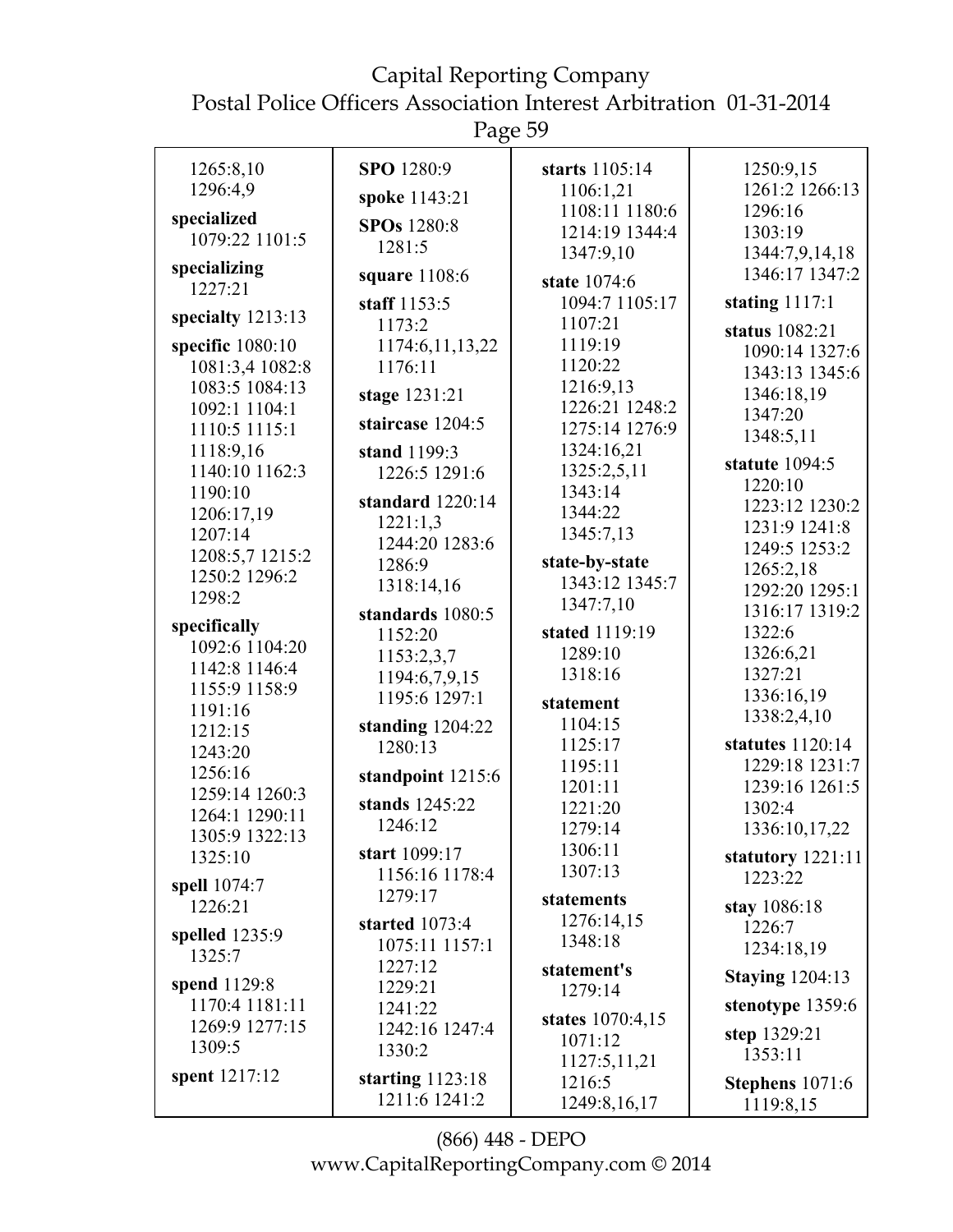Page 60

| 1122:5                           | 1349:18,21           | strong $1119:2,3$         | 1294:10                 |
|----------------------------------|----------------------|---------------------------|-------------------------|
| 1123:16,17                       | 1351:17 1352:7       | 1122:16                   | 1313:15                 |
| 1125:6,19                        | 1353:1,3             | 1134:10                   | 1314:5,6,9              |
| 1126:8 1127:13                   | 1355:11              |                           | subsections             |
| 1128:2,5                         | 1356:16,21           | structured                | 1252:15                 |
| 1130:20 1131:1                   | 1357:11,14           | 1167:16                   |                         |
| 1132:2,4,16,17                   | stepping 1254:3      | struggle $1294:17$        | subsequent              |
| 1134:21 1135:1                   |                      | struggling $1127:2$       | 1113:1,12               |
| 1136:1,20                        | steps 1246:5,9       | student 1184:17           | 1356:3                  |
| 1137:4,15,17                     | 1319:13,14           |                           | subsequently            |
| 1138:6,10,18                     | 1342:15              | students                  | 1076:8                  |
| 1139:18,21                       | sterile 1271:18      | 1164:6,11                 | substance               |
| 1141:5,9                         | stick 1140:9         | 1165:11,12                | 1253:16                 |
| 1146:6,16                        |                      | 1166:3,10                 |                         |
| 1147:1,16,19                     | stone 1356:10        | 1168:15,19                | substantively           |
| 1193:15                          | stop 1109:18         | 1171:17 1172:8            | 1254:1                  |
| 1195:18,21                       | 1174:14              | 1174:16                   | subsumed                |
| 1198:1,3,5                       | 1206:3,6,21          | 1176:8,19                 | 1315:11                 |
| 1203:19                          | 1236:4 1249:11       | 1177:13 1199:2            | successful 1151:4       |
| 1208:11                          | 1261:18 1310:9       | studying $1167:16$        | 1153:21                 |
| 1244:10 1276:3                   | 1311:12              | subcontracting            |                         |
| 1284:19                          | stopping 1117:4      | 1211:12                   | successfully<br>1195:5  |
| 1285:2,9                         | 1201:5               | subject $1136:6$          |                         |
| 1288:5,15                        | stops 1187:18        | 1191:8 1212:4             | sued 1346:6,19          |
| 1290:7                           | 1206:1 1310:11       | 1249:6 1285:16            | suggest 1086:17         |
| 1291:1,5,12                      | 1311:14,17           | 1286:1 1308:14            | 1103:4,18,22            |
| 1299:8,13                        |                      | 1313:22 1320:9            | suggesting              |
| 1300:11,15,20                    | store 1310:21        | 1350:6                    | 1354:10                 |
| 1301:3,5,8,12<br>1302:12,16,18,2 | storefront           |                           |                         |
| 1 1303:3,8                       | 1087:14              | subjects $1142:15$        | suggestion 1209:5       |
| 1304:8,9,19                      | straight $1288:11$   | 1213:22                   | suggests $1354:7$       |
| 1308:12                          | strategic $1115:20$  | submachine<br>1188:9      | <b>Suite 1071:8</b>     |
| 1316:4,7,10,11                   | strategically        |                           | suited 1214:10          |
| 1321:8,16,20                     | 1115:12              | submit 1101:10<br>1290:22 | <b>Sullivan</b> 1071:19 |
| 1323:4,11,14,21                  | <b>Street 1071:7</b> | 1321:10                   |                         |
| 1324:6,7<br>1329:15,18           |                      |                           | sum 1297:6              |
| 1331:21                          | strenuously          | submitted 1195:4          | summarize               |
| 1332:13,19                       | 1223:3               | subpart $1263:11$         | 1110:20                 |
| 1333:4,6,10,13,                  | stress 1092:22       | subpoenas                 | 1117:18,22              |
| 21 1334:3,6,16                   | 1093:8 1187:12       | 1256:17                   | 1191:22                 |
| 1335:3 1342:20                   | strictly 1171:7      | 1258:18                   | 1270:1,4                |
| 1343:5 1344:15                   | 1274:13 1284:4       |                           | 1283:17,22              |
| 1345:3                           | 1340:16              | subsection                | summarizing             |
|                                  |                      | 1222:13 1293:8            | 1118:6                  |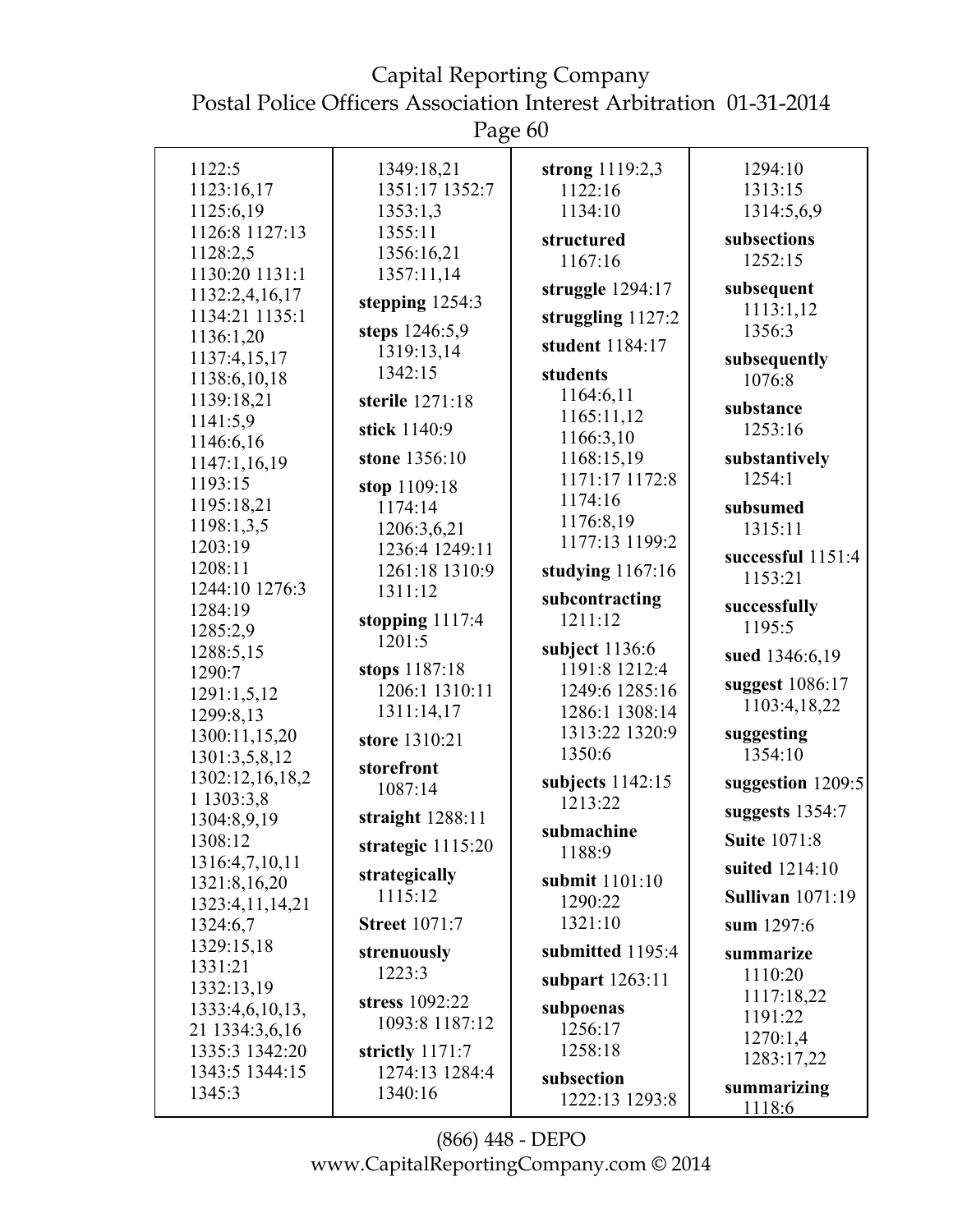Page 61

| 1318:6,22              | 1083:14,15        | 1175:2,5,7,8,9      | synonymously      |
|------------------------|-------------------|---------------------|-------------------|
| summary 1104:18        | 1088:9,21         | 1192:22             | 1316:15           |
| 1192:1 1267:11         | 1092:15,17        | 1217:15,18          | system 1077:11    |
| 1268:9,18              | 1094:1,19         | 1232:17,19          | 1081:12 1093:9    |
| 1318:12,14,15          | 1097:5 1102:13    | 1233:3              | 1097:19           |
| 1320:3,13              | 1104:4 1114:14    | 1236:3,6,8,9,12     | 1098:3,10         |
|                        | 1116:5,7          | survey              | 1103:15 1118:8    |
| summit 1112:13         | 1119:6,10         | 1113:2,3,11,14,     | 1140:6 1232:22    |
| 1143:7,8,11            | 1120:10           | 16,20               | 1245:8,10,14      |
| <b>Sunday 1143:12</b>  | 1121:19           |                     | 1247:1            |
| superintend            | 1128:14           | survival 1084:9     |                   |
| 1116:15                | 1140:17 1141:5    | 1086:13             | systems 1139:11   |
|                        | 1142:4 1145:14    | 1142:17             |                   |
| superior 1080:10       | 1146:9,17         | 1151:20             | T                 |
| supersede              | 1173:17           | 1154:16,18          | tab 1088:7        |
| 1324:21                | 1175:14,18        | 1181:19 1182:1      | 1092:8,11         |
|                        | 1179:9 1194:3     | 1185:11             | 1122:20           |
| supervised             | 1198:13 1231:4    | 1187:17 1190:1      | 1148:8,9          |
| 1227:20                | 1238:6,8 1244:8   | 1200:8 1204:18      | 1161:13 1229:7    |
| supervision            | 1248:19           | suspect 1087:6      | 1304:20           |
| 1173:2                 | 1267:15,17        | 1160:6              | 1329:12           |
| supervisor 1235:1      | 1272:6,8 1281:1   | 1178:9,18,19,20     | table 1209:18     |
|                        | 1282:11 1287:7    | 1179:5 1197:3       |                   |
| supervisory            | 1288:22           | 1202:21             | tactically 1206:7 |
| 1227:19                | 1292:20           |                     | tactics 1084:8    |
| supplement             | 1294:13           | suspected 1346:5    | 1086:13           |
| 1266:17                | 1296:12 1303:3    | suspects $1080:16$  | 1142:17           |
| supply 1342:9          | 1307:6 1308:1     | 1093:14 1160:5      | 1151:19           |
|                        | 1309:1 1310:21    | 1171:12             | 1152:13           |
| support 1228:14        | 1312:5 1313:6     | suspended           | 1154:14,18        |
| 1278:9 1290:10         | 1322:18 1334:6    | 1333:5,6            | 1167:18           |
| suppose 1263:15        | 1342:19           |                     | 1181:19 1182:1    |
| supposed $1185:16$     | 1344:17 1348:3    | suspicion $1311:20$ | 1185:10           |
| 1200:14,22             | 1356:16           | swear 1226:11       | 1187:3,16         |
| 1201:1                 | surpassed         | sweet 1225:17       | 1190:1 1200:8     |
| 1307:15,17,18          | 1349:19           | swing 1086:15       | tailored 1158:9   |
| 1328:14                | surprised 1220:12 | 1096:2              |                   |
| 1352:22                |                   |                     | taint 1173:11     |
| supremacy              | surveillance      | switch 1167:20      | taking 1095:20    |
| 1324:15                | 1079:19           | sworn 1073:12       | 1099:20           |
|                        | 1080:18           | 1149:4 1226:16      | 1172:16           |
| <b>Supreme</b> 1309:21 | 1155:20           | 1327:13             | 1213:19           |
| sure 1074:8,16         | 1173:14,18,19,2   | synonymous          | talk 1089:14      |
| 1075:9 1076:13         | 0,21,22           | 1262:2              | 1090:21           |
| 1078:20                | 1174:1,3,5,9,19   |                     | 1103:19 1133:9    |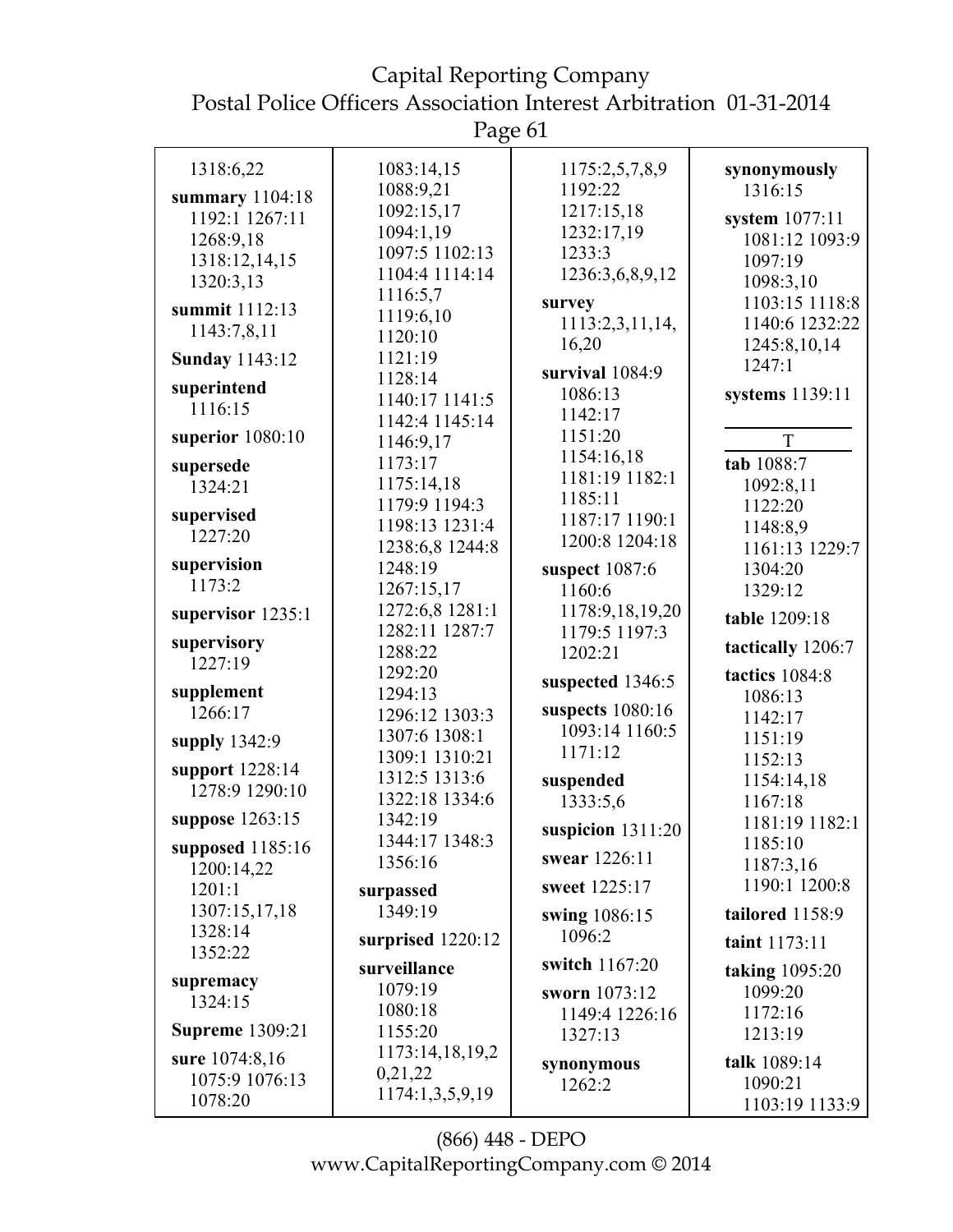## Capital Reporting Company

Postal Police Officers Association Interest Arbitration 01-31-2014

| 1144:6 1154:3        | taps 1236:14         | 1135:14 1311:5                | 1183:10,15,16,2                |
|----------------------|----------------------|-------------------------------|--------------------------------|
| 1155:1               | target $1204:7$      | ten 1119:9 1133:5             | 0 1184:12,22                   |
| 1156:5,11,15,18      |                      | 1140:13                       | 1185:2,12                      |
| 1158:13              | task 1245:7,9        | 1166:12                       | 1192:10 1201:5                 |
| 1160:14              | 1287:19 1288:8       | 1221:22                       | 1203:21                        |
| 1162:15,16           | tasks 1287:19        | 1246:8,14                     | 1205:13                        |
| 1169:10              | taught $1154:17$     | 1284:22 1328:2                | 1210:11,18                     |
| 1172:2,3             | 1156:3               | 1341:5                        | 1213:19 1214:6                 |
| 1173:15 1181:2       |                      | 1349:16,17                    | 1217:12 1218:7                 |
| 1184:21,22           | 1159:10,13<br>1183:9 |                               | 1241:9 1291:13                 |
| 1186:12 1188:9       |                      | tenant 1317:4                 | 1316:15                        |
| 1216:17              | teaching $1091:6$    | tenants $1317:10$             | 1324:20                        |
| 1231:6,11,19         | 1151:19 1161:2       | tendered 1072:20              | 1346:18 1357:6                 |
| 1236:7,21            | team 1076:5          | 1304:7 1321:18                | <b>Terry</b>                   |
| 1238:3 1242:15       | 1151:9 1172:18       | 1332:8 1343:2                 | 1310:9,11,15,18                |
| 1257:11 1259:1       | 1177:14,17           | 1353:2                        | 1311:4,14,17                   |
| 1279:9 1285:12       | 1191:10              |                               |                                |
| 1296:10 1323:7       | 1227:19              | tends 1095:2                  | test 1118:13                   |
| talked 1111:1,4      | 1229:19              | ten-hour 1233:17              | 1132:20 1341:6                 |
| 1117:18,19           | teams 1165:1         | ten-point $1341:19$           | testified 1073:12              |
| 1133:8 1165:18       | 1172:22              |                               | 1087:19                        |
| 1173:13              | 1174:21              | <b>Tentatively</b><br>1351:17 | 1122:12 1131:2                 |
| 1189:16 1216:8       | 1227:20              |                               | 1133:7 1136:14                 |
| 1220:7 1236:6        |                      | tenure 1229:16                | 1143:7 1149:4                  |
| 1262:8 1279:13       | technical 1075:2     | <b>Teresa</b> 1071:11         | 1175:21                        |
| 1288:20              | 1226:6 1232:6        | 1148:10 1219:2                | 1189:21 1194:5                 |
| talking $1081:16$    | 1278:8               | 1323:8 1355:12                | 1209:6 1210:16                 |
| 1098:17 1103:6       | technically 1346:5   |                               | 1217:10                        |
| 1112:5,21            | techniques           | Teresa's 1081:17              | 1226:16 1240:8                 |
| 1156:6 1161:8        | 1079:22              | term 1112:8                   | 1252:14 1284:1                 |
| 1172:14              | 1092:21 1093:6       | 1214:7 1276:19                | 1286:9                         |
| 1186:1,15            | 1110:4 1167:20       | 1277:3,7 1293:8               | 1289:18,22                     |
| 1190:20 1260:8       | 1183:9,10            | 1318:5                        | 1299:16                        |
| 1279:17 1288:4       | 1184:12,14,15        | terminology                   | 1326:22                        |
|                      | 1187:3,9,19          | 1262:11                       | 1329:10 1330:1                 |
| 1296:2 1309:6        | 1200:9 1201:13       |                               | 1342:5 1354:3                  |
| 1314:18              | 1235:15              | terms 1090:4                  | testify $1098:6$               |
| talks 1170:17        | 1236:3,11            | 1132:18                       | 1102:16                        |
| 1175:5 1181:1        |                      | 1135:20 1143:6                | 1131:17                        |
| 1239:16 1252:4       | telephone 1200:12    | 1155:11                       | 1133:16                        |
| 1255:10              | 1302:8 1356:14       | 1162:21                       | 1155:13 1220:9                 |
| <b>Tallahassee</b>   | temporarily          | 1170:19                       |                                |
| 1151:6               | 1309:9               | 1171:10 1172:9                | testifying $1138:14$<br>1349:6 |
| <b>Tammy</b> 1348:20 | temporary            | 1180:20<br>1182:11            |                                |
|                      |                      |                               | testimony 1091:9               |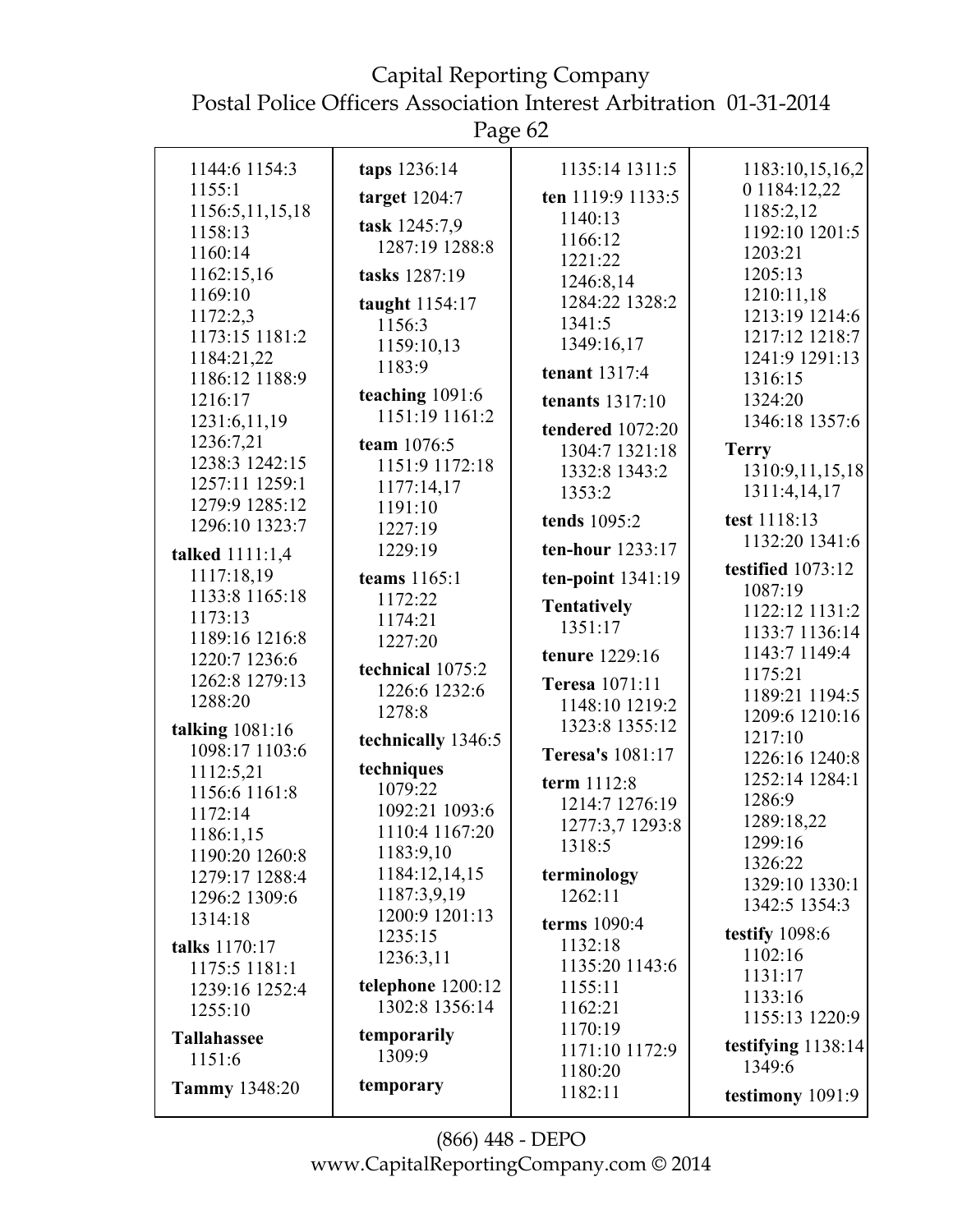Capital Reporting Company Postal Police Officers Association Interest Arbitration 01-31-2014

| 1093:16<br>1195:14<br>1178:15 1181:4<br>1357:11<br>1096:10,18<br>1208:12,19<br>1183:12<br>theft 1108:14<br>1110:20<br>1214:13<br>1186:16<br>1151:11,12<br>1111:17<br>1218:12<br>1188:19<br>1174:8 1177:8<br>1131:11<br>1288:14<br>1190:17<br>1190:11,13<br>1132:19<br>1311:8,22<br>1195:18 1200:8<br>1212:20<br>1136:17 1139:9<br>1321:19<br>1203:17<br>1227:21 1261:8<br>1328:10 1329:9<br>1204:18<br>1141:17<br>1345:17<br>1206:2,17,19<br>1155:3,5<br>1332:20,21<br>themselves<br>1207:2,6 1209:3<br>1156:12,17<br>1343:4<br>1087:21 1088:1<br>1350:10,14<br>1173:12<br>1211:15,17<br>1197:1,12<br>1212:22<br>1179:12<br>1357:21<br>1204:11 1212:3<br>1215:18,19<br>1181:15 1182:2<br><b>Thanks</b> 1290:6<br>1234:21<br>1188:8 1191:22<br>1220:14 1222:1<br>1332:22 1343:3<br>1224:19 1234:3<br>1193:2 1200:1<br>theory 1297:2<br>that's 1077:21<br>1245:17 1247:9<br>1201:20<br>thereafter 1359:6<br>1083:16<br>1208:19 1216:2<br>1248:7,10<br>1084:18<br><b>Therefore</b><br>1249:18<br>1218:16<br>1087:14<br>1107:20<br>1251:20 1252:7<br>1225:14,17<br>1091:10<br>1231:10 1232:1<br>1256:6 1260:8<br>there's 1077:19<br>1103:15<br>1241:8 1246:7<br>1263:20<br>1082:4 1086:10<br>1108:1,5<br>1267:19,22<br>1249:22<br>1090:7,19<br>1113:9,11<br>1256:19<br>1269:16<br>1091:22 1096:1<br>1115:3 1119:5<br>1259:10<br>1273:17<br>1100:17<br>1121:7,17<br>1264:12 1278:6<br>1275:16,17<br>1104:19 1117:4<br>1122:17 1125:1<br>1290:2,15<br>1281:9 1283:14<br>1120:14,15<br>1126:4,6,20<br>1285:5 1286:11<br>1307:21<br>1122:1 1132:20<br>1127:15,16<br>1330:6,13<br>1287:10<br>1135:19<br>1128:4 1136:4<br>1335:5,10<br>1289:7,9<br>1137:13<br>1137:4,11,15<br>1338:21<br>1292:16 1294:6<br>1141:17 1142:9<br>1140:4,18<br>1340:21 1341:2<br>1295:11<br>1148:5<br>1142:6 1143:5<br>1348:20 1349:2<br>1297:6,14<br>1164:1,17<br>1146:13<br>1352:5 1353:11<br>1301:3,9<br>1169:8,17<br>1148:14<br>1313:1,13<br>1359:4<br>1171:16 1173:7<br>1154:21<br>1315:1 1323:4<br>1174:3 1178:21<br>texting $1194:18$<br>1158:11<br>1324:2 1328:16<br>1183:22 1194:7<br><b>Thacker</b> 1070:17<br>1161:8,22<br>1330:6 1331:20<br>1195:22<br>1162:8,20,22<br>1359:2,16<br>1333:18<br>1202:18 1207:7<br>1164:17,19<br>1337:4,8<br>thank 1102:22<br>1212:9 1221:18<br>1165:2<br>1340:5,11,21<br>1112:10 1119:4<br>1238:12<br>1167:11,13<br>1342:3 1347:22<br>1127:14 1128:3<br>1239:11 1241:8<br>1169:3 1170:18<br>1348:8,14<br>1146:7<br>1269:5 1291:1<br>1171:6,15,21<br>1351:14<br>1147:17,18,21<br>1303:17<br>1172:1,18,20<br>1352:15,16<br>1148:1 1167:4<br>1311:16 1313:7<br>1174:18 1175:2<br>1354:2 1355:11 |         |                |                |
|----------------------------------------------------------------------------------------------------------------------------------------------------------------------------------------------------------------------------------------------------------------------------------------------------------------------------------------------------------------------------------------------------------------------------------------------------------------------------------------------------------------------------------------------------------------------------------------------------------------------------------------------------------------------------------------------------------------------------------------------------------------------------------------------------------------------------------------------------------------------------------------------------------------------------------------------------------------------------------------------------------------------------------------------------------------------------------------------------------------------------------------------------------------------------------------------------------------------------------------------------------------------------------------------------------------------------------------------------------------------------------------------------------------------------------------------------------------------------------------------------------------------------------------------------------------------------------------------------------------------------------------------------------------------------------------------------------------------------------------------------------------------------------------------------------------------------------------------------------------------------------------------------------------------------------------------------------------------------------------------------------------------------------------------------------------------------------------------------------------------------------------------------------------------------------------------------------------------------------------------------------------------------------------------------------------------------------------------------------------------------------------------------------------------------------------------------------------------------------------------------------------------------------------------------------------------------------------------------------|---------|----------------|----------------|
|                                                                                                                                                                                                                                                                                                                                                                                                                                                                                                                                                                                                                                                                                                                                                                                                                                                                                                                                                                                                                                                                                                                                                                                                                                                                                                                                                                                                                                                                                                                                                                                                                                                                                                                                                                                                                                                                                                                                                                                                                                                                                                                                                                                                                                                                                                                                                                                                                                                                                                                                                                                                          |         |                |                |
|                                                                                                                                                                                                                                                                                                                                                                                                                                                                                                                                                                                                                                                                                                                                                                                                                                                                                                                                                                                                                                                                                                                                                                                                                                                                                                                                                                                                                                                                                                                                                                                                                                                                                                                                                                                                                                                                                                                                                                                                                                                                                                                                                                                                                                                                                                                                                                                                                                                                                                                                                                                                          |         |                |                |
|                                                                                                                                                                                                                                                                                                                                                                                                                                                                                                                                                                                                                                                                                                                                                                                                                                                                                                                                                                                                                                                                                                                                                                                                                                                                                                                                                                                                                                                                                                                                                                                                                                                                                                                                                                                                                                                                                                                                                                                                                                                                                                                                                                                                                                                                                                                                                                                                                                                                                                                                                                                                          |         |                |                |
|                                                                                                                                                                                                                                                                                                                                                                                                                                                                                                                                                                                                                                                                                                                                                                                                                                                                                                                                                                                                                                                                                                                                                                                                                                                                                                                                                                                                                                                                                                                                                                                                                                                                                                                                                                                                                                                                                                                                                                                                                                                                                                                                                                                                                                                                                                                                                                                                                                                                                                                                                                                                          |         |                |                |
|                                                                                                                                                                                                                                                                                                                                                                                                                                                                                                                                                                                                                                                                                                                                                                                                                                                                                                                                                                                                                                                                                                                                                                                                                                                                                                                                                                                                                                                                                                                                                                                                                                                                                                                                                                                                                                                                                                                                                                                                                                                                                                                                                                                                                                                                                                                                                                                                                                                                                                                                                                                                          |         |                |                |
|                                                                                                                                                                                                                                                                                                                                                                                                                                                                                                                                                                                                                                                                                                                                                                                                                                                                                                                                                                                                                                                                                                                                                                                                                                                                                                                                                                                                                                                                                                                                                                                                                                                                                                                                                                                                                                                                                                                                                                                                                                                                                                                                                                                                                                                                                                                                                                                                                                                                                                                                                                                                          |         |                |                |
|                                                                                                                                                                                                                                                                                                                                                                                                                                                                                                                                                                                                                                                                                                                                                                                                                                                                                                                                                                                                                                                                                                                                                                                                                                                                                                                                                                                                                                                                                                                                                                                                                                                                                                                                                                                                                                                                                                                                                                                                                                                                                                                                                                                                                                                                                                                                                                                                                                                                                                                                                                                                          |         |                |                |
|                                                                                                                                                                                                                                                                                                                                                                                                                                                                                                                                                                                                                                                                                                                                                                                                                                                                                                                                                                                                                                                                                                                                                                                                                                                                                                                                                                                                                                                                                                                                                                                                                                                                                                                                                                                                                                                                                                                                                                                                                                                                                                                                                                                                                                                                                                                                                                                                                                                                                                                                                                                                          |         |                |                |
|                                                                                                                                                                                                                                                                                                                                                                                                                                                                                                                                                                                                                                                                                                                                                                                                                                                                                                                                                                                                                                                                                                                                                                                                                                                                                                                                                                                                                                                                                                                                                                                                                                                                                                                                                                                                                                                                                                                                                                                                                                                                                                                                                                                                                                                                                                                                                                                                                                                                                                                                                                                                          |         |                |                |
|                                                                                                                                                                                                                                                                                                                                                                                                                                                                                                                                                                                                                                                                                                                                                                                                                                                                                                                                                                                                                                                                                                                                                                                                                                                                                                                                                                                                                                                                                                                                                                                                                                                                                                                                                                                                                                                                                                                                                                                                                                                                                                                                                                                                                                                                                                                                                                                                                                                                                                                                                                                                          |         |                |                |
|                                                                                                                                                                                                                                                                                                                                                                                                                                                                                                                                                                                                                                                                                                                                                                                                                                                                                                                                                                                                                                                                                                                                                                                                                                                                                                                                                                                                                                                                                                                                                                                                                                                                                                                                                                                                                                                                                                                                                                                                                                                                                                                                                                                                                                                                                                                                                                                                                                                                                                                                                                                                          |         |                |                |
|                                                                                                                                                                                                                                                                                                                                                                                                                                                                                                                                                                                                                                                                                                                                                                                                                                                                                                                                                                                                                                                                                                                                                                                                                                                                                                                                                                                                                                                                                                                                                                                                                                                                                                                                                                                                                                                                                                                                                                                                                                                                                                                                                                                                                                                                                                                                                                                                                                                                                                                                                                                                          |         |                |                |
|                                                                                                                                                                                                                                                                                                                                                                                                                                                                                                                                                                                                                                                                                                                                                                                                                                                                                                                                                                                                                                                                                                                                                                                                                                                                                                                                                                                                                                                                                                                                                                                                                                                                                                                                                                                                                                                                                                                                                                                                                                                                                                                                                                                                                                                                                                                                                                                                                                                                                                                                                                                                          |         |                |                |
|                                                                                                                                                                                                                                                                                                                                                                                                                                                                                                                                                                                                                                                                                                                                                                                                                                                                                                                                                                                                                                                                                                                                                                                                                                                                                                                                                                                                                                                                                                                                                                                                                                                                                                                                                                                                                                                                                                                                                                                                                                                                                                                                                                                                                                                                                                                                                                                                                                                                                                                                                                                                          |         |                |                |
|                                                                                                                                                                                                                                                                                                                                                                                                                                                                                                                                                                                                                                                                                                                                                                                                                                                                                                                                                                                                                                                                                                                                                                                                                                                                                                                                                                                                                                                                                                                                                                                                                                                                                                                                                                                                                                                                                                                                                                                                                                                                                                                                                                                                                                                                                                                                                                                                                                                                                                                                                                                                          |         |                |                |
|                                                                                                                                                                                                                                                                                                                                                                                                                                                                                                                                                                                                                                                                                                                                                                                                                                                                                                                                                                                                                                                                                                                                                                                                                                                                                                                                                                                                                                                                                                                                                                                                                                                                                                                                                                                                                                                                                                                                                                                                                                                                                                                                                                                                                                                                                                                                                                                                                                                                                                                                                                                                          |         |                |                |
|                                                                                                                                                                                                                                                                                                                                                                                                                                                                                                                                                                                                                                                                                                                                                                                                                                                                                                                                                                                                                                                                                                                                                                                                                                                                                                                                                                                                                                                                                                                                                                                                                                                                                                                                                                                                                                                                                                                                                                                                                                                                                                                                                                                                                                                                                                                                                                                                                                                                                                                                                                                                          |         |                |                |
|                                                                                                                                                                                                                                                                                                                                                                                                                                                                                                                                                                                                                                                                                                                                                                                                                                                                                                                                                                                                                                                                                                                                                                                                                                                                                                                                                                                                                                                                                                                                                                                                                                                                                                                                                                                                                                                                                                                                                                                                                                                                                                                                                                                                                                                                                                                                                                                                                                                                                                                                                                                                          |         |                |                |
|                                                                                                                                                                                                                                                                                                                                                                                                                                                                                                                                                                                                                                                                                                                                                                                                                                                                                                                                                                                                                                                                                                                                                                                                                                                                                                                                                                                                                                                                                                                                                                                                                                                                                                                                                                                                                                                                                                                                                                                                                                                                                                                                                                                                                                                                                                                                                                                                                                                                                                                                                                                                          |         |                |                |
|                                                                                                                                                                                                                                                                                                                                                                                                                                                                                                                                                                                                                                                                                                                                                                                                                                                                                                                                                                                                                                                                                                                                                                                                                                                                                                                                                                                                                                                                                                                                                                                                                                                                                                                                                                                                                                                                                                                                                                                                                                                                                                                                                                                                                                                                                                                                                                                                                                                                                                                                                                                                          |         |                |                |
|                                                                                                                                                                                                                                                                                                                                                                                                                                                                                                                                                                                                                                                                                                                                                                                                                                                                                                                                                                                                                                                                                                                                                                                                                                                                                                                                                                                                                                                                                                                                                                                                                                                                                                                                                                                                                                                                                                                                                                                                                                                                                                                                                                                                                                                                                                                                                                                                                                                                                                                                                                                                          |         |                |                |
|                                                                                                                                                                                                                                                                                                                                                                                                                                                                                                                                                                                                                                                                                                                                                                                                                                                                                                                                                                                                                                                                                                                                                                                                                                                                                                                                                                                                                                                                                                                                                                                                                                                                                                                                                                                                                                                                                                                                                                                                                                                                                                                                                                                                                                                                                                                                                                                                                                                                                                                                                                                                          |         |                |                |
|                                                                                                                                                                                                                                                                                                                                                                                                                                                                                                                                                                                                                                                                                                                                                                                                                                                                                                                                                                                                                                                                                                                                                                                                                                                                                                                                                                                                                                                                                                                                                                                                                                                                                                                                                                                                                                                                                                                                                                                                                                                                                                                                                                                                                                                                                                                                                                                                                                                                                                                                                                                                          |         |                |                |
|                                                                                                                                                                                                                                                                                                                                                                                                                                                                                                                                                                                                                                                                                                                                                                                                                                                                                                                                                                                                                                                                                                                                                                                                                                                                                                                                                                                                                                                                                                                                                                                                                                                                                                                                                                                                                                                                                                                                                                                                                                                                                                                                                                                                                                                                                                                                                                                                                                                                                                                                                                                                          |         |                |                |
|                                                                                                                                                                                                                                                                                                                                                                                                                                                                                                                                                                                                                                                                                                                                                                                                                                                                                                                                                                                                                                                                                                                                                                                                                                                                                                                                                                                                                                                                                                                                                                                                                                                                                                                                                                                                                                                                                                                                                                                                                                                                                                                                                                                                                                                                                                                                                                                                                                                                                                                                                                                                          |         |                |                |
|                                                                                                                                                                                                                                                                                                                                                                                                                                                                                                                                                                                                                                                                                                                                                                                                                                                                                                                                                                                                                                                                                                                                                                                                                                                                                                                                                                                                                                                                                                                                                                                                                                                                                                                                                                                                                                                                                                                                                                                                                                                                                                                                                                                                                                                                                                                                                                                                                                                                                                                                                                                                          |         |                |                |
|                                                                                                                                                                                                                                                                                                                                                                                                                                                                                                                                                                                                                                                                                                                                                                                                                                                                                                                                                                                                                                                                                                                                                                                                                                                                                                                                                                                                                                                                                                                                                                                                                                                                                                                                                                                                                                                                                                                                                                                                                                                                                                                                                                                                                                                                                                                                                                                                                                                                                                                                                                                                          |         |                |                |
|                                                                                                                                                                                                                                                                                                                                                                                                                                                                                                                                                                                                                                                                                                                                                                                                                                                                                                                                                                                                                                                                                                                                                                                                                                                                                                                                                                                                                                                                                                                                                                                                                                                                                                                                                                                                                                                                                                                                                                                                                                                                                                                                                                                                                                                                                                                                                                                                                                                                                                                                                                                                          |         |                |                |
|                                                                                                                                                                                                                                                                                                                                                                                                                                                                                                                                                                                                                                                                                                                                                                                                                                                                                                                                                                                                                                                                                                                                                                                                                                                                                                                                                                                                                                                                                                                                                                                                                                                                                                                                                                                                                                                                                                                                                                                                                                                                                                                                                                                                                                                                                                                                                                                                                                                                                                                                                                                                          |         |                |                |
|                                                                                                                                                                                                                                                                                                                                                                                                                                                                                                                                                                                                                                                                                                                                                                                                                                                                                                                                                                                                                                                                                                                                                                                                                                                                                                                                                                                                                                                                                                                                                                                                                                                                                                                                                                                                                                                                                                                                                                                                                                                                                                                                                                                                                                                                                                                                                                                                                                                                                                                                                                                                          |         |                |                |
|                                                                                                                                                                                                                                                                                                                                                                                                                                                                                                                                                                                                                                                                                                                                                                                                                                                                                                                                                                                                                                                                                                                                                                                                                                                                                                                                                                                                                                                                                                                                                                                                                                                                                                                                                                                                                                                                                                                                                                                                                                                                                                                                                                                                                                                                                                                                                                                                                                                                                                                                                                                                          |         |                |                |
|                                                                                                                                                                                                                                                                                                                                                                                                                                                                                                                                                                                                                                                                                                                                                                                                                                                                                                                                                                                                                                                                                                                                                                                                                                                                                                                                                                                                                                                                                                                                                                                                                                                                                                                                                                                                                                                                                                                                                                                                                                                                                                                                                                                                                                                                                                                                                                                                                                                                                                                                                                                                          |         |                |                |
|                                                                                                                                                                                                                                                                                                                                                                                                                                                                                                                                                                                                                                                                                                                                                                                                                                                                                                                                                                                                                                                                                                                                                                                                                                                                                                                                                                                                                                                                                                                                                                                                                                                                                                                                                                                                                                                                                                                                                                                                                                                                                                                                                                                                                                                                                                                                                                                                                                                                                                                                                                                                          |         |                |                |
|                                                                                                                                                                                                                                                                                                                                                                                                                                                                                                                                                                                                                                                                                                                                                                                                                                                                                                                                                                                                                                                                                                                                                                                                                                                                                                                                                                                                                                                                                                                                                                                                                                                                                                                                                                                                                                                                                                                                                                                                                                                                                                                                                                                                                                                                                                                                                                                                                                                                                                                                                                                                          |         |                |                |
|                                                                                                                                                                                                                                                                                                                                                                                                                                                                                                                                                                                                                                                                                                                                                                                                                                                                                                                                                                                                                                                                                                                                                                                                                                                                                                                                                                                                                                                                                                                                                                                                                                                                                                                                                                                                                                                                                                                                                                                                                                                                                                                                                                                                                                                                                                                                                                                                                                                                                                                                                                                                          |         |                |                |
|                                                                                                                                                                                                                                                                                                                                                                                                                                                                                                                                                                                                                                                                                                                                                                                                                                                                                                                                                                                                                                                                                                                                                                                                                                                                                                                                                                                                                                                                                                                                                                                                                                                                                                                                                                                                                                                                                                                                                                                                                                                                                                                                                                                                                                                                                                                                                                                                                                                                                                                                                                                                          |         |                |                |
|                                                                                                                                                                                                                                                                                                                                                                                                                                                                                                                                                                                                                                                                                                                                                                                                                                                                                                                                                                                                                                                                                                                                                                                                                                                                                                                                                                                                                                                                                                                                                                                                                                                                                                                                                                                                                                                                                                                                                                                                                                                                                                                                                                                                                                                                                                                                                                                                                                                                                                                                                                                                          |         |                |                |
|                                                                                                                                                                                                                                                                                                                                                                                                                                                                                                                                                                                                                                                                                                                                                                                                                                                                                                                                                                                                                                                                                                                                                                                                                                                                                                                                                                                                                                                                                                                                                                                                                                                                                                                                                                                                                                                                                                                                                                                                                                                                                                                                                                                                                                                                                                                                                                                                                                                                                                                                                                                                          |         |                |                |
|                                                                                                                                                                                                                                                                                                                                                                                                                                                                                                                                                                                                                                                                                                                                                                                                                                                                                                                                                                                                                                                                                                                                                                                                                                                                                                                                                                                                                                                                                                                                                                                                                                                                                                                                                                                                                                                                                                                                                                                                                                                                                                                                                                                                                                                                                                                                                                                                                                                                                                                                                                                                          |         |                |                |
|                                                                                                                                                                                                                                                                                                                                                                                                                                                                                                                                                                                                                                                                                                                                                                                                                                                                                                                                                                                                                                                                                                                                                                                                                                                                                                                                                                                                                                                                                                                                                                                                                                                                                                                                                                                                                                                                                                                                                                                                                                                                                                                                                                                                                                                                                                                                                                                                                                                                                                                                                                                                          |         |                |                |
|                                                                                                                                                                                                                                                                                                                                                                                                                                                                                                                                                                                                                                                                                                                                                                                                                                                                                                                                                                                                                                                                                                                                                                                                                                                                                                                                                                                                                                                                                                                                                                                                                                                                                                                                                                                                                                                                                                                                                                                                                                                                                                                                                                                                                                                                                                                                                                                                                                                                                                                                                                                                          |         |                |                |
|                                                                                                                                                                                                                                                                                                                                                                                                                                                                                                                                                                                                                                                                                                                                                                                                                                                                                                                                                                                                                                                                                                                                                                                                                                                                                                                                                                                                                                                                                                                                                                                                                                                                                                                                                                                                                                                                                                                                                                                                                                                                                                                                                                                                                                                                                                                                                                                                                                                                                                                                                                                                          |         |                |                |
|                                                                                                                                                                                                                                                                                                                                                                                                                                                                                                                                                                                                                                                                                                                                                                                                                                                                                                                                                                                                                                                                                                                                                                                                                                                                                                                                                                                                                                                                                                                                                                                                                                                                                                                                                                                                                                                                                                                                                                                                                                                                                                                                                                                                                                                                                                                                                                                                                                                                                                                                                                                                          |         |                |                |
|                                                                                                                                                                                                                                                                                                                                                                                                                                                                                                                                                                                                                                                                                                                                                                                                                                                                                                                                                                                                                                                                                                                                                                                                                                                                                                                                                                                                                                                                                                                                                                                                                                                                                                                                                                                                                                                                                                                                                                                                                                                                                                                                                                                                                                                                                                                                                                                                                                                                                                                                                                                                          |         |                |                |
|                                                                                                                                                                                                                                                                                                                                                                                                                                                                                                                                                                                                                                                                                                                                                                                                                                                                                                                                                                                                                                                                                                                                                                                                                                                                                                                                                                                                                                                                                                                                                                                                                                                                                                                                                                                                                                                                                                                                                                                                                                                                                                                                                                                                                                                                                                                                                                                                                                                                                                                                                                                                          | 1193:11 | 1176:21 1177:5 | 1323:8 1325:13 |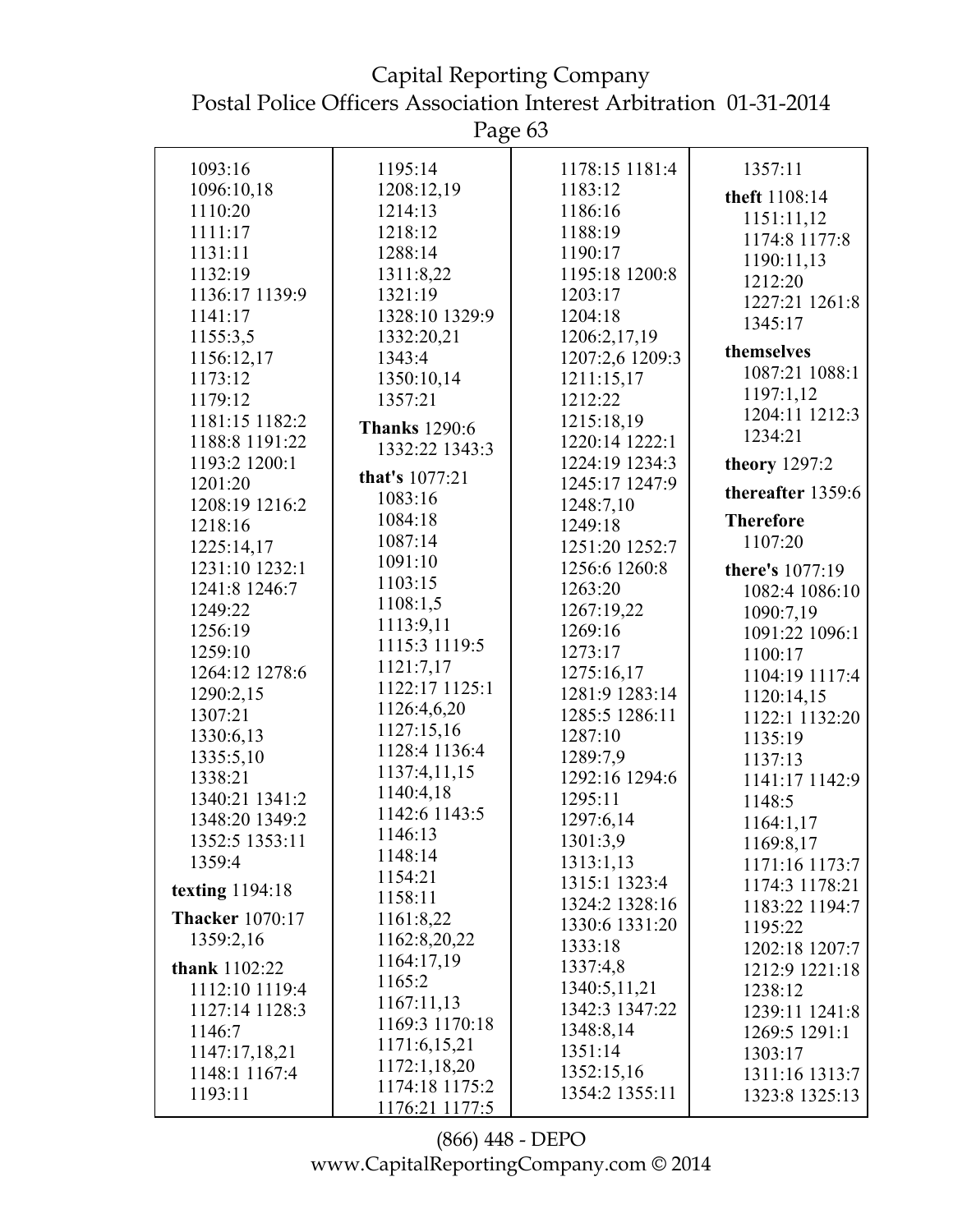Page 64

| 1331:18               | 1241:20                | 1152:7               | 1147:4                |
|-----------------------|------------------------|----------------------|-----------------------|
| 1340:19               | 1242:6,22              |                      | 1179:19,22            |
| 1341:4,6,7            | 1247:17                | throughout           | 1190:18 1194:6        |
| 1342:8 1356:13        | 1256:22                | 1150:10              | 1240:6,9,10           |
|                       | 1272:16                | 1171:19              | 1241:5 1243:14        |
| <b>Therese</b> 1126:3 | 1294:10                | 1174:12              | 1269:6 1307:1         |
| They'd 1274:10        |                        | throw 1087:14        |                       |
|                       | 1307:15 1326:5         |                      | 1347:15               |
| they'll               | 1327:21                | thumb 1173:9         | topic $1144:1,3$      |
| 1167:15,16,20         | 1328:14,18             | thus 1223:12         | 1161:7 1173:16        |
| 1174:14,15            | 1330:18                | 1226:1 1311:4        | 1190:22 1279:6        |
| 1179:1 1181:20        | 1333:11                |                      | <b>topics</b> 1077:5  |
| 1191:13               | 1340:3,7               | tie-in 1276:16       |                       |
| they're 1079:10       | 1341:15                | till 1357:5          | 1153:4 1156:14        |
| 1092:1 1096:3         | they've 1186:17        | title 1210:21        | 1158:20,21            |
| 1099:4 1115:3         |                        | 1220:8 1232:8        | 1161:11 1213:9        |
| 1119:20               | thief 1346:5           | 1242:18 1243:1       | 1231:2                |
| 1153:14               | third 1090:18          | 1248:14              | total 1152:8          |
| 1155:14,15            | 1092:9,19              |                      | 1194:9 1227:12        |
| 1156:3                | 1113:6 1114:6          | 1253:19              | totally 1243:16       |
|                       | 1123:11                | 1261:12              |                       |
| 1159:5,9,12           | 1128:10                | 1280:6,20,22         | 1276:12               |
| 1160:2,10             | 1129:8,13              | 1293:10,19           | touch 1144:18         |
| 1162:19 1166:6        | 1134:18,21             | 1295:9 1303:3        | 1160:16               |
| 1170:20               | 1138:3 1164:21         | 1305:11,12           | touched 1156:15       |
| 1171:17               | 1214:3 1335:17         | 1316:15,16           |                       |
| 1172:22               | 1343:15,17             | <b>titles</b> 1109:1 | tour 1169:17,21       |
| 1174:8,20             | 1344:4                 | 1210:20              | 1170:3 1242:10        |
| 1175:1,14,19          |                        |                      | 1272:18,19,21         |
| 1176:12               | 1354:10,18             | TM 1167:12,13        | 1273:3 1275:2         |
| 1177:18               | Thirteen 1104:7        | today 1259:10        | toward 1094:20        |
| 1180:20               | 1146:19                | 1260:16              | 1182:16               |
| 1181:2,5 1182:9       | thoughts $1155:12$     | 1307:21 1318:8       | 1210:11               |
| 1183:9                |                        | 1330:2 1353:11       |                       |
| 1184:17,18            | thousands 1356:2       | today's 1131:10      | <b>towards</b> 1092:5 |
| 1185:8,9              | <b>threat</b> 1084:9   |                      | 1094:22               |
| 1186:4,17             | 1159:6,8               | Tom 1097:20          | traffic 1109:10       |
| 1189:7,9              | 1167:13,21             | 1098:5 1103:2        | 1217:4,9              |
| 1190:22               | 1181:17,22             | tonight 1334:14      | train 1084:9          |
| 1191:10,11            | 1184:1                 |                      |                       |
| 1197:2,15             | 1185:3,12              | <b>Tony 1125:15</b>  | 1086:12 1214:4        |
| 1198:7,9,14           | 1189:15,21             | 1126:1               | trained               |
| 1201:2,13,19,22       | 1190:8 1200:9          | 1130:10,16,17        | 1157:9,11,17          |
| 1202:5,7 1205:5       | 1201:6                 | tools 1159:5         | 1158:3 1159:3         |
| 1211:1,8              |                        | 1175:10              | 1160:1,2,10           |
| 1222:17 1232:6        | <b>threats</b> 1145:10 |                      | 1173:14               |
| 1237:3 1240:22        | three-and-a-half       | top 1100:16          | 1180:20               |
|                       |                        | 1104:22 1111:2       |                       |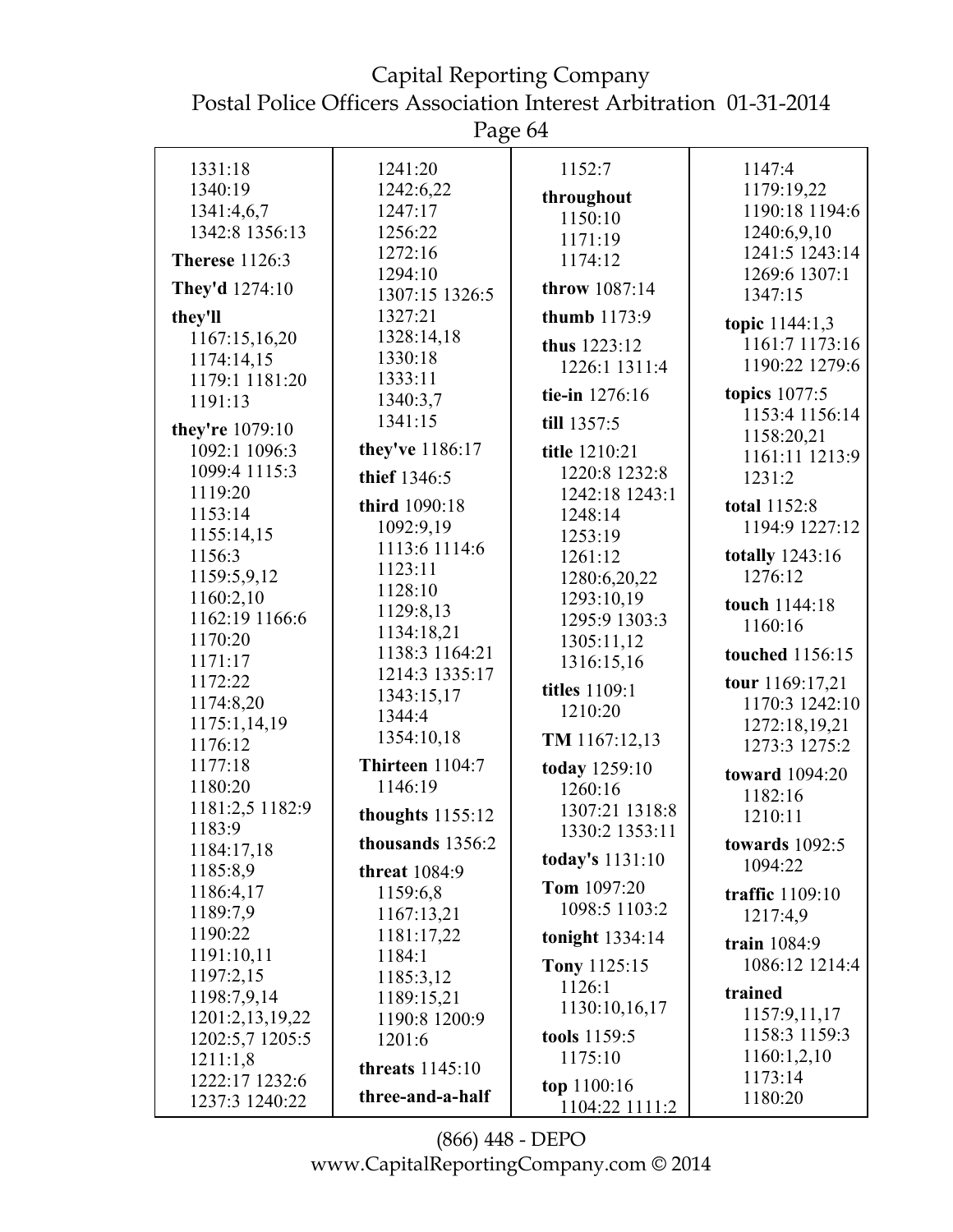Capital Reporting Company Postal Police Officers Association Interest Arbitration 01-31-2014

|                                  | U                           |                           |                           |
|----------------------------------|-----------------------------|---------------------------|---------------------------|
| 1181:1,3,5                       | 19 1177:1                   | 1330:3,4                  | 1359:7                    |
| 1185:6,8,9,21                    | 1178:2,8                    | trainings 1199:20         | trump $1324:15$           |
| 1196:6 1197:1,7<br>1201:12,19,22 | 1179:21<br>1180:11,12,14,1  | training's $1091:11$      | trumped 1325:16           |
| 1202:5,7                         | 6                           | 1142:9                    | trumps                    |
| 1203:5,6,12,22                   | 1181:12,13,17,1             | transcript                | 1325:2,5,17               |
| 1204:10 1211:1                   | 9,21                        | 1139:22                   |                           |
| 1212:15 1213:2                   | 1182:7,15,16                | 1195:19                   | trust 1195:15             |
| 1311:13                          | 1183:3,13,20,21             |                           | 1301:14                   |
| training 1079:22                 | 1184:1,2,16,17,             | transcription<br>1359:7   | truth 1262:19             |
| 1082:14                          | 22 1185:1,11                |                           | try 1225:17               |
| 1083:5,9                         | 1186:2,13,18                | transcripts               | 1226:9 1294:15            |
| 1090:19,22                       | 1187:22                     | 1290:22                   | 1302:3 1306:6             |
| 1091:1,5,10,12,                  | 1188:2,4,12,19              | transferred               | 1322:5                    |
| 15, 18, 19                       | 1189:1,15,17,19             | 1228:1                    | trying $1084:22$          |
| 1092:4,5,10,20,                  | 1190:5,7,8,10,1             | 1254:5,17                 | 1186:8 1310:9             |
| 21 1093:5,12                     | 3, 14, 15, 16, 17           | 1255:4 1338:16            | turn 1077:3,20            |
| 1100:6 1101:5                    | 1191:8,12,14,16             | transformation            | 1082:16                   |
| 1109:21 1110:3                   | 1192:3,5,6,8,11,            | 1231:16,17                | 1084:18                   |
| 1118:15                          | 16, 17, 18, 21<br>1193:8,20 | 1277:19,21                | 1088:13,14                |
| 1121:5,12,22                     | 1194:14                     | 1279:3                    | 1089:8 1098:11            |
| 1122:1,8,10                      | 1196:4,10                   | 1284:13,15                | 1103:3,5,18               |
| 1141:18,20                       | 1197:18                     | 1348:16,22                | 1105:20,21                |
| 1142:14,15,16,1                  | 1199:1,10,21                | <b>Treasury 1251:17</b>   | 1109:3 1161:13            |
| 7 1 1 4 3 : 1                    | 1200:4,6,8                  | 1254:20                   | 1179:8 1181:7             |
| 1149:16,18,19,2<br>2 1151:5,18   | 1201:2,4,16                 | <b>treated</b> 1274:10    | 1209:10                   |
| 1152:22                          | 1202:2                      | 1276:10                   | 1222:10 1234:4            |
| 1153:4,5,12,13                   | 1204:14,19                  | 1287:13                   | 1248:4 1259:4             |
| 1154:6,9,11,12,                  | 1205:14,18,20               | 1294:11                   | 1269:4,17,22              |
| 21                               | 1206:1,2,4,5,14,            | 1295:15 1304:1            | 1304:11                   |
| 1155:9,10,11,15                  | 16,18,20                    | 1335:7                    | 1308:14                   |
| 1156:6,7,8,9,10,                 | 1207:1,2,6,8,14,            | treating $1303:21$        | 1309:15 1313:4            |
| 19                               | 17,22 1208:2,4              |                           | 1349:13                   |
| 1157:1,3,6,15                    | 1210:6,9,12,14,             | trends 1237:6             | turning $1077:12$         |
| 1158:14,15,20,2                  | 15,20,21,22                 | trespass $1108:14$        | 1081:10                   |
| 2 1159:20                        | 1212:22<br>1213:4,6,9,14,1  | trial 1230:12             | 1082:18                   |
| 1160:17,21                       | 8,21 1214:3                 | 1295:21                   | 1222:12,15,21             |
| 1161:1,11,18,19                  | 1215:2,7                    | tried 1162:4              | 1231:19 1235:6            |
| ,21 1162:5,9,12                  | 1216:17,18                  | 1210:2                    | 1242:14<br>1264:20 1310:3 |
| 1164:5 1167:2                    | 1218:7,10                   |                           | 1312:1 1314:4             |
| 1169:5,7                         | 1310:17                     | true 1095:4               |                           |
| 1171:19<br>1175:16,22            | 1311:11                     | 1203:15 1239:1<br>1317:18 | TV 1178:16                |
| 1176:6,8,10,18,                  | 1315:21                     | 1355:11,12                | <b>twenty</b> 1147:7,9    |
|                                  |                             |                           |                           |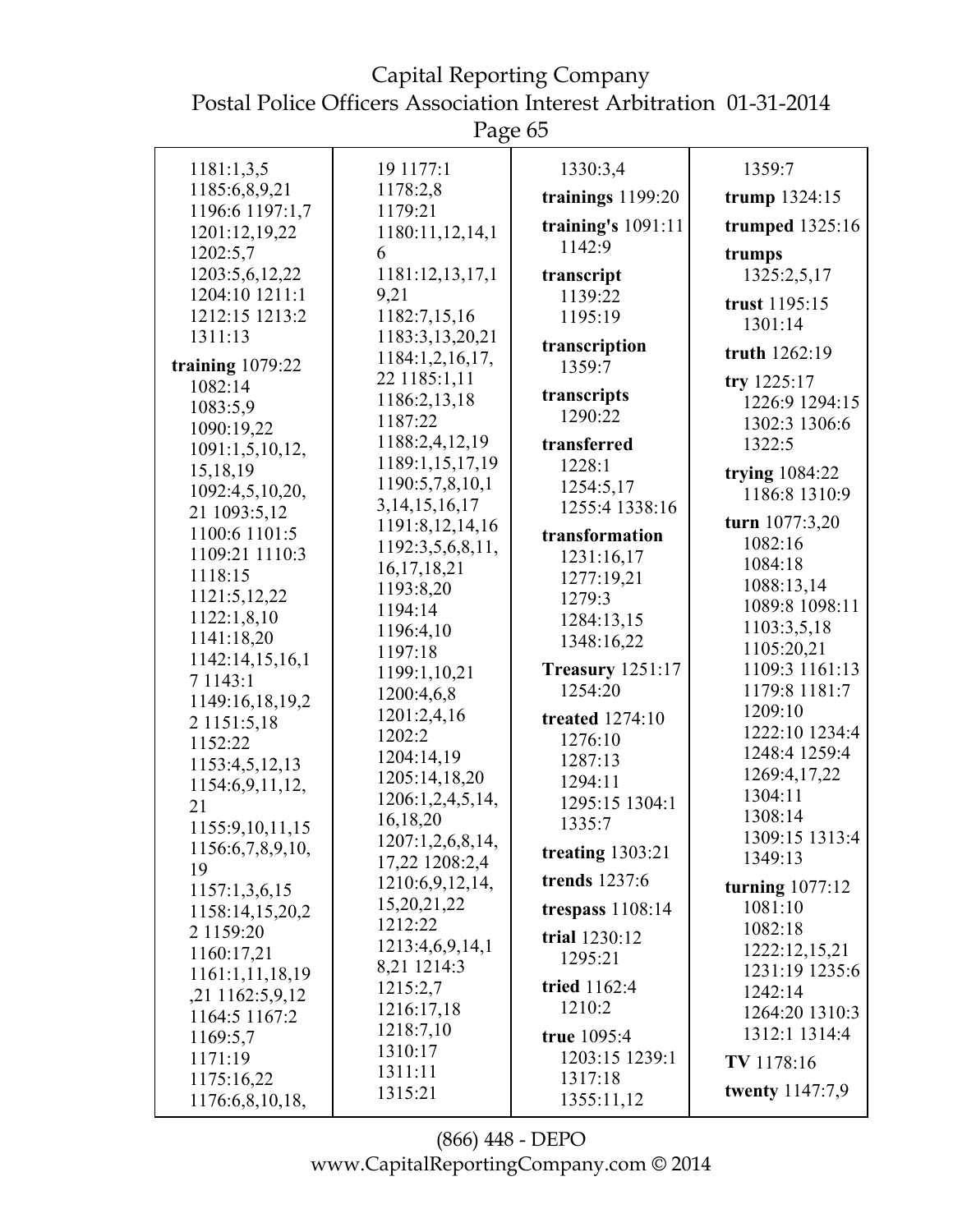Page 66

| <b>Twenty-six</b>         | 1242:19                 | 1329:16,20           | unique 1218:3           |
|---------------------------|-------------------------|----------------------|-------------------------|
| 1147:11                   | 1244:17 1245:4          | 1330:5               | 1251:15                 |
| twice 1186:21             | 1253:20 1254:2          | 1337:4,10,19         | 1338:13                 |
| 1187:1,4,6                | 1285:14 1286:8          | 1338:9               | unit 1091:4             |
|                           | 1294:4,5 1299:1         | 1339:8,14,20         | 1149:15                 |
| two-and-a-half            | 1313:8 1314:22          | 1340:5,6,11          | 1150:8,11               |
| 1164:18                   | 1315:9 1336:19          | 1341:10,12           | 1286:19                 |
| two-hour 1170:18          | 1337:1                  | understands          | <b>United 1070:4,15</b> |
| two-minute                | <b>UBET 1165:1</b>      | 1161:6               | 1071:12                 |
| 1268:18                   | <b>Uh-huh</b> 1135:5    | understated          | 1127:4,10,21            |
| <b>Two-point</b>          | 1141:13                 | 1167:2               | 1216:5                  |
| 1308:18                   |                         |                      | 1249:8,16,17            |
|                           | uncontrollable          | understood           | 1250:9,15               |
| type 1200:17              | 1232:22                 | 1141:2 1280:17       | 1261:2 1266:13          |
| 1244:4 1251:6             | undercover              | unfair 1145:16       | 1296:16                 |
| 1287:8 1308:5             | 1175:7                  | <b>Unfortunately</b> | 1303:19                 |
| 1310:7 1311:12            | 1236:10,15              | 1352:14              | 1344:6,9,14,18          |
| 1319:3                    | undergo 1239:21         |                      | units 1160:7            |
| 1331:4,10                 | 1240:22                 | unfreeze 1226:9      | 1280:2                  |
| types 1190:8              |                         | uniformed            |                         |
| 1212:21 1296:7            | underlined              | 1106:1,2,21          | Universal 1076:7        |
| typewriting               | 1249:4                  | 1107:2,7             | university 1239:9       |
| 1359:6                    | underlying              | 1209:21 1210:3       |                         |
|                           | 1248:5,9                | 1216:20 1262:6       | unlawfully 1311:3       |
| typical 1100:6            | understand              | 1331:16              | unless 1148:18          |
| typically 1095:8          | 1097:10,14              | uniforms $1108:20$   | 1265:3 1332:11          |
| 1110:3 1164:11            | 1117:15 1126:5          | union 1076:7         | unlike 1144:5           |
| 1166:11                   | 1185:5 1197:21          | 1119:14 1136:5       | 1276:20                 |
| 1167:14                   | 1202:9 1208:22          | 1193:14              | unload 1188:14          |
| 1176:10,14                | 1211:10                 | 1222:22              |                         |
| 1177:13 1181:2            | 1274:14                 | 1223:2,14            | unscheduled             |
|                           | 1294:13                 | 1225:5 1226:2        | 1234:12                 |
| U                         | 1299:10 1302:5          | 1283:15 1285:8       | upholding               |
| <b>U.S</b> 1071:10        | 1314:15 1315:5          | 1300:2,3             | 1230:22                 |
| 1074:11                   | understanding           | 1320:17              | upon 1153:21            |
| 1089:6,13                 | 1078:4 1114:9           | 1322:2,4             | 1175:1 1180:12          |
| 1124:21 1127:9            | 1131:7,9,22             | 1349:11,12,14        | 1193:7 1205:21          |
| 1163:18 1232:8            | 1164:8,12,22            | 1356:1               | 1210:14,15              |
| 1262:1 1314:20            | 1185:16                 |                      | 1213:15                 |
| 1345:19                   | 1258:13 1263:1          | unions $1267:7$      | 1216:16 1218:8          |
| <b>U.S.C</b> 1135:9       | 1279:20                 | 1355:21              | 1222:7                  |
|                           |                         |                      |                         |
|                           |                         | union's 1209:5       |                         |
| 1147:14 1230:2            | 1286:11 1295:1          | 1224:21 1271:2       | 1280:11,15              |
| 1231:7,9,13,14<br>1235:10 | 1309:4<br>1328:16,17,18 | 1299:9               | 1283:12                 |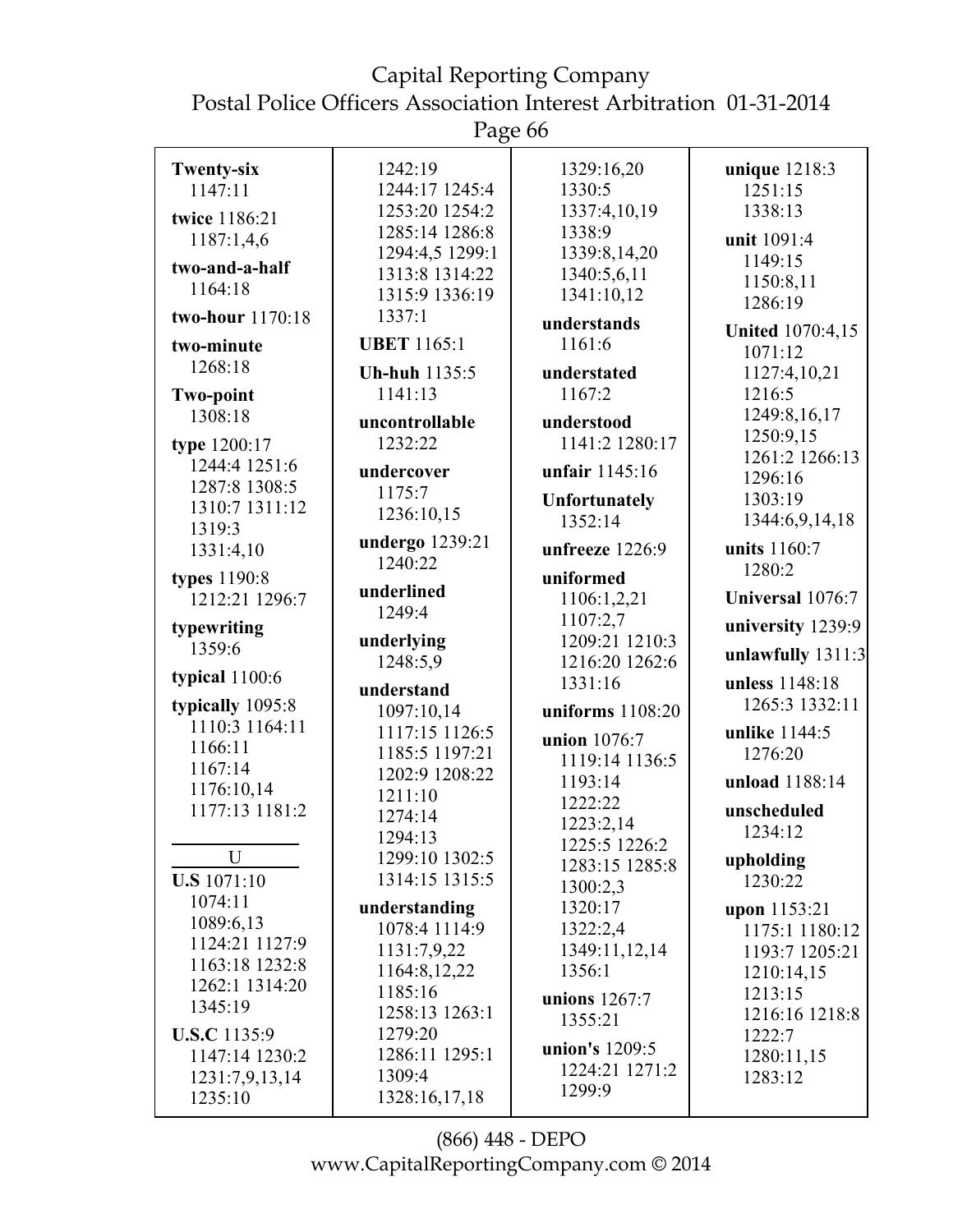Page 67

| urge 1356:19               | vehicles 1095:10            | violent 1177:8                     | 1202:17                            |
|----------------------------|-----------------------------|------------------------------------|------------------------------------|
| <b>USPIS</b> 1163:21       | 1282:10,11                  | Virginia 1151:1                    | 1248:14                            |
| <b>USPS</b>                | 1283:3,6                    | 1169:19                            | walked 1134:14                     |
| 1071:3,18,19               | verdict                     | virtue 1272:1                      | walking 1169:21                    |
| 1122:19                    | 1230:13,22                  | 1319:16                            | 1170:3 1175:13                     |
| 1163:20 1265:8             | versus 1113:8               | vis-à-vis 1323:17                  | warehouses                         |
| 1329:11                    | 1118:16                     |                                    | 1108:18                            |
| 1334:18                    | 1168:18                     | visit 1144:5                       | warrant 1080:21                    |
| usually 1094:9             | 1296:15,16                  | visited 1134:2                     | 1179:3 1183:4                      |
| 1174:14                    | vested 1250:13              | <b>Vitolo</b> 1071:15              | 1255:18 1346:4                     |
| 1217:13                    | 1328:3                      | voice 1125:4                       | warrants $1155:21$                 |
| usurp 1271:7               | vet 1337:18                 | 1268:2                             | 1237:16                            |
| 1325:10                    | 1341:12                     | volume 1070:4                      | 1251:9,10                          |
| utilize 1189:5             | veteran 1075:9              | 1073:18                            | 1256:16                            |
| utilized 1129:18           | 1133:4                      | 1077:18                            | 1258:18                            |
|                            | 1337:6,13                   | 1084:18                            | 1315:14                            |
| $\mathbf{V}$               | 1341:22                     | 1088:7,15                          | Washington                         |
| vacation 1143:17           | veterans                    | 1122:19<br>1161:13 1179:8          | 1070:9,16                          |
| 1242:6                     | 1338:17,18                  | 1229:7 1279:12                     | 1071:8,13                          |
| valuable 1095:6            | 1342:6                      | 1329:11                            | wasn't 1128:15                     |
| variety 1091:20            | veteran's $1341:4$          | volumes 1329:7                     | 1140:17 1186:9                     |
| 1094:7 1105:16             | vice 1265:15                |                                    | 1322:1                             |
| 1109:8 1112:21             | victim 1202:20              | voluntarily<br>1195:3              | waste 1127:20                      |
| 1150:9 1151:10             | 1204:12                     |                                    | ways 1110:19                       |
| 1227:5,16,22               | victims 1160:4              | VP 1130:18                         | 1117:20                            |
| 1228:5 1229:17             | video 1175:15               | VPs 1124:8                         | 1287:21                            |
| 1236:11<br>1252:10 1260:4  | 1236:11                     |                                    | weapon 1187:1                      |
|                            | view 1216:2                 | W                                  | 1188:11,13,16,1                    |
| various 1129:22<br>1161:11 |                             | wage 1078:6<br>1221:13             | 8,20 1189:4,5<br>1271:11,14,15,1   |
| 1228:14 1236:1             | Vigliante 1125:15<br>1126:2 | 1355:16,17,19                      |                                    |
| 1240:1 1244:3              | 1130:10,16                  |                                    | 1272:1,13,16,17                    |
| 1273:15 1282:8             | vigorous $1239:17$          | wages 1222:16,21<br>1224:3 1353:16 | 1274:2,7,8,9,16                    |
| 1308:6                     |                             |                                    | 1275:2,6                           |
| varying $1142:22$          | violate 1345:18             | wait 1088:10<br>1106:5 1168:21     | 1276:8,10                          |
| 1299:17                    | violation $1090:7$          | 1169:10                            | 1284:11                            |
| vehicle 1087:8             | 1215:13                     | 1170:14                            | 1325:12<br>1326:5,8                |
| 1109:7 1111:5              | violations $1105:7$         | 1222:17 1253:6                     |                                    |
| 1115:3 1117:10             | 1181:4 1215:21              | walk 1115:3                        | weapons $1080:3$<br>1108:21 1185:6 |
| 1187:18                    | violators $1105:10$         | 1134:7 1163:11                     | 1190:2 1259:15                     |
| 1206:20 1217:5             | 1109:2                      | 1169:21                            |                                    |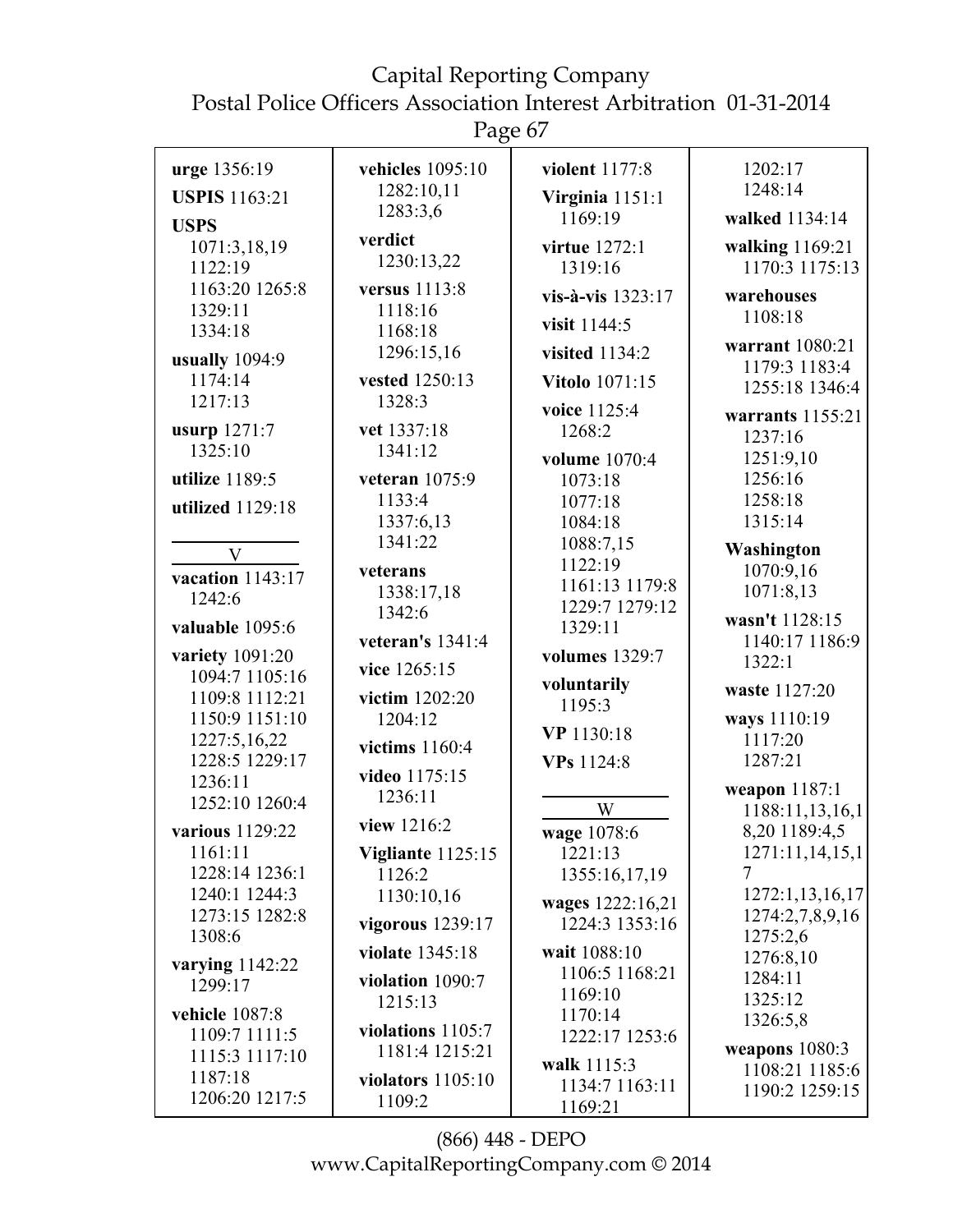Page 68

| 1266:19 1271:4            | 1136:4                           | 1240:1                      | withhold 1333:15             |
|---------------------------|----------------------------------|-----------------------------|------------------------------|
| 1272:3 1319:22            | 1144:4,7,8,14                    | whether 1077:8              | withstanding                 |
| wear 1108:20              | 1145:4,5 1161:8                  | 1079:17                     | 1132:6                       |
| wearing $1116:6$          | 1188:13 1200:4<br>1209:3 1211:17 | 1086:22 1087:1              | witness $1072:2$             |
| we'd 1136:2               | 1226:6 1241:11                   | 1091:2                      | 1073:11,13,16                |
| 1148:19                   | 1253:8,11                        | 1096:18,19<br>1097:8 1110:8 | 1079:12                      |
| 1321:16                   | 1275:17 1282:2                   |                             | 1081:21                      |
| 1352:10                   | 1324:4 1332:9                    | 1135:17                     | 1083:14,19,21                |
|                           | 1335:15                          | 1137:10                     | 1084:3,15                    |
| week                      | 1342:21                          | 1140:8,17                   | 1090:20                      |
| 1176:11,13,18             | 1350:18                          | 1201:7                      | 1092:15,17,19                |
| 1188:19                   | 1357:17,21                       | 1209:1,14                   | 1096:15,17                   |
| 1191:19                   |                                  | 1262:12                     | 1097:6,12,14                 |
| 1213:19                   | West 1227:4                      | 1268:15                     | 1099:7                       |
| 1234:13                   | we've 1106:22                    | 1298:19                     | 1101:11,19                   |
| 1357:21                   | 1110:18                          | 1300:13 1331:5              | 1102:5,13,20                 |
| weekends 1232:14          | 1111:11,17                       | 1336:4                      | 1104:12                      |
| 1234:21 1242:6            | 1117:19                          | white 1349:7                | 1106:8,15                    |
| weeks 1171:19             | 1152:19                          | whole 1091:5                | 1107:2                       |
|                           | 1156:17                          | 1129:9                      | 1112:7,12                    |
| weigh 1310:3              | 1181:14 1182:2                   | whom 1245:3                 | 1117:6 1118:5                |
| weight 1268:3             | 1188:7 1200:1                    | 1248:12 1293:9              | 1125:5                       |
| welcome 1225:18           | 1231:10 1232:1<br>1241:7 1256:1  | 1359:2                      | 1130:17,21<br>1131:21 1132:3 |
| welcomed                  | 1304:11 1357:9                   | who's 1090:21               | 1136:13,18,22                |
| 1144:20                   |                                  | 1126:3                      | 1137:2,3,13                  |
| we'll 1073:22             | whatever $1163:14$               | 1202:19,20                  | 1138:8                       |
| 1156:11                   | 1217:2 1263:9                    | 1206:6 1357:18              | 1139:16,19                   |
|                           | 1333:2 1339:18                   |                             | 1141:4 1146:14               |
| 1160:14<br>1167:14 1269:2 | whereas $1081:5$                 | whose 1297:21               | 1147:17,18                   |
| 1296:10 1318:7            | 1083:20 1086:2                   | wide 1091:20                | 1148:1,2,4,6                 |
|                           | 1117:11                          | 1094:7 1105:16              | 1149:3.5                     |
| 1323:7 1331:22            | 1118:18                          | 1107:16                     | 1166:21 1167:3               |
| 1332:19                   | 1164:10                          | willful 1108:15             | 1178:5,13                    |
| 1350:20                   | 1187:21 1298:3                   |                             | 1184:7,11                    |
| 1351:22 1352:1            | wherein $1267:6$                 | willing $1218:2$            | 1186:5 1195:20               |
| well-being                |                                  | window 1087:14              | 1208:17,21                   |
| 1115:2,15                 | where's 1164:16                  | wire 1175:18                | 1209:16                      |
| we're 1073:3              | Whereupon                        | 1236:14                     | 1211:19                      |
| 1081:7,15                 | 1073:9 1149:1                    |                             | 1212:5,8,11,13               |
| 1083:7,21                 | 1219:8 1226:13                   | wiring 1175:8,12            | 1213:6                       |
| 1091:12                   | 1358:2                           | wishes 1299:19,20           | 1214:9,12,19                 |
| 1093:20 1103:6            | wherever $1198:17$               | withdrawing                 | 1215:11,17                   |
| 1108:9 1112:19            |                                  | 1354:9                      | 1216:15                      |
| 1126:19 1128:7            | wherewithal                      |                             | 1218:14,17                   |